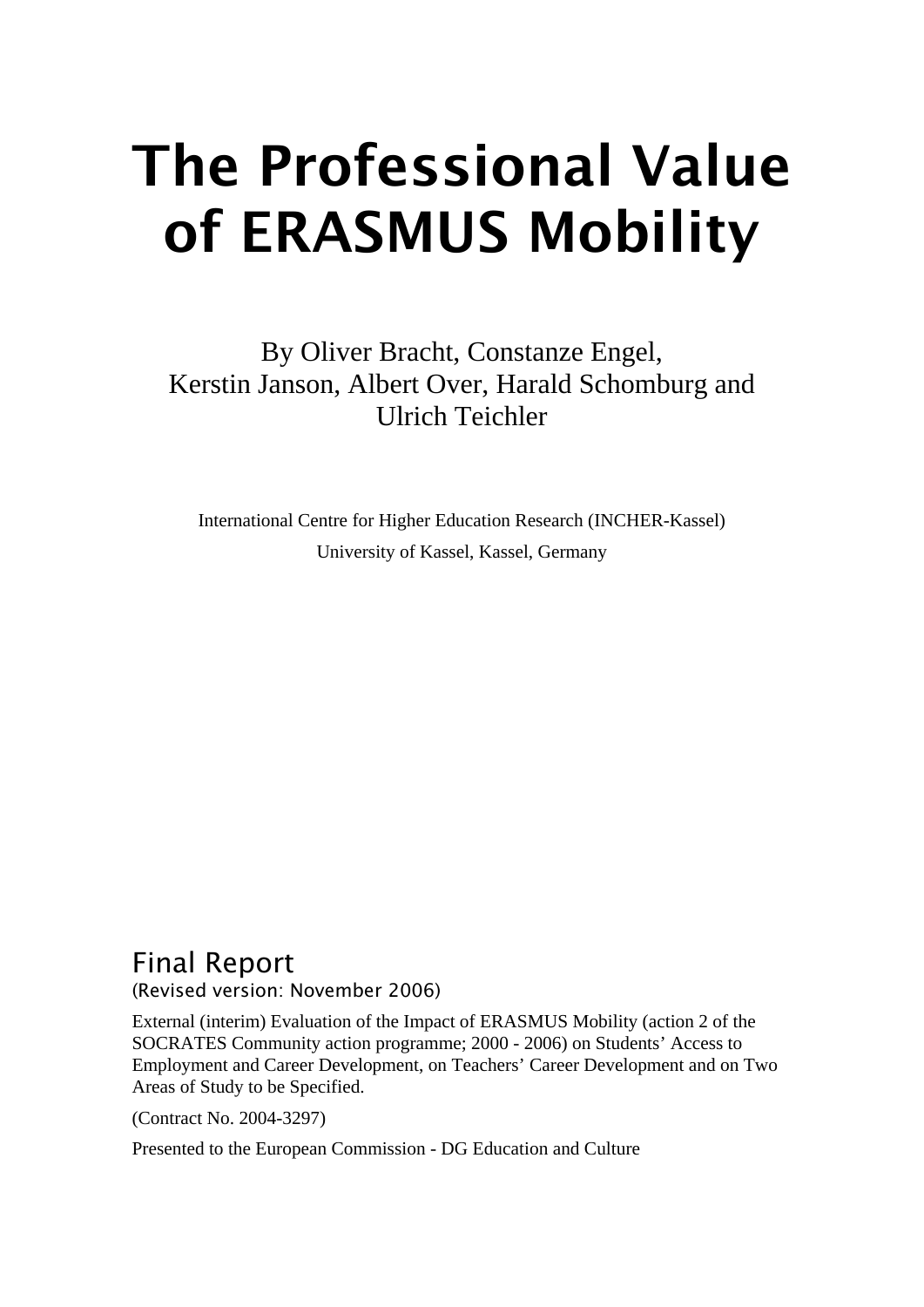# **Table of Contents**

| <b>Executive Summary</b><br><b>Executive Summary (Français)</b> |                                                                       |                |
|-----------------------------------------------------------------|-----------------------------------------------------------------------|----------------|
|                                                                 |                                                                       |                |
| 1                                                               | <b>Introduction</b>                                                   | $\mathbf{1}$   |
| 1.1                                                             | Aims and Design of the Study                                          | $\mathbf{1}$   |
| 1.2                                                             | Modes of Inquiry                                                      | $\overline{2}$ |
| $\boldsymbol{2}$                                                | <b>The ERASMUS Programme</b>                                          | 6              |
| 2.1                                                             | The History of the Programme                                          | 6              |
| 2.2                                                             | The Initial ERASMUS Approach                                          | $\tau$         |
| 2.3                                                             | The SOCRATES Approach                                                 | $\tau$         |
| 2.4                                                             | Implementing ERASMUS as a Sub-Programme within SOCRATES               | 9              |
| 2.5                                                             | SOCRATES/ERASMUS 2000-2006                                            | 12             |
| 3                                                               | <b>Findings of the Expert Survey</b>                                  | 13             |
| 3.1                                                             | Introduction                                                          | 13             |
| 3.2                                                             | The ERASMUS Expert Survey                                             | 14             |
| 3.3                                                             | Competences of Mobile Students Upon Return                            | 16             |
| 3.4                                                             | Impact of ERASMUS Student Mobility on Competences Upon Graduation     | 20             |
| 3.5                                                             | Impact of ERASMUS Student Mobility: Transition to Work                | 22             |
| 3.6                                                             | Career Impact of ERASMUS Student Mobility                             | 27             |
| 3.7                                                             | <b>Suggestions for Improvement (Student Mobility)</b>                 | 31             |
| 3.8                                                             | Good Practices (Student Mobility)                                     | 33             |
| 3.9                                                             | Direct Impact of ERASMUS Mobility on the Mobile Teachers              | 34             |
| 3.10                                                            | Impact on the Teachers' Subsequent Activities at the Home Institution | 37             |
| 3.11                                                            | Impact on Teachers' Career                                            | 40             |
| 3.12                                                            | <b>Suggestions for Improvement (Teaching Staff Mobility)</b>          | 42             |
| 3.13                                                            | Good Practice (Teaching Staff Mobility)                               | 43             |
| 3.14                                                            | <b>Concluding Remarks</b>                                             | 43             |
| 4                                                               | <b>Former Students' Views and Experiences</b>                         | 46             |
| 4.1                                                             | Introduction                                                          | 46             |
| 4.2                                                             | <b>Prior Studies</b>                                                  | 46             |
| 4.3                                                             | The Survey of 2000/01 ERASMUS Students                                | 49             |
| 4.4                                                             | The Profile of Former ERASMUS                                         | 54             |
| 4.5                                                             | The Early Career                                                      | 56             |
| 4.6                                                             | <b>Job Search and Recruitment</b>                                     | 59             |
| 4.7                                                             | Competences, Orientations and Work Assignments                        | 61             |
| 4.8                                                             | Competences and Job Requirements                                      | 62             |
| 4.9                                                             | International Dimensions of Employment and Work                       | 70             |
| 4.10                                                            | Perceived Impact and Assessment of Study Abroad                       | 75             |
| 4.11                                                            | <b>Concluding Remarks</b>                                             | 82             |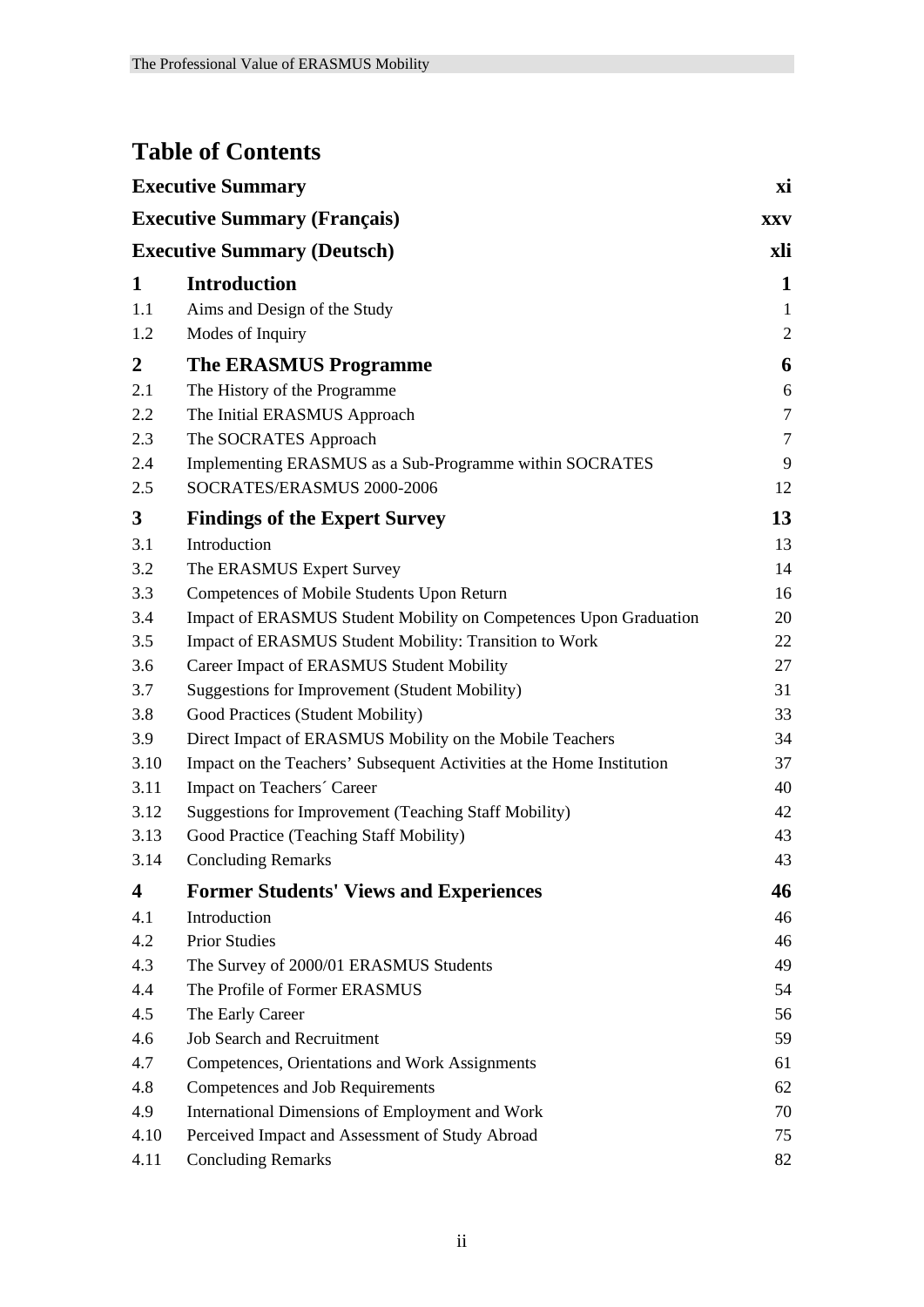| 5   | The Employers' View of the Professional Value of                            |     |
|-----|-----------------------------------------------------------------------------|-----|
|     | <b>Temporary Study in Another European Country</b>                          | 84  |
| 5.1 | Introduction                                                                | 84  |
| 5.2 | The Profile of the Organisations                                            | 86  |
| 5.3 | Recruitment of Young Graduates                                              | 89  |
| 5.4 | <b>International Work Tasks of Graduates</b>                                | 93  |
| 5.5 | Competences and Work                                                        | 96  |
| 5.6 | Position and Salary                                                         | 101 |
| 5.7 | Knowledge of the SOCRATES/ERASMUS Programme                                 | 103 |
| 5.8 | <b>Concluding Remarks</b>                                                   | 104 |
| 6   | The Mobile Teachers' Views and Experiences                                  | 106 |
| 6.1 | Introduction                                                                | 106 |
| 6.2 | <b>Prior Studies</b>                                                        | 106 |
| 6.3 | The Survey of 2000/01 ERASMUS Teaching Staff                                | 107 |
| 6.4 | <b>Characteristics of Responding Teaching Staff</b>                         | 111 |
| 6.5 | Motives for Teaching Abroad and Actual Activities                           | 115 |
| 6.6 | The General Professional Value of ERASMUS Teaching Mobility Program         | 118 |
| 6.7 | <b>Institutional Conditions for Teaching Mobility</b>                       | 128 |
| 6.8 | Impact of the Teaching Mobility on the Home Institution of Higher Education | 133 |
| 6.9 | <b>Concluding Remarks</b>                                                   | 134 |
| 7   | <b>The University Leaders' Views</b>                                        | 136 |
| 7.1 | Introduction                                                                | 136 |
| 7.2 | The Survey of Leaders at ERASMUS Higher Education Institutions              | 136 |
| 7.3 | Characteristics of Responding Higher Education Institutions                 | 139 |
| 7.4 | Internationalisation of Universities: Objectives and Activities             | 143 |
| 7.5 | <b>Student Mobility and Employability</b>                                   | 145 |
| 7.6 | <b>ERASMUS Teaching Staff Mobility</b>                                      | 152 |
| 7.7 | <b>Concluding Remarks</b>                                                   | 157 |
| 8   | <b>ERASMUS Mobility: Experiences and Prospects in Four</b>                  |     |
|     | <b>Selected Field of Studies</b>                                            | 159 |
| 8.1 | Aims and Procedures of the Analysis                                         | 159 |
| 8.2 | <b>Mechanical Engineering</b>                                               | 162 |
| 8.3 | <b>Business Studies</b>                                                     | 175 |
| 8.4 | Sociology                                                                   | 186 |
| 8.5 | Chemistry                                                                   | 196 |
| 8.6 | <b>Concluding Remarks</b>                                                   | 208 |
| 9   | <b>Major Results and Recommendations</b>                                    | 211 |
| 9.1 | <b>Summary of Core Results</b>                                              | 211 |
| 9.2 | A Look Back to the Initial Evaluation Questions                             | 226 |
| 9.3 | Recommendations                                                             | 232 |
| 10  | Literature                                                                  | 233 |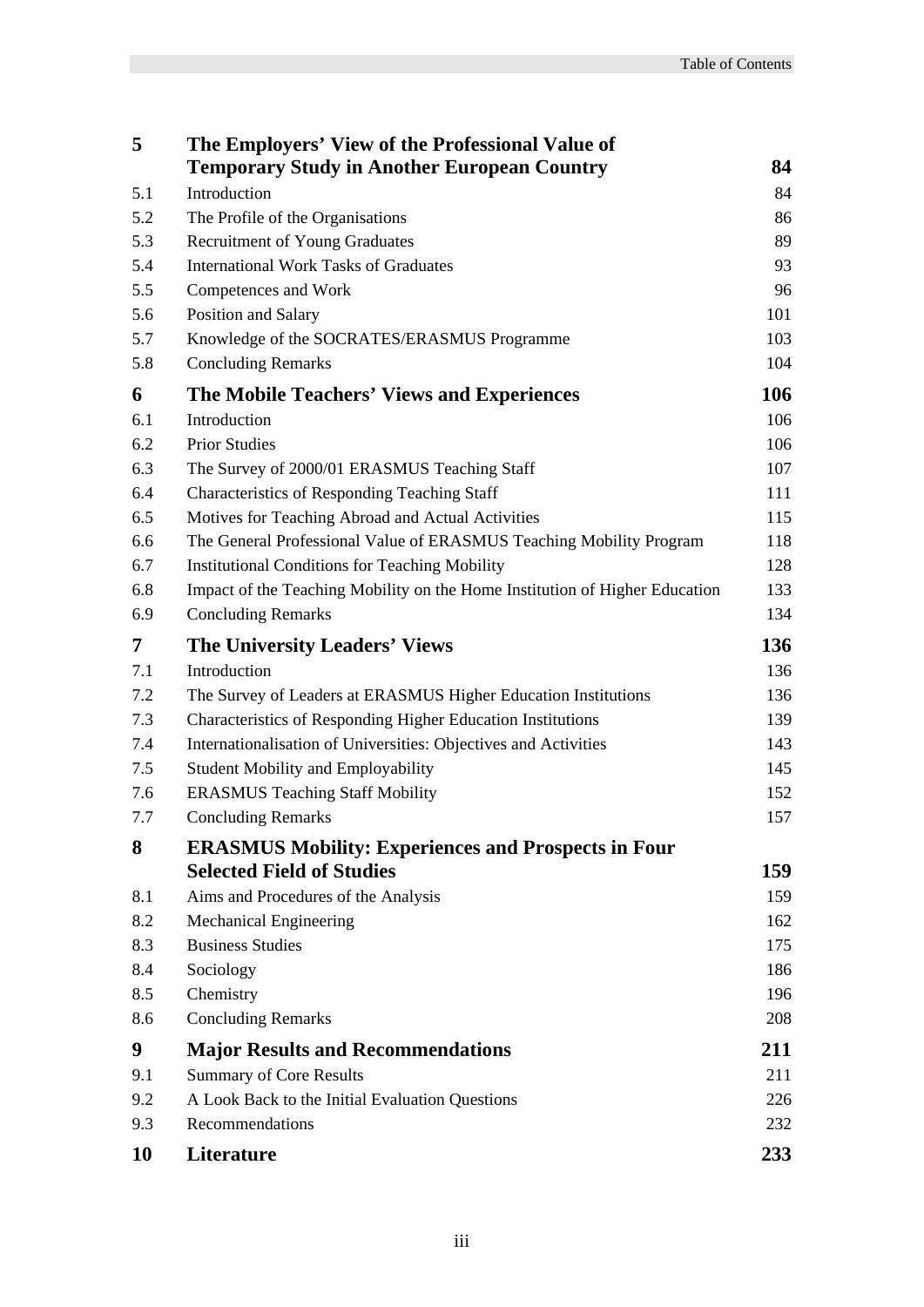#### **List of Figures**

| Figure 1  | Competences of ERASMUS Mobile Students Upon Return as Compared to Non-Mobile                                                                                            |  |
|-----------|-------------------------------------------------------------------------------------------------------------------------------------------------------------------------|--|
| Figure 2  | Competences of Former ERASMUS Mobile Students Upon Graduation as Compared to Non-                                                                                       |  |
| Figure 3  | Job Search of Former ERASMUS Students as Compared to Non-Mobile Students in the View                                                                                    |  |
| Figure 4  | Initial Employment of Former ERASMUS Students as Compared to Non-Mobile Students in                                                                                     |  |
| Figure 5  | Employment and Work Situation of Former ERASMUS Students as Compared to Non-Mobile                                                                                      |  |
| Figure 6  | International and European Work Assignments of Former ERASMUS Students as Compared                                                                                      |  |
| Figure 7  | Competences of Former ERASMUS Teachers Upon Return as Compared to Non-Mobile                                                                                            |  |
| Figure 8  | Extent of Changes of the Mobile Teachers Academic Activities Upon Return as Compared to                                                                                 |  |
| Figure 9  | Long-term Career Impact of Teaching Abroad - Opportunities of Former ERASMUS<br>Teachers as Compared to Non-mobile Teachers in the View of ERASMUS Experts (percent) 41 |  |
| Figure 10 | Response Rate* of the Survey with Former ERASMUS Students by Home Country (percent)53                                                                                   |  |
| Figure 11 |                                                                                                                                                                         |  |
| Figure 12 |                                                                                                                                                                         |  |
| Figure 13 |                                                                                                                                                                         |  |
| Figure 14 | Full-Time Employment at First Job and Current Job by Field of Study (Percent)58                                                                                         |  |
| Figure 15 | Former ERASMUS Students' Self-assessed Competences at Time of Graduation (percent                                                                                       |  |
| Figure 16 | Former ERASMUS Students' Assessment of Required Competences at Current Work (percent                                                                                    |  |
| Figure 17 | Former ERASMUS Students' Assessment of the Impact of Study Abroad (percent "positive                                                                                    |  |
| Figure 18 | Former ERASMUS Students' Assessment of Study Abroad (percent "worthwhile"; responses                                                                                    |  |
| Figure 19 |                                                                                                                                                                         |  |
| Figure 20 |                                                                                                                                                                         |  |
| Figure 21 |                                                                                                                                                                         |  |
| Figure 22 |                                                                                                                                                                         |  |
| Figure 23 | Total Number and Percentage of ERASMUS Students - Mechanical Engineering 1987 - 2004 164                                                                                |  |
| Figure 24 | Total Number and Percentage of ERASMUS Students - Mechanical Engineering by Country                                                                                     |  |
| Figure 25 | Total Number and Percentage of ERASMUS Students - Business Studies 1987 - 2004  176                                                                                     |  |
| Figure 26 | Total Number and Percentage of ERASMUS Students - Business Studies by Country of Home                                                                                   |  |
| Figure 27 | Total Number and Percentage of ERASMUS Students - Sociology 1987 - 2004 187                                                                                             |  |
| Figure 28 | Total Number and Percentage of ERASMUS Students - Sociology by Country of Home                                                                                          |  |
| Figure 29 | Total Number and Percentage of ERASMUS Students - Natural Sciences 1987 - 2004  198                                                                                     |  |
| Figure 30 | Total Number and Percentage of ERASMUS Students - Natural Sciences by Country of Home                                                                                   |  |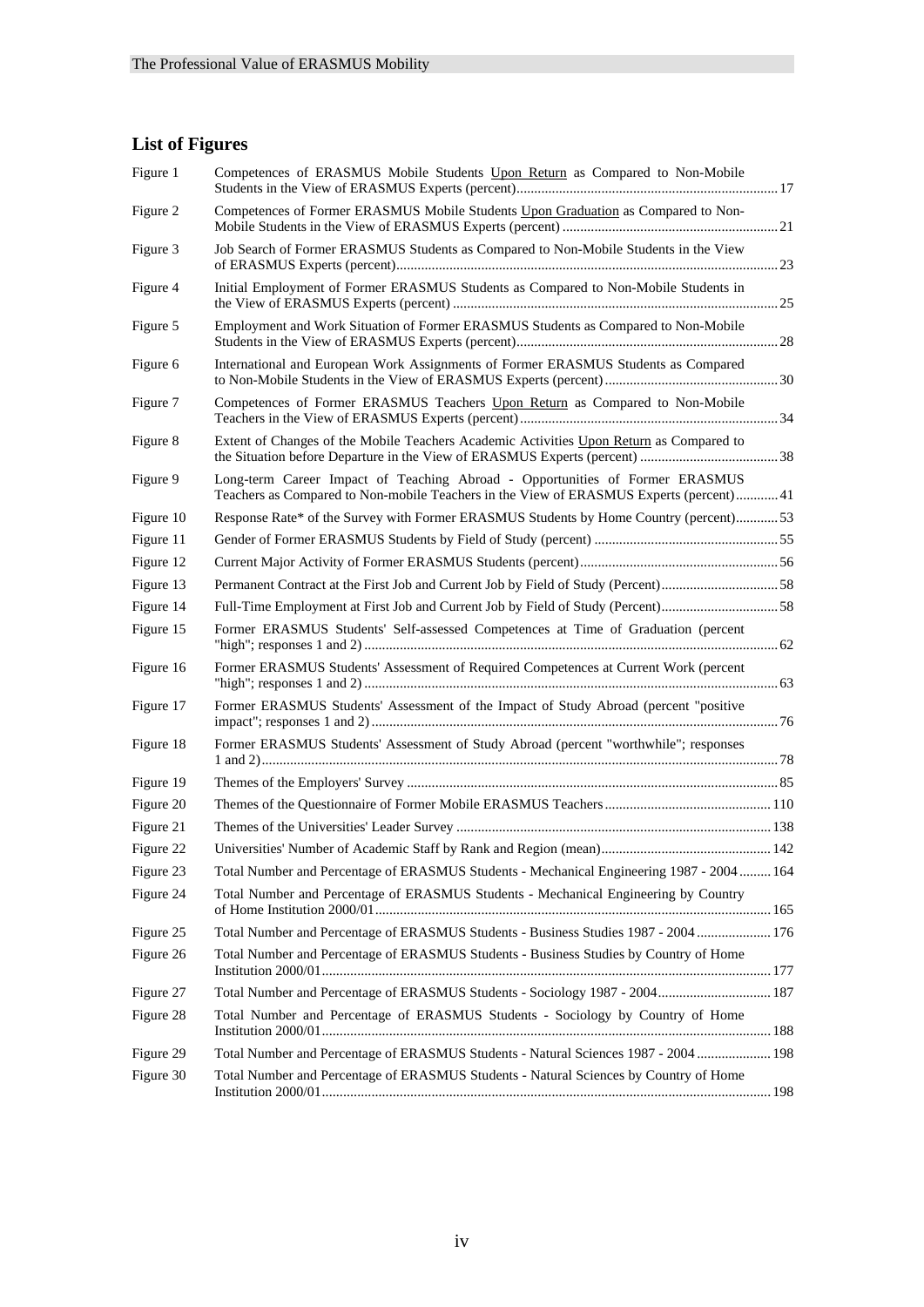#### List of Tables

| Table 1  |                                                                                                                                                                            |  |
|----------|----------------------------------------------------------------------------------------------------------------------------------------------------------------------------|--|
| Table 2  |                                                                                                                                                                            |  |
| Table 3  |                                                                                                                                                                            |  |
| Table 4  | Competences of Former ERASMUS Students Upon Graduation as Compared to Non-Mobile<br>Students in the View of ERASMUS Experts by Country of Expert (arithmetic mean) 22      |  |
| Table 5  | Job Search of Former ERASMUS Students as Compared to Non-Mobile Students in the View                                                                                       |  |
| Table 6  | Characteristics of Employment and Work of Former ERASMUS Students as Compared to<br>Non-Mobile Students in the View of ERASMUS Experts by Country of Expert (arithmetic    |  |
| Table 7  | Foreign Language Proficiency of Former ERASMUS Teachers as Compared to Non-Mobile                                                                                          |  |
| Table 8  | Academic Knowledge of Former ERASMUS Teachers as Compared to Non-Mobile Teachers                                                                                           |  |
| Table 9  |                                                                                                                                                                            |  |
| Table 10 |                                                                                                                                                                            |  |
| Table 11 |                                                                                                                                                                            |  |
| Table 12 | Duration of Study Abroad During ERASMUS Period 2000/2001 of Former ERASMUS                                                                                                 |  |
| Table 13 | Duration of Further Study of Former ERASMUS Students by Field of Study (means)  56                                                                                         |  |
| Table 14 | Current Major Activity of Former ERASMUS Students by Field of Study (percent) 57                                                                                           |  |
| Table 15 | Duration of Employment of Former ERASMUS Students by Field of Study (means) 57                                                                                             |  |
| Table 16 | Number of Employers Since Graduation of Former ERASMUS Students by Field of Study                                                                                          |  |
| Table 17 | Start of Job Search of Former ERASMUS Students by Field of Study (percent)59                                                                                               |  |
| Table 18 | Number of Employers Contacted During Job Search by Former ERASMUS Students by Field                                                                                        |  |
| Table 19 |                                                                                                                                                                            |  |
| Table 20 | Recruitment Criteria of Employers in the View of Former ERASMUS Students by Field of                                                                                       |  |
| Table 21 | Former ERASMUS Students' Assessment of Required Competences at Current Work by Field                                                                                       |  |
| Table 22 | Former ERASMUS Students' Work Orientations by Field of Study (percent "important";                                                                                         |  |
| Table 23 | Former ERASMUS Students' Assessment of the Professional Situation by Field of Study                                                                                        |  |
| Table 24 | Former ERASMUS Students' Usage of their Knowledge and Skills Acquired in the Course of                                                                                     |  |
| Table 25 | Former ERASMUS Students Assessment of the Relationship Between their Field of Study and                                                                                    |  |
| Table 26 | Former ERASMUS Students' Assessment of the Appropriateness of their Employment and                                                                                         |  |
| Table 27 | Former ERASMUS Students' Satisfaction with Current Work by Field of Study (percent;                                                                                        |  |
| Table 28 | Links Between Study and Subsequent Employment and Work Perceived by Former<br>ERASMUS Students - a Comparison with Previous Surveys (percent of employed graduates) 68     |  |
| Table 29 | Former ERASMUS Students' Assessment of their Competences Upon Graduation as<br>Compared to Non-Mobile Students by Field of Study (percent "better"; responses 1 and 2)  69 |  |
| Table 30 | Perceived Positive Impact of ERASMUS Study Period on Employment and Work - a                                                                                               |  |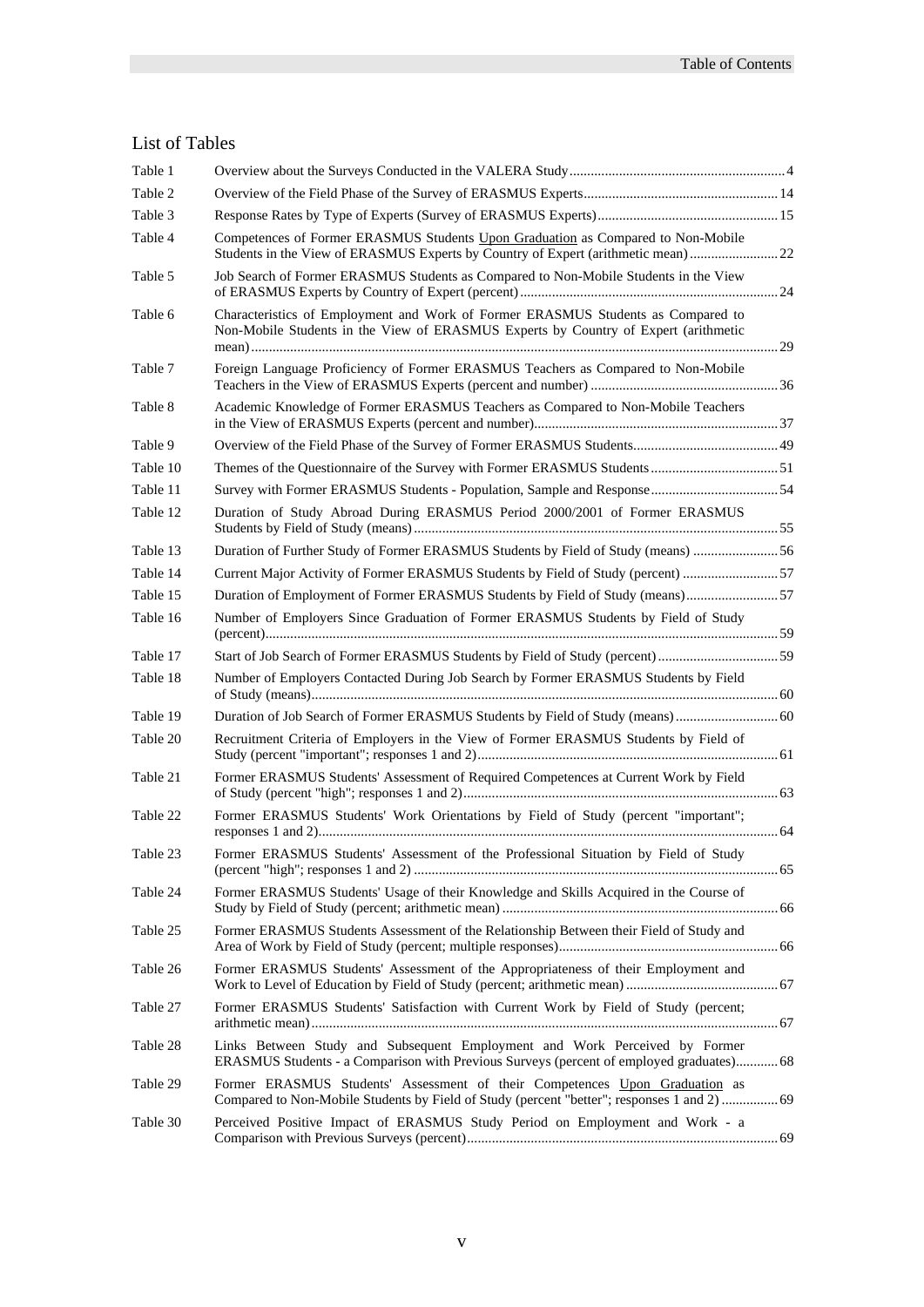| Table 31 | Former ERASMUS Students' Current Employment Situation - a Comparison with Previous                                                                                           |  |
|----------|------------------------------------------------------------------------------------------------------------------------------------------------------------------------------|--|
| Table 32 | International Mobility of Former ERASMUS Students Since Graduation by Field of Study                                                                                         |  |
| Table 33 | Scope of Operations of Organisation of Former ERASMUS Students by Field of Study                                                                                             |  |
| Table 34 | Business Contacts with Other Countries of Organisation of Former ERASMUS Students by                                                                                         |  |
| Table 35 | Former ERASMUS Students' Assessment of the Importance of International Competences by                                                                                        |  |
| Table 36 | ERASMUS-Related Work Task of Former ERASMUS Students - a Comparison with                                                                                                     |  |
| Table 37 | Selected Recruitment Criteria of Employers in the View of Former Students - a Comparison                                                                                     |  |
| Table 38 | International Dimensions of Employment and Work of Former ERASMUS Students - a                                                                                               |  |
| Table 39 | Former ERASMUS Students' Assessment of the Impact of Study Abroad by Field of Study                                                                                          |  |
| Table 40 | Former ERASMUS Students' Assessment of Study Abroad by Field of Study (percent                                                                                               |  |
| Table 41 | Former ERASMUS Students' Assessment of Selected Modes of Teaching and Learning<br>Emphasized by the Host Institution in Selected Host Countries (percent "high"; responses 1 |  |
| Table 42 | Former ERASMUS Students' Assessment of Academic Level of Courses at the Host<br>Institution as Compared to the Home Institution - a Comparison with Previous Surveys         |  |
| Table 43 | Former ERASMUS Students' Assessment of Selected Problems During Study Period Abroad                                                                                          |  |
| Table 44 | Host Countries Where Former ERASMUS Students Faced Relatively High and Low Problems                                                                                          |  |
| Table 45 | Former ERASMUS Students' Assessment of Recognition of ERASMUS-Supported Study - a                                                                                            |  |
| Table 46 |                                                                                                                                                                              |  |
| Table 47 |                                                                                                                                                                              |  |
| Table 48 |                                                                                                                                                                              |  |
| Table 49 | Number of Employees and Graduates in the Organisation (percent of employers)  89                                                                                             |  |
| Table 50 | Importance of Different Recruitment Criteria in the View of Employers by European Region                                                                                     |  |
| Table 51 | Importance of Different Recruitment Criteria of Employers in the View of Graduates and                                                                                       |  |
| Table 52 | Employers Rating of the Importance of Characteristics of the Study Period Abroad by                                                                                          |  |
| Table 53 | Employers' Preference of Modes of Mobility by European Region (percent; multiple                                                                                             |  |
| Table 54 | International Work Tasks of Young Graduates in the View of Employers by European Region                                                                                      |  |
| Table 55 | Employers' Business or Contact with Other Countries by Size of the Organization (percent) 94                                                                                 |  |
| Table 56 | Kind of International Work Tasks of Young Graduates with Respect to Their International                                                                                      |  |
| Table 57 | International Work Tasks of Young Graduates in the View of Employers by European Region                                                                                      |  |
| Table 58 | Employers' Rating of Competences of Young Graduates with Respect to Their International                                                                                      |  |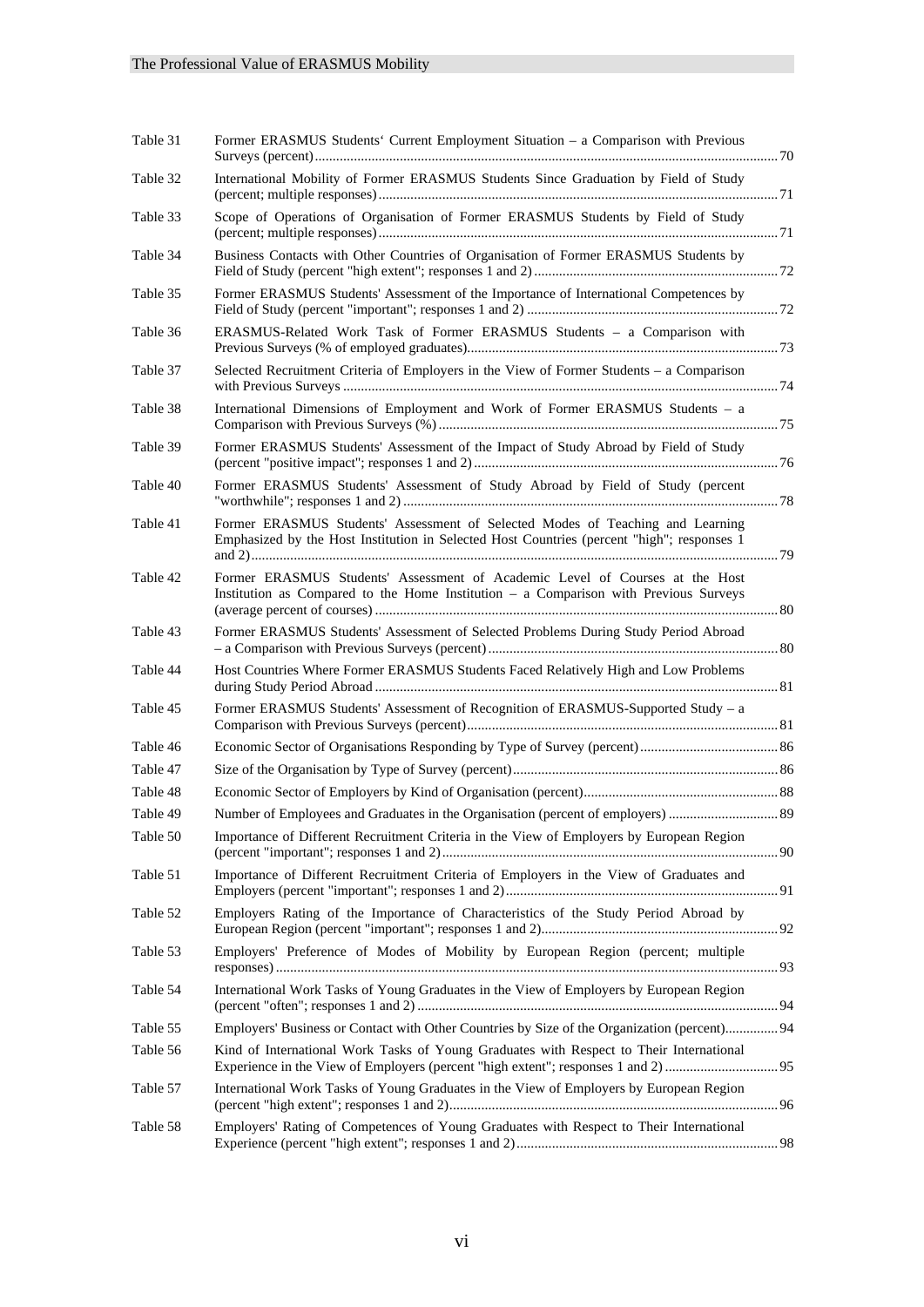| Table 59 | Employers' Rating of Competences of Young Graduates With International Experience by<br>Employers and Self-rating of Competences by Graduates (percent "high extent"; responses 1   |  |
|----------|-------------------------------------------------------------------------------------------------------------------------------------------------------------------------------------|--|
| Table 60 | Employers' Rating of Selected Competences of Young Graduates With International                                                                                                     |  |
| Table 61 | Employers' Rating of Competences of Former ERASMUS Students Compared to Other                                                                                                       |  |
| Table 62 | Higher Professional Responsibility of Internationally Experienced Graduates in the View of                                                                                          |  |
| Table 63 | Higher Salary of International Experienced Young Graduates in Their First Year in the View                                                                                          |  |
| Table 64 | Higher Salary of International Experienced Young Graduates After Five Years of Work                                                                                                 |  |
| Table 65 | Higher Salary of International Experienced Young Graduates After Five Years of Work                                                                                                 |  |
| Table 66 | Employers' Knowledge of the SOCRATES/ERASMUS Programme by European Region                                                                                                           |  |
| Table 67 | Overview of the Field Phase of the Survey of Former ERASMUS Teaching Staff 107                                                                                                      |  |
| Table 68 | Teaching Subject of ERASMUS-Supported Mobile Teachers by Home Region 2005 (percent)  113                                                                                            |  |
| Table 69 |                                                                                                                                                                                     |  |
| Table 70 | Teachers' Reasons for Teaching Abroad in the Framework of ERASMUS by Home Country                                                                                                   |  |
| Table 71 | Teachers' Reasons for Teaching Abroad in the Framework of ERASMUS by Direction of                                                                                                   |  |
| Table 72 | Professional Value of ERASMUS Teaching Assignments in the View of Mobile Teachers by                                                                                                |  |
| Table 73 | Effects of Teaching Abroad by Direction of Mobility in the View of Mobile Teachers                                                                                                  |  |
| Table 74 | Impacts of Teaching Period(s) Abroad in the View of Mobile Teachers by Teaching Subject                                                                                             |  |
| Table 75 | General Academic Impact of Teaching Abroad by Home Region 2000/01 (percent; responses                                                                                               |  |
| Table 76 | Teachers' Activities Abroad by Home Country 2005/06 (percent; multiple responses) 125                                                                                               |  |
| Table 77 | Academic Impact by ERASMUS Teaching Assignments Abroad by Home Region 2000/01                                                                                                       |  |
| Table 78 | Teachers' Assessment of Teaching Mobility within the Higher Education Institution by Home                                                                                           |  |
| Table 79 | Change of Attitudes within the Institution of Higher Education towards Teaching Mobility in<br>the View of Mobile Teachers by Home Region 2000/01 (percent; responses 1 and 2)  130 |  |
| Table 80 | Usual Proceedings Regarding Workload of Teaching Abroad in the View of Mobile Teachers                                                                                              |  |
| Table 81 | Teachers' Work Load of Teaching Abroad During the Academic Year 2000/01 by Teaching                                                                                                 |  |
| Table 82 | Impacts of ERASMUS Teaching Staff Mobility on the Home Institution in the View of                                                                                                   |  |
| Table 83 | Overview of the Field Phase of the Survey of Leaders at ERASMUS Higher Education                                                                                                    |  |
| Table 84 |                                                                                                                                                                                     |  |
| Table 85 | Universities' Fields of Study Programmes by Number of Students Enrolled (percent; multiple                                                                                          |  |
| Table 86 | Universities' Number of Academic Staff in the Academic Year 2000/2001 by Rank and                                                                                                   |  |
| Table 87 | Universities' Degree Programmes Taught in Foreign Languages by Number of Students                                                                                                   |  |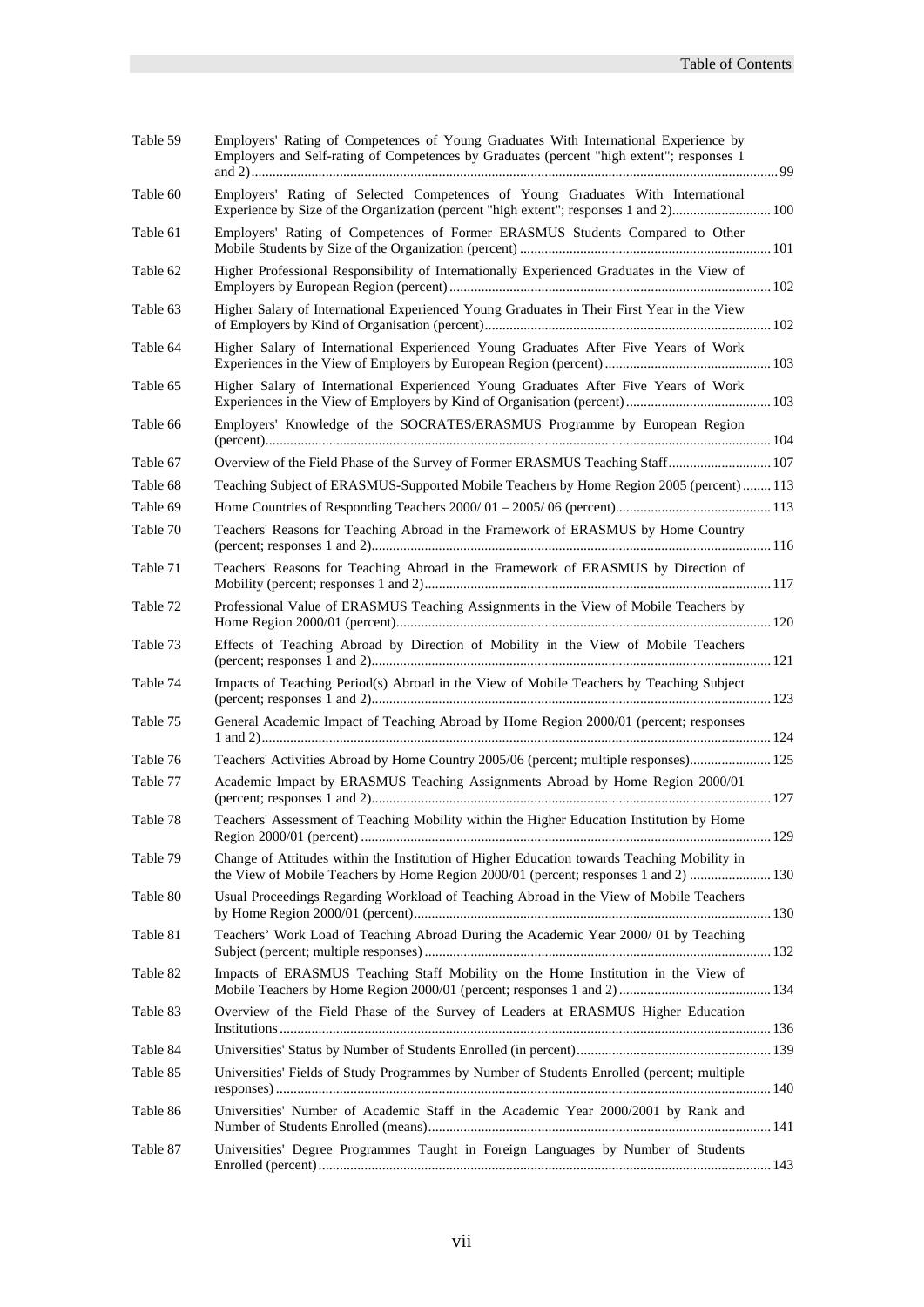| Table 88  | Objectives of Internationalisation in the View of University Leaders by Number of Students                                                                                          |  |
|-----------|-------------------------------------------------------------------------------------------------------------------------------------------------------------------------------------|--|
| Table 89  | University Leaders' Assessment of Increasing Employment Opportunities by ERASMUS by                                                                                                 |  |
| Table 90  | University Leaders' Assessment of Impacts of ERASMUS on Job Opportunities by Number of                                                                                              |  |
| Table 91  | Universities' Measures to Increase the Employability of Graduates by Number of Students                                                                                             |  |
| Table 92  | Competences Reinforced by ERASMUS Study Period Abroad in the View of University                                                                                                     |  |
| Table 93  | Assessment of Impact on the Employability of Graduates in the View of University Leaders                                                                                            |  |
| Table 94  | Universities' Criteria Used for the Selection of Students to Join ERASMUS Exchange                                                                                                  |  |
| Table 95  | Competences Valued by Employers in the View of University Leaders by Number of Students                                                                                             |  |
| Table 96  | Changed Significance of Study Periods Abroad in the View of University Leaders by Number                                                                                            |  |
| Table 97  | Universities Sources of Information on the Professional Careers of Graduates by Number of                                                                                           |  |
| Table 98  | ERASMUS Teaching Staff Mobility in the View of University Leaders by Number of                                                                                                      |  |
| Table 99  | Universities' Change of Attitudes Towards Teaching Staff Mobility by Number of Students                                                                                             |  |
| Table 100 | Universities' Change of Attitudes Towards Teaching Staff Mobility by Home Region                                                                                                    |  |
| Table 101 | Universities' Support for Mobile Teachers by Number of Students Enrolled (arithmetic mean) 155                                                                                      |  |
| Table 102 | Universities' Support for Mobile Teachers by Home Region (percent; responses 1 and 2) 155                                                                                           |  |
| Table 103 | Universities' Assessment of International Experiences During Application Procedures of New                                                                                          |  |
| Table 104 | Universities' Assessment of ERASMUS Activities in the Hiring of Academic Staff by Number                                                                                            |  |
| Table 105 | Former Mechanical Engineering ERASMUS Students' Assessment of their Competences                                                                                                     |  |
| Table 106 | Former Mechanical Engineering ERASMUS Students' Self-assessed Competences at Time of<br>Graduation and Job Requirements about 2-3 Years Later (percent "high"; answers 1 and 2) 168 |  |
| Table 107 | Participants' Institution and Function of the "Mechanical Engineering" Seminar  170                                                                                                 |  |
| Table 108 |                                                                                                                                                                                     |  |
| Table 109 | Former Business Studies ERASMUS Students' Assessment of their Competences Upon                                                                                                      |  |
| Table 110 | Former Business Studies ERASMUS Students' Self-assessed Competences at Time of<br>Graduation and Job Requirements about 2-3 Years Later (percent "high"; answers 1 and 2) 180       |  |
| Table 111 |                                                                                                                                                                                     |  |
| Table 112 | Former Sociology ERASMUS Students' Assessment of their Competences Upon Graduation                                                                                                  |  |
| Table 113 | Former Sociology ERASMUS Students' Self-assessed Competences at Time of Graduation<br>and Job Requirements about 2-3 Years Later (percent "high"; answers 1 and 2)  191             |  |
| Table 114 |                                                                                                                                                                                     |  |
| Table 115 | Former Chemistry ERASMUS Students' Assessment of their Competences Upon Graduation                                                                                                  |  |
| Table 116 | Former Chemistry ERASMUS Students' Self-assessed Competences at Time of Graduation                                                                                                  |  |
| Table 117 |                                                                                                                                                                                     |  |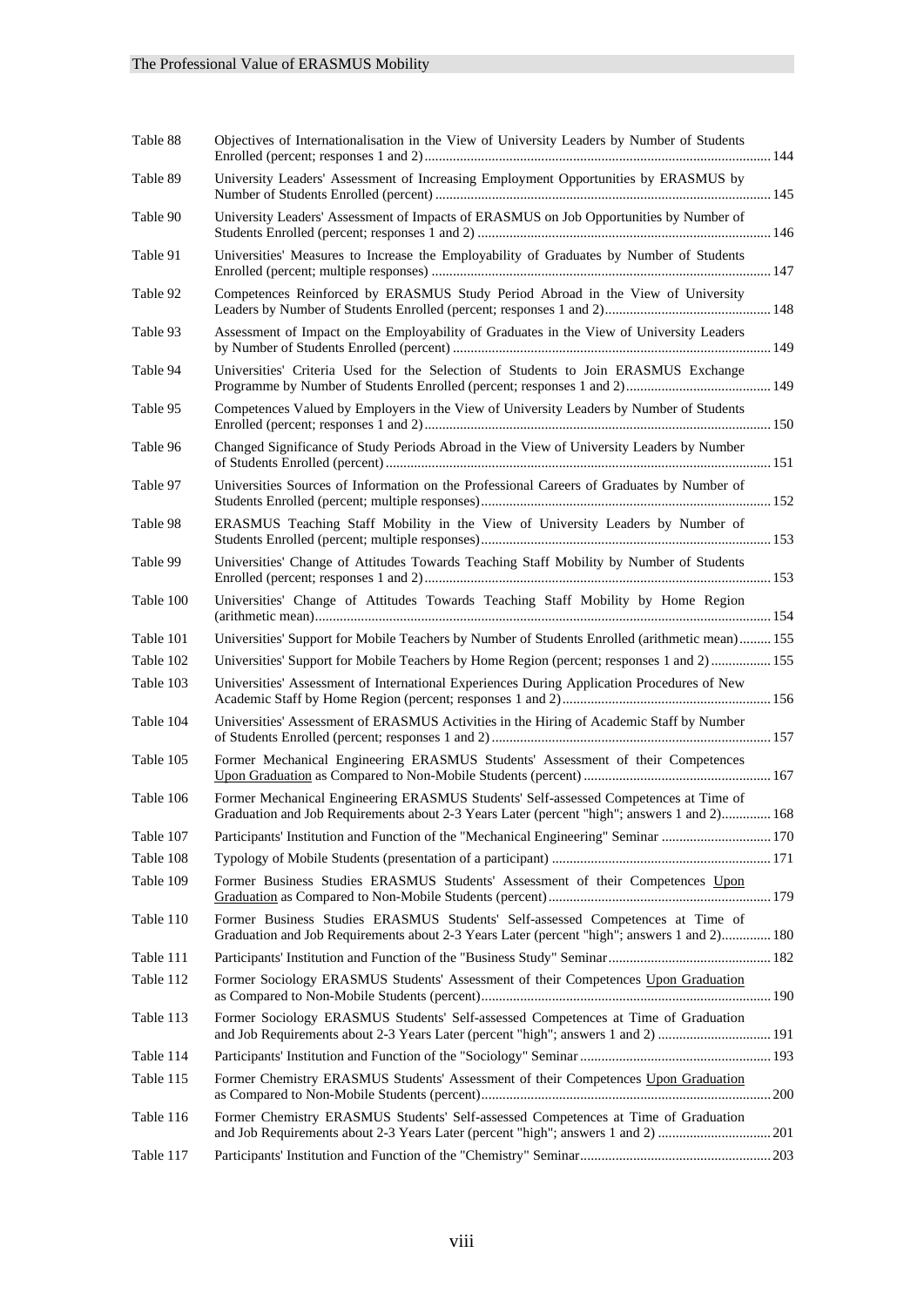| Table 118 | Positive Influence of ERASMUS Study Period on Employment and Work - a Comparison                                                                                                         |  |
|-----------|------------------------------------------------------------------------------------------------------------------------------------------------------------------------------------------|--|
| Table 119 | Former ERASMUS Students' Current Employment Situation – a Comparison with Previous                                                                                                       |  |
| Table 120 | Links Between Study and Subsequent Employment and Work Perceived by Former<br>ERASMUS Students - a Comparison with Previous Surveys (percent of employed graduates) 214                  |  |
| Table 121 | Higher Salary of Internationally Experienced Young Graduates After Five Years of Work                                                                                                    |  |
| Table 122 | Changed Significance of Study Periods Abroad as Perceived by University leadership by                                                                                                    |  |
| Table 123 | Rating of Competences of Young Graduates With International Experience by Employers and<br>Self-rating of Competences by Graduates (percent; responses 1 and 2 of a 5-point scale from 1 |  |
| Table 124 | Relevance of International Competences as Perceived by Former ERASMUS Students by                                                                                                        |  |
| Table 125 | ERASMUS-Related Work Task of Former ERASMUS Students – a Comparison with                                                                                                                 |  |
| Table 126 | Impacts of ERASMUS Teaching Staff Mobility on the Home Institution as Perceived by                                                                                                       |  |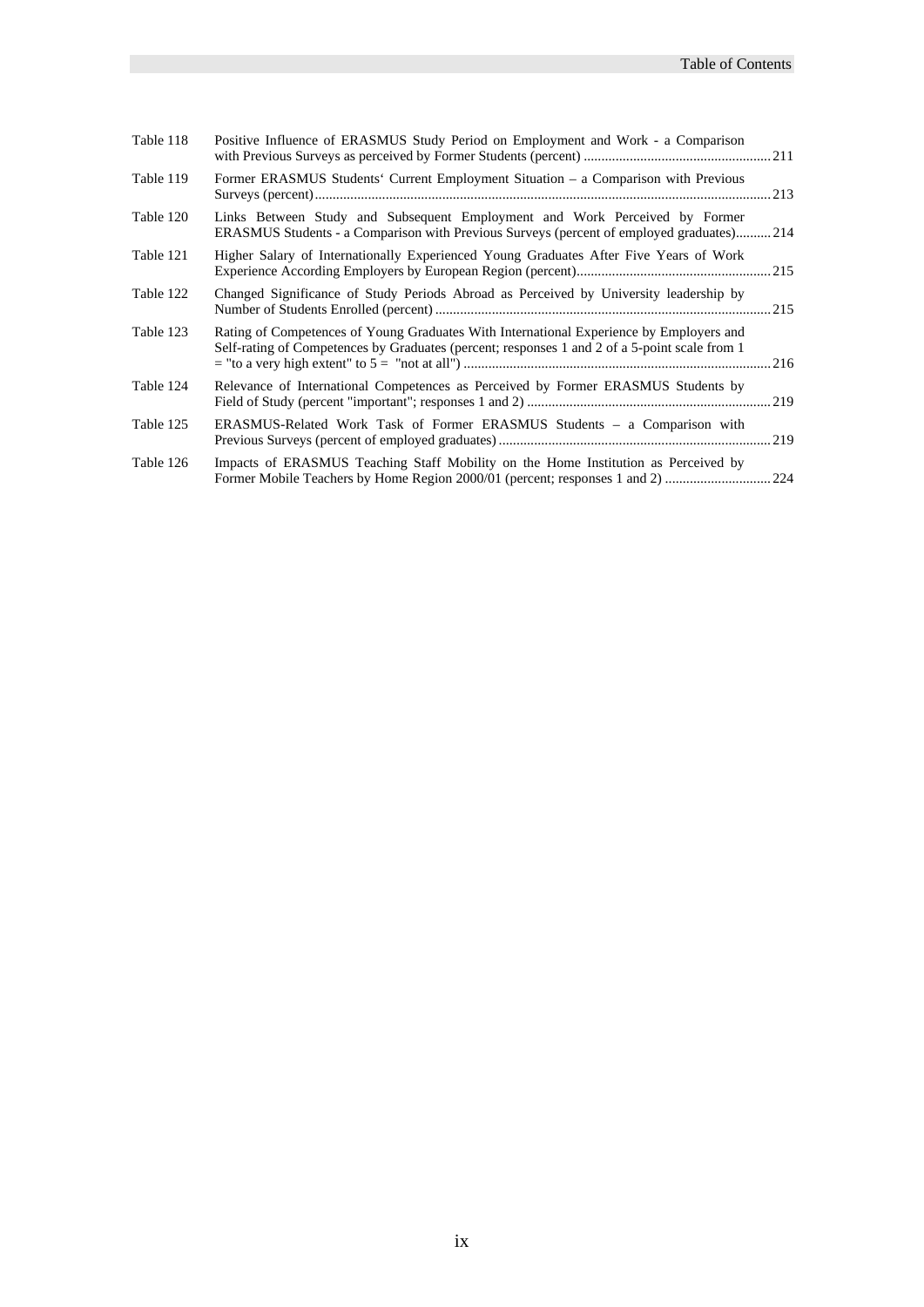#### **Overview of Abbreviations**

### **Home and Host Country Codes**

| 1  | AT        | Austria         | 17 | LI        | Liechtenstein         |
|----|-----------|-----------------|----|-----------|-----------------------|
| 2  | BE        | <b>Belgium</b>  | 18 | LT        | Lithuania             |
| 3  | BG        | <b>Bulgaria</b> | 19 | LU        | Luxembourg            |
| 4  | СY        | Cyprus          | 20 | МA        | Malta                 |
| 5  | CZ        | Czech Republic  | 21 | NL        | Netherlands           |
| 6  | DK        | Denmark         | 22 | <b>NO</b> | Norway                |
| 7  | EE.       | Estonia         | 23 | PL        | Poland                |
| 8  | FI        | Finland         | 24 | PT        | Portugal              |
| 9  | <b>FR</b> | France          | 25 | <b>RO</b> | Romania               |
| 10 | DE        | Germany         | 26 | SK        | Slovakia              |
| 11 | GR        | Greece          | 27 | SI        | Slovenia              |
| 12 | HU        | Hungary         | 28 | ES        | Spain                 |
| 13 | IС        | Iceland         | 29 | SE        | Sweden                |
| 14 | IR        | Ireland         | 30 | СH        | Switzerland           |
| 15 | ΙT        | Italy           | 31 | UK        | <b>United Kingdom</b> |
| 16 | LV        | Latvia          | 32 | OТ        | Other country         |

### **Field of Study Codes**

| 1  | Agri       | OTH        | <b>Agricultural Sciences</b>                     |
|----|------------|------------|--------------------------------------------------|
| 2  | Arch       | <b>ENG</b> | Architecture, urban and regional planning        |
| 3  | Art        | <b>HUM</b> | Art and design                                   |
| 4  | <b>Bus</b> | <b>BUS</b> | Business studies, management sciences, economics |
| 5  | Edu        | <b>HUM</b> | Education, teacher training                      |
| 6  | Eng        | <b>ENG</b> | Engineering, technology                          |
| 7  | Geo        | NAT        | Geography, geology                               |
| 8  | Hum        | <b>HUM</b> | <b>Humanities</b>                                |
| 9  | Lan        | HUM        | Languages, philological sciences                 |
| 10 | Law        | <b>SOC</b> | Law                                              |
| 11 | Math       | <b>ENG</b> | Mathematics, informatics                         |
| 12 | Med        | MED        | <b>Medical Sciences</b>                          |
| 13 | <b>Nat</b> | <b>ENG</b> | <b>Natural Sciences</b>                          |
| 14 | <b>Soc</b> | <b>SOC</b> | <b>Social Sciences</b>                           |
| 15 | Com        | <b>SOC</b> | Communications and information sciences          |
| 16 | Oth        | OTH        | Other                                            |
|    |            |            |                                                  |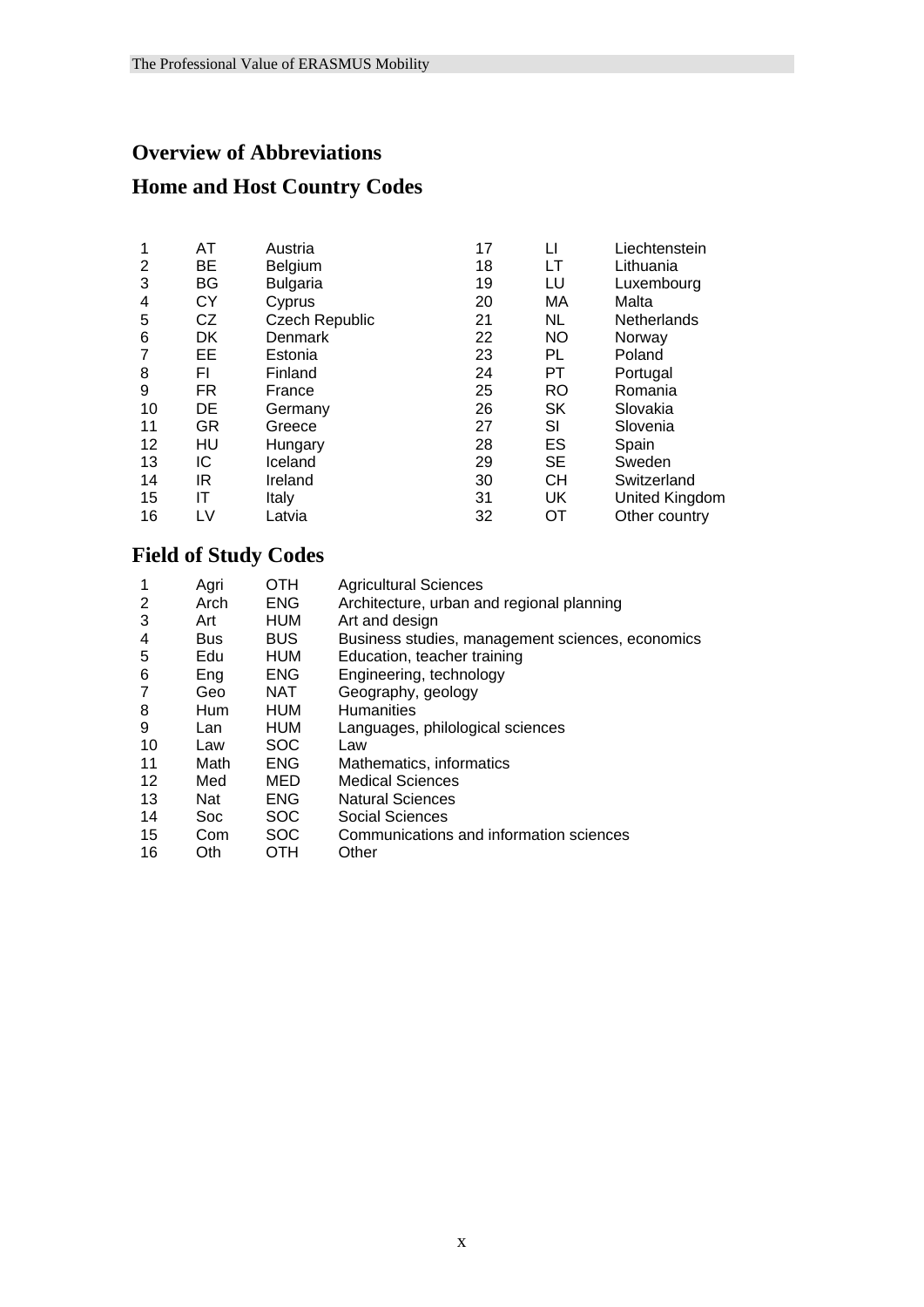# **Executive Summary**

#### **Aims and Design of the Study**

The VALERA project (VALERA = Value of ERASMUS Mobility) aims to establish the impact of mobility within the ERASMUS sub-programme of SOCRATES on the mobile students' and teachers' careers. For this purpose, representative surveys were undertaken of formerly mobile ERASMUS students and formerly mobile ERASMUS teachers. In addition, university leaders were asked to assess the role of student and teacher mobility at their institution, and employers were requested to report about the experience with formerly mobile students. Moreover, a broad range of actors and experts stated their perceptions of the impact of ERASMUS mobility in an expert survey and in discussions during general and field specific seminars.

Each survey addressed several dimensions of professional value. With respect to student mobility, professional "success" was measured primarily in terms of:

- General and international competences,
- Transition to work.
- First and subsequent employment and work, and
- International aspects of employment and work.

Similarly, the professional impact of teacher mobility was assessed in five domains:

- General academic and teaching competences,
- International and inter-cultural competences,
- ERAMUS-related activities at the home higher education institution,
- Vertical and horizontal professional mobility, and
- International professional mobility.

The aim of the evaluation was to establish the extent of professional value of student and teacher mobility in various respects, to identify circumstances conducive to increase desirable results, and to assess the overall results with respect of the relevance, effectiveness, impact and durability of the SOCRATES scheme in the area of higher education.

#### **Modes of Inquiry**

The evaluation study was divided into two major phases. The first phase started with the analysis of previous studies and an expert survey. The expert questionnaires were sent to representatives of the ERASMUS programme itself and representatives of higher education policy, student organisations, teachers, administrators and employers' organisations. Information was provided by 67 experts, i.e. 43 percent of the 156 persons initially addressed. Both, the findings of prior studies and of the experts' responses, are summarized in a first report of the study, the "Framework Report". It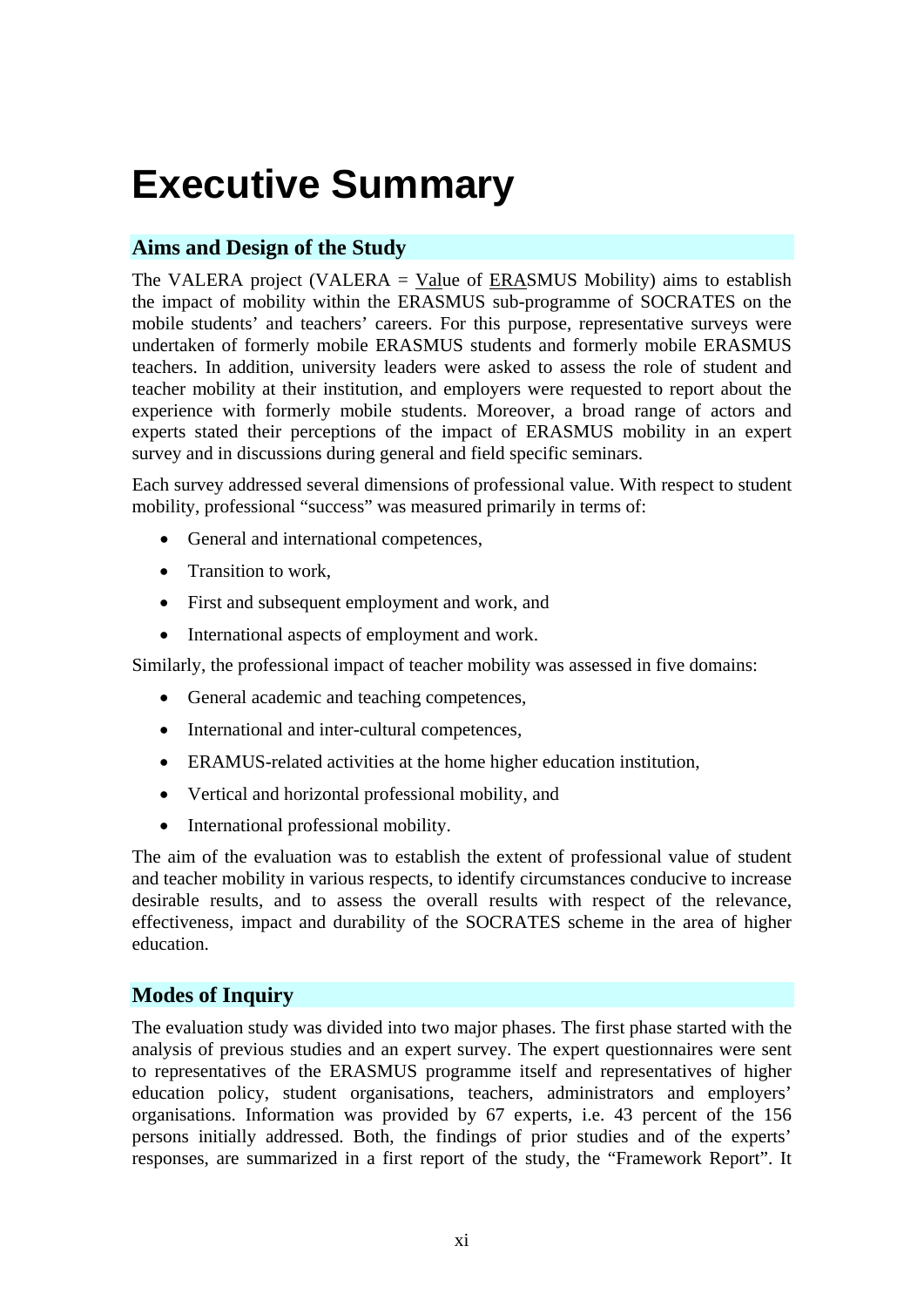provides information in its own right on the impact of mobility and helped to design the key surveys of the evaluation study.

Subsequently, four key surveys were undertaken:

- Survey of former ERASMUS students: former ERASMUS students of the academic year of 2000/01, selected according to count and sampled according to higher education institutions, were contacted with the help of their home institutions of higher education. They were asked to respond to a highly standardized paper questionnaire. Actually, 4,589 persons responded, i.e. 45 percent of those contacted.
- Survey of former ERASMUS teachers: All mobile teachers from a sample of higher education institutions of the academic year 2000/01 were addressed via ERASMUS coordinators at the individual institutions of higher education and were asked to fill out an online questionnaire. 755 persons responded, about 24 percent of 3,123 teachers contacted.
- Survey of university leaders: A paper questionnaire was sent via the ERASMUS coordinators to all university leaders of those institutions which had signalled readiness to cooperate with the evaluation study in prior correspondence. Actually, 626 university leaders responded, i.e. 44 percent of the 1,437 contacted.
- Survey of employers: A paper questionnaire was sent to about 1,500 persons supervising former ERASMUS students on their workplace (they could be reached because former ERASMUS students had provided their names and addresses) and to a sample of 4,500 employers from all SOCRATES-eligible countries. Altogether, 312 responses were received, i.e. 6 percent of those contacted.

A draft analysis of the first two surveys was presented to a seminar of experts. The seminar provided an opportunity to explain the findings more thoroughly. Moreover, it helped to specify the objectives of the second phase of the evaluation study and to select the fields of study addressed in the second phase.

The second phase of the evaluation study aimed to gather in-depth information on the professional value of mobility in select fields of study. According to the experts' advice, four fields of study (rather than two initially envisaged) were selected: Chemistry as an academically oriented field and Mechanical Engineering as a professionally oriented field in science and technology and similarly Sociology and Business studies in the area of humanities and social sciences. Representatives of these fields and related professional areas (students, teachers, employers and representatives of their organisations, thereby notably persons involved in curriculum development) were invited to one-day intensive seminars (instead of interviews initially envisaged). The indepth communication during the seminars helped to reveal the "tacit knowledge" of the participants and to discuss both major findings of the surveys as well as possible directions of improvement of ERASMUS student mobility.

Altogether, stronger and more time-consuming efforts were needed to win the cooperation of the institutions of higher education and of the various groups of respondents than in similar previous studies. The European Commission accepted for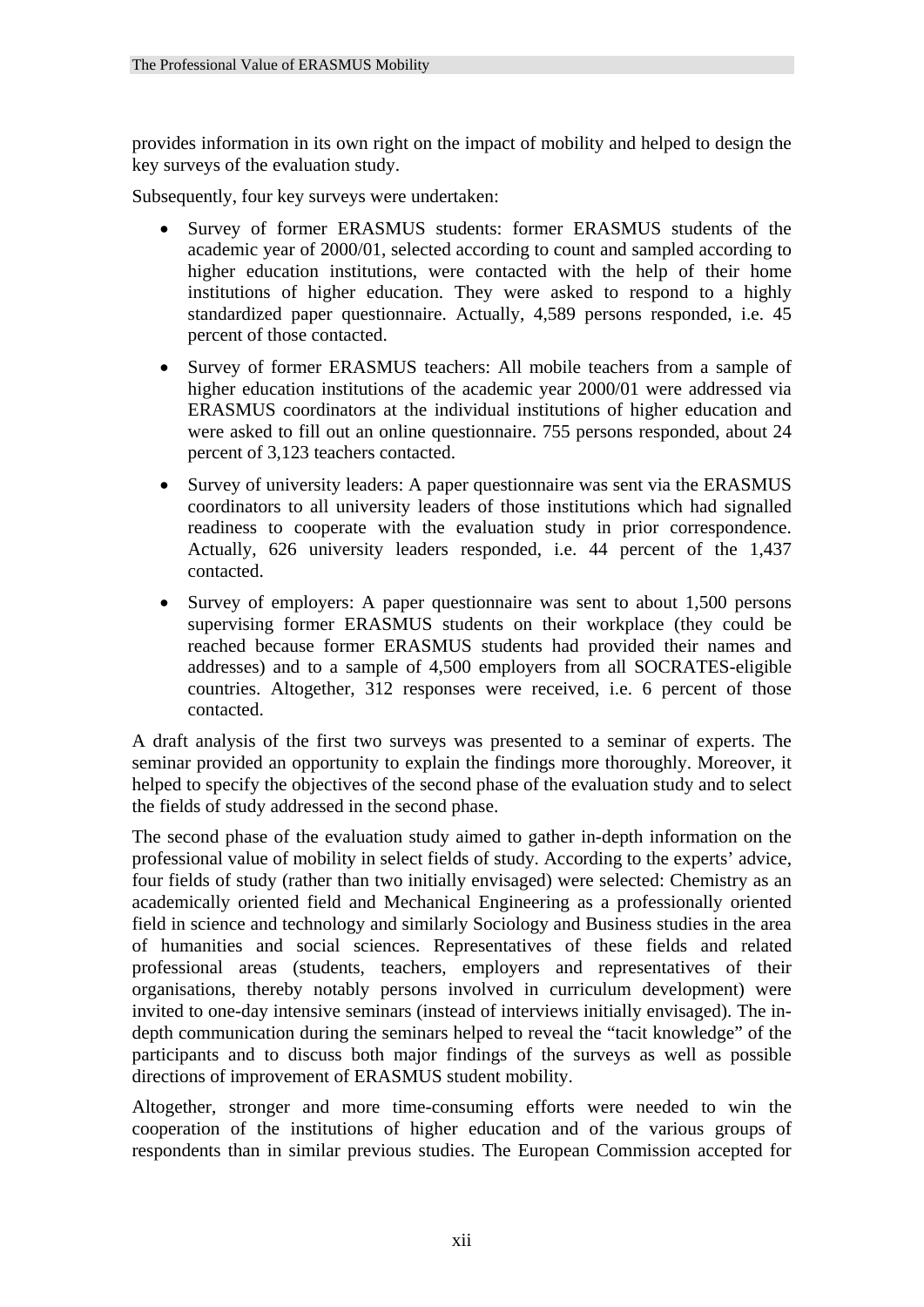that reason an extension of the project to about twice the period initially envisaged. Moreover, the research team – well experienced in studies on international mobility and responsible for ERASMUS evaluations between the start of the programme and the late 1990s - contributed to the survival of the study with substantial additional resources not paid by the Commission. This saved the project as such, but the response rates remained lower than expected and lower than in previous surveys. There are reasons to assume that response was not only affected by an evaluation fatigue within ERASMUS. The more evaluation in higher education is accepted as highly important, the more – ironically – the quality of systematic evaluations seem to suffer, because all persons involved become overburdened as a consequence of frequent calls to provide information or to support evaluation studies administratively. Though one would have liked higher response rates, the evaluation study certainly could provide interesting information on the professional impact of ERASMUS supported mobility and on the views of the formerly mobile persons and various actors and experts regarding possible improvements in the future.

#### **Transition from Study to Employment**

Temporary student mobility stimulates former ERASMUS students to be interested in advanced education. Two out of five of the 2000/01 students – about as many as in previous ERASMUS generations, but about twice as many as European students in general – transferred to advanced study, most of them immediately after graduation and a few somewhat later.

The former ERASMUS students addressed started slightly later than previous generations to seek for employment, but the average search period - less than 4 months - was shorter than that of previous generations of ERASMUS students surveyed. 54 percent of former ERASMUS students recently surveyed believe that the period abroad was helpful in obtaining the first job. But this advantage declined; the respective figures were 71 percent among the 1988/89 ERASMUS students and 66 percent of those graduating in 1994/95 (see Figure 1).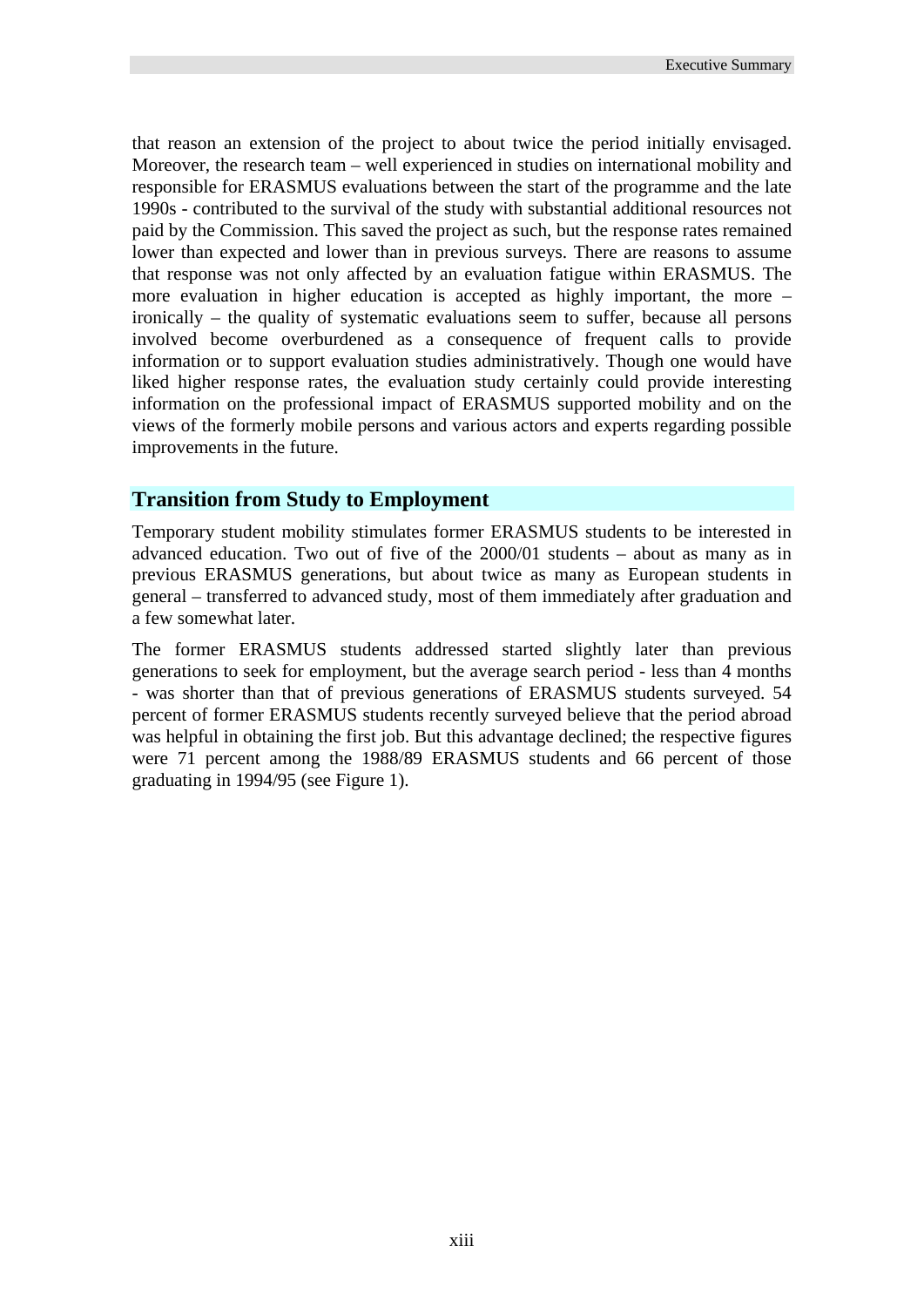



Question H1: What impact do you feel that your study abroad experience has had with regard to your employment? Source: Maiworm and Teichler 1996; Jahr and Teichler 2002; University of Kassel, VALERA Survey of Former ERASMUS Students 2005.

During their first years of employment – at the time of the survey, the respondents were employed less than three years on average – more than half of the former ERASMUS students have changed their employer. According to a previous survey, this early change is more common than among formerly non-mobile persons.

Both, former students and employers surveyed suggest that strong emphasis is placed both on academic achievement and personality in recruitment. In comparison to previous surveys, notably computer skills and foreign language proficiency have become more important recently. Also international experience gained momentum among the recruitment criteria, actually reported as important by about half of the former students and one third of the employers.

#### **Graduate Career and Work**

Six percent of former 2000/01 ERASMUS students report five years after studying in another European country that they were unemployed. This rate was higher than among those formerly mobile twelve years earlier, when 4 percent were unemployed about five years after the study period abroad. Similarly, the proportion those employed temporarily increased from 27 percent within these 12 years to 35 percent. In contrast, the proportion of those employed part-time remained stable at 10 percent.

72 percent of the 2000/01 ERASMUS students employed five years later believe that the level of position and income is appropriate to their level of educational attainment.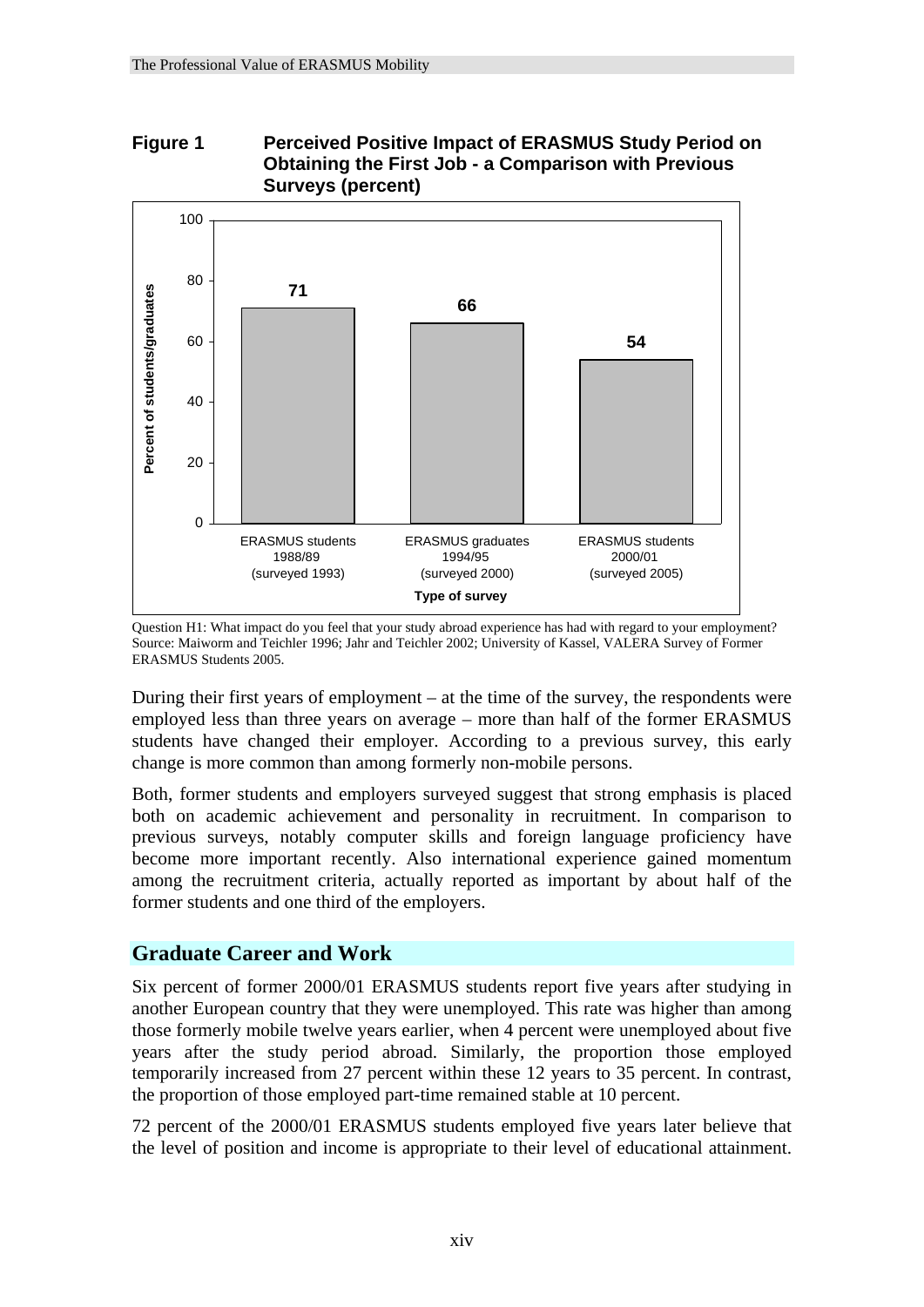In previous surveys, similar responses were given, whereby formerly mobile students observed an appropriate employment more frequently than graduates who had not been mobile during the course of study (see Figure 2).

#### **Figure 2 Links Between Study and Subsequent Employment and Work Perceived by Employed Former ERASMUS Students a Comparison with Previous Surveys (percent)**



The figure aggregates the responses to three questions; Question G2: If you take into consideration your current work tasks altogether: To what extent do you use the knowledge and skills acquired in the course of study? Question G3: How would you characterise the relationship between your field of study and your area of work? Question G5: Altogether, to what extent are you satisfied with your current work?

Source: Maiworm and Teichler 1996; Jahr and Teichler 2002; University of Kassel, VALERA Survey of Former ERASMUS Students 2005.

Only 16 percent of the recently surveyed former ERASMUS students consider their income to be higher than that of their peers not having spent any study period abroad. This is clearly lower than in previous generations (see Figure 3): There is even a higher proportion of those who consider their income lower than that of their mobile peers. Employers surveyed in 2006 express a more positive view. According to more than 40 percent of them, internationally experienced graduates are likely to take over professional assignments with high professional responsibility. 21 percent believe that internationally experienced graduates can expect a higher income after some years than those without international experience. Among the experts surveyed at the beginning of the evaluation study, even about one third each believe that the former ERASMUS students can expect a higher status, higher earnings as well as a better chance of reaching a position appropriate to their level of education.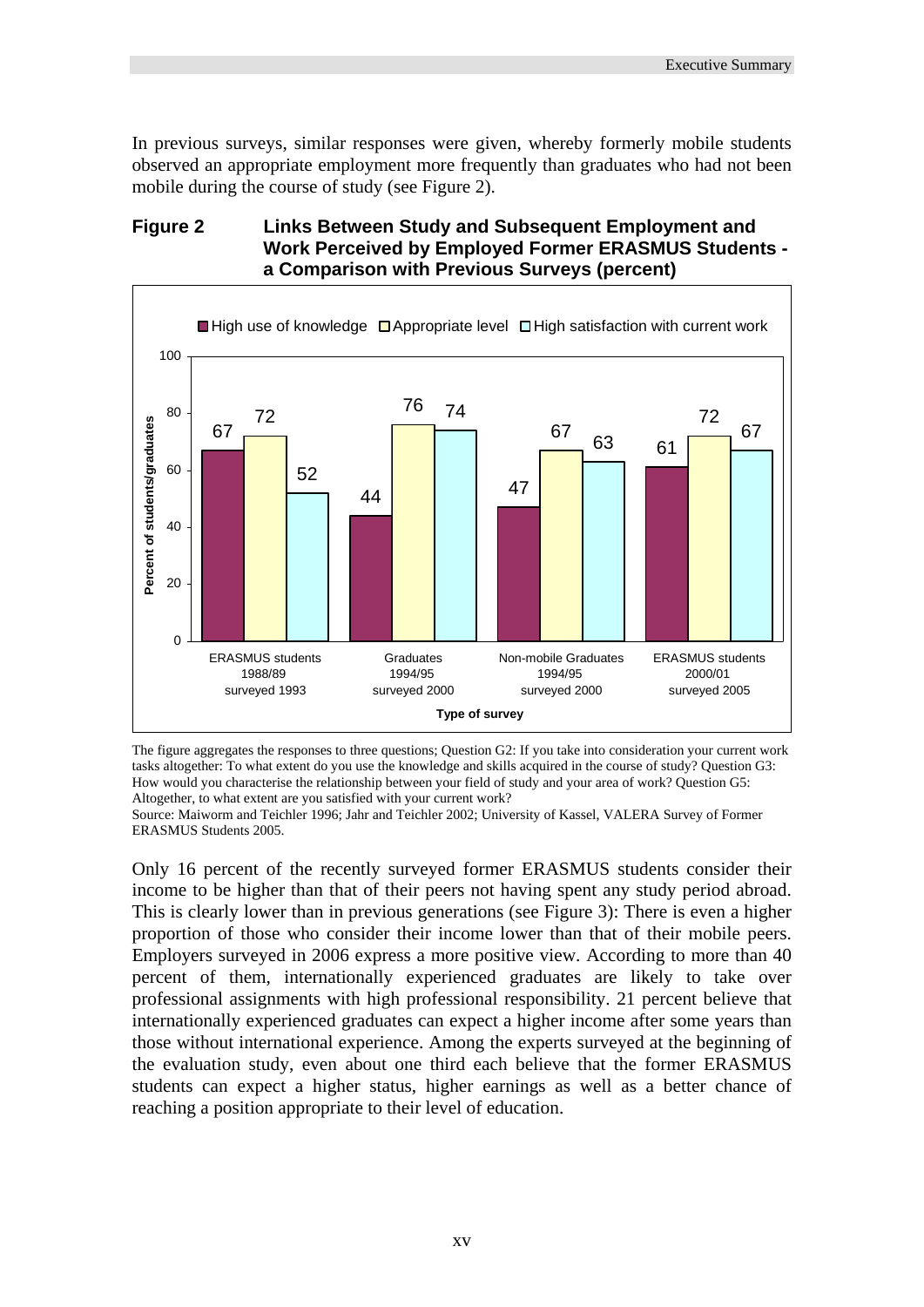#### **Figure 3 Perceived Positive Impact of ERASMUS Study Period on Type of Work and Income - a Comparison with Previous Surveys (percent)**



Question H1: What impact do you feel that your study abroad experience has had with regard to your employment? Source: Maiworm and Teichler 1996; Jahr and Teichler 2002; University of Kassel, VALERA Survey of Former ERASMUS Students 2005.

The university leaders rate the former ERASMUS students' career opportunities most favourably, and most of them expect that their career advantage will increase in the future. Four fifth believe that a study abroad often increases the chance of getting a reasonable job. More than half expect that ERASMUS students more often than nonmobile students get a position appropriate to their level of educational attainment, and one quarter that ERASMUS has a more positive impact on the employability of graduates than any other type of study abroad.

#### **Competences and Work of Former ERASMUS Students**

Retrospectively, the former ERASMUS students rate their competences at the time of graduation as high in many respects: academic knowledge, foreign languages and various dimensions work attitudes and work styles. The ratings are higher in many respects than among former ERASMUS student generations. We do not know whether there was a general improvement of the impact of study in general or that of international experience. One should bear in mind, though, that the most recent surveys include a substantial number of Central and Eastern European countries where former ERASMUS students perceive clearly a higher professional value of ERASMUS.

By and large, the employers rate the competences of internationally experienced graduates as favourably as the former ERASMUS students their own competences.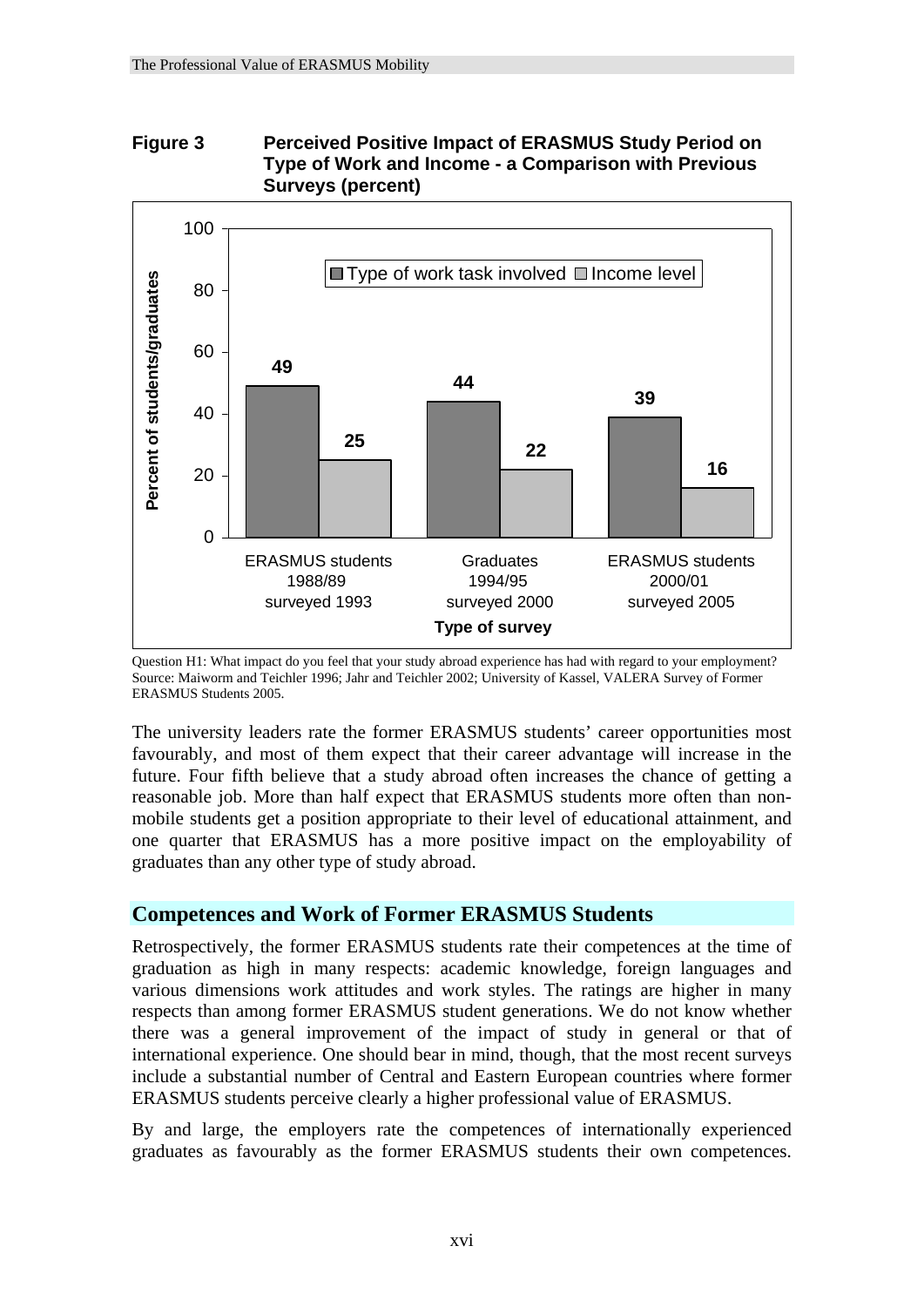Altogether, employers believe that internationally experienced young graduates have clearly higher competences than those without international experience. International experience notably seems to reinforce adaptability, initiative, the ability to plan and assertiveness.

The experts surveyed initially even have a substantially more positive view of the ERASMUS students. 73 percent consider the academic knowledge of ERASMUS students upon return from the study period abroad to be better than that of non-mobile students, and 82 percent view them as better prepared for future employment and work. They also note higher socio-communicative competences as well as better ways of problem-solving and leadership.

61 percent of the recently surveyed former ERASMUS students who are employed five years later state that they can use the knowledge acquired during the course of study on the job to a high extent (see Figure 2). This is slightly lower than among there predecessors 12 years earlier. 39 percent of those recently surveyed note positive influence on the type of work tasks involved. This again is a decline as compared to 49 percent and 44 percent in the previous two surveys.

About three quarters of former ERASMUS students express a high degree of satisfaction with their employment and work situation (see Figure 2). They state most often that they have largely independent work tasks, can use their competences, have challenging work tasks and have opportunities for continuing learning. The majority of experts surveyed believe that former ERASMUS students have better opportunities than non-mobile students to take over independent work tasks, and almost half of them assume that they have more frequently challenging work tasks.

#### **International Assignments of Former ERASMUS Students**

All studies undertaken in the past on the professional value of temporary study in another country have shown consistently that formerly mobile students differ most clearly from formerly non-mobile ones in taking over international assignments. This recent study confirms this conventional wisdom.

18 percent of the 2000/01 ERASMUS students employed five years later have been regularly employed abroad – at least for some time - after graduation; this figure is more or less equal to that of prior surveys. Available statistics suggest that this figure is several times as high as among non-mobile graduates. Of those surveyed, half have considered working abroad and almost one quarter have sought employment abroad; these figures are clearly lower than those of previous cohorts of ERASMUS students surveyed.

About half of the recent respondents employed note that their employing organisation has an international scope, and even a higher proportion report substantial international activities. Almost one third see their own work as being embedded into an international context, and even more consider their international competences as important for their current work: About two-thirds view communicating in foreign languages and working with people from different backgrounds as professionally important, more than half of the formerly mobile students assess their knowledge and understanding of international differences in cultures and societies, and almost half their knowledge of other countries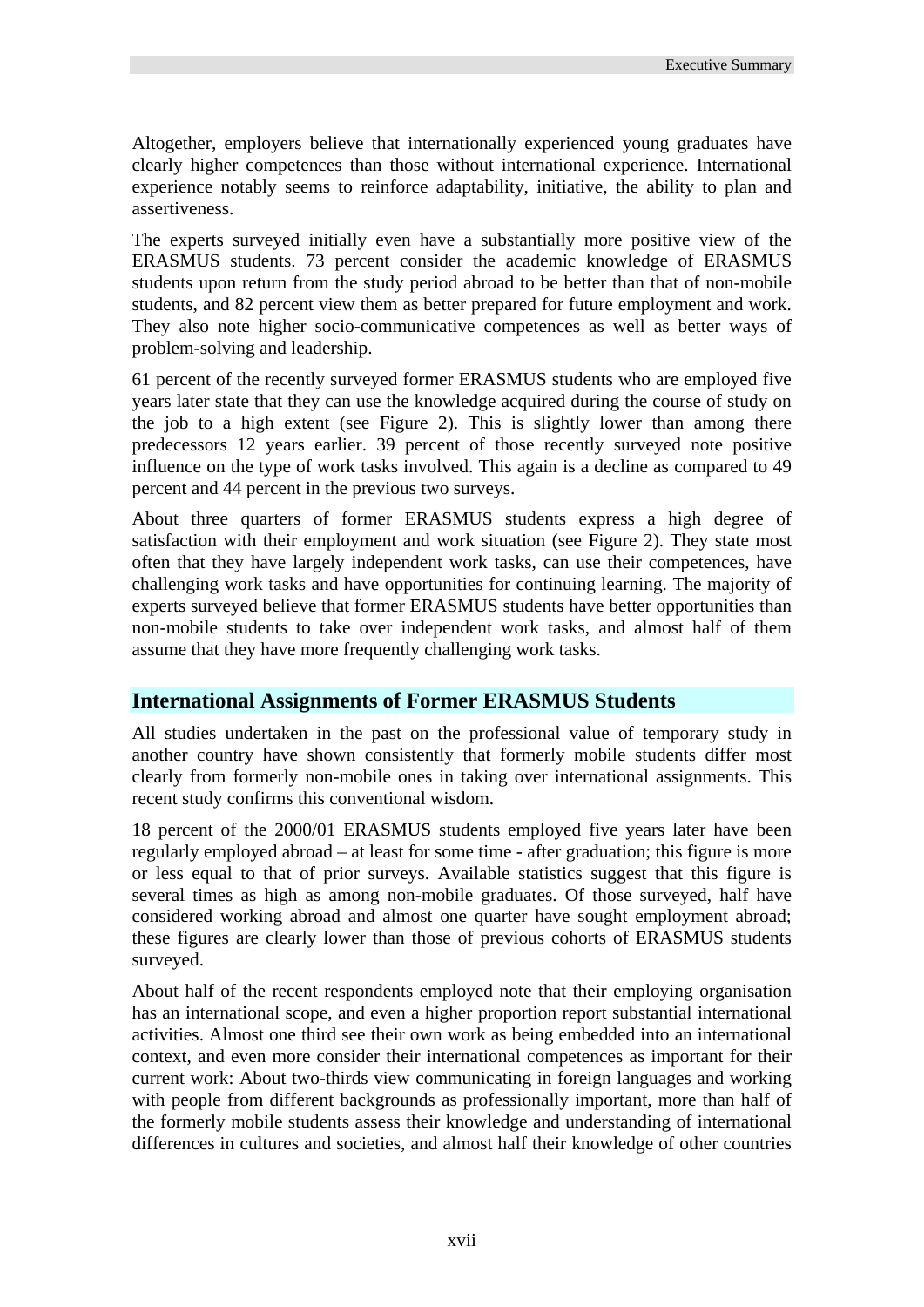as important for their job tasks. These proportions mostly are somewhat higher than in previous years.

Actually asked how much they use their international competences, a substantially smaller proportion respond affirmatively. Only somewhat more than one third often communicate in foreign languages, about one quarter frequently use firsthand knowledge of other countries and cultures, and only one of seven frequently travels to other countries. Figure 4 shows that former ERASMUS students recently surveyed report less often visible international work tasks than the predecessor generations. Yet, data allow us to estimate that former ERASMUS students are clearly more frequently active in international work tasks than formerly non-mobile students.

#### **Figure 4 ERASMUS-Related Work Task of Employed Former ERASMUS Students – a Comparison with Previous Surveys (percent)**



Question F6: To what extent do the responsibilities of your work involve the following? Scale of answers from  $1 =$  to a very high extent to  $5 =$  not at all.

Source: Maiworm and Teichler 1996; Jahr and Teichler 2002; University of Kassel, VALERA Survey of Former ERASMUS Students 2005.

The latter finding corresponds to the employers' responses: Many of them note internationally experienced students taking over international tasks more frequently than students without international experience. They specify this regarding international tasks in general, use of foreign languages, international cooperation, using information and travel abroad. Also most of the experts surveyed are convinced that former ERASMUS students take over such assignments substantially more often than formerly non-mobile students.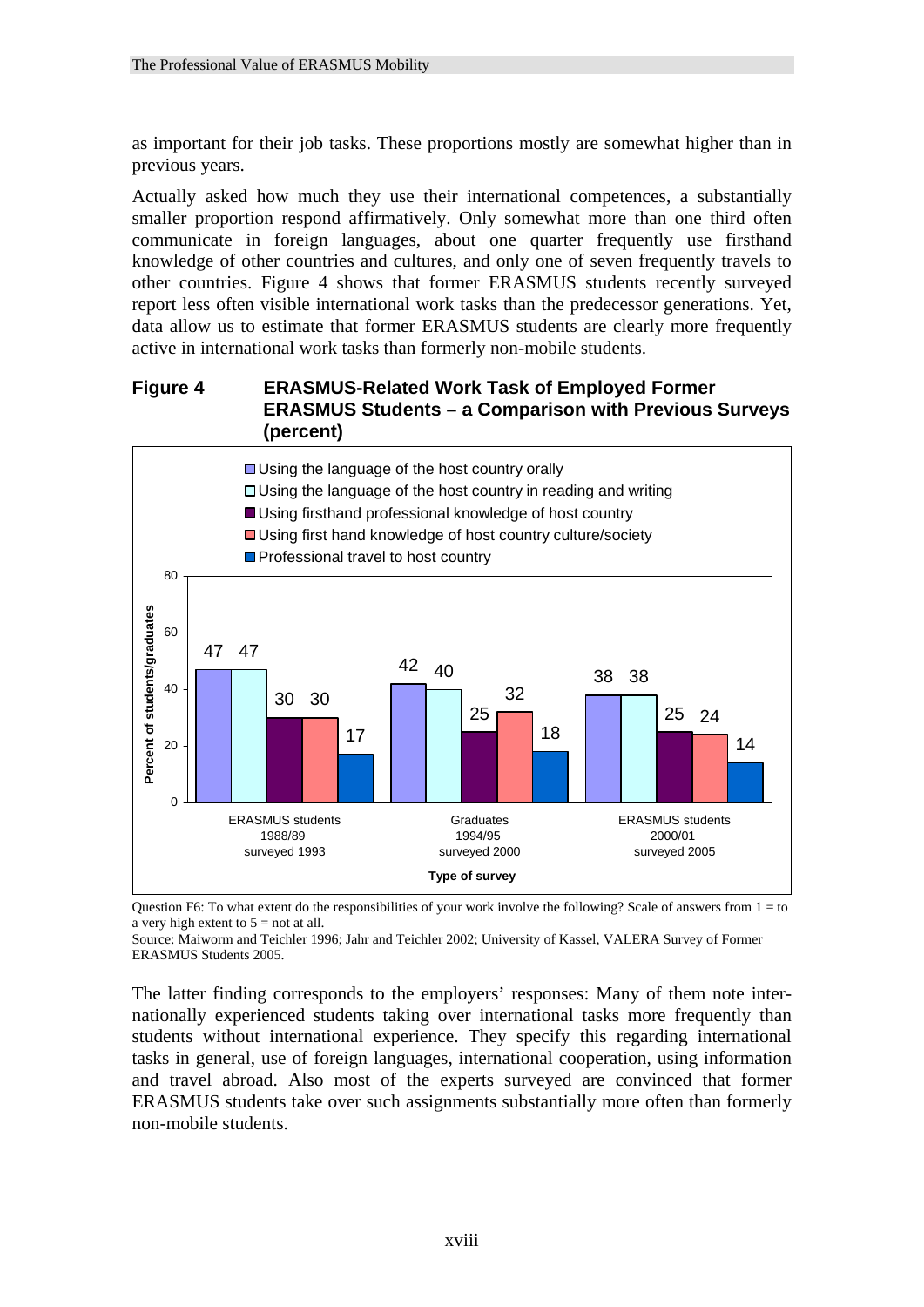#### **Additional Findings about the Professional Value of Student Mobility**

Competences, transition to employment, career and professional assignment of former ERASMUS students cannot be attributed predominantly to the temporary study experience in another European country. One has to bear in mind that a substantial proportion of them were internationally mobile prior to their course, and also many of them were mobile during the course of study beyond the ERASMUS-supported period. Moreover, they are a select group of students in various respects. ERASMUS has a mobilizing and reinforcing value, and often it has some value added as regards graduate career and notably international mobility and international work assignments, but certainly ERASMUS has not such a strong impact on the careers of graduates as their more favourable careers and the stronger international components of their careers per se might suggest.

The ERASMUS programme intends to serve students from all eligible countries to more or less the same extent. But, certainly, some graduates benefit more strongly than others. Most strikingly, former ERASMUS students from Central and Eastern European countries report advantageous employment and work in general and international assignments more frequently than their peers from Western Europe. They are a more select group, but they also benefit more strongly from the study period abroad.

There are differences according to field of study as regards the professional value of studying for some period in another European country, but altogether they are less striking than one might expect. Among the four fields addressed in the in-depth second phase of this evaluation study, the lowest impact on academic and field-specific knowledge was reported in Chemistry, while the impact perceived was relatively strong in Business Studies and Sociology.

Across all four fields, ERASMUS mobility was not viewed as a frequent access route to high-flying careers but rather as a "door-opener" into the labour market. In the professionally oriented fields - Business Studies and Mechanical Engineering - the globalisation process and the international business activities seem to make international competences necessary even for positions in national companies. In the other fields - Sociology and Chemistry – international competences were also viewed as important for internationalising job roles of some graduates; more importantly, though, international study experience was viewed as contributing to many "soft skills" in demand also in jobs without any visible international components.

#### **The Professional Value for Mobile Teachers**

At first glance, the conditions for professional value of teaching abroad seem to be completely different from that of study abroad. Persons already in the middle of their career (47 years old on average) and mostly already internationally experienced spend a short period of about two weeks on average in another country with the support of ERASMUS. One could expect a substantially more modest impact than on the part of mobile students.

Surprisingly, though, the formerly mobile teachers in the framework of ERASMUS note a substantial value of temporary teaching abroad. It is seen as enhancing subsequent academic work of the formerly mobile teachers. 58 percent of the respondents note a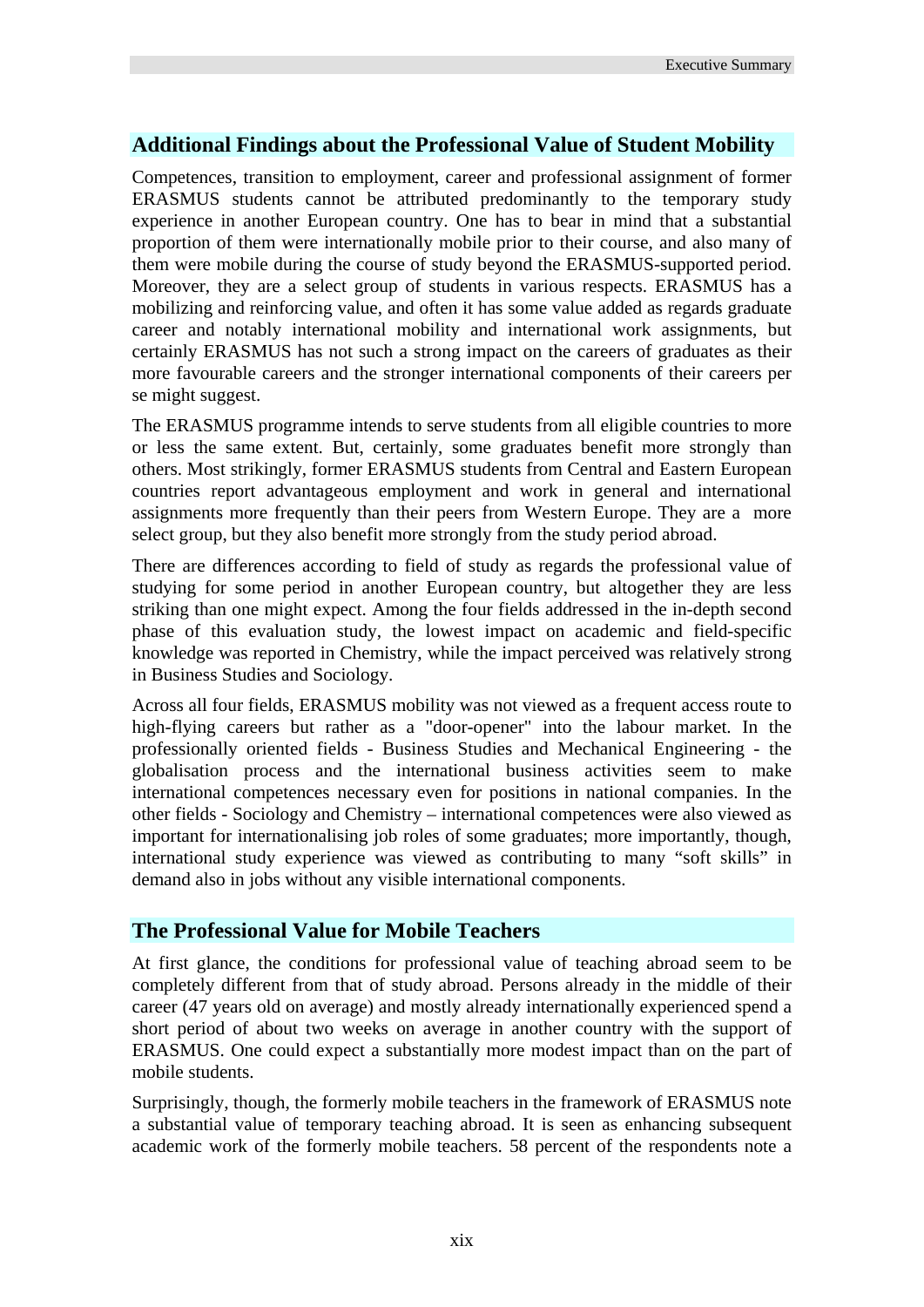positive impact on their own professional development in general. Actually, 65 percent report a general improvement of their research contacts, 60 percent broadened their academic knowledge while teaching abroad, 53 percent got involved in innovative academic discussions originating from the country or the institution of their temporary stay, 45 percent improved their teaching in general, and 40 percent developed and implemented new teaching methods. According to many experts surveyed, teaching abroad contributes positively to the teachers' general academic knowledge and formerly mobile teachers are academically superior on average to those not mobile for teaching purposes.

The experts surveyed at the beginning of this study have perceived a slightly stronger spread of subsequent innovation in teaching than improvement of research and general academic activities. The mobile teachers, in contrast, more often report a substantial impact on their subsequent research activities or their academic knowledge in general than on teaching.

In addition, temporary teaching abroad is viewed by the mobile teachers as reinforcing international dimensions of their career. Subsequently, they have spent on average altogether almost one month abroad annually – mostly to attend conferences, but often as well to undertake research activities or to teach. Half of them believe that the teaching period has enhanced their international scientific cooperation activities, while one third each see invitations from abroad and cooperation in research project increasing as a consequence of their ERASMUS teaching period abroad. The experts surveyed present an even more favourable view. More than three quarters each believe that mobile teachers are superior to non-mobile ones after the teaching period abroad in their knowledge of higher education of the host country, intercultural understanding and competences as well as foreign language proficiency.

Moreover, formerly mobile teachers are convinced that ERASMUS teaching mobility has a positive impact on their institution of higher education. More than half of them argue that teaching mobility has been helpful for improving advice provided to mobile students and for providing knowledge on other countries. Almost half consider teaching mobility beneficial to improve the coordination of study programmes between the participating institutions, the range of foreign language teaching, the developments of new study concepts and the growing relevance of comparative approaches (see Figure 5).

The university leaders surveyed note a very positive effect as well of teaching staff mobility on their institution: More than three quarters consider teaching staff mobility as contributing to the international reputation of the higher education institution. More than half observe a positive effect on international research activities and half of them each on various dimensions of teaching and learning.

Further, it is worth noting that 9 percent of the formerly mobile teachers are professionally active five years later in another country than that where they had taught prior to the ERASMUS supported period – in many cases in the country of their temporary teaching period abroad. This is certainly a higher degree of mid-career international mobility than one could have anticipated. Even more than two-thirds of the experts addressed believe that teaching abroad increases the opportunity for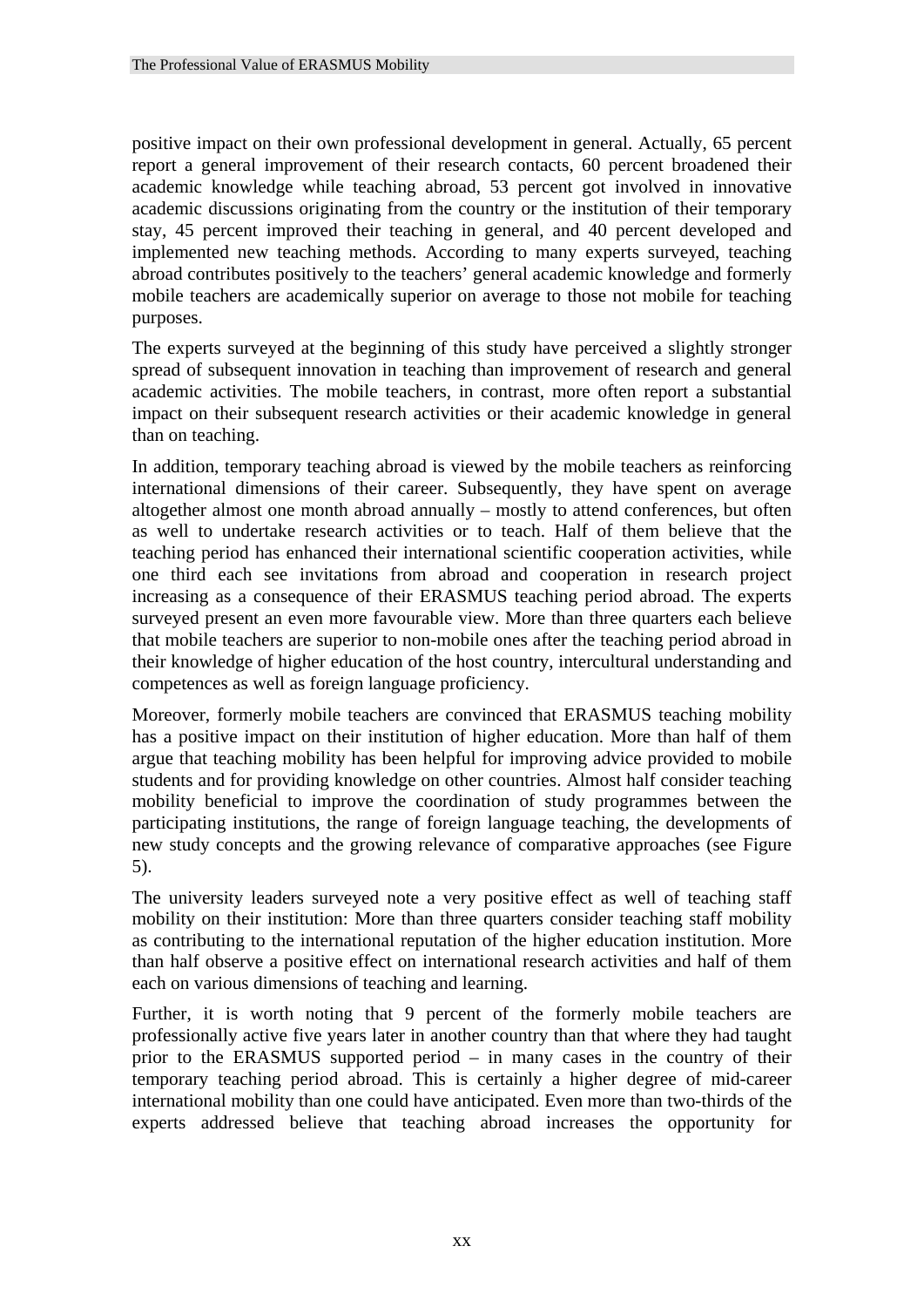international academic mobility. Certainly, however, one cannot expect that a similar proportion of academics actually will be mobile.

#### **Figure 5 Select Strong Impact of ERASMUS Teaching Staff Mobility on the Home Institution in the View of Former Mobile Teachers by and European Region (percent)**



Question E6: In general, how would you rate the impact of ERASMUS teaching staff mobility on your home institution regarding the following aspects? 5-point scale from  $1 =$  'To a very high extent' to  $5 =$  'Not at all' Source: University of Kassel, VALERAS Teaching Staff Survey 2005.

Finally, the immediate career value of teaching abroad for status and income looks more modest at first glance: 3 percent observe a raise of income, 6 percent an extension of a temporary contract, and 12 percent the move towards a high-ranking administrative position as a consequence of teaching abroad. One has to bear in mind, though, that the overall number of teachers climbing a higher position subsequent to the teaching period abroad has been low. On the other hand, more than one third state that teaching abroad enhanced their career perspectives. Obviously, teaching abroad often is instrumental for small career steps and nourishes the hope of long-term career enhancement. The university leaders as well name moderate career enhancements, while almost half of the experts initially surveyed expect the mobile teachers to be promoted to a higher rank at the same institution.

Altogether, as already noted, the professional value of teaching abroad seems to be substantially higher for academics from Central and Eastern European countries than for academics from Western European countries. This difference is far more striking for teachers than for students. For example, 10 percent of teachers from the former, but only one percent from the latter countries note a raise of income level, 30 percent of the former as compared to 7 percent of the latter perceive a contribution of teaching abroad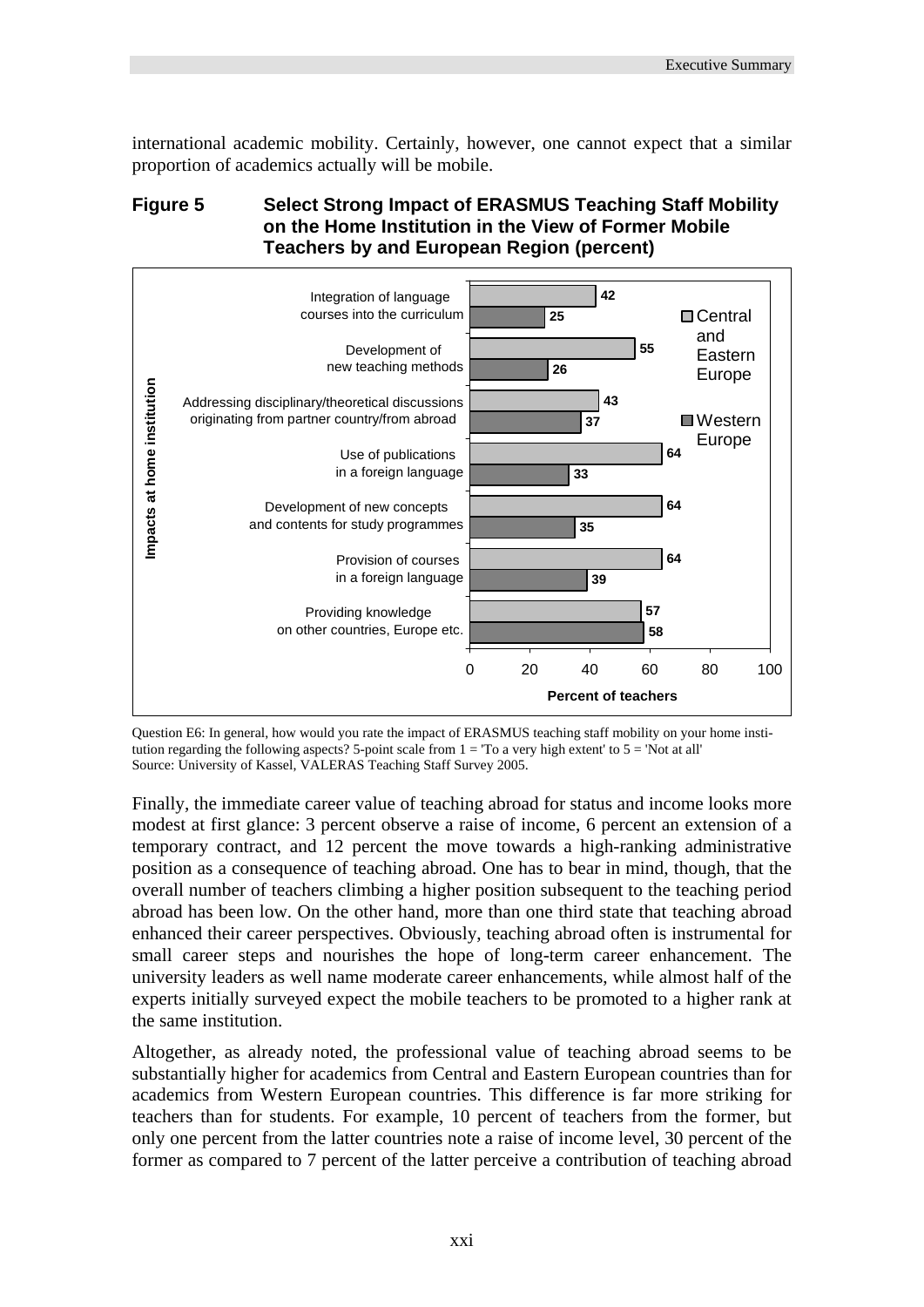to getting a higher rank, and 81 percent as compared to 53 percent report a positive impact on the overall professional development.

#### **The Overall Value and Recommendations**

Overall, the surveys conducted in the framework of the VALERA study elicited five major findings.

- The triangulation of views shows that experts, university leaders and employers note a higher professional value of temporary ERASMUS-supported study in another European country than the former ERASMUS students themselves. We cannot establish clearly whether the former overestimate or the latter underestimate the impact of student mobility.
- The evaluation study confirmed the finding of previous surveys that former ERASMUS students view the study period abroad as leading to international mobility, international competences and visibly international work tasks while hardly promising career enhancement as compared to formerly non-mobile students. However, other actors and observers surveyed more often believe that ERASMUS contributes as well to general career enhancement.
- A comparison of the responses of the survey of 2000/01 ERASMUS students five years later to those of previous cohorts of ERASMUS students suggests that an advantageous employment and work situation and a visibly more international role of former ERASMUS students as compared to formerly nonmobile students declines over time in many respects. The more international components of employment and work become common and the more students acquire international competences, the less pronounced is the professional value of ERASMUS.
- The professional value of ERASMUS for former students as well as for former teachers - from Central and Eastern countries obviously is substantially higher than for those from Western European countries. In contrast to this difference by groups of countries, the differences by fields appear to be modest.
- Though mobile teachers tend to be already internationally experienced, are mature persons often well established in their career and spend only a short teaching period abroad, the formerly mobile teachers report a strikingly strong professional value of the ERASMUS-supported teaching mobility period. The majority of them observe enhancement in international research cooperation and in their general academic competences, while a slightly lower proportion report a substantial value for subsequent teaching activities. Some of the mobile teachers note visible career advantages and some opt subsequently for an academic career in another country, not infrequently that of their ERASMUSsupported teaching period.

Overall, the findings of the VALERA evaluation study underscore the *relevance* of the ERASMUS support scheme. As previous studies have also shown, a temporary period of study in another European country helps to enhance international competences, contributes to international mobility of graduates and places former ERASMUS students in visibly international professional positions. This study shows in addition that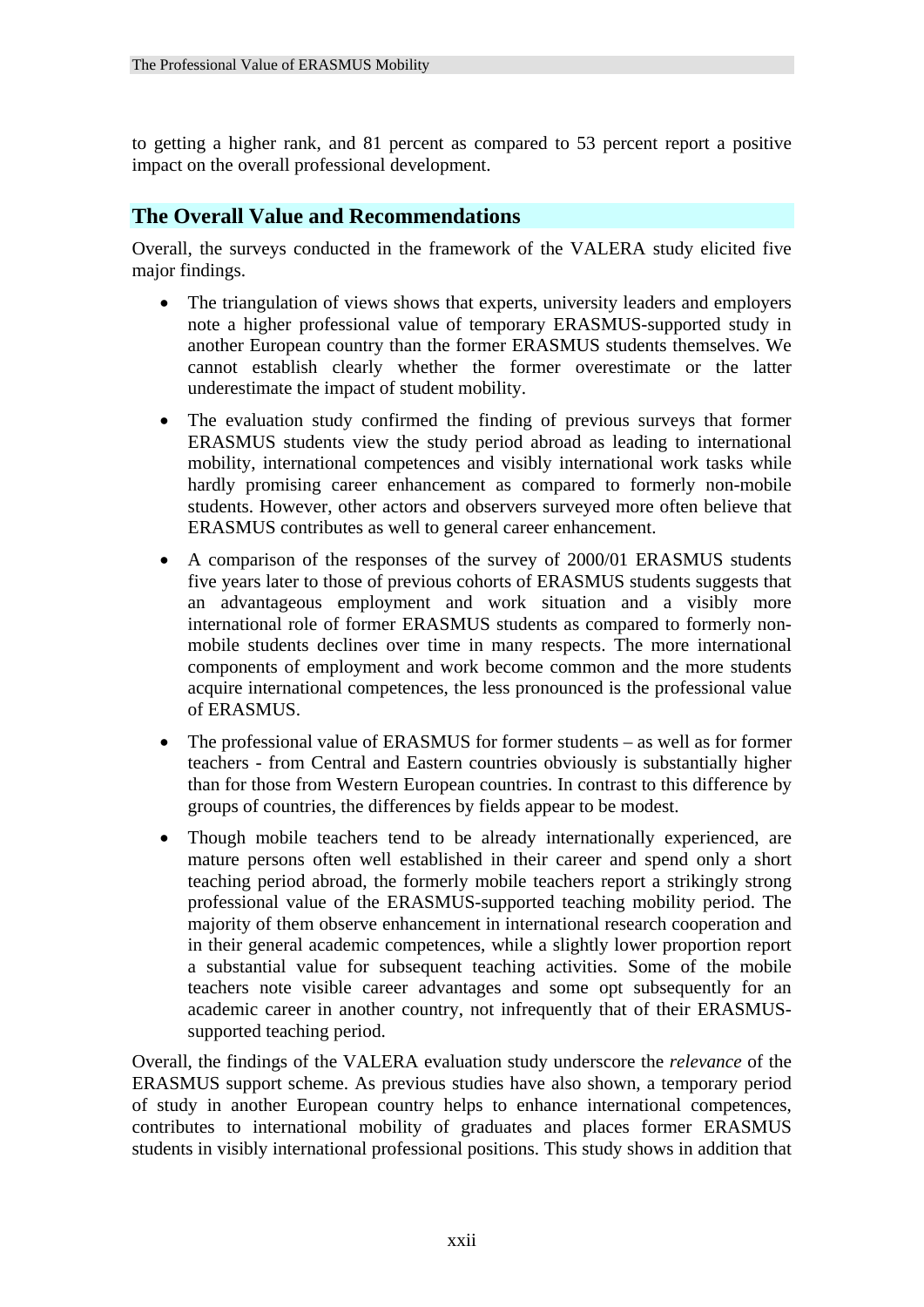the employers consider the internationally experienced graduates superior to other graduates as far as many other competences are concerned, and many of them believe that formerly mobile students will be more successful in their long-term career. Finally, the relevance of ERASMUS is strongly underscored in the study by the high professional value reported by mobile teachers, and university leaders believe that this contributes significantly both to the internationalisation as well as to the reputation of the institution in general. These findings suggest that ERASMUS serves a demand on the part of the employment system and that institutions of higher education are aware of societal expectations.

The evaluation study confirms the finding of previous studies that ERASMUS is *effective* in terms of serving high numbers of persons with the help of small funds for the individual persons supported. Obviously, however, many experts and actors believe that the quality could be improved, if more funds were provided notably for teachers to teach longer periods in the host country and for curricular activities linked to student mobility.

As far as the *impact* of ERASMUS is concerned, prior studies already had shown that the "vertical" professional value of temporary study in another European country is limited, but the "horizontal" professional value is impressive. Former ERASMUS students hardly can count on higher status and income than their non-mobile peers, but access to employment in facilitated, and they are more often internationally mobile and take over visibly international work assignment. Only for former ERASMUS students from Central and Eastern European countries a general career enhancement is the rule. But the recent surveys as well suggest that experts and employers appreciate not only those competences enhanced abroad which serve international job roles, but also note above-average strengths of former ERASMUS students in various areas of academic knowledge, general intellectual competences, work-related values and sociocommunicative skills. There is no evidence that ERASMUS has stronger impacts in those direction than temporary study abroad by other means, but ERASMUS succeeds in mobilize broad numbers of students which benefits from the experience abroad in the ways named above.

With respect to teaching staff mobility, this evaluation study revealed an impressively high impact. Many of the teachers mobile for a short period of time noted an enhancement of international cooperation and research and various educational activities. University leaders and other experts stated that mobile teachers often become more active, more intellectually thriving and also in some cases more visibly successful in their careers.

As regards *durability,* most of the actors and experts addressed in the study seem to believe that ERASMUS can play an important role in the future, if the basic characteristics of the support programme will persist. ERASMUS has so many benefits that almost all of those concerned plea for continuation.

Therefore one set of recommendations named call for improvements with the given logics of the established practices: more intensive preparation, more academic, administrative and financial support for the students while abroad, better means of assessment and recognition, closer links between higher education and the employment system, more money and less bureaucracy on the part of the European Commission and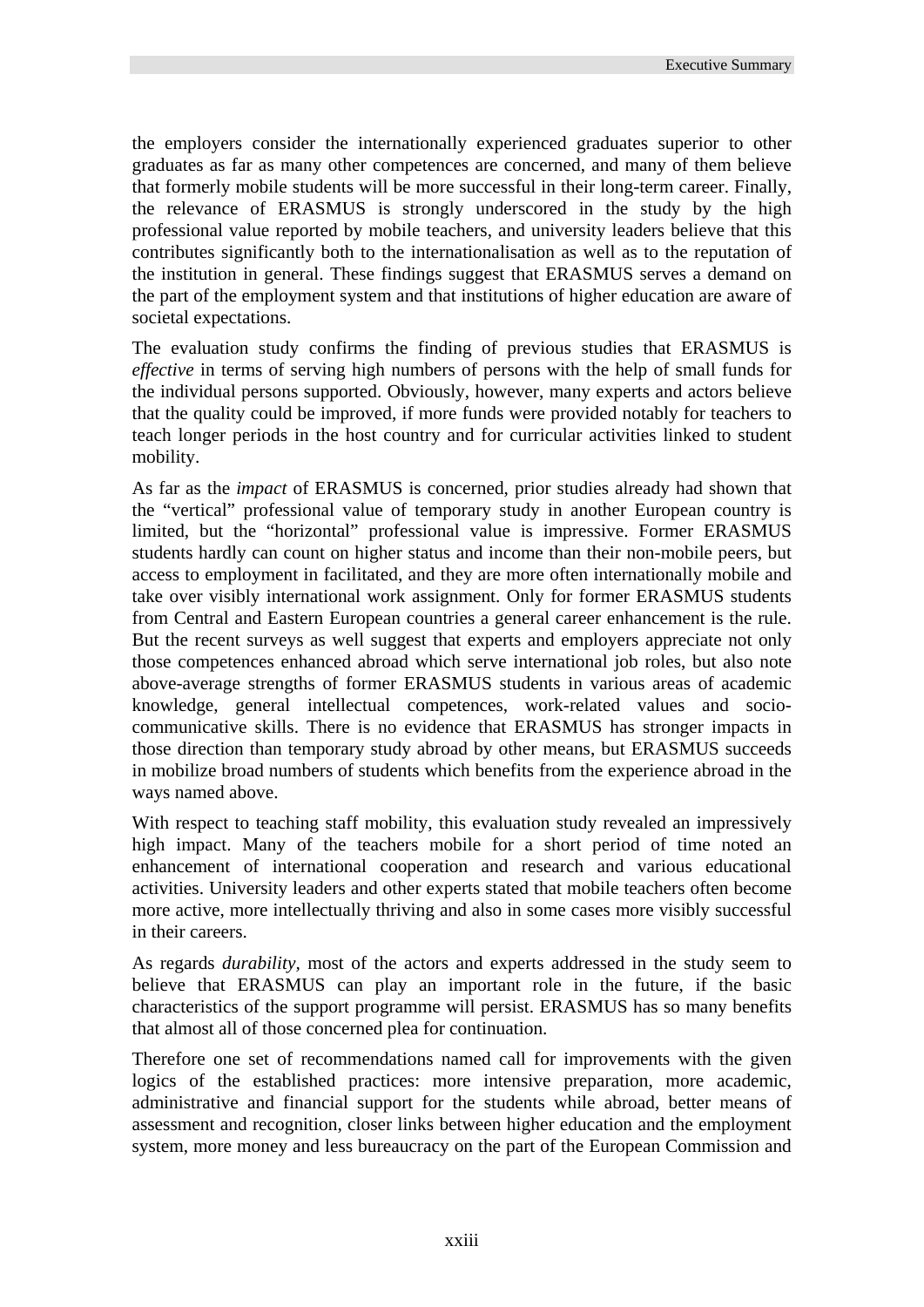- last but not least – stronger efforts to make the benefits visible. As regards teacher mobility, suggestions are made to increase efforts to make longer period of teaching abroad viable and take temporary teaching in another country more strongly into account in decisions affecting career enhancement, such as appointment and promotion decisions.

But there are findings as well which call into question the durability. The professional value of temporary study in another country clearly has declined over the years. According to the most recent survey, the impact of ERASMUS is smaller than according to surveys of previous generations for graduates in obtaining a first job, getting a higher income and taking over job tasks for which visible international competences are needed. This is most likely caused by a growing internationalisation in general that lead to a gradual decline of the uniqueness of the ERASMUS experience.

The authors of this evaluation study conclude that the ERASMUS programme will have better chances in the future if it becomes again more ambitious as far as the quality of the experience abroad is concerned. There were good reasons in the past why ERASMUS gradually shifted from student mobility closely linked to curriculum development towards an administratively smooth programme for large numbers of students. But now the value of the experience abroad as such is declining in the wake of the general internationalisation of the environment. Moreover, the experts addressed for select fields of study indicate ample opportunities of strengthening the value of temporary study abroad through a more targeted timing in the course of study and more targeted curricular thrusts. Thus, the time seems to be ripe for another major approach of ERASMUS student mobility, where more ambitious curricular aims will be intertwined with the financial support for mobile students.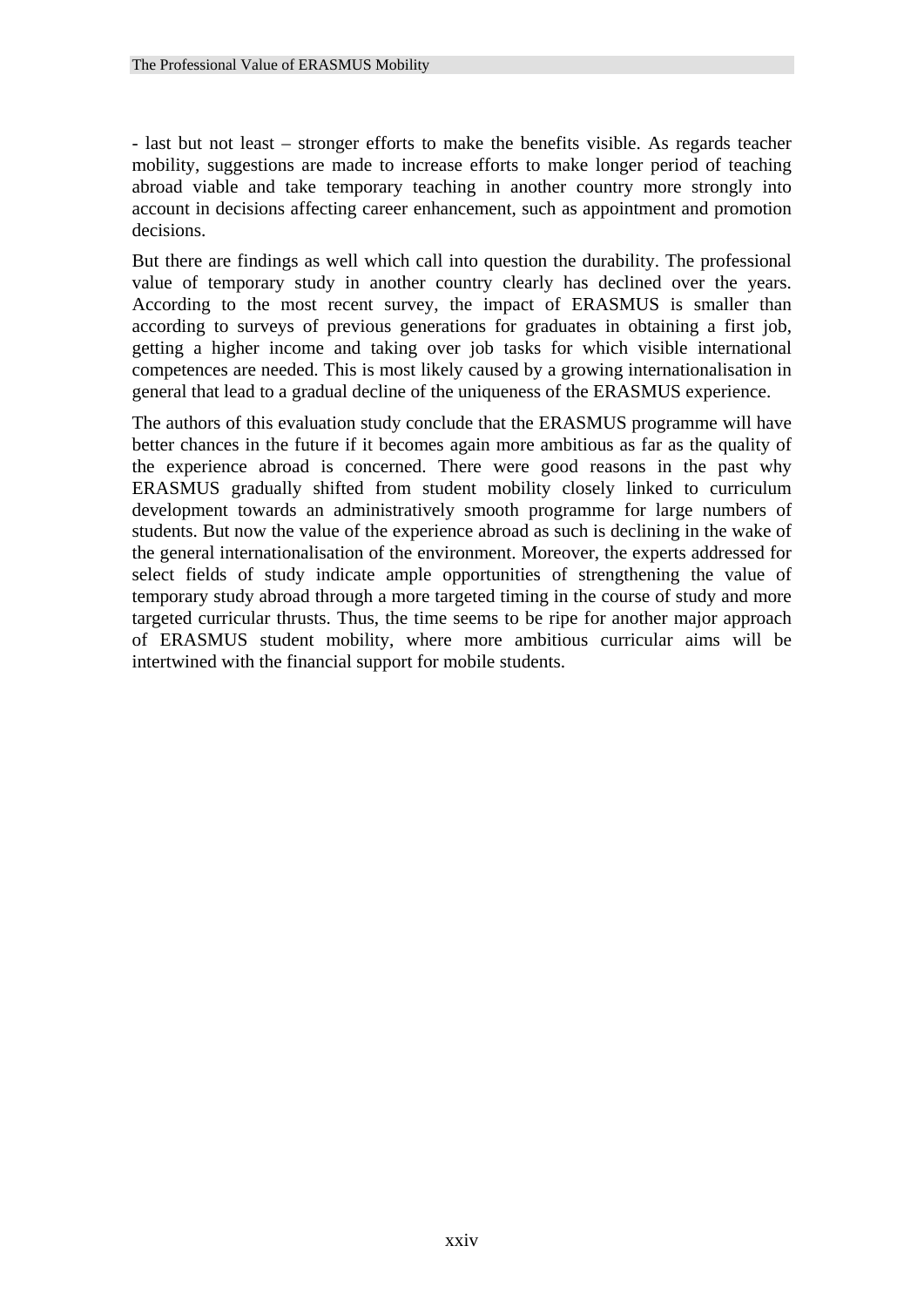# **Executive Summary (Français)**

#### **Objectif et structure de l'étude**

Le projet VALERA est intitulé « Valeur professionnelle de la mobilité ERASMUS – Évaluation externe de l'impact de la mobilité ERASMUS sur l'accès à l'emploi et le déroulement de la carrière des étudiants ainsi que sur le déroulement de la carrière des personnels enseignants ». Il analyse l'impact de la mobilité intervenue dans le cadre du sous-programme ERASMUS de SOCRATES sur la carrière des étudiants et des enseignants mobiles. Il repose sur des enquêtes représentatives auprès d'anciens étudiants et enseignants mobiles ERASMUS. Des enquêtes auprès de dirigeants d'université sur le rôle de la mobilité des étudiants et des enseignants au sein de leurs institutions, et auprès d'employeurs sur leurs expériences avec d'anciens étudiants mobiles complètent le tout. En outre, de nombreux acteurs et experts ont été interrogés sur leurs perceptions de l'impact de la mobilité ERASMUS dans le cadre d'une enquête d'experts et de discussions au cours d'ateliers généraux et d'experts.

Chaque enquête concerne plusieurs dimensions de la valeur professionnelle. Le « succès » professionnel de la mobilité étudiante a été analysé sous les aspects suivants :

- Compétences générales et internationales,
- Transition vers le monde du travail.
- Premier emploi et emplois ultérieurs,
- Aspects internationaux de l'emploi et du travail.

De façon similaire, l'impact professionnel de la mobilité des personnels enseignants fut mesuré dans cinq domaines :

- Compétences générales et internationales,
- Transition vers le monde du travail.
- Activités liées à ERASMUS dans l'institution d'enseignement supérieur d'origine,
- Mobilité professionnelle verticale et horizontale,
- Mobilité professionnelle internationale.

L'évaluation avait un triple objectif : la mesure de l'impact en terme de valeur professionnelle de la mobilité des étudiants et des enseignants, l'identification des éléments menant aux résultats souhaités et l'analyse des résultats globaux en terme d'importance, d'efficacité et de durabilité du sous-programme ERASMUS dans le secteur de l'enseignement supérieur.

#### **Méthodes d'enquête**

L'étude d'évaluation comprend deux phases majeures. La première phase a été conçue en deux étapes. Une première étape d'analyse des résultats d'études précédentes et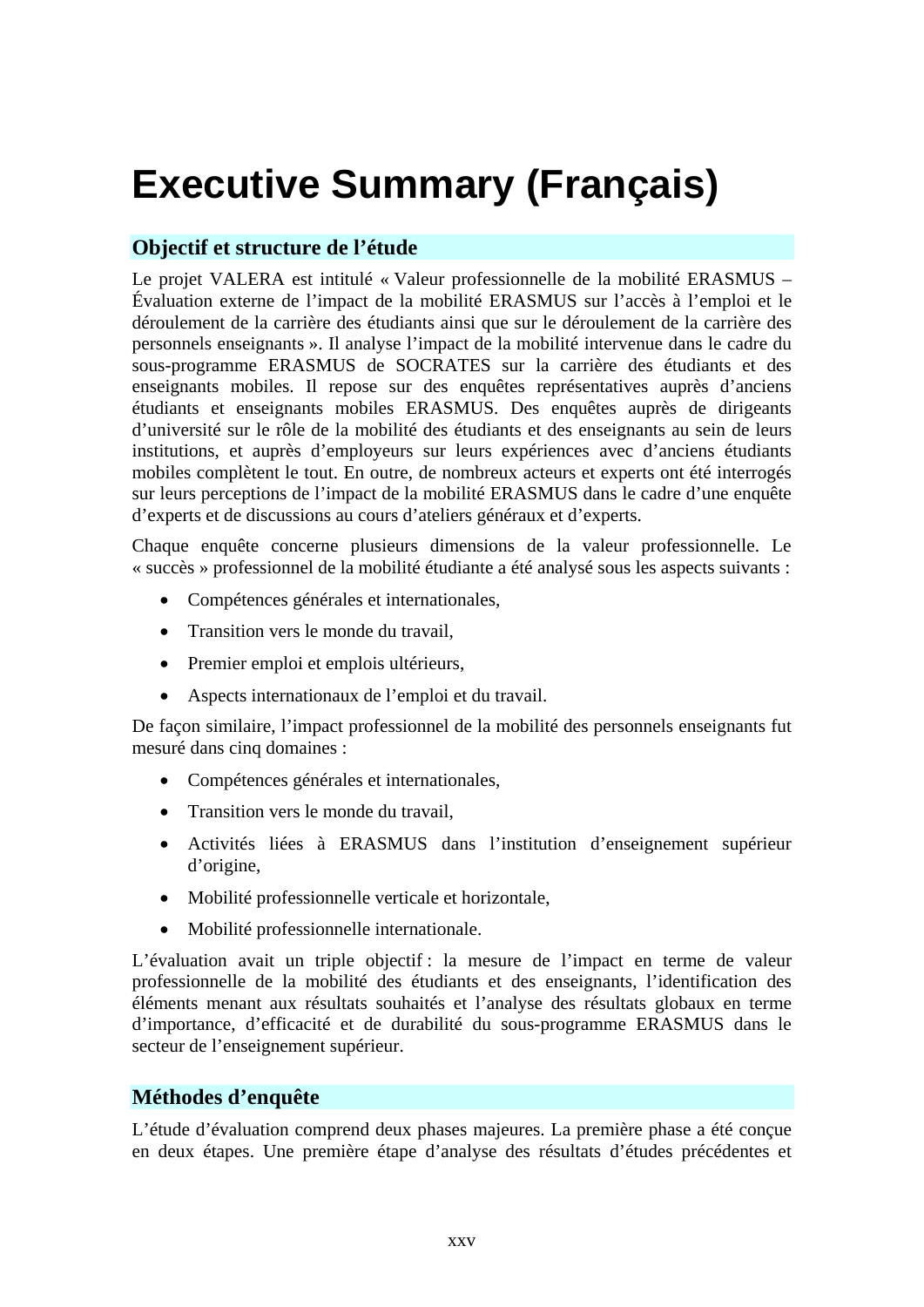d'enquête auprès d'experts. Un questionnaire « expert » a été adressé aux responsables du programme ERASMUS, aux responsables des institutions d'enseignement supérieur, aux organisations étudiantes, aux personnels enseignants et administratifs, ainsi qu'aux organisations patronales. Parmi les 156 experts contactés, 67 ont rempli le questionnaire, ce qui correspond à un taux de réponse de 43 %. Le premier rapport de notre étude, le « rapport cadre », reprend les résultats de cette étape et a servi à définir les questions clés de la seconde étape.

Une seconde étape en quatre enquêtes clés :

- 1. Une enquête auprès d'anciens étudiants ERASMUS (année universitaire 2000/2001). Ces derniers, sélectionnées par pays et par type d'institutions d'enseignement supérieur, ont été contactés par leurs institutions d'enseignement supérieur d'origine. 4.589 anciens étudiants ERASMUS ont répondu au questionnaire papier, très standardisé, soit un taux de réponse de 45 %,
- 2. Une enquête auprès d'anciens personnels enseignants ERASMUS. Tous les enseignants mobiles de l'année académique 2000/2001, d'un échantillon d'institutions d'enseignement supérieur, ont été contactés par leurs coordinateurs ERASMUS et ont été priés de remplir le questionnaire en-ligne. 755 professeurs (de 3.123) ont répondu, soit un taux de réponse de 24 %,
- 3. Une enquête auprès de responsables d'institutions d'enseignement supérieur. Les coordinateurs ERASMUS ont transmis un questionnaire papier aux responsables qui avaient signalé, lors d'un contact préliminaire, leur volonté de participer à l'étude. 626 dirigeants ont répondu, soit 44 % des 1.437 personnes contactées.
- 4. Une enquête auprès d'employeurs. Un questionnaire papier a été adressé à 1.500 personnes, employant d'anciens étudiants ERASMUS sur leurs lieux de travail (les adresses ont été compilées à partir des informations fournies par les anciens étudiants ERASMUS), ainsi qu'à un échantillon de 4.500 entreprises des pays éligibles pour le programme ERASMUS. Au total, 312 réponses nous sont parvenues, soit 6 % des personnes contactées.

La première phase de l'étude s'est achevée par la présentation de résultats d'analyse préliminaires lors d'un atelier d'experts. Cet atelier a servi à formuler des hypothèses sur les résultats obtenus, à préciser les objectifs ainsi qu'à sélectionner les filières pour la seconde phase de l'étude d'évaluation.

La seconde phase de l'étude a été consacrée à la valeur professionnelle de la mobilité dans certaines filières. En accord avec les experts consultés, quatre filières ont été choisies, au lieu de deux prévues à l'origine, à savoir : deux filières à orientation académique (la chimie et la sociologie) et deux filières à orientation professionnelle (l'ingénierie mécanique et les études de commerce), couvrant ainsi d'une part le domaine des sciences et technologies, et d'autre part celui des sciences humaines et sociales. Des représentants de ces filières et des domaines professionnels correspondants (étudiants, personnels enseignants, employeurs, représentants d'organisations professionnelles, en particulier personnes impliquées dans la conception des programmes) furent invités à des ateliers intensifs d'une journée (ces derniers remplaçant les interviews prévus à l'origine). Ces échanges approfondis ont servi à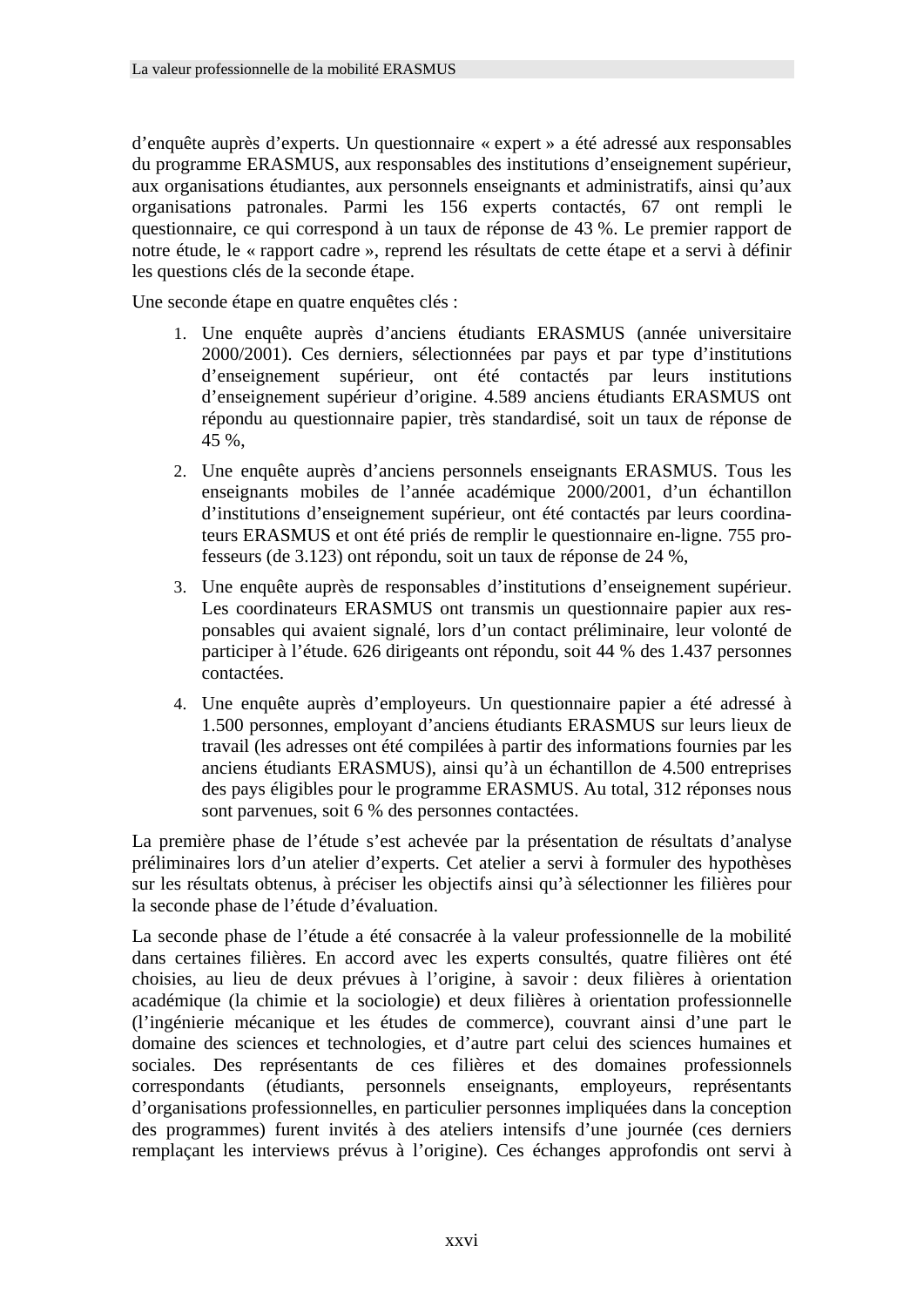mettre à jour le « savoir tacite » des participants, à approfondir les principaux résultats ainsi qu'à développer des suggestions pour l'amélioration de la mobilité étudiante ERASMUS.

Dans l'ensemble, faire coopérer les établissements d'enseignement supérieur et les différents groupes de personnes interrogés nous a demandé plus de temps et d'efforts que lors d'études similaires précédentes. C'est la raison pour laquelle la Commission Européenne a accepté une prolongation du projet, doublant presque la période envisagée à l'origine. Il a été également nécessaire que l'équipe de recherche – très expérimentée dans le domaine des études sur la mobilité internationale et responsable des évaluations ERASMUS entre le début du programme jusque dans les années 1990– s'engage en termes de ressources au-delà des subventions de la Commission. Cela a sauvé l'existence du projet. Cependant les taux de réponse sont restés plus faibles que prévus et en deçà des résultats d'enquêtes précédentes. Nous avons de bonnes raisons de penser que les problèmes survenus au cours de cette étude ne sont pas uniquement dûs à un rasle-bol face aux évaluations ERASMUS. Il semble que plus on reconnaît l'importance des évaluations dans l'enseignement supérieur, plus la qualité des évaluations systématiques semble – ironiquement – souffrir. En effet les activités d'évaluation se multiplient, à un point tel que toutes les personnes impliquées sont surchargées de sollicitations visant à leur demander des informations ou un soutien administratif pour telles ou telles études d'évaluation. Nous aurions aimé atteindre des taux de réponse plus élevés, l'étude d'évaluation fournit, cependant, de précieuses informations sur l'impact professionnel de la mobilité ERASMUS et présente des suggestions pour l'amélioration de la mobilité étudiante ERASMUS à partir des réflexions de personnes ayant été mobiles, de divers experts et d'acteurs consultés.

#### **Transition des études vers l'emploi**

La mobilité étudiante temporaire incite les anciens étudiants ERASMUS à poursuivre leurs études supérieures. Cela concerne deux anciens étudiants ERASMUS sur cinq (2000/2001), presque autant que dans les générations ERASMUS précédentes mais deux fois plus que les étudiants européens en général. La plupart des étudiants ont poursuivi leurs études immédiatement après leur diplôme et quelques-uns peu de temps après.

Les anciens étudiants ERASMUS ont commencé un peu plus tard à chercher un emploi que les générations précédentes mais la durée moyenne de leur recherche (moins de 4 mois) est inférieure à celle des générations précédentes d'étudiants ERASMUS interrogées. 54 % des anciens étudiants ERASMUS sont d'avis que leur séjour à l'étranger les a aidés à obtenir leur premier emploi. Cependant, cet avantage semble perdre de l'importance : ce taux atteignait 71 % pour les étudiants ERASMUS de 1988/89 et 66 % parmi les diplômés en 1994/1995 (cf. figure 1).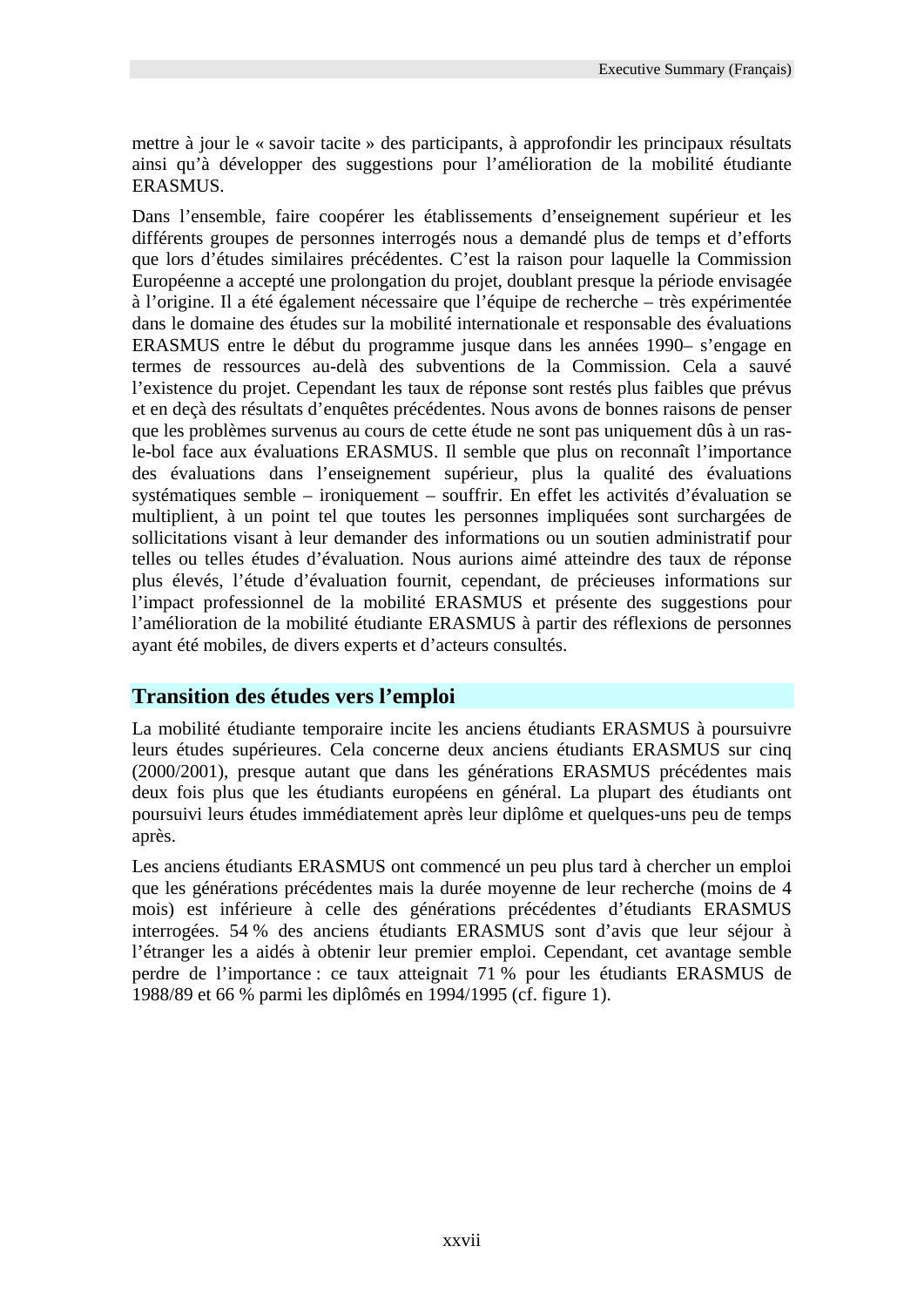#### **Figure 1 Influence positive d'un séjour d'études ERASMUS sur l'obtention de premier emploi – Le point de vue d'anciens étudiants en comparaison des résultats d'enquêtes précédentes (en pourcentage)**



Question H1: A votre avis, quel a été l'impact de votre séjour d'études à l'étranger sur votre emploi? Source: Maiworm et Teichler 1996; Jahr et Teichler 2002; Université de Kassel, VALERA Enquête sur les Anciens Étudiants ERASMUS 2005.

Au cours de leurs premières années d'activités professionnelles – les sondés étaient employés depuis moins de trois ans en moyenne au moment de l'enquête – plus de la moitié des anciens étudiants ERASMUS avaient changé d'employeur. Selon une enquête précédente, le changement précoce d'employeur est plus répandu parmi les anciens étudiants ERASMUS que parmi les personnes n'ayant pas été mobiles auparavant.

Les anciens étudiants ainsi que les employeurs interrogés ont souligné que l'importance des résultats académiques et de la personnalité lors du recrutement. La comparaison avec les études précédentes révèle, également, l'importance actuellement grandissante des connaissances informatiques et de la maîtrise de langues étrangères. Environ un ancien étudiant sur deux et un employeur sur trois mentionnent l'expérience internationale comme un critère important lors du recrutement.

#### **Carrière et statut des diplômés**

Cinq ans après leurs études dans un autre pays européen, 6 % des anciens étudiants ERASMUS 2000/01 ont déclaré être au chômage : Un taux supérieur à celui des étudiants mobiles il y a 12 ans (4 % de cette population était au chômage cinq ans après leur période d'études à l'étranger). De même, le pourcentage de personnes ayant un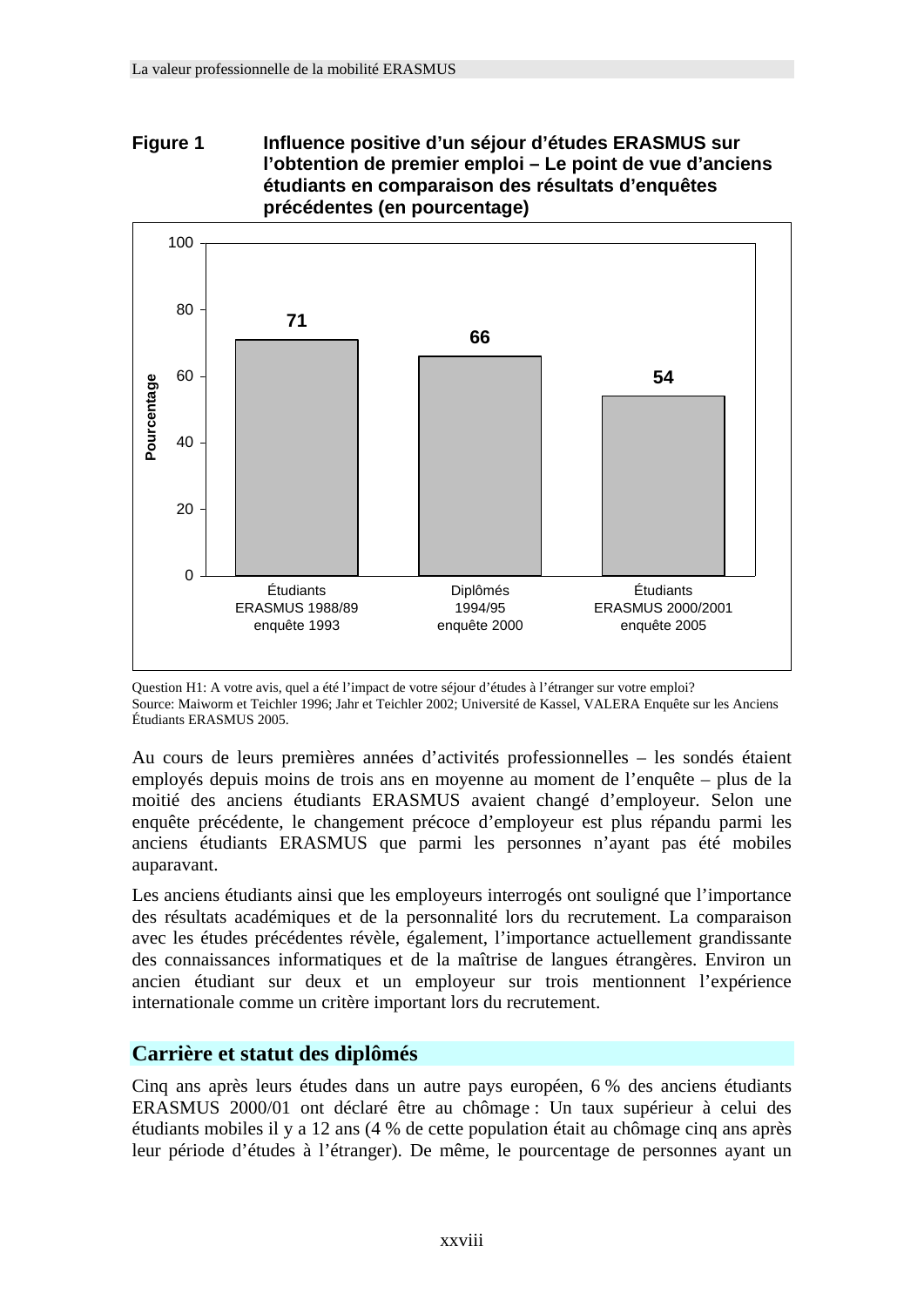emploi temporaire est passé de 27 % à 35 % au cours de ces 12 ans. Par contre la proportion des anciens étudiants ERASMUS employés à mi-temps est restée stable de l'ordre de 10 %.

72 % des étudiants ERASMUS 2000/01 employés cinq ans après leur période de mobilité pensent que le niveau de leur position et de leur revenu est adapté à leur niveau d'études. Ceci correspond aux résultats obtenus lors d'enquêtes précédentes, cependant, les anciens étudiants mobiles font plus souvent ce constat que les diplômés n'ayant pas été mobiles pendant leurs études (cf. figure 2).

#### **Figure 2 Relations entre les études et l'emploi voire le travail ultérieur – Le point de vue d'anciens étudiants ERASMUS ayant un emploi en comparaison des résultats d'enquêtes précédentes (en pourcentage)**



Le figure rassemble les questions en trois question; Question G2: Si vous prenez en compte votre actuel emploi, veuillez estimer dans quelle mesure vous utilisez les connaissances et les compétences acquises au cours de vos études? Question G3: Selon vous, dans quelle mesure votre filière d'études est-elle liée à votre fonction? Question G5: Dans l'ensemble, quel est le niveau de satisfaction que vous apporte votre emploi actuel? Source: Maiworm et Teichler 1996; Jahr et Teichler 2002; Université de Kassel, VALERA Enquête sur les Anciens Étudiants ERASMUS 2005.

Seulement 16 % des anciens étudiants ERASMUS, récemment interrogés, considèrent que leurs revenus sont supérieurs à ceux de leurs pairs n'ayant pas étudié à l'étranger. Cette proportion est nettement inférieure à celle des générations précédentes (cf. figure 3). Les employeurs interrogés font part d'une vision plus positive : pour 40 % d'entre eux, les diplômés ayant eu une expérience internationale sont susceptibles d'assumer des tâches professionnelles à haute responsabilité. 21 % considèrent qu'après quelques années, les diplômés avec une expérience internationale peuvent s'attendre à recevoir un revenu plus élevé que les diplômés sans expérience internationale. Environ un tiers des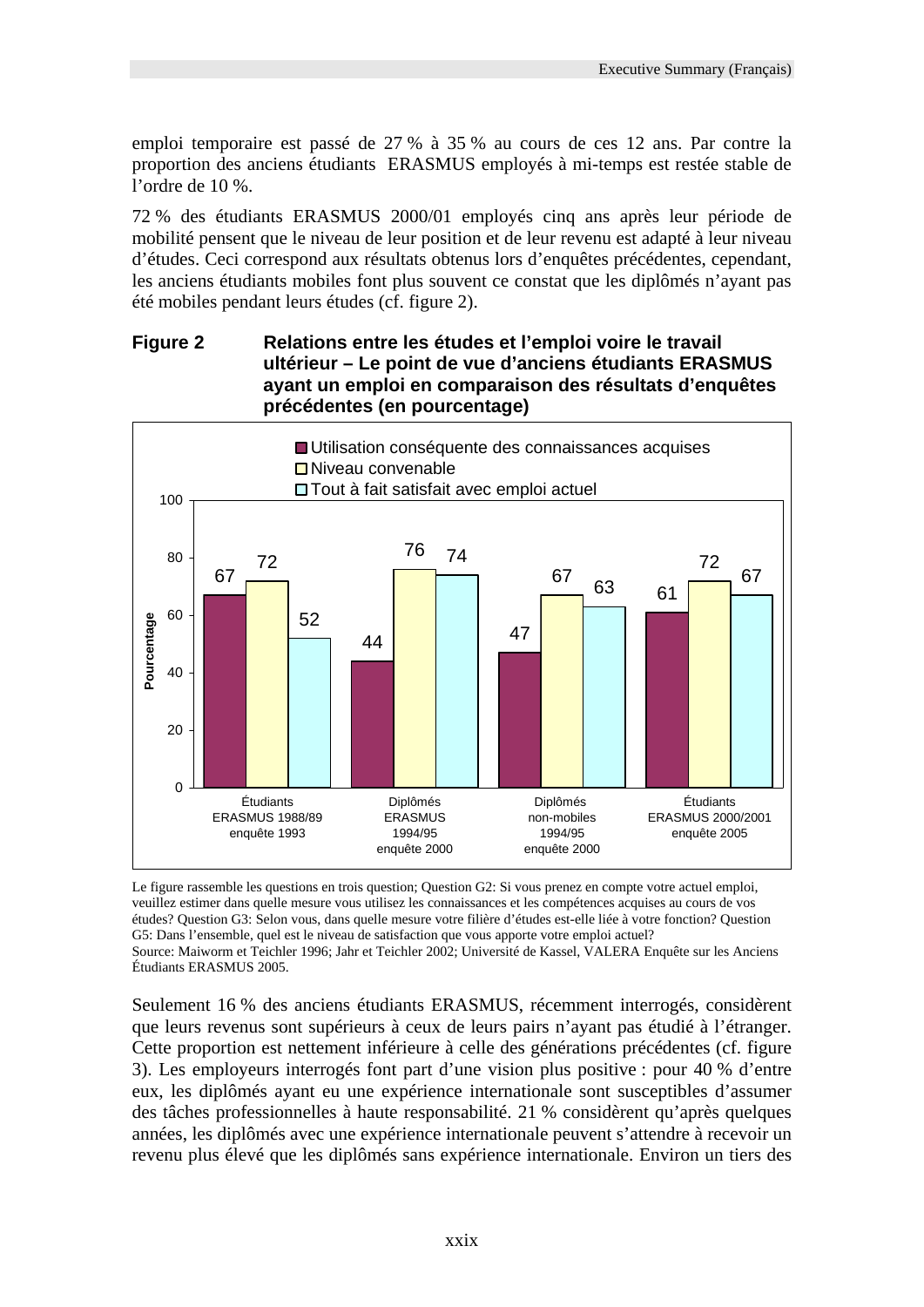experts interrogés au début de cette étude sont d'avis que les anciens étudiants ERASMUS peuvent s'attendre à obtenir un statut et des revenus plus élevés ainsi qu'à atteindre une position adaptée à leur niveau d'études.

#### **Figure 3 Influence positive d'un séjour d'études ERASMUS sur l'emploi et le travail – Le point de vue d'anciens étudiants en comparaison des résultats d'enquêtes précédentes (en pourcentage)**



Question H1: A votre avis, quel a été l'impact de votre séjour d'études à l'étranger sur votre emploi? Source: Maiworm et Teichler 1996; Jahr et Teichler 2002; Université de Kassel, VALERA Enquête sur les Anciens Étudiants ERASMUS 2005.

Les dirigeants d'université sont convaincus que les anciens étudiants ERASMUS bénéficient de meilleures opportunités de carrière, et que cet avantage ira en s'accroissant à l'avenir. Quatre dirigeants sur cinq affirment que les études à l'étranger accroissent souvent les chances d'obtenir un bon travail. Plus de la moitié déclare que les étudiants ERASMUS ont plus de chances que les étudiants non mobiles d'obtenir une position adaptée à leur niveau d'études. En outre, un quart est d'avis qu'ERASMUS a un impact plus positif sur les chances d'emploi des diplômés que n'importe quel autre type d'études à l'étranger.

#### **Compétences et activités professionnelles des anciens étudiants ERASMUS**

Rétrospectivement, les anciens étudiants ERASMUS se considèrent comme hautement compétents au moment de leur remise de diplôme au regard de leurs connaissances académiques, des langues étrangères et des divers comportements et styles de travail. Ces taux sont plus élevés que lors des études précédentes. Nous ignorons s'il s'agit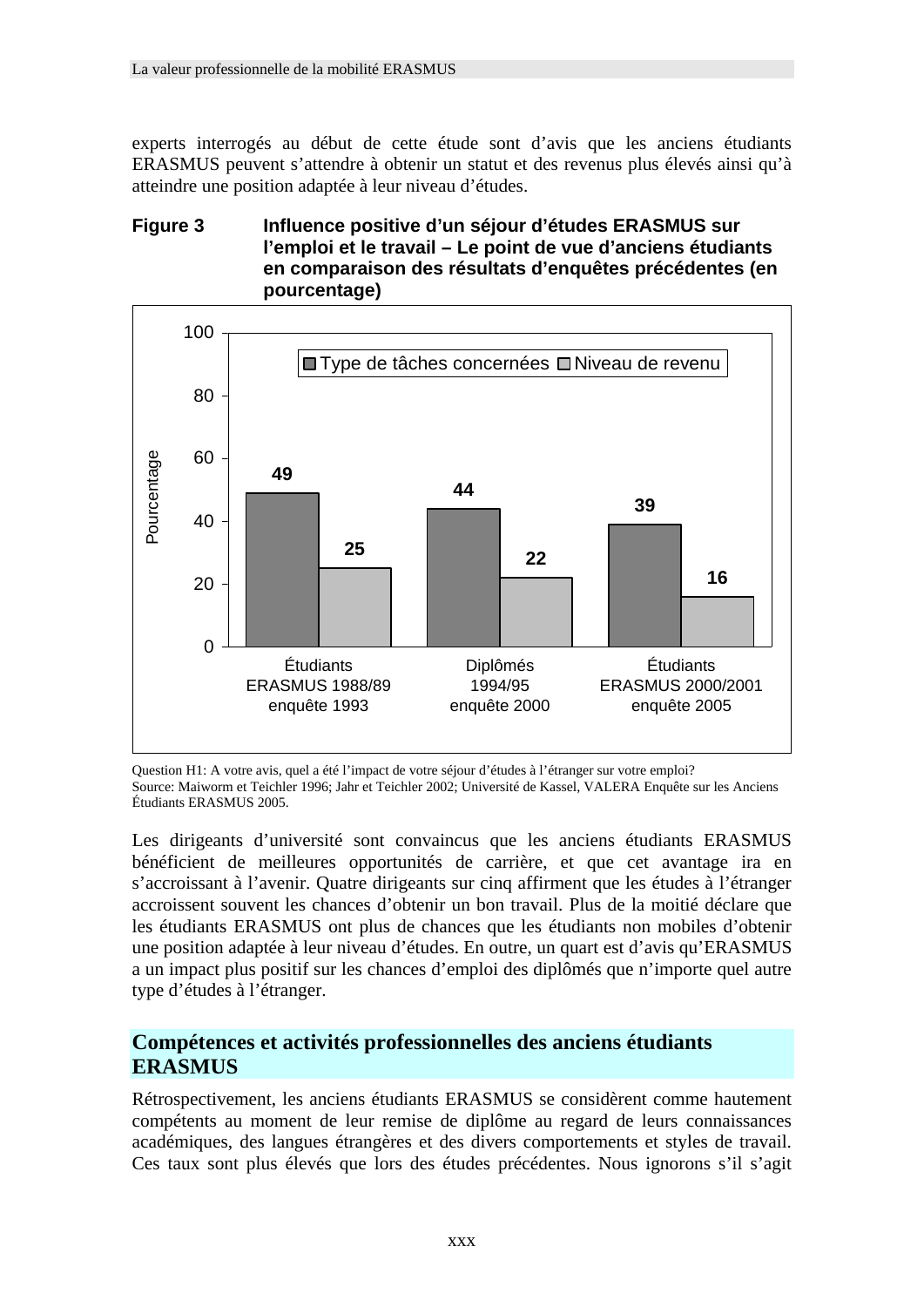d'une amélioration générale de l'impact des études ou de l'impact de l'expérience internationale. Néanmoins, un facteur est évident : les enquêtes les plus récentes comprennent un nombre important de pays d'Europe Centrale et d'Europe de l'Est où les anciens étudiants ERASMUS attribuent une valeur professionnelle très importante à ERASMUS.

Tout compte fait, les employeurs considèrent les compétences des diplômés ayant une expérience internationale aussi favorablement que les anciens étudiants ERASMUS eux-mêmes. Ils sont d'avis que ces derniers disposent de compétences plus développées que les diplômés sans expérience internationale. L'expérience internationale semble renforcer la capacité d'adaptation, l'esprit d'initiative, la capacité de planifier et l'assurance.

Les experts interrogés au début de cette étude ont une opinion bien plus positive des étudiants ERASMUS. 73 % d'entre eux considèrent que les connaissances académiques des étudiants ERASMUS à leur retour de séjour d'études à l'étranger sont meilleures que celles des étudiants non mobiles et 82 % considèrent qu'ils sont mieux préparés pour leur futur emploi et travail. Ils soulignent l'effet de la mobilité sur les compétences socio - communicatives, la capacité à résoudre des problèmes et leur leadership.

61 % des étudiants ERASMUS 2000/2001 en poste cinq ans plus tard déclarent qu'ils peuvent largement utiliser, pendant leur travail, les connaissances acquises durant leurs études. Ces résultats sont légèrement inférieurs à ceux des générations précédentes, 12 ans auparavant. 39 % des étudiants ERASMUS interrogés récemment ont déclaré que la période ERASMUS a influencé positivement le type de tâches professionnelles. Ce pourcentage est en baisse en comparaison des taux de 49 % et de 44 % enregistrés lors des deux études précédentes (cf. figure 3).

Près de trois quarts des anciens étudiants ERASMUS se déclarent hautement satisfaits de leur emploi et de leur travail. Interrogés sur les caractéristiques de leur situation professionnelle, ils déclarent le plus souvent qu'ils jouissent d'une grande indépendance, qu'ils peuvent utiliser leurs compétences, que leurs tâches sont stimulantes et qu'ils ont des possibilités de formation continue. La majorité des experts interrogés pensent que les anciens étudiants ERASMUS ont de meilleures chances d'avoir des tâches professionnelles indépendantes que les étudiants non mobiles. Près de la moitié pense qu'ils assument des tâches plus stimulantes.

#### **Activités internationales des anciens étudiants ERASMUS**

Toutes les études menées dans le passé sur la valeur professionnelle des études temporaires dans un autre pays montrent avec régularité que les étudiants anciennement mobiles se distinguent le plus nettement des étudiants non mobiles en ce qu'ils assument des activités internationales. Cette étude récente confirme ce qui peut déjà être considéré comme un acquis.

18 % des étudiants ERASMUS de 2000/2001 en poste cinq ans plus tard ont régulièrement travaillé à l'étranger – au moins pour un certain temps – après la fin de leurs études. Ce pourcentage est plus ou moins identique dans les études précédentes. Les statistiques disponibles montrent que ce taux est de largement supérieur à celui des diplômés non mobiles. Parmi les étudiants interrogés, la moitié a pensé à travailler à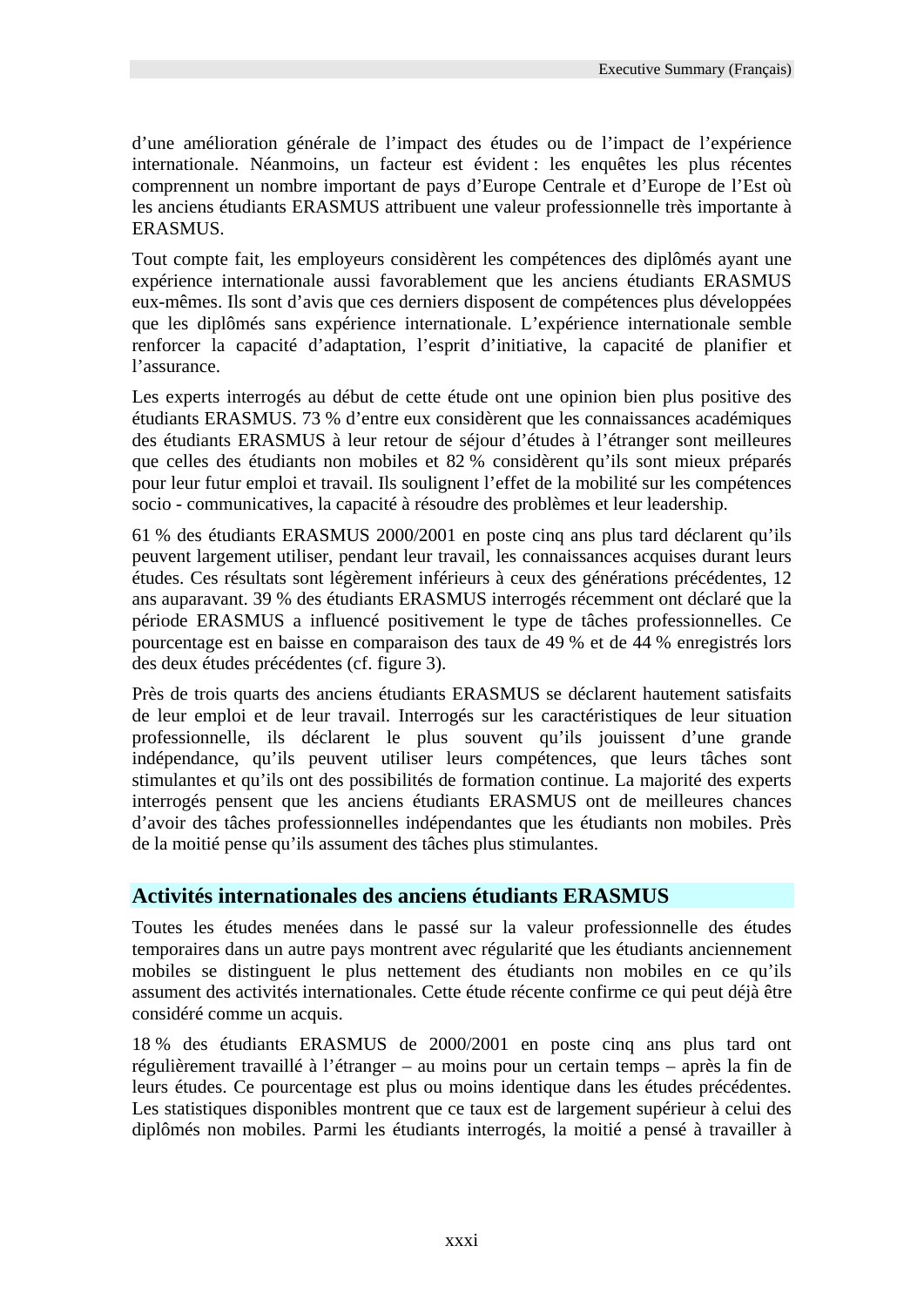l'étranger et presque un quart a cherché un emploi à l'étranger. Ces chiffres sont nettement inférieurs à ceux des précédentes enquêtes d'étudiants ERASMUS.

Près de la moitié des étudiants interrogés récemment ayant un emploi constate que leur organisme employeur a une envergure internationale et même un plus grand nombre constate des activités internationales importantes. Près d'un tiers des diplômés euxmêmes considèrent que leur propre travail est intégré dans un contexte international. Un plus grand nombre pense, même, que leurs compétences internationales sont importantes pour effectuer leur travail actuel : Près de deux tiers considèrent que la communication dans des langues étrangères et la collaboration avec des personnes aux profils différents sont importantes pour leur travail. Pour plus de la moitié, leurs connaissances et leur compréhension de différentes cultures et sociétés jouent un rôle important; près de la moitié considère que leurs connaissances d'autres pays sont importantes. Ces taux sont pour la plupart légèrement supérieurs à ceux des années précédentes.

À la question visant la proportion de leurs compétences internationales utilisées, un petit nombre déclare qu'ils utilisent fréquemment ces capacités. Seulement un peu plus d'un tiers communique souvent dans une langue étrangère, près d'un quart utilise fréquemment l'expérience personnelle d'autres pays et cultures et seulement un sur sept voyage fréquemment dans d'autres pays. Le figure 4 illustre le fait que les étudiants ERASMUS interrogés récemment mentionnent moins souvent que les générations précédentes effectuer des tâches à l'international. Ces données nous permettent cependant de constater que les anciens étudiants ERASMUS sont plus engagés dans des activités internationales que les étudiants non-mobiles.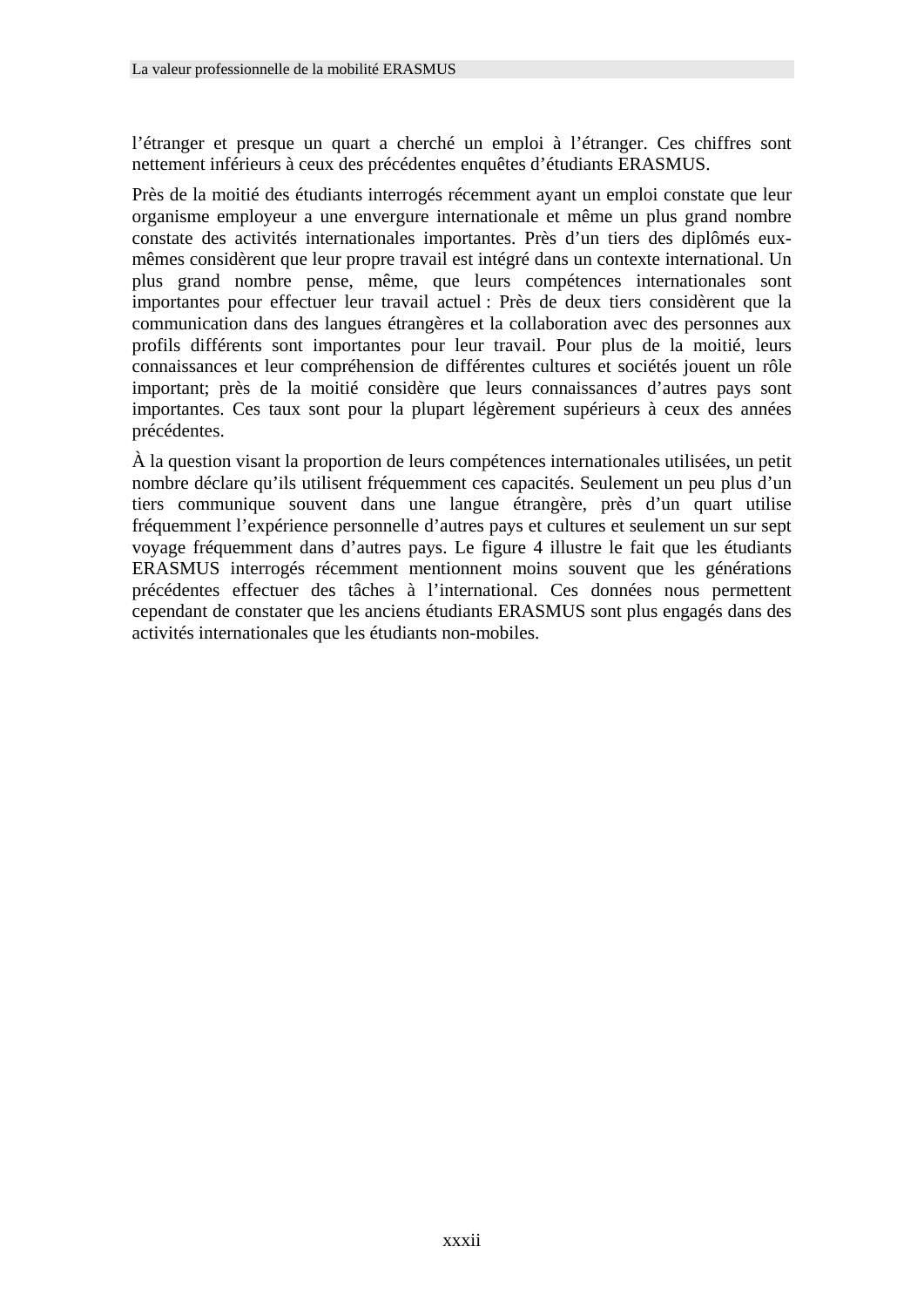#### **Figure 4 Activités professionnelles liées à ERASMUS - Le point de vue d'anciens étudiants ERASMUS ayant un emploi en comparaison des résultats d'enquêtes précédentes (en pourcentage)**



Question F6: D'après les propositions suivantes, veuillez évaluer les responsabilités qu'implique votre emploi: Graduation des réponses de  $1 = a$  un niveau très élevé à  $5 = pas$  du tout.

Source: Maiworm et Teichler 1996; Jahr et Teichler 2002; Université de Kassel, VALERA Enquête sur les Anciens Étudiants ERASMUS 2005.

Ces données peuvent être complétées par les réponses des employeurs : Beaucoup d'entre eux notent que les étudiants ayant une expérience internationale assument plus souvent des tâches internationales que les étudiants sans expérience internationale. Ces réponses se fondent sur les tâches internationales en général, l'usage des langues étrangères, la coopération internationale, la mise à profit d'informations et des voyages à l'étranger. La plupart des experts sont également convaincus que les anciens étudiants ERASMUS assument plus souvent de telles tâches que les anciens étudiants non mobiles.

#### **Résultats complémentaires sur la valeur professionnelle des études à l'étranger**

Il faut garder à l'esprit que les compétences, la transition vers l'emploi, la carrière et les tâches professionnelles des anciens étudiants ERASMUS ne peuvent pas être principalement attribuées aux séjours d'études temporaires dans un autre pays européen. Il faut également garder à l'esprit que nombre d'entre eux furent mobiles à l'international avant leurs études, et nombre d'entre eux furent mobiles à l'international au cours de leurs études hors de la période ERASMUS. Ils forment sous différents aspects un groupe spécifique. ERASMUS a un effet mobilisant et renforçant, il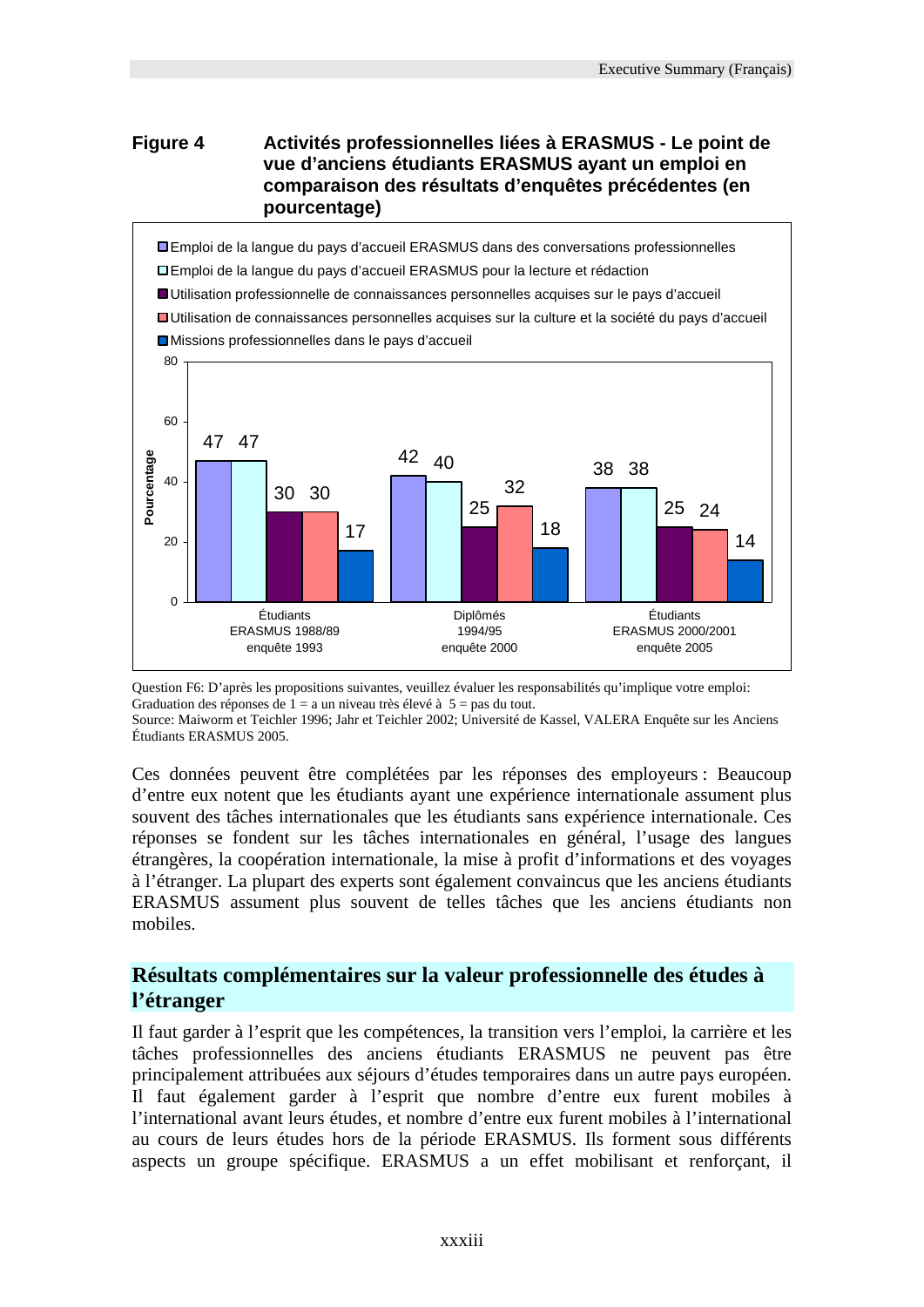représente un certain atout en terme de carrière des diplômés, de mobilité et d'activités professionnelles internationales. Cependant ERASMUS n'a assurément pas un impact si important sur la carrière des diplômés que l'analyse des déroulements et les éléments internationaux de carrière les plus positifs peuvent le suggérer.

Le dessein du programme ERASMUS est de servir les étudiants de tous les pays éligibles dans une mesure plus ou moins égale. Mais il convient de noter des variations entre les différents pays. Le résultat le plus frappant dans ce contexte est le fait que les anciens étudiants ERASMUS des pays d'Europe Centrale et d'Europe de l'Est déclarent avoir en général plus souvent des emplois et positions avantageux et des tâches internationales, que leurs pairs d'Europe de l'Ouest. Les participants sont plus fortement sélectionnés et ils profitent également plus fortement de leurs séjours d'études à l'étranger.

Selon les filières, on note des différences quant à la valeur professionnelle des études temporaires effectuées dans un autre pays européen. Elles sont cependant moins marquées que ce à quoi on pourrait s'attendre. Sur les quatre filières concernées dans la seconde phase de notre étude d'évaluation, l'impact le plus faible pour une filière à orientation académique avec des connaissances spécifiques a été établi pour la chimie alors que l'impact est perçu comme important pour la sociologie et les études de commerce.

Dans les quatre filières analysées, la mobilité ERASMUS n'est pas considérée comme le billet d'entrée normal pour une carrière de haute volée mais plutôt une clé qui ouvre les portes du marché du travail. Dans les filières à orientation professionnelle – sciences économiques et ingénierie mécanique – la mondialisation et les structures internationales des entreprises semblent rendre les compétences internationales indispensables, même pour des postes dans des entreprises nationales. Dans les deux autres filières - la sociologie et la chimie – les compétences internationales sont également considérées comme importantes pour internationaliser les activités professionnelles de certains diplômés ; un élément nous semble encore plus important : l'expérience acquise à l'international lors des études à l'étranger est considérée comme contribuant fortement aux développements des «soft skills», hautement appréciés par les employeurs, sans nécessairement avoir des composants internationaux visibles.

#### **La valeur professionnelle pour les personnels enseignants mobiles**

Au premier abord, les conditions de valorisation professionnelle d'un séjour d'enseignement à l'étranger semblent différer totalement de celles d'un séjour d'études. Des personnes, ayant déjà atteint le milieu de leurs carrières (âgées de 47 ans en moyenne) et pour la plupart possédant déjà une expérience à l'international, passent une courte période d'environ deux semaines dans un autre pays avec le soutien d'ERASMUS. On pourrait s'attendre à un impact plus réduit de cette mobilité que celui de la mobilité étudiante.

Il est, cependant, étonnant que les personnels enseignants ayant été mobiles dans le cadre d'ERASMUS accordent une valeur importante à leur expérience d'enseignement à l'étranger. Elle contribue pour eux à l'enrichissement du travail académique ultérieur des personnels enseignants mobiles, au développement de leurs connaissances académiques générales et ils considèrent également que les personnels enseignants ayant été mobiles sont meilleurs, en ce qui concerne les objectifs pédagogiques, que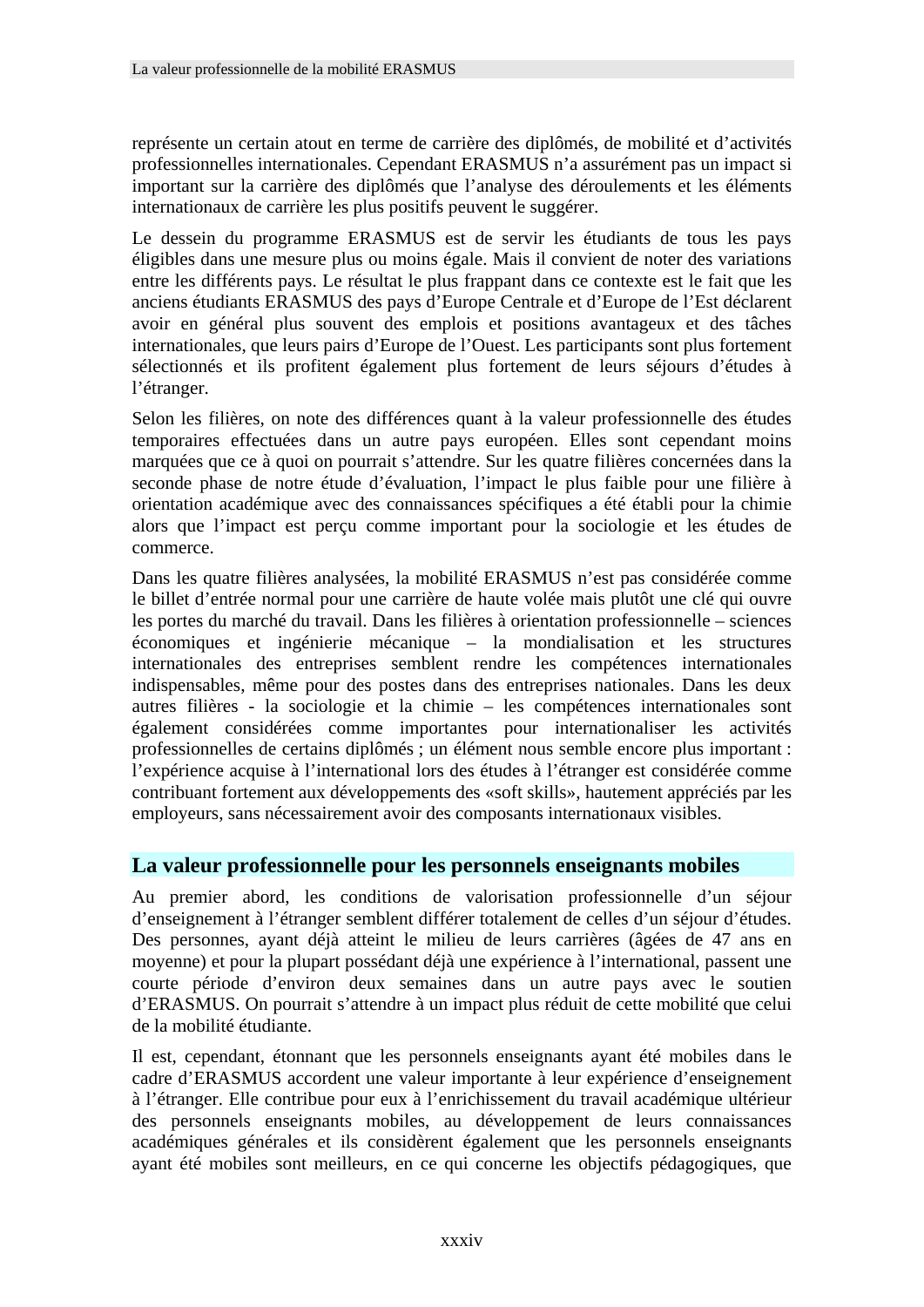ceux qui ne l'ont pas été. 58 % des personnes interrogées notent un impact positif sur leur propre évolution professionnelle en général. Plus précisément, 65 % déclarent une amélioration générale de leurs contacts pour la recherche, 60 % ont élargi leurs connaissances académiques en enseignant à l'étranger, 53 % ont été impliqués dans des discussions académiques innovantes initiées par leur pays ou université de leur séjour temporaire, 45 % ont amélioré leur enseignement suite à leur expérience à l'étranger, et 40 % ont développé et appliqué de nouvelles méthodes d'enseignement. De même, les experts sondés au début de cette étude pensent qu'enseigner à l'étranger contribue à leurs connaissances académiques générales. La plupart d'entre eux déclarent que les anciens professeurs ERASMUS sont meilleurs, en ce qui concerne les compétences, que ceux qui ne sont pas mobiles dans le but d'enseigner.

Les experts interrogés au début de l'étude ont perçu un impact légèrement plus fort en terme d'innovations consécutives à la mobilité dans le domaine de l'enseignement par rapport à celui sur la recherche ou les activités académiques en général. Les enseignants mobiles, au contraire, témoignent plus souvent d'un impact important sur les activités de recherche consécutives ou leurs savoirs académiques plutôt que sur leurs activités d'enseignement.

De plus, les enseignants mobiles considèrent qu'enseigner à l'étranger renforce la dimension internationale de leurs carrières. Après leur expérience de mobilité, ils ont passé en moyenne presque un mois à l'étranger – pour la plupart pour participer à des conférences, mais également souvent pour faire de la recherche ou enseigner. La moitié d'entre eux considère que leur période d'enseignement à l'étranger a permis de développer les activités de coopération scientifiques internationales, alors qu'un tiers apprécie les invitations reçues de l'étranger et les coopérations dans des projets de recherche comme une conséquence de leurs séjours d'enseignement à l'étranger. Les experts interrogés partagent une opinion encore plus favorable. Plus de trois quarts d'entre eux pensent que les enseignants mobiles sont meilleurs que les enseignants non mobiles à la suite de leur séjour d'enseignement à l'étranger, tant pour leur connaissance du système d'enseignement supérieur du pays d'accueil et pour leur compréhension et leurs compétences interculturelles que pour leur maîtrise des langues étrangères.

Les enseignants ayant été mobiles sont convaincus que la mobilité d'enseignement d'ERASMUS a des impacts positifs sur leurs établissements d'enseignement supérieur. Plus de la moitié déclarent que la mobilité d'enseignement a été utile pour améliorer les conseils donnés aux étudiants mobiles et pour transmettre leurs connaissances des autres pays. Près de la moitié des enseignants interrogés considère que la mobilité d'enseignement aide à améliorer la coordination des programmes d'études entre les établissements d'enseignement supérieur participants, à élargir l'éventail de langues étrangères enseignées, à renforcer le développement de nouveaux concepts d'études et l'importance croissante des approches comparatives (cf. figure 4).

Les responsables d'établissements d'enseignement supérieur interrogés ont également noté un effet très positif de la mobilité des enseignants sur leurs établissements : Plus des trois quarts pensent que la mobilité du personnel enseignant a contribué à la réputation internationale de leurs établissements. Plus de la moitié observent un effet positif sur les activités internationales de recherche et seulement la moitié mentionne des effets positifs sur différentes dimensions de l'enseignement et de l'apprentissage.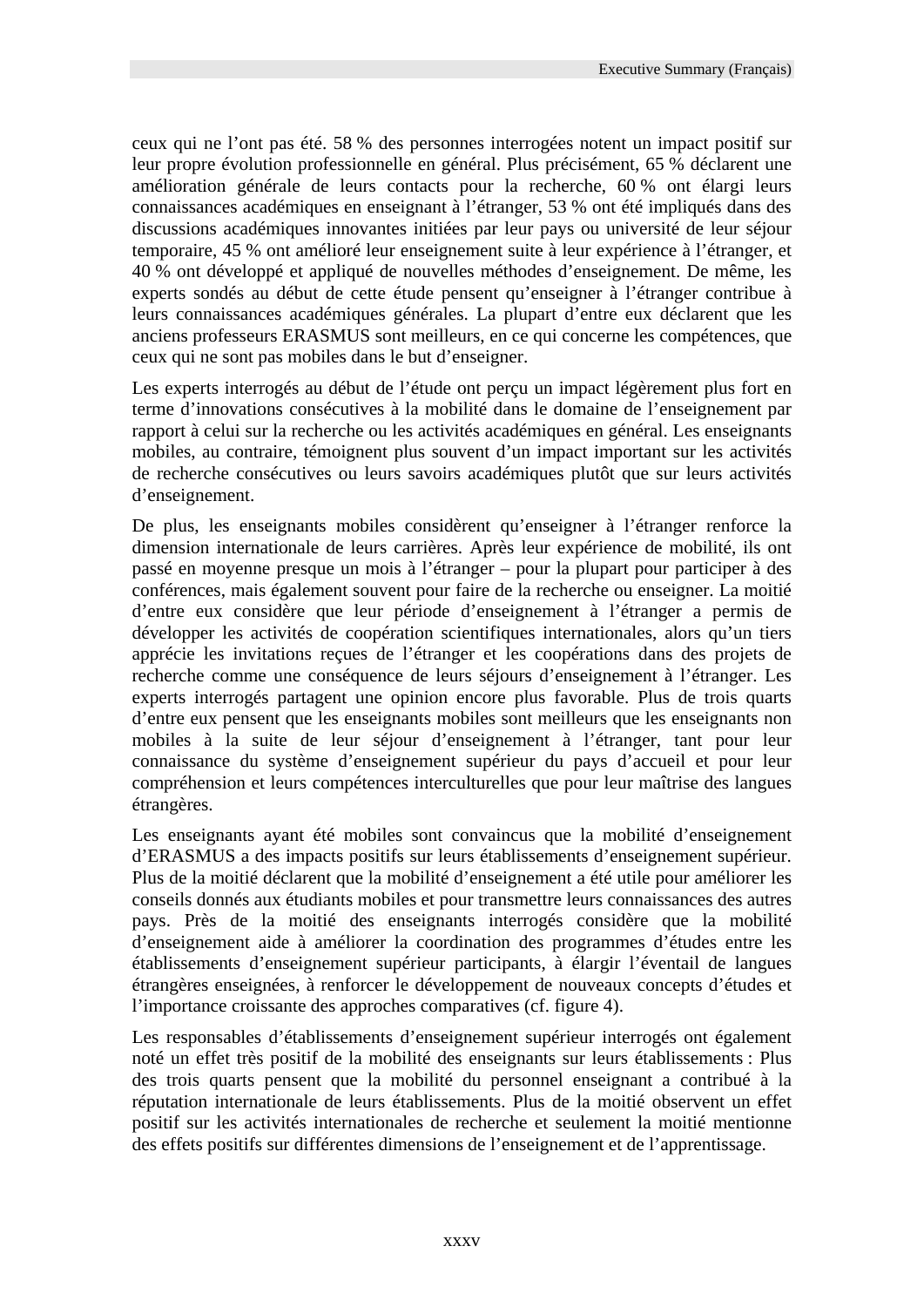Il est intéressant de noter que cinq ans après, 9 % des anciens enseignants mobiles sont actifs dans un pays autre que leur pays d'enseignement avant le séjour ERASMUS – bien souvent, il s'agit du pays de leur séjour d'enseignement temporaire à l'étranger. Ce degré de mobilité internationale en milieu de carrière est assurément plus élevé qu'on ne l'aurait pensé. Parmi les experts interrogés, plus des deux tiers pensent qu'enseigner à l'étranger augmente les opportunités de mobilité académique internationale. Cependant, il est certain qu'on ne peut s'attendre à une mobilité du personnel académique dans les mêmes proportions.

#### **Figure 4 Sélection d'impacts de la mobilité enseignante ERASMUS sur l'établissement supérieur d'origine - Le point de vue d'enseignants mobiles d'Europe de l'Ouest, d'Europe Centrale et de l'Est (en pourcentage)**



Question E6: En général, comment évalueriez-vous l'impact de la mobilité ERASMUS du personnel enseignant sur votre institution d'origine concernant les aspects suivants? Graduation des réponses de  $1 =$ très important à  $5 =$ pas du tout.

Source: Université de Kassel, VALERA Enquête sur les Anciens Professeurs Mobiles ERASMUS 2005.

Enfin, au premier abord, l'impact immédiat de l'activité d'enseignement à l'étranger sur l'évolution de leur carrière semble assez réduit : 3 % des enseignants mobiles ont observé une augmentation de leur traitement, 6 % une prolongation de leur contrat temporaire, et 12 % une promotion à une position administrative de haut niveau. Mais il faut garder à l'esprit que le nombre de professeurs atteignant une position supérieure après leur séjour d'enseignement à l'étranger n'est pas très élevé. D'autre part, plus d'un tiers des enseignants mobiles interrogés considèrent qu'enseigner à l'étranger a amélioré leurs perspectives de carrière. Apparemment, enseigner à l'étranger est souvent utile pour réaliser de petits avancements de carrière et nourrit l'espoir d'amélioration à long terme de la carrière. Les responsables d'université mentionnent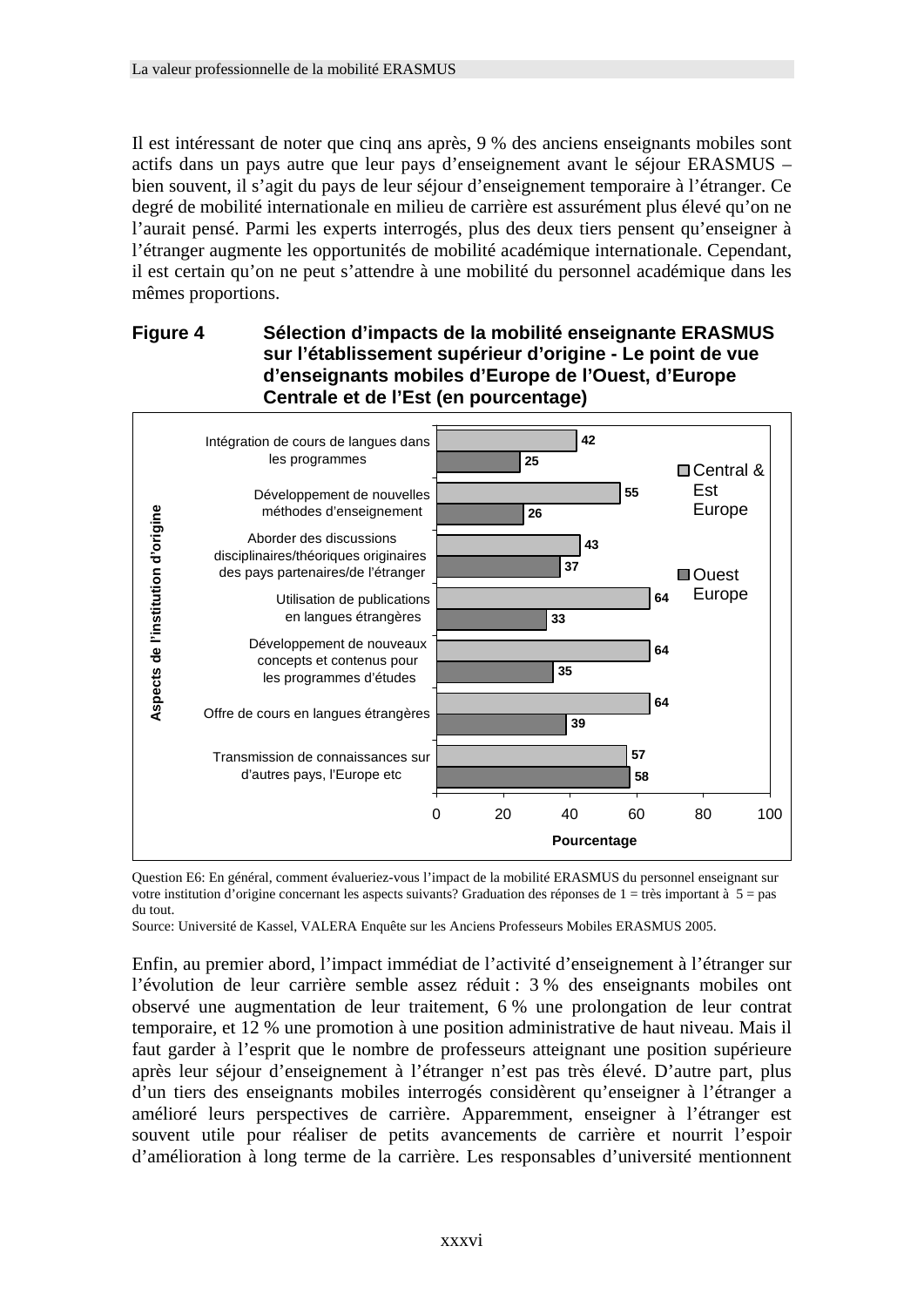également un impact limité sur le déroulement des carrières, alors que presque la moitié des experts interrogés à l'origine s'attendent à ce que l'enseignant mobile soit promu à une position plus élevée au sein de son institution.

Comme précédemment évoqué, la valeur professionnelle d'une activité d'enseignement à l'étranger semble être bien plus élevée pour le personnel académique des pays d'Europe Centrale et d'Europe de l'Est que pour celui des pays d'Europe de l'Ouest. Cette différence est encore plus éclatante pour les personnels enseignants que pour les étudiants. Ainsi, 10 % des enseignants des pays d'Europe Centrale et d'Europe de l'Est contre seulement 1 % de ceux venant d'Europe de l'Ouest notent une augmentation de leurs revenus, 30 % des premiers et 7 % des seconds rapportent que l'enseignement à l'étranger les a aidés à obtenir une position plus élevée, 81 % des enseignants de la première catégorie contre 53 % de ceux de la seconde mentionnent un impact positif sur leur évolution professionnelle en général.

### **Conclusions et recommandations**

Les enquêtes réalisées dans le cadre de l'étude VALERA ont permis de mettre en évidence cinq faits majeurs :

- Le croisement des points de vue a permis d'établir que les experts, les responsables d'université et les employeurs octroient à une période temporaire ERASMUS dans un autre pays européen une valeur professionnelle plus importante que les anciens étudiants ERASMUS eux-mêmes. Nous ne pouvons pas dire avec certitude s'il s'agit d'une surestimation ou d'une sous-estimation de l'impact de la mobilité étudiante de la part des uns ou des autres.
- L'étude d'évaluation confirme les résultats d'enquêtes précédentes : les anciens étudiants ERASMUS considèrent que la période d'études à l'étranger mène à une mobilité, des compétences et des tâches professionnelles internationales alors qu'elle mène rarement à un avancement de carrière en comparaison des parcours d'étudiants non mobiles. Cependant les autres acteurs et experts interrogés sont plus souvent d'avis qu'ERASMUS contribue également au déroulement général des carrières.
- La comparaison entre les réponses de l'enquête sur les étudiants ERASMUS 2000/2001 cinq ans après et les cohortes précédentes d'étudiants ERASMUS montre que l'effet positif d'ERASMUS sur l'emploi et la situation professionnels ainsi que sur des activités apparemment plus internationales des anciens étudiants ERASMUS va progressivement en diminuant par rapport aux étudiants non mobiles. Plus l'internationalisation de l'emploi et du travail se normalise, plus les étudiants acquièrent des compétences internationales, plus la valeur professionnelle ajoutée d'ERASMUS s'efface.
- La valeur professionnelle d'ERASMUS pour les anciens étudiants ainsi que pour les anciens enseignants – originaires d'Europe Centrale et d'Europe de l'Est est nettement plus élevée que pour les personnes originaires d'Europe de l'Ouest. Par rapport à cette différence entre les groupes de pays, la différence entre les filières semble très faible.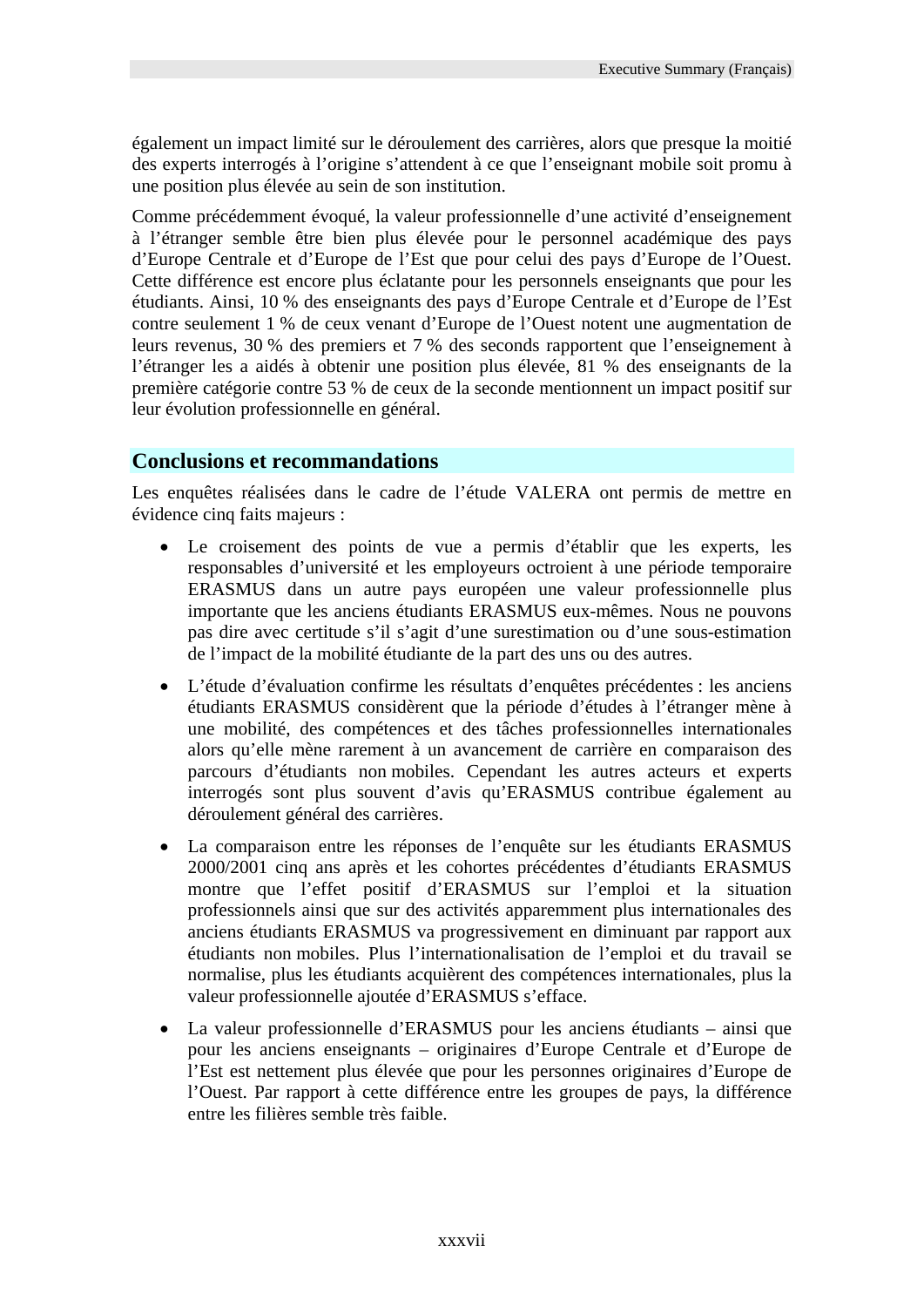• Bien que les personnels enseignants aient tendance à disposer d'expériences internationales, qu'ils soient des personnes adultes souvent bien établies en terme de carrières et qu'ils passent seulement une courte période d'enseignement à l'étranger, ces personnes confèrent à cette période de mobilité ERASMUS une valeur professionnelle étonnamment importante. Une majorité d'entre elles observe le développement des coopérations internationales de recherche et de leurs compétences académiques générales, alors qu'une part légèrement moins importante mentionne une valeur importante pour les activités d'enseignement. Certains d'entre elles notent des avantages visibles en terme de carrière et optent, après leur période de mobilité, pour une carrière académique dans un autre pays, assez souvent dans celui de leur période d'enseignement ERASMUS.

Dans l'ensemble, cette étude d'évaluation VALERA souligne l'importance du schéma de soutien ERASMUS. Comme l'ont montré les études précédentes, une période temporaire de séjour dans un autre pays européen contribue aux développements des compétences internationales, à la mobilité des diplômés et place les anciens étudiants ERASMUS dans des positions professionnelles visiblement européennes. Cette étude montre de plus que les employeurs considèrent que les compétences des diplômés ayant vécu une expérience internationale sont supérieures à celles des autres diplômés, beaucoup sont d'avis qu'à long terme les étudiants mobiles auront plus de succès dans le déroulement de leurs carrières. L'importance d'ERASMUS est également fortement soulignée dans cette étude par le témoignage des personnels enseignants mobiles sur la forte valeur professionnelle. Pour leur part, les responsables d'institutions d'enseignement supérieur sont d'avis que cela contribue de façon significative à la fois à l'internationalisation et à la réputation de leurs institutions en général. Ces résultats suggèrent qu'ERASMUS répond à une attente sociétale sur le marché de l'emploi et de la part des institutions d'enseignement supérieur.

L'étude d'évaluation confirme les résultats d'études précédentes sur l'efficacité d'ERASMUS : le programme sert un grand nombre de personnes avec un financement minimal par personne. Il est cependant évident que beaucoup d'experts et d'acteurs croient que la qualité pourrait en être améliorée si plus financement était mis à disposition en particulier des personnels enseignants pour qu'ils enseignent sur des périodes plus longues dans leurs pays d'accueil et pour l'organisation de programmes en lien avec la mobilité.

Comme les études antérieures le montrent, l'impact d'ERASMUS en termes de valeur professionnelle « verticale » d'une période d'études dans un autre pays Européen est limité, par contre la valeur professionnelle « horizontale » est très importante. Les anciens étudiants ERASMUS ne peuvent certes pas compter avec un statut professionnel ou des revenus plus élevés que leurs pairs non mobiles mais l'accès à l'emploi est plus facile, ils sont plus souvent mobiles à l'international et ils prennent en charge des tâches visiblement internationales. Une amélioration générale de la carrière est une règle qui s'applique uniquement aux anciens étudiants mobiles originaires d'Europe Centrale et d'Europe de l'Est. Les enquêtes récentes suggèrent également que les experts et les employeurs apprécient non seulement les compétences acquises à l'étranger, utiles pour des tâches internationales, mais également les atouts au-dessus de la moyenne des anciens étudiants dans de nombreux domaines tels que le savoir académique, les compétences intellectuelles générales, les valeurs liées au travail, les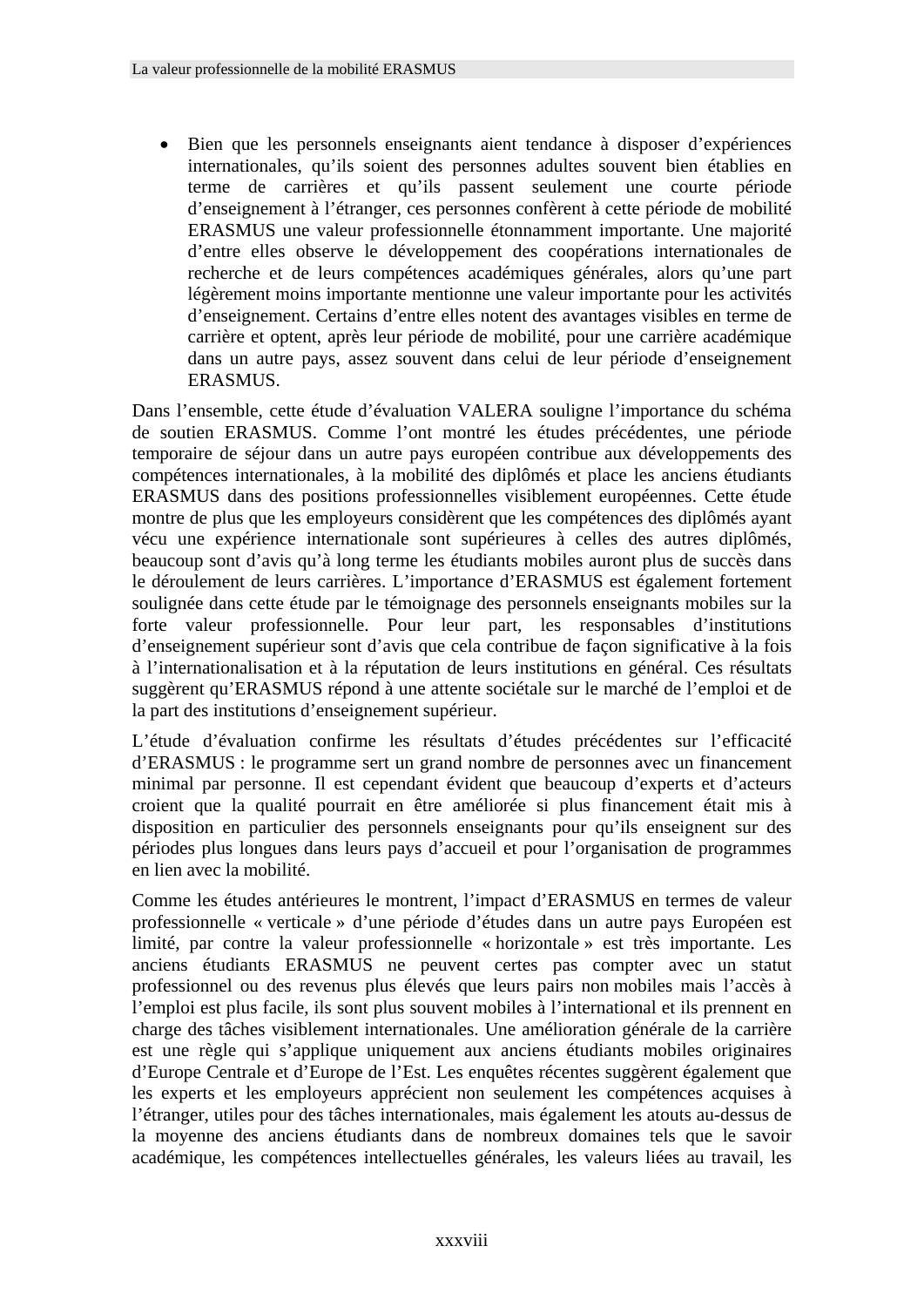savoir-faire socio communicatifs. Il n'y a pas de preuve selon laquelle un séjour ERASMUS aurait plus d'impacts dans ces domaines qu'un séjour d'étude temporaire à l'étranger autrement financé, mais ERASMUS réussit à mobiliser un grand nombre d'étudiants qui bénéficient de cette expérience à l'étranger dans les termes mentionnés ci-dessus.

Notre étude révèle un fort impact ERASMUS de la mobilité des personnels enseignants. De nombreux enseignants ayant été mobiles témoignent d'une amélioration de leurs coopérations et activités de recherche internationales ainsi que de diverses activités d'enseignement. Les responsables d'université et les autres experts soulignent que les enseignants mobiles sont, après leurs expériences à l'étranger, souvent plus actifs, intellectuellement plus innovants et ont, dans certains cas, visiblement plus de succès dans leurs carrières.

S`agissant de *durabilité*, la plupart des acteurs et experts impliqués dans cette étude semblent croire qu'ERASMUS pourra jouer un rôle important à l'avenir si les caractéristiques de base du programme sont conservées. ERASMUS présente de nombreux avantages qui sont presque autant d'arguments pour sa continuation.

Dans ce contexte, certaines recommandations portent sur de possibles améliorations à réaliser dans le cadre des logiques déjà mises en place : des préparations plus intensives, un plus grand soutien académique, administratif et financier pour les étudiants lors de leurs séjours à l'étranger, de meilleurs méthodes d'évaluation et de reconnaissance, des liens plus étroits entre l'enseignement supérieur et le marché du travail, plus de financement et moins de bureaucratie de la part de la Commission européenne et – une dernière recommandation et non la moindre – des efforts plus soutenus pour mettre en évidence les bénéfices de la mobilité. En ce qui concerne la mobilité des enseignants, les suggestions concernent les efforts à fournir pour rendre une mobilité plus longue viable, pour la prise en compte des activités temporaires d'enseignement à l'étranger en termes d'avancement de carrière (offre de poste et décision de promotion).

Certains résultats mettent cependant en doute la durabilité d'ERASMUS. La valeur professionnelle d'une période temporaire d'études à l'étranger a nettement diminué au cours des années. En comparaison avec études réalisées auparavant auprès des diplômés, l'étude la plus récente montre que l'impact d'ERASMUS est moindre, ce constat concerne l'obtention d'un premier emploi, l'opportunité d'obtenir un niveau de revenu plus élevé et la prise en charge de tâches pour lesquelles des compétences internationales sont nécessaires.

Les auteurs de cette étude d'évaluation concluent que le programme ERASMUS aura de meilleures chances à l'avenir si il redevient plus ambitieux en ce qui concerne l'expérience à l'étranger. Il y a eu, par le passé, de bonnes raisons pour que ERASMUS passe graduellement de la mobilité étudiante étroitement liée au développement des programmes d'enseignement à un programme administrativement plus souple pour un grand nombre d'étudiants. Dorénavant la valeur d'une expérience à l'étranger, en tant que telle, diminue suite à l'internationalisation de notre environnement et l'exclusivité de l'expérience ERASMUS s'efface. Selon les experts, engagés dans la sélection des filières pour notre étude, il serait possible de renforcer la valeur des séjours temporaires à l'étranger en ciblant plus précisément la période de mobilité par rapport au calendrier et aux spécialisations des programmes d'enseignement. Il semble que le temps est venu pour une autre approche de la mobilité étudiante ERASMUS au sein de laquelle les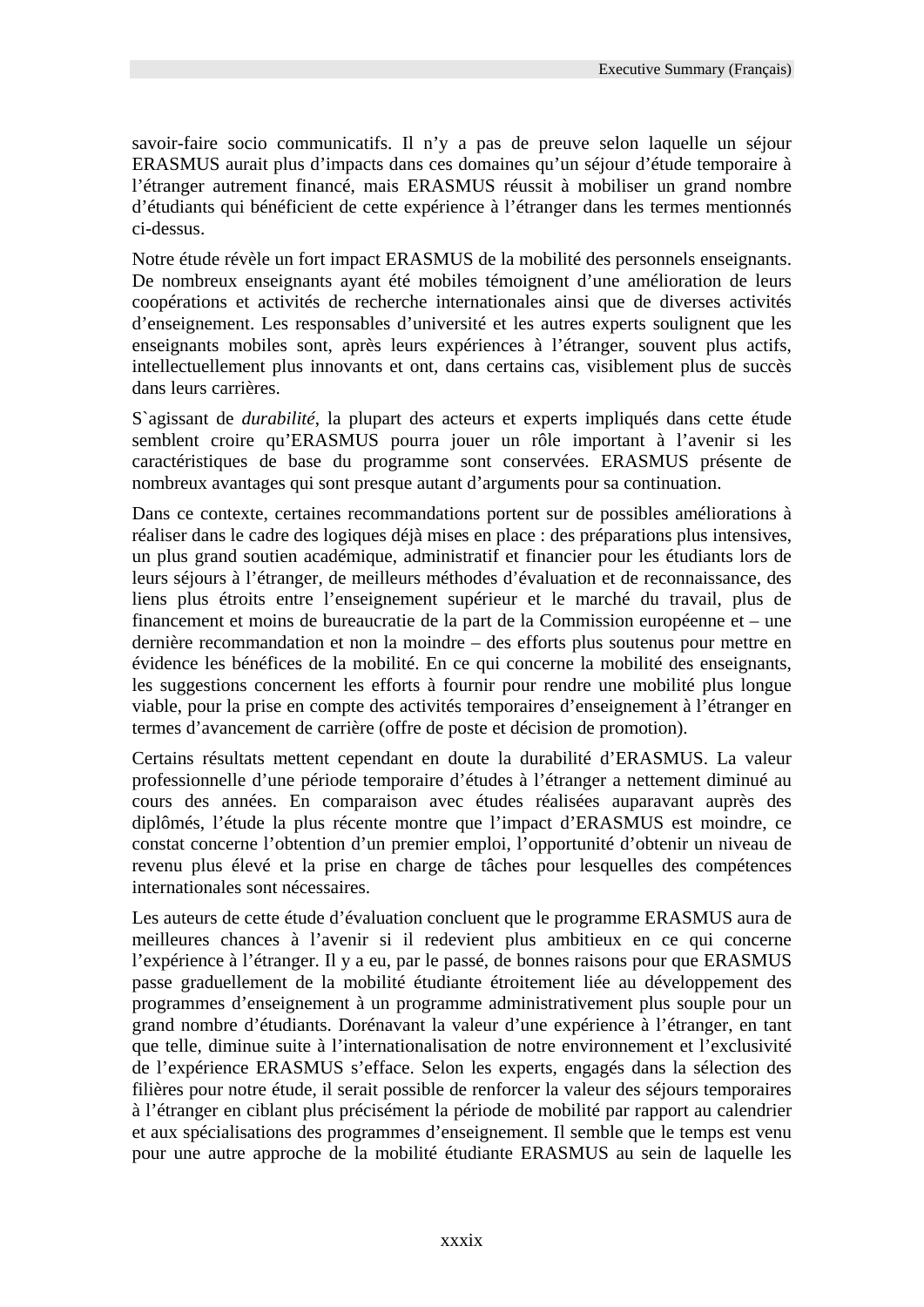objectifs académiques et le soutien financier aux étudiants mobiles seront étroitement liés.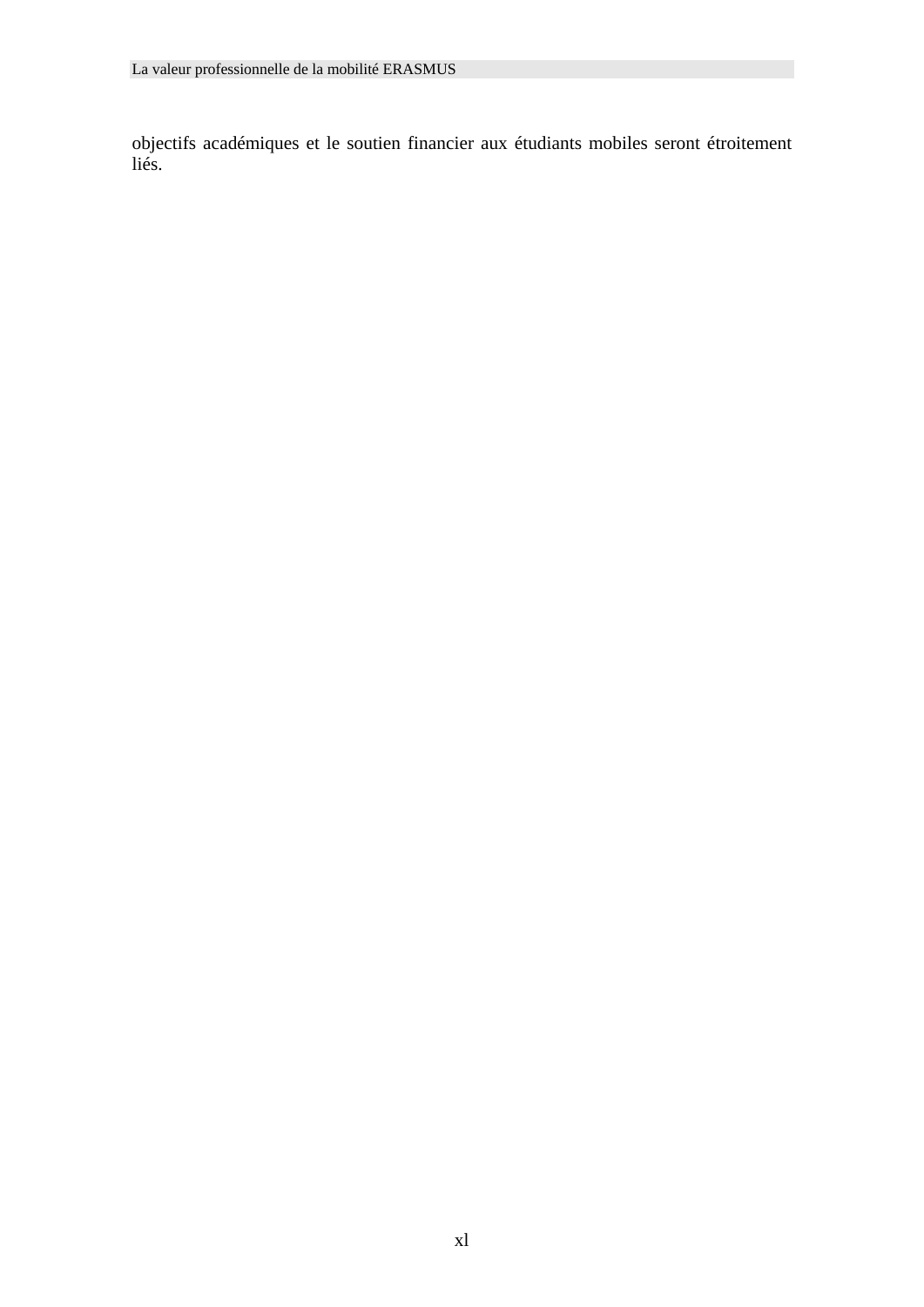# **Executive Summary (Deutsch)**

# **Ziele und Anlage der Studie**

Das Ziel des VALERA-Projekts (VALERA = Value of ERASMUS Mobility) ist es, die Auswirkungen der Mobilität von Studierenden und Dozenten im Rahmen des SOKRA-TES/ERASMUS-Programms auf deren berufliche Karrieren zu untersuchen. Um das zu verwirklichen, wurden repräsentative Befragungen ehemaliger ERASMUS-Studierender und ehemaliger ERASMUS-Dozenten durchgeführt. Hinzu kamen Befragungen bei Hochschulleitungen und Arbeitgebern. Darüber hinaus äußerten verschiedene Experten und Akteure – in einer Befragung sowie in einigen Seminaren – ihre Einschätzungen zum beruflichen Ertrag von Mobilität.

Jede Teilstudie sprach Dimensionen von möglichen beruflichen Erträgen an. Im Hinblick auf studentische Mobilität sollten vor allem Wirkungen in folgenden Bereichen geprüft werden:

- generelle und internationale Kompetenzen,
- der Übergang in die Erwerbstätigkeit,
- Beschäftigung und Berufstätigkeit in den ersten Jahren nach dem Studienabschluss und
- internationale Aspekte von Beschäftigung und Berufstätigkeit.

Des Weiteren sollten fünf Themen zu den Wirkungen der Mobilität von Dozenten behandelt werden:

- allgemeine wissenschaftliche und Lehrkompetenzen,
- internationale und interkulturelle Kompetenzen,
- Aktivitäten an der Herkunftshochschule im Rahmen des ERASMUS-Programms,
- vertikale und horizontale berufliche Mobilität und schließlich
- internationale berufliche Mobilität.

Die Evaluationsstudie sollte klären, wie hoch das Ausmaß der beruflichen Erträge von studentischer Mobilität bzw. der der Dozenten ist, welche Bedingungen die Wirkungen erhöhen und was die Resultate insgesamt für Relevanz, Effektivität, Wirksamkeit und Dauerhaftigkeit des Teilprogramms ERASMUS im Rahmen des SOKRATES-Programms aussagen.

### **Gewählte Untersuchungsverfahren**

Die Evaluation war in zwei Hauptphasen unterteilt. In der ersten Phase wurden zunächst frühere Studien analysiert und eine Expertenbefragung durchgeführt. Um Auskunft gebeten wurden Verantwortliche des ERASMUS-Programms und Repräsentanten von Studierendenorganisationen, Fachdisziplinen sowie Arbeitsmarkt, Politik und Hoch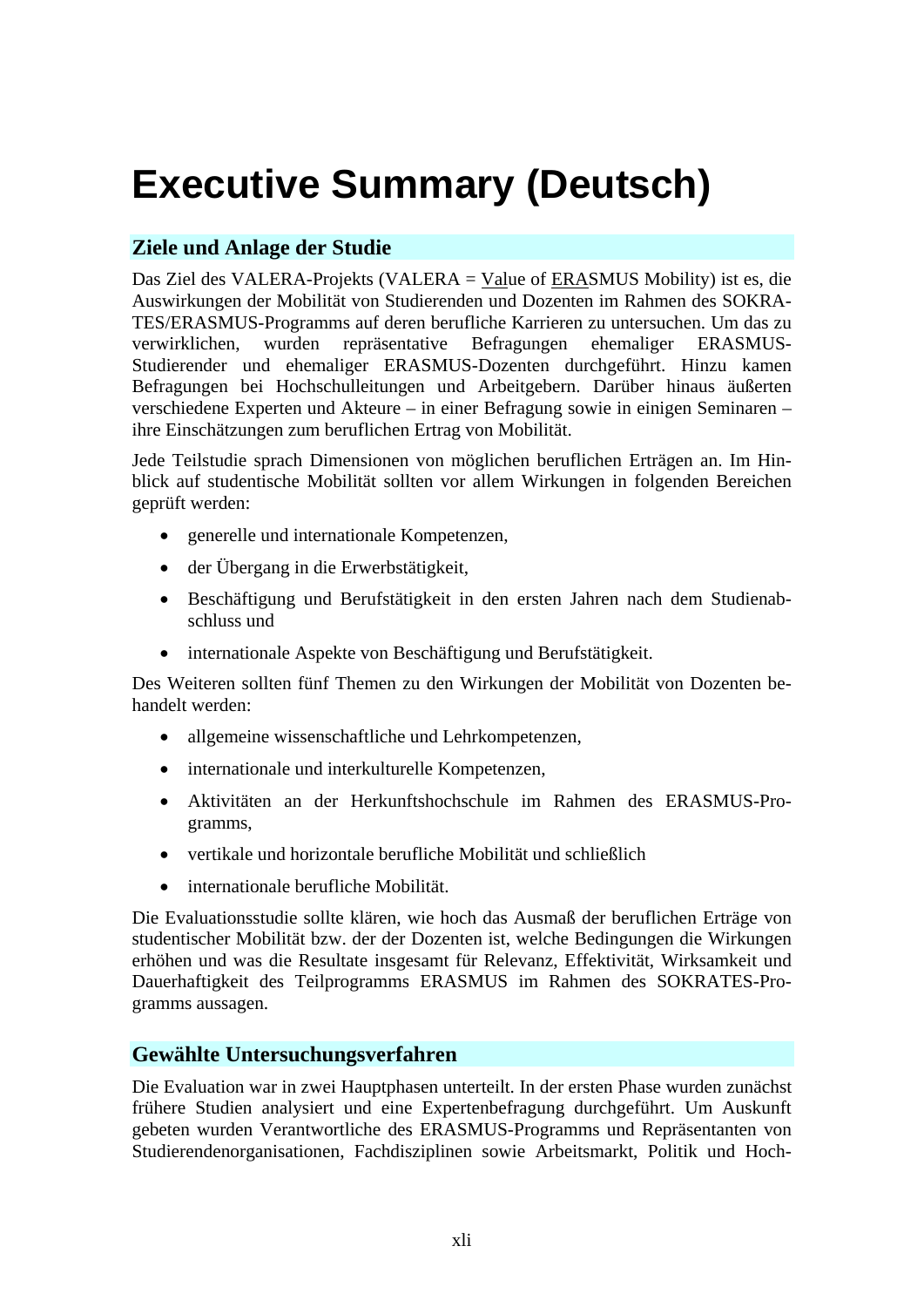schulen. Der weitgehend offene Fragebogen wurde von 67 Personen beantwortet – 43 Prozent der insgesamt 156 ursprünglich einbezogenen Personen. Die Ergebnisse früherer Studien und dieser Befragung gingen in den ersten Bericht ein, den "Framework Report", der zugleich den inhaltlichen Rahmen für die nachfolgenden Schritte des Projekts setzte.

Im Kern der ersten Projektphase standen vier Befragungen:

- Befragung ehemaliger ERASMUS-Studierender: ERASMUS-Studierende des Studienjahrs 2000/2001 wurden in einer in den einzelnen Ländern nach Hochschulen geschichteten Zufallsstichprobe befragt. Über die ERASMUS-Koordinatoren an den einzelnen Hochschulen wurde ihnen ein weitgehend standardisierter Fragebogen postalisch zugesandt. 4.589 Fragebogen wurden ausgefüllt, was einer Rücklaufquote von 45 Prozent entspricht.
- Befragung ehemals mobiler Dozenten: Alle Dozenten ausgewählter Hochschulen, die im Studienjahr Jahr 2000/01 am ERASMUS-Programm teilgenommen hatten, wurden über ihre ERASMUS-Koordinatoren mit der Bitte angesprochen, einen Online-Fragebogen auszufüllen. Von den insgesamt 3.123 kontaktierten Personen beantworteten 755 Lehrende den Fragebogen; das entspricht einer Rücklaufquote von 24 Prozent.
- Befragung der Hochschulleiter: Die ERASMUS-Koordinatoren aller Hochschulen, die sich zu einer Unterstützung dieser Evaluationsstudie bereit gefunden hatten, wurden gebeten, einen schriftlichen Fragebogen an ihre Hochschulleitungen weiterzuleiten. Die 626 Antworten bei insgesamt 1.437 verteilten Fragebogen entsprechen einer Rücklaufquote von 44 Prozent.
- Befragung der Arbeitgeber: Erstens wurde ein gedruckter Fragebogen an etwa 1.500 Vorgesetzte ehemaliger ERASMUS-Studierender, die hierfür eine Adresse bereitgestellt hatten, gesandt. Zweitens wurde an 4.500 ausgewählte Unternehmen ein Fragebogen mit der Bitte gesandt, diesen an die für die Einstellung von Hochschulabsolventen Verantwortlichen weiterzuleiten. Insgesamt gingen 312 Antworten ein, d.h. nur von sechs Prozent der Kontaktierten (10% im ersteren und 2% im letzteren Fall).

Die Ergebnisse der ersten beiden Befragungen waren Gegenstand der Diskussion im Expertenseminar am Ende der ersten Projektphase. Dadurch wurden nicht nur Anregungen zur Interpretation der Ergebnisse gewonnen, sondern es wurden auch die Ziele der zweiten Phase präzisiert und näher zu untersuchende Fachrichtungen ausgewählt.

In der zweiten Projektphase sollten detaillierte Informationen über den beruflichen Wert von temporärem Studium in einem anderen europäischen Land für Studierende in ausgewählten Fächern gewonnen werden. Entsprechend dem Ratschlag des Experten wurden vier Fächer (nicht zwei, wie ursprünglich geplant) ausgewählt: Aus dem Bereich der Natur- und Ingenieurwissenschaften Chemie als ein wissenschaftlich akzentuiertes und Maschinenbau als ein berufsorientiertes Fach sowie analog Soziologie und Wirtschaftswissenschaften aus dem Bereich der Geistes- und Sozialwissenschaften.

Eingeladen wurden Dozenten, ehemalige ERASMUS-Studierende, Vertreter von Arbeitgebern und Berufsverbänden sowie andere Experten, die in Fragen der Studiengangentwicklung erfahren sind. Durchgeführt wurden Seminare (statt der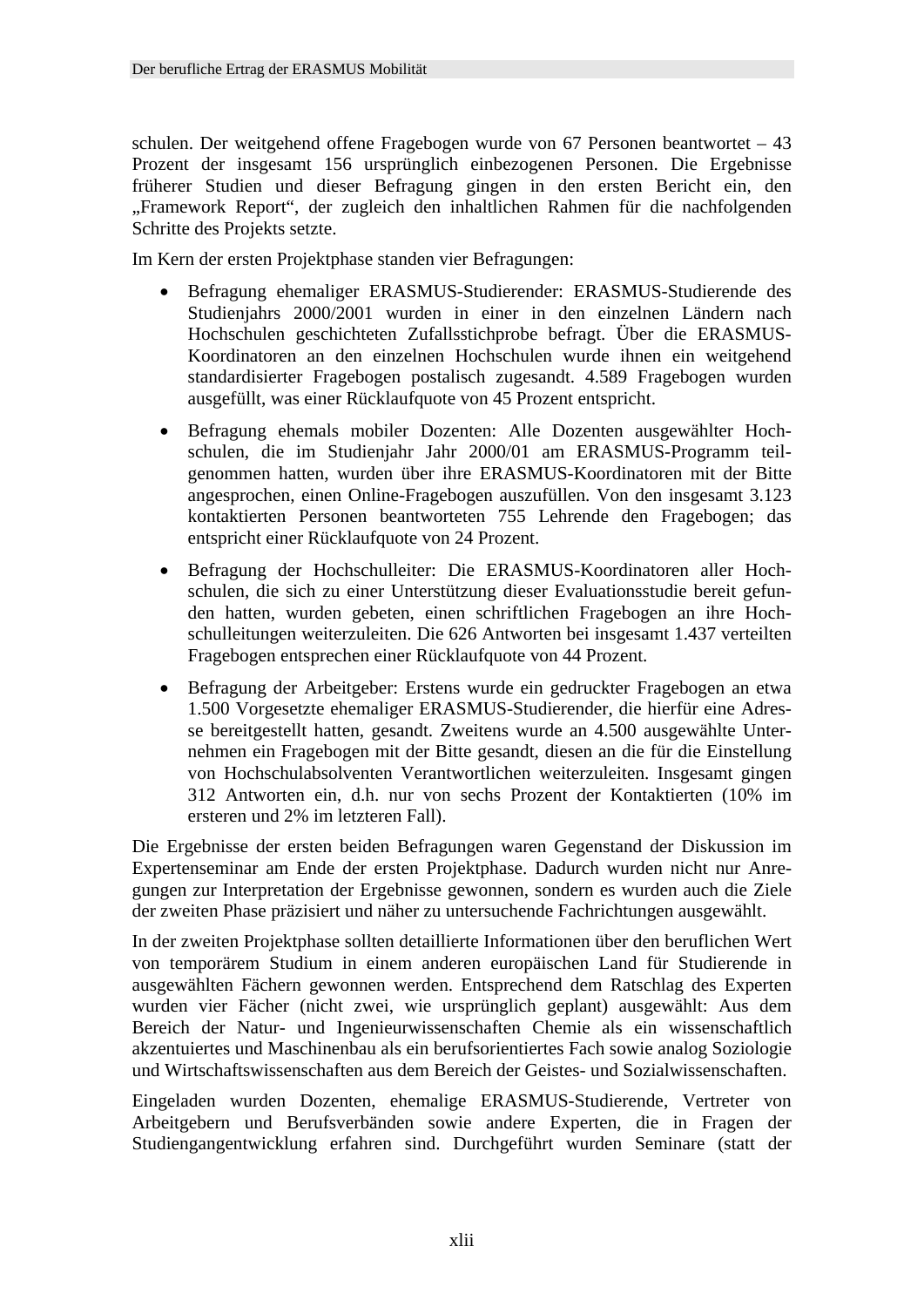ursprünglich geplanten Interviews), um unterschiedliche Erfahrungen und Perspektiven sowie verborgenes Wissen ("tacit knowledge") der Beteiligten "ans Tageslicht" zu holen und miteinander konfrontieren zu können.

Insgesamt waren mehr Zeit und Aufwand als bei ähnlichen vorangehenden Studien erforderlich, um die Hochschulen und die anderen Adressaten zur Mitarbeit zu bewegen. Deshalb akzeptierte die Europäische Kommission eine Verlängerung der Projektdauer um nahezu das Doppelte der ursprünglich vorgesehenen Zeit. Darüber hinaus trug das Forschungsteam, das im Bereich der Studien über internationale Mobilität und Hochschulen sehr erfahren ist, mit Ressourcen, die nicht von der Europäischen Kommission zur Verfügung gestellt worden waren, zur aufwändigen Realisierung des Projekts bei. Trotz dieser Verlängerung und zusätzlicher Ressourcen war die Rücklaufquote geringer als erwartet und niedriger als in vorhergehenden Studien. Die bei der Durchführung des Projekts aufgetretenen Probleme sind wohl nicht einem abnehmenden Interesse der Angesprochenen am ERASMUS-Programm zuzuschreiben, sondern einer allgemeinen zunehmenden Befragungs- und Evaluationsmüdigkeit. In dem Maße, in dem Evaluationen als Mittel der Qualitätssicherung akzeptiert werden, scheint ironischerweise gleichzeitig die Qualität systematischer Evaluationen zu leiden, weil die Betroffenen mit der Bitte um Information überschwemmt werden. Dennoch konnte die Evaluationsstudie wichtige Ergebnisse über die beruflichen Wirkungen von ERASMUS-geförderter Mobilität ermitteln und dokumentieren, welche Vorstellungen Betroffene und Experten für zukünftige Verbesserungen haben.

### **Übergang vom Studium in die Erwerbstätigkeit**

Zeitweilige Mobilität im Rahmen des Studiums erhöht offensichtlich das Interesse an weiterführender Bildung. Zwei von fünf der ERASMUS-Studierenden von 2000/01 – ungefähr so viele wie in vorhergehenden Jahrgängen, aber ungefähr zweimal so viele wie sonst die europäischen Studierenden – begannen ein weiterführendes Studium während der ersten fünf Jahren nach ihrem Auslandsstudium – die meisten direkt nach Studienabschluss, andere einige Zeit danach.

Die befragten ehemaligen ERASMUS-Studierenden begannen etwas später mit der Jobsuche als frühere Jahrgänge, hingegen war die Gesamtdauer der Suche mit vier Monaten etwas kürzer als früher. 54 Prozent der im Jahr 2005 Befragten glauben, dass der ERASMUS-Aufenthalt hilfreich für die erste Anstellung nach dem Studium war. Allerdings scheint dieser positive Einfluss geringer zu werden: Der entsprechende Wert war 71 Prozent bei den befragten ERASMUS-Studierenden des Jahres 1988/89 und 66 Prozent bei denjenigen, die 1994/95 ihr Studium abgeschlossen hatten (siehe Abbildung 1).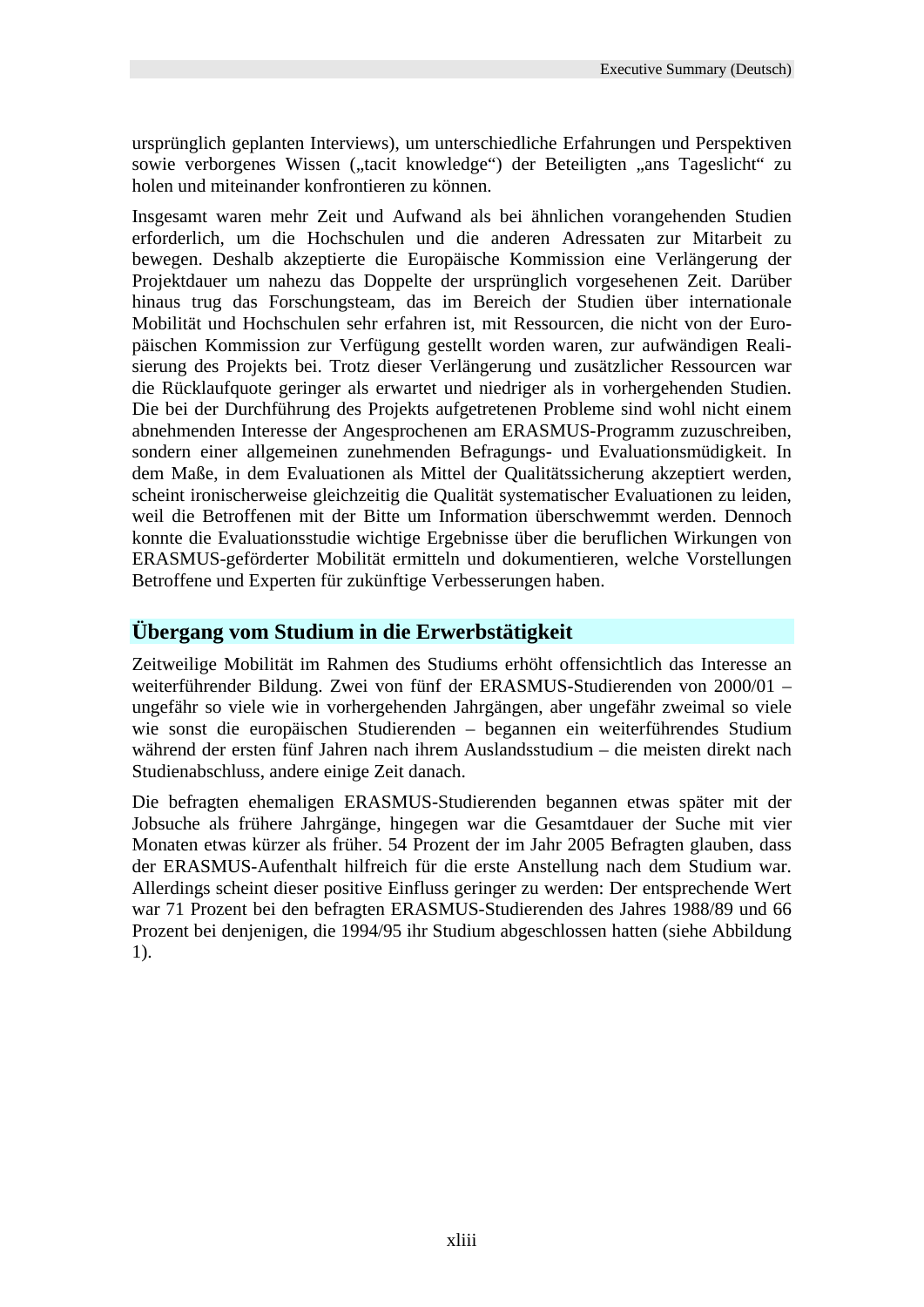#### **Abbildung 1 Positiver Einfluss des ERASMUS-Studienaufenthaltes auf die erste Anstellung nach Einschätzung ehemaliger Studierender – ein Vergleich mit früheren Studien (in Prozent)**



Frage H1: Welchen Einfluss hatte das Auslandsstudium auf Ihre Arbeit?

Quellen: Maiworm und Teichler 1996; Jahr und Teichler 2002; Universität Kassel, VALERA-Befragung ehemaliger ERASMUS-Studierender 2005.

In den frühen Jahren der Erwerbstätigkeit – zum Befragungszeitpunkt waren die Befragten im Durchschnitt weniger als drei Jahre beschäftigt – hat über die Hälfte der ehemaligen ERASMUS-Studierenden ihren Arbeitgeber mindestens einmal gewechselt. Nach Ergebnissen vorhergehender Studien ist dies unter ehemaligen ERASMUS-Studierenden häufiger verbreitet als unter nicht-mobilen Studierenden.

Die jüngsten Befragungen der ehemaligen ERASMUS-Studierenden und der Arbeitgeber bestätigen, dass auf die wissenschaftlichen Leistungen und die Persönlichkeit der Absolventen bei der Bewerberauswahl höchsten Wert gelegt wird. Im Vergleich scheinen weitere Kriterien, so Computerkenntnisse und Fremdsprachenbeherrschung, an Bedeutung gewonnen zu haben. Auslandserfahrung spielt laut der Hälfte der ehemaligen ERASMUS-Studierenden und einem Drittel der Arbeitgeber eine wichtige Rolle.

### **Beschäftigung und Berufstätigkeit**

Sechs Prozent der ehemaligen ERASMUS-Studierenden des Jahres 2000/01 berichten fünf Jahre nach ihrem Auslandsaufenthalt, dass sie arbeitslos sind. Dieser Prozentsatz ist höher als derjenige von ERASMUS-Studierenden zwölf Jahre früher, als nur vier Prozent fünf Jahre nach der Auslandsstudienphase arbeitslos waren. Auch die befristete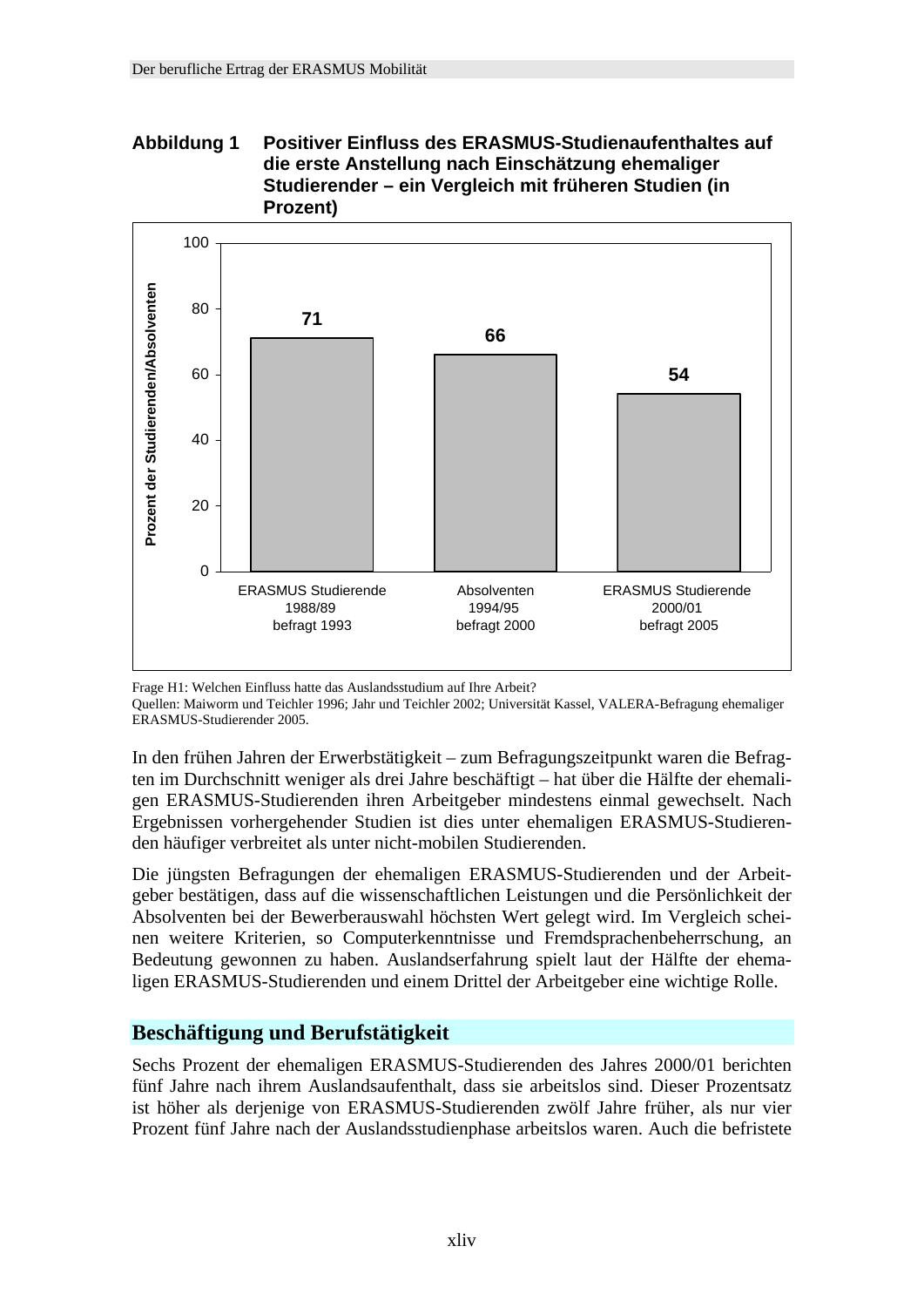Beschäftigung stieg innerhalb von 12 Jahren von 27 Prozent auf 35 Prozent an. Der Anteil der Teilzeitbeschäftigten blieb dagegen mit etwa zehn Prozent konstant.

72 Prozent der ERASMUS-Studierenden des Jahres 2000/01, die fünf Jahre später erwerbstätig sind, glauben, dass ihre Position und ihr Einkommen ihrem Ausbildungsniveau entsprechen. Frühere Studien kamen zu ähnlichen Ergebnissen, wobei ehemals Mobile ihre Stellung häufiger als adäquat einschätzen als Absolventen, die während des Studiums nicht mobil waren (siehe Abbildung 2).

#### **Abbildung 2 Zusammenhang zwischen Studium und Beruf nach Einschätzung ehemaliger ERASMUS-Studierender - ein Vergleich mit früheren Studien (in Prozent)**



Abbildung 2 aggregiert drei Frage; Frage G2: Wenn Sie Ihre derzeitigen Arbeitsaufgaben betrachten: Inwieweit nutzen Sie die während des Studiums angeeigneten Fertigkeiten und das erworbene Wissen? Frage G3: Wie würden Sie den Zusammenhang zwischen Ihrem (Haupt-) Studienfach und Ihren derzeitigen beruflichen Aufgaben beschreiben? Frage G5: Wie zufrieden sind Sie mit Ihrer derzeitigen Arbeit insgesamt?

Quellen: Maiworm und Teichler 1996; Jahr und Teichler 2002; Universität Kassel, VALERA-Befragung ehemaliger ERASMUS-Studierender 2005.

Nur 16 Prozent der ehemaligen ERASMUS-Studierenden schätzen, dass ihr Einkommen höher ist als das ihrer nicht-mobilen Kollegen. Dieser Prozentsatz ist niedriger als bei früheren Generationen (siehe Abbildung 3). Etwas höher ist die Zahl der ehemaligen Studierenden, die glauben, weniger zu verdienen als ihre nicht-mobilen Kollegen. Die befragten Arbeitgeber dagegen schätzen die Situation positiver ein. Nach Ansicht von mehr als 40 Prozent haben international erfahrene Absolventen größere Aussichten, berufliche Aufgaben mit hoher Verantwortung zu übernehmen und 21 Prozent glauben, dass international Erfahrene nach einigen Jahren Arbeit mit einem höheren Einkommen als ihre nicht-mobilen Kollegen rechnen können. Unter den Experten, die am Anfang der Evaluationsstudie befragt wurden, glauben sogar ein Drittel, dass ehemalige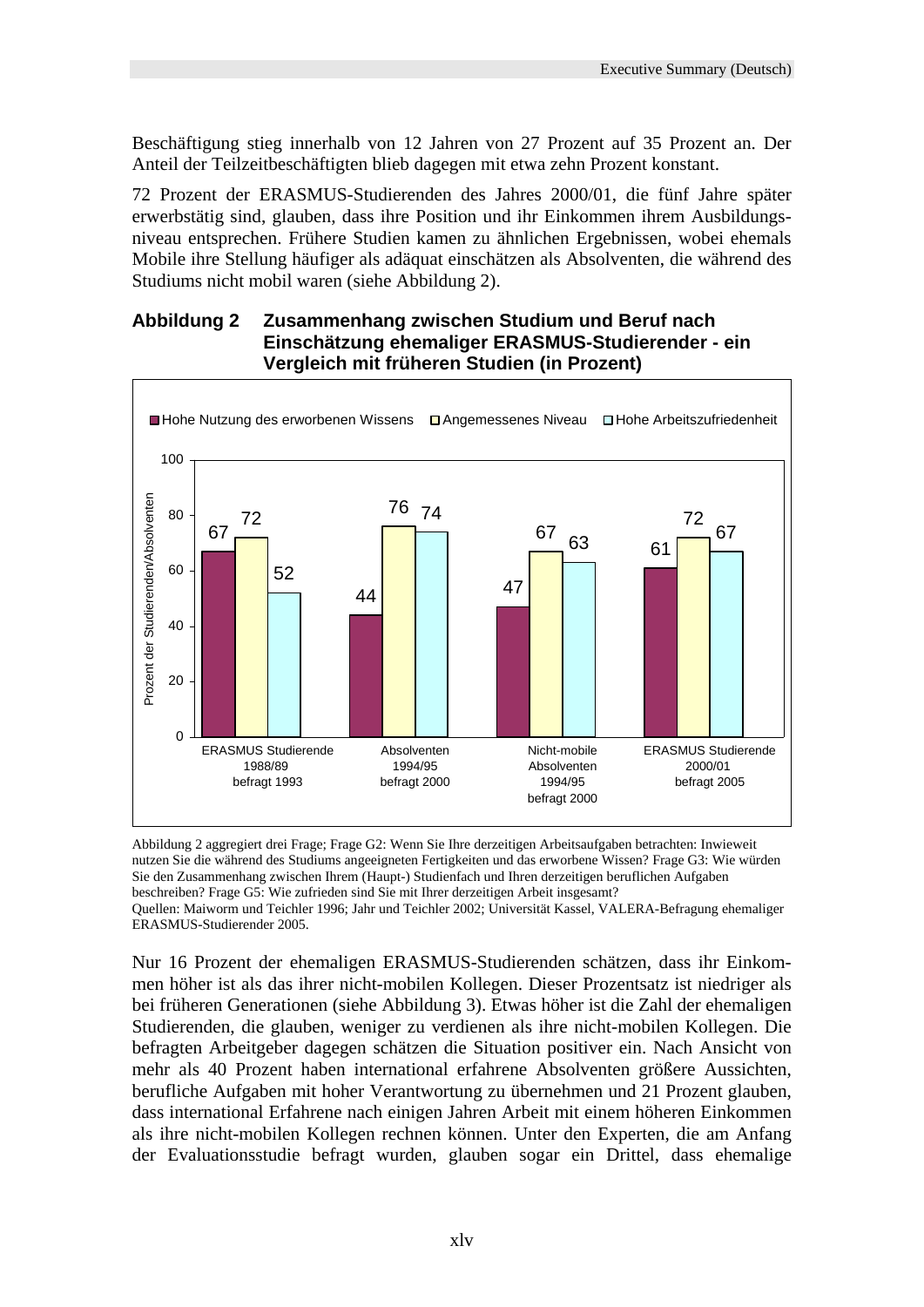ERASMUS Studierende einen höheren Status und ein höheres Einkommen erwarten können sowie bessere Chancen auf eine ihrer Ausbildung adäquate Position haben.

### **Abbildung 3 Positiver Einfluss des ERASMUS-Studienaufenthaltes auf Erwerbstätigkeit und Arbeit nach Einschätzung ehemaliger Studierender – ein Vergleich mit früheren Studien (in Prozent)**



Frage H1: Welchen Einfluss hatte das Auslandsstudium auf Ihre Arbeit?

Quellen: Maiworm und Teichler 1996; Jahr und Teichler 2002; Universität Kassel, VALERA-Befragung ehemaliger ERASMUS-Studierender 2005.

Die befragten Hochschulleiter schätzen den beruflichen Wert einer ERASMUS-Auslandsstudienphase am höchsten ein. Vier von fünf glauben, dass ein Auslandsstudium die Chance auf einen guten Job erhöht. Mehr als die Hälfte schätzt die Aussichten ehemaliger mobiler Studierender, eine ihrer Ausbildung entsprechende Stellung zu erreichen als diejenigen der nicht-mobilen Studierenden, höher ein, und ein Viertel nimmt an, dass ERASMUS eine positivere Auswirkung auf die Berufschancen von Absolventen hat als andere Formen der Studierendenmobilität.

### **Kompetenzen und Tätigkeiten ehemaliger ERASMUS-Studierender**

Rückwirkend schätzen die ERASMUS-Studierenden ihre Kompetenzen zur Zeit ihres Studienabschlusses in vielen Aspekten hoch ein: den wissenschaftlichen Kenntnisstand, die Fremdsprachenkenntnisse sowie verschiedene Arbeitshaltungen und -stile. Die Einschätzungen sind positiver als bei früheren Befragungen. Wir wissen nicht, ob dies eine allgemeine Erhöhung des Studienerfolgs oder höhere Erträge des Auslandsstudiums signalisiert: In jedem Falle bezieht die jüngste Befragung eine Reihe von mittel- und osteuropäischen Ländern ein, in denen die Befragten den beruflichen Ertrag eines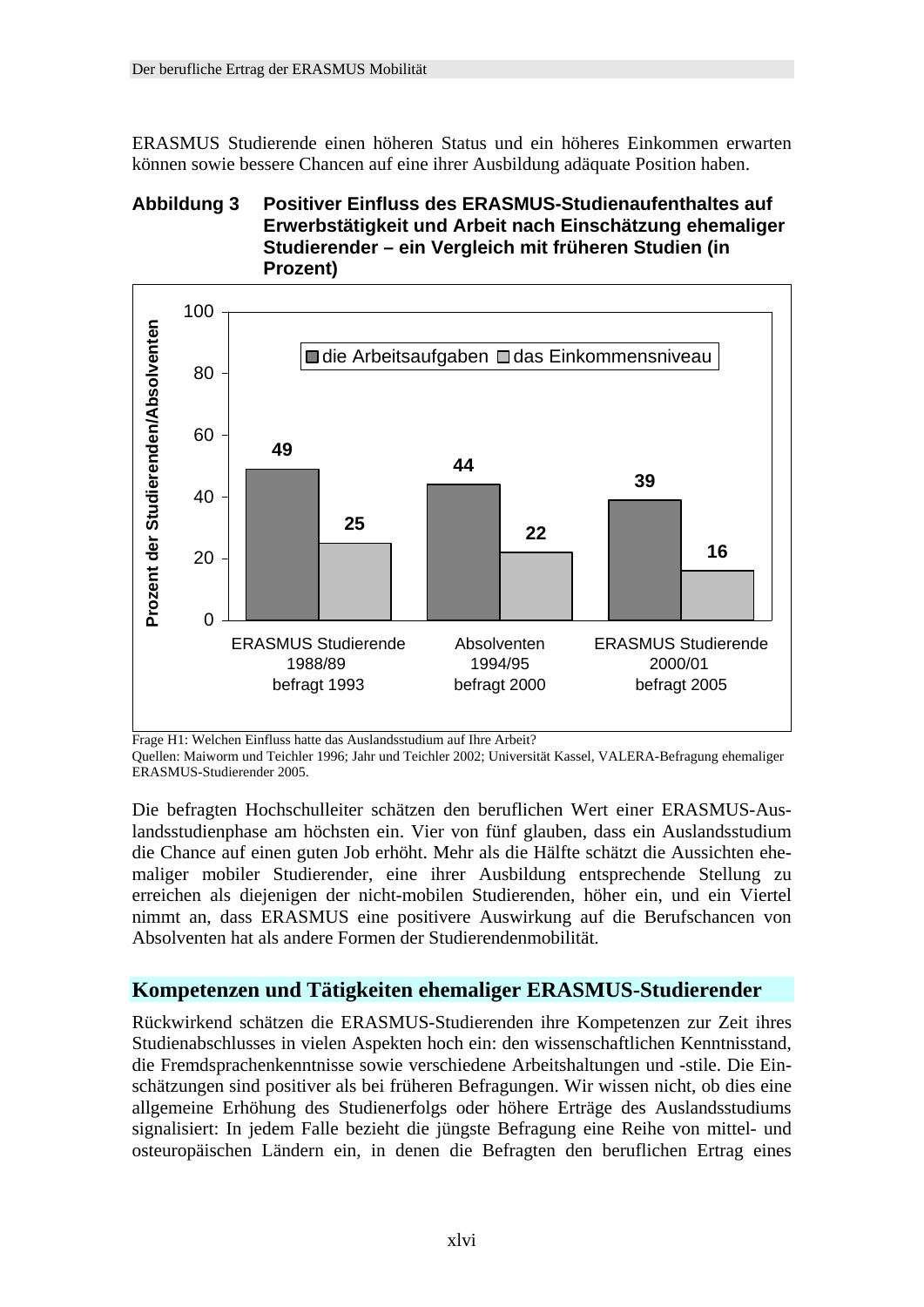ERASMUS-Auslandsaufenthaltes positiver bewerten als jene aus westeuropäischen Ländern.

Alles in allem bewerteten die Arbeitgeber die Kompetenzen ehemaliger mobiler Studierender ähnlich positiv. Sie halten die international erfahrenen Absolventen in vieler Hinsicht für besser qualifiziert als ihre nicht-mobilen Kollegen. Nach ihrer Ansicht trägt ein Auslandsstudium zu Anpassungsfähigkeit, Initiative sowie Planungsund Organisationsfähigkeit bei.

Die Experten, die zu Beginn dieser Studie befragt wurden, haben ein noch positiveres Bild. 73 Prozent schätzen die wissenschaftlichen Kompetenzen von ERASMUS-Studierenden direkt nach ihrer Rückkehr aus dem Ausland höher ein als die von nicht-mobilen Studierenden. 82 Prozent meinen, dass diese besser für ihre zukünftige Beschäftigung und Beruftätigkeit vorbereitetet seien, und fast alle schätzen deren sozio-kommunikativen Kompetenzen, Problemlösungsfähigkeiten und Führungsqualitäten hoch ein.

61 Prozent der ehemaligen ERASMUS-Studierenden, die zur Zeit der jüngsten Befragung beschäftigt waren, geben an, dass sie ihre im Studium angeeigneten Fertigkeiten und das erworbene Wissen bei ihren derzeitigen Arbeitsaufgaben weitgehend nutzen können (siehe Abbildung 2). Dieser Prozentsatz ist etwas niedriger als 12 Jahre zuvor.

39 Prozent geben an, dass der ERASMUS-Aufenthalt einen positiven Einfluss auf ihre Arbeitsaufgaben hatte. Auch hier zeigt sich ein Rückgang gegenüber 49 Prozent bzw. 44 Prozent bei den beiden vorangehenden Studien (siehe Abbildung 3).

Etwa drei Viertel der befragten ehemaligen ERASMUS-Studierenden sind mit ihrer Arbeits- und Beschäftigungssituation sehr zufrieden. Sie sehen die Möglichkeit, ihre Arbeit selbständig zu gestalten und ihre Kompetenzen einzubringen. Sie berichten von herausfordernden Arbeitsaufgaben und Gelegenheiten zur Weiterbildung. Die Mehrheit der befragten Experten ist davon überzeugt, dass ehemalige ERASMUS-Studierende bessere Möglichkeiten als nicht-mobile Studierende haben, selbständige Arbeitsaufgaben erfolgreich zu übernehmen, und fast die Hälfte glaubt zudem, dass ehemalige ERASMUS-Studierende eher herausfordernde Aufgaben erhalten.

### **Internationale Tätigkeiten ehemaliger ERASMUS-Studierender**

Alle bisher durchgeführten Studien über den beruflichen Wert eines Auslandsstudiums haben gezeigt, dass ehemals mobile Studierende später weitaus häufiger internationale Arbeitsaufgaben übernehmen als ehemals Nicht-Mobile. Die Ergebnisse der vorliegenden Studie bestätigen diesen stabilen Befund.

18 Prozent der ERASMUS-Studierenden von 2000/01, die fünf Jahre später beschäftigt waren, sind nach ihrem Abschluss zumindest für einige Zeit im Ausland beschäftigt gewesen – mehr oder weniger so viele wie bei früheren Studien. Vorhandene Statistiken lassen den Schluss zu, dass das mehrfach so hoch ist wie beim Durchschnitt der Hochschulabsolventen in Europa. Von den jüngst Befragten hatte etwa die Hälfte über eine Beschäftigung im Ausland nachgedacht, und etwa ein Viertel hat aktiv eine Stelle im Ausland gesucht. Diese Werte sind allerdings deutlich geringer als bei früheren Befragungen.

Über die Hälfte der kürzlich befragten Berufstätigen, die zuvor ERASMUS-Studierende gewesen waren, geben an, dass ihre beschäftigende Organisation eine internationale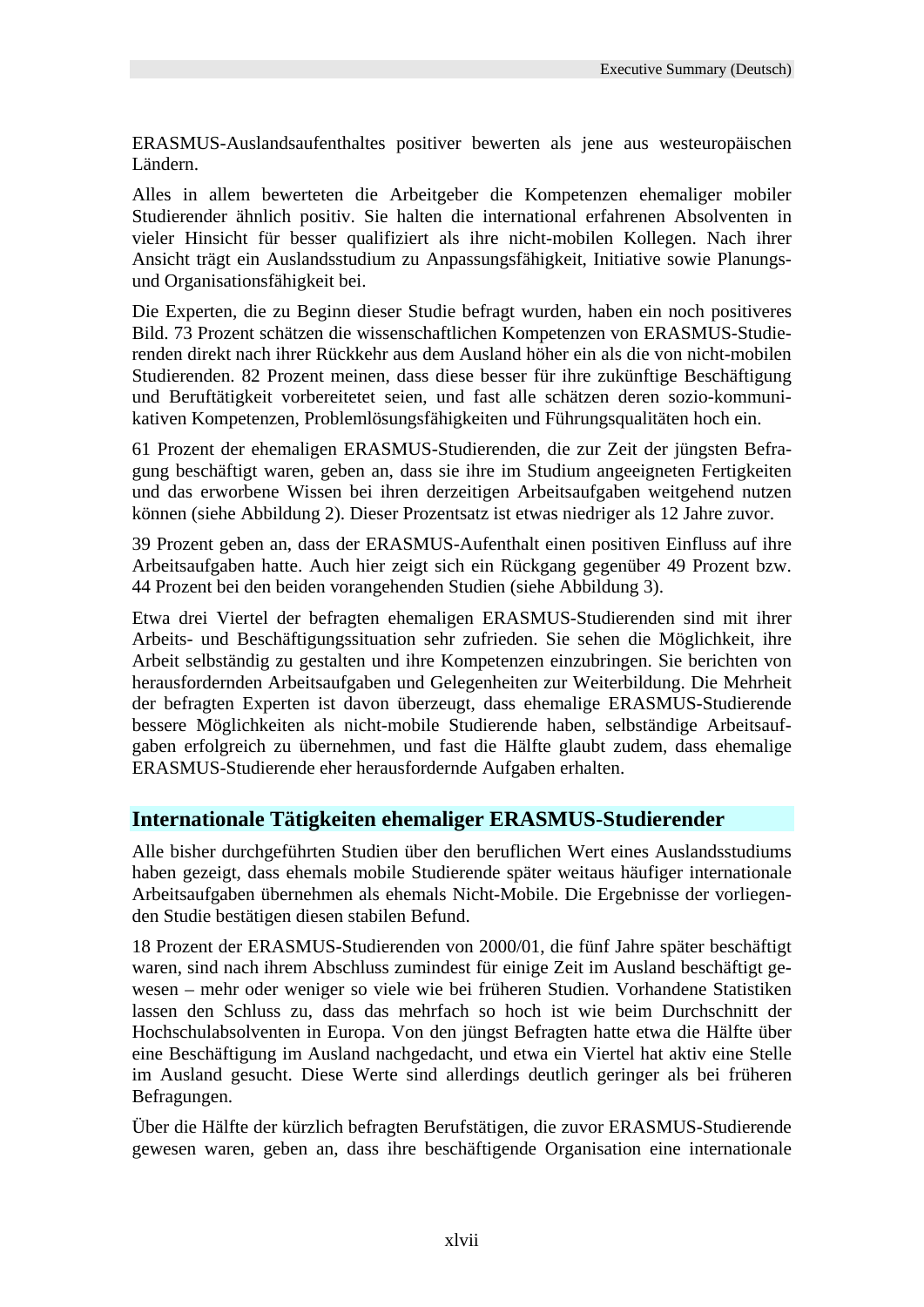Ausrichtung hat, und noch mehr haben intensive internationale berufliche Aufgaben. Fast ein Drittel sieht ihre Arbeit in einen internationalen Kontext eingebettet, und ein noch höherer Anteil bewertet ihre internationalen Kompetenzen als wichtig für die alltägliche Arbeit. Etwa zwei Drittel unterstreicht den beruflichen Stellenwert der Kommunikation in einer Fremdsprache und die Arbeit mit Menschen aus verschiedenen Kulturkreisen. Für mehr als die Hälfte ist das Wissen und das Verstehen internationaler Unterschiede in Kultur und Gesellschaft wichtig und für fast die Hälfte ihr Wissen über andere Länder. Diese Werte liegen etwas über denen in früheren Erhebungen.

Auf die direkte Frage, in welchem Maße die Absolventen ihre internationalen Kompetenzen in der täglichen Arbeit tatsächlich nutzen, antwortet allerdings ein weitaus kleinerer Anteil. Nur etwa ein Drittel kommuniziert regelmäßig in einer Fremdsprache, etwa ein Viertel nutzt Wissen über andere Länder und Kulturen, und nur einer von sieben Befragten reist regelmäßig in andere Länder. Abbildung 4 zeigt, dass dies seltener der Fall ist als bei ihren Vorgängern. Aber weiterhin ist anzunehmen, dass ehemalige ERASMUS-Studierende weitaus häufiger internationale Aufgaben haben als diejenigen, die nicht temporär in einem anderen Land studiert haben.

### **Abbildung 4 ERASMUS-bezogene Arbeitsaufgaben von ehemaligen ERASMUS-Studierenden – ein Vergleich mit früheren Studien (in Prozent)**



Frage F6: In welchem Maße beinhaltet Ihre Arbeit die folgenden Tätigkeiten? Antworten 1 und 2 auf einer Fünferskala von 1 = "In hohem Maße" bis  $5 =$  "Überhaupt nicht"

Quellen: Maiworm und Teichler 1996; Jahr und Teichler 2002; Universität Kassel, VALERA-Befragung ehemaliger ERASMUS-Studierender 2005.

Das letztere entspricht auch dem Ergebnis der Arbeitgeberbefragung. Demnach übernehmen international erfahrene Absolventen internationale Arbeitsaufgaben weit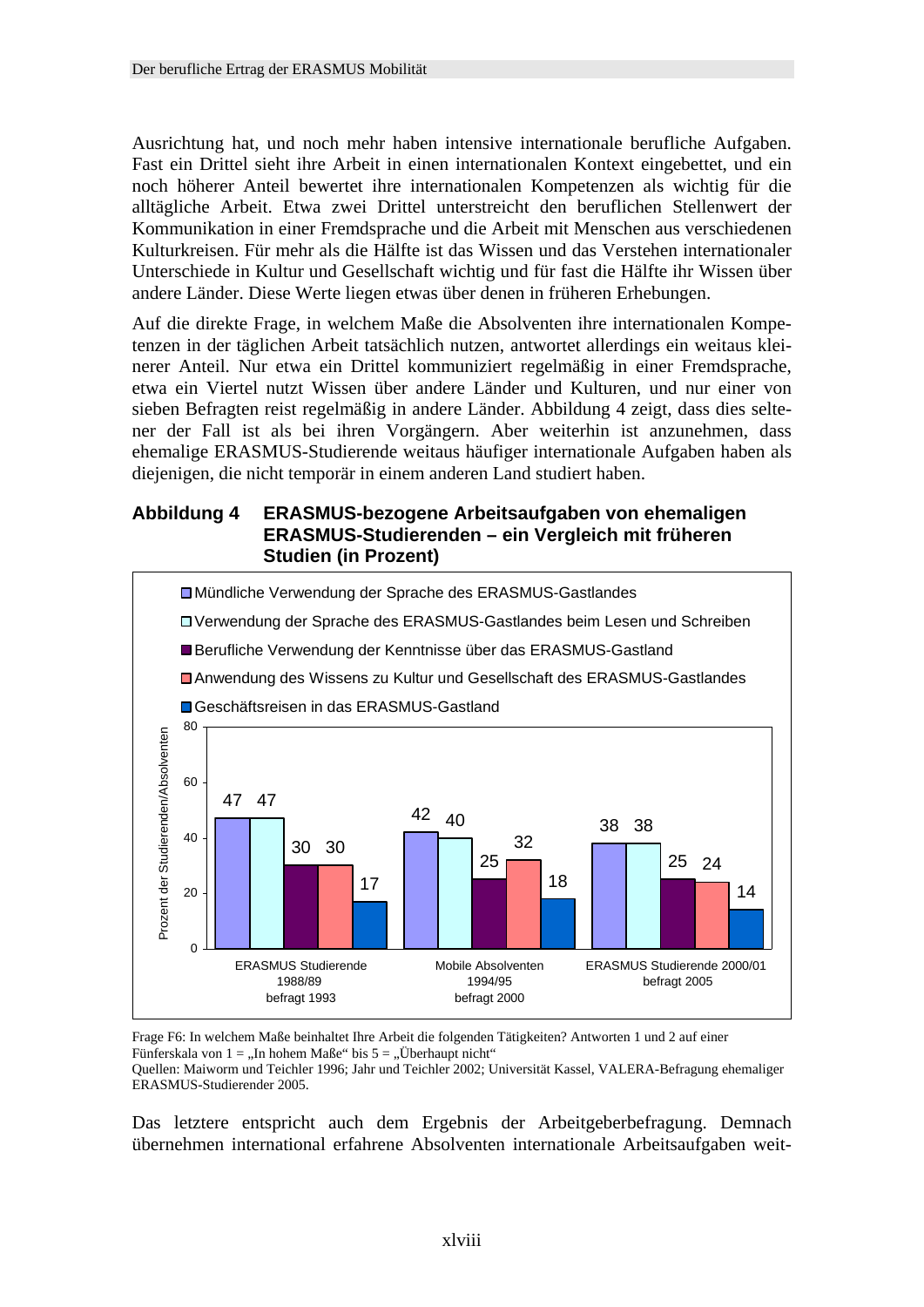aus häufiger als Absolventen ohne internationale Erfahrungen. Diese Aussage bezieht sich auf internationale Tätigkeiten im Allgemeinen wie auf spezifische Arbeitsaufgaben, so z. B. die Nutzung von Fremdsprachen, internationale Kooperation und Auslandsreisen. Auch die befragten Experten glauben, dass ehemals mobile Studierende derartige Aufgaben deutlich häufiger übernehmen als nicht-mobile Studierende.

### **Weitere Befunde zum beruflichen Ertrag studentischer Mobilität**

Die Kompetenzen, der Übergang zum Beruf, die Karriere und die beruflichen Tätigkeiten der ehemaligen ERASMUS-Studierenden werden nicht ausschließlich durch den ERASMUS-Auslandsaufenthalt beeinflusst. Viele von ihnen waren bereits vor dem Studium international mobil bzw. waren während des Studiums ergänzend mobil. Sie sind darüber hinaus in verschiedener Hinsicht eine ausgewählte Gruppe. ERASMUS hat zwar sicherlich eine mobilisierende und verstärkende Wirkung und ist für die berufliche Laufbahn generell folgenreich, insbesondere für die internationale Mobilität und für spätere internationale Berufsaufgaben, aber dieser Einfluss von ERASMUS ist nicht so stark, wie der Blick allein auf erfolgreichere Berufsverläufe und stärkere internationale Aktivitäten vermuten ließe.

Das ERASMUS-Programm ist darauf ausgerichtet, allen Studierenden von allen Partnerländern in mehr oder weniger gleichem Maße etwas zu bieten – aber sicherlich bietet das Auslandsstudium für manche mehr als für andere. Auffällig ist, dass ehemalige ERASMUS-Studierende aus mittel- und osteuropäischen Ländern häufiger vorteilhafte Beschäftigungs- und Arbeitsbedingungen sowie internationale Arbeitsaufgaben vermelden als solche aus anderen Ländern. Sie sind eine stärker selektierte Gruppe, aber sie profitieren auch stärker von ihrem Auslandsstudium.

Es gibt Unterschiede nach der Fachrichtungsgruppe, aber diese sind nicht so stark, wie man vermuten könnte. Bei den Fächern, die in der zweiten Phase des Projekts intensiv behandelt worden sind, wurden von den ehemaligen ERASMUS-Studierenden im Fach Chemie die geringsten Erträge für die wissenschaftliche und fachliche Qualifizierung festgestellt. Im Gegensatz dazu wurde von den ehemaligen ERASMUS-Studierenden in den Fächern Wirtschaftswissenschaften und Soziologie der Lerneffekt hinsichtlich des fachlichen Wissens über den Markt bzw. die Gesellschaft des Gastlandes am stärksten betont.

In allen vier Fächern wird ERASMUS nicht als Eintrittskarte zu einer überwältigenden Karriere gesehen, sondern eher als ein "Türöffner" zum Arbeitsmarkt. In den mehr berufsorientierten Fächern – Wirtschafts- und Ingenieurwissenschaften – scheinen der Globalisierungsprozess und die internationalen Wirtschaftsaktivitäten internationale Kompetenzen für beinahe jede Position auch im nationalen Kontext zu erfordern. In den anderen Fächern – Soziologie und Chemie – werden internationale Kompetenzen in manchen Fällen als bedeutsam für internationale Aufgaben angesehen, noch häufiger aber als Beitrag zur Verbesserung so genannter "Soft skills", die auch in Aufgabenbereichen geschätzt werden, die nicht als international zu verstehen sind.

### **Der berufliche Ertrag für mobile Dozenten**

Auf den ersten Blick erscheinen die Bedingungen für einen beruflichen Ertrag von ERASMUS bei mobilen Dozenten völlig anders als bei Studierenden. Personen, die in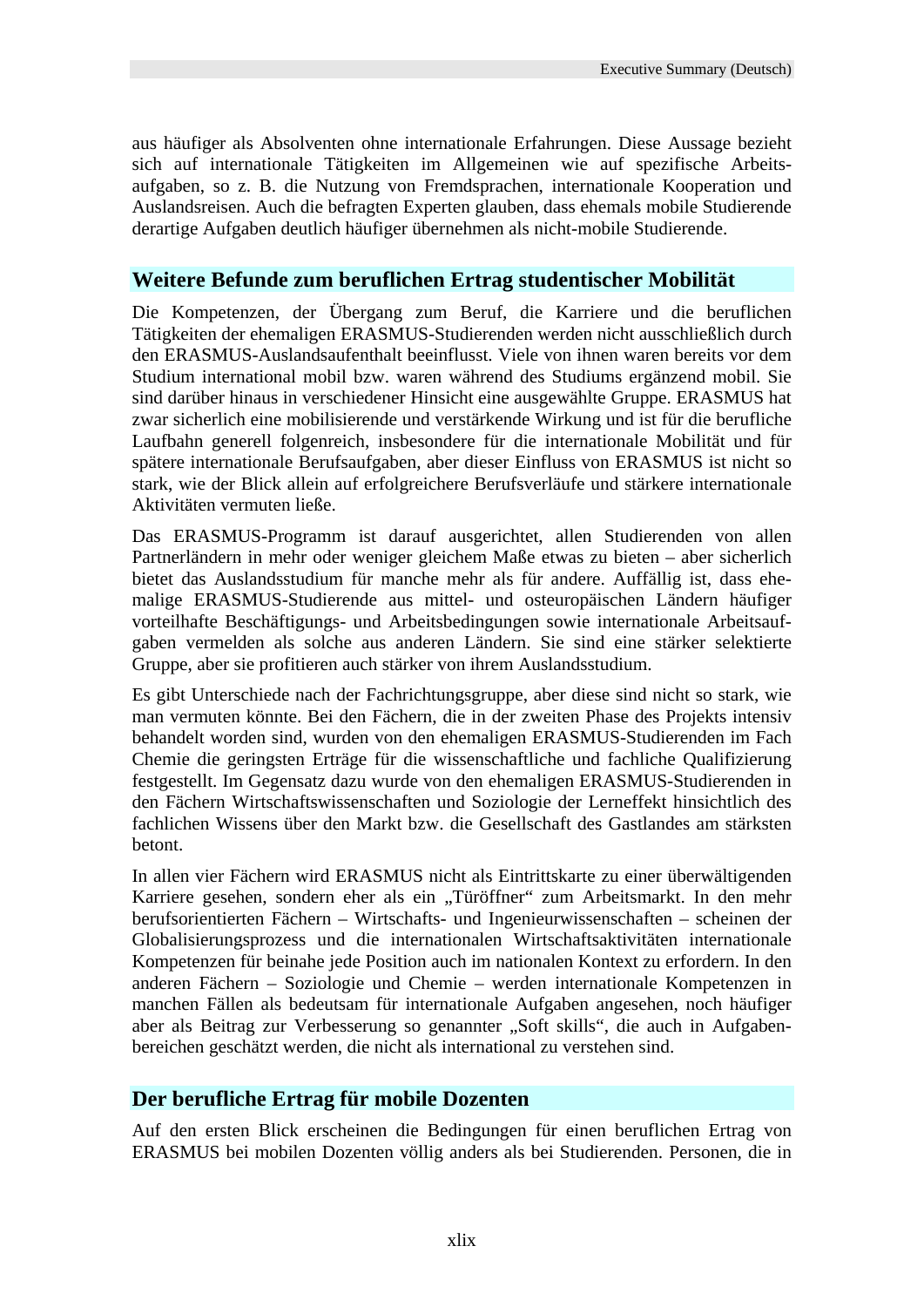der Mitte ihrer Karriere stehen (Durchschnittsalter 47 Jahre) und in der Regel schon Auslandserfahrung besitzen, verbringen mit Unterstützung des ERASMUS-Programms nur eine kurze Phase von im Durchschnitt zwei Wochen im Ausland. Es wäre daher nicht überraschend, wenn der berufliche Ertrag für Dozenten deutlich geringer eingeschätzt würde als für Studierende.

Überraschenderweise konstatieren die befragten ehemaligen mobilen Dozenten jedoch einen beträchtlichen beruflichen Ertrag ihres Auslandsaufenthaltes. Sie bewerten ihn als einen wertvollen Beitrag zur Verbesserung ihrer wissenschaftlichen Tätigkeit. 58 Prozent heben einen positiven Einfluss auf ihre berufliche Entwicklung im Allgemeinen hervor, 65 Prozent sehen einen Beitrag zur Verbesserung ihrer Forschungskontakte und 60 Prozent erweiterten dadurch ihre wissenschaftlichen Kompetenzen. 53 Prozent wurden in wissenschaftliche Diskussionen einbezogen, deren Ursprung im Land der gastgebenden Hochschule liegt, 45 Prozent verbesserten dadurch ihre Lehrfähigkeiten, und 40 Prozent entwickelten und verwendeten nach ihrer Rückkehr neue Lehrmethoden. Nach Auskunft verschiedener Experten trägt das Lehren im Ausland zur Erhöhung der allgemeinen wissenschaftlichen Kompetenz bei; die mobilen Dozenten seien im Durchschnitt ihren nicht-mobilen Kolleginnen und Kollegen wissenschaftlich überlegen.

Die zu Beginn der Studie befragten Experten sehen vor allem Erträge für nachfolgende Innovationen in der Lehre. Dagegen betont ein großer Anteil der Dozenten den Wert des Lehraufenthalts im Ausland für die Forschung und für allgemeine wissenschaftliche Kompetenzen, dagegen weniger für die Lehre.

Des Weiteren bewerten die ehemals mobilen Dozenten ihren Lehraufenthalt als nützlich für internationale Aspekte in ihrer weiteren beruflichen Tätigkeit. Seit der ERASMUSgeförderten Phase verbrachten sie im Durchschnitt einen Monat pro Jahr im Ausland – meistens zur Teilnahme an Konferenzen, oft aber auch zu Forschungszwecken oder um zu lehren. Etwa die Hälfte der Dozenten sieht einen Zusammenhang zwischen ERAS-MUS und ihren erweiterten internationalen Forschungskooperationen, während etwa ein Drittel sowohl mehr Einladungen aus dem Ausland als auch die Zunahme der Forschungskooperationen als positive Folge ihres ERASMUS-Aufenthaltes nennt. Die befragten Experten hatten sogar eine noch positivere Sichtweise. Mehr als drei Viertel ist davon überzeugt, dass ehemals mobile Dozenten im Wissen über das Hochschulsystem des Gastlandes, ihrem interkulturellen Verständnis und in ihren Fremdsprachenkenntnissen ihren nicht-mobilen Kollegen überlegen sind.

Außerdem ist die Mehrheit der mobilen Dozenten davon überzeugt, dass die Mobilität von Lehrenden im Rahmen des ERASMUS-Programms auch einen positiven Einfluss auf die Hochschule hat. Mehr als die Hälfte berichtet, dass Dozentenmobilität hilfreich war, um die Beratung der mobilen Studierenden zu verbessern und Wissen über andere Länder bereitzustellen. Fast die Hälfte der Befragten betrachtet Dozentenmobilität als hilfreich, um die Koordination der Studienprogramme zwischen den Partnerhochschulen zu verbessern, das Angebot von Fremdsprachenkursen zu erweitern, neue Studienkonzepte zu entwickeln und der zunehmenden Bedeutung von komparativen Ansätzen zu entsprechen (siehe Abbildung 5).

Auch die befragten Hochschulleiter beobachten einen positiven Effekt der Dozentenmobilität auf ihre Hochschule. Mehr als drei Viertel sehen darin einen positiven Beitrag zur internationalen Reputation ihrer Hochschule. Mehr als die Hälfte schätzen die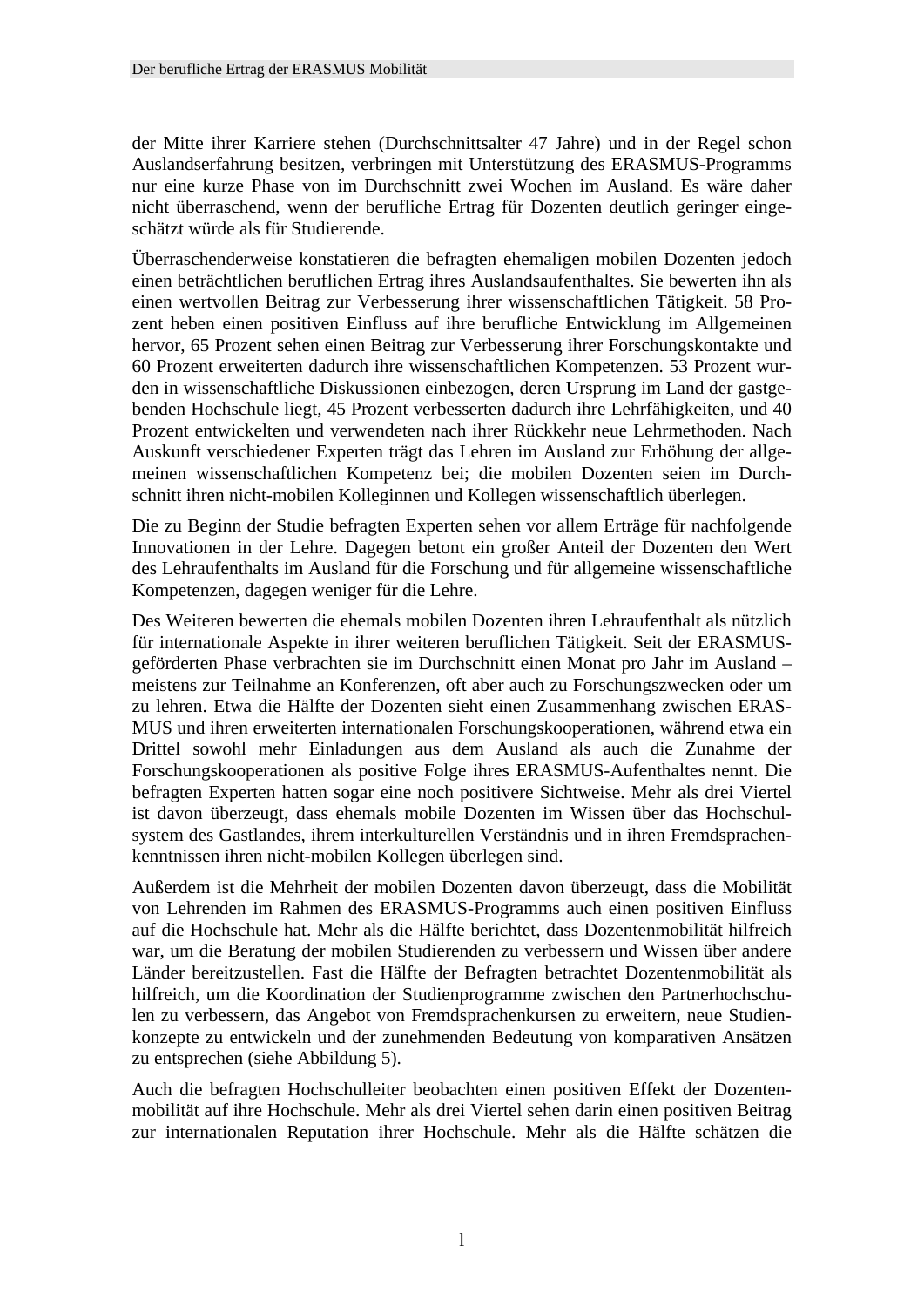Effekte für internationale Forschungsaktivitäten und etwa die Hälfte für verschiedene Dimensionen von Lehren und Lernen positiv ein.

Schließlich sollte hier angemerkt werden, dass neun Prozent der befragten ehemaligen mobilen Dozenten zum Zeitpunkt der Befragung beruflich in einem anderen Land tätig war als dem Land, in dem sie vor ihrem ERASMUS-Aufenthalt beschäftigt waren. In vielen Fällen war das Land ihrer aktuellen Beschäftigung ihr ehemaliges Gastland. Dies ist sicherlich ein höherer Grad an Mobilität als im Allgemeinen in der Mitte der Karriere erwartet werden konnte. Des Weiteren glauben mehr als zwei Drittel der befragten Experten, dass ein Lehraufenthalt im Ausland die Möglichkeiten für weitere internationale wissenschaftliche Mobilität erhöht. Sicherlich kann man aber nicht davon ausgehen, dass ein entsprechend hoher Prozentsatz des Lehrpersonals wirklich zukünftig auch mobil sein wird.

### **Abbildung 5 Ausgewählte Auswirkungen der ERASMUS Dozentenmobilität auf die Heimathochschule – nach Einschätzung der ehemalig mobilen Dozenten aus Mittelund Osteuropa sowie Westeuropa (in Prozent)**



Frage E6: Wie bewerten Sie im Allgemeinen die Effekte von Dozentenmobilität im Rahmen von ERASMUS an Ihrer Heimathochschule bezüglich der folgenden Aspekte? Antworten 1 und 2 auf einer Fünferskala von 1 = "In hohem Maße" bis  $5 = 0$ , Überhaupt nicht"

Quelle: VALERA-Befragung ehemaliger ERASMUS-Dozenten 2005.

Der Ertrag eines Lehraufenthaltes im Ausland bezüglich Status und Einkommen sieht auf den ersten Blick bescheiden aus: Drei Prozent konstatieren als Folge eine Gehaltssteigerung, sechs Prozent die Verlängerung des Beschäftigungsvertrags und 12 Prozent den Wechsel in eine leitende Position. Zu bedenken ist allerdings, dass der Anteil derjenigen, die seit ihrem Lehraufenthalt in eine höhere Position aufgestiegen ist, sehr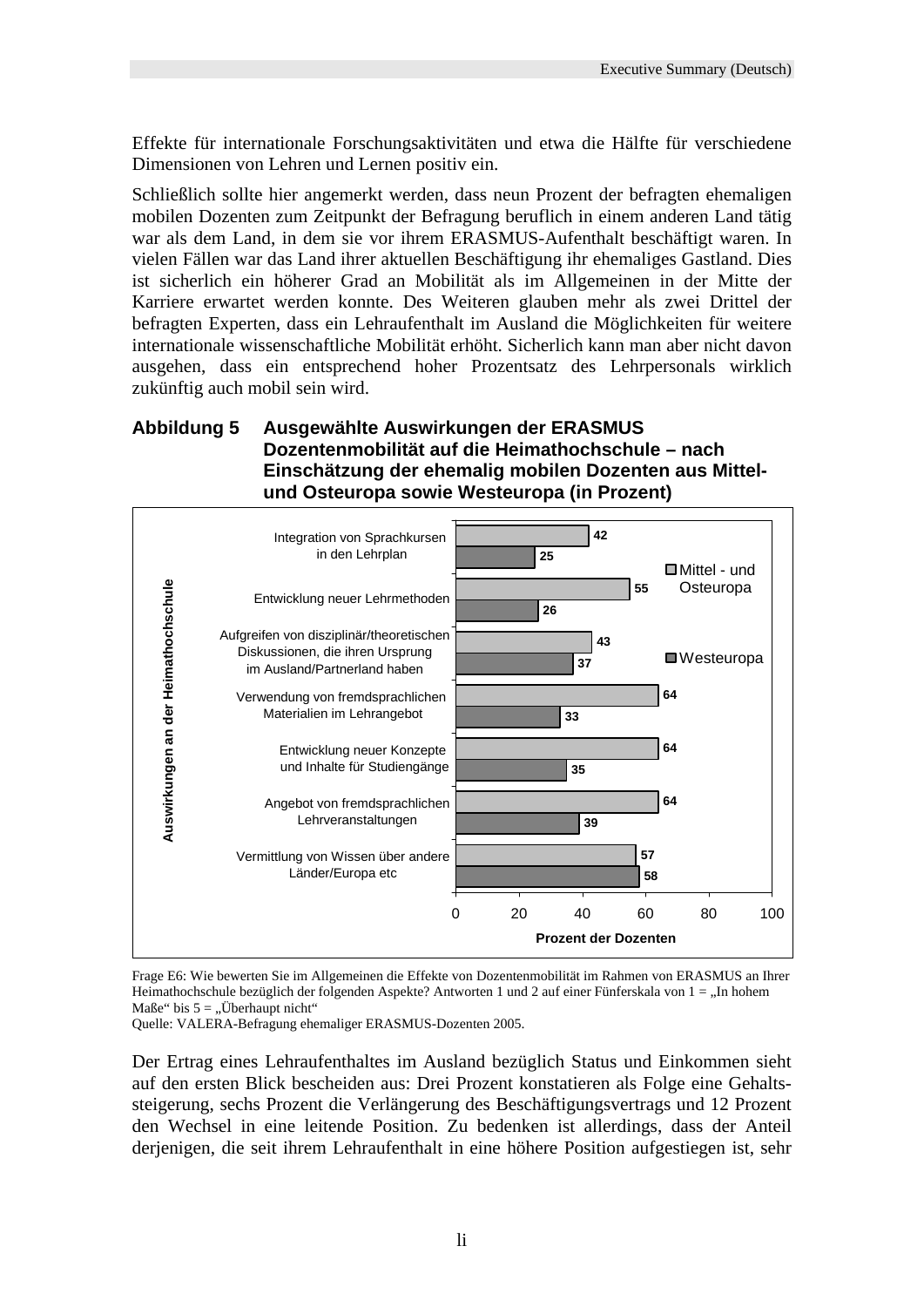gering ist. Ein Drittel der befragten Dozenten gibt dennoch an, ihr Lehraufenthalt im Ausland habe ihre Karriereperspektiven verbessert. Offenkundig führt die Dozentenmobilität oft zu kleineren Verbesserungen und nährt die Aussichten auf spätere Karriere-Erträge. Die befragten Hochschulleiter sehen ebenfalls eher moderate Effekte für die Karriere, während fast die Hälfte der eingangs befragten Experten glaubt, dass mobile Dozenten gute Aussichten auf einen Aufstieg an der eigenen Hochschule haben.

Insgesamt scheint, wie bereits zuvor erwähnt, der berufliche Ertrag eines Lehraufenthaltes im Ausland für Dozenten aus Mittel- und Osteuropa wesentlich höher zu sein als für ihre Kollegen aus westeuropäischen Ländern. Dieser Unterschied ist bei den Lehrenden weitaus höher als bei den Studierenden. So beobachten zehn Prozent der Dozenten aus Mittel- und Osteuropa, aber nur ein Prozent aus Westeuropa, eine Erhöhung des Gehalts. 30 Prozent der ersteren im Vergleich zu sieben Prozent der letzteren Gruppe betonen, dass sie als Konsequenz des Lehraufenthalts im Ausland eine höhere Position erhalten haben. Schließlich verzeichnen 81 Prozent der ersteren im Vergleich zu 53 Prozent der letzteren einen positiven Ertrag für die allgemeine berufliche Entwicklung.

# **Der Ertrag insgesamt und Empfehlungen**

Insgesamt erbrachten die Erhebungen, die im Rahmen des VALERA-Evaluationsprojekts durchgeführt worden sind, fünf besonders bemerkenswerte Befunde:

- Die Triangulation der Einschätzungen zeigt, dass die einbezogenen Experten, Hochschulleiter und Arbeitgeber den beruflichen Effekt der durch ERASMUS geförderten Studienphase in einem anderen europäischen Land höher einschätzen als die ehemals mobilen Studierenden selbst. Wir können nicht eindeutig feststellen, ob erstere eher zu einer Überschätzung oder letztere eher zu Unterschätzung der Erträge neigen.
- Diese jüngste Evaluationsstudie bestätigt die Ergebnisse früherer Erhebungen: Auch frühere ERASMUS-Studierende glauben, dass die Auslandsstudienphase häufig internationale Mobilität, internationale Kompetenzen und sichtbar internationale berufliche Aufgaben zur Folge hat, aber kaum höhere Positionen oder höheres Einkommen im Vergleich zu nicht-mobilen Studierenden nach sich zieht. Die meisten anderen Befragten sind allerdings der Ansicht, dass ERASMUS auch zu Karrierevorteilen führt.
- Ein Vergleich der Antworten, die die ERASMUS-Studierenden des Jahres 2000/01 fünf Jahre später gaben, mit den Antworten, die frühere Generationen von ERASMUS-Studierenden bei vorangehenden Befragungen gegeben hatten, lassen den Schluss zu, dass der Vorteil, den ERASMUS-Studierende im Hinblick auf internationale Beschäftigung und Berufstätigkeit haben, im Laufe der Zeit in vieler Hinsicht sinkt. Je mehr internationale Berufstätigkeiten zunehmen und je mehr alle Studierenden internationale Kompetenzen gewinnen, desto weniger kann ein herausgehobener Wert von ERASMUS erwartet werden.
- Der berufliche Wert einer ERASMUS-geförderten Auslandsphase ist für mobile Studierende wie für mobile Dozenten aus mittel- und osteuropäischen Ländern offenkundig deutlich höher als für Westeuropäer. Gegenüber diesen Unterschieden nach Ländern sind die Differenzen nach Disziplinen gering.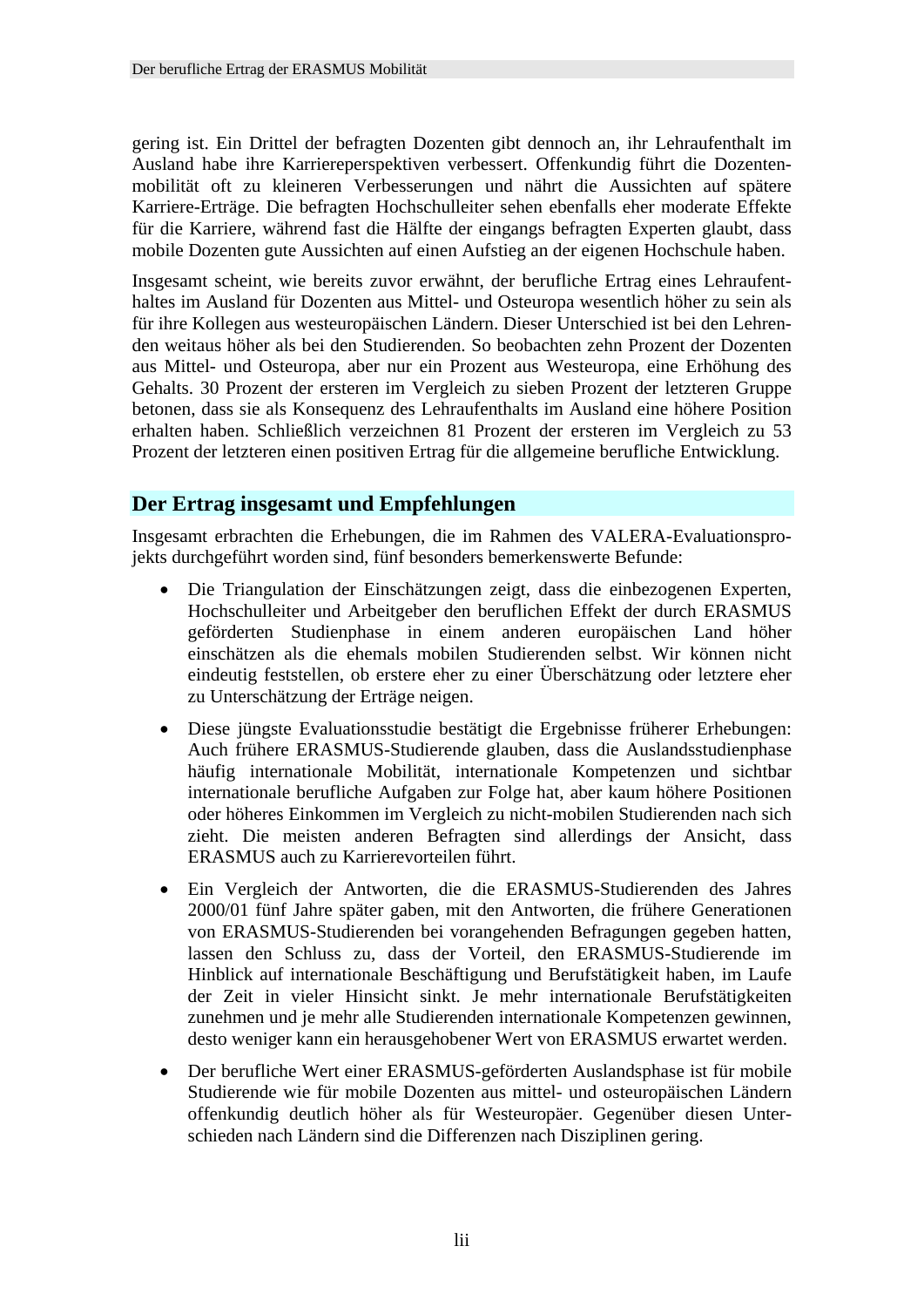• Obwohl die mobilen Dozenten in der Regel bereits vorher international erfahren waren, zur Zeit des Auslandsaufenthalts bereits im Beruf gut etabliert sind und mit Hilfe von ERASMUS meistens nur eine sehr kurze Phase im Ausland lehren, berichten sie von einem bemerkenswert hohen beruflichen Ertrag dieser Lehrtätigkeit im Ausland. Die Mehrheit von ihnen ist dadurch stärker in internationaler Forschungskooperation eingebunden und ist der Ansicht, dass sich ihre wissenschaftlichen Kompetenzen dadurch insgesamt gesteigert hätten; etwas geringer ist der Anteil derjenigen, die wertvolle Erträge für ihre spätere Lehrtätigkeit sehen. Einige ehemals mobile Dozenten sehen positive Auswirkungen auf ihre beruflichen Karrieren, und einige entscheiden sich, ihre Berufstätigkeit in einem anderen Land fortzusetzen, dabei in den meisten Fällen in dem Land, in dem sie mit Hilfe von ERASMUS gelehrt haben.

Insgesamt unterstreichen die Ergebnisse der VALERA-Evaluationsstudie die *Relevanz* des ERASMUS-Förderungsprogramms. Wie auch frühere Studien gezeigt haben, hilft ein temporäres Studium in einem anderen Land, internationale Kompetenzen zu erhöhen, fördert die berufliche Mobilität der Absolventen und führt die ehemaligen ERAS-MUS-Studierenden an internationale Berufsaufgaben heran. Die Studie zeigt darüber hinaus, dass Arbeitgeber international erfahrene Absolventen gegenüber anderen Absolventen in vielen Kompetenzbereichen als überlegen einschätzen und auch annehmen, dass sie im Laufe ihrer Karriere erfolgreicher sind. Die Relevanz von ERASMUS wird schließlich in dieser Studie dadurch unterstrichen, dass die mobilen Dozenten einen hohen beruflichen Wert der ERASMUS-geförderten Phase des Lehrens konstatieren. Die befragten Universitätsleiter sind davon überzeugt, dass dies deutlich zur Internationalisierung wie zur Reputation der Hochschule beiträgt. Die vorliegenden Befunde lassen den Schluss zu, dass ERASMUS einem Bedarf des Beschäftigungssystems entspricht und dass die Hochschulen sich der an sie gerichteten gesellschaftlichen Erwartungen bewusst sind.

Diese Evaluationsstudie bestätigt das Ergebnis früherer Untersuchungen, dass ERAS-MUS darin *effektiv* ist, dass es große Zahlen von Personen mit im Einzelfall relativ bescheidenen Mitteln unterstützt. Allerdings sind auch viele in die Analyse einbezogene Akteure und Experten davon überzeugt, dass eine Qualitätsverbesserung erreichbar wäre, wenn die Lehrenden jeweils eine höhere finanzielle Unterstützung erhielten, um längere Phasen im Ausland zu lehren, und wenn mehr Unterstützung für curriculare Aktivitäten in enger Verknüpfung zu studentischer Mobilität vorgesehen würden.

Was die *Wirkung* von ERASMUS angeht, ist bereits aus früheren Studien erkennbar, dass der "vertikale" berufliche Wert des temporären Studiums in einem anderen europäischen Land begrenzt, aber der "horizontale" Wert eindrucksvoll ist. Ehemalige ERASMUS-Studierende können kaum damit rechnen, dass sie höhere Positionen und ein höheres Einkommen als andere Absolventen erreichen werden, aber der Übergang in die Berufstätigkeit ist erleichtert, sie sind in größerer Zahl international beruflich mobil, und sie übernehmen in hohem Maße sichtbar internationale berufliche Aufgaben. Nur die früheren ERASMUS-Studierenden aus den mittel- und osteuropäischen Ländern können überwiegend auch mit größeren Karriereerfolgen rechnen. Die jüngst durchgeführten Erhebungen zeigen darüber hinaus, dass die Experten und Arbeitgeber, die angesprochen wurden, nicht die Förderung der Kompetenzen durch ERASMUS schätzen, die für internationale Berufsrollen wichtig sind, sondern das überdurchschnittliche generelle Kompetenzniveau von früheren ERASMUS-Studierenden in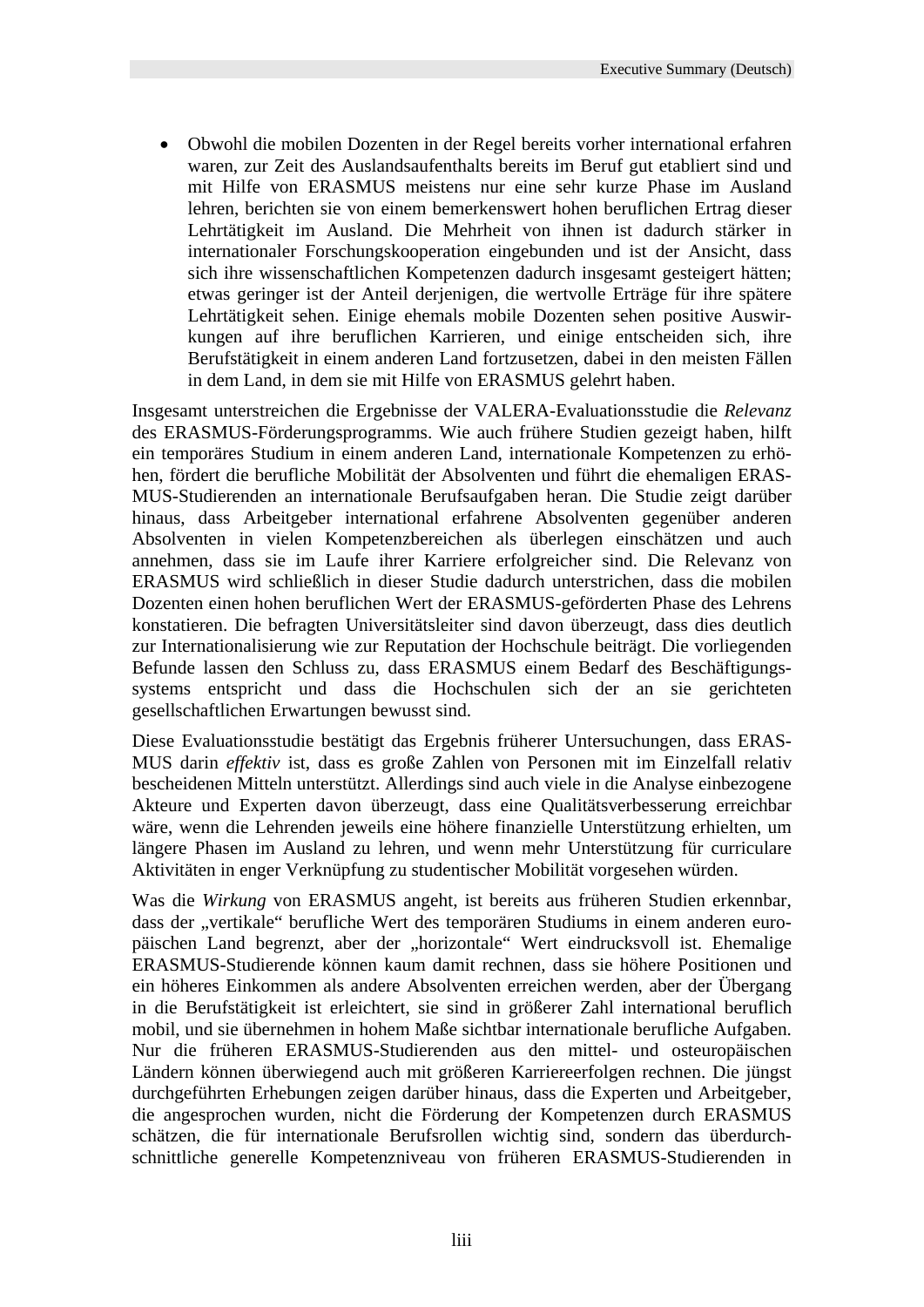vielen Bereichen des wissenschaftlich-fachlichen Wissens, der generellen intellektuellen Kompetenzen, der berufsbezogenen Werte und Einstellungen und der sozio-kommunikativen Befähigungen. Es gibt keinen Beleg dafür, dass ERASMUS eine stärkere Wirkung hat als andere Formen des Auslandsstudiums, aber das ERASMUS Programm ist sehr erfolgreich in der Mobilisierung einer großen Anzahl von Studierenden, die in den oben beschriebenen Maße von dieser Erfahrung profitieren.

Im Hinblick auf die temporäre Mobilität von Dozenten konnte diese Studie beachtliche Erträge benennen. Die meisten mobilen Lehrenden beobachten weitreichende Wirkungen im Hinblick auf ihre späteren Forschungs- und Lehrtätigkeiten. Die befragten Hochschulleiter und andere Experten sind sogar der Ansicht, dass die mobilen Lehrenden danach aktiver und intellektuell anspruchsvoller werden und in manchen Fällen danach auch bemerkenswerte Karriereerfolge haben.

Was die *Dauerhaftigkeit* des ERASMUS-Programms angeht, sind die meisten befragten Akteure und Experten davon überzeugt, dass ERASMUS auch in Zukunft eine große Rolle spielen wird, wenn die Grundzüge des Programms unverändert bleiben. ERASMUS hat so viele Vorzüge, dass beinah ausnahmslos alle Betroffenen sich für ein Weiterbestehen einsetzen.

Jedoch fordern sie Verbesserungen im Rahmen der erprobten Praktiken, z.B. eine bessere Vorbereitung der Studierenden, eine stärkere studienbezogene, administrative und finanzielle Unterstützung während des Auslandsaufenthaltes, verbesserte Anerkennung der Studienleistungen nach der Rückkehr, bessere Zusammenarbeit zwischen Hochschule und Beschäftigungssystem, mehr Geld und weniger Bürokratie von Seiten der Europäischen Kommission und zu guter Letzt stärkere Bemühungen, die Stärken des ERASMUS-Programms außerhalb der Hochschulen bekannt zu machen. Zur Mobilität der Dozenten wird vorgeschlagen, Bemühungen zu unternehmen, damit längere Phasen des Lehrens in anderen Ländern realisiert werden können; auch wird empfohlen, die temporäre Lehre im Ausland stärker bei Personalentscheidungen zu berücksichtigen, so bei Berufungs- und Beförderungsentscheidungen.

Diese Studie hat jedoch auch Befunde erbracht, die die Dauerhaftigkeit der "Erfolgsstory ERASMUS" in Frage stellen. Der berufliche Ertrag des temporären Studiums in einem anderen Land ist im Laufe der Jahre deutlich zurückgegangen. Die jüngste Befragung ehemaliger ERASMUS-Studierender zeigt im Vergleich zu ähnlichen früheren Studien, dass das temporäre Studium weniger zu einem leichteren Übergang in das Beschäftigungssystem, zum Erreichen eines höheren Einkommens und zum Zugang zu internationalen Berufsaufgaben beiträgt als in der Vergangenheit. Das ist wahrscheinlich durch eine wachsende generelle Internationalisierung verursacht, die die Einzigartigkeit der ERASMUS-Erfahrung erodieren lässt.

Die Autoren dieser Studie kommen zu dem Schluss, dass das ERASMUS-Programm in Zukunft größere Chancen hat, wenn es im Hinblick auf die Qualität der Auslandsstudienphase wieder anspruchsvoller wird. Es gab gute Gründe in der Vergangenheit, warum das ERASMUS-Programm sich allmählich von einer engen Verzahnung von studentischer Mobilität und Studiengangsentwicklung zu einem administrativ gut funktionierenden Programm für große Zahlen von Studierenden entwickelt hat. Aber jetzt sinkt der Wert der Auslandsstudienphase an sich. Darüber hinaus sehen die Akteure und Experten, die an dieser Studie im Hinblick auf Fragen der einzelnen Studienfächer beteiligt waren, große Spielräume, den Wert des temporären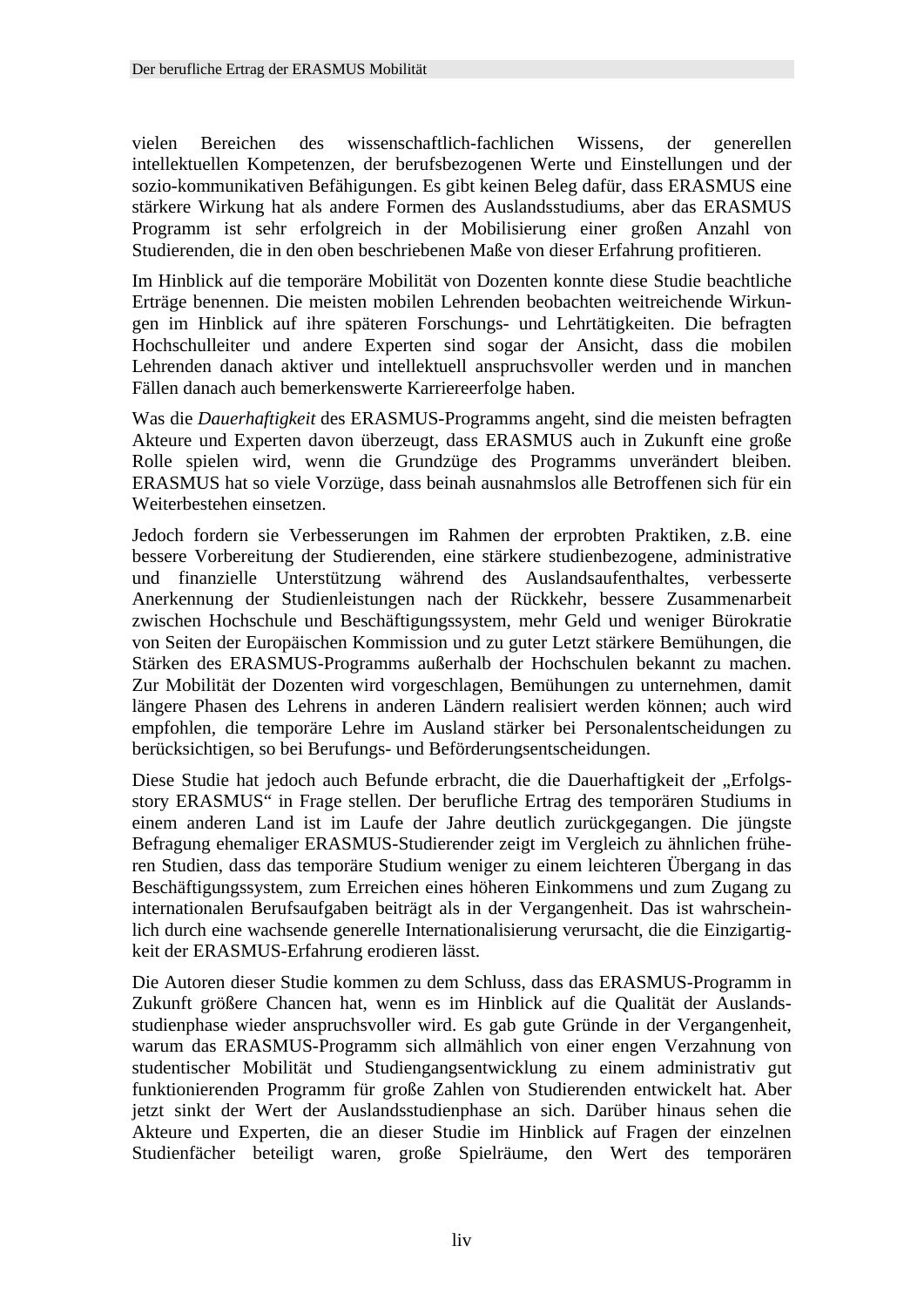Auslandsstudiums durch eine bessere zeitliche Einbettung in den Studienverlauf und gezielter curriculare Akzente zu erhöhen. So scheint die Zeit reif zu sein für einen Richtungswandel in der Akzentuierung des ERASMUS-Programms, wobei anspruchsvollere Ideen zur Studiengangsgestaltung mit der Förderung der mobilen Studierenden verbunden werden sollten.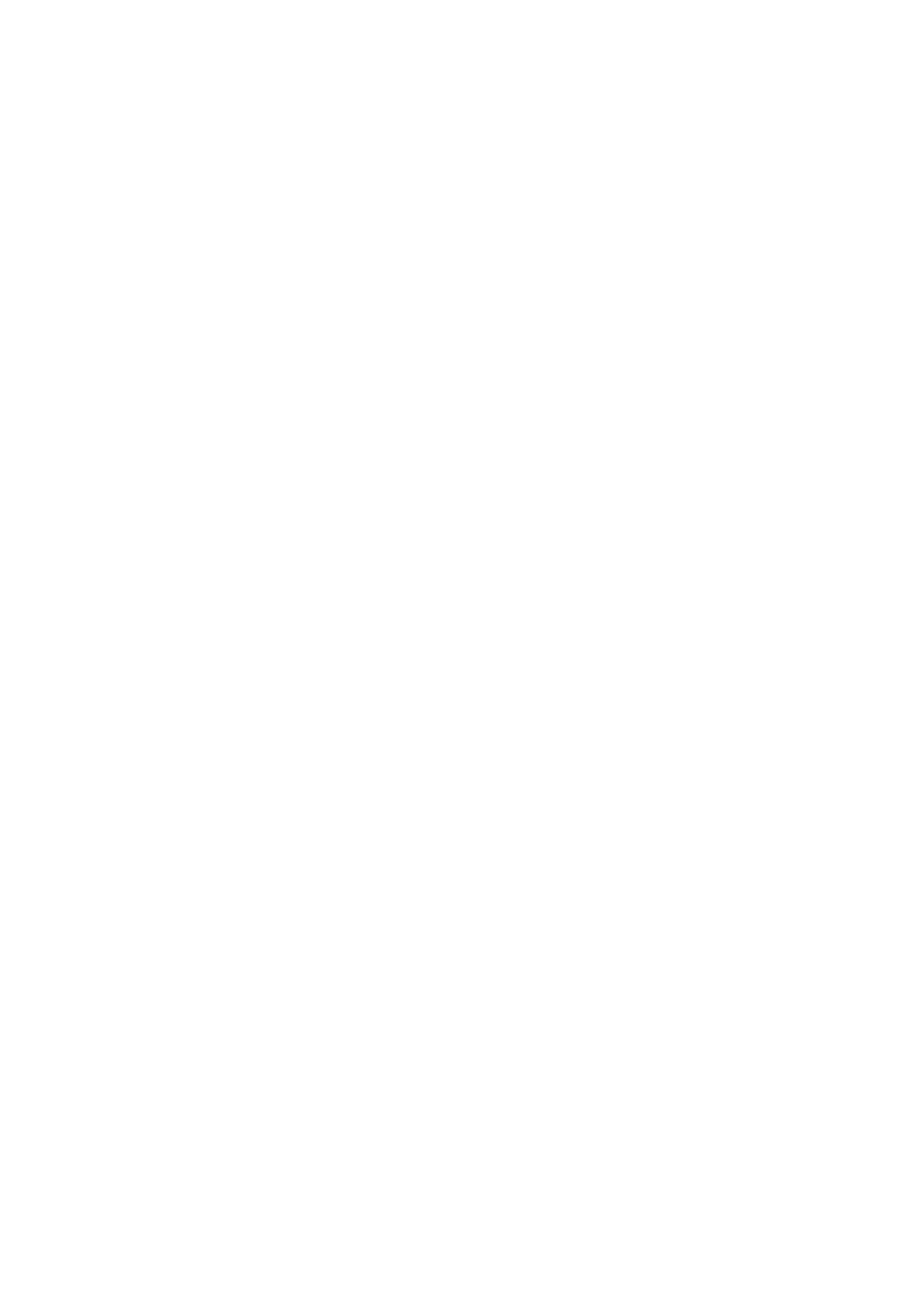# **1 Introduction**

This is the final report presenting the results of the project : "*The professional value of ERASMUS mobility - External Evaluation of the Impact of ERASMUS Mobility on Students' Access to Employment and Career Development, on Teachers' Career Development and on Two Areas of Study to be Specified*". In short, the core objective of this project was to evaluate the professional value of the ERASMUS programme for mobile students and teachers participating in the programme.

The report presents the results of each project step, summarising the Framework Report, the Report on the First Phase and on the Second Phase. The first two introductory chapters give an overview about the aims and design of the study and the used modes of inquiry. The following third chapter summarises the core results of the expert survey and is a condensed version of the Framework Report. The fourth chapter presents the findings of the student survey. The core findings of the conducted employer survey are the objective of the fifth chapter, followed by a chapter about the results of the teacher survey. The seventh chapter finally presents the results of the survey which was directed to the university leaders. These five surveys formed the first phase of the project.

The major findings of the second project phase can be found in chapter eight. Here the field-specific results on student mobility in Mechanical Engineering, Business Studies, Sociology and Chemistry can be found. Finally, a summarising ninth chapter presents the core results of all conducted surveys in a topic-oriented order followed and a summary of the results according to the initially stated evaluation questions.

# **1.1 Aims and Design of the Study**

This study "*The Professional Value of ERASMUS Mobility" (VALERA)* presents the results of an evaluation study undertaken from December 2004 to June 2006 on the professional impact of mobility of

- students and
- teachers

who have spent some period in another European country in the framework of the ERASMUS sub-programme of SOCRATES. For this purpose, first, prior evaluation studies were screened thoroughly and a broad range of actors and experts were asked to present their views. Second, by taking available information and the results of the initial survey into account, representative surveys were undertaken of formerly mobile ERASMUS students and formerly mobile ERASMUS teachers who had spent a period in another European country in the academic year 2000/01. Third, information provided was supplemented by surveys of university leaders are asked about student and teacher mobility at their institution and of employers to report about their experience with formerly mobile students. Fourth, seminars were held addressing four selected fields of study, i.e. Chemistry, Mechanical Engineering, Sociology and Business, in order to elicit experts' and actors' views about the major strengths and weaknesses of temporary student mobility and possible ways in increase its professional value.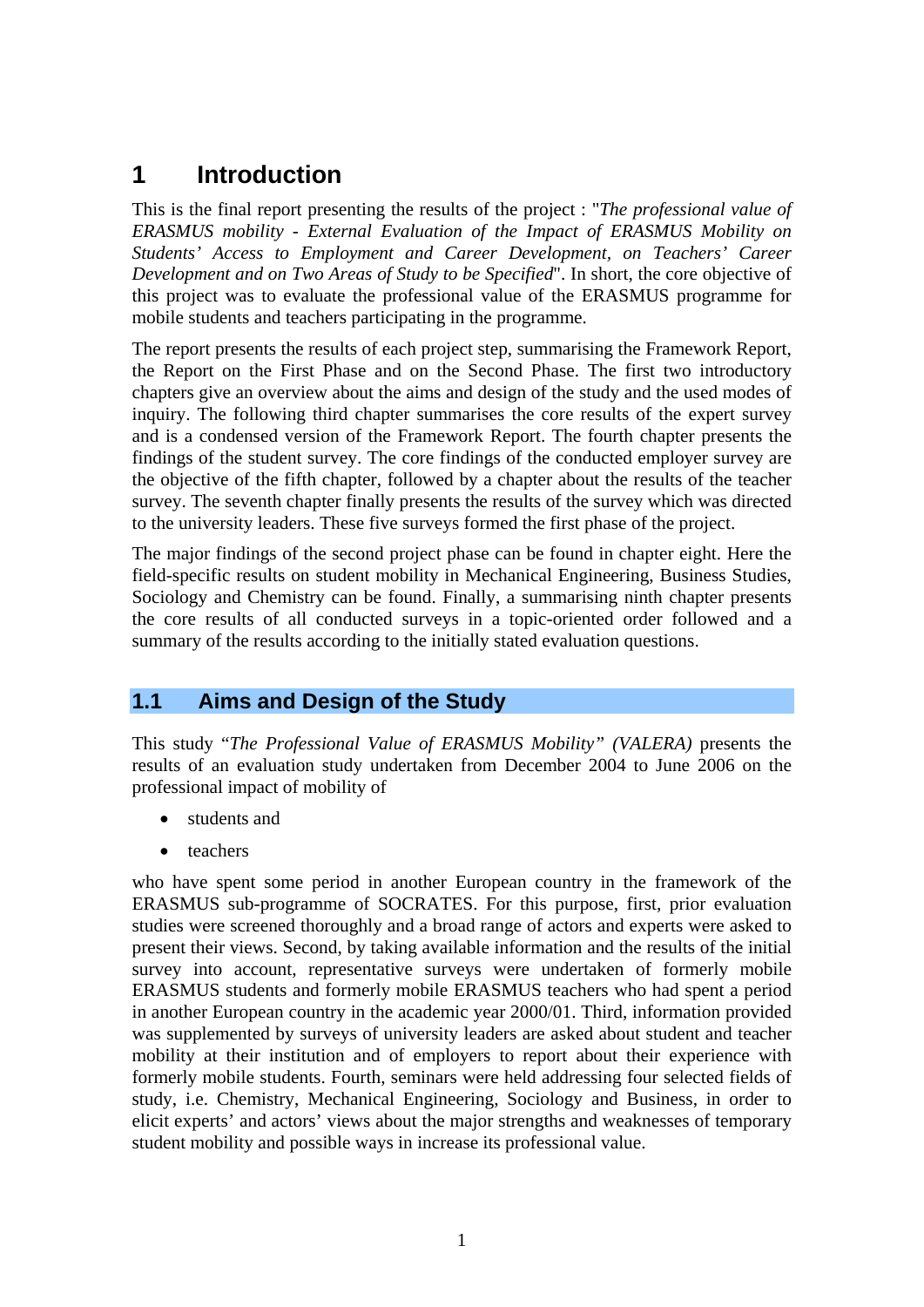The study takes for granted that students' temporary mobility during the course of study is not only important for learning up to a degree within the walls of higher education institution, but also affects their subsequent life-course and notably their subsequent employment and work. Since two previous similar studies have been undertaken, the study helps to establish changes in the professional value of ERASMUS. In contrast, prior studies on teaching staff mobility had focussed on the impact of temporary teaching in another European country on study provisions and conditions at their home department and well as on student mobility; this study puts emphasis for the first time on the impact of this international experiences on the formerly mobile teachers' employment and work.

Actually, the professional value of student mobility was analysed notably with regard to general and international competences, transition to work, first and subsequent employment as well as international aspects of employment and work. Similarly, the impact of teaching staff mobility on teachers´ career development was analysed with regard to general academic and teaching competences, international and inter-cultural competences, subsequent activities at the home higher education institution in the framework of ERASMUS, the teachers' subsequent academic activities and career as well as international mobility.

The Report was commissioned by the European Commission – Directorate General Education and Culture as "External Interim Evaluation of the Impact of ERASMUS Mobility (Action 2 of the SOCRATES Community Action Programme, 2000 – 2006) on Students' Access to Employment and Career Development, on Teachers' Career Development and on Two Areas of Study to be Specified (Contract No. 2004-3297)". It was undertaken by members of the International Centre for Higher Education Research (INCHER-Kassel), University of Kassel.

# **1.2 Modes of Inquiry**

The evaluation study was divided in two major phases. The first phase encompassed altogether five surveys: An expert survey as a very first step, a survey of former ERASMUS students, a survey of former ERASMUS teachers, a survey of university leaders and an employers' survey. The second phase was based on qualitative seminars focusing on four specific fields of study for an in-depth field-specific analysis of the results of the first phase. An expert seminar formed the linking point between both phases.

The analysis of the *expert survey*, the first survey of the project outline, is called "Framework Report", because it set the agenda for all subsequent activities of the project. It aimed to provide findings in its own right. The expert survey was undertaken prior to the survey of former ERASMUS students and teachers in order to help prepare the latter surveys; e.g. identifying issues which had not been taken care of in previous student and teacher studies. The questionnaires were sent to representatives of the ERASMUS programme itself, policy representatives, representatives of student organisations, fields of study/disciplines, labour market representatives and higher education institutions. Of the 156 addressed experts, 67 answered the questionnaire which corresponds to a response rate of 43 percent.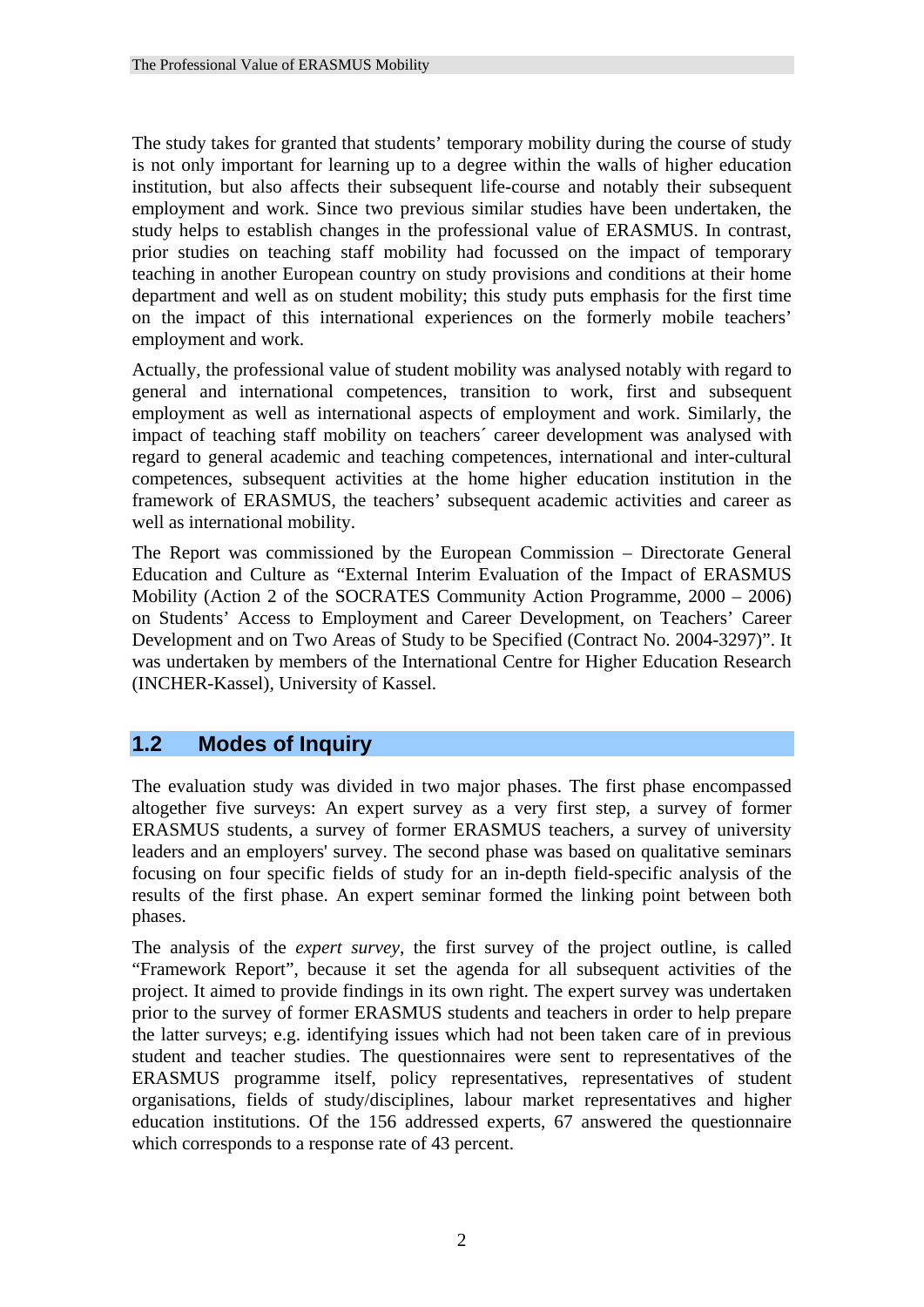The second step of the first project phase included on the one hand surveys of the mobile persons themselves: ERASMUS students and teachers a few years after their ERASMUS experience as well as university leaders and employers.

The survey of *former ERASMUS students* was aimed at providing information on the actual professional impact of an ERASMUS-supported temporary study period in another country and to identify the most conducive conditions for a high professional value. To gather information from the formerly mobile students, this survey was directed at students who went abroad in the framework of ERASMUS in the academic year 2000/01 with an elaborate questionnaire on their view of their competences gained during their ERASMUS period abroad and on the impact of the temporary study abroad on their transition to work. By addressing ERASMUS students from 2000/01, it could be assumed that the majority of the former mobile students had already graduated and arrived on the labour market. Altogether, the response rate was 45 percent. 4,589 former ERASMUS students had filled the questionnaire.

As not only student mobility but also teaching staff mobility was one of the objectives of this study, a second survey was directed at all *teachers* who were mobile with the ERASMUS programme in the academic year 2000/01. The underlying assumption was that teaching staff mobility contributes to students' learning and to serve the development of the knowledge base both at the home and the host university and that it also improves the competences of the mobile teachers themselves. Accordingly, the teacher questionnaire covered questions about the socio-graphic background, the teaching activity abroad, supporting structures at the home institution as well as the perceived impact on competences and subsequent career. All outgoing teachers of the academic year 2000/01 were addressed via their respective ERASMUS coordinator at the institution and asked to fill out the online questionnaire. 755 teachers answered the questionnaire which corresponds to a response rate of 24 percent.

The *university leader survey* delivered information about student and teaching staff mobility in the framework of the ERASMUS programme. Due to the top position of university leaders and their responsibility for policies related to internationalisation and ERASMUS, they should be well informed about the potential professional impact of teaching in the framework of ERASMUS, and they are certainly well informed about the universities' activities to support the transition to employment and about feedback from the employment system about the professional value of study in another European country. Paper questionnaires covering these topics were sent to all leaders of higher education institutions involved in the ERASMUS programme via the institutional ERASMUS coordinator. The response rate was 44 percent, 626 leaders had answered and resent the questionnaire.

Additionally, an *employers' survey* was undertaken. The survey of employers provides a basis to compare the employers' view with the view of the former ERASMUS students and the university leaders and to identify possible mismatches between the employers' needs and graduates' competences. Accordingly, the questionnaire included questions about the organisation itself, the scope of operations, the positions of formerly mobile graduates, the applied recruitment criteria and competences expected. Furthermore, the employers were asked to compare formerly mobile and non-mobile graduates in their organisation. This questionnaire survey was answered by 312 persons who are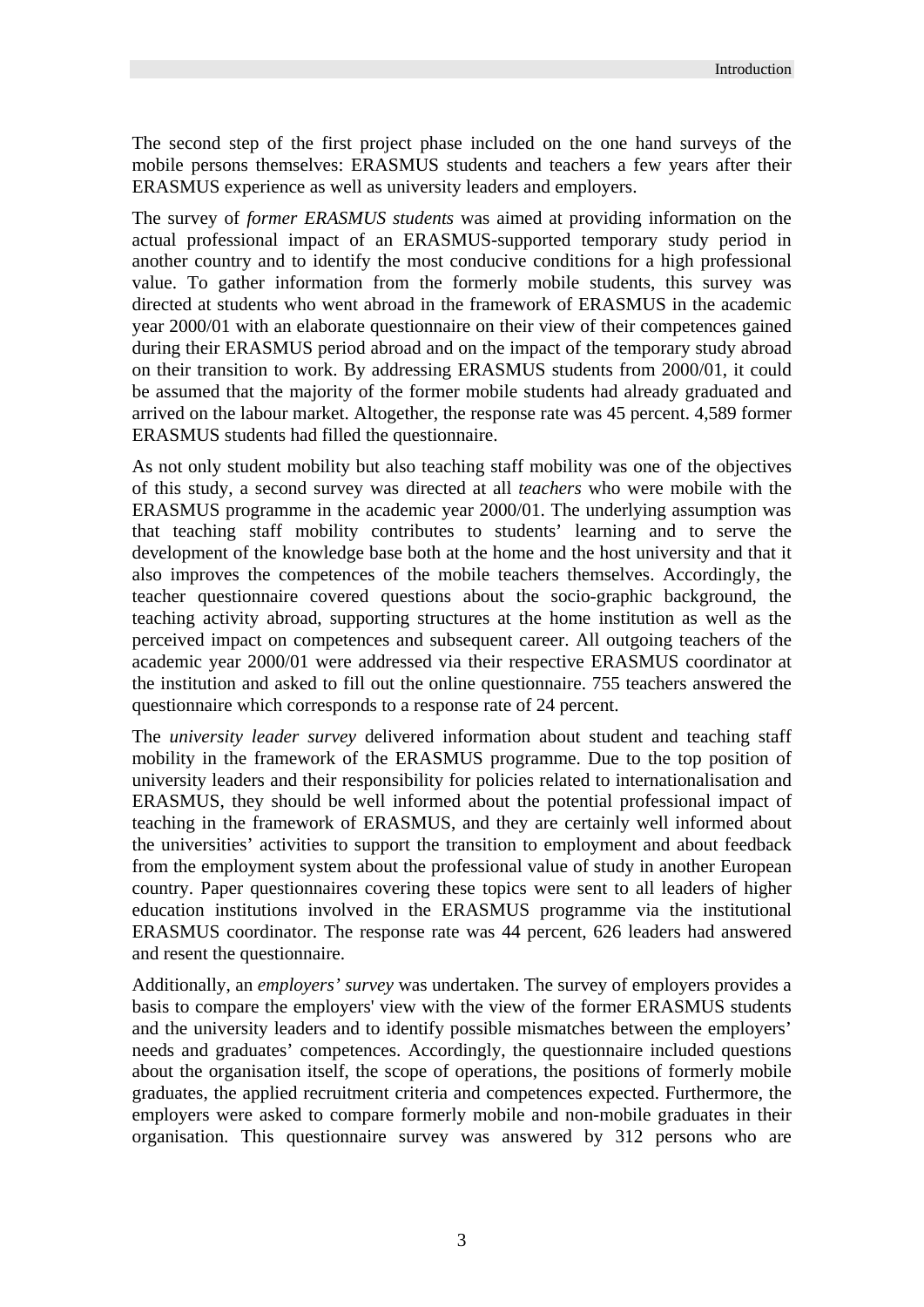responsible within the employing organisations for the recruitment of university graduates.

These surveys of the first phase delivered the main input for the *expert seminar* which took place at the end of the first project phase. The expert seminar brought together experts from different European countries and several professional backgrounds: representatives of National Socrates Agencies and ERASMUS coordinators, Ministries of Education, employers' and students' organisations as well as academic and professional organisations on both national and European level. The aim was to discuss the findings of the first phase and to specify the objectives of the second phase. The main conclusion of the expert seminar was to conduct seminars instead of interviews in different fields of study during the second phase of the project. The seminars as methodological approach were chosen to ensure a deep insight into various perspectives and experiences and to reveal tacit knowledge of the participants in the respective domain. Accordingly, during the second phase of the project, *expert seminars* in each of the *four selected fields of study* were conducted: Chemistry as an academically oriented field in the area of science and engineering, Mechanical Engineering as a professionally oriented field in this area, Sociology as an academically oriented field in the area of humanities and social sciences and Business Studies as a professionally oriented field in the latter area. As seminar participants were invited teachers (favourably involved in curriculum development), former and current ERASMUS students, employers, representatives of academic and professional associations and experts involved in relevant projects (e.g. TUNING, Thematic Networks).

| Table 1 | Overview about the Surveys Conducted in the VALERA |
|---------|----------------------------------------------------|
|         | <b>Study</b>                                       |

| Kind of survey                                                                                                               | <b>Field Phase</b>                                                         | Number of<br>filled<br>questionnaires | Response<br>rate    |
|------------------------------------------------------------------------------------------------------------------------------|----------------------------------------------------------------------------|---------------------------------------|---------------------|
| <b>Expert Survey</b><br>Experts and Akteurs in the<br><b>ERASMUS Programme</b>                                               | March 2005 -<br>May 2005                                                   | 67                                    | 43%                 |
| <b>Student Survey</b><br>Student Participants in the<br><b>ERASMUS</b> programme<br>(2000/01)                                | September 2005 -<br>February 2006                                          | 4,589                                 | 45%                 |
| <b>Employer Survey</b><br><b>Employers and Recruiting</b><br>Managers of Higher Education<br><b>Graduates</b>                | February 2006 -<br>April/May 2006                                          | 312                                   | 6%                  |
| <b>Teacher Survey</b><br><b>Teaching Staff Participants in</b><br>the ERASMUS programme<br>(2000/01)                         | October 2005 -<br>February 2006                                            | 755                                   | 24%                 |
| <b>University Leader Survey</b><br>University Leaders at Higher<br><b>Education Institutions</b><br>participating in ERASMUS | September 2005 -<br>February 2006                                          | 626                                   | 44%                 |
| "Field of Study" specific seminars<br>Experts, Employers,<br>Teachers, Students in the<br>respective field of study          | Four seminars<br>conducted between<br>end of March and<br>beginning of May | Qualitative<br>data                   | Qualitative<br>data |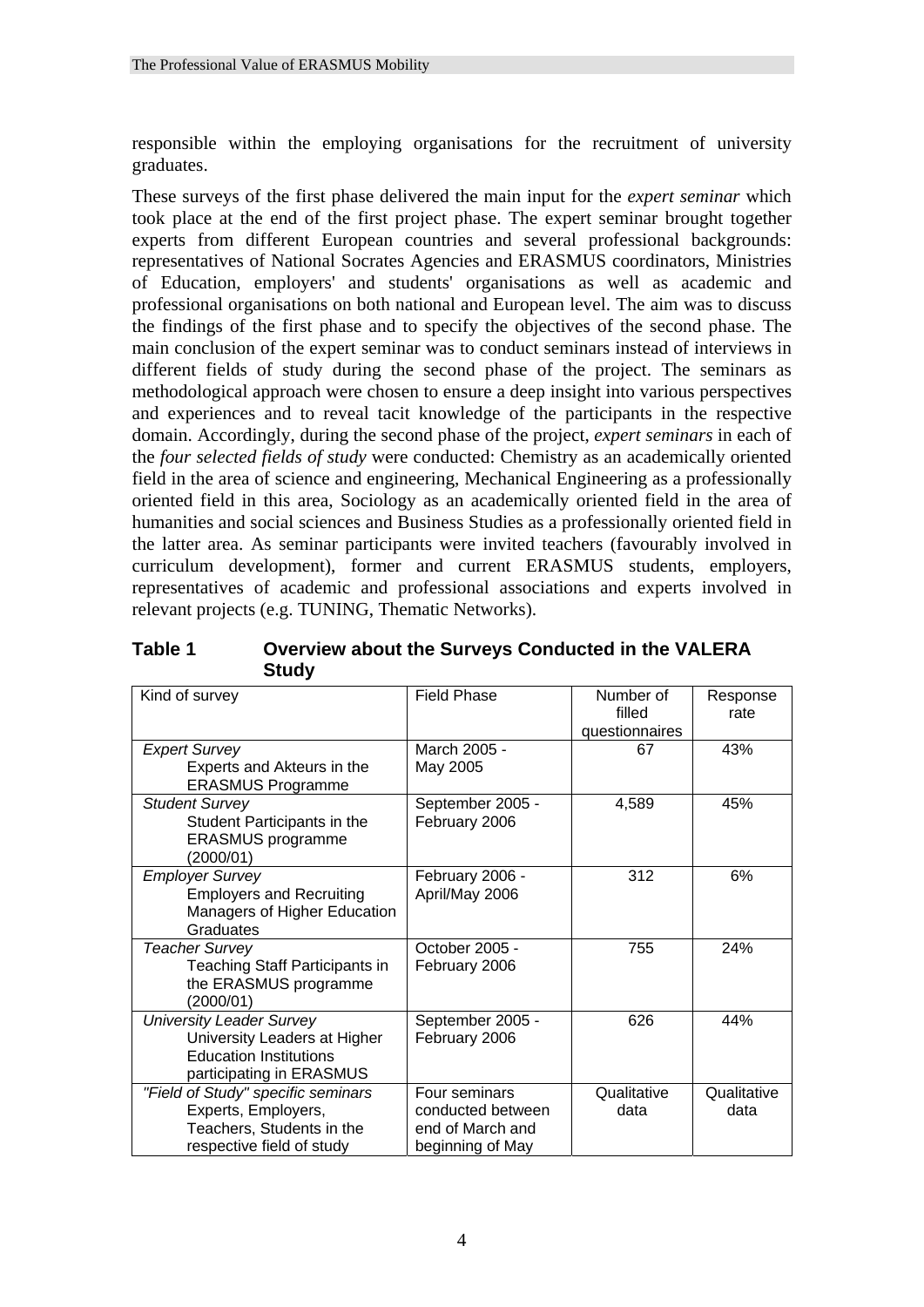Altogether, stronger and more time-consuming efforts were needed to win the cooperation of institutions of higher education and of the various groups of respondents than in similar previous studies and than both the European Commission promoting this study and the research team conducting this study had expected. The European Commission accepted for that reason an extension of the project to about twice the period initially envisaged. Moreover, the research team – more experienced than any other in studies on international mobility in higher education - contributed to the survival of the study with substantial additional resources not paid by the Commission. This saved the project as such, but the response rates remained lower than expected and lower than in previous surveys conducted by the responsible institution.

We have good reasons to conclude that the problems which had emerged in the process of this study are not due to ERASMUS fatigue, but are due to an evaluation and survey fatigue in general. The more evaluation is accepted as highly important, the more – ironically – the quality of systematic evaluations seem to suffer, because the evaluation activities explode quantitatively to such an extent that all persons involved become overburdened as a consequence of frequent calls to provide information for evaluation studies or to lend support to them in other ways.

The subsequent report certainly provides valuable insights, but the results could have been received with a higher level of confidence if the cooperation on the part of the higher education institutions and of the various types of experts and actors had been as impressive as it had been in prior studies conducted by the research team between the inauguration of the ERASMUS programme and the late 1990s.

Nevertheless, this report relies on the valuable assistance of administrative staff related to the ERASMUS programme within hundreds of higher education institutions in Europe. We are deeply grateful for their readiness to help in the process of the surveys. In particular we appreciate the participation of more than 6,000 persons from whom we got a feedback as experts about the ERASMUS programme, as former ERASMUS students, as mobile teachers, as university leaders or employers.

Besides the authors of this report, many other members of INCHER-Kassel contributed to the study: student assistants like Adis Dewi, Martin Guist, Agnes Jäger, Stefan Kohl, Markus Nees, Thorsten Schramm, Agnes Schreiber, Lars Söhlke, and many others helped with the administration of the surveys; Ahmed Tubail administrated the online surveys and did a lot of the statistical analysis; Cristian Ivan developed and administrated the web site of the project and, together with Roman Schmidt, he did a lot of work related with the formatting of questionnaires and production of charts and tables for the reports; Dagmar Mann and Christiane Rittgerott supported the report with text-editing, and Sandy Mui was our right hand for all organisational and secretarial matters.

Finally, the project team is very thankful regarding the fruitful cooperation with members of the EU Commission, DG Education and Culture, during the project, especially Mr. Pedro Martinez-Macias.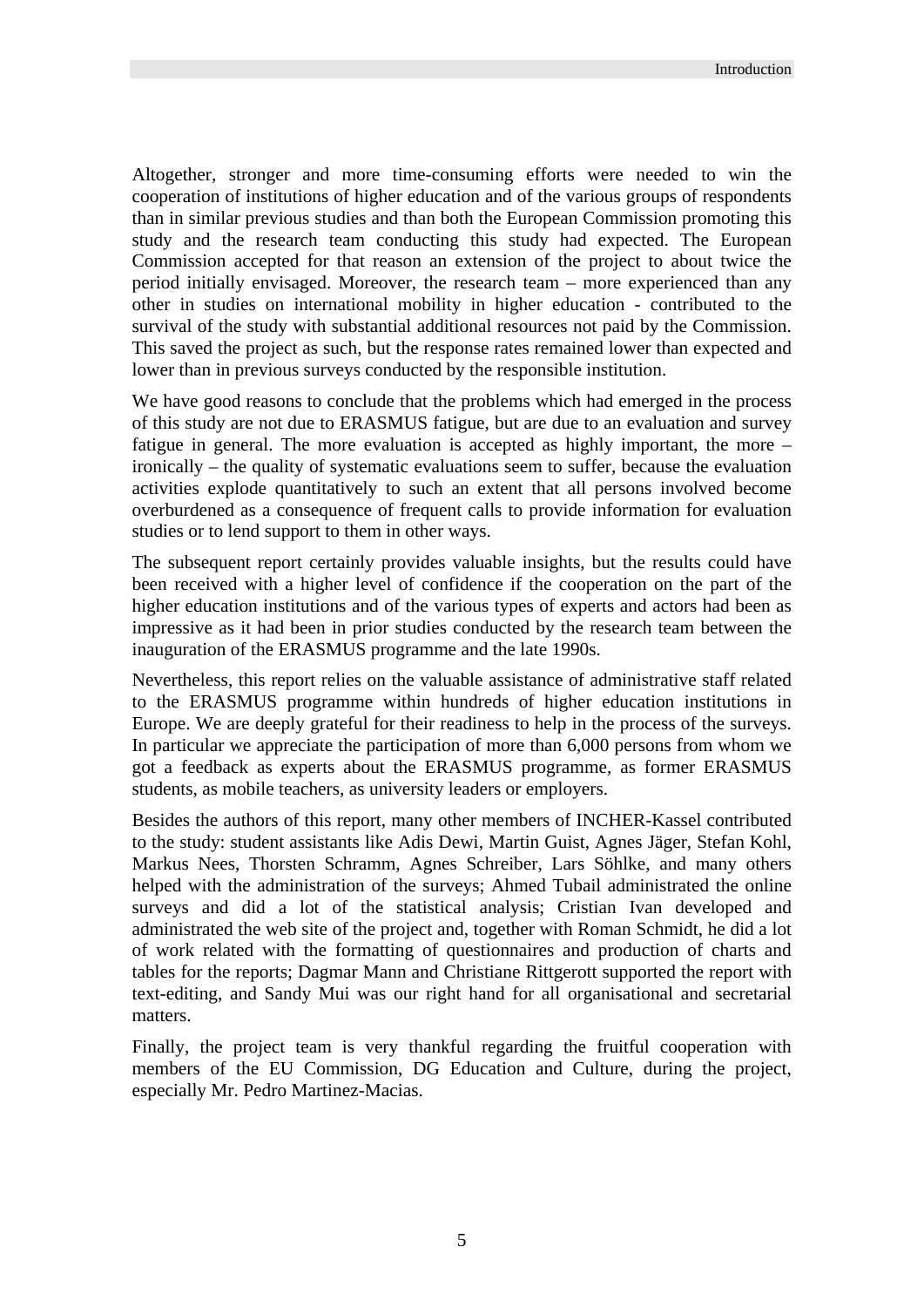# **2 The ERASMUS Programme**

# **2.1 The History of the Programme**

The European Economic Community, after its foundation in the 1950s, initially addressed educational matters only in the areas of vocational training and the transition from education to employment. When higher education became part of the European agenda during the 1970s, one of the first activities was to promote student mobility. The Joint-Study Programmes (JSP) were established in 1976 and remained operative for about a decade. This pilot programme provided financial support for networks of departments that exchanged students for a period of up to one year and also included some funds, though on a moderate scale, for mobile students. The JSP programme was widely viewed as successful in creating a fruitful academic and administrative environment for student exchange between cooperating departments of higher education institutions in different countries. All of them established various modes of organisational and academic support for mobile students, many were active in joint curricular development, and the most ambitious departmental networks even developed double degrees. However, the limited time-span of institutional support and the extra costs incurred by students during study periods abroad constituted barriers to farreaching success.

Subsequently, in 1987 the ERASMUS programme was inaugurated. Its name not only reminded of the Dutch humanist and theologian Desiderius Erasmus Roterodamus (1466-1536), but also served as an acronym for European Community Action Scheme for the Mobility of University Students. ERASMUS was not only aimed to increase the quantity of European higher education activities but also to broaden their scope. It rapidly became the most visible of the various newly emerging European educational programmes. Though the financial basis of the programme did not reach the volume needed for pursuing the ambitious aim initially set by the European Community of supporting a temporary study period in another European country of 10 percent of students in higher education, ERASMUS became the largest student mobility programme hitherto established.

A new chapter in the history of European support for temporary student mobility and transborder cooperation of higher education institutions was expected to begin when the SOCRATES programme – named after the Greek philosopher and educational reformer of the fifth century B.C. – was established in 1995. Implemented in the area of higher education as from the academic year 1997/98, SOCRATES brought together the various education programmes, thus aiming at increased administrative efficiency and substantive cross-fertilisation of education activities in various sectors. When ERASMUS became a sub-programme of SOCRATES, support for student mobility and cooperation in higher education was substantially increased. In addition to student mobility, teaching staff mobility and curricular innovation were now promoted as well to place special emphasis on a broad development of the European dimension in higher education and to make the non-mobile students profit from the programme as well. The responsibility for administering student mobility and cooperation was moved away from the networks of cooperating departments previously supported, named Inter-University Co-operation Programmes (ICPs), to the centre of the higher education institutions. The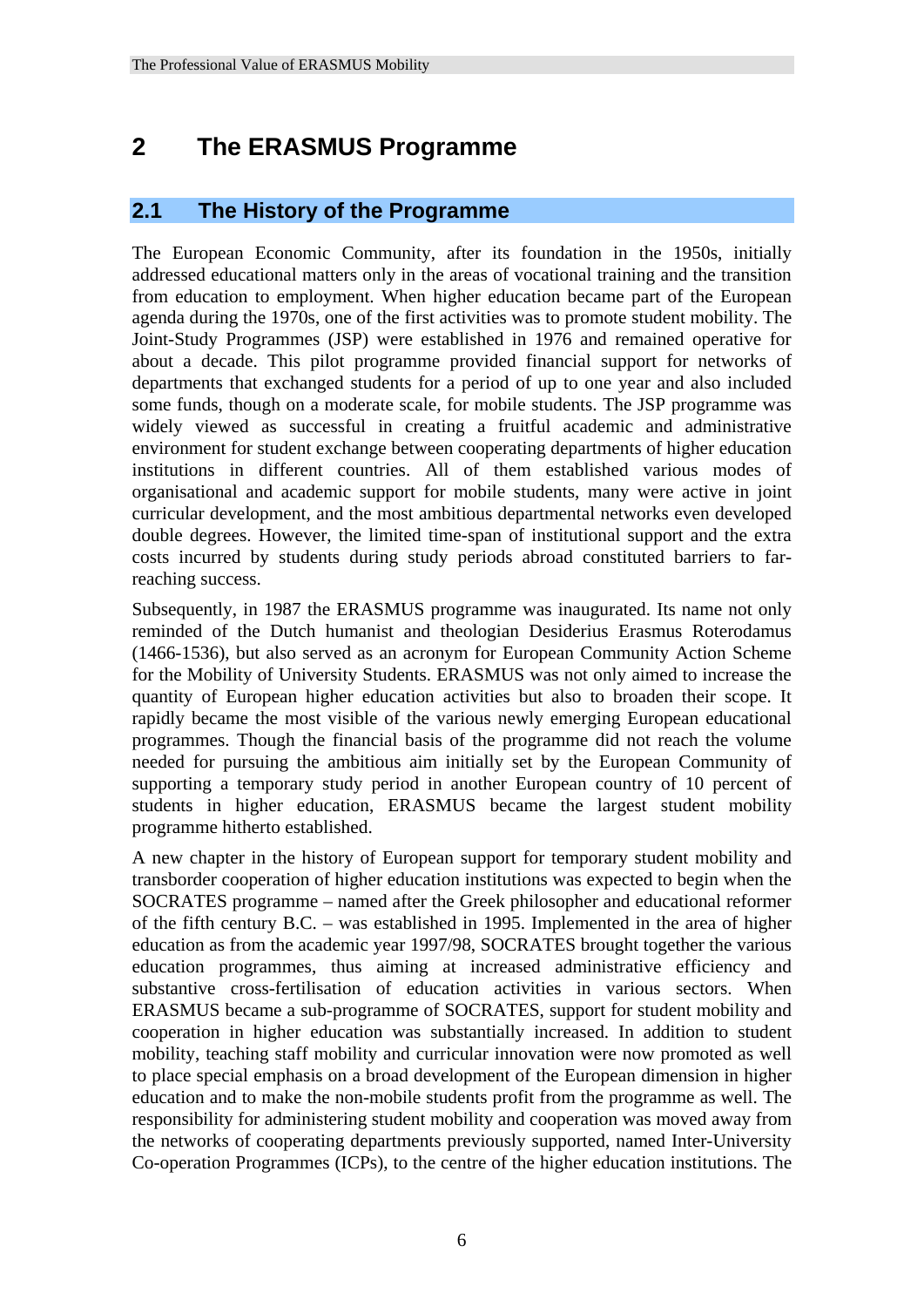European Commission and the individual higher education institutions became partners by concluding so-called Institutional Contracts (IC).

# **2.2 The Initial ERASMUS Approach**

Financial support for temporary student mobility within Europe – more precisely: grants aiming to cover the additional costs for study abroad – has been the most visible component of the ERASMUS programme from the outset. More than half the ERASMUS funds were allocated to student mobility grants. The European Commission also provided initially some funds for the departments involved in student exchange. Additional actions of the programme provided support for staff exchange, notably teaching staff mobility, as well as for curriculum development, short intensive programmes and some other activities. As from 1989/90, funds were also made available to departments cooperating in the establishment of the European Credit Transfer System (ECTS).

The characteristics of ERASMUS during that period were described in the major evaluation study addressed the first seven years of the programmes: regional (i.e. intra-European) mobility, temporary student mobility (up to one year), collective mobility (between certain institutions and departments), mobility and cooperation within networks, organized study abroad (institutional support for preparation, accommodation, administrative matters etc.), curricular integration, an inclusive approach towards temporary study abroad (recognition as a key criteria ), as well as partial and incentive-funding.

ERASMUS was quickly considered the flagship of the educational programmes administered by the European Union. Despite widespread criticism of bureaucratic hypertrophy and too little funding for individual students and universities, ERASMUS was seen as having helped student mobility in Europe become of the normal options for students instead of an exception and cooperation in higher education being upgraded from a marginal phenomenon toward an activity that was intertwined with almost all issues of the regular life of a university.

# **2.3 The SOCRATES Approach**

The SOCRATES programme, above all, aimed to create links between various areas of support in education. As a large umbrella programme, it should symbolise the extension of responsibility of the European Union to all education areas since the 1992 Treaty of Maastricht. Also, the administrative load associated with the management of the programmes should be reduced through a merger of individual programme structures. Last but not least, SOCRATES should stimulate cooperation in European matters of education across different educational sectors.

SOCRATES therefore integrated the more than a dozen educational programmes which had been established in the late 1980s and early 1990s. They were revised or supplemented to form two new large European programmes, namely SOCRATES for the different sectors of general education and LEONARDO DA VINCI for vocational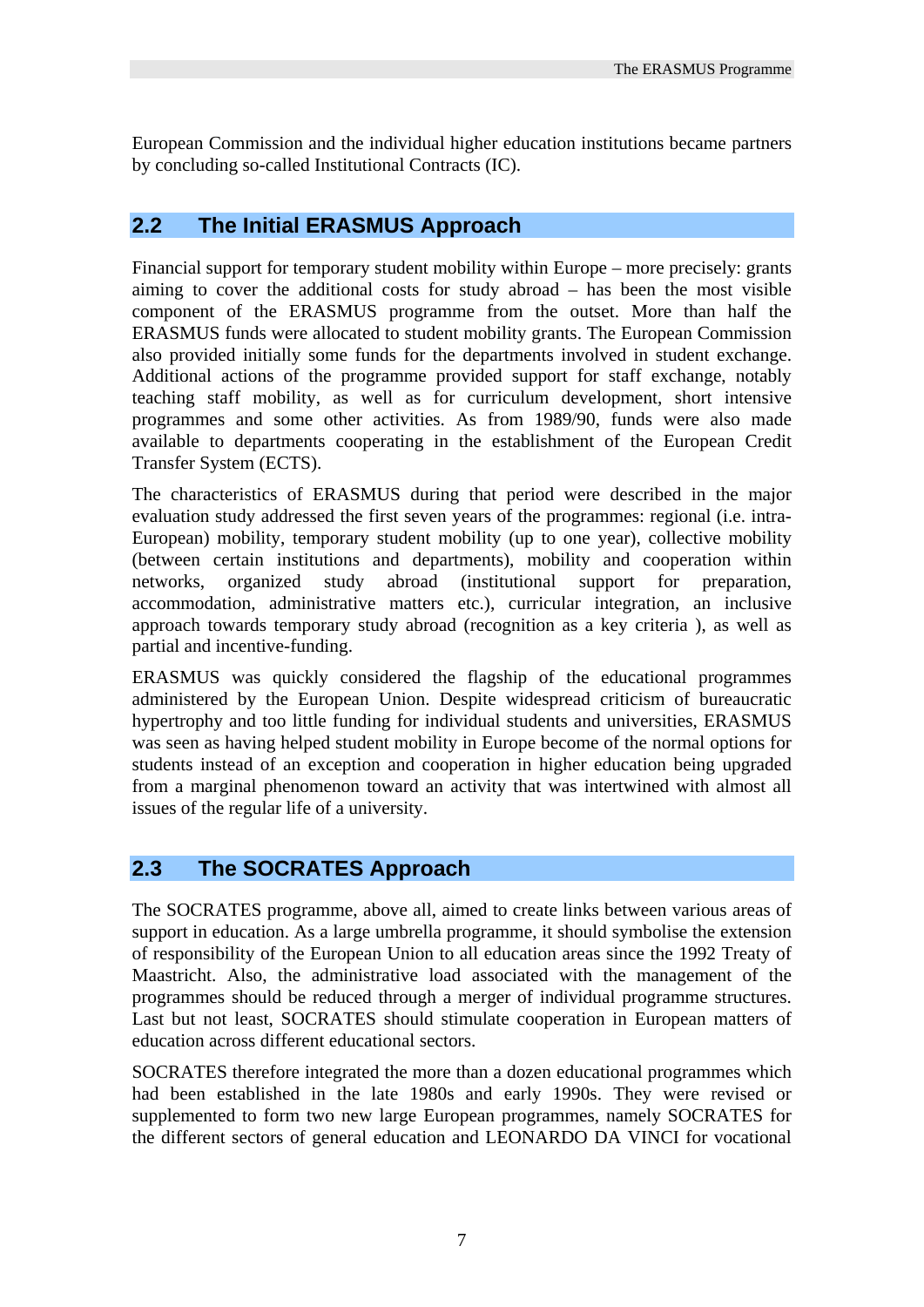education. SOCRATES absorbed ERASMUS and LINGUA, which became two of a total of five sub-programmes.

As regards ERASMUS, the most visible changes of ERASMUS envisaged under the new umbrella of SOCRATES were of a managerial nature:

- (a) Each individual institution of higher education had to submit one application encompassing all its exchange and cooperation activities, thus replacing the previous pattern of submission of applications by networks of cooperating institutions. This application became the basis for an "Institutional Contract" between the European Commission and the individual institution of higher education.
- (b) Bilateral cooperation agreements between partner institutions substituted the inter-university agreements between networks of departments. The institutions of higher education applying for SOCRATES were expected to keep and provide on request written traces of the cooperation that had been established between them and other European institutions.
- (c) Each institution submitting an application for SOCRATES support was requested to include in its application a European Policy Statement (EPS). This statement was designed to provide a framework for all the actual European activities to be carried out by the applying institution and to define the role SOCRATES support would play in this framework.

This *managerial change* of the SOCRATES programme was generally conceived to imply more salient changes than a mere amendment to bureaucratic procedures. Implicitly, SOCRATES challenged the institutions of higher education wishing to be awarded grants for cooperation and mobility to reflect and put a stronger *emphasis on the coherence of goals* to be pursued and the coherence of European activities to be undertaken, to *strengthen the responsibility of the central level* of the higher education institutions regarding European activities, and to develop and reinforce strategic thinking in terms of setting clear targets and pursuing them successfully.

ERASMUS under the umbrella of SOCRATES was expected to take further steps towards cooperation and the qualitative development of course provisions in European higher education. For example, stronger efforts were envisaged to foster a common substance of knowledge across Europe. *"The European dimension"* was advocated as a goal to be pursued more vigorously than in the past.

While ERASMUS in the past had clearly focused on the learning opportunities of mobile students, SOCRATES aimed to also address the *non-mobile of students*, i.e. to make the majority of students benefit from the European dimension in higher education. Notably, curricular innovation and increasing teaching staff mobility was expected to contribute to European experiences on the part of the non-mobile students.

For these purpose, activities supported in addition to student mobility were given an increasing share of the resources and were expected to play a greater role. Financial support for teaching staff exchange was substantially increased. Support for Curriculum Development and Intensive Programmes was extended and newly structured. Promotion of the European Credit Transfer System became one of the priorities of the targeted measures to improve the conditions of student mobility. In addition, Thematic Networks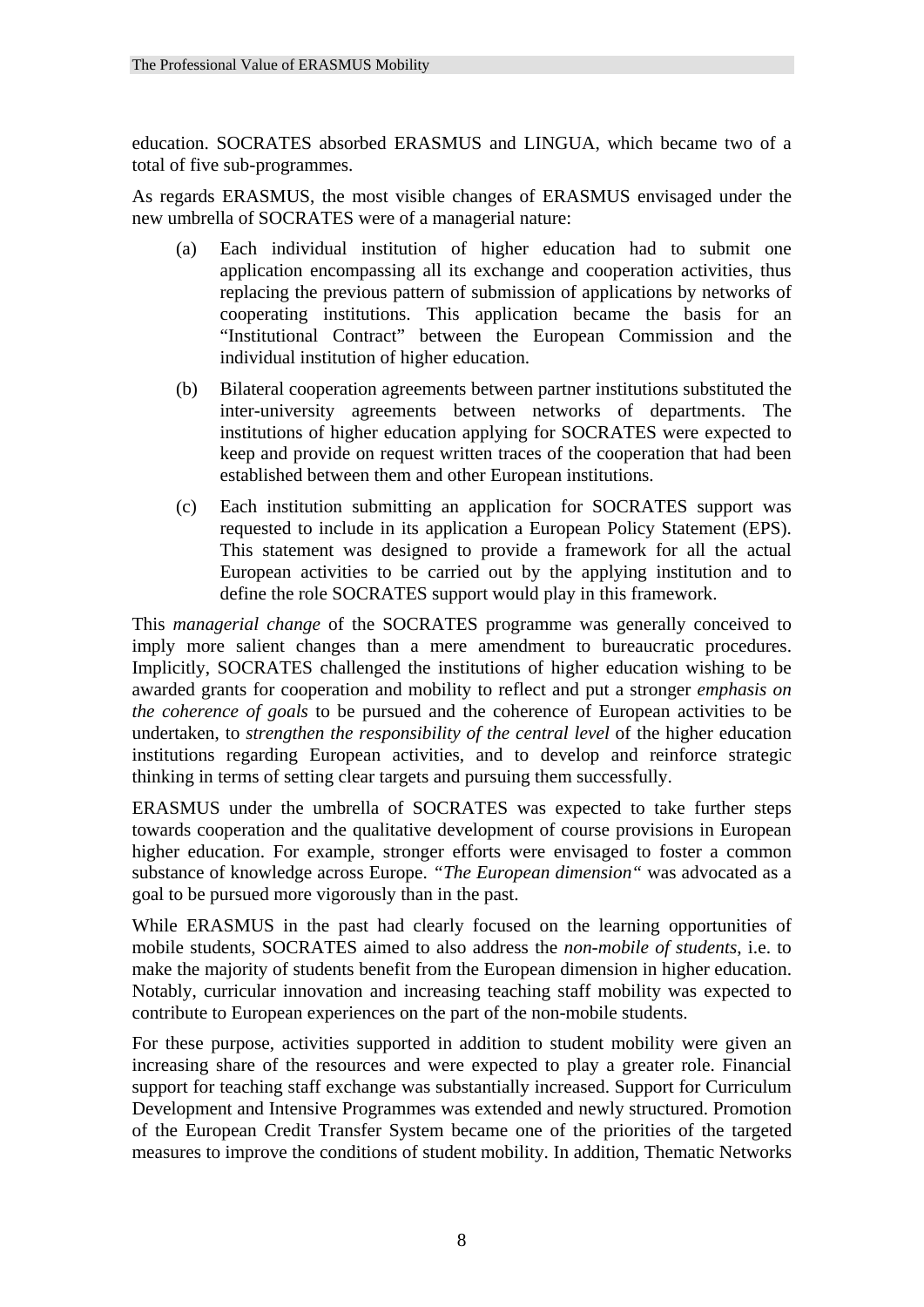projects were introduced. They were expected to stimulate innovative concepts of educational change through joint deliberation and development activities in networks of experts and key actors focusing on individual fields of study or special cross-cutting issues.

Some measures taken or recommended were intended to contribute to improved academic and administrative support of student mobility. The growing responsibility of the institutions of higher education as a whole should increase the degree of administrative support both for out-going and in-coming mobile students. Also, the bilateral cooperation agreements between partner institutions of higher education were expected to ensure that a certain minimum quality of academic and administrative was universal by being less at the mercy of a few individuals than they were in the past. Further, greater teaching staff mobility and growing activities of curricular innovation also should contribute to a better learning environment both for mobile students and non-mobile students. Finally, the further spread of ECTS was expected to be not merely a mechanism to assess study achievements abroad, but also to lead to better information and growing European cooperation in curricular matters.

### **2.4 Implementing ERASMUS as a Sub-Programme within SOCRATES**

The European Community action programme on education, SOCRATES, was adopted by the European Parliament and Council Decision No 819/95/EC of 14 March 1995 for the period from 1 January 1995 to 31 December 1999. This decision set in motion the implementation of the first overall programme in the field of education at the European level.

The general objective of the SOCRATES programme is described in Article 1 of the corresponding Council Decision: "This programme is intended to contribute to the development of quality education and training and the creation of an open European area for cooperation in education". In the perspective of lifelong learning, its aim is to optimise the skills and competences of the citizens of Europe, to strengthen equal opportunities and to encourage the development of active and responsible citizenship with a European dimension. These general objectives are made operational by nine specific aims described in Article 3 of the Council Decision:

"a) to develop the European dimension in education at all levels so as to strengthen the spirit of European citizenship, drawing on the cultural heritage of each Member State;

b) to promote a quantitative and qualitative improvement of the knowledge of the languages of the European Union, and in particular those which are least widely used and least taught, leading to greater understanding and solidarity between the peoples of the European Union, and to promote the intercultural dimension of education;

c) to promote wide-ranging and intensive cooperation between institutions in the Member States at all levels of education, enhancing their intellectual and teaching potential;

d) to encourage the mobility of teachers, so as to promote a European dimension in studies and to contribute to the qualitative improvement of their skills;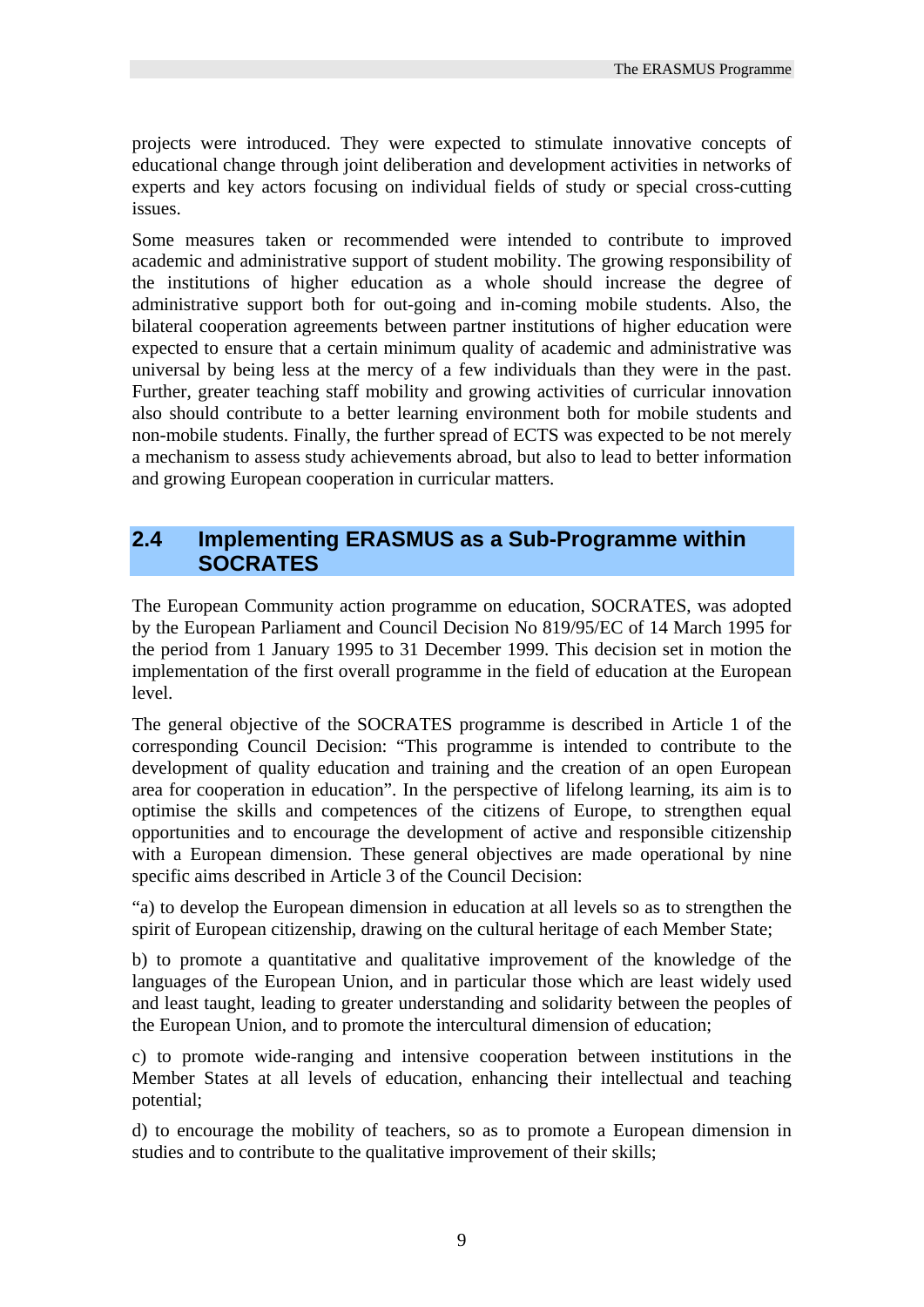e) to encourage mobility of students, enabling them to complete part of their studies in another Member State, so as to contribute to the consolidation of the European dimension in education;

f) to encourage contacts among pupils in the European Union, and to promote the European dimension in their education;

g) to encourage the academic recognition of diplomas, periods of study and other qualifications, with the aim of facilitating the development of an open area for cooperation in education;

h) to encourage open and distance education in the context of the activities of this programme;

i) to foster exchanges of information and experience so that the diversity and specificity of the educational systems in the Member States become a source of enrichment and of mutual stimulation."

Various sub-programmes other than ERASMUS were relevant for higher education as well. Among others, COMENIUS and LINGUA addressed teacher training. OPEN and DISTANCE LEARNING as well as ADULT EDUCATION were open to participation of higher education institutions. Obviously, however, ERASMUS remained the core (sub-)programme for mobility and cooperation in higher education.

After a number of amendments to its original structure under SOCRATES had been made, from the introduction of Institutional Contracts in 1997/98 on, the ERASMUS programme was structured into two broad fields of support, the so-called "Actions":

Action 1: Support to universities to enhance the European dimension of studies;

Action 2: Student mobility grants.

Action 1 was subdivided into six "Activities" on the one hand and Thematic Network projects on the other hand. The six Activities could be granted financial support by the European Commission within the framework of Institutional Contracts, whereas Thematic Network projects had to be organised separate from Institutional Contracts. Institutional Contracts between the European Commission and individual institutions of higher education determine the nature and the amount of support to be provided by the former for the development and implementation of European cooperation activities by the latter. They normally run over three years and have to include a European policy statement of the higher education institution for this period. Funding for Activities is granted on a yearly basis and runs from July on. All Activities must involve transnational cooperation between higher education institutions and must be based on prior agreements between departments, faculties or institutions.

The six Activities for which higher education institutions could receive financial support under Institutional Contracts were the following:

• Activity 1: Support for organising the mobility of students

Higher education institutions were expected to create optimal conditions for students who wanted to spend study periods at partner institutions abroad. Therefore, among others, the linguistic preparation of their students, the provision of information on the host institution, the monitoring of outgoing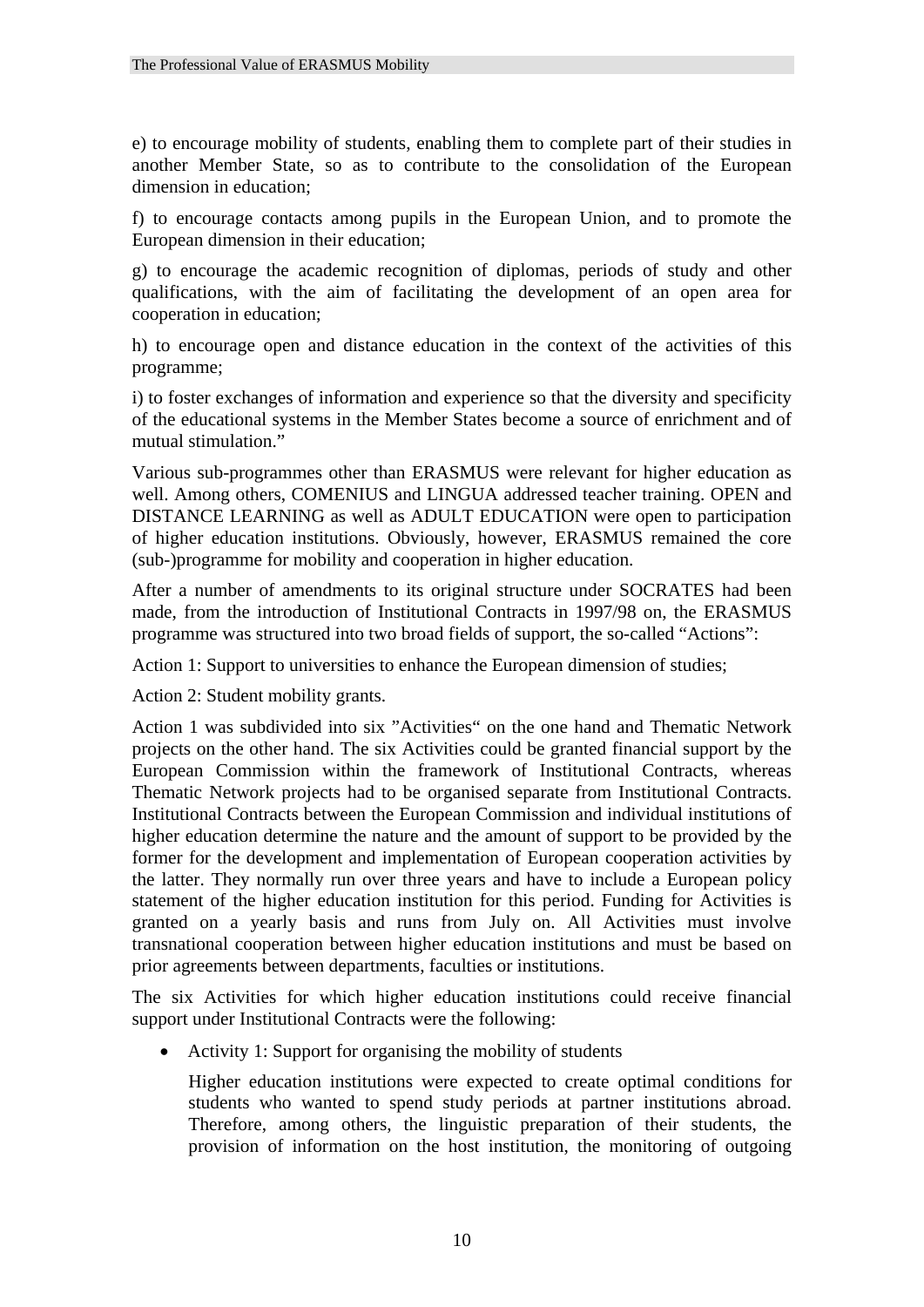students and help for incoming students were eligible for financial support. Since study periods abroad had to be recognised at the home institution, discussions of academic and organisational arrangements with partner institutions could also be supported. The level of support depended on the size of an institution, the number of mobile students involved and the extent to which the priorities of an institution coincided with the interest of the European Commission for a balanced participation of students among countries, regions and subject areas.

• Activity 2: Teaching staff mobility

As regards teaching staff mobility, assignments of short duration (one to eight weeks) and fellowships of medium duration (2 to 6 months) had to be distinguished. Participating academics had to be fully integrated into to the department or faculty of their host institution; they were required to make a substantial contribution to the host institution's programme of study in terms of the number of teaching hours involved. Their lecturing should refer to courses which were assessed as part of a degree offered by the receiving institution. Teaching fellowships of medium duration were meant to especially stimulate the debate on pedagogical approaches.

• Activity 3: Intensive programmes

Intensive programmes were short programmes of study lasting between 10 days and 3 months and bringing together students and staff from institutions in at least three countries (research activities or conferences, however, were not eligible for support). Their stress was on efficient teaching of specialist topics, students working in multinational groups and teaching staff exchanging views on teaching content and approaches.

• Activity 4: Preparatory visits

This activity should enable academic or administrative staff to spend up to 3 weeks abroad in order to establish cooperation with departments, faculties or institutions which had not been involved in ERASMUS before.

• Activity 5: European Credit Transfer System (ECTS)

ECTS is meant to provide an effective and generally applicable mechanism for recognition of students' academic achievement between partner institutions from different countries. Higher education institutions could be granted support for developing the use of ECTS within those departments in which the system had not yet been applied.

• Activity 6: Joint curriculum development

As regards this Activity, support could be granted for the joint development of curricula at initial or intermediate level, for the development of advanced level university programmes ("Masters" type), for the joint development of European modules or the joint development of integrated language courses. Institutions from at least three countries have to be involved. Cooperation with the professional world at regional, national and European level as well as the use of new media was desired.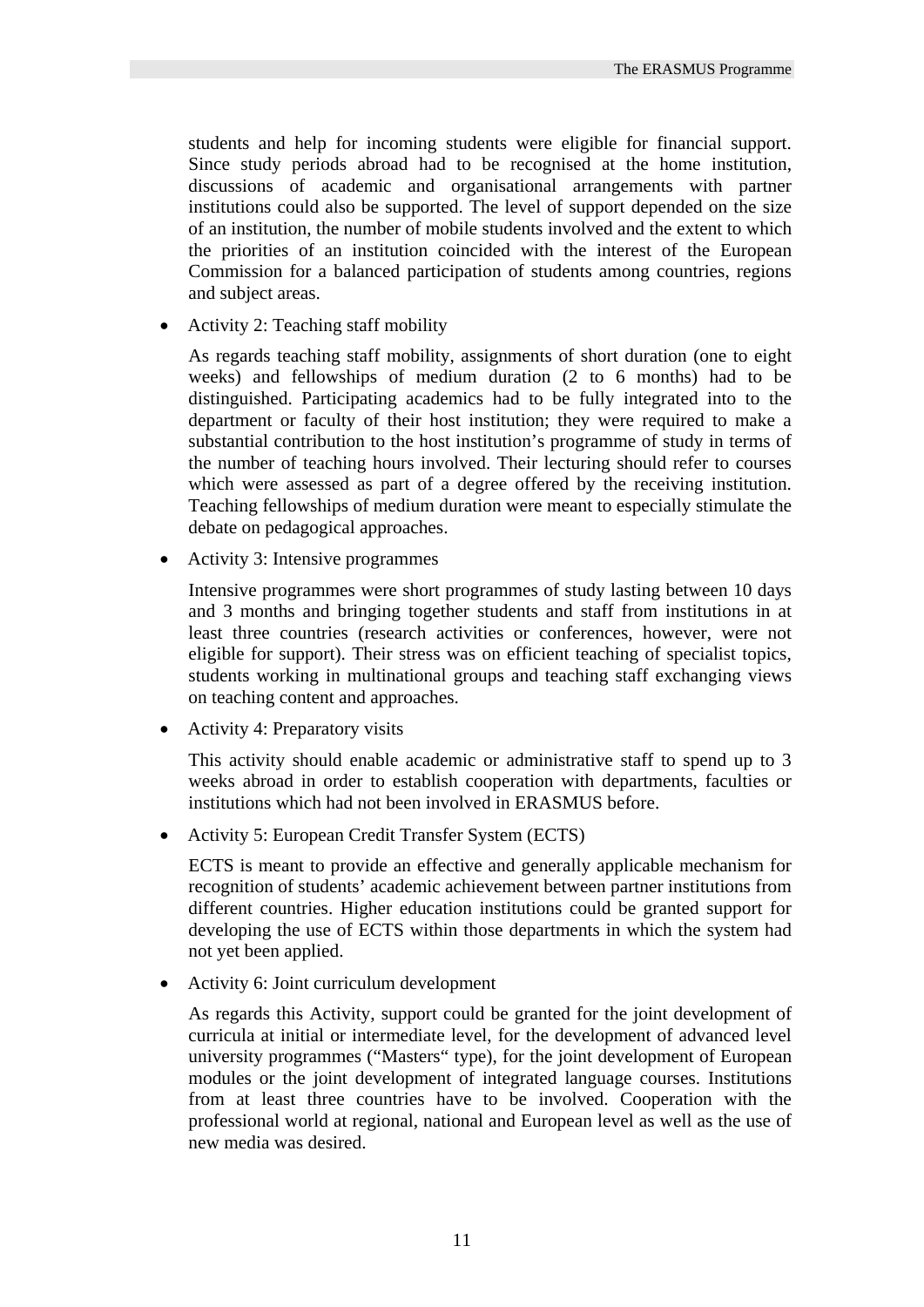Additionally, Thematic Network projects could also be supported under Action 1, but separate from the Institutional Contracts. Thematic Network were to facilitate the definition and the development of a European dimension within a given academic discipline or other issues of common interest (including administrative ones) through cooperation between faculties or departments as well as academic or professional associations. It was expected to relate to curriculum innovation, improvements in teaching methods or to the development of joint programmes and specialised courses. Outcomes should have lasting and widespread impact across a range of institutions within or between specific discipline areas.

Under Action 2 of ERASMUS within SOCRATES, student mobility grants were awarded to help students cover the extra costs incurred during study abroad (travel, language preparation and differences in the cost of living). Direct financial aid could be granted for a study period abroad of 3 to 12 months duration to be recognised at the home institution. The level of grants depended on the arrangements defined by National Agencies in the participating countries. The number of student grants awarded to an institution was decided by considering not only the number of outgoing students which a university entered in its application for an Institutional Contract to the Commission, but also the available overall budget, the balance of student flows between countries and in single subject areas, the availability of funding from other sources etc. Not all ERASMUS students necessarily had to be awarded a Community-funded mobility grant.

# **2.5 SOCRATES/ERASMUS 2000-2006**

The decision no. 253/2000/EC of the European Parliament and the Council of 24 January 2000 establish the second phase of SOCRATES for the years 2000 until 2006.

The general objectives of Socrates II are described in Article 2 of the Council Decision:

"In order to contribute to the development of quality education and encourage life-long learning, while fully respecting the responsibility of the Member States, the objectives of the programme shall be:

(a) to strengthen the European dimension in education at all levels and to facilitate wide transnational access to educational resources in Europe while promoting equal opportunities throughout all fields of education;

(b) to promote a quantitative and qualitative improvement of the knowledge of the languages of the European Union, in particular those languages which are less widely used and less widely taught, so as to lead to greater understanding and solidarity between the peoples of the European Union and promote the intercultural dimension of education;

(c) to promote cooperation and mobility in the field of education, in particular by:

- encouraging exchanges between educational institutions,
- promoting open and distance learning,
- encouraging improvements in the recognition of diplomas and periods of study,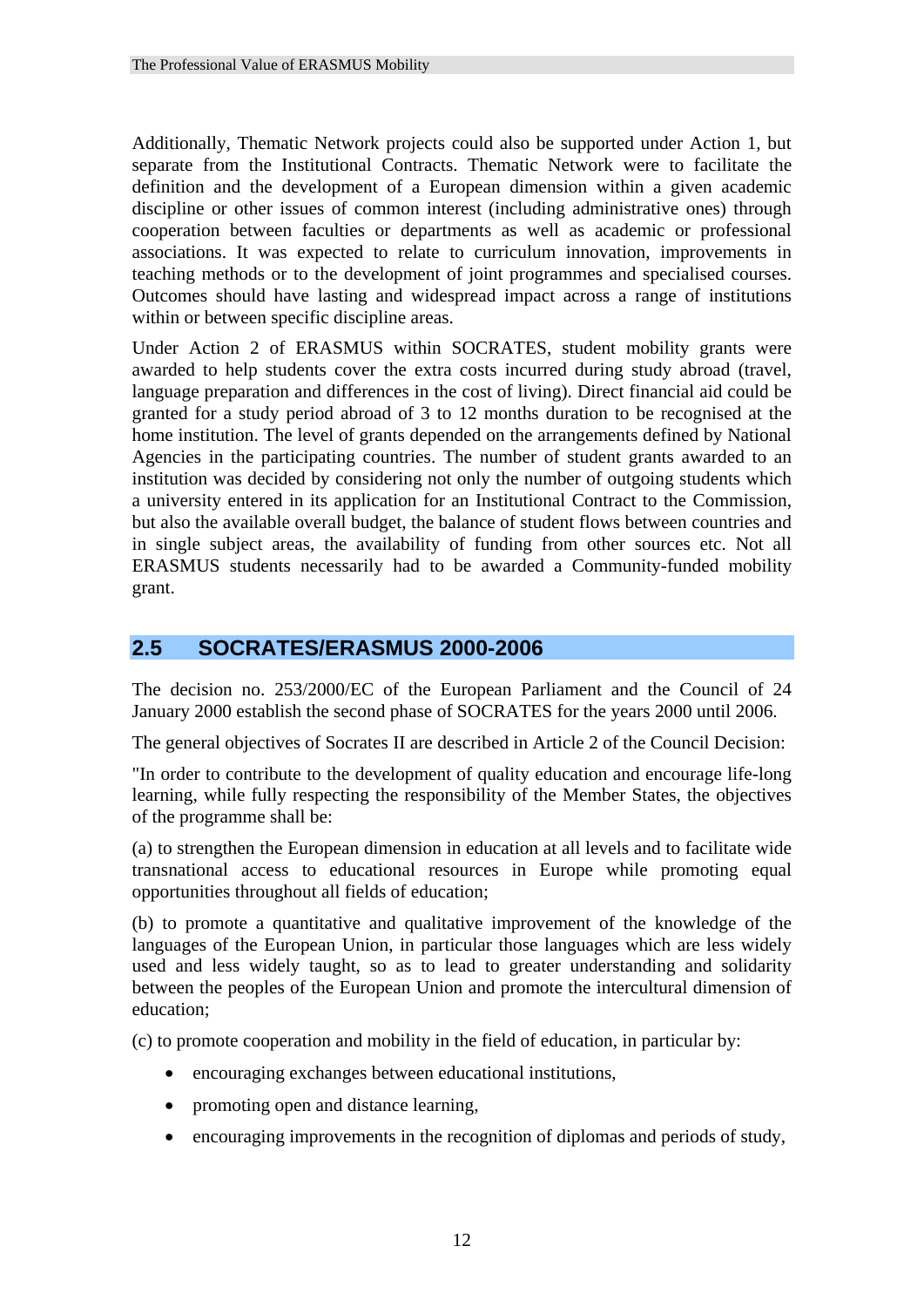• developing the exchange of information, and to help remove the obstacles in this regard;

(d) to encourage innovation in the development of educational practices and materials including, where appropriate, the use of new technologies, and to explore matters of common policy interest in the field of education."

The ERASMUS action comprises now three areas:

- Action 2.1 European interuniversity cooperation,
- Action 2.2 Mobility of students and university teachers,
- Action 2.3 Thematic networks.

It was decided to continue with the Action 2 (ERASMUS) until 2006 without big changes besides the administration of the programme: with the academic year 2000/2001 the administration of the funds for mobile teaching staff was transferred from the European Commission to the National Agencies and the *ERASMUS University Charter* (EUC) was introduced 2003/2004, which substitutes the former Institutional Contract. Now higher education institutions apply for the ERASMUS University Charter to the European Commission, and after the awarding of an EUC the institution has the right to participate in activities supported by the ERASMUS programme.

Institutions of higher education that are not holders of an EUC may participate as partners in a multinational project, but they are not allowed to submit themselves a project proposal for a funding by the Community.

The ERASMUS University Charter sets out the underlying fundamental principles behind all the ERASMUS activities of an institution of higher education, and represents the commitment of the institution to these principles and obligations.

# **3 Findings of the Expert Survey**

# **3.1 Introduction**

As a first step of the project, a broad range of actors and experts was asked to state their perceptions of the impact of ERASMUS mobility. The analysis of the expert survey was called "Framework Report" in the project outline, because it sets the agenda for all subsequent activities of the project. This expert survey, first, aims to provide findings in its own right. Experts' views ideally are based on a broad information base and on an in-depth understanding of the issue at stake. Second, the expert survey was undertaken prior to the survey of former ERASMUS students and teachers in order to help prepare the latter survey; issues might be newly addressed in the expert survey which had not been taken care of in previous student and teacher studies. Thus, the expert survey is supposed to serve as methodological tool for developing the questionnaires of the subsequent surveys.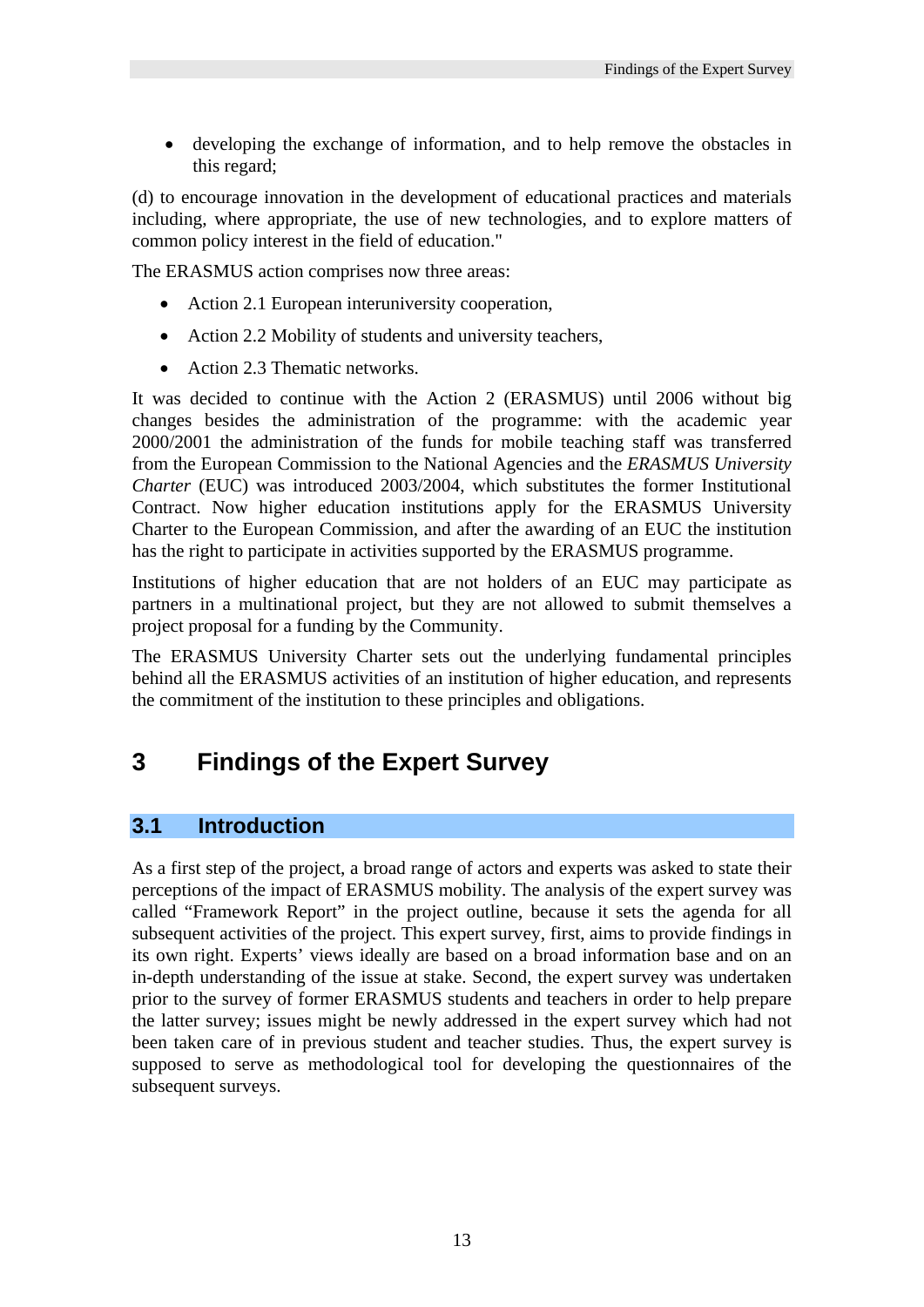# **3.2 The ERASMUS Expert Survey**

Table 2 gives an overview about the key information about the expert survey undertaken in spring 2005.

|                | Experts                                                                                           |                                                                                                                                             |
|----------------|---------------------------------------------------------------------------------------------------|---------------------------------------------------------------------------------------------------------------------------------------------|
| $\mathbf 1$    | Target population                                                                                 | Experts and actors in the field of Mobility, the<br><b>ERASMUS Programme and Labour Market</b>                                              |
| $\overline{2}$ | Start of field phase                                                                              | <b>March 2005</b>                                                                                                                           |
| 3              | End of field phase                                                                                | May 2005                                                                                                                                    |
| 4              | Sampling strategy                                                                                 | No sampling; Selection of experts based on<br>expertise, recommendations<br>of<br>National<br>Agencies and literature and document research |
| 5              | Questionnaire (see ANNEX A.6)                                                                     | Highly standardized, 14 pages, 89<br>questions<br>Translated in English, French and<br>German<br>Online versions                            |
| 6              | Number of filled questionnaires                                                                   | 67                                                                                                                                          |
| $\overline{7}$ | Gross<br>rate<br>response<br>190<br>(based<br>who<br>experts<br>on<br>received the questionnaire) | 35 %                                                                                                                                        |
| 8              | Net<br>rate<br>response<br>(based on 156 experts, 34 declined                                     | 43 %                                                                                                                                        |

### **Table 2 Overview of the Field Phase of the Survey of ERASMUS Experts**

The questionnaire was only sent to selected experts and actors. As a rule, the National Socrates Agencies were asked to recommend experts in their respective home country. The *target group* were representatives from the following types of institutions:

- National Socrates Agency
- Ministries of Education
- Conference of rectors/presidents/vice chancellors
- Umbrella organisations of employment agencies
- Companies

to participate)

On a supra-national level, the project team identified relevant European bodies with the help of direct information from experts within the European Commission, of a directory of relevant European associations provided by the European University Association (EAU) and with the help of some other experts known to have a broad knowledge of the European higher education "scene". In addition, an internet search was undertaken notably in order to identify relevant employers' associations.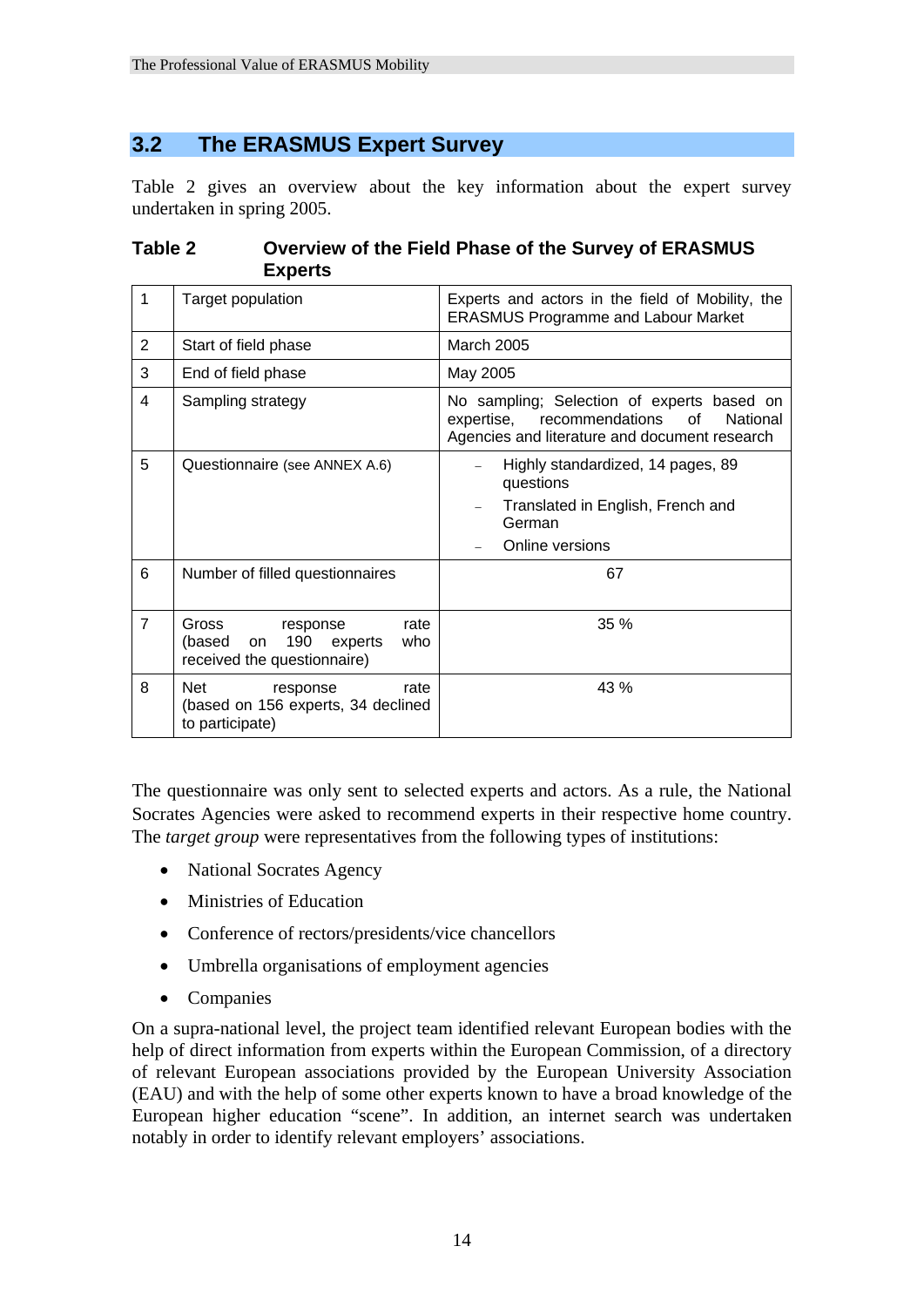*Mailing procedure*: The experts' survey was conducted online and the experts were addressed initially by email. However, experts were also offered to answer the questionnaire offline, but only few of them opted for this alternative. The questionnaire was presented in English, French and German. This, again, was undertaken to minimize costs based on the assumption that the experts surveyed were highly versatile in at least one of these languages. The experts were made available all three versions; thus, they could choose themselves.

The *questionnaire* covered student and teaching staff mobility. The content was similar to the later developed student and teacher questionnaire. Questions referred to competences of former mobile students/teachers compared to non-mobile students/teachers, the students´ transition to work, the subsequent career as well as the possibility to state suggestions for improvement. It comprised open and "closed" questions. Various closed questions were taken from similar prior surveys in order to facilitate the comparison of the results of this study with findings of previous studies.

*Response rate:* The questionnaire was mailed to 190 experts. Only 29 experts got the questionnaire about ERASMUS student mobility, 162 got a questionnaire consisting of questions regarding ERASMUS student and teacher mobility. Of these 190 experts 34 declined to answer the questionnaire (among them 4 belonged to the group which were only addressed regarding ERASMUS student mobility). 43 percent of the remaining 156 answered the questionnaire (67 of 156). Of the expert groups, the response rates were highest among experts from the National Agencies. Here, 90 percent answered the questionnaire:

|                                        | Sample<br>size | Number of<br>responses | Number of<br>refusals to<br>participate | Number of<br>filled ques-<br>tionnaires | Response<br>rate in %* | Corrected<br>response rate<br>in % $**$ |
|----------------------------------------|----------------|------------------------|-----------------------------------------|-----------------------------------------|------------------------|-----------------------------------------|
|                                        | (1)            | (2)                    | (3)                                     | (4)                                     | (5)                    | (6)                                     |
| Employer organisation                  | 25             | 5                      | 3                                       | 2                                       | 20                     | 9                                       |
| Employment umbrella or-<br>ganisations | 7              | 2                      |                                         |                                         | 29                     | 17                                      |
| <b>Ministries</b>                      | 37             | 17                     | 7                                       | 10                                      | 46                     | 33                                      |
| National agency                        | 33             | 30                     | 3                                       | 27                                      | 91                     | 90                                      |
| Rectors' conferences                   | 26             | 11                     | 7                                       | $\overline{4}$                          | 42                     | 21                                      |
| Others                                 | 62             | 36                     | 13                                      | 23                                      | 58                     | 47                                      |
| Total                                  | 190            | 101                    | 34                                      | 67                                      | 53                     | 43                                      |

**Table 3 Response Rates by Type of Experts (Survey of ERASMUS Experts)** 

\* The response rate is based on the number of responses (2) in relation to the sample size.

\*\* The corrected response rate is based on the number of filled questionnaires (4) in relation to the sample size reduced by the number of refusals (3).

In the following analysis the single countries have been grouped into four country groups to secure a statistical significant size of respondents. The experts of supranational organisations were treated separately.

| Northern<br>Europe | Finland, Denmark, Norway, Sweden, Iceland                      |
|--------------------|----------------------------------------------------------------|
| Middle             | Germany, UK, France, The Netherlands, Lichtenstein, Luxemburg, |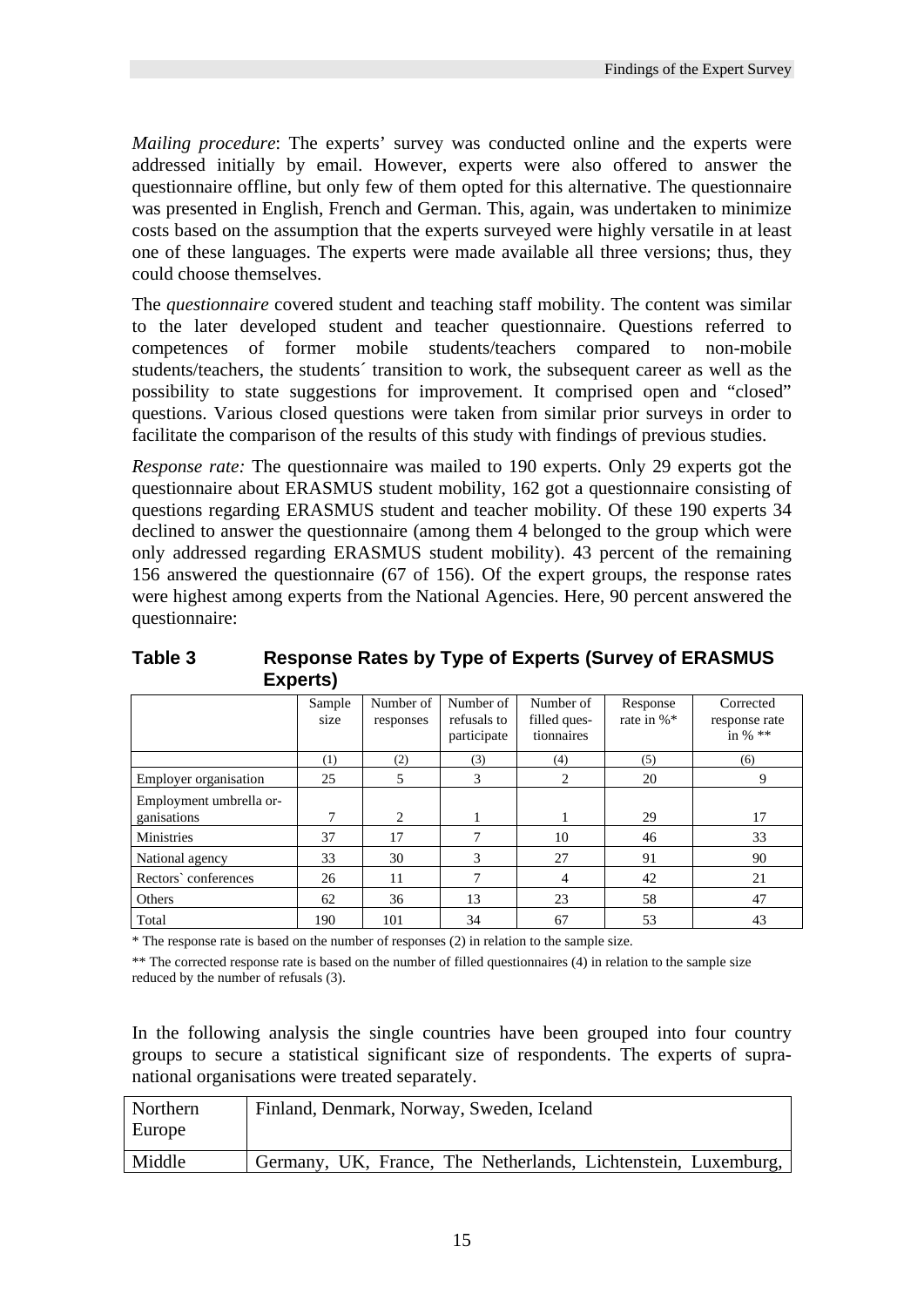| Europe             | Austria, Belgium, Ireland                                                                             |
|--------------------|-------------------------------------------------------------------------------------------------------|
| Southern<br>Europe | Portugal, Italy, Spain, Greek, Cyprus, Malta                                                          |
| Eastern<br>Europe  | Bulgaria, Hungary, Czech Republic, Poland. Latvia, Estonia,<br>Lithuania, Slovakia, Romania, Slowenia |
| <b>SUPRA</b>       | Supra-national organisations (e.g. European Association of)                                           |

### **3.3 Competences of Mobile Students Upon Return**

Almost all of the 67 surveyed experts rate the mobile students' competences upon return to the home institution of higher education as better or even much better than their nonmobile fellow students'. Of the 67 experts responding, between 73% and 99% each rated them superior in the five areas addressed:

- Foreign language proficiency (99%)
- Intercultural understanding and competences (97%)
- Knowledge of other countries (94%)
- Preparation for future employment and work (82%)
- Academic knowledge and skills (73%)

In contrast, only between one quarter and none rate the mobile students as on even terms with the non-mobile students, and hardly any expert rated the mobile students as worse.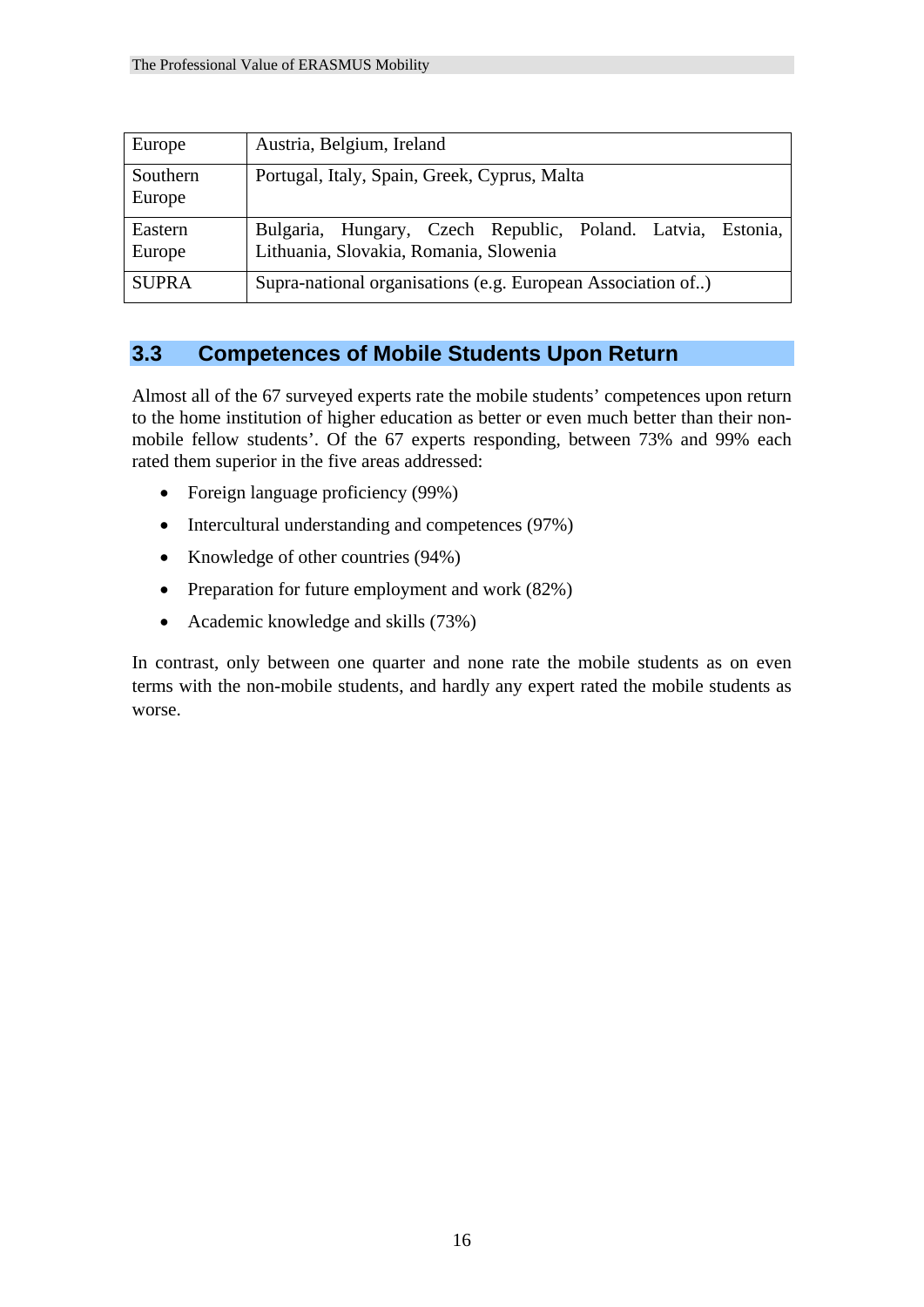

# **Figure 1 Competences of ERASMUS Mobile Students Upon Return**

Question A1: At the time of return, how do you rate mobile students as compared to non-mobile students in the following areas? (n=67); 5-point scale from  $1 =$  "Much worse" over  $3 =$  "no difference" to  $5 =$  "Much better" Source: University of Kassel, VALERA Survey of Experts 2005.

Mobile students are considered superior to non-mobile students almost consistently with regard to foreign language proficiency, intercultural understanding and knowledge of other countries, i.e. areas directly linked to international experience. It is worth noting that most experts also consider the general academic and professional competences of mobile students as better than those of their non-mobile fellow students. The expert ratings hardly differ by country of origin. Two exceptions are worth noting, as Table 3 shows. Foreign language proficiency was extremely highly assessed by experts from Eastern European countries. Experts from Northern Europe less frequently assessed mobile students as superior to non-mobile students with regard to general academic knowledge and skills.

In this expert survey, 38% of respondents rate the mobile students' knowledge of other countries as much better and 56% as somewhat better than those of non-mobile students. Only three of the respondents observe no difference in this respect and one person rates the knowledge as somewhat worse on the part of the mobile students.

In the comments provided to these rating, several experts point out that living and studying in another country and socialising with its citizens will enhance the knowledge about culture, society and economy of the host country and at the same time of other countries as well. However, some experts are more critical and point out that enhancement of the knowledge on other countries might vary according to areas of knowledge and might depend on specific circumstances, such as the length of the stay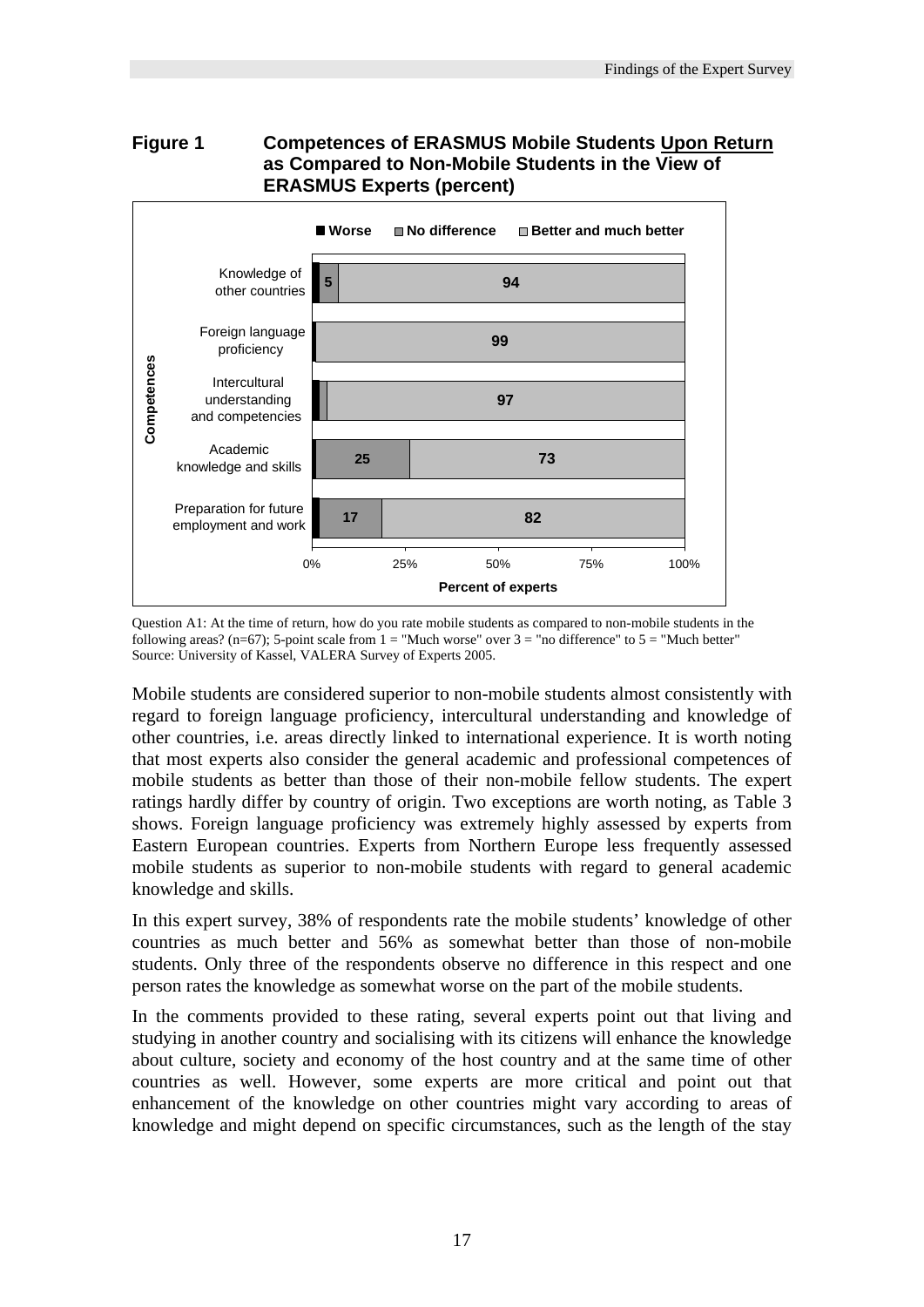or the personality of the mobile student and that those students not studying abroad might have similar opportunities of acquiring knowledge of other countries.

Overall, the surveyed experts rate the impact of an ERASMUS supported study period abroad on the knowledge on other countries as very positive and confirm hereby previous studies on ERASMUS. However, critical comments refer to the need of differentiation, as the learning process and its outcomes can not be generalised and as to a certain degree similar knowledge can be gained at the home university.

## **3.3.1 Foreign Language Proficiency**

Almost half of the experts surveyed rate the foreign language proficiency of formerly mobile students upon return as much better (51%) and as somewhat better (48%) than that of their fellow non-mobile students. Only one expert observes no difference in this respect, and not a single expert rates the foreign language proficiency of mobile students as inferior. Experts point out that living in another country and using a foreign language every day contributes significantly to the improvement of foreign language proficiency beyond mere study.

It can be summarized that the experts assess the impact of an ERASMUS study period abroad as quite strong and confirm, hereby, the results of prior studies. As explanatory factors, they mainly mention the need to use the foreign language in the daily and academic life which has a much stronger impact on the language proficiency than just studying a language. Still, the critical aspects should not be neglected. It is important to distinguish between the gain in foreign language proficiency (mainly in a lingua franca) in general and the language of the host country.<sup>1</sup>

## **3.3.2 Intercultural Understanding and Competences**

1

Again, about half of the experts surveyed in this study rate the intercultural understanding and competences of formerly mobile students as much better (50%) or somewhat better (47%) than those of their non-mobile fellow students. Only one respondent notes no difference in this respect. One respondent even rates the cultural understanding of mobile students as substantially worse than that of non-mobile students. The experts see a positive impact of an ERASMUS supported stay abroad on the intercultural understanding and competences. They argue that living in another country, in another cultural system, getting along with people from different cultures raises the tolerance and intercultural understanding, which is not possible by staying in the home country. But equally important are the few comments which point out that there may also occur negative effects as e.g. confirming prejudices and intolerance which is known in the literature as cultural shock.<sup>2</sup> These negative side-effects show the necessity of a good preparation before and counselling during the stay.

<sup>&</sup>lt;sup>1</sup> The results of the survey of the 1998/99 cohort shows that around 35% used some other language during their ERAMUS stay besides of the host and the home country language, in: Maiworm, F., Teichler. U., The Students` Experience, in: Teichler, U. (edit.), ERASMUS in the SOCRATES Programme - Findings of an Evaluation Study, ACA Papers on International Cooperation in Education, Lemmens Verlags- & Mediengesellschaft mbH, Bonn 2002, p. 103.

<sup>&</sup>lt;sup>2</sup> Müller, S., Die Psyche des Managers als Determinante des Exporterfolges, M&P Verlag für Wissenschaft und Forschung, Mannheim, 1991, p.48.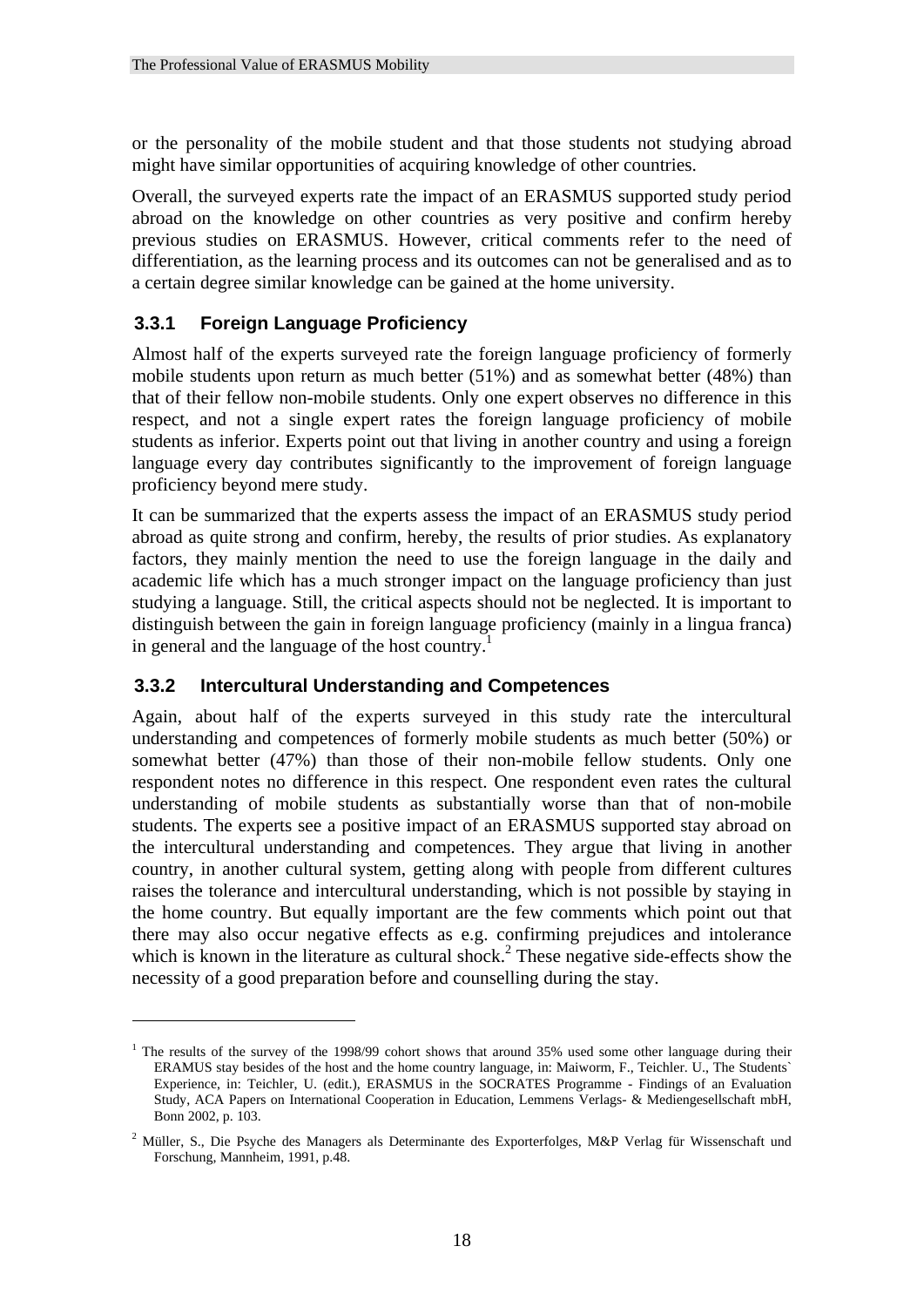## **3.3.3 Academic Knowledge and Skills**

In contrast to the three areas of international competences addressed, a superiority of mobile students to non-mobile students in general academic and professional competences is not so obvious. Therefore, it is worth noting that 16% of the experts surveyed in this study rate the academic knowledge and skills of formerly mobile students after their return as much better and 57% as somewhat better than those of their non-mobile fellow students. Only one quarter of the respondents rate the academic knowledge and skills of formerly mobile students as equal to those of non-mobile students and only one of them rates them as somewhat worse.

Comments of the experts surveyed on the professional competences are more diverse than comments on other areas of competences. Some experts notably perceive a growth of "soft skills", such as problem-solving ability, openness and flexibility. Some experts point out explicitly that professional competences reinforced by a temporary study period in another European country are appreciated by employers. Additionally, formerly mobile students are seen as better prepared for job search due to a greater maturity.

Most experts see a positive impact of the ERASMUS study period abroad and, hereby, confirm the results of previous studies. Still, the comments in the open part of the question show that different arguments lie behind this assessment. One group of comments refer to the external effect of a study period abroad on the employer. Other comments take a different perspective and emphasize the impact on the students' personality which leads to an advantage in the job search. Therewith, the experts agree with the results of earlier student surveys, in which students rated their study abroad experience as worthwhile for career prospects. Still, 17% of the experts do not see a difference. Unfortunately, no open comments give further explanations for these assessments. Suggestions for improvement of the impact on future employment and work refer to the planned merger of the LEONARDO and ERASMUS programme which foster the practical and working experiences abroad.

## **3.3.4 Areas in which ERASMUS Students lag behind in comparison to non-mobile students**

The surveyed experts were explicitly asked whether they consider the formerly mobile students as inferior upon return in some respects to the non-mobile students. Almost all respondents do not rate the mobile students as inferior with respect to any area of competences addressed. Many of them deny the question emphatically.

However, some experts address the fact that some mobile students face problems of recognition and credit transfer and a substantial number of them prolong their overall period of study as a consequence of temporary study abroad even if it is also argued that this is more than compensated by the positive experience during the ERASMUS stay. Recognition problems are one of the main topics in each ERASMUS evaluation. The student and employer questionnaire will further deepen this problem by asking in detail if there was a prolongation because of recognition problems and the duration of that prolongation.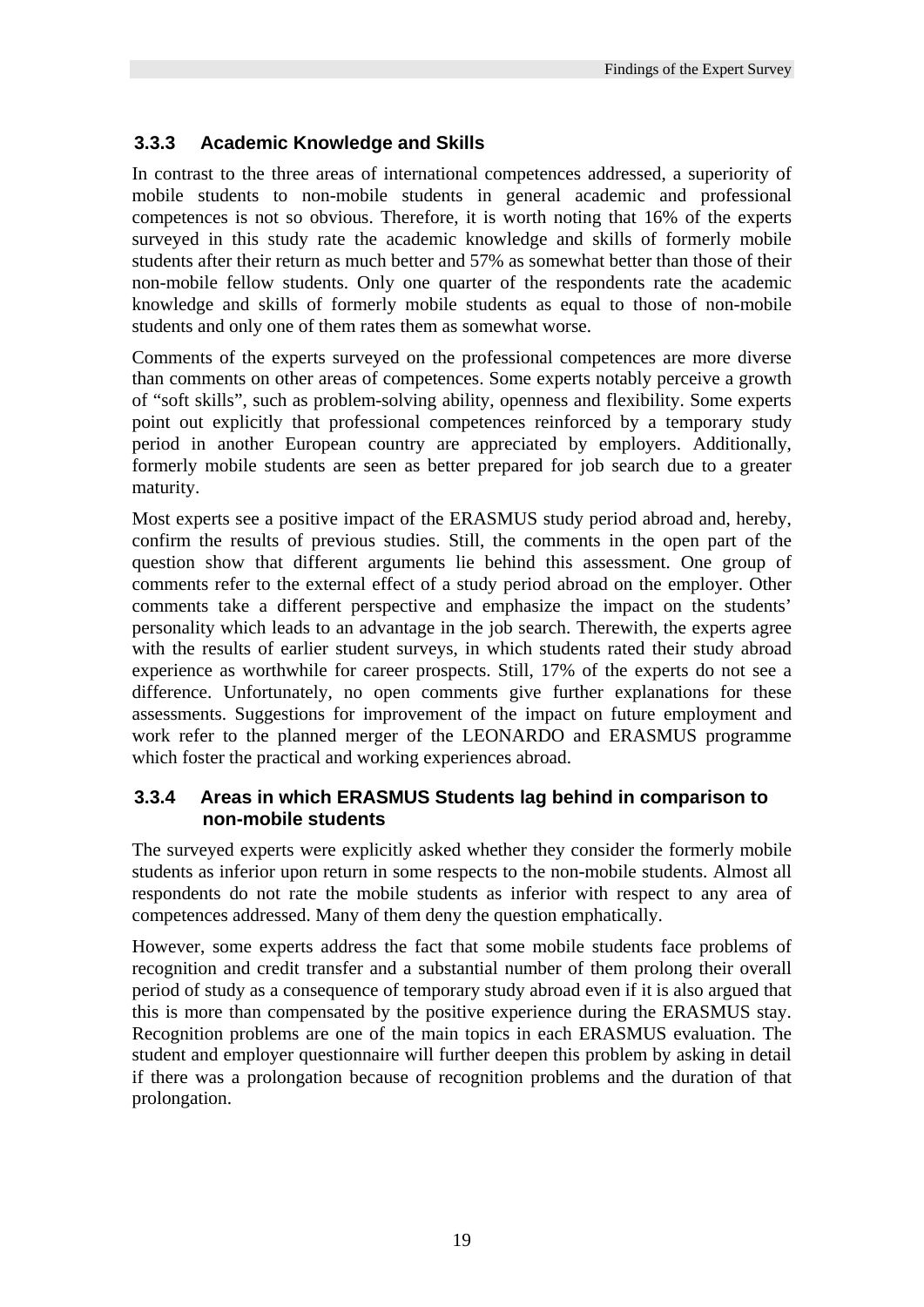## **3.3.5 Factors Affecting the Immediate Impact of an ERASMUS Period Abroad**

Most experts respond affirmatively to the question addressing factors possibly explaining differential impact of the temporary study period of another country. Some respondents perceive students' individual characteristics as crucial, for example motivation, openness, outgoing personality, etc. Overall, the answers mainly repeat the categories *individual characteristics*, *field of study* and *institution of higher education* given as example in the question. All answers confirm that these categories have to be considered in a differentiated view. Only a few answers state further factors which have an influence on the success of a study period abroad as for example the possibilities of making contacts in the accommodation.

## **3.4 Impact of ERASMUS Student Mobility on Competences Upon Graduation**

Temporary study in another European country is expected to be valuable for former ERASMUS students' career, because formerly mobile students are considered to be superior to non-mobile students with respect to various professionally relevant competences not only immediately after the study period abroad, but also upon graduation (as well as subsequently in the course of employment and work).

Almost all experts surveyed are convinced that former ERASMUS students as a rule are better than non-mobile students as far as "international competences", such as knowledge of other countries, foreign language proficiency and understanding of cultures and societies are concerned. Moreover, the majority of experts believe that formerly mobile students are at least somewhat superior as well upon return from the study period abroad with respect to other academically and professionally relevant competences.

The experts were asked to rate the formerly mobile students' competences upon graduation – again in comparison to non-mobile students. Responses to this question allow us to analyse whether experts consider the mobile students' superior competences upon return from the study period abroad as short-lived or persistent.

Figure 2 shows that almost all experts rate the formerly mobile students' competences as superior against students which were not mobile during their study at time of graduation. The "international competences" foreign language proficiency and intercultural competences are conceived as much better by a majority of the experts. The most striking finding with respect to the perceived competences upon graduation is the fact that almost all experts as well consider the formerly mobile students superior to non-mobile students with respect to socio-communicative competences.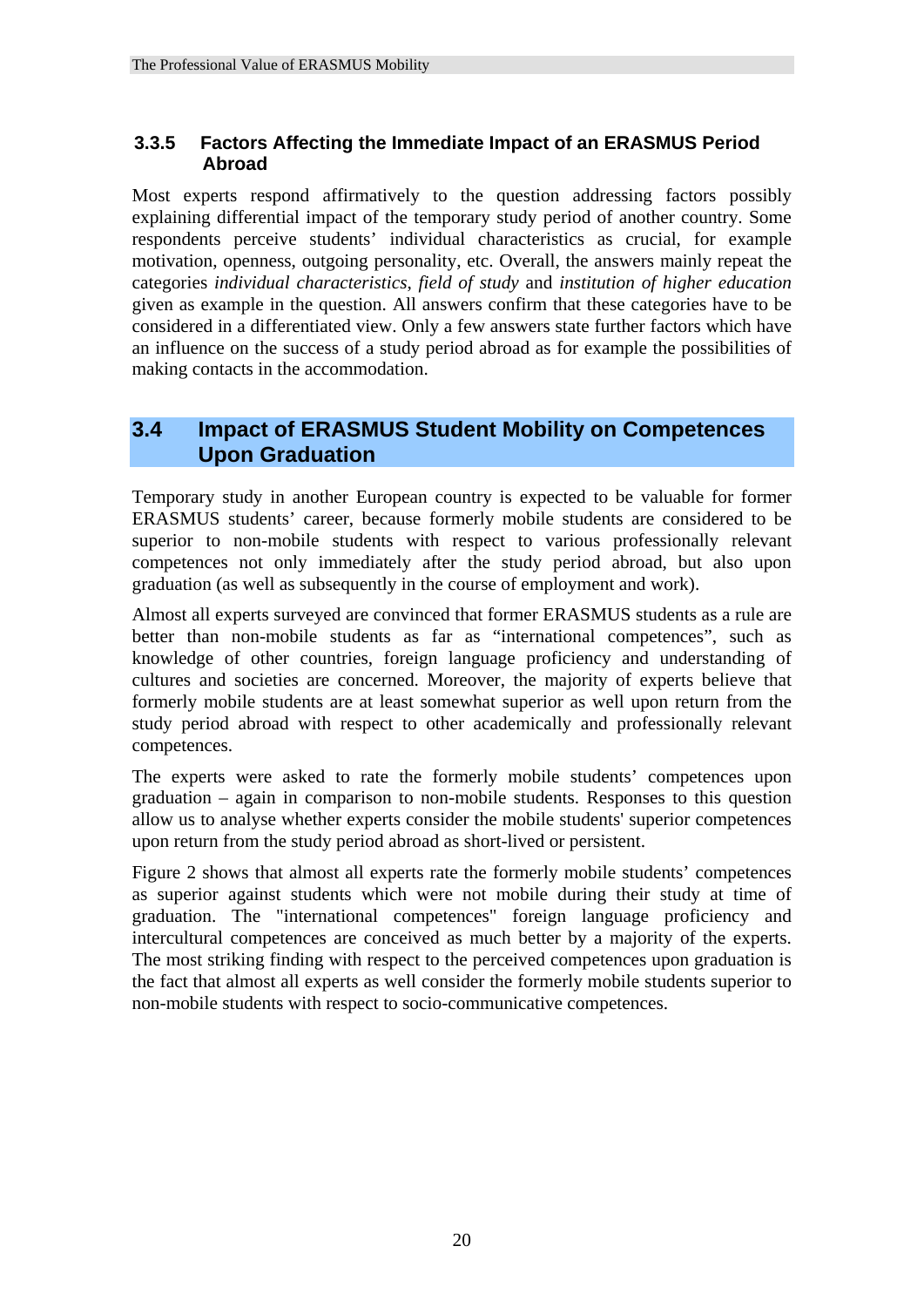## **Figure 2 Competences of Former ERASMUS Mobile Students Upon Graduation as Compared to Non-Mobile Students in the View of ERASMUS Experts (percent)**



Question B1: How do you rate the competences of former ERASMUS students at the time of graduation as compared to non-mobile students? (n=63)

5-point scale from  $1 =$  "Much worse" through  $3 =$  "No difference" to  $5 =$  "Much better"

Source: University of Kassel, VALERA Survey of Experts 2005.

The ratings of the competences upon graduation by the respondents are fairly similar to the ratings with respect to time of return after the study period abroad. First, study abroad seems to have a strong effect in fostering "international competences". More or less all experts believe that most mobile students benefit in those respects and that this is visible in higher respective competences upon graduation. Second, most experts believe as well that students having studied for some period in another European country turn out to be somewhat better than non-mobile students with regard to all other major academically and professionally relevant areas of competences. This difference visible upon return from the study period abroad does not disappear up to the time of graduation. On the contrary, the superiority of formerly mobile students seems to increase with respect to one area, i.e. socio-communicative competences. Though the experts were not explicitly asked to rate the extent to which differences already existed prior to the study period abroad, the comments provided by the respondents suggest that the differences can be viewed primarily as an indication of an impact of the study period abroad.

As with respect to the competences upon return to the home institutions, experts from Northern European countries again rate the formerly mobile students' competences upon graduation somewhat more cautiously than experts from other European regions, as Table 1 shows. Previous evaluation studies suggest that the impact of study abroad is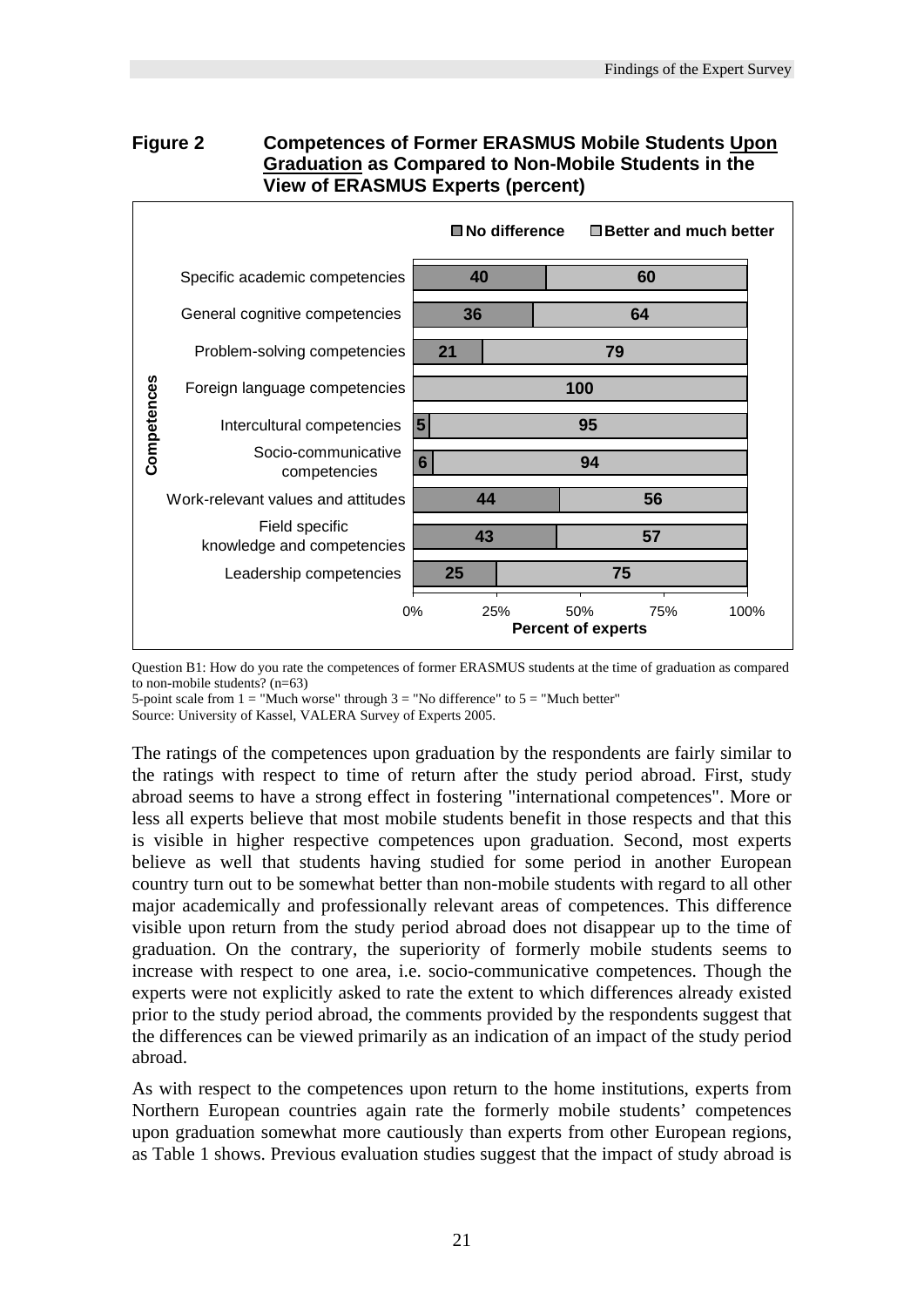viewed as less positive, if the academic quality of the host university is rated as lower than that of the home university. As the Northern universities are viewed on average as academically more demanding than the European average both by Northern students and teachers as well as by students and teachers from other regions, this seemingly regional difference might reflect primarily quality differences between home and host university.

## **Table 4 Competences of Former ERASMUS Students Upon Graduation as Compared to Non-Mobile Students in the View of ERASMUS Experts by Country of Expert (arithmetic mean)**

|                                                                                                | <b>Country Group</b> |        |       | <b>Total</b> |       |           |      |
|------------------------------------------------------------------------------------------------|----------------------|--------|-------|--------------|-------|-----------|------|
|                                                                                                | North                | Middle | South | East         | Supra | No answer |      |
| (1) Specific academic competences                                                              | 3.4                  | 3.5    | 3.8   | 3.6          | 3.5   | 4.0       | 3.6  |
| (2) General cognitive competences (e.g.<br>analytical thinking, reflective thinking            |                      |        |       |              |       |           |      |
| $etc.$ )                                                                                       | 3.4                  | 3.5    | 3.9   | 3.7          | 3.8   | 4.0       | 3.7  |
| (3) Problem-solving competences                                                                | 3.4                  | 3.9    | 4.2   | 4.3          | 4.3   | 4.0       | 4.1  |
| (4) Foreign language proficiency                                                               | 4.7                  | 4.4    | 4.5   | 4.8          | 4.5   | 5.0       | 4.6  |
| (5) Intercultural competences (e.g.<br>understanding and tolerance of international            |                      |        |       |              |       |           |      |
| differences in culture, society and mo                                                         | 4.2                  | 4.4    | 4.9   | 4.5          | 4.3   | 5.0       | 4.5  |
| (6) Socio-communicative competences                                                            | 4.1                  | 4.2    | 4.3   | 4.5          | 4.5   | 4.0       | 4.3  |
| (7) Work-relevant values and attitudes (e.g.<br>motivation, working ethic etc.)                | 3.3                  | 3.6    | 3.9   | 4.0          | 3.5   | 4.0       | 3.8  |
| (8) Field specific knowledge and competences                                                   | 3.4                  | 3.2    | 3.7   | 4.0          | 3.3   | 3.0       | 3.6  |
| (9) Leadership competences (e.g. ability to<br>take initiative; taking responsibilities, etc.) | 3.7                  | 3.9    | 4.2   | 3.9          | 4.3   | 4.0       | 4.0  |
| Count $(n)$                                                                                    | (9)                  | (14)   | (16)  | (19)         | (4)   | (1)       | (63) |

Question B1: How do you rate the competences of former ERASMUS students at the time of graduation as compared to non-mobile students?

Arithmetic mean of a 5 point scale from  $1 =$  "Much worse" over  $3 =$  "no difference" to  $5 =$  "Much better" Source: University of Kassel, VALERA Survey of Experts 2005.

## **3.5 Impact of ERASMUS Student Mobility: Transition to Work**

The impact of ERASMUS student mobility on the transition to work covers two different aspects: Job search and characteristics of the first job. Both aspects will be analysed separately.

#### *Job search*

Many experts surveyed are convinced that former ERASMUS students are in a better position in the search for a job than graduates who had not been internationally mobile in their course of study. Notably, most of them believe that former ERASMUS students have a better opportunity of being taken into consideration as one of the final candidates on the part of the employers, as Figure 3 shows. A slight majority of experts as well believes that former ERASMUS students, as compared to formerly non-mobile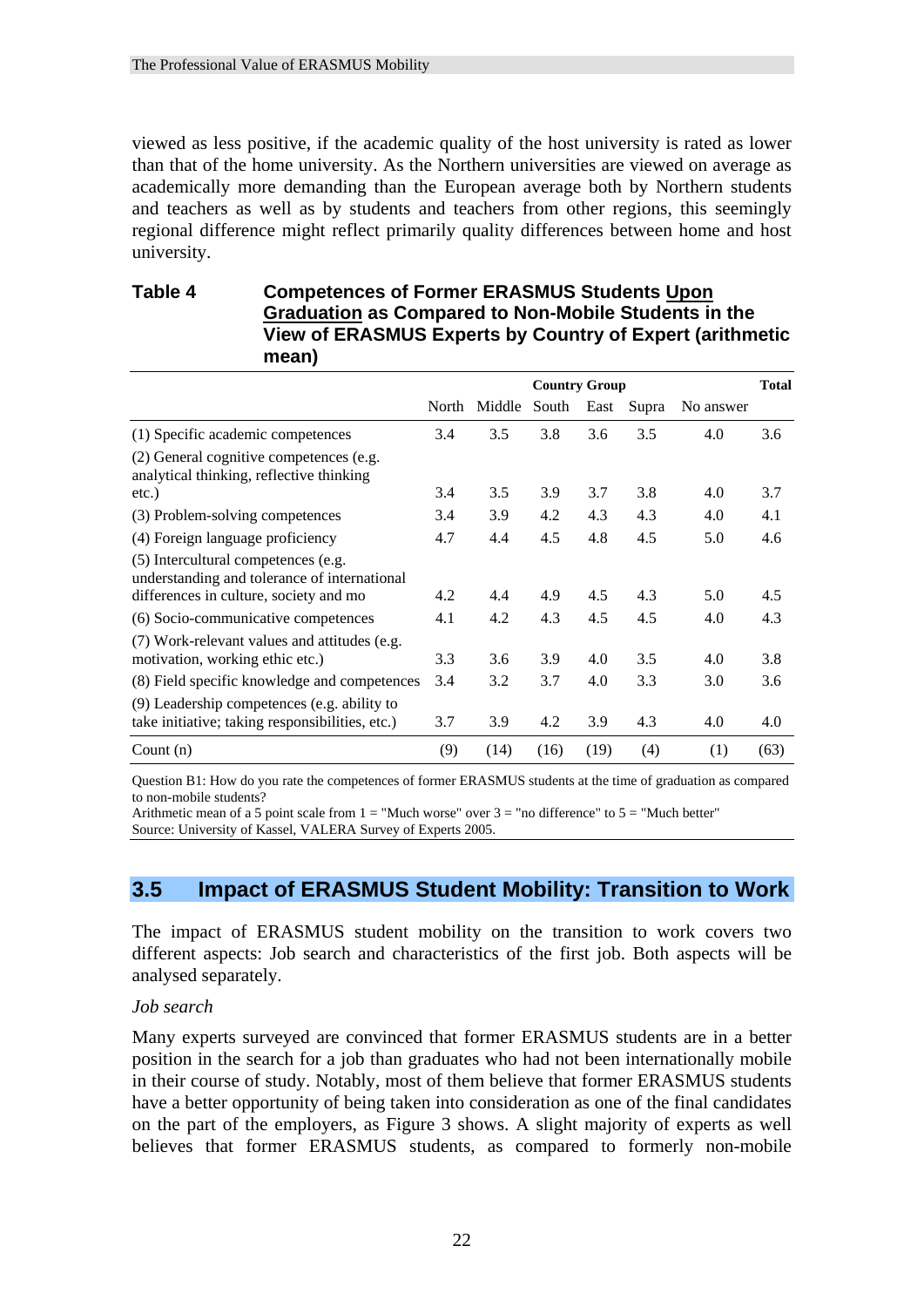students, have a better chance to get a job offer after a short period or with limited search efforts and to get employed soon after graduation.

#### **Figure 3 Job Search of Former ERASMUS Students as Compared to Non-Mobile Students in the View of ERASMUS Experts (percent)**



Question C1: In your opinion, how do you rate the opportunities of former ERASMUS students regarding the following areas of transition to work as compared to their non-mobile fellow students? (n=63); 5-point scale from  $1 =$ "Much worse" through  $3 =$  "no difference" to  $5 =$  "Much better" Source: University of Kassel, VALERA Survey of Experts 2005.

The ratings by experts are surprisingly similar to those expressed by former ERASMUS students in prior evaluation studies. Both findings suggest that study abroad makes the CV more interesting and substantially increases the opportunity to be considered in the recruitment process. Study abroad finally seems to increase the opportunity for graduates to a certain extent of eventually securing a job.

Experts from Middle European countries consider the former mobile students' opportunity most favourably to be taken into consideration as one of the final candidates by employers. Yet, as Table 2 shows, they do not differ significantly from experts from other European regions in their assessment of the actual opportunities of getting employed soon and without substantial efforts in the search process.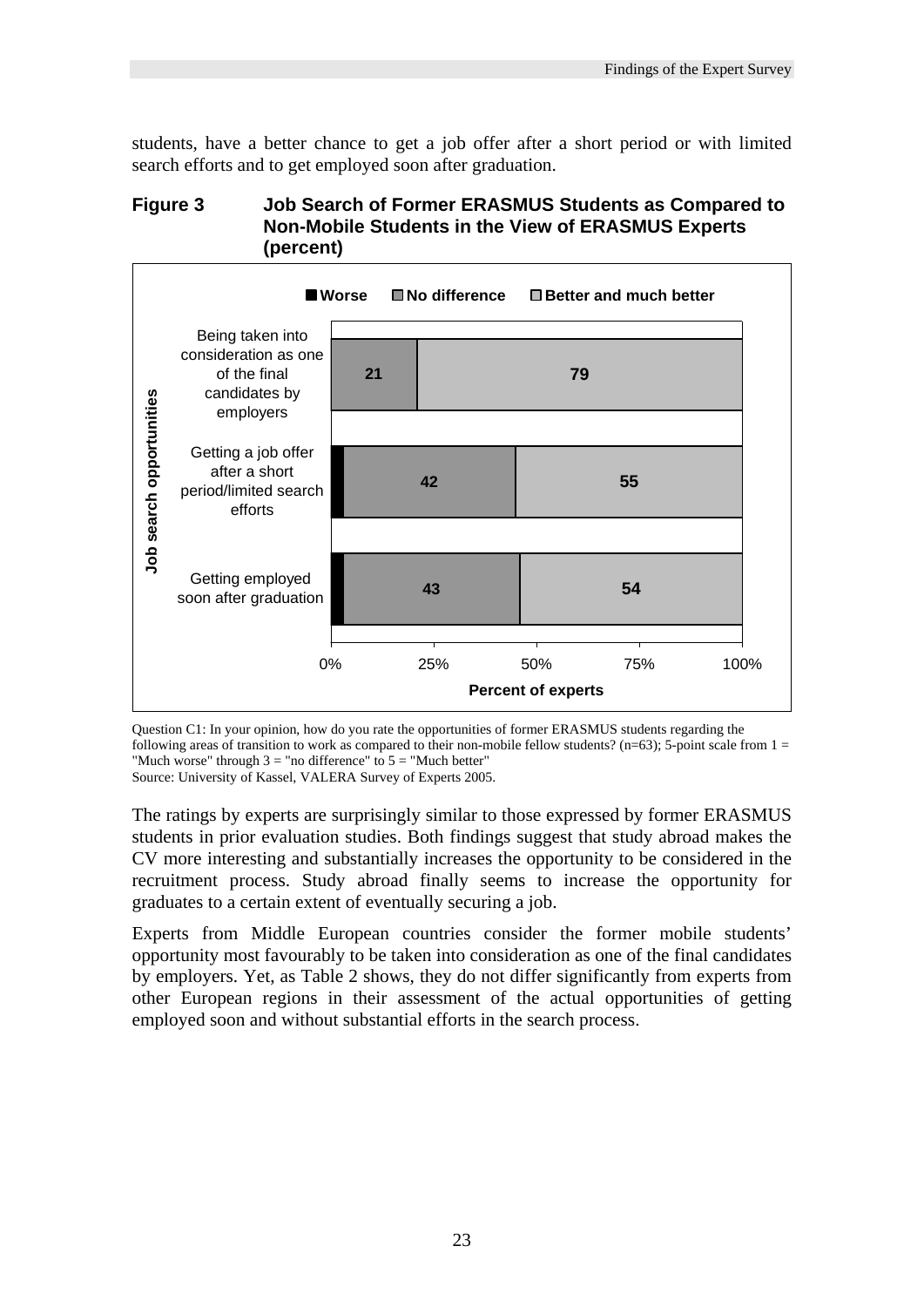| Country of Expert (percent)                                                         |                      |                         |          |      |              |           |      |
|-------------------------------------------------------------------------------------|----------------------|-------------------------|----------|------|--------------|-----------|------|
|                                                                                     | <b>Country Group</b> |                         |          |      | <b>Total</b> |           |      |
|                                                                                     | North                | Middle South East Supra |          |      |              | No answer |      |
| $(1)$ Being taken into consideration as one of<br>the final candidates by employers |                      |                         |          |      |              |           |      |
| No difference                                                                       | 22                   | 7                       | 27       | 32   | $\theta$     | $\theta$  | 21   |
| <b>Better</b>                                                                       | 78                   | 93                      | 73       | 68   | 100          | 100       | 79   |
| $(2)$ Getting a job offer after a short<br>period/limited search efforts            |                      |                         |          |      |              |           |      |
| Worse                                                                               | $\Omega$             | $\Omega$                | $\Omega$ | 11   | $\Omega$     | $\Omega$  | 3    |
| No difference                                                                       | 44                   | 62                      | 44       | 32   | 25           | $\Omega$  | 42   |
| <b>Better</b>                                                                       | 56                   | 38                      | 56       | 58   | 75           | 100       | 55   |
| $(3)$ Getting employed soon after graduation                                        |                      |                         |          |      |              |           |      |
| Worse                                                                               | $\Omega$             | $\Omega$                | $\Omega$ | 11   | $\theta$     | $\Omega$  | 3    |
| No difference                                                                       | 33                   | 50                      | 53       | 39   | 25           | $\Omega$  | 43   |
| <b>Better</b>                                                                       | 67                   | 50                      | 47       | 50   | 75           | 100       | 54   |
| Count $(n)$                                                                         | (9)                  | (14)                    | (16)     | (19) | (4)          | (1)       | (63) |

## **Table 5 Job Search of Former ERASMUS Students as Compared to Non-Mobile Students in the View of ERASMUS Experts by Country of Expert (percent)**

Question C1: In your opinion, how do you rate the opportunities of former ERASMUS students regarding the following areas of transition to work as compared to their non-mobile fellow students? 5 point scale from  $1 =$  "Much worse" over  $3 =$  "no difference" to  $5 =$  "Much better"

Source: University of Kassel, VALERA Survey of Experts 2005.

#### *Job characteristics*

Only a minority of the surveyed experts in this study perceives the first job characteristics of formerly mobile students as more favourable than that of graduates not having studied abroad for some period. Actually, as Figure 4 shows, an advantage of former ERASMUS students in getting a full-time job was noted by 30% of the respondents (among them 8% much better), and in getting a long-term/permanent contract by 24% of the respondents (among them 8% much better as well). Most experts rated the opportunities of initial employment of former ERASMUS students as being more or less the same as those of formerly non-mobile students.

The ratings by the experts surveyed can be viewed, notwithstanding, as relatively positive, as former graduate surveys suggest that formerly mobile students have hardly any advantage over formerly non-mobile students as far as the general employment conditions are concerned.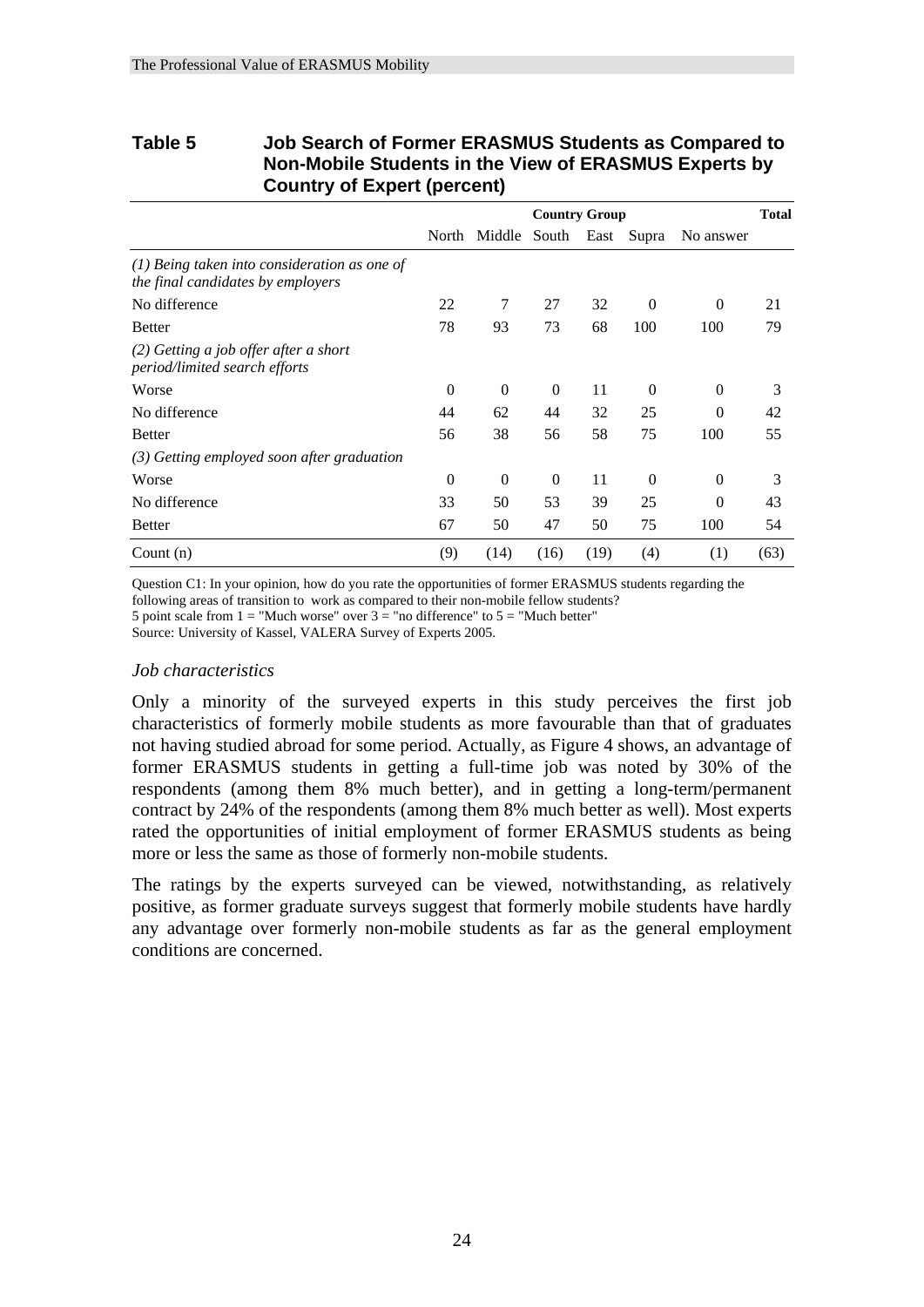

# **Figure 4 Initial Employment of Former ERASMUS Students as**

Question C1: In your opinion, how do you rate the opportunities of former ERASMUS students regarding the following areas of transition to work as compared to their non-mobile fellow students? (n=63); 5-point scale from  $1 =$ "Much worse" through  $3 =$  "no difference" to  $5 =$  "Much better" Source: University of Kassel, VALERA Survey of Experts 2005.

A somewhat higher proportion of experts (41%) are convinced that formerly mobile students have a favourable opportunity of taking over work assignments closely linked to their expertise. This, again, confirms the findings of prior evaluation studies according to which ERASMUS temporary student mobility is quite successful in assuring access to work assignments linked to one's knowledge and otherwise desirable assignments.

#### **3.5.1 Advantages and Disadvantages of Former ERASMUS Students in Transition to Employment and Work**

The assessments of the experts surveyed on advantages and disadvantages of former ERASMUS students in the transition process to the labour market are overall positive. The open comments elaborate the reasons for this assessment. An ERASMUS supported study period is seen as having an impact on the attractiveness of students in the application process, because of indirect effects on their personality and soft skills or because of the general attractiveness of mobility and international experience for employers. Only a few critical comments remind the generality of these assumptions, stating that the attractiveness of an ERASMUS stay depends on the kind of job and organisation.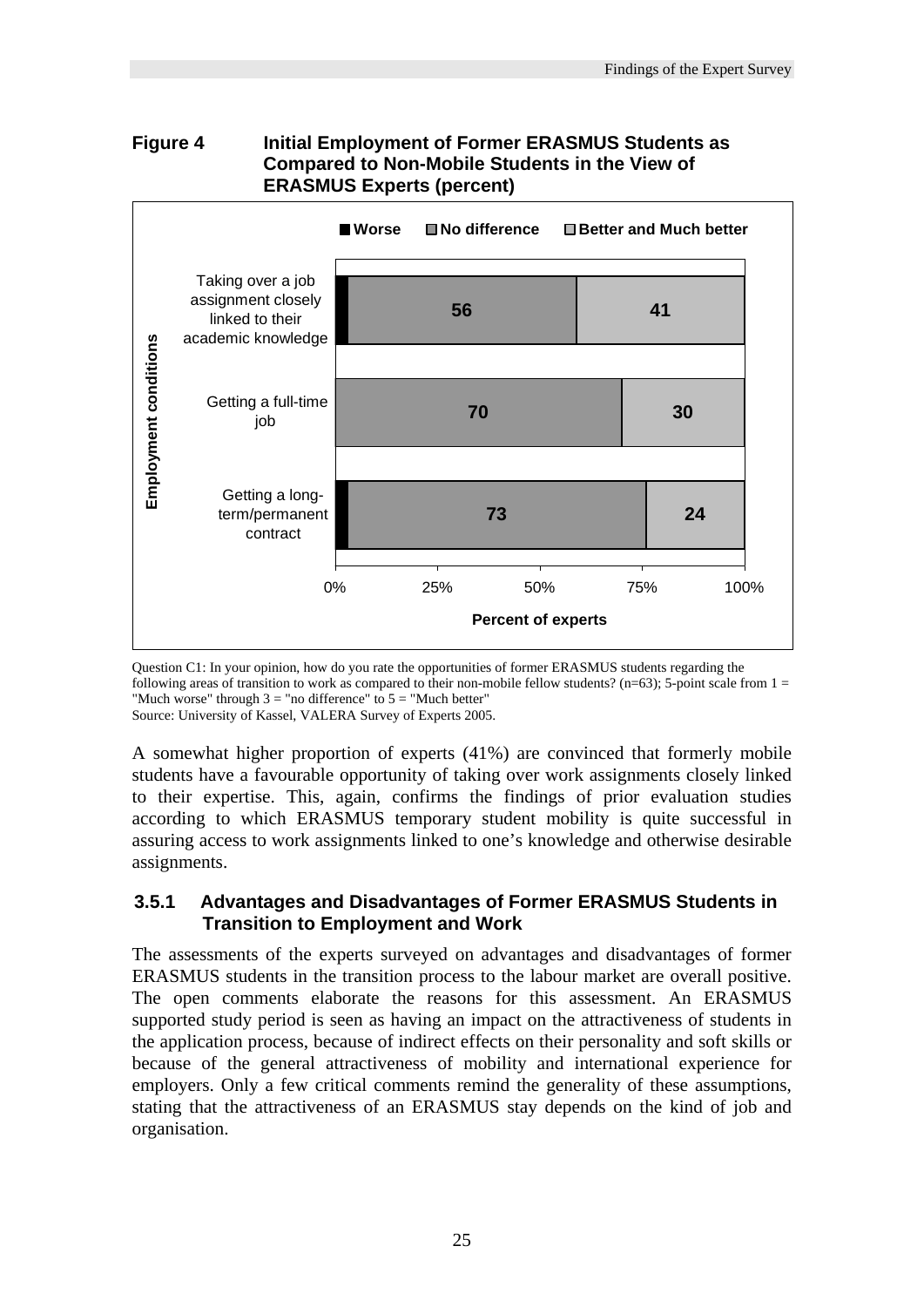With regard to possible disadvantages, the respondents do not see major problems for former ERASMUS student in their transition to work process. At the same time, some comments imply that the ERASMUS programme does not have the attractiveness which some students expect from it. Possible reasons may be the non-elite character of ERASMUS (no brand name) as well as the growing demand of international experience as a prerequisite for the application process in some areas. Still, the non-elite character and the lacking knowledge of employers about the programme are the only two arguments for a disadvantage of former ERASMUS student in their search process. In particular, the non-elite character has to be interpreted in comparison to application processes of other mobility programmes as earlier studies have already shown that more than 80% of the ERASMUS students were selected by some kind of criteria.<sup>3</sup>

## **3.5.2 Fields of Study with Major Advantages and Disadvantages**

In response to a question whether certain fields of study stand out regarding former ERASMUS students` advantages and disadvantages on their way from higher education to employment, Business Management and Social Sciences were most frequently named as fields where a study period abroad is advantageous for the transition to employment and work. This was stated by 38 respondents. Human Sciences and Languages follow on the second place (30 votes) and Communication and Information Sciences (13) on third place, followed by the Mathematics and IT (9) as well as Engineering, Technology and Architecture (9). Other fields of study named were Education (7), Art (5), Natural Sciences (4), Agriculture (4), Law (4) and Geography and Geology (2) as well as Medicine (1) among the groups of fields of study named in the questionnaire. Additionally, "European Studies" (1), Economics (1) and "Health Professions in general" (1) were named as groups of fields of study which were not stated in the questionnaire.

Consistently, most explanations for advantages of former ERASMUS students were given in the area of Business Management. In discussing the professional value of temporary study abroad during the course of study in Business Management, most experts refer to the labour market situation and the job requirement. In contrast, experts pointing out the advantage of mobility during course of study in Languages and Human Sciences primarily refer to the nature of the subject calling for a study period abroad. Many responses refer to the professional relevance of foreign language proficiency.

In response to the question whether the respondents note any disadvantages of former ERASMUS students` on the labour market, substantially fewer references (35 as compared to 128 references about advantages) were made. Disadvantages were named several times as regards law. Any other fields were named at most three times: Medicine (3), Architecture, Technology and Engineering (3), Geography and Geology (3), Agricultural Science (2), Human Sciences and Languages (2), Other Sciences (2),

1

<sup>&</sup>lt;sup>3</sup> 88% of the ERASMUS students were selected by criteria as linguistic skills, motivation, general knowledge, knowledge of the chosen country etc., in: Rosselle, D., Lentiez, A., The ERASMUS programmeme 1987 - 1995 - A qualitative review looking to the future (Vol. 1 summary), Lille-North Pas de Calais European Academic Network, France 1999, p. 64.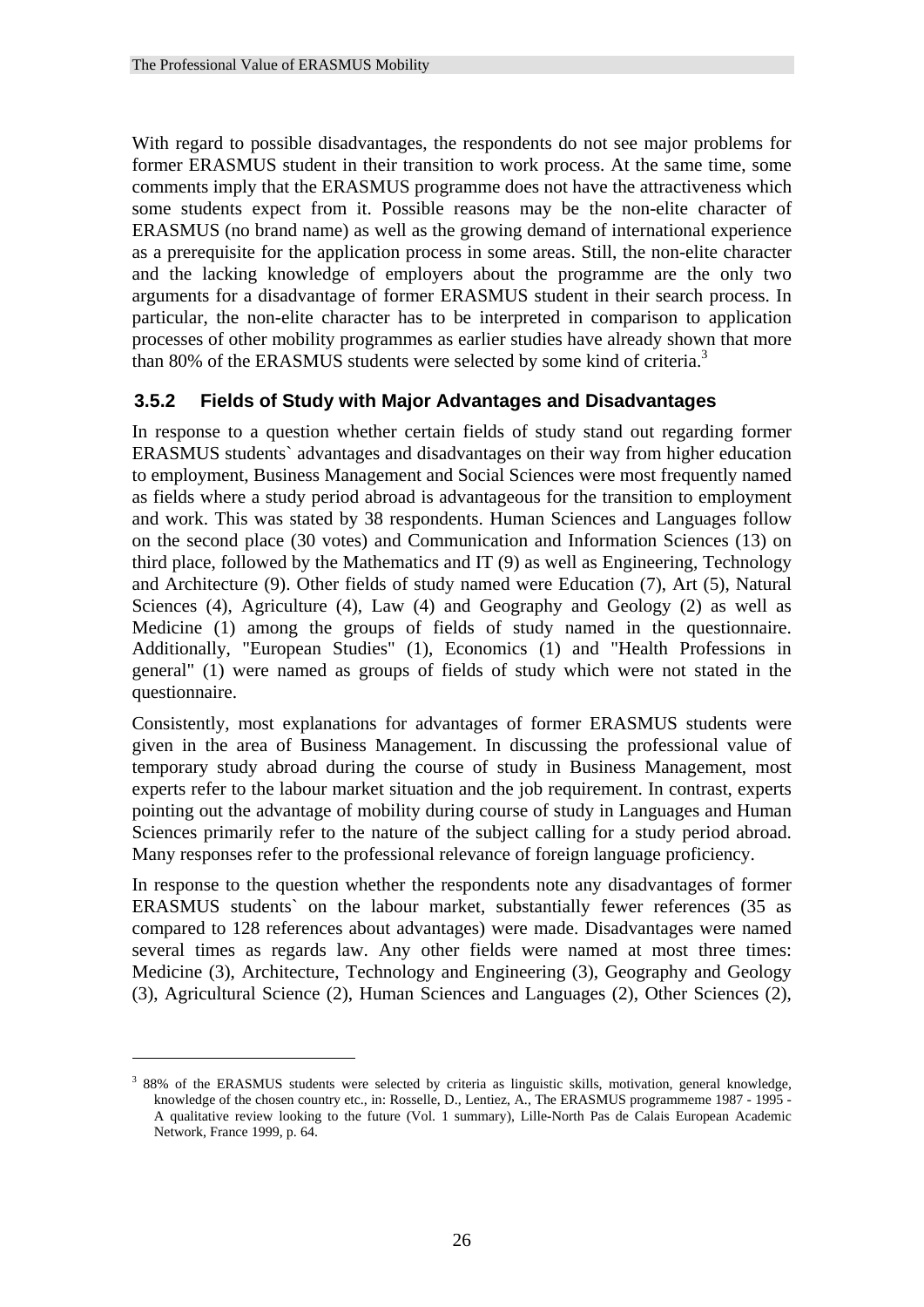Education (3), History (1), Art and Design (1), Mathematics & IUT (1), Social Science (2), Natural Sciences (1).

Overall, the outstanding position of Business Management and Social Sciences as well as the importance of a study abroad period for Languages is not surprising and was well known before. In regard to disciplines with a possible disadvantage, fewer respondents have answered this part of the questions. If they did, most referred to subject areas with strictly structured national examinations and orientation such as Law, Medicine and Education. Interesting are the two German comments which indirectly argue that students are mobile to improve their professional value and that, hence, the motivation to be mobile decreases when the Labour market situation changes.

## **3.5.3 Further Factors**

The experts were asked for further relevant factors possibly explaining differences of the professional value of temporary student mobility as far as the transition from study to employment and the initial employment situation are concerned.

A substantial number of respondents referred to individual characteristics and personality of the students as one of the key factors. Other responses addressed contextual factors in the life of ERASMUS students and the external environment. Some experts explicitly raise the "egg-hen" question about the extent to which characteristics of former ERASMUS students are the result of the ERASMUS experience and the extent to which they are due to the fact that students of those characteristics opt for an ERASMUS-supported study period abroad.

The experts distinguish three main groups of factors having an influence on the transition process of students: Personality and individual characteristics (e.g. motivation) and study performance. Points of discussion are the effect of ERASMUS on the students' personality and the degree of influence on higher education institution reputation. Overall, the answers mainly focus on general influencing factors (besides the ERASMUS stay) which are valid for non-mobile students as well.

# **3.6 Career Impact of ERASMUS Student Mobility**

In this study, the experts also were asked to rate the employment and work situation of former ERASMUS students some years after graduation in comparison to formerly nonmobile students. In contrast to the previous questions, this question refers to the regular employment and work situation, i.e. clearly after the initial stages without specifying the actual career stage to be taken into consideration ("a couple of years after graduation").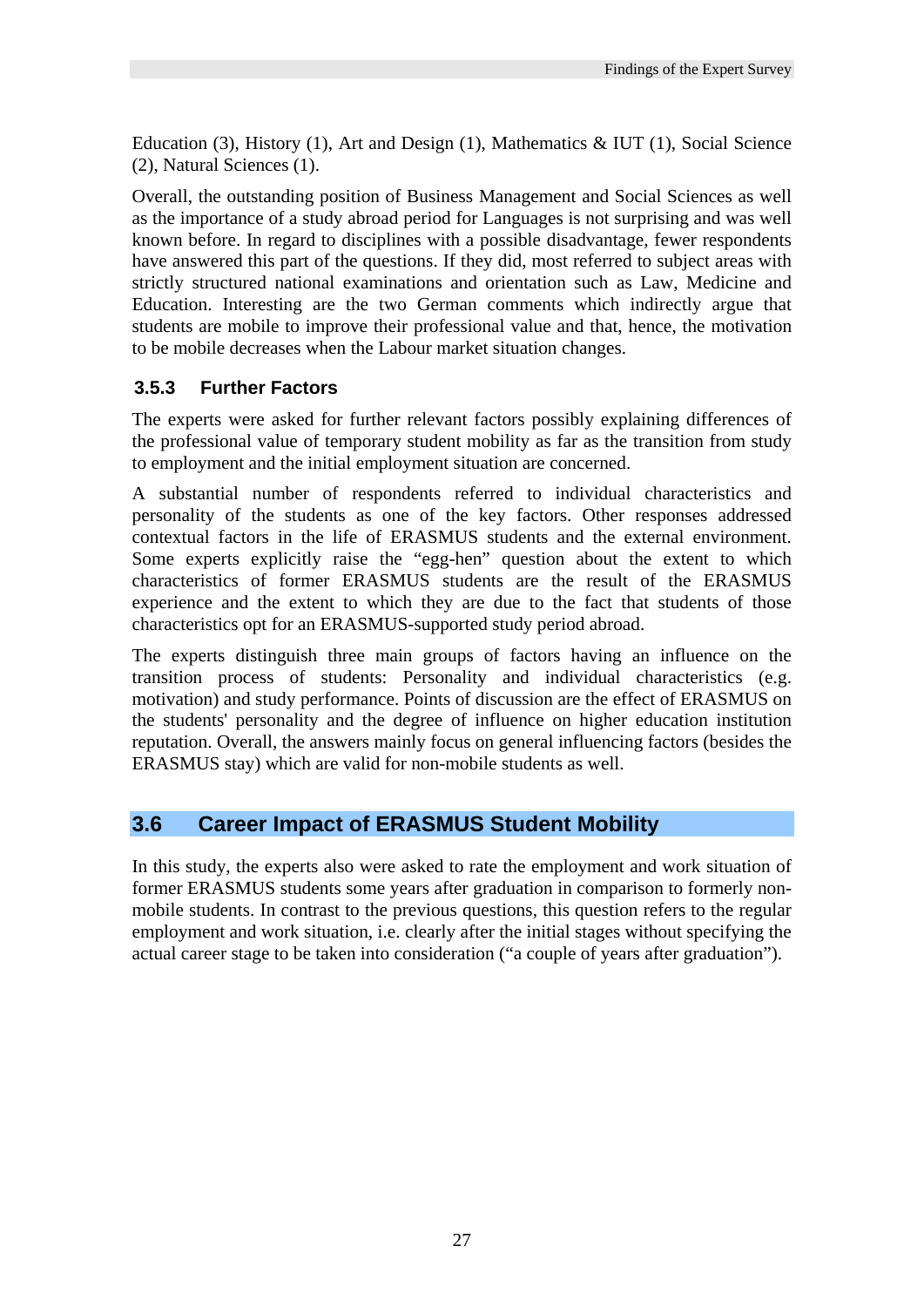## **Figure 5 Employment and Work Situation of Former ERASMUS Students as Compared to Non-Mobile Students in the View of ERASMUS Experts (percent)**



Question C7: To what extent do the following characteristics of employment and work apply to former ERASMUS students as compared to their non-mobile fellow students a couple of years after graduation? (n=58) - 5-point scale from  $1 =$  "To a much lower extent" through  $3 =$  "No difference" to  $5 =$  "To a much higher extent" Source: University of Kassel, VALERA Survey of Experts 2005.

As could be expected both on the basis of prior studies and on the basis of the experts' responses to issues of job search, transition and initial employment, the status and the employment conditions of former ERASMUS students are rated as advantageous only by a minority. The majority of respondents does not perceive any difference in this respect, while only one or two respondents each perceive a below-average status and employment situation of former ERASMUS students.

The responses provided by the experts surveyed, however, suggest that the career impact of ERASMUS study abroad is more impressive and might be also more impressive in some aspects than various prior studies have indicated. With regard to the content of work, i.e. according to dimensions which are usually viewed as a desirable job, a substantial proportion perceives the formerly ERASMUS mobile students to be in a (most somewhat) better situation than formerly non-mobile students.

The perceptions vary by regions, as Table 3 shows. Experts from Eastern and from Southern European countries more frequently conceive the careers of former ERASMUS students as advantageous than experts from Northern and Middle European countries. Compared to this, the experts' views vary only moderately according to their institutional base.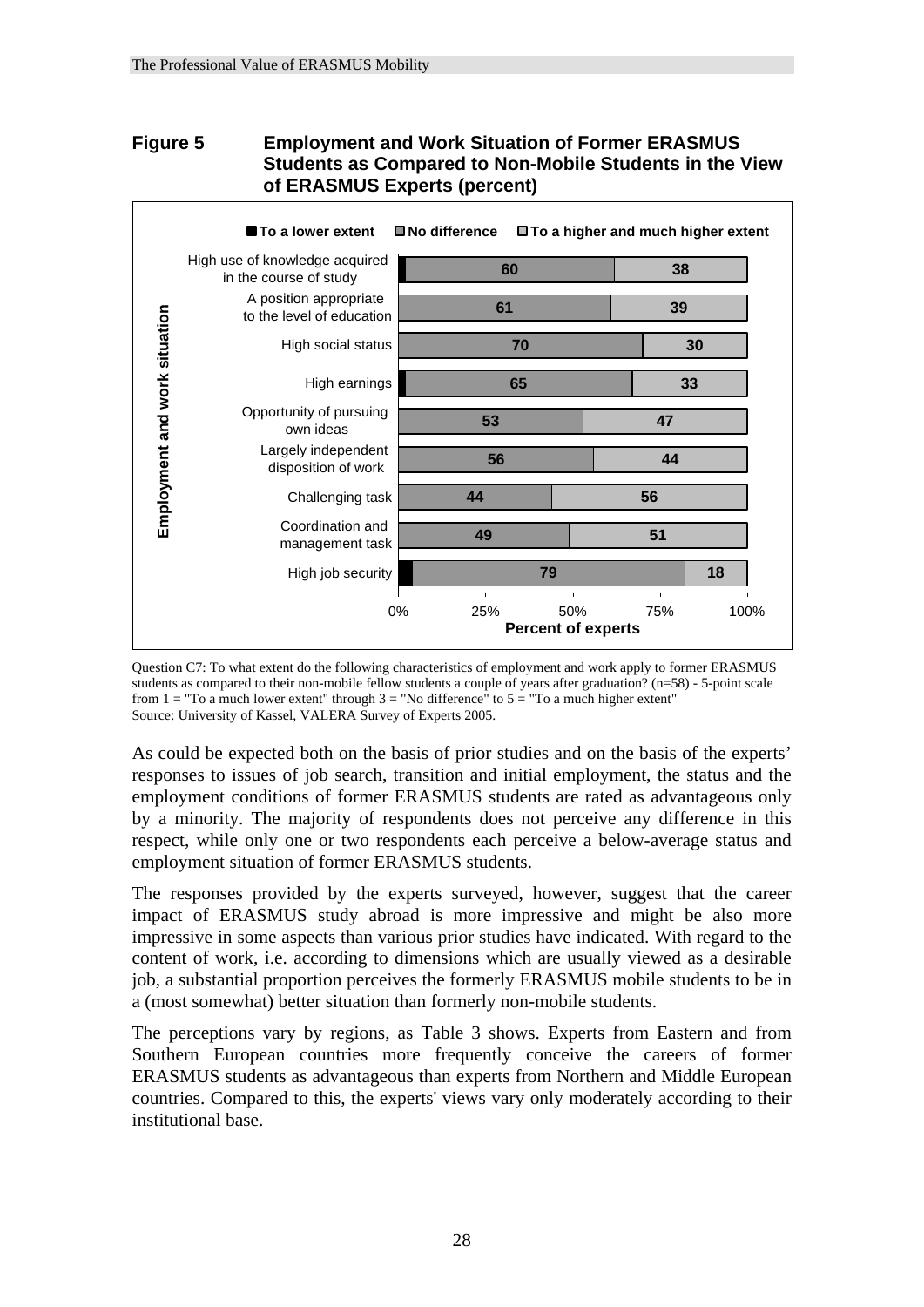#### **Table 6 Characteristics of Employment and Work of Former ERASMUS Students as Compared to Non-Mobile Students in the View of ERASMUS Experts by Country of Expert (arithmetic mean)**

|                                                              | <b>Country Group</b> |                               |      | <b>Total</b> |     |           |      |
|--------------------------------------------------------------|----------------------|-------------------------------|------|--------------|-----|-----------|------|
|                                                              |                      | North Middle South East Supra |      |              |     | No answer |      |
| (1) High use of knowledge acquired in the<br>course of study | 3.1                  | 3.1                           | 3.5  | 3.7          | 3.3 | 4.0       | 3.4  |
| $(2)$ A position appropriate to the level of<br>education    | 3.2                  | 3.3                           | 3.4  | 3.7          | 4.0 | 4.0       | 3.5  |
| (3) High social status                                       | 3.1                  | 3.2                           | 3.4  | 3.5          | 3.5 | 3.0       | 3.3  |
| (4) High earnings                                            | 3.1                  | 3.3                           | 3.4  | 3.5          | 3.5 | 3.0       | 3.4  |
| (5) Opportunity of pursuing own ideas                        | 3.2                  | 3.5                           | 3.6  | 3.6          | 3.3 | 4.0       | 3.5  |
| (6) Largely independent disposition of work                  | 3.2                  | 3.2                           | 3.6  | 3.7          | 3.8 | 4.0       | 3.5  |
| (7) Challenging tasks                                        | 3.4                  | 3.4                           | 3.6  | 3.8          | 3.5 | 4.0       | 3.6  |
| (8) Coordination and management tasks                        | 3.3                  | 3.5                           | 3.6  | 3.6          | 3.8 | 4.0       | 3.6  |
| $(9)$ High job security                                      | 3.1                  | 3.0                           | 3.2  | 3.2          | 3.0 | 3.0       | 3.1  |
| Count $(n)$                                                  | (9)                  | (12)                          | (15) | (17)         | (4) | (1)       | (58) |

Question C7: To what extent do the following characteristics of employment and work apply to former ERASMUS students as compared to their non-mobile fellow students a couple of years after graduation?

Arithmetic mean of a 5-point scale from  $1 =$  "To a much lower extent" over  $3 =$  "No difference" to  $5 =$  "To a much higher extent"

Source: University of Kassel, VALERA Survey of Experts 2005.

Overall, one can observe that the respondents assess the differences between formerly mobile and non-mobile students regarding the core job conditions of status, income and job security as lower than the more task oriented characteristics. Here at least one third of the respondents would assess that these characteristics apply to a higher extent to formerly mobile students. The interpretation of this differentiation could be that respondents are more willing to see positive differences for ERASMUS students in the areas which are more difficult to measure whereas they are more cautious in the "hardfacts" areas of income, job security and status. Interestingly, the job characteristics "opportunity of pursuing own ideas" and "challenging task" are assessed by around 50% of the experts as applying to a higher extent to formerly mobile students.

### **3.6.1 International and European Careers and Assignments**

Almost all surveyed experts are convinced that former ERASMUS students are more likely to be internationally mobile in the course of their career. Moreover, almost all respondents believe that former ERASMUS students are more likely to take over work assignments with visible international components – irrespective whether they are internationally mobile or not. This holds true for all international components of work assignments addressed in the questionnaire: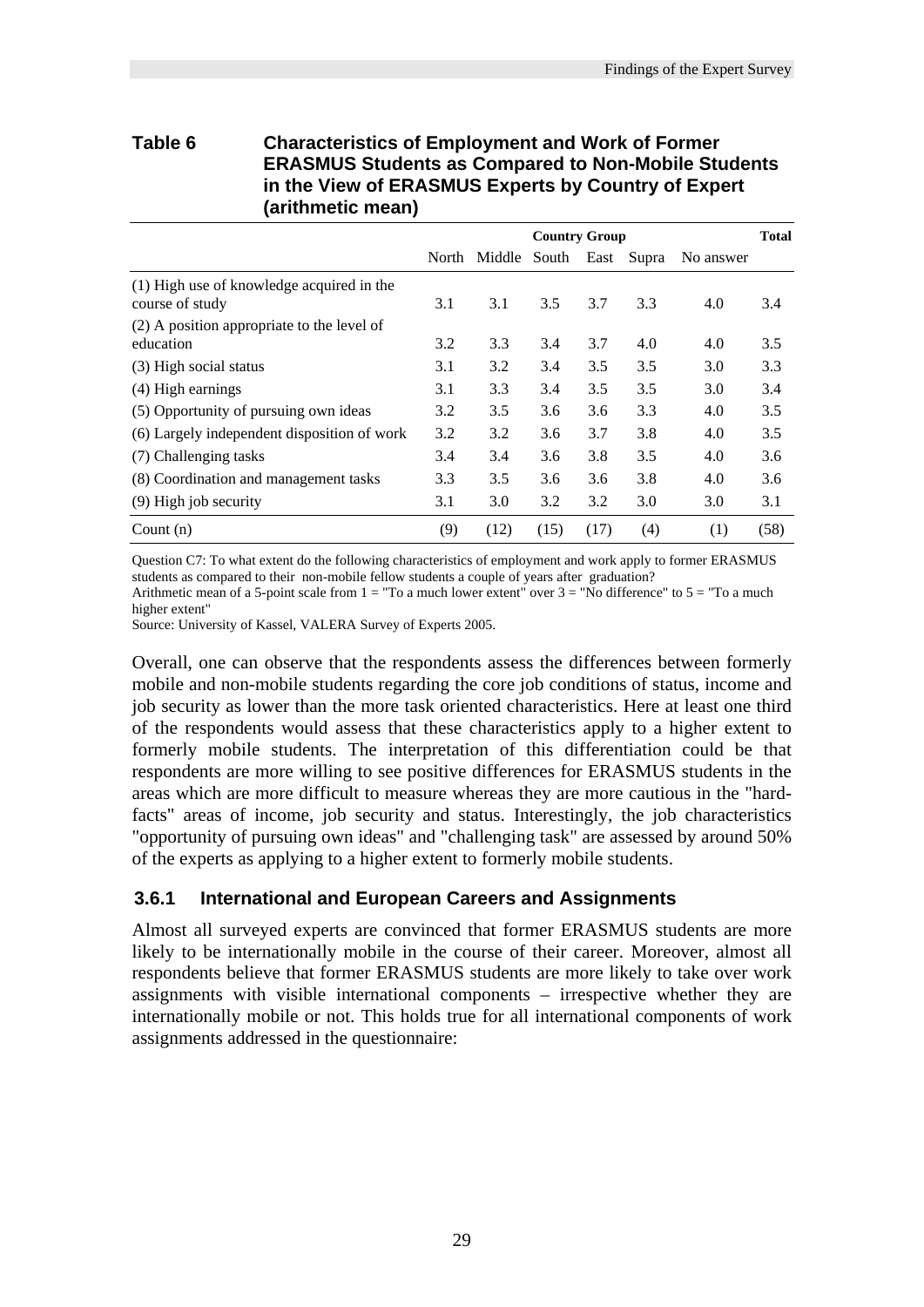### **Figure 6 International and European Work Assignments of Former ERASMUS Students as Compared to Non-Mobile Students in the View of ERASMUS Experts (percent)**



Question C5: To what extent do former ERASMUS students take over the following European/International aspects in their work assignments as compared to their non-mobile fellow students? 5-point scale from 1 = "To a much lower extent" through  $3 =$  "No difference" to  $5 =$  "To a much higher extent" Source: University of Kassel, VALERA Survey of Experts 2005.

Experts vary somewhat in their assessment of former ERASMUS students' careers according to their region of origin. The differences, however, are too small to be viewed as highly relevant. As regards the function of experts we note that the few labour market experts underscore the former ERASMUS students' advantage in taking over international assignments even more strongly than the other experts surveyed.

When asked to explain their ratings, again a small number of experts added extended comments. Some respondents concentrate on describing the international competences of former ERASMUS students which are valuable in an international organisation.

Other experts point out the frequent international professional mobility of former ERASMUS students and, hence, the higher chance of former ERASMUS students to be sent abroad by their employers. Also, the experts assess that the chances for employment in another country increase. A few experts, however, caution the view that former ERASMUS students are eager primarily to take over international assignments. They argue that ERASMUS students are not looking primarily for the most international job but for that one which is appropriate to their study.

The experts assess the impact of an ERASMUS supported study period abroad as having a very positive impact on the degree of international job characteristics of former ERASMUS students which is in concurrence with earlier studies. Similar to these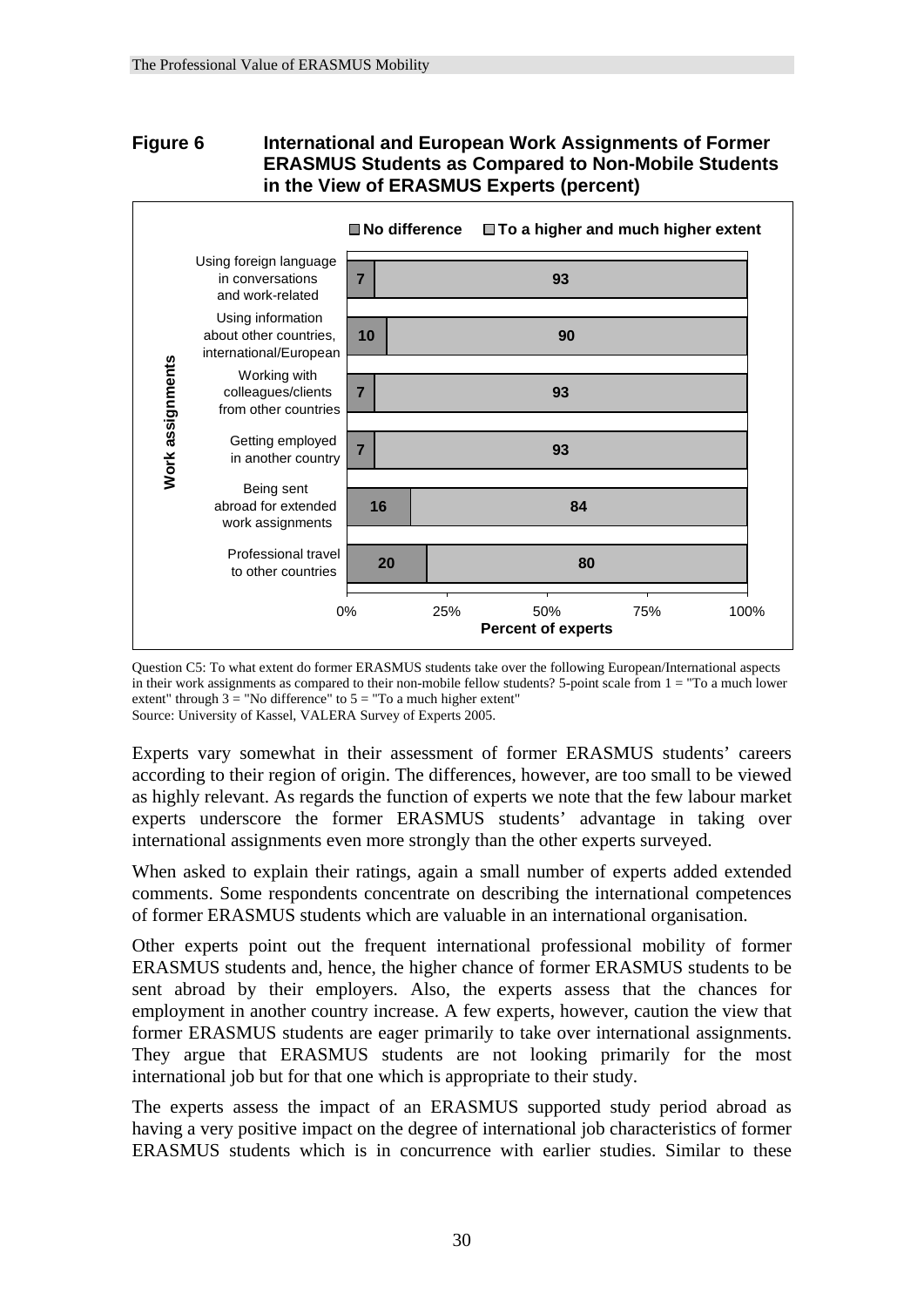studies, the characteristic "getting employed in another country" was assessed, in particular, as applying to a very high extent to formerly mobile students.

## **3.7 Suggestions for Improvement (Student Mobility)**

#### **3.7.1 Suggestions for Improvement regarding the SOCRATES/ERASMUS programme as a whole**

More than half of the surveyed experts suggested improvements of the overall ERASMUS sub-programme of SOCRATES in order to strengthen the professional value of temporary study in other European countries. Two suggestions were most frequently made:

- Better promotion, information and dissemination of the ERASMUS programme
- More mobility funds and support of a larger number of students.
- For giving a better overview, the suggestions made by the experts are structured under the following headings: Suggestions regarding the:
- Promotion and Marketing of the ERASMUS programme
- Cooperation with the Labour market/Employers
- Administration and communication
- Recognition of study period abroad

*Promotion and marketing*: Some respondents believe that the ERASMUS programme needs a better and stronger marketing campaign. One expert called for "*establishing ERASMUS as a quality brand name*!" Various respondents demand better information about ERASMUS to the universities but also and in particular to employment agencies and employers as well as ministries and policy makers to make the people aware of the importance and significance of the ERASMUS programme.

*Funding*: More funds are advocated for various purposes: to increase the participation of students, to increase the funds per mobile students, to provide the opportunity to study abroad twice, to support socially disadvantaged students and to support various activities, such as language preparation.

*Employment system:* Some experts point out that information about the benefits of ERASMUS can be spread more successfully, if co-operation with employers was improved. More information campaigns and meetings should be held. This could also comprise cooperation in the programme evaluation and programme development.

*Internship/practical experiences:* Some respondents suggest extending students' opportunities of spending short practical periods abroad. Some of them refer to the LEONARDO programme and suggest installing closer links between both.

*Administration and communication:* Several respondents see the need to make the ERASMUS administration less bureaucratic and more flexible and transparent. Some demand improved communication and a stronger customer orientation.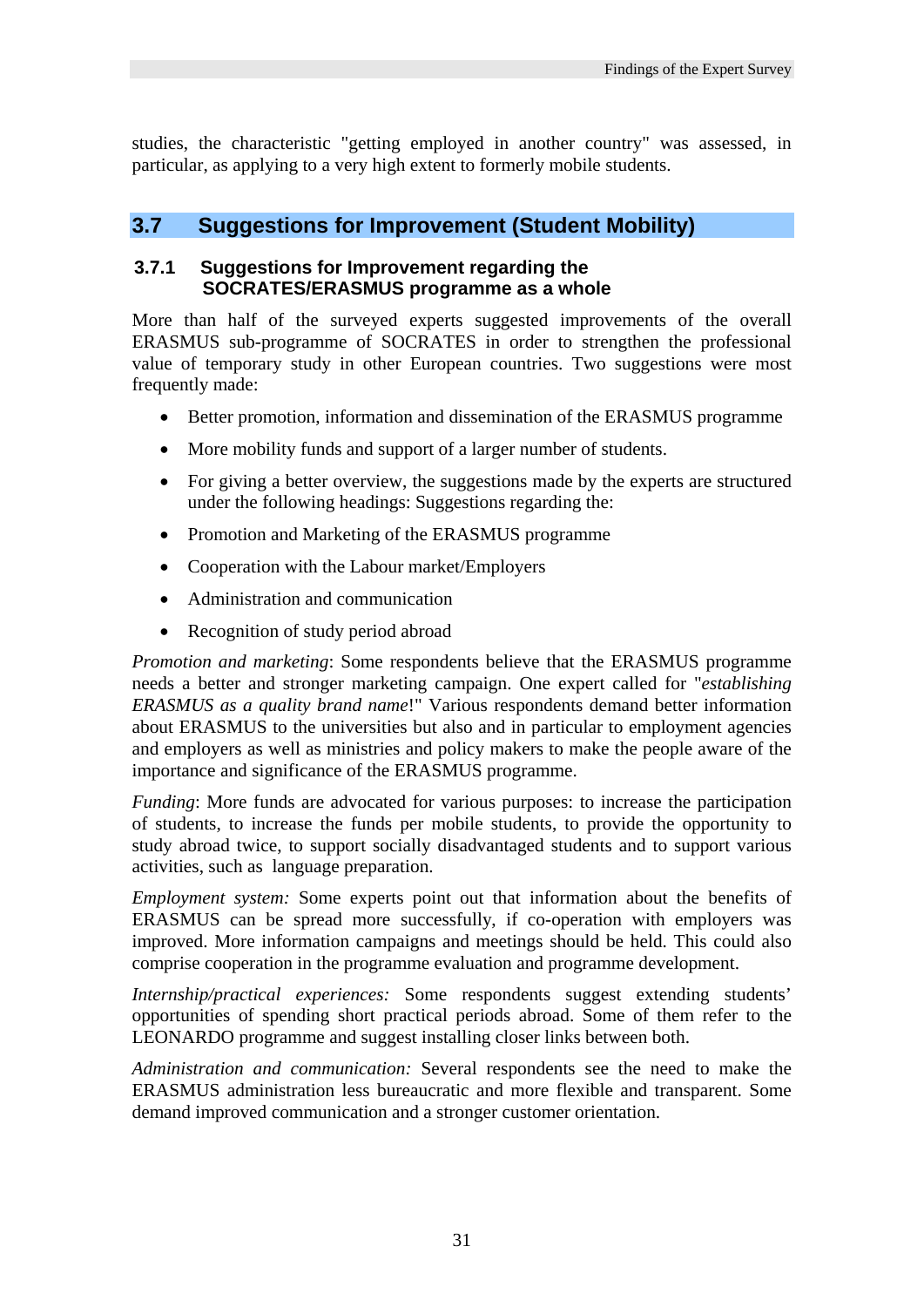*Recognition*: Some respondents point out recognition is not yet self-evident and needs further improvement e.g. introducing the Diploma Supplement.

## **3.7.2 Suggestions for Improvements at Institutional Level regarding Incoming Students**

More than two-third of respondents suggested to improve activities within the institutions themselves to take care of the incoming students in a better way. Some referred primarily to the purpose of such activities without further specification, notably:

- Better integration of the incoming students in the classroom by teamwork and also in the leisure time
- Better services (language courses, dormitories etc.) to the incoming students
- Make teachers aware of the added value of ERASMUS students

Other experts suggested specific measures of improvement, among them:

- More foreign language and cultural courses
- More and cheaper dormitories
- Free internet access

1

- Better information packages about the host university and the host country
- Improvement of guidance
- Improvement of tutoring systems (e.g. former ERASMUS students as tutors)
- Family programmes with local families
- Earlier information about courses
- More courses and study programmes in foreign languages

Various experts suggest that efforts should be strengthened to improve the integration of mobile students into the academic and social life at the host institution and in the host country – a point strongly emphasized as well in an earlier qualitative study questioning former ERASMUS students <sup>4</sup>. Suggestions refer to mentoring system, Welcome Events, more student accommodations and language courses. Up to now, the quality of student support services is quite different in each country and at each higher education institution.

## **3.7.3 Suggestions for Improvements at Institutional Level regarding Outgoing Students**

About two-thirds of the experts surveyed as well suggest improvements with respect to outgoing students in order to increase the professional value of temporary study abroad.

<sup>&</sup>lt;sup>4</sup> Rosselle, Dominique and Lentiez, Anne, The ERASMUS programme 1987 - 1995 - A qualitative review looking to the future (Vol. 1 summary), p. 46f.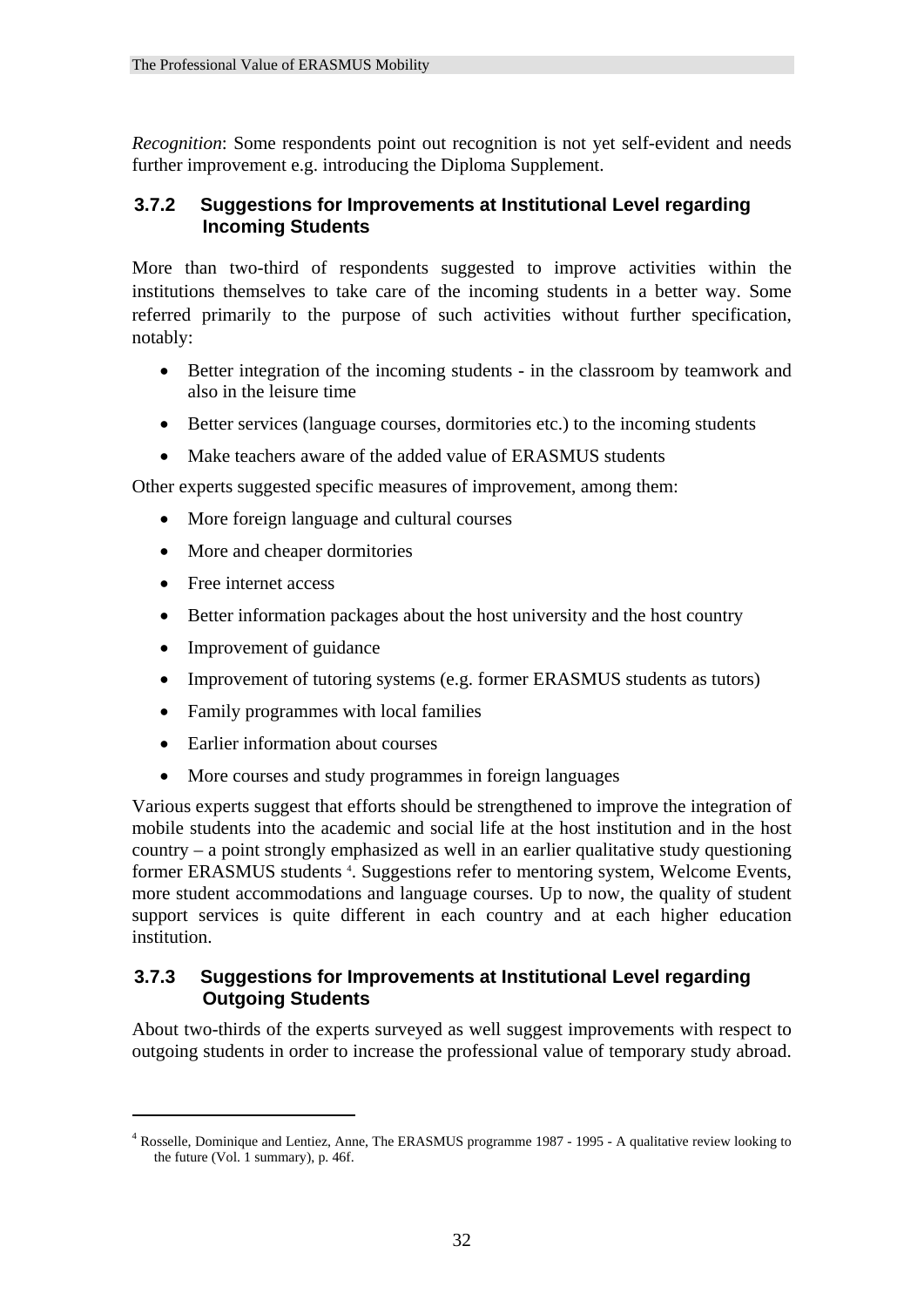Though the proposals are quite diverse, four directions of change seem to be viewed as most desirable:

- Ensure a good preparation before departure
- Support, guidance, and counselling to maximize the ERASMUS experience
- More flexible and less bureaucratic procedures
- Ensuring re-integration of the ERASMUS students after return

Some specific suggestions were made to enhance support for outgoing students:

- Better language and cultural preparation
- Better information packages about the host university and better information by the international office
- Ensure recognition, e.g. by most frequent use of Study Agreements and by making teachers more aware of the importance of academic recognition
- Home higher education institution should keep contact with the outgoing student during their study period abroad

Finally, some experts argue that improved evaluation and quality management processes also from the side of the home institution could contribute to the professional value of temporary study in another European country.

Overall, the experts suggested a broad range of measures to improve ERASMUS students` mobility in various respects. In most cases, no immediate link to the professional value of study abroad was addressed, but the arguments seemed to be based on the assumption that most general improvements of the ERASMUS subprogramme of SOCRATES are likely to strengthen its professional value for mobile students. Only a selected number of experts made suggestions thereby explicitly stating the link between the improvement proposed and the expected enhancement of the professional value of student mobility.

## **3.8 Good Practices (Student Mobility)**

Finally, the experts surveyed were asked to name cases of good practice in the higher education institutions in their country aiming to enhance the professional value of an ERASMUS-supported period abroad. Only a minority of respondents provided information in this section of the questionnaire.

Some respondents named general activity of quality enhancement in student exchange. Others referred to targeted action of reinforcing professional competences or placing graduates.

Again, some respondents referred to general improvements of the ERASMUS subprogramme. Hardly any example was provided which addresses directly the professional value of ERASMUS mobility.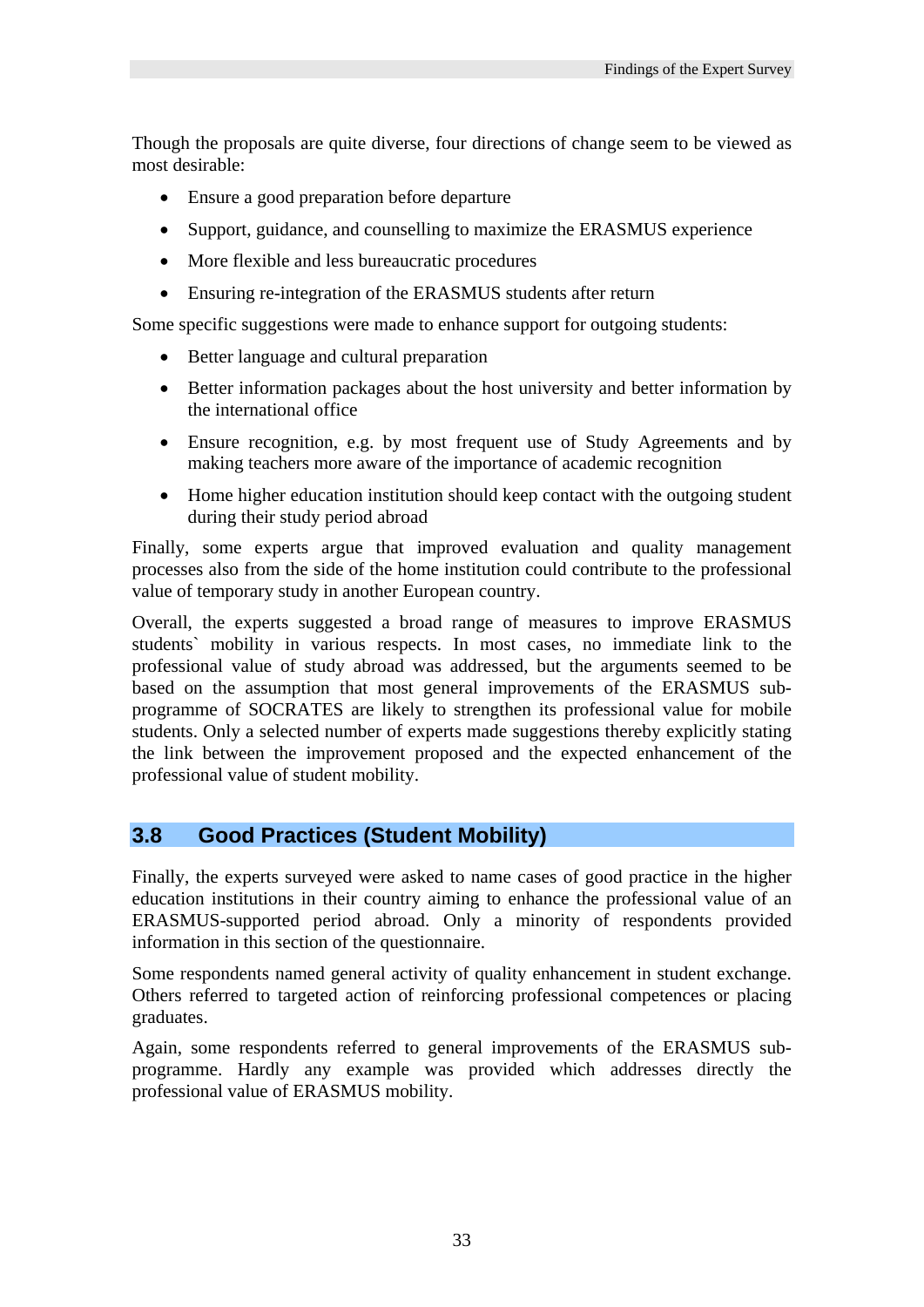## **3.9 Direct Impact of ERASMUS Mobility on the Mobile Teachers**

Most of the experts surveyed consider mobile teachers upon return to their home institution as more competent than their non-mobile colleagues in all the four areas addressed in the survey. Accordingly, as Figure 7 shows,

- knowledge of structures and modes of higher education in the host country is viewed as better by all experts (among them 50% much better),
- intercultural understanding and competences by 86% of the experts (among them 22% much better)
- foreign language proficiency by 77% (among them 27% much better)
- academic knowledge by 69% (among them 33% much better).

### **Figure 7 Competences of Former ERASMUS Teachers Upon Return as Compared to Non-Mobile Teachers in the View of ERASMUS Experts (percent)**



Question A1 (teacher): At the time of return, how do you rate mobile teachers as compared to non-mobile teachers in the following areas?

5-point scale from  $1 =$  "Much worse" through  $3 =$  "No difference" to  $5 =$  "Much better" Source: University of Kassel, VALERA Survey of Experts 2005.

The results are not surprising, as far as the three aspects of "international competences" are concerned. Here, the experts note somewhat higher competences on the part of the teachers, while they often rated the mobile students' competences much higher than those of the non-mobile students. This certainly reflects the facts that many mobile teachers were already internationally experienced and competent and that short periods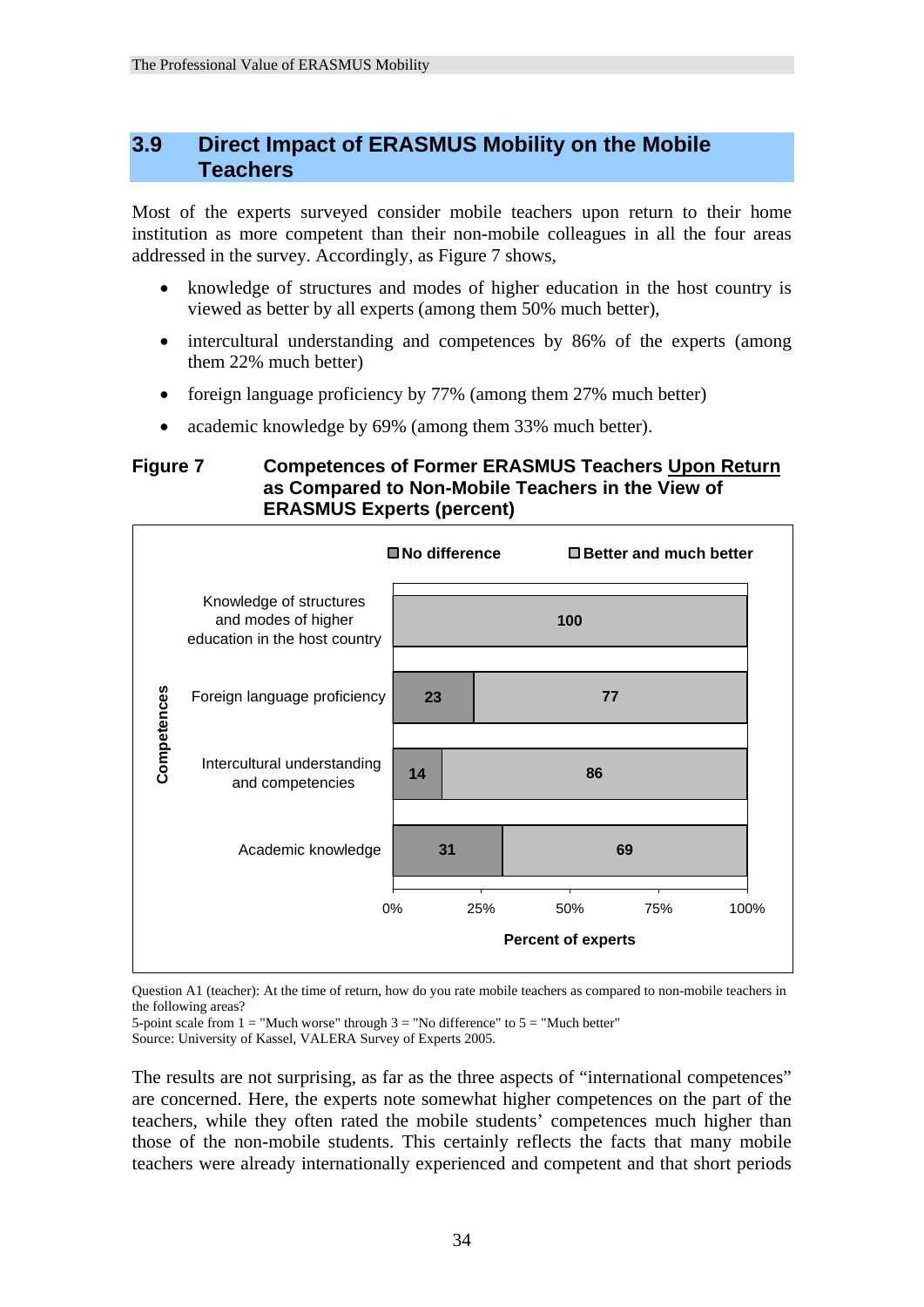of teaching abroad of mostly one or two weeks are less likely to have profound effects than the study period abroad of half a year or one year.

As compared to prior surveys of mobile teachers, this expert survey shows a surprisingly high confidence on the part of the experts surveyed that mobile teachers are better than non-mobile teachers with regard to their general academic knowledge. 69% consider the mobile teachers to be superior in this respect which is certainly not generally viewed a prime aim or a prime spin-off of teaching abroad, i.e. almost as many as those noting a higher level of foreign language proficiency.

## **3.9.1 Knowledge of structures and modes of higher education in the host country**

The surveyed experts rate the impact of the teaching period abroad as very positive on the knowledge of structures and modes of higher education in the host country: 100% of the valid answers agree that the knowledge is better or much better than those of nonmobile teachers.

Asked to explain their rating various experts point out that mobile teachers tend not only to absorb knowledge of the host country, which they acquire through contacts with the staff of the host institution and their own daily experiences. Rather, many of them seem to use it for comparative observation and reflection after returning to the home institution. This comparison is likely to initiate changes.

The experts assess the impact of an ERASMUS supported teaching period as positive on the teachers' knowledge of structures and modes of higher education in the host country and agree, hereby, with results of previous ERASMUS teacher surveys. Despite the high consent about this fact in the standardised part of the question (100%) the open comments express several critical aspects. These critics argue that the impact depends on the preparation before the teaching stay and the overall length of the stay. Furthermore, it is argued that the knowledge is limited to the situation at the host institution. Even so these critics cannot be totally neglected, the overall agreement about the positive impact of the teaching stay displays that all experts think that at least some kind of knowledge gain happens.

## **3.9.2 Foreign language proficiency**

Teaching abroad can contribute so obviously to the teachers' foreign language proficiency that most experts did not see any need to explain such a notion. Table 4 shows that some of those experts, however, who raised doubt about such a result of teaching abroad (23%), were inclined to explain their critical view in the open comments. These explanations mainly refer to the short period of the stay, a selection or self-selection process as only teachers with a good command of foreign language go abroad for teaching purposes.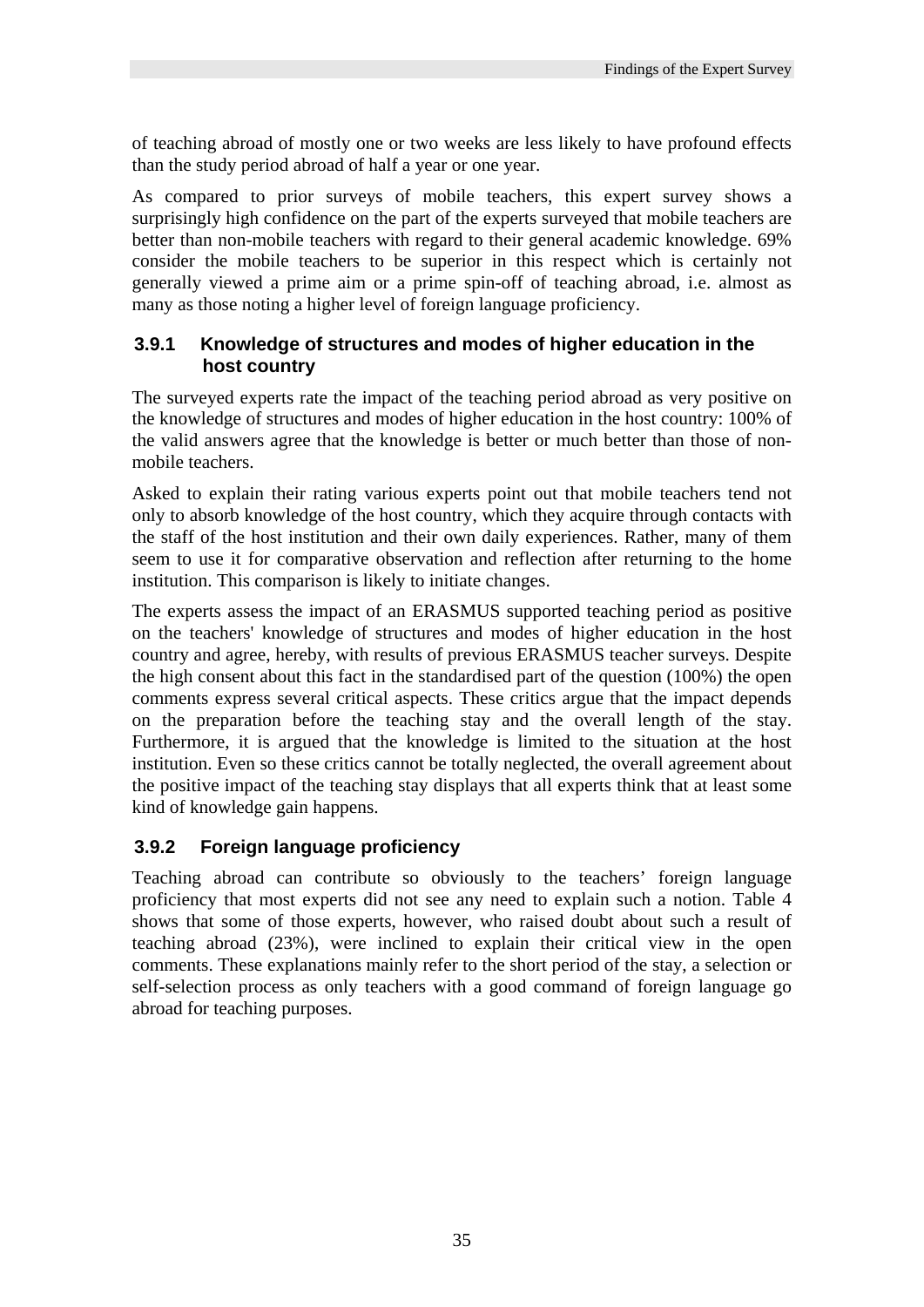| Table 7 | <b>Foreign Language Proficiency of Former ERASMUS</b>   |
|---------|---------------------------------------------------------|
|         | Teachers as Compared to Non-Mobile Teachers in the View |
|         | of ERASMUS Experts (percent and number)                 |

|                              | Percent | Count $(n)$ |
|------------------------------|---------|-------------|
| Foreign language proficiency |         |             |
| No difference                | 23      | (11)        |
| <b>Better</b>                | 50      | (24)        |
| Much better                  | 27      | (13)        |
| Total                        | 100     | (48)        |

Question A1: At the time of return, how do you rate mobile teachers as compared to non-mobile teachers in the following areas?

5-point scale from  $1 =$  "Much worse" over  $3 =$  "No difference" to  $5 =$  "Much better" Out of the 49 valid answers in table 13 only 48 were valid for this sub-question.

Source: University of Kassel, VALERA Survey of Experts 2005.

The majority of experts agree that the ERASMUS teaching period has a positive impact on the foreign language proficiency and are, hereby, in agreement with the results of earlier teacher surveys. The general formulation of the question does not specify if this foreign language needs to be the language spoken in the host country, hence, the gain in foreign language proficiency can be in the host country language but will be mostly in one of the lingua franca. Earlier studies have showed that most teaching is conducted in English, French or German. Teachers are not in the same degree as students expected to learn the language of the host country. Furthermore, there is a selection process. The results of earlier studies show that teachers with language competences are more likely to teach abroad<sup>5</sup>.

#### **3.9.3 Intercultural understanding and competences**

1

The majority of experts assess the impact of an ERASMUS supported teaching period abroad as having a positive impact on the intercultural understanding and competences. They argue that such learning occurs due to the direct contact with foreign students and teacher colleagues. The teacher gets more tolerant and broadminded through his work abroad and his/her experiences of the daily life in a foreign country. Critical aspects are as described the shortness of the stay and the difficulty to separate the effects of the stay from the effects of the selection processes during the application process of the ERASMUS programme. The shortness of the stay is a reasonable criticism as earlier surveys show that the average duration of the teaching stay was slightly over  $8 \text{ days}$ .<sup>6</sup>

<sup>&</sup>lt;sup>5</sup> Maiworm, F., Teichler, U., The Academics` Views and Experiences, in: Teichler, U. (edit.), ERASMUS in the SOCRATES Programme - Findings of an Evaluation Study, ACA Papers on International Cooperation in Education, Lemmens Verlags- & Mediengesellschaft mbH, Bonn 2002, p. 148.

<sup>6</sup> Results for the 1995/96, 1996/97; 1997/98, 1998/99, in: Maiworm, F., Teichler, U., The Academics` Views and Experiences, in: Teichler, U. (edit.), ERASMUS in the SOCRATES Programme - Findings of an Evaluation Study, ACA Papers on International Cooperation in Education, Lemmens Verlags- & Mediengesellschaft mbH, Bonn 2002, p. 146. .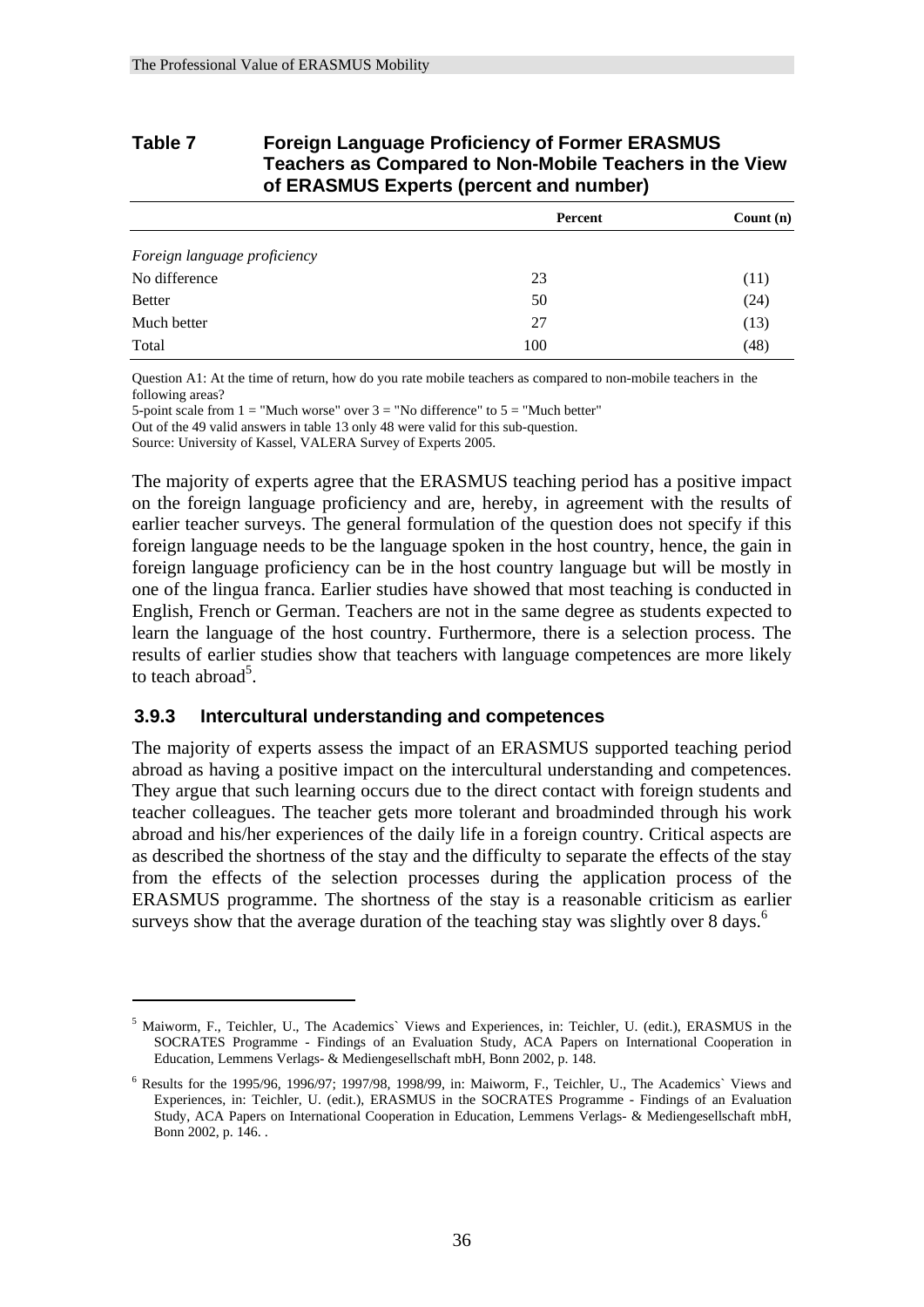## **3.9.4 Academic knowledge**

As already pointed out, the proportion of experts not expecting any visible gain of general academic knowledge as a result of teaching abroad is somewhat larger than those not expecting a growth of "international competences". They argue that the enhancement of academic knowledge is rather limited due to the shortness of the stay.

### **Table 8 Academic Knowledge of Former ERASMUS Teachers as Compared to Non-Mobile Teachers in the View of ERASMUS Experts (percent and number)**

|                                                                                     | Percent | Count $(n)$ |
|-------------------------------------------------------------------------------------|---------|-------------|
| Academic knowledge (theories, methods, disciplinary<br>knowledge, reflection, etc.) |         |             |
| No difference                                                                       | 30      | (15)        |
| <b>Better</b>                                                                       | 37      | (18)        |
| Much better                                                                         | 33      | (16)        |
| Total                                                                               | 100     | (48)        |

Question A1: At the time of return, how do you rate mobile teachers as compared to non-mobile teachers in the following areas? 5-point scale from  $1 =$  "Much worse" over  $3 =$  "No difference" to  $5 =$  "Much better";Out of the 49 valid answers in table 13 only 48 were valid for this sub-question. Source: University of Kassel, VALERA Survey of Experts 2005.

Yet, the majority of experts assess the ERASMUS teaching period as having a positive impact on the academic knowledge of teachers. They argue that the teachers get to know new teaching methods abroad; they can discuss teaching methods and contents with colleagues at the host institution and can evaluate their teaching methods by using them in their teaching at the host institution. This assessment confirms the result of the earlier surveys that the teachers assessed their teaching period as being worthwhile for their acquaintance with other teaching methods and the enhancement of the content of their lectures.

# **3.10 Impact on the Teachers' Subsequent Activities at the Home Institution**

Almost all experts are convinced that ERASMUS mobile teachers are more active after the teaching period than prior to it in international activities of teaching and research and improving their activities on the basis of their experiences acquired during the period of teaching abroad. This holds true for all five areas of activities addressed in the questionnaire: International networking, international perspective in teaching, teaching new contents and methods, conducting work tasks related to the ERASMUS programme and international research activities.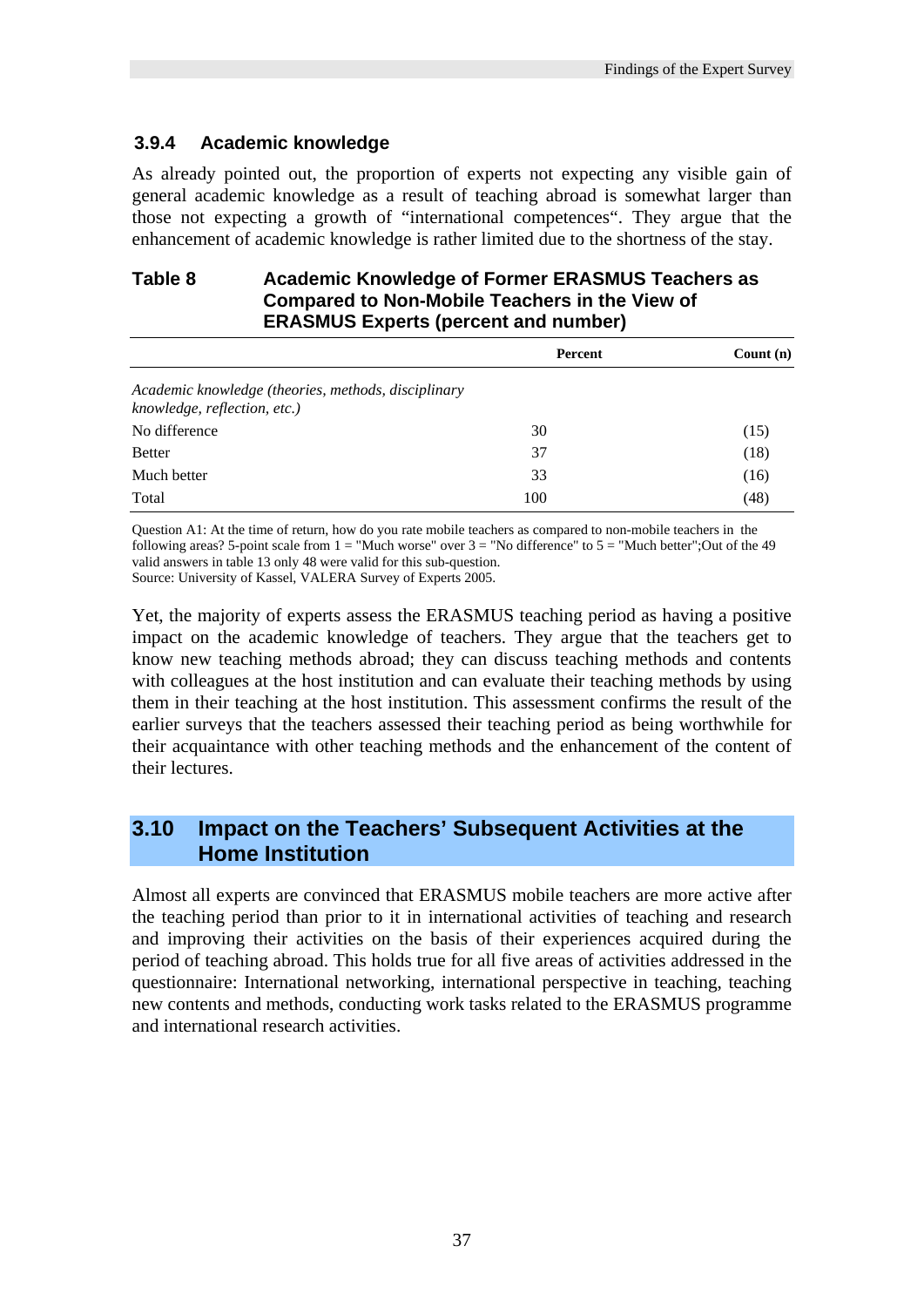## **Figure 8 Extent of Changes of the Mobile Teachers Academic Activities Upon Return as Compared to the Situation before Departure in the View of ERASMUS Experts (percent)**



Question B1 (teacher): In your opinion, in how far do the following activities of ERASMUS mobile teachers change after their return as compared to the situation before their departure? 5-point scale from  $1 = "Much less"$  through  $3 =$ "About the same" to  $5 =$  "Much more"

Source: University of Kassel, VALERA Survey of Experts 2005.

It should be noted that among those perceiving such changes, about two-thirds do not have substantial changes in mind, but rather moderate ones. Altogether, experts from Eastern European countries more frequently note changes of mobile teachers' activities upon return than their colleagues from other European regions. Similarly, experts professionally active in ministries and those representing companies and employers' organisations are more inclined than other experts to assume that mobile teachers intensify their international activities after the teaching period abroad.

### **3.10.1 Undertaking activities related to the ERASMUS programme**

It is generally known that many teachers opt for a teaching period abroad who had been already involved actively in various ERASMUS-related activities. Most experts believe that the teaching period abroad will lead to even more frequent and more intensive activities in this domain. The experience of being mobile and living in a foreign country helps and motivates to be a counsellor or advisor for ERASMUS students and teachers. Former ERASMUS teachers often work as promoters for the ERASMUS programme. Some experts also report that mobile teachers are working as representatives of the home institution at the host institution and prepare and broaden the cooperation.

The majority of respondents assess an ERASMUS teaching period abroad as having an impact on the teachers' activities and involvement in the ERASMUS programme after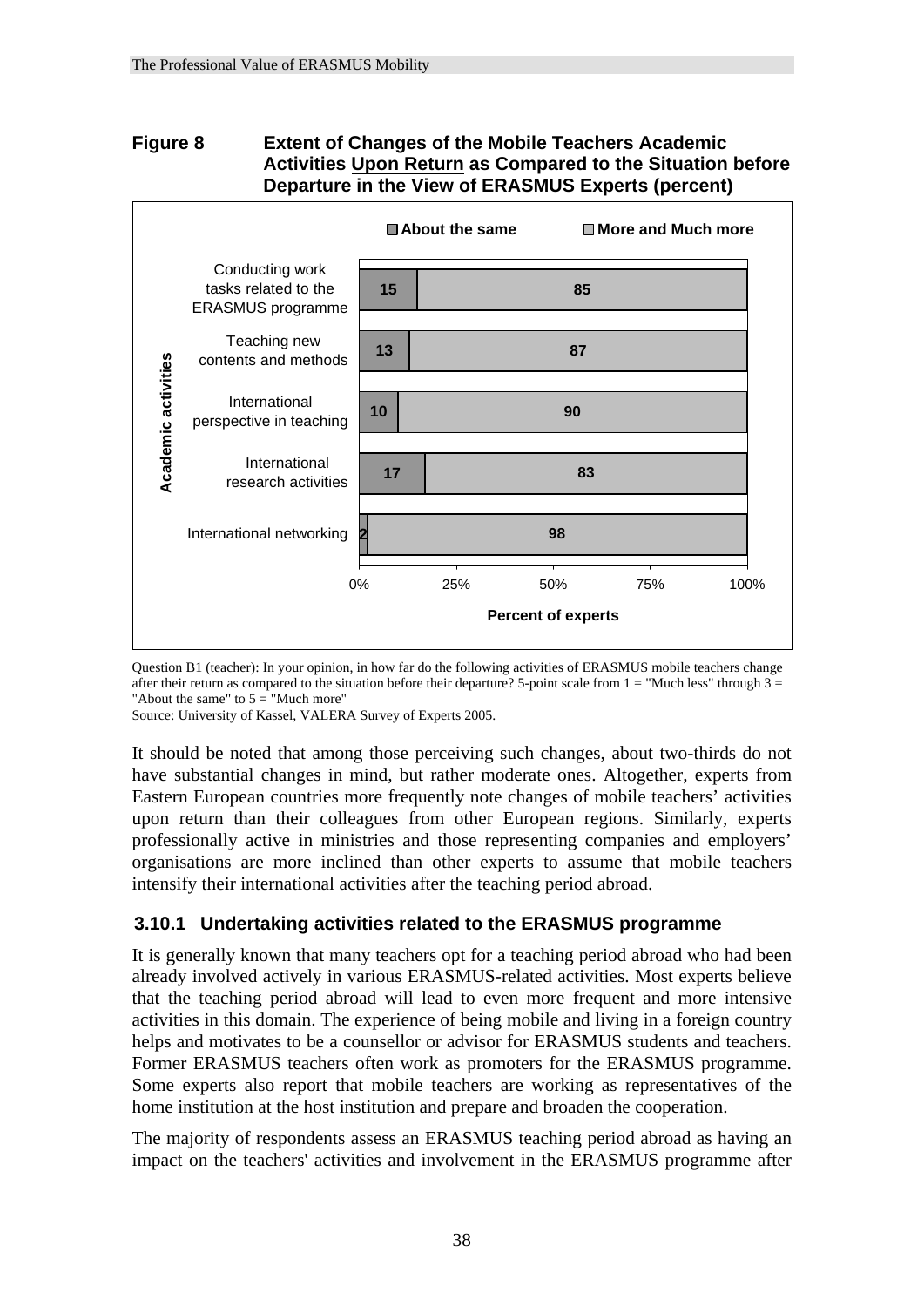returning. More than 80% see a positive change and argue that teachers get more involved, motivated and enthusiastic about the programme after they themselves have experienced it. Critical comments represent the nearly 15% of experts assessing that there is no difference. They argue that the involvement does not change because of participation in the programme but is merely determined by personal characteristics and engagement.

## **3.10.2 Teaching new contents and methods**

Most experts note a positive change on the usage of new contents and methods in teaching after returning. Various experts point out that teaching abroad and the contact and discussion with foreign colleagues stimulates the teachers to develop new substance and methods in order to improve teaching and learning at home. Most comments formulated aim to describe this creative consequence of the teaching experience abroad.

The majority of experts assess that an ERASMUS teaching period abroad has a positive impact on the teachers with regard to teaching new contents and methods after return. Still, the analysis should be more differentiated. Firstly, method and contents are two different concepts. The open comments refer mainly to both, whereas the last comment remarks that introducing new contents is easier than introducing new methods. Secondly, the already stated differentiation between gain of new knowledge of new teaching methods and the actual application of that knowledge at the home institution needs to be considered.

## **3.10.3 International perspectives in teaching**

The majority (90%) of respondents believe that mobile teachers put "more" or "much more" international perspective into their teaching after return. Various experts point out that formerly mobile teachers are likely to contribute to a stronger international dimension of teaching through increased use of foreign textbooks and other foreign publications. Other respondents take a wider perspective and refer in their answer to a broad range of international views, comparisons, theories and good practices.

## **3.10.4 International research activities**

International research activities are working tasks where the experts surveyed perceive a relatively lower change after returning than in other areas. Still, more than 83% think that "much more" or "more" international research activities are conducted after the ERASMUS teaching period than before the departure. These experts who are noting increasing international research activities mention the possibility of improving international networking during an ERASMUS stay, the possibility of learning about new research projects in the host country and the gained international experience which helps when writing a proposal for an international project.

The more sceptical remarks by experts are similar to those regarding other possible consequences of teaching staff mobility: the period of teaching mobility is too short to have a major impact, those teaching abroad were already highly active and international prior to teaching abroad and it depends on the personality of the mobile teachers.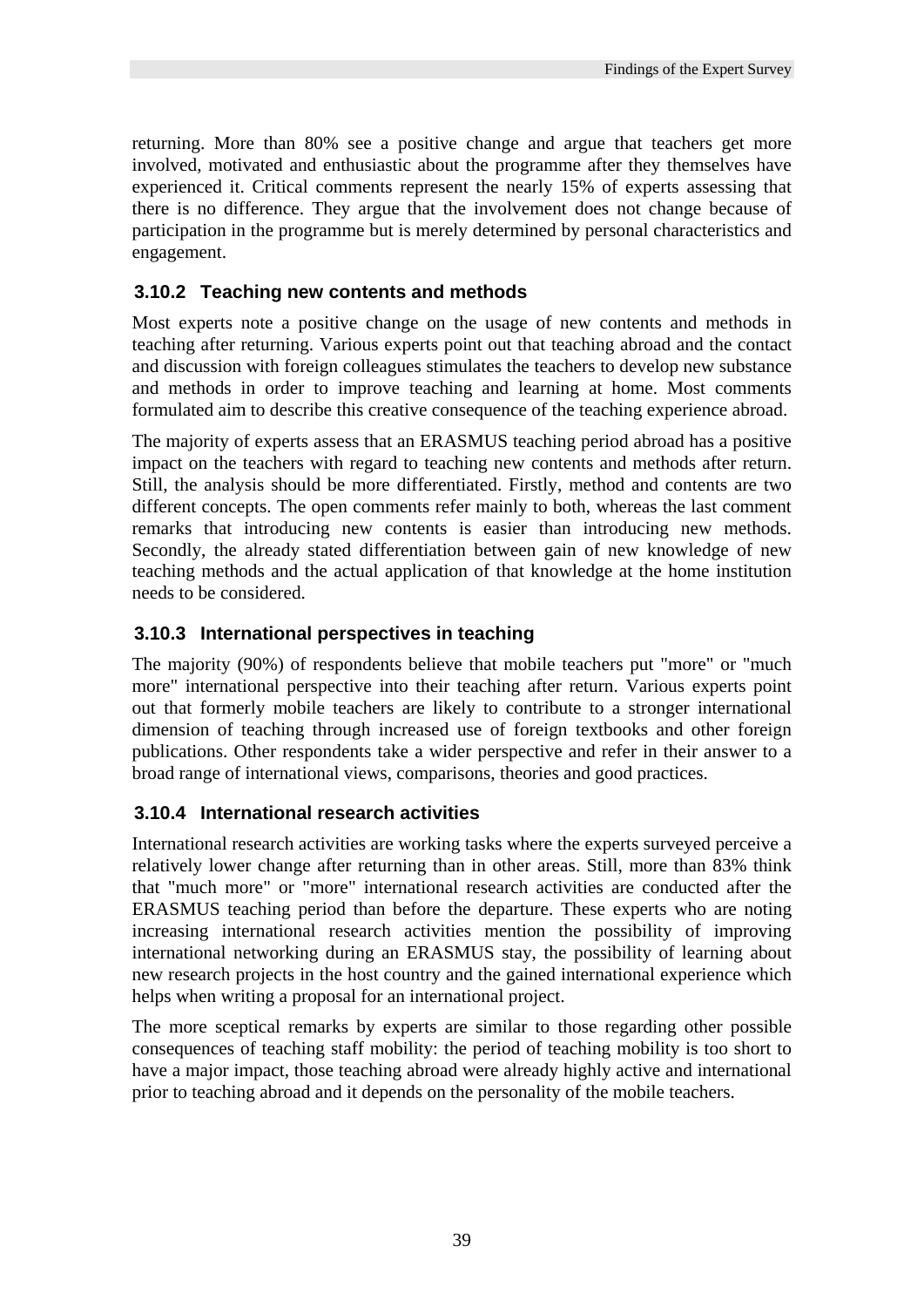## **3.10.5 International networking**

Positive changes in sense of much more or more international networking of mobile teachers after their return to the home institution is supported by the wide majority of the surveyed experts. Experts who are providing comments on increasing international networking after the teaching period abroad name either major areas of activities, e.g. invitations to international events, joint publications etc., or providing examples for successful networking.

Some respondents underscore that teaching abroad does not only trigger off the networking between individuals but also between institutions. They state as examples the development of inter-university networks, bi-lateral agreements and a more intense contact in general.

All experts assess an ERASMUS teaching period has a strong positive impact on the international networking. The comments underline the 98% approval of the standardised question and emphasize that international networking is a very important point which has an influence on future research contacts and invitations to scientific events. The impact of an ERASMUS supported teaching period on the international networking of teachers is seen by the experts as one of the main advantages of teacher mobility.

## **3.11 Impact on Teachers´ Career**

The experts were asked to state whether they rate the long-term ("in about a 10 years period") career opportunities of ERASMUS mobile teachers more favourably than nonmobile teachers. Certainly, first, one hardly could expect that a short activity of teaching abroad would turn out as career break-through for a large number of academics. Therefore, it does not come as a surprise that hardly any expert surveyed did perceive "much better" career opportunities for ERASMUS mobile teachers.

Second, one could have expected that teaching abroad could facilitate one direction of "horizontal" career change, i.e. moving to a higher education institution abroad without climbing upwards on the career ladder. Actually, a surprisingly high quota (70%) of the respondents assesses such an opportunity of former mobile teachers as (mostly somewhat) better than those of their non-mobile colleagues.

With regard to other, mostly vertically upward career opportunities, the respondents were less optimistic than with regard to enhanced opportunity for international mobility. Yet, again, a surprisingly high proportion of the experts surveyed rate the career opportunities of mobile teachers as better in many respects, as Figure 9 shows.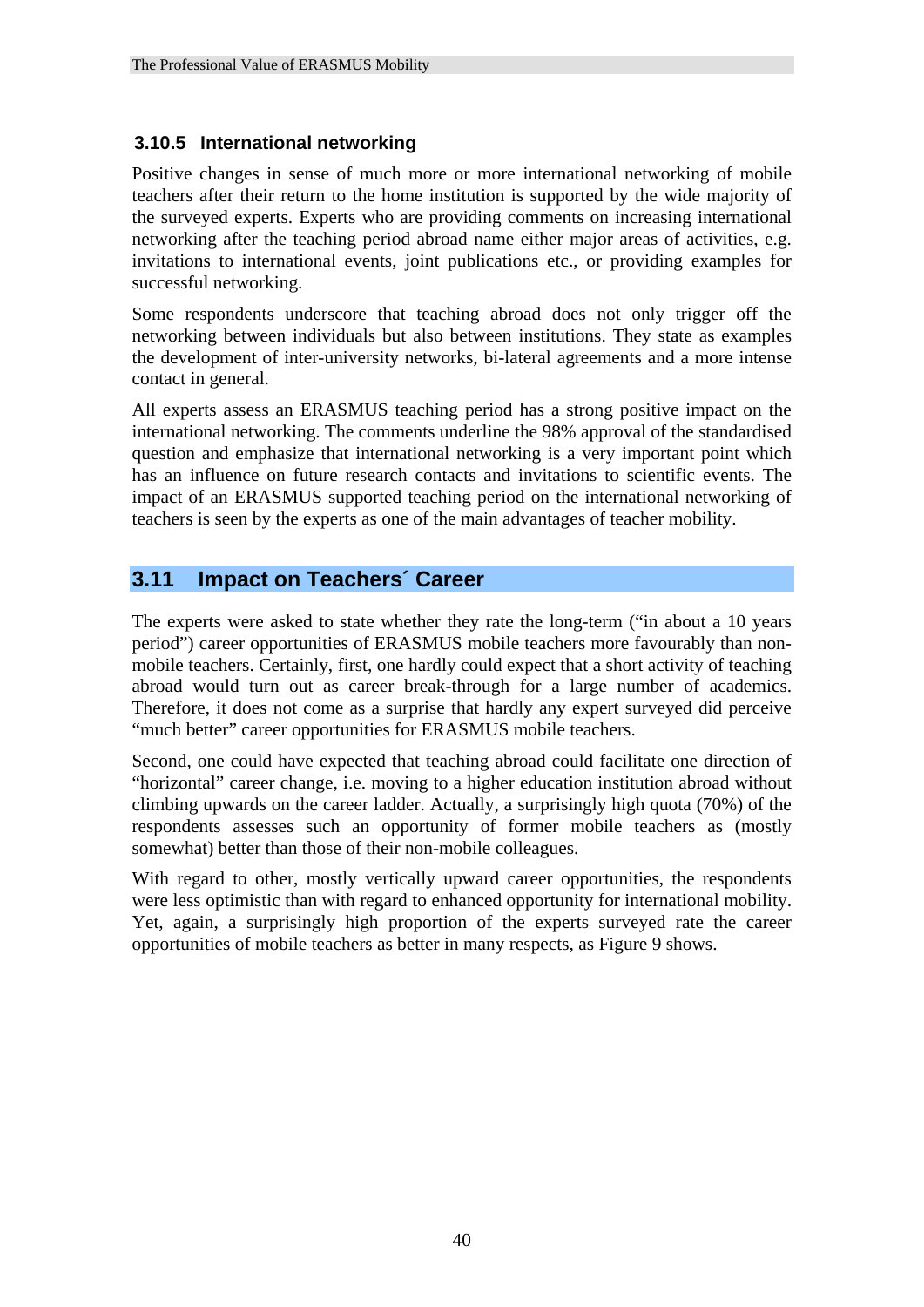#### **Figure 9 Long-term Career Impact of Teaching Abroad - Opportunities of Former ERASMUS Teachers as Compared to Non-mobile Teachers in the View of ERASMUS Experts (percent)**



Question C1 (teachers): In about a 10 years period, how do you rate the opportunities of former ERASMUS mobile teachers regarding the following career aspects as compared to non-mobile teachers? 5-point scale from 1 = "Much worse" through  $3 =$  "No difference" to  $5 =$  "Much better"

Source: University of Kassel, VALERA Survey of Experts 2005.

### **3.11.1 Major advantages and disadvantages**

Eventual career advantages for formerly mobile teachers depend substantially, according to the respondents' comments, on the various procedures and customs of recruitment, assessment and promotion of academic staff in the individual countries and institutions of higher education. Various respondents underscore in general that an ERASMUS teaching period abroad is beneficial for the long-term career due to contacts established and international activities triggered off. Whereas, other experts expect individual career advantages because their institution of higher education has had longterm gains as a consequence of the teaching activities abroad.

Some experts point out possible career disadvantages of teaching abroad temporarily even though they expect these to hold true only for a minority of mobile teachers. They are convinced that teaching staff mobility often is not sufficiently appreciated. The open comments about advantages and disadvantages of former ERASMUS teachers in their further career present an oppositional picture to the results of the standardised question. Even so the result of the standardised question gives the impression that overall the career impact is rated as moderate, only a few make comments about disadvantages whereas many make favourable comments about advantages. It seems like ERASMUS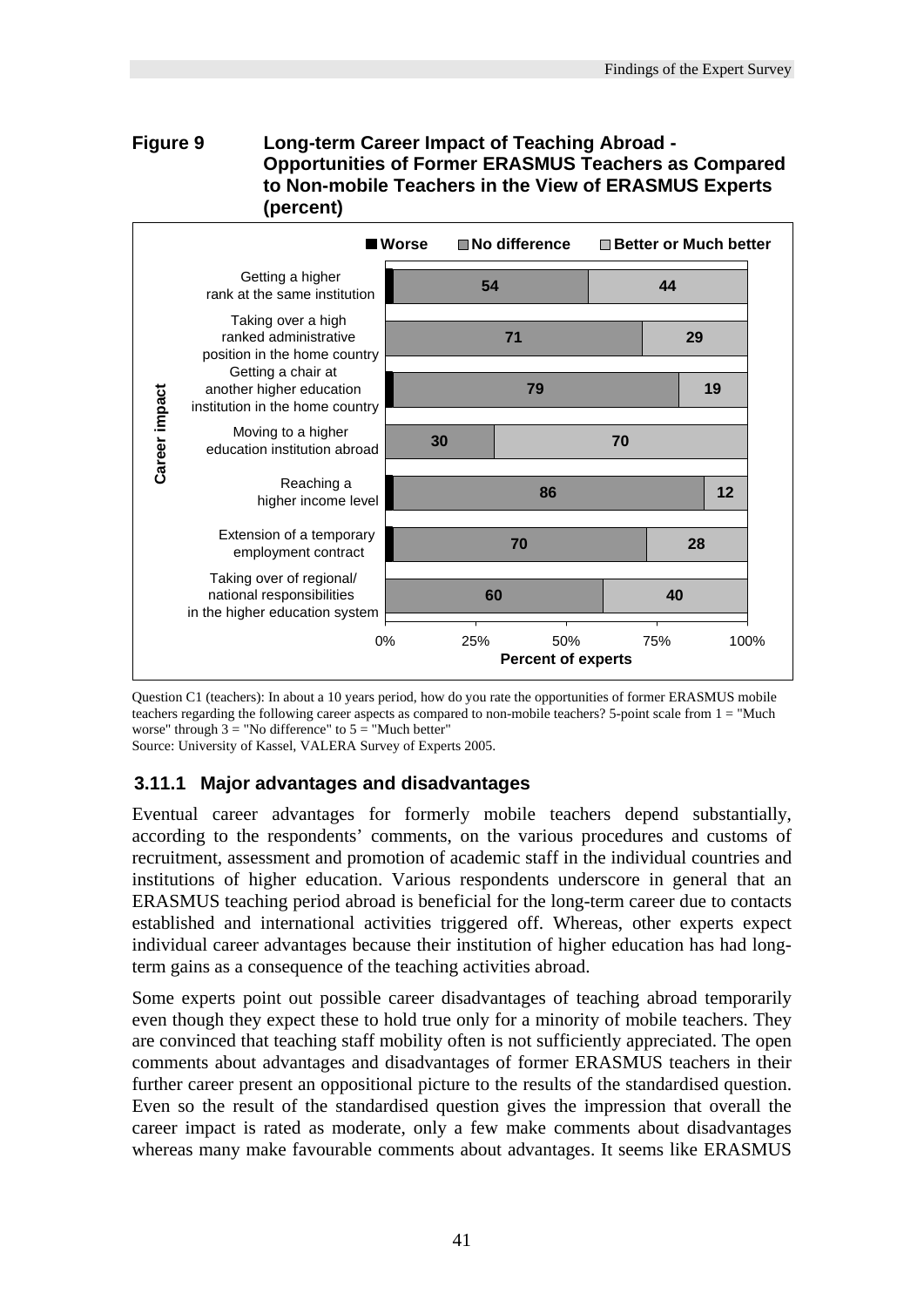teaching mobility has some kind of neutral position. It can enhance the career opportunities in some aspects but only a minority thinks that there are any negative impacts. Overall, the open comments about advantages further imply that most respondents would welcome a systematic approval of mobility in the career evaluation and promotion processes.

## **3.11.2 Differences by Fields**

About half of the respondents named disciplines in which mobile teachers were more likely to expect career advantages than in other fields. Several respondents pointed out explicitly that mobile teachers of all disciplines have some career advantages. Not a single expert named any discipline in which a teaching period is seen as unfavourable to others as far as career prospects are concerned. The following groups of fields are most frequently named: Business Management and Social Sciences (8), Communication and Information Science (7) as well as Languages and Human Sciences (7). In addition, Engineering and Architecture (5), Mathematics  $\&$  IT (4), Law (4), Education (4) and Arts (3), Natural Sciences (3) and Medicine (1) were named as well.

Overall, out of the experiences and in the opinions of the respondents there are only fields of studies with advantages regarding the future career of former mobile teachers. In congruence with the results in the student mobility part, the most often stated study fields are Business Management and Social Sciences. These seem to be the classical internationally oriented study fields. Also, the high nomination for advantages for study fields in the area of Communication and Languages could be expected. Interestingly, the third most stated field of study belong to the field of Engineering and Architecture. In contrast to the field of Business Management the argument for this choice is the gain in new technical knowledge which can be transferred by teaching to the students.

# **3.12 Suggestions for Improvement (Teaching Staff Mobility)**

The majority of experts surveyed took the opportunity to formulate changes which, according to them, might contribute to a higher professional value of ERASMUS teaching staff mobility for the mobile teachers.

#### **3.12.1 Suggestions for improvement regarding the SOCRATES/ERASMUS programme as a whole**

With regard to the overall SOCRATES/ERASMUS programmes, the respondents named desirable improvements – similarly as in the survey on the professional value of student mobility – bureaucracy, language preparation and notably limited funds as major barriers. Several proposals directed to the SOCRATES/ERASMUS as a whole turn out to be primarily in the domain of the participating higher education institutions. They refer to a better promotion of ERASMUS teaching mobility at the universities, a higher appreciation of the institution and improved organisation of teaching substitutes.

## **3.12.2 Suggestions for improvement regarding the "receiving" institution**

Various experts suggest in this framework that the host universities should increase their efforts in order to make teaching periods more beneficial for all persons and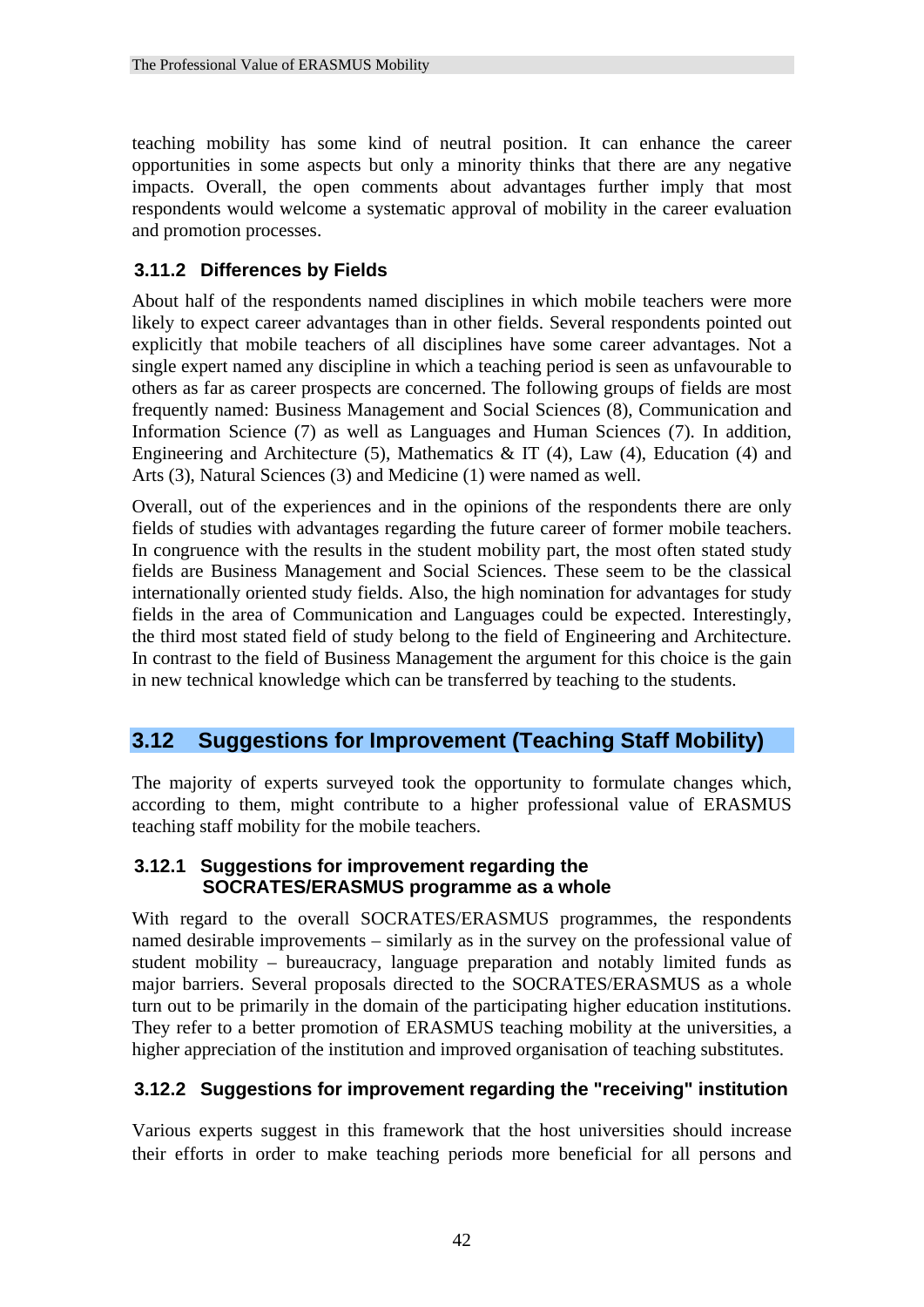institutions involved. One can infer from these statements in this context that the expert would expect also a higher career impact for the mobile teaching, if their teaching period abroad itself was made more valuable by the host institution. Notably efforts could be made to provide a better service for incoming mobile teachers and to take care for a better academic and social integration at the host institution.

## **3.12.3 Suggestions for improvement regarding the "sending" higher education institution**

The proposals made to integrate teaching mobility abroad into regular work assignments and into the regular career are directed by the experts, as a matter of course, to the home universities. They suggest, among other things, to increase the incentives to go abroad, to promote the value of being mobile and to introduce "being mobile" as an element in evaluation and promotion processes.

A few additional comments refer to better preparation, support and funding scheme for the outgoing staff. These comments are similar to those made referring to improvements regarding incoming staff.

## **3.13 Good Practice (Teaching Staff Mobility)**

Asked to name good practices known to them aiming to increase the professional value of teaching for some period in another European country in the framework of ERASMUS, less than 10% of the surveyed experts responded affirmatively. And among the few examples presented, the prime emphasis is on making results of the teaching period better visible rather than directly on assuring an impact on the subsequent career.

## **3.14 Concluding Remarks**

The expert survey was the first evaluation step in the project "The professional value of ERASMUS mobility - External evaluation of the impact of ERASMUS mobility on students' access to employment and career development, on teachers' career development and on two areas of study to be specified". The objective of this survey was to gain a broad understanding of the topic and to use the results and the expertise of the experts for the further steps of the evaluation.

The experts' survey was directed to representatives of the ERASMUS programme itself (National Agencies), policy representatives (Ministries of Education), representatives of student organisations (e.g. AIESEC), fields of study/disciplines (e.g. Association of history teachers), labour market representatives (Unions, employer organisations) and higher education institutions (conferences of rectors). 190 experts were addressed via email and asked to participate in an online survey about the professional value of ERASMUS teaching and study mobility. 43% answered the questions about ERASMUS student and/or teachers mobility. Overall, the participating experts represent 29 European countries and even more different organisations and institutions.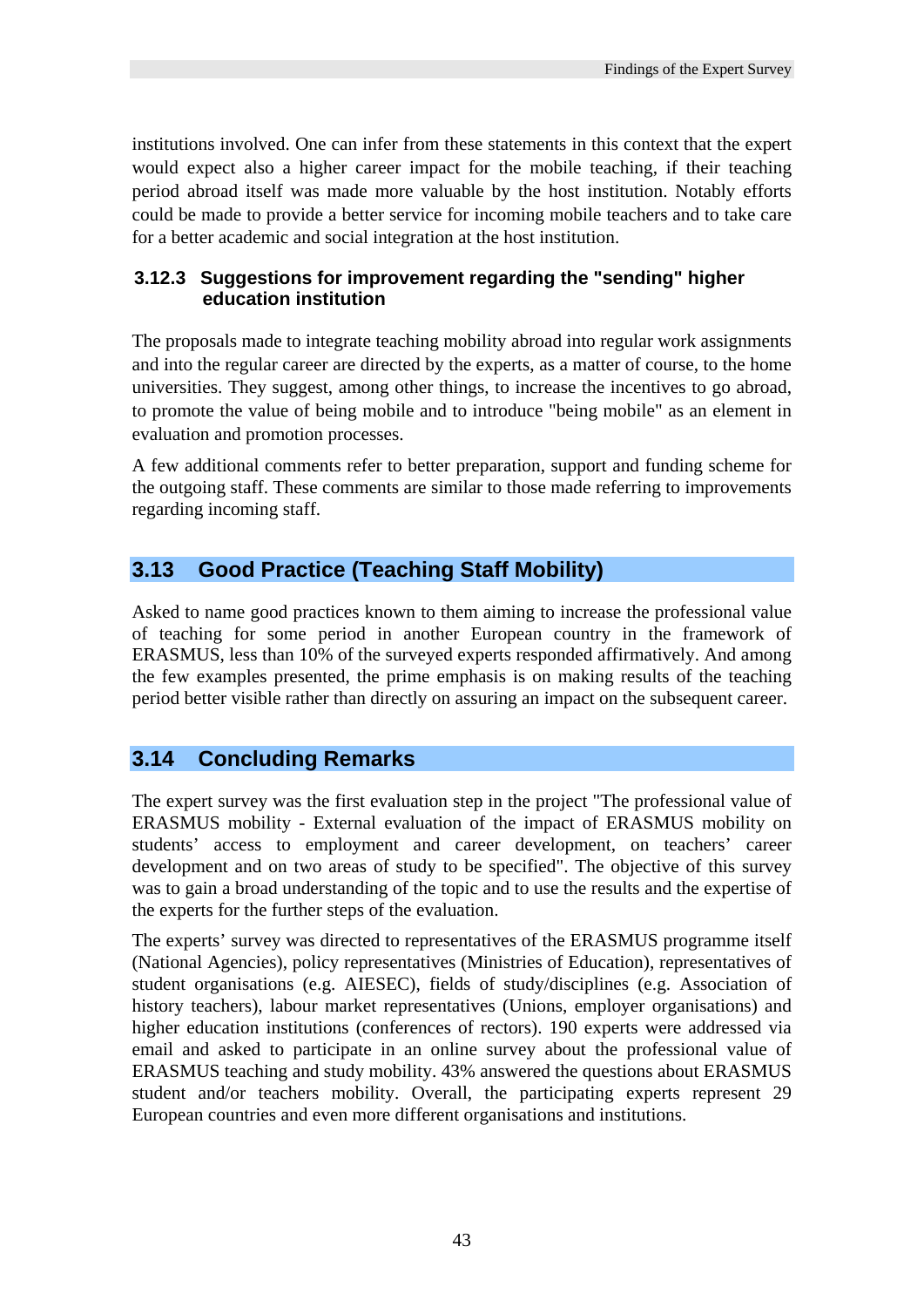The online questionnaire consisted of closed and open questions and was available in English, German and French. In the questionnaire, the experts were asked to rate the former ERASMUS students' competences, activities and education and professional paths as compared to students not having been internationally mobile. Such a rating was asked for different stages of the biography: Immediately upon return from study in another country, at the time of graduation and job search, during the first steps and employment and work and finally "a couple of years" after graduation. They were asked to express whether and to what extent they considered former ERASMUS students to be superior and to what extent subsequent education, competences, employment and work could be viewed as an impact of ERASMUS student mobility.

It can be said from the outset, first, that the responses of the experts provided in spring 2005 in this first step of this project primarily confirm the results of prior studies. According to the experts' views, ERASMUS students are immediately upon return from the study period abroad, obviously superior to most non-mobile students with respect to knowledge on other countries and notably on the host country. Their foreign language proficiency has improved substantially, and their intercultural understanding was significantly enhanced. Undoubtedly, they gained academically from study abroad but not to a level that they excel other students by far. A substantial proportion of experts are aware that one has to qualify such ratings with respects to different home and host countries, different fields of study, different individuals and circumstances at the various home and host institutions of higher education. Independent of those differences, several of them underscore strongly what former student, teacher and coordinator surveys have pointed out: the strongest immediate impact of ERASMUS student mobility is its eye-opening, strengthening of comparison and reflection and other new perspectives as a result of creative provocation of prior established views. Also at time of graduation, experts consider former ERASMUS students clearly superior on average to non-mobile students, as far as "international competences" are concerned: knowledge on other countries, foreign language proficiency, intercultural understanding etc. On the other hand, it is not surprising as well that they observe some above-average level of academic knowledge and general competences.

The surveyed experts are convinced that former ERASMUS students are far better on average than non-mobile students in the search process and in the transition to employment. Study abroad is generally seen as an asset in the CV of the job seekers which will make them more interesting for those recruiting graduates. More than three quarters of experts state that former ERASMUS students have a better chance to be considered as candidates in final stages of selection. More than half of them belief that the search process will be smoother and that former ERASMUS students will be more successful in eventually getting employed for the first time after graduation. In addressing the former ERASMUS students' employment and work a couple of years after graduation, the experts view the impact of student similarly in various respects as the findings of previous surveys of the careers of former ERASMUS students had suggested. First, former ERASMUS students clearly more frequently take up visibly international job tasks, such as international travel, communication with persons from other countries, employing foreign languages, using knowledge on other countries, etc. Yet, the experts do not overlook that there are many former ERASMUS students as well who do not end up in visible international job assignments. Second, the experts note some advantages of former ERASMUS students, as far as status, income, job security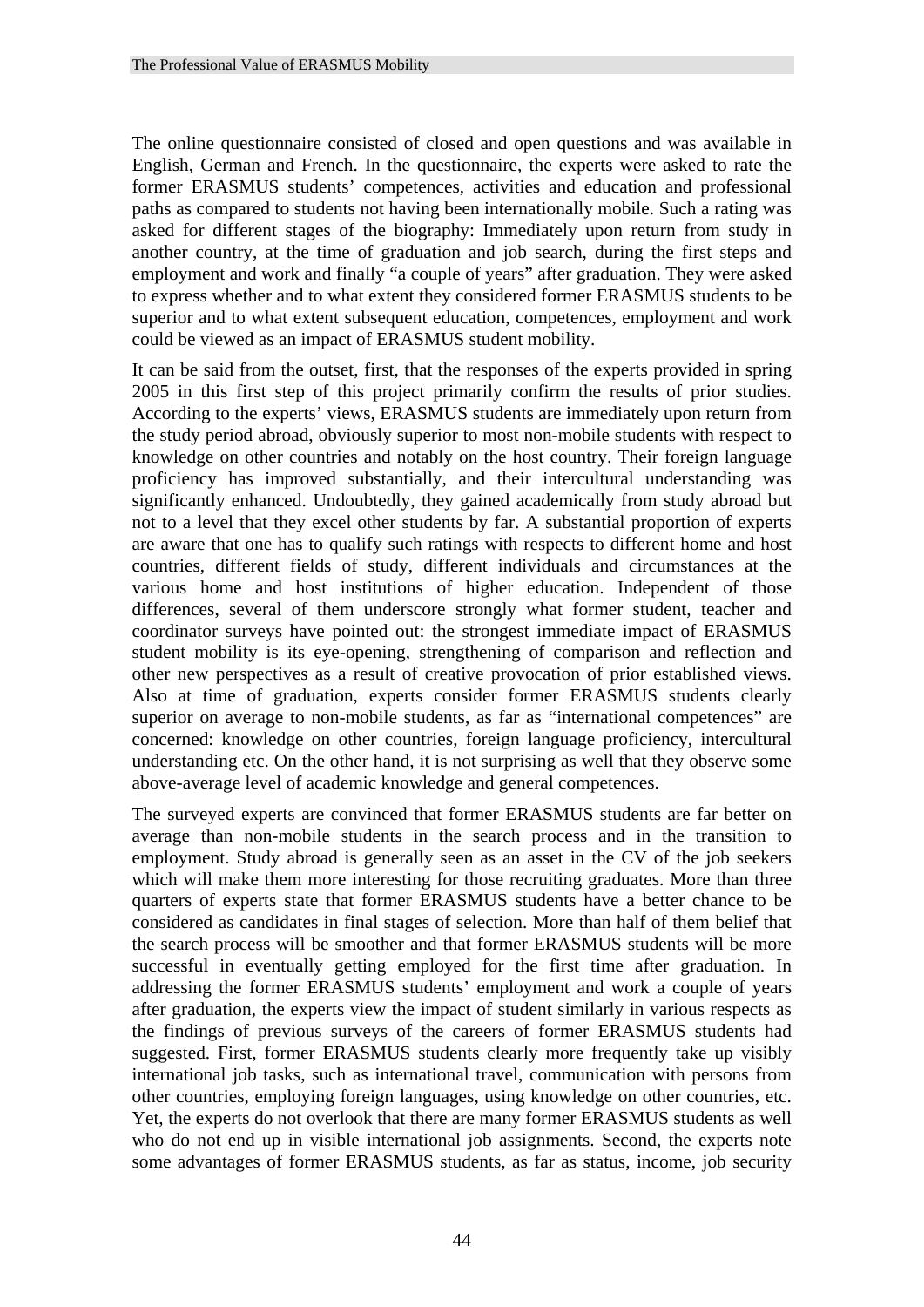etc. are concerned. But the percentages of experts stating such advantages are clearly smaller: 33% with respect to income, 30% regarding the social status and 18% regarding job security. Moreover, most of them note only somewhat of an advantage: a moderate one and not necessarily for most former ERASMUS students. Altogether, the experts surveyed express somewhat more favourable views of the professional value of ERASMUS study abroad than former ERASMUS students surveyed earlier in two respects. The experts considered those former ERASMUS students' competences as relatively high which often had been called in recent discussions as "key skills", "employability" skills, i.e. competences at the cross-roads of cognitive knowledge and personality development, and they noted good opportunities of former ERASMUS students to take over desirable work tasks and assignments close linked to their domains of knowledge. It will be interesting to compare these findings with the responses to the survey of former ERASMUS students scheduled for 2005.

In the second part of the expert survey, the focus lied on teacher mobility. The core question was how strongly teaching abroad and related activities shape the competences and subsequent activities of former mobile teaches and how this is reflected in their subsequent careers. The experts were, hence, asked to rate the competences, activities and careers of formerly mobile teachers. They were encouraged as well to explain the impact of teaching staff mobility and discuss possible means of improvement.

The results show that experts are convinced that temporary teaching in another European country is beneficial for the competences of the teachers themselves. According to areas of knowledge, views and attitudes, a similar pattern is viewed as had been pointed out with respect to mobile students: As a rule, mobile teachers – according to experts' views - increase their knowledge of the host country and possibly other countries. In many cases, teaching staff mobility is valuable for the foreign language proficiency and for the intercultural knowledge and understanding of mobile teachers. Finally even more than two-thirds of the surveyed experts believe that formerly mobile teachers are afterwards somewhat superior to non-mobile teachers as far as academic knowledge is concerned.

Experts point out as well that the ERASMUS teaching period in another European country contributes substantially to an increase of international activities on the part of the formerly mobile teachers. Almost all experts consider them as more active than nonmobile teachers with respect to international networking, doing research in international context as well as increasing international, European and comparative dimensions in teaching and study programmes in general. Last but not least it is generally assumed that formerly mobile teachers are often quite active in various ERASMUS-related areas.

Many of the surveyed experts are convinced as well that mobile teachers have ample long-term career opportunities. They are clearly viewed to have better opportunities of being internationally mobile. But almost half the respondents state as well that mobile teachers have better opportunities for career advancement at their home higher education institution or otherwise within their home countries. For example 44 percent argue that mobile teachers have better chances than their non-mobile peers to get a higher rank within their institution. It should be noted though that the opportunities of reaching a higher income level are rated as quite low. In explanations of their ratings many experts point out that many mobile teachers have acquired competences and undertaken activities subsequently which deserve to be taken into consideration in mid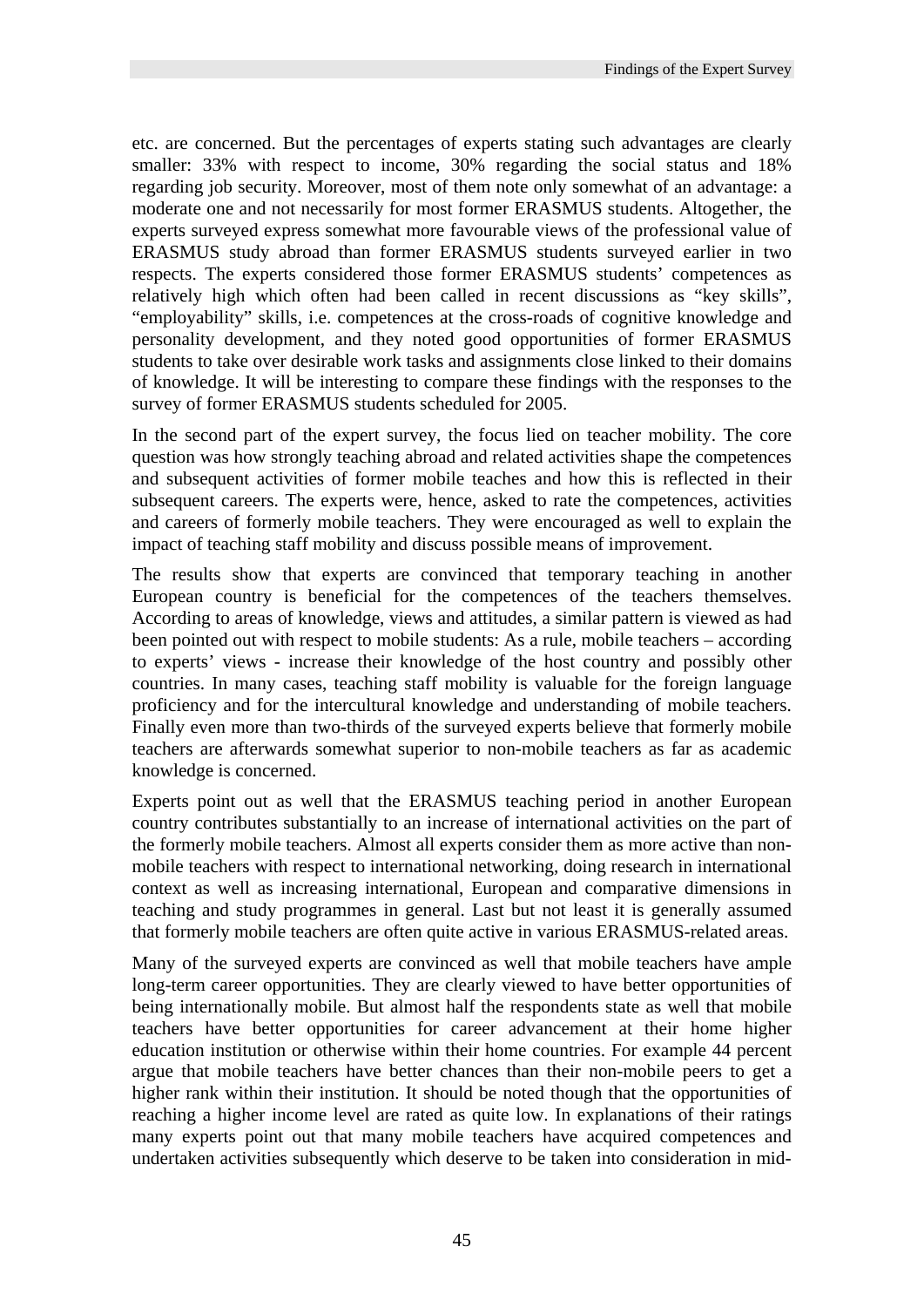term and long-term reward, appointment and promotion policies. A substantial number of them believe that these competences and activities are undervalued in many institutions of higher education.

# **4 Former Students' Views and Experiences**

## **4.1 Introduction**

Studying in another country is viewed as beneficial for the learning process of the students and their growth of competences in various respects, notably:

- acquisition of academic knowledge (theories, methods and basic disciplinary knowledge) in areas of expertise which are not taught in the home country at all or only on a substantially lower level,
- gathering and experiencing field knowledge of the economy, society and culture of the host country of study,
- successful study in fields which are genuinely border-crossing (e.g. International Law),
- learning internationally comparative approaches,
- broadening the mind and improving reflection through contrasting experiences of different countries, different academic cultures, etc.
- acquisition of international/inter-cultural communication techniques, e.g. foreign languages, inter-cultural communication styles, etc.

Moreover, studying abroad is expected to have a valuable impact on the personal development of the students. Naturally, ERASMUS supported temporary study in another European country is expected to have a positive impact on life after graduation, notably on their employment and work, but also on their activities as citizens, for their family life and for other life spheres. Although higher education as a rule is not geared closely to professional preparation, the professional value of ERASMUS was high on the agenda from its inauguration.

The rationale of the graduate survey is to provide information about the active professional impact of ERASMUS-supported temporary study period in another country. Moreover, it aims to identify the most conducive conditions for a high professional value.

## **4.2 Prior Studies**

This study on the professional impact of the ERASMUS-supported study period in another European country on subsequent career can draw from the results of prior studies. For the European Commission already had supported surveys in the past addressing the transition from higher education to employment and the early careers of former ERASMUS students. As the number of eligible countries has increased over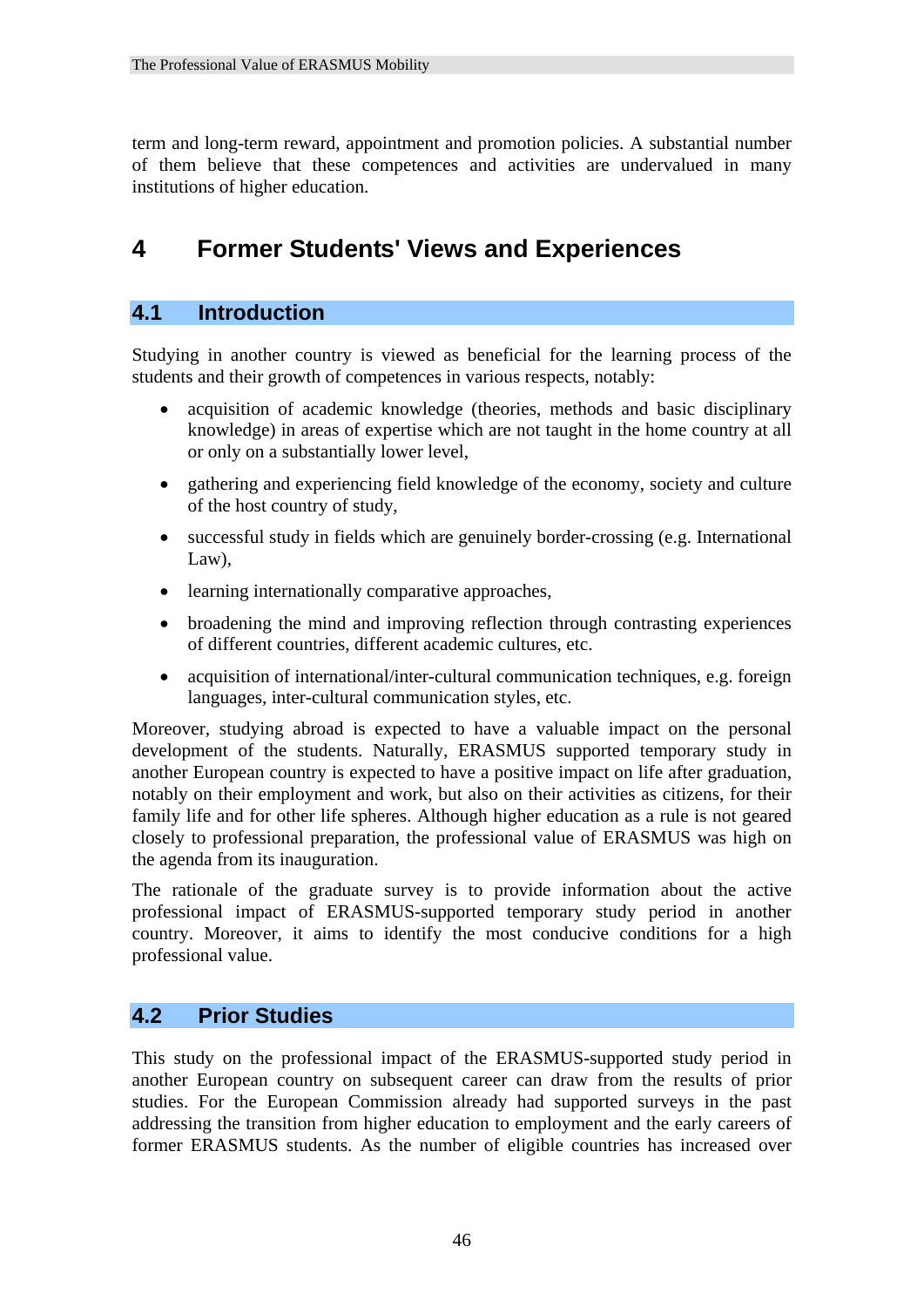time, it is not surprising to note the prior studies comprised a smaller number of countries.

First, more than 1,300 former ERASMUS students of the academic year 1988/89 provided information in spring 1992, i.e. about three years later, on study upon return from the ERASMUS-supported period abroad and on the transition to employment (Teichler and Maiworm 1994). Two years later, in spring 1994, more than 1,200 former ERASMUS students of the academic year 1988/89 provided information on their early career (Maiworm and Teichler 1996). These surveys were part of a longitudinal study ranging from the academic year 1989/90, i.e. shortly after the ERASMUS supported period abroad, until about five years later.

The major findings of the two studies were summarized as follows: "The study showed that the respondents perceived study abroad as a help for transition to work, but not necessarily as a boost for a high-flying career. Most considered it useful for their working life. Professional contacts with the former host country were more likely if they had spent the study period in a large EU member state. The academic value of study abroad was appreciated to a lesser extent five years later than shortly after the study period abroad, but all other impacts were seen as similar at all stages of the survey. Also, former students believed five years later that their course of study had been prolonged slightly less as a consequence of the study period abroad than they had expected during the academic year after their return. Altogether, former ERASMUS students rated the study period abroad as rather more valuable five years after returning to their home country than during the academic year immediately after returning to their home institution." (see Jahr and Teichler, 2002, p. 117).

Second, a follow-up survey was undertaken in spring 2000 of the largest internationally graduate survey hitherto, the so-called CHEERS survey (sponsored by the European Commission in the framework of the TSER Programme). In the CHEERS survey, more than 35,000 graduates of the academic year 1994/95 from 11 European countries and Japan were surveyed in 1999, i.e. about four years after graduation. The follow-up survey undertaken in the framework of the SOCRATES 2000 evaluation addressed graduates from five countries who had reported in 1999 that they had studied abroad during the course of their study. Thus, it was possible to compare the careers of about 400 former ERASMUS students with about 400 former European students who had been mobile during the course of study with others means (self-supporting or the with help of other support schemes) in the early 1990s and with thousands of graduates who had not been internationally mobile during the course of their study (see Jahr and Teichler 2002).

The major findings of this study were summarized as follows (see Teichler 2002, p.220): "In examining the impact of temporary study in another European country on subsequent employment and work we noted that more mobile students than non-mobile students eventually

- took on job assignments with international components
- were more often employed abroad, and
- were more often assigned work abroad, if employed by a home country employer.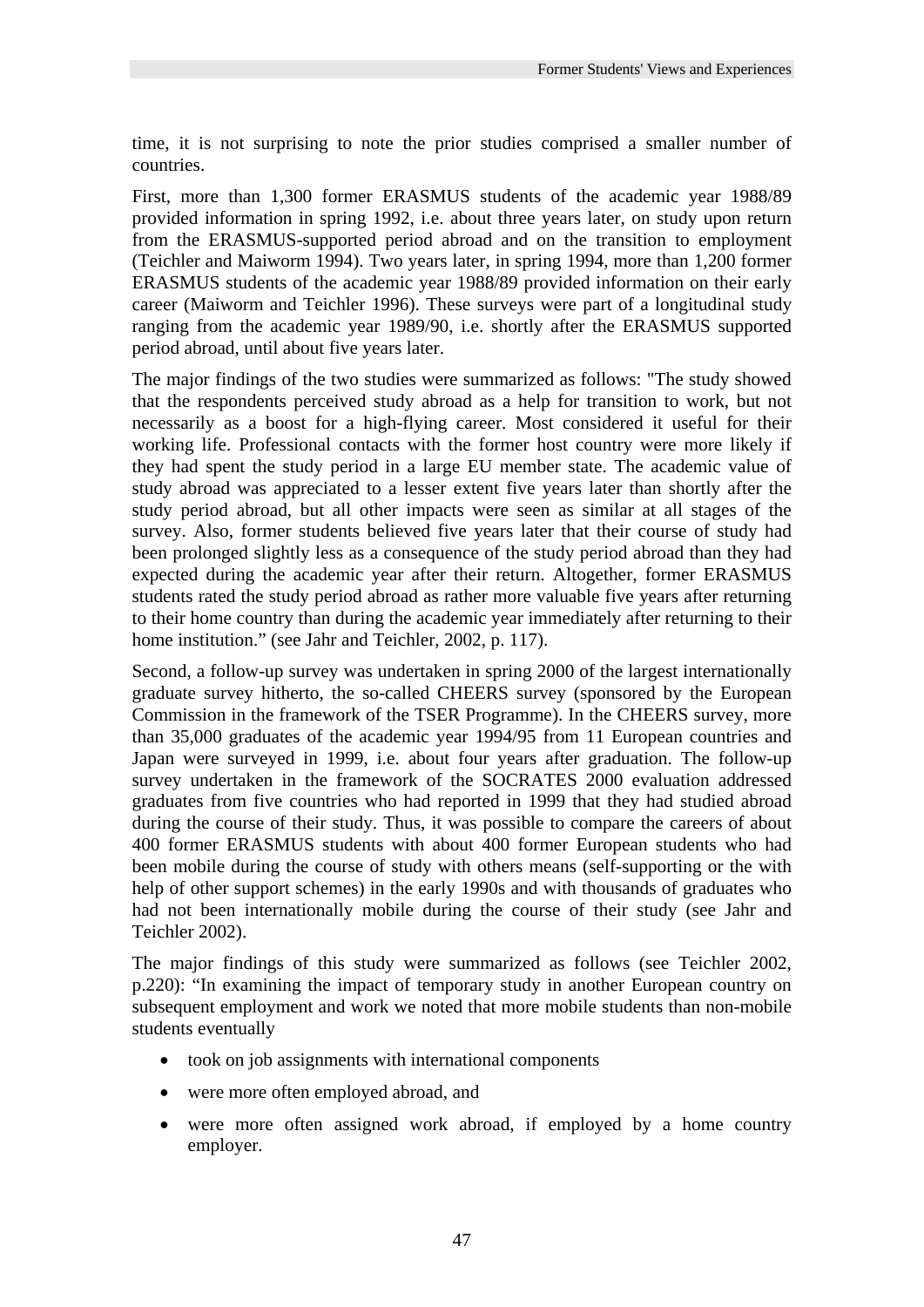- Former mobile students also assessed their professionally relevant competence somewhat higher than the non-mobile students, and
- they also experienced a smoother transition from study to employment.

However, few formerly mobile students believed hat they had a more successful career than their fellow students who had not been mobile, and few had a higher income. But the contribution of ERASMUS is impressive when it comes to European and international assignments of graduates. In most respects, the findings of a recent survey of 1994-95 graduates who had studied abroad with ERASMUS support around 1992-94 confirmed those of the longitudinal study of the 1988/89 cohort. In most respects, the change over time was marginal.

But caution is called for. First, as the recent survey shows, former ERASMUS students are not better prepared for employment and work in general or for international assignments than European graduates who studied abroad with other means of funding. Second, the number of former ERASMUS students who do not find significant European or international job assignments is fairly high and seems to grow slightly over time."

Altogether, all prior surveys suggest that students who were mobile during the course of study are also more likely to work abroad after graduation. They also more frequently take over professional assignments which require knowledge of other countries, foreign language proficiency and other areas of knowledge and competences which cross the national borders. Study abroad also seems to have a favourable signal effect in the period of job search.

However, there were three cautions to the "success story" of ERASMUS, as far as the professional value is concerned. First, it seems to be questionable according to these studies undertaken in the past whether ERASMUS has a clear positive impact on the status and remuneration of the beneficiaries. One might consider this as disappointing, but one might also view this as normal: ERASMUS can be viewed as a public investment to strengthen European and international competences increasingly needed on the labour market rather than as a measure to increase private return for study in another country.

Second, a considerable number of former ERASMUS students are disappointed that they cannot make more use of their European and international competences on the job. One might raise the question whether the employment system calls for fewer competences of this kind, for different competences or whether the former ERASMUS students do not find the appropriate job where their competences are required.

Third, ERASMUS is not superior to other modes of study abroad, as far as the professional value is concerned. One might consider this as disappointing in the face of all the activities undertaken in the framework of ERASMUS to make study in another European country successful. In contrast, one might argue that ERASMUS notably is successful in mobilizing large numbers of students to spend a study period in another country. Therefore, a professional impact of an ERASMUS supported study period abroad similar to the impact of study abroad through other means can be viewed as a success of ERASMUS.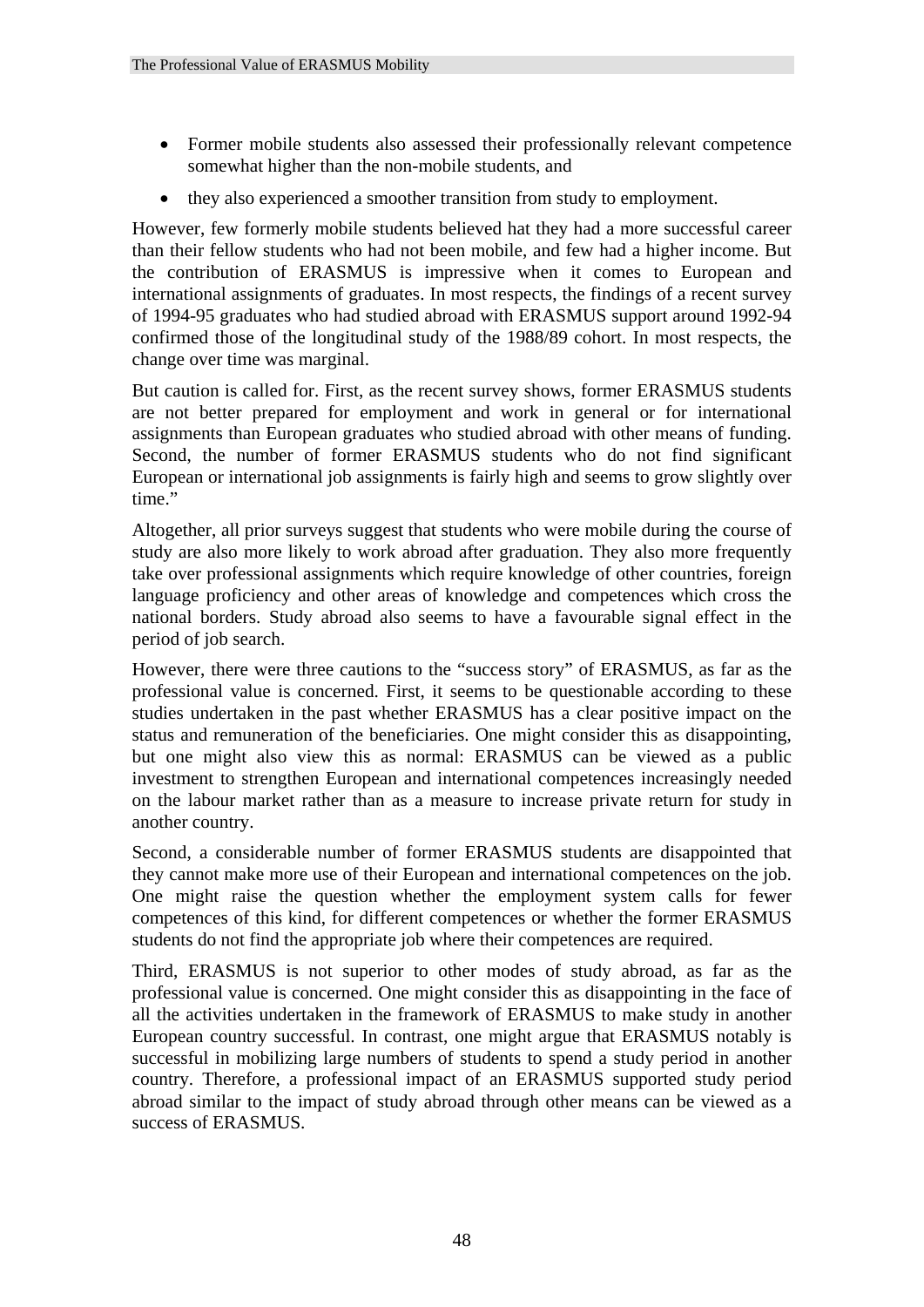# **4.3 The Survey of 2000/01 ERASMUS Students**

Table 9 provides the key information on the survey undertaken from autumn 2005 until spring 2006 on subsequent study and early career of ERASMUS students of the academic year 2000/01. Actually, almost 4,600 former ERASMUS students provided the information on which the subsequent analysis is based.

The *target population* of the survey are persons who have been supported in the framework of ERASMUS to spend a period of study in another European country in the academic year 2000/2001. This year was chosen, because, on the basis of prior studies, one could expect that the respondents can report about three years of professional experience on average at that time.

**Table 9 Overview of the Field Phase of the Survey of Former ERASMUS Students** 

| 1              | Target population                                                                   | Students who have been supported in the<br>framework of ERASMUS in the academic year<br>2000/2001 (N=108,505)                                               |  |  |
|----------------|-------------------------------------------------------------------------------------|-------------------------------------------------------------------------------------------------------------------------------------------------------------|--|--|
| 2              | Start of field phase                                                                | September 2005/October 2005                                                                                                                                 |  |  |
| 3              | End of field phase                                                                  | February 2006                                                                                                                                               |  |  |
| 4              | Sampling strategy                                                                   | Two stage sampling: first institutions (511) and<br>then students (20,500) stratified by country                                                            |  |  |
| 5              | Questionnaire (see Annex A.6)                                                       | Highly standardized, 16 pages, 110<br>questions, 277 variables<br>Translated in 23 official languages of the<br>European Union<br>Online and paper versions |  |  |
| 6              | Number of co-operating institutions                                                 | 244                                                                                                                                                         |  |  |
| $\overline{7}$ | Number of filled questionnaires<br>from ERASMUS students<br>(1.3.2006)              | 4,589                                                                                                                                                       |  |  |
| 8              | Gross response rate<br>(confirmed sent out of 16,819<br>questionnaires)             | 27%                                                                                                                                                         |  |  |
| 9              | Net response rate<br>(assumption that only 60% of the<br>used addresses were valid) | 45 %                                                                                                                                                        |  |  |

According to the KENT database 108,505 students from 30 countries have been mobile with ERASMUS in the academic year 2000/2001. Thereby, the number of students from individual countries varied from more than 15,000 in three cases to less than 500 in ten cases.

In order to ensure that a certain absolute number responses are made available, an uneven stratified *sample* according to home country was drawn: 1,500 students each from the five biggest countries, 800 each from a second group of countries with about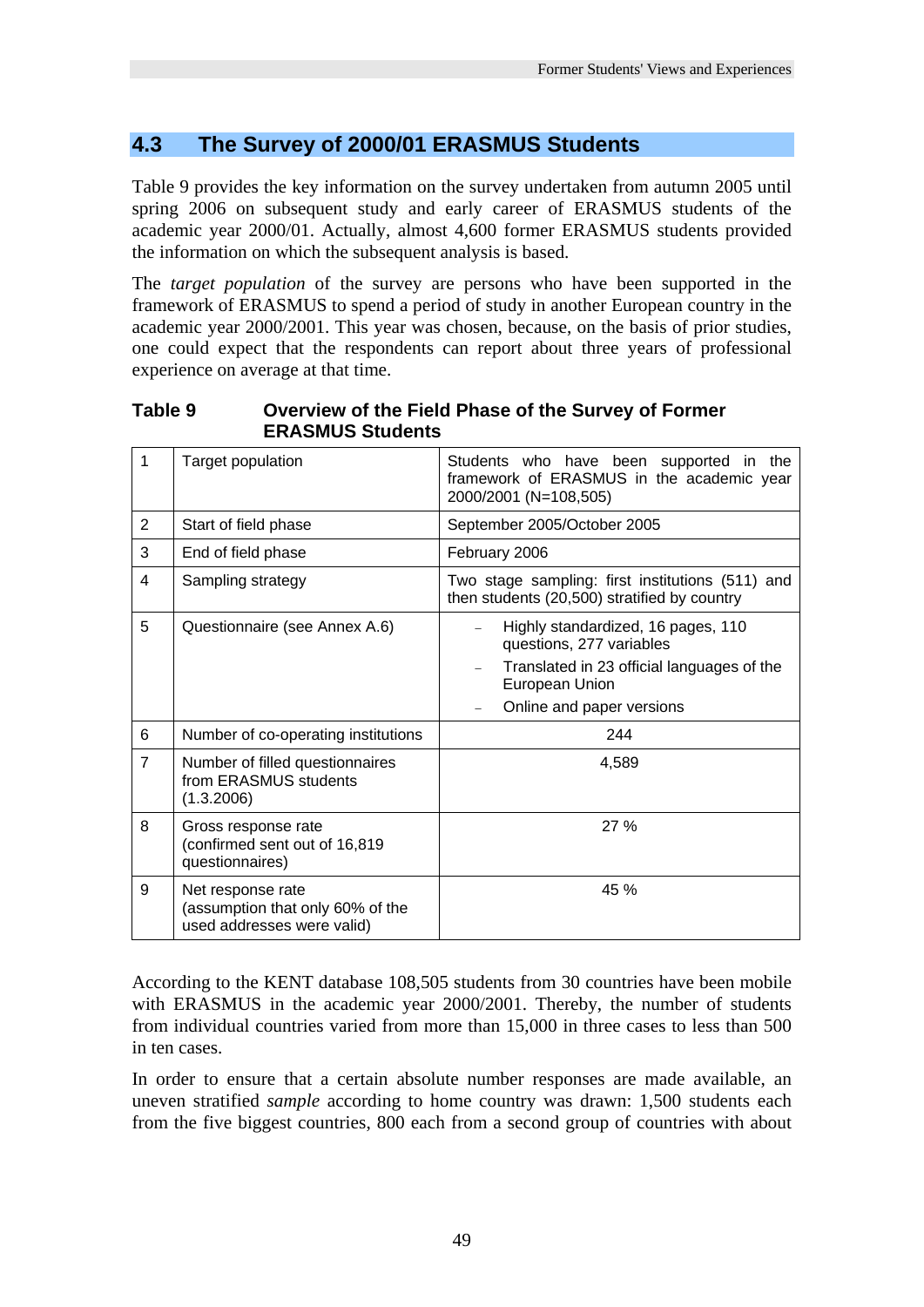2,500 to 4,500 mobile students, 650 each from a third group, and all outgoing students from the fourth group of the smallest countries.

Since there was no central address register of former ERASMUS students available, the *mailing of questionnaires* to the former ERASMUS students had to be done with the help of the institutions from which the students went abroad in 2000/01. Therefore the sampling was realised as a two step cluster sampling: In the first step, a sampling of institutions per country was realised. In the second step, individuals within these institutions were sampled. In order to reduce the overall work load, the numbers of institutions of higher education institutions was kept low, and the institutions sampled were requested to send out questionnaires to almost all of their former ERASMUS students. However, the strategy chosen increases the standard error because of cluster effects, because the variance within a cluster is likely to be smaller than across the clusters.

A random sampling was undertaken in the first step and a manual adjustment in the second step. The representativeness was mainly controlled according to home country and field of study, the latter aggregated in 16 categories.

In sampling the institutions, they were sorted according to their number of outgoing students, and draws were made of the start number and interval numbers. In a second step, an adjustment was taken in order to include appropriate numbers according to field of study.

Altogether, 511 institutions thus sampled were asked through e-mail correspondence to trace addresses to mail eventually the questionnaires. This choice had been initially made on the assumption that 30 percent of the institutions will cooperate. Actually, 244 institutions of higher education, i.e. 48 percent of those approached, mailed the questionnaires. Cooperation was highest among institutions in Romania, Norway, Portugal, Czech Republic and Spain. In contrast, support was rather weak in the United Kingdom as well as in Denmark, Slovenia and Estonia.

The addresses of the institutions were available in the TAO database. However, about ten percent of the email addresses had to be updated. A high response rate was strived for through two reminder mailings, the second by the European Commission, and finally phone calls to the ERASMUS co-ordinators to ask for their support. Some institutions never responded and other declined cooperation, thereby naming work overload, shortage of personnel and unavailability of addresses of former ERASMUS students as major reasons.

The cooperating institutions received from the project a sufficient number of envelops with the questionnaires and with reminder letters to be mailed two to three weeks later. They sent the envelopes to the last available address, whereby some institutions were active in updating available addresses. The overall period of surveying ranged from late August 2005 over a period of more than six months. Partially extending periods of shipping as well as delays in the mailing procedures as a consequence of shortage of staff time at the participating institutions as well as the necessary reminder procedures caused such a long time span.

The *questionnaire* addresses primarily the career of former ERASMUS students after graduation, i.e. the transition to employment, the early employment history thereafter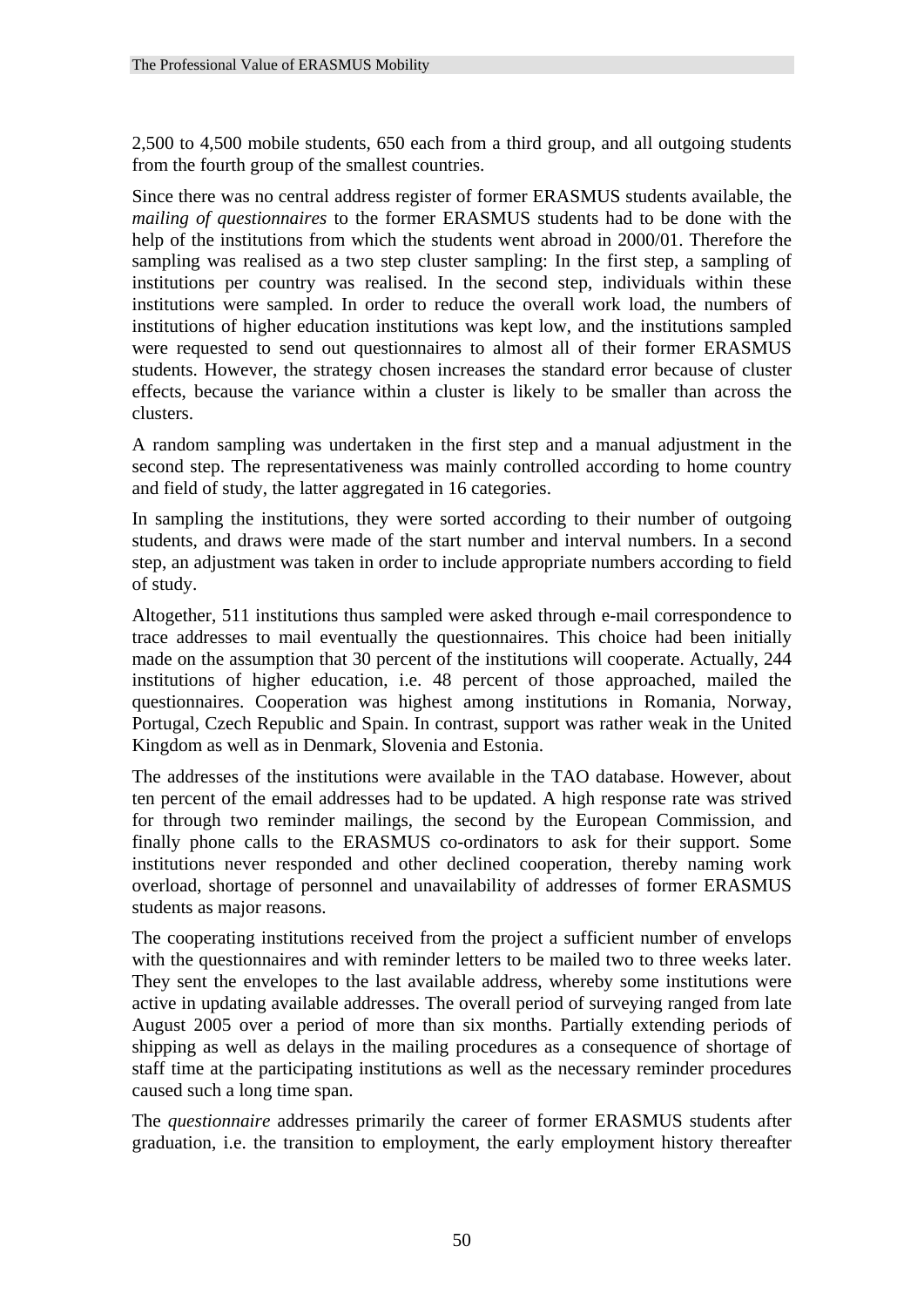and the actual employment and work situation at the time the survey is conducted (see Table 10). A broad range of indicators of professional success was employed:

- (a) graduation and job search,
- (b) initial employment,
- (c) present activity,
- (d) employment situation and status at the time of the survey,
- (e) links between study and work assignment,
- (f) links between orientations and assessment of the professional situation,
- (g) international aspects of employment and work (working in an international context, international tasks, European and international mobility).

#### **Table 10 Themes of the Questionnaire of the Survey with Former ERASMUS Students**

| cio-<br>raphic<br><del>r</del> round<br>Age, gender, citizenship, mobility prior to study, parental educational<br>packgl<br>biogra<br>backgl<br>background |  |
|-------------------------------------------------------------------------------------------------------------------------------------------------------------|--|
|-------------------------------------------------------------------------------------------------------------------------------------------------------------|--|

| ਨੂੰ<br>₹u<br>৳<br>9S<br>ō | Study prior to<br><b>ERASMUS period</b><br>(study period, field of<br>study, home<br>institution) | The ERASMUS period<br>(host country, duration,<br>study/work placement, quality<br>of preparation, support by host<br>institution, language,<br>problematic characteristics of<br>home and host.<br>teaching/learning styles,<br>ECTS) | <b>Subsequent studies</b><br>(country of further study and of<br>graduation, duration up to<br>graduation, field of graduation,<br>self-assessment of<br>achievement, language<br>proficiency, degree) |
|---------------------------|---------------------------------------------------------------------------------------------------|----------------------------------------------------------------------------------------------------------------------------------------------------------------------------------------------------------------------------------------|--------------------------------------------------------------------------------------------------------------------------------------------------------------------------------------------------------|
|---------------------------|---------------------------------------------------------------------------------------------------|----------------------------------------------------------------------------------------------------------------------------------------------------------------------------------------------------------------------------------------|--------------------------------------------------------------------------------------------------------------------------------------------------------------------------------------------------------|

| sitio<br>Major activities after graduation, job search, unemployment, time until first<br>employment |  |
|------------------------------------------------------------------------------------------------------|--|
|------------------------------------------------------------------------------------------------------|--|

|                                | <b>Employment</b>                                                                                                       | Work                                                                                                     | European/international<br>dimension                                                                          |
|--------------------------------|-------------------------------------------------------------------------------------------------------------------------|----------------------------------------------------------------------------------------------------------|--------------------------------------------------------------------------------------------------------------|
| mploy<br>work<br>ᅙᅙ<br>Ξ.<br>ត | (position, income, sector of<br>employment, working time,<br>kind of contract,<br>appropriateness, career<br>prospects) | (major assignments,<br>utilisation of knowledge and<br>skills, job satisfaction, life-<br>long learning) | (country of employment,<br>international work tasks,<br>role of foreign languages,<br>out-of-job activities) |

In addition, the questionnaire comprises a large number of other questions possibly explaining the professional value:

- (a) socio-biographic background (age, gender, citizenship, mobility prior to study, parental educational background),
- (b) study prior to ERASMUS period,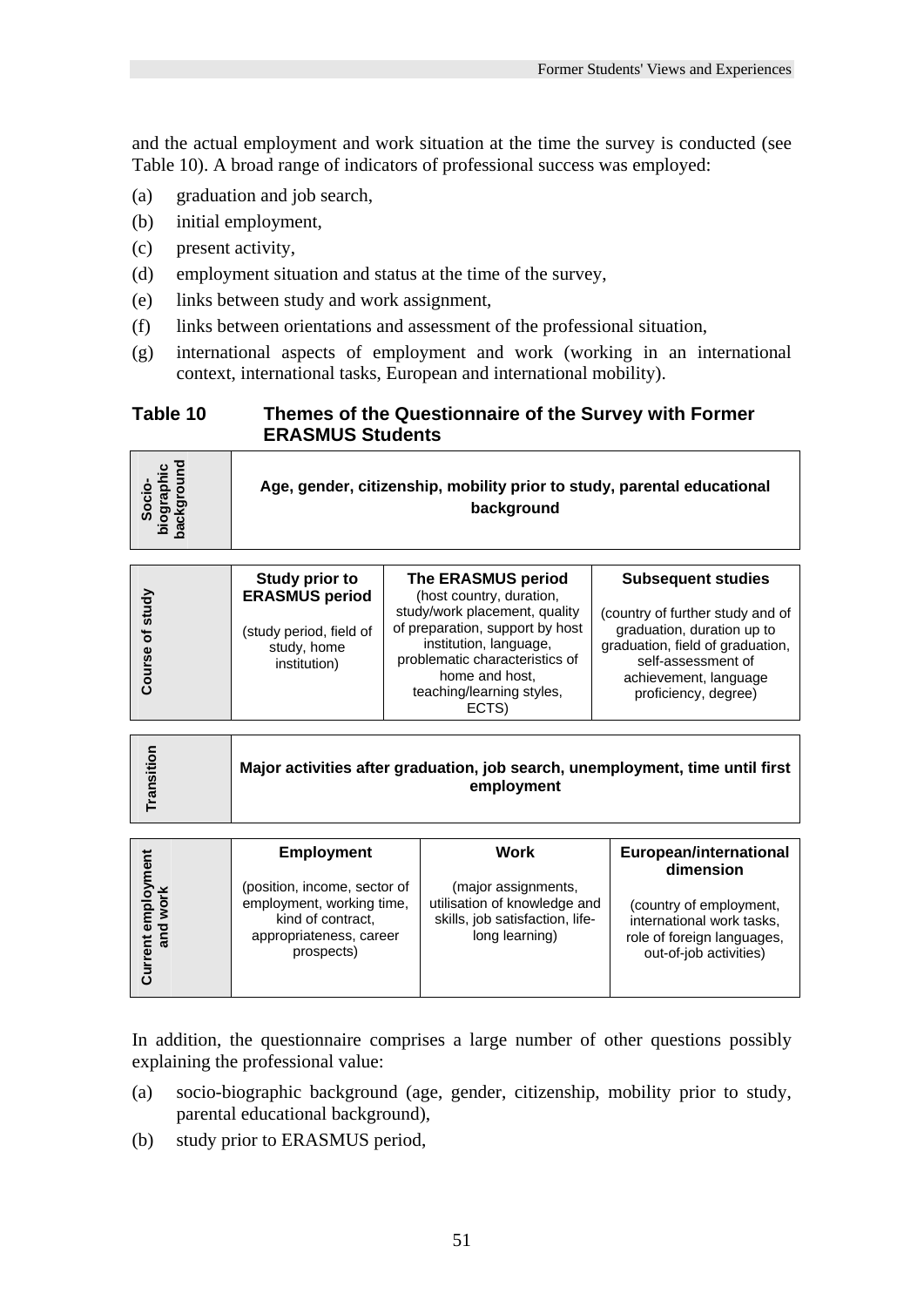- (c) the ERASMUS period,
- (d) subsequent study,
- (e) competences upon graduation.

Where appropriate, the questionnaire took up questions employed in prior surveys of former ERASMUS students. This makes it possible to establish changes over time. The questionnaire, initially developed in German and English was translated into all the official languages of the 30 ERASMUS-eligible countries. A complex procedure of translation, retranslation and various modes of communication were chosen in order to ensure a high quality of translations. Respondents received a paper version of the questionnaire comprising 13 pages and additional pages for an integrated cover letter and explanations and were informed about the possibility of responding the onlineversion with the help of a PIN code.

The process of *the field phase* of the survey with former ERASMUS students was very heterogeneous in the different countries.

By March 1, 2006, 4,589 responses were received. The gross response rate is about 27 percent. As available information suggest that only about 60 percent of the students initially sampled were sent the questionnaire and actually were reached, the net response rate is estimated to be 45 percent. Highest net response rates can be estimated for Denmark (66%). In contrast, response rates were low in Iceland and Ireland, and even no responses were received form Estonia (see Figure 10).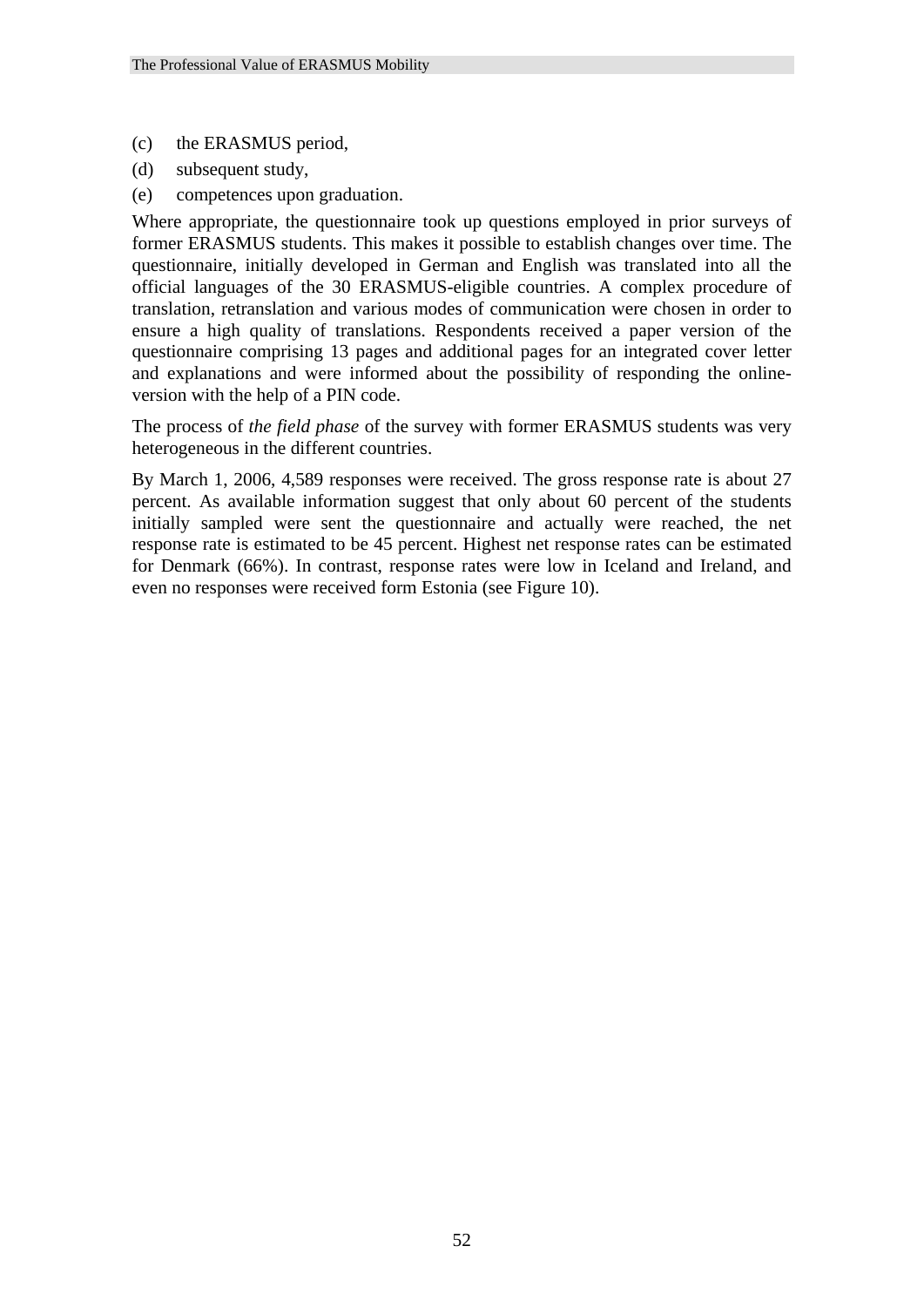

**Figure 10 Response Rate\* of the Survey with Former ERASMUS Students by Home Country (percent)** 

\* The response rate was calculated on the basis of the gross response rate with the assumption that 60 % of the students could be delivered a questionnaire.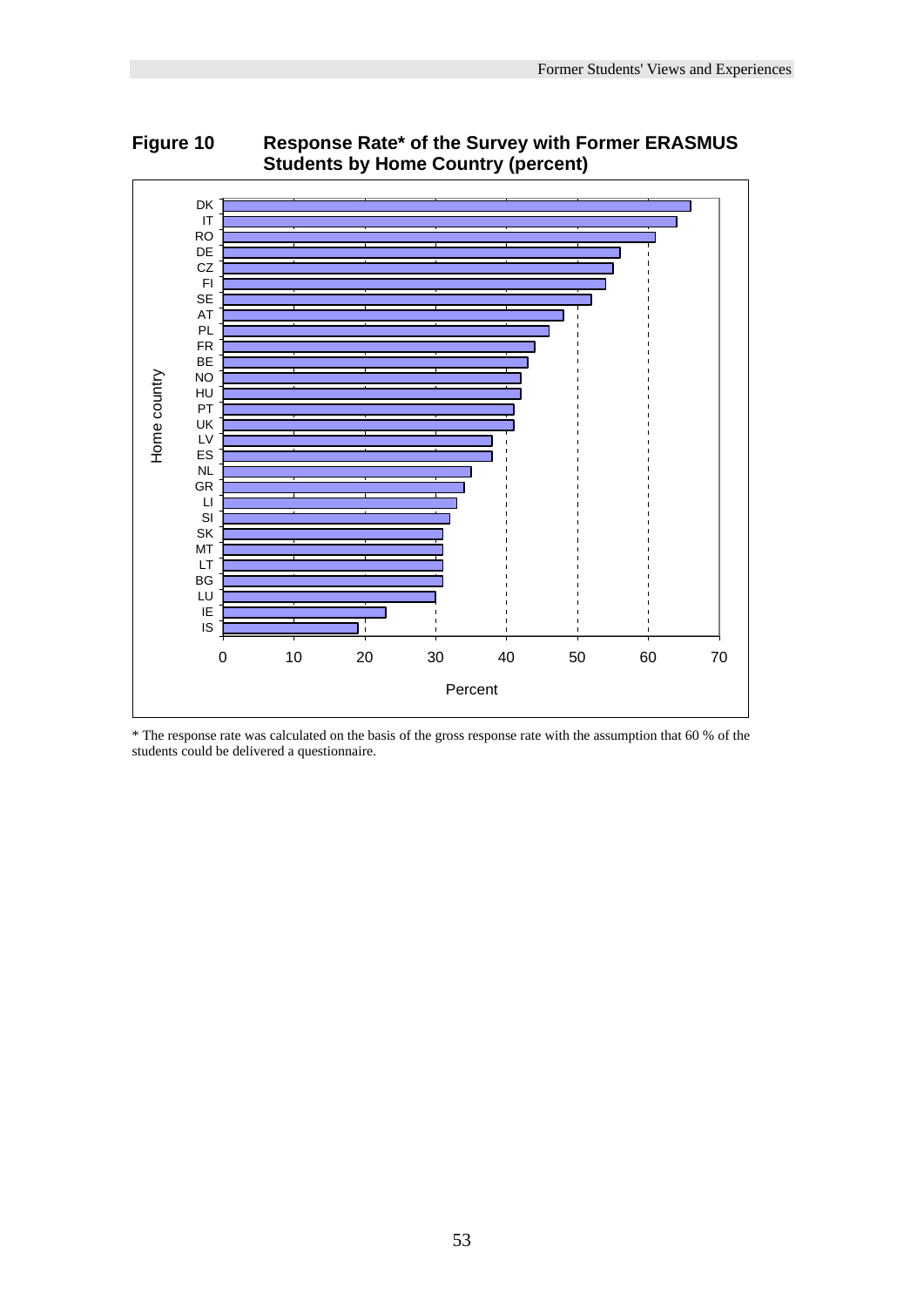| Country                                               | Group                   |                 |                 | Population and sample |               |                | Response from graduates |          |                 |  |
|-------------------------------------------------------|-------------------------|-----------------|-----------------|-----------------------|---------------|----------------|-------------------------|----------|-----------------|--|
|                                                       |                         |                 | Institutions    |                       | Students      |                |                         |          |                 |  |
|                                                       |                         | Total           | Target          | Total                 | <b>Target</b> | Number of      | Absolute                | Gross    | Net response    |  |
|                                                       |                         |                 | sample          |                       | sample        | sent out       | response                | response | rate            |  |
|                                                       |                         |                 |                 |                       |               | quest.         |                         | rate     |                 |  |
| 1                                                     | 2                       | 3               | $\overline{4}$  | 5                     | 6             | $\overline{7}$ | 8                       | 9        | 10              |  |
| DE                                                    | 1                       | 228             | 30              | 15,777                | 1,500         | 1424           | 478                     | 29%      | 56              |  |
| ES                                                    | 1                       | 74              | 9               | 16,383                | 1,500         | 1482           | 334                     | 22%      | 38              |  |
| <b>FR</b>                                             | 1                       | 293             | 39              | 17,153                | 1,500         | 1699           | 446                     | 23%      | 44              |  |
| IT                                                    | 1                       | 100             | 17              | 13,237                | 1,500         | 1308           | 499                     | 30%      | 64              |  |
| UK                                                    | 1                       | 157             | 39              | 8,87                  | 1,500         | 676            | 168                     | 12%      | 41              |  |
| AT                                                    | $\overline{\mathbf{c}}$ | 61              | 23              | 2,886                 | 800           | 720            | 206                     | 28%      | 48              |  |
| <b>BE</b>                                             | 2                       | 64              | 15              | 3,99                  | 800           | 362            | 93                      | 16%      | 43              |  |
| FI                                                    | $\overline{2}$          | 49              | 18              | 3,285                 | 800           | 626            | 203                     | 26%      | 54              |  |
| <b>NL</b>                                             | $\overline{2}$          | 48              | 14              | 3,509                 | 800           | 529            | 111                     | 12%      | 35              |  |
| $\overline{PL}$                                       | $\overline{2}$          | 82              | 24              | 3,682                 | 800           | 802            | $\overline{219}$        | 18%      | 46              |  |
| PT                                                    | $\overline{2}$          | 71              | 35              | 2,567                 | 800           | 936            | 228                     | 19%      | 41              |  |
| $\overline{\mathsf{SE}}$                              | $\overline{2}$          | $\overline{37}$ | $\overline{18}$ | 2,72                  | 800           | 822            | 257                     | 22%      | $\overline{52}$ |  |
| CZ                                                    | 3                       | 23              | 11              | 2,001                 | 650           | 724            | 239                     | 25%      | 55              |  |
| DK                                                    | 3                       | 66              | 33              | 1,634                 | 650           | 478            | 188                     | 27%      | 66              |  |
| <b>GR</b>                                             | 3                       | 29              | 14              | 1,834                 | 650           | 725            | 150                     | 13%      | 34              |  |
| HU                                                    | 3                       | 32              | 15              | 1,996                 | 650           | 589            | 149                     | 28%      | 42              |  |
| ΙĒ                                                    | 3                       | 24              | 18              | 1.648                 | 650           | 670            | 92                      | 10%      | 23              |  |
| <b>RO</b>                                             | 3                       | 38              | 18              | 1,899                 | 650           | 435            | 160                     | 27%      | 61              |  |
| $\overline{\mathsf{B}\mathsf{G}}$                     | 4                       | 23              | 23              | 376                   | 398           | 131            | 24                      | 11%      | 31              |  |
| EE                                                    | 4                       | 14              | 14              | 255                   | 255           | $\Omega$       | $\mathbf 0$             | 0%       | $\mathbf 0$     |  |
| ΙS                                                    | 4                       | 6               | 6               | 134                   | 134           | 132            | 15                      | 13%      | 19              |  |
| П                                                     | 4                       | 1               | 1               | 12                    | 12            | 10             | $\overline{2}$          | 8%       | 33              |  |
| LT                                                    | 4                       | 20              | 20              | 616                   | 624           | 370            | 68                      | 25%      | 31              |  |
| LU                                                    | 4                       | 1               | 1               | 28                    | 28            | 28             | 5                       | 14%      | 30              |  |
| LV                                                    | 4                       | 15              | 15              | 182                   | 182           | 115            | 26                      | 38%      | 38              |  |
| <b>MT</b>                                             | 4                       | 1               | 1               | 92                    | 92            | 92             | 17                      | 20%      | 31              |  |
| <b>NO</b>                                             | 4                       | 34              | 26              | 1,007                 | 1.007         | 579            | 145                     | 24%      | 42              |  |
| $\overline{\mathsf{S}}$                               | 4                       | 3               | 3               | 227                   | 227           | 118            | 23                      | 7%       | 32              |  |
| SK                                                    | 4                       | 14              | 14              | 505                   | 505           | 237            | 44                      | 29%      | 31              |  |
| Total<br>$\mathbf{r} \cap \mathbf{r} \cap \mathbf{r}$ |                         | 1608            | 511             | 108,505               | 20.464        | 16,819         | 4,589                   | 22%      | 45              |  |

### **Table 11 Survey with Former ERASMUS Students - Population, Sample and Response**

(1) ISO-Country Code

(2) Group according to our sampling strategy

(3) Total number of institutions having outgoing students in the reference period according to Kent Database

(4) Target sample of institutions in consideration of gross student sample

(5) Total number of outgoing students in the reference period according to Kent Database

(6) Target number of sampled students according to the sampling strategy

(7) Outgoing students within participating institutions = realised student gross sample:

(8) Absolute response of students

(9) Gross response rate, non participating institutions excluded: (10) / (9)

(10) Net response rate, non participating institutions excluded and assumption that 60% of the sent out questionnaires could be delivered

## **4.4 The Profile of Former ERASMUS**

63 percent of former ERASMUS students responding are female. Only in engineering and science fields, they formed the minority (see Figure 11).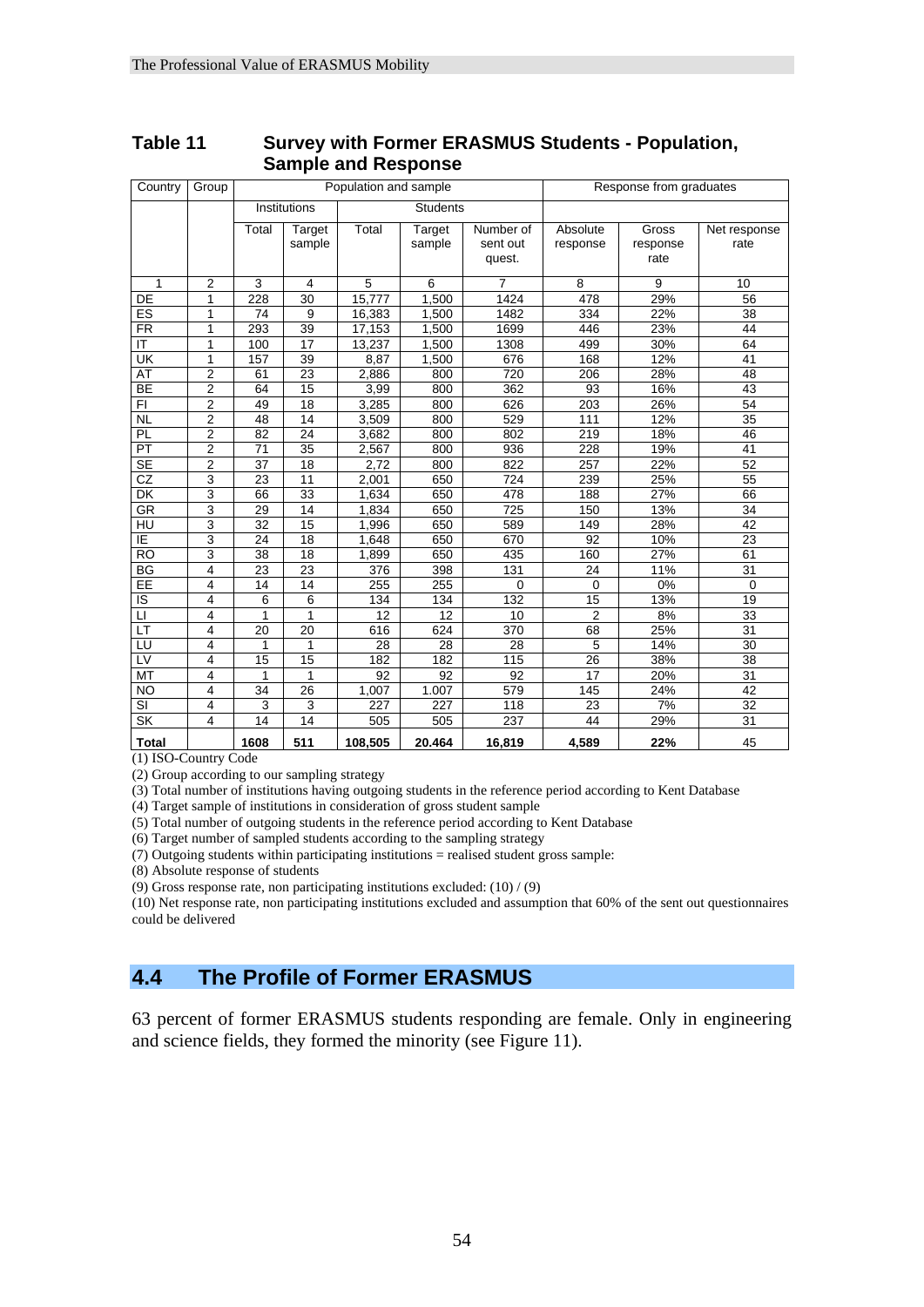



Question I1: Gender

Source: University of Kassel, VALERA Survey of Former ERASMUS Students 2005;

Former ERASMUS students had spent on average 6.8 months abroad with the help of ERASMUS. Medical students had a clearly shorter *duration of the study period abroad* than students from other fields of study

## **Table 12 Duration of Study Abroad During ERASMUS Period 2000/2001 of Former ERASMUS Students by Field of Study (means)**

|              |            | <b>Field of study area</b> |            |       |       |       |           | <b>Total</b> |  |  |
|--------------|------------|----------------------------|------------|-------|-------|-------|-----------|--------------|--|--|
|              | <b>HUM</b> | SOC.                       | <b>BUS</b> | ENG.  | MNAT  |       | MED OTHER |              |  |  |
| Arithm. mean | 6.6        | 7.3                        | 6.8        | 7.2   | 6.7   | 5.4   | 6.3       | 6.8          |  |  |
| Median       | 6.0        | 6.0                        | 6.0        | 6.0   | 6.0   | 4.0   | 6.0       | 6.0          |  |  |
| Count        | 1245       | (749)                      | (789)      | (610) | (455) | (261) | (444)     | 4553         |  |  |

Question A3: How many months did you spend abroad during your ERASMUS supported period in the academic year 2000/2001?

Source: University of Kassel, VALERA Survey of Former ERASMUS Students 2005.

9 percent of the surveyed former ERASMUS students had not yet been awarded a degree about five years of the ERASMUS-supported study period and thus might be considered as *drop-outs*. The corresponding figure had been 6 percent among 1988/89 ERASMUS students five years later.

40 percent of the graduates had been enrolled (or are still enrolled) in *advanced study*. This is as frequent as among graduates of the 1988/89 ERASMUS cohort (41%). One of the most striking impact of ERASMUS is the relatively high advancement rate to further study – about twice as high as among non-mobile students (21% among the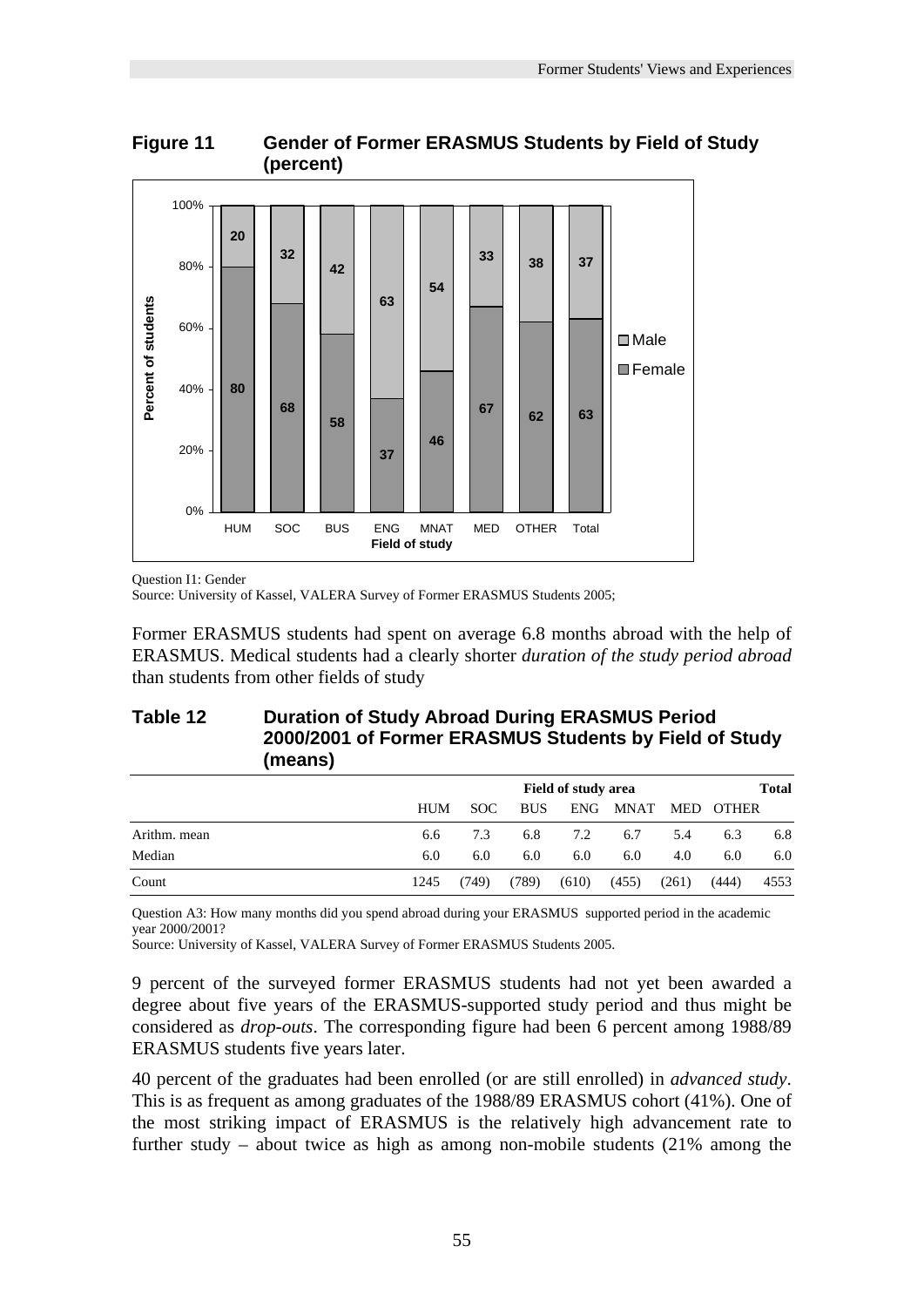1994/95 graduates). The duration of subsequent study was on average about two years (see Table 13).

#### **Table 13 Duration of Further Study of Former ERASMUS Students by Field of Study (means)**

|              |            | Field of study area<br><b>Total</b> |            |       |             |            |       |      |  |
|--------------|------------|-------------------------------------|------------|-------|-------------|------------|-------|------|--|
|              | <b>HUM</b> | SOC.                                | <b>BUS</b> | ENG.  | <b>MNAT</b> | <b>MED</b> | OTHER |      |  |
| Arithm. mean | 23.8       | 22.6                                | 23.4       | 26.1  | 28.2        | 29.1       | 25.9  | 24.8 |  |
| Median       | 18.0       | 18.0                                | 18.0       | 24.0  | 24.0        | 24.0       | 21.0  | 20.0 |  |
| Count        | (449)      | (285)                               | (291)      | (216) | (221)       | (77)       | (149) | 1688 |  |

Question B9: How many months did you study for that degree?

Source: University of Kassel, VALERA Survey of Former ERASMUS Students 2005.

## **4.5 The Early Career**

72 percent were employed or self employed at the time the survey was conducted. 6 percent were unemployed and 23 percent active in studies, training and other areas (see Figure 12).

## **Figure 12 Current Major Activity of Former ERASMUS Students (percent)**



Question E1: What is your current major activity?

Source: University of Kassel, VALERA Survey of Former ERASMUS Students 2005.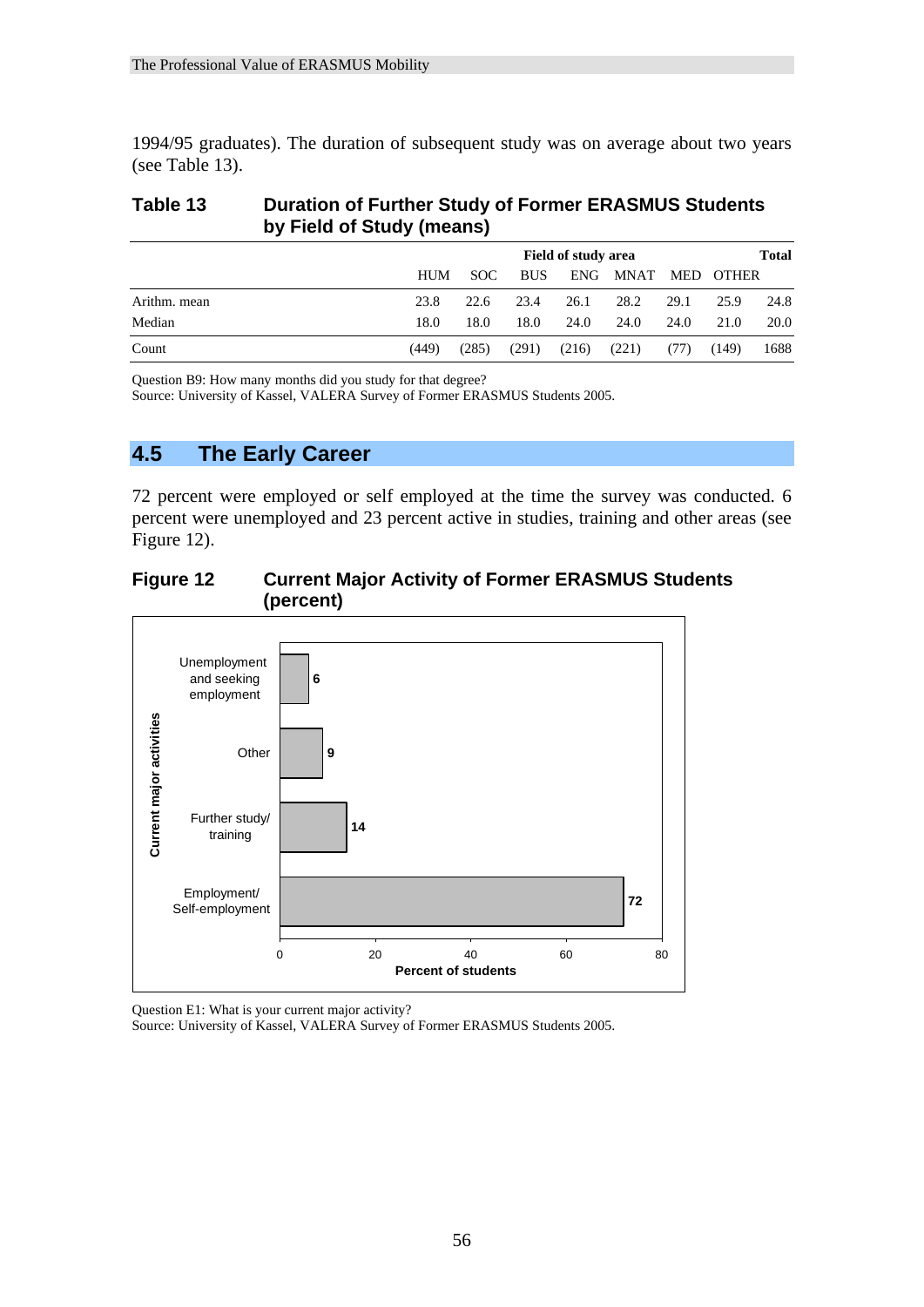|                                                       | <b>Field of study area</b> |            |              |                |             |                | <b>Total</b> |      |  |
|-------------------------------------------------------|----------------------------|------------|--------------|----------------|-------------|----------------|--------------|------|--|
|                                                       | <b>HUM</b>                 | <b>SOC</b> | <b>BUS</b>   | <b>ENG</b>     | <b>MNAT</b> | <b>MED</b>     | <b>OTHER</b> |      |  |
| Employment                                            | 59                         | 59         | 79           | 74             | 61          | 66             | 63           | 66   |  |
| Self-employment                                       | 7                          | 6          | 4            | 8              | 3           | 9              | 7            | 6    |  |
| Unemployment<br>(not employed and seeking employment) | 8                          | 6          | 5            | $\overline{4}$ | 5           | 2              | 7            | 6    |  |
| Further study                                         | 11                         | 12         | 6            | 8              | 19          | 8              | 10           | 11   |  |
| Professional training                                 | 3                          | 6          | $\theta$     | 2              | 2           | 6              | 2            | 3    |  |
| Family care                                           | 2                          | 2          | $\mathbf{0}$ | 1              |             | $\overline{2}$ |              |      |  |
| Other                                                 | 10                         | 9          | 5            | $\overline{4}$ | 9           | 8              | 9            | 8    |  |
| Total                                                 | 100                        | 100        | 100          | 100            | 100         | 100            | 100          | 100  |  |
| Count $(n)$                                           | 1197                       | (720)      | (777)        | (590)          | (437)       | (252)          | (339)        | 4312 |  |

## **Table 14 Current Major Activity of Former ERASMUS Students by Field of Study (percent)**

Question E1: What is your current major activity?

Source: University of Kassel, VALERA Survey of Former ERASMUS Students 2005.

On average, the respondents have been employed slightly more than two years (see Table 15).

## **Table 15 Duration of Employment of Former ERASMUS Students by Field of Study (means)**

|              |            | <b>Total</b><br><b>Field of study area</b> |            |       |             |       |       |      |  |
|--------------|------------|--------------------------------------------|------------|-------|-------------|-------|-------|------|--|
|              | <b>HUM</b> | SOC.                                       | <b>BUS</b> | ENG.  | <b>MNAT</b> | MED   | OTHER |      |  |
| Arithm. mean | 23.8       | 25.8                                       | 29.2       | 30.7  | 27.5        | 28.7  | 28.4  | 27,1 |  |
| Median       | 24.0       | 24.0                                       | 30.0       | 30,5  | 25,0        | 27.0  | 28.0  | 26,0 |  |
| Count        | 1006       | (611)                                      | (716)      | (538) | (357)       | (221) | (289) | 3738 |  |

Question E3: How long in total have you been employed since graduation?

Source: University of Kassel, VALERA Survey of Former ERASMUS Students 2005.

On the first job after graduation, 36 percent of the former ERASMUS students were employed on *fixed-term contract* (see Figure 13). This ratio inclined to 57 percent at the time the survey was conducted. *Full-time employment* is already dominant on the first job after graduation (79 percent), it increased to 87 percent currently (see Figure 14).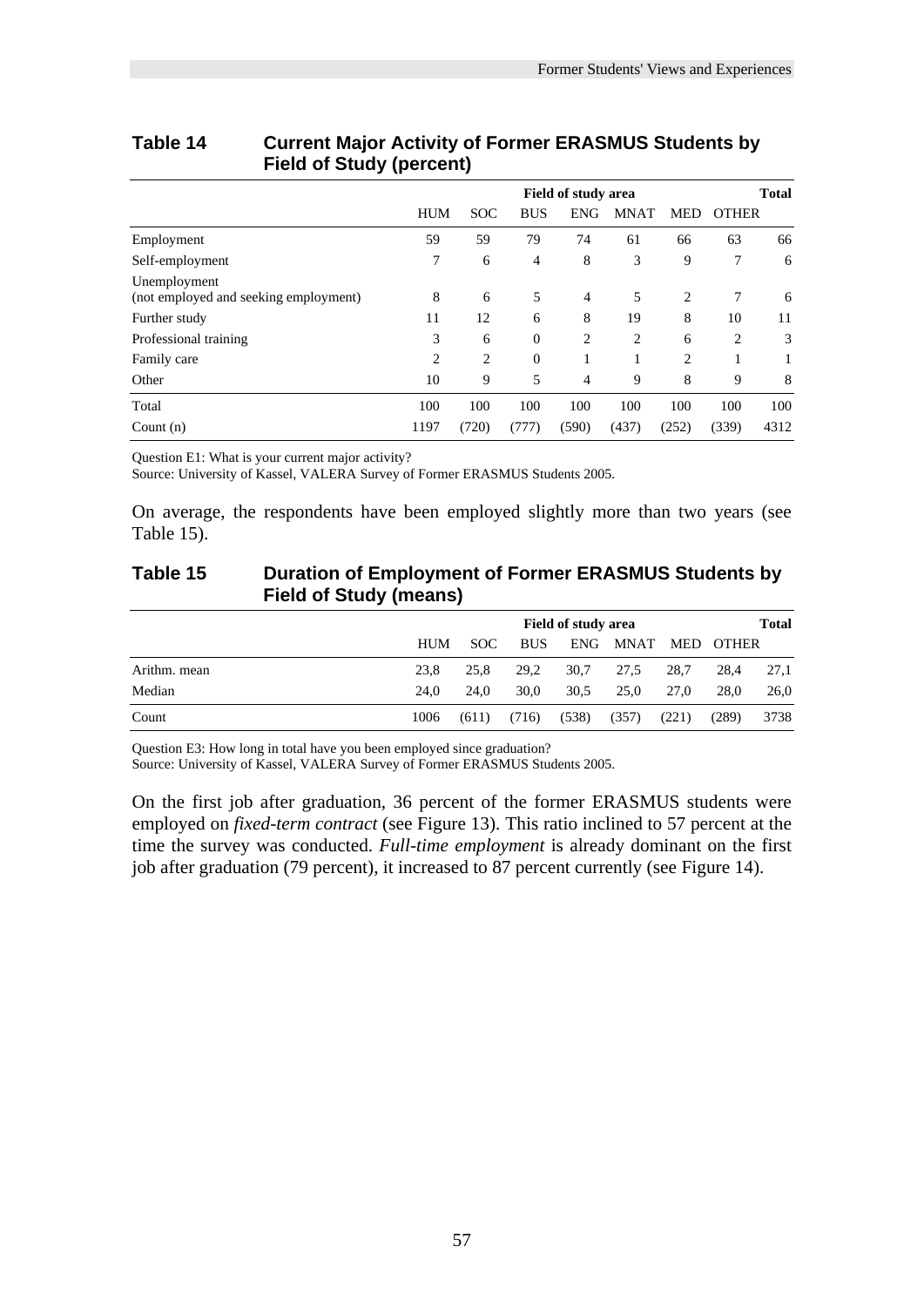



Question D2: What was the type of your contract? Question E5: What is the type of your current contract? Source: University of Kassel, VALERA Survey of Former ERASMUS Students 2005.





Question D3: Did you work full-time or part-time? Question E6: Do you work full-time or part-time? Source: University of Kassel, VALERA Survey of Former ERASMUS Students 2005.

During the first years after graduation, more than half of the 2000/01 ERASMUS graduates have *changed employers* – more than a quarter even more than once (see Table 16). Change of employers is less frequent in professionalized fields of study. Available data suggest that former ERASMUS students seem to somewhat more frequently change employers in their early years of employment than formerly nonmobile students.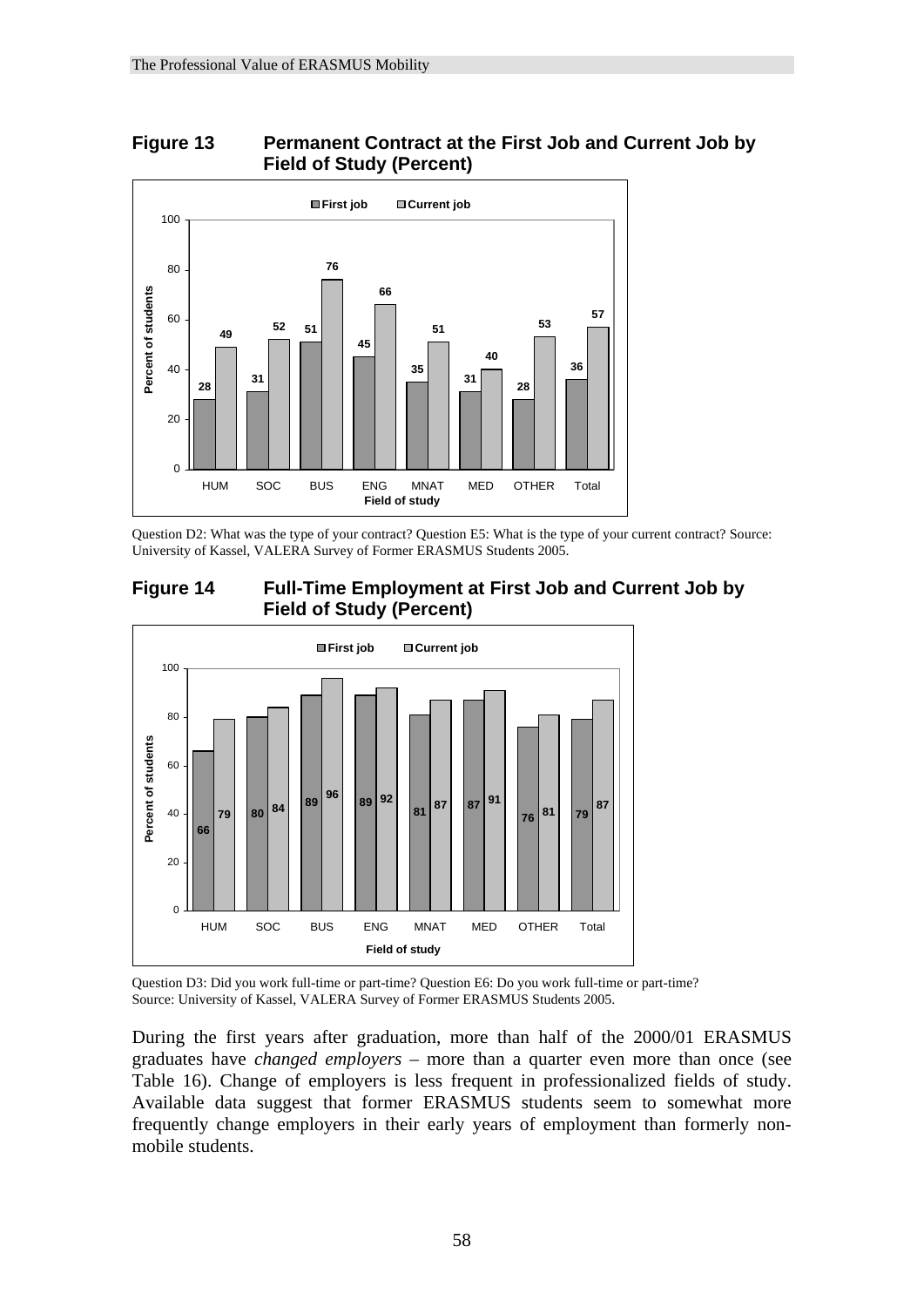|                         |            |                            |            |            | --             |            |              |              |
|-------------------------|------------|----------------------------|------------|------------|----------------|------------|--------------|--------------|
|                         |            | <b>Field of study area</b> |            |            |                |            |              | <b>Total</b> |
|                         | <b>HUM</b> | <b>SOC</b>                 | <b>BUS</b> | <b>ENG</b> | <b>MNAT</b>    | <b>MED</b> | <b>OTHER</b> |              |
| One employer            | 37         | 38                         | 44         | 49         | 44             | 45         | 34           | 41           |
| Two employers           | 27         | 31                         | 30         | 28         | 26             | 25         | 32           | 28           |
| Three employers         | 16         | 15                         | 15         | 14         | 13             | 16         | 19           | 15           |
| Four employers          | 8          | 8                          | 5          | 4          | 6              | 5          | 7            | 6            |
| Five and more employers | 8          | $\overline{4}$             | 3          | 3          | $\overline{4}$ | 5          | 4            | 5            |
| Other                   | 5          | 4                          | 4          | 3          | 6              | 4          | 4            | 4            |
| Total                   | 100        | 100                        | 100        | 100        | 100            | 100        | 100          | 100          |
| Count $(n)$             | 1135       | (681)                      | (768)      | (572)      | (419)          | (243)      | (319)        | 4137         |

## **Table 16 Number of Employers Since Graduation of Former ERASMUS Students by Field of Study (percent)**

Question E2: How many employers have you had altogether since graduation? - including yourself if you have been self-employed - including current employer.

Source: University of Kassel, VALERA Survey of Former ERASMUS Students 2005.

## **4.6 Job Search and Recruitment**

Many of the former ERASMUS students surveyed *started their job search* relatively late: 32 percent of the job seekers started only some time after graduation as compared to 24 percent of European 1994/95 graduates (see Table 17).

#### **Table 17 Start of Job Search of Former ERASMUS Students by Field of Study (percent)**

|                                  |            | Field of study area<br><b>Total</b> |            |            |             |            |              |      |  |
|----------------------------------|------------|-------------------------------------|------------|------------|-------------|------------|--------------|------|--|
|                                  | <b>HUM</b> | <b>SOC</b>                          | <b>BUS</b> | <b>ENG</b> | <b>MNAT</b> | <b>MED</b> | <b>OTHER</b> |      |  |
| Prior to graduation              | 29         | 30                                  | 35         | 29         | 29          | 30         | 32           | 30   |  |
| Around the time of graduation    | 21         | 23                                  | 24         | 27         | 22          | 22         | 23           | 23   |  |
| After graduation                 | 33         | 32                                  | 31         | 31         | 31          | 28         | 32           | 32   |  |
| I was not looking for employment | 17         | 15                                  | 11         | 12         | 18          | 20         | 12           | 15   |  |
| Total                            | 100        | 100                                 | 100        | 100        | 100         | 100        | 100          | 100  |  |
| Count $(n)$                      | 1226       | 727)                                | (788)      | (602)      | (443)       | (255)      | (345)        | 4386 |  |

Question C1: When did you start looking for a job? Exclude search for casual and vacation jobs. Source: University of Kassel, VALERA Survey of Former ERASMUS Students 2005.

In contrast, the former ERASMUS students surveyed spent a short *time span to seek* for their first regular job: only 3.7 months on average (see Table 19). This period is quite short in comparison to the 5 months average job search period of mobile students and 7 months of non-mobile students among 1994/95 graduates. The job-seeking former ERASMUS students also contacted fewer employers before taking up their first job: 19 on average (see Table 19) as compared to 25 on the part of the 1994/95 graduates.

The average job search period for 2000/01 students was clearly the shortest in Medicine (2.4 months) and the longest in Humanities (4.5 months). It varied from less than 2 months in some Central and Eastern European countries to about 6 months in Spain and Italy.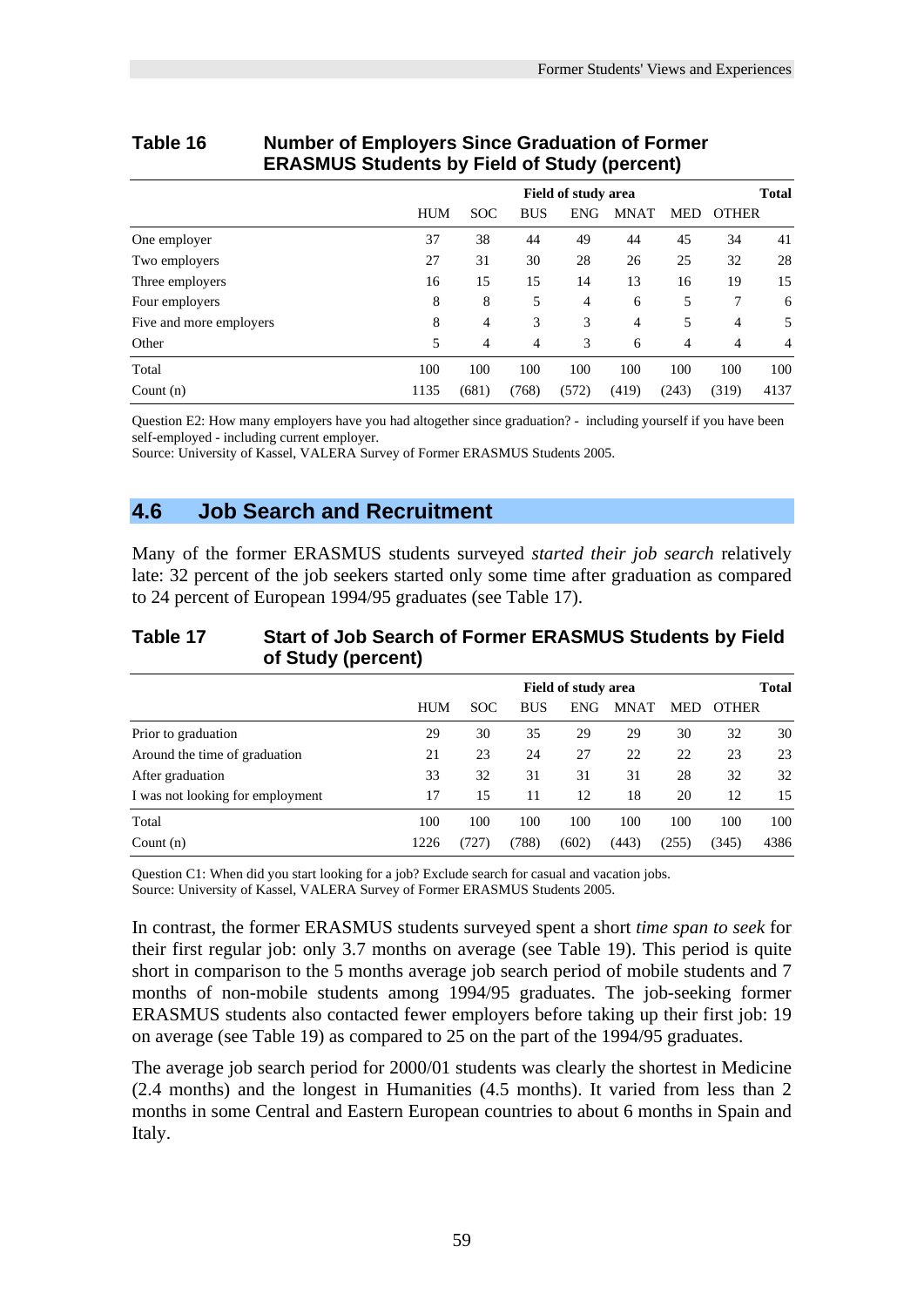|              | <b>Former ERASMUS Students by Field of Study (means)</b> |                              |       |            |       |             |            |              |      |  |
|--------------|----------------------------------------------------------|------------------------------|-------|------------|-------|-------------|------------|--------------|------|--|
|              |                                                          | Field of study area<br>Total |       |            |       |             |            |              |      |  |
|              |                                                          | HUM                          | SOC.  | <b>BUS</b> | ENG-  | <b>MNAT</b> | <b>MED</b> | <b>OTHER</b> |      |  |
| Arithm. mean |                                                          | 18.9                         | 18.7  | 23.3       | 20.2  | 22.1        | 7.4        | 16.1         | 19.3 |  |
| Median       |                                                          | 5.0                          | 5.0   | 9.0        | 5.0   | 4.0         | 2.0        | 3.0          | 5.0  |  |
| Count        |                                                          | 1013                         | (619) | (696)      | (531) | (369)       | (206)      | (334)        | 3768 |  |

## **Table 18 Number of Employers Contacted During Job Search by Former ERASMUS Students by Field of Study (means)**

Question C2: How many employers did you contact (e.g. by letter) before you took up your first job after graduation? Source: University of Kassel, VALERA Survey of Former ERASMUS Students 2005.

## **Table 19 Duration of Job Search of Former ERASMUS Students by Field of Study (means)**

|              |            | Field of study area |            |            |             |            |              | Total |
|--------------|------------|---------------------|------------|------------|-------------|------------|--------------|-------|
|              | <b>HUM</b> | <b>SOC</b>          | <b>BUS</b> | <b>ENG</b> | <b>MNAT</b> | <b>MED</b> | <b>OTHER</b> |       |
| Arithm. mean | 4.5        | 3.7                 | 3.7        | 3.3        | 3.9         | 2.4        | 3.8          | 3.8   |
| Median       | 2.0        | 2.0                 | 2.0        | 2.0        | 2.0         | 1.0        | 2.0          | 2.0   |
| Count        | 1003       | (616)               | (695)      | (531)      | (366)       | (205)      | (334)        | 3750  |

Question C3: How many months did you seek all-together (before or after graduation) for your first job after graduation, which you consider not to be a casual job?

Source: University of Kassel, VALERA Survey of Former ERASMUS Students 2005.

According to the former ERASMUS students, their employers considered academic knowledge and personality most frequently as *recruitment and criteria* when they decided to employ them. In addition, aspects closely related to study abroad played a substantial role (see Table 20), i.e.

- foreign language proficiency (60%) and
- experiences abroad (53%), among them the ERASMUS study period abroad (37%).

These figures hardly differ from that of former ERASMUS students 1988/89 (64% and 53%) and from ERASMUS students having graduated in 1994/95 (60% and 56%). Naturally, they are substantially higher than for former non-mobile students having graduated in 1994/95 (17% and 5%).

These two criteria closely related to the ERASMUS study abroad period, i.e. foreign language proficiency and experiences abroad, were most important for graduates from Foreign Languages, followed by Business Studies and Engineering. They were least important for graduates from Medicine. They were highly important for graduates in some Central and Eastern European countries and in France, but least important for graduates in the United Kingdom.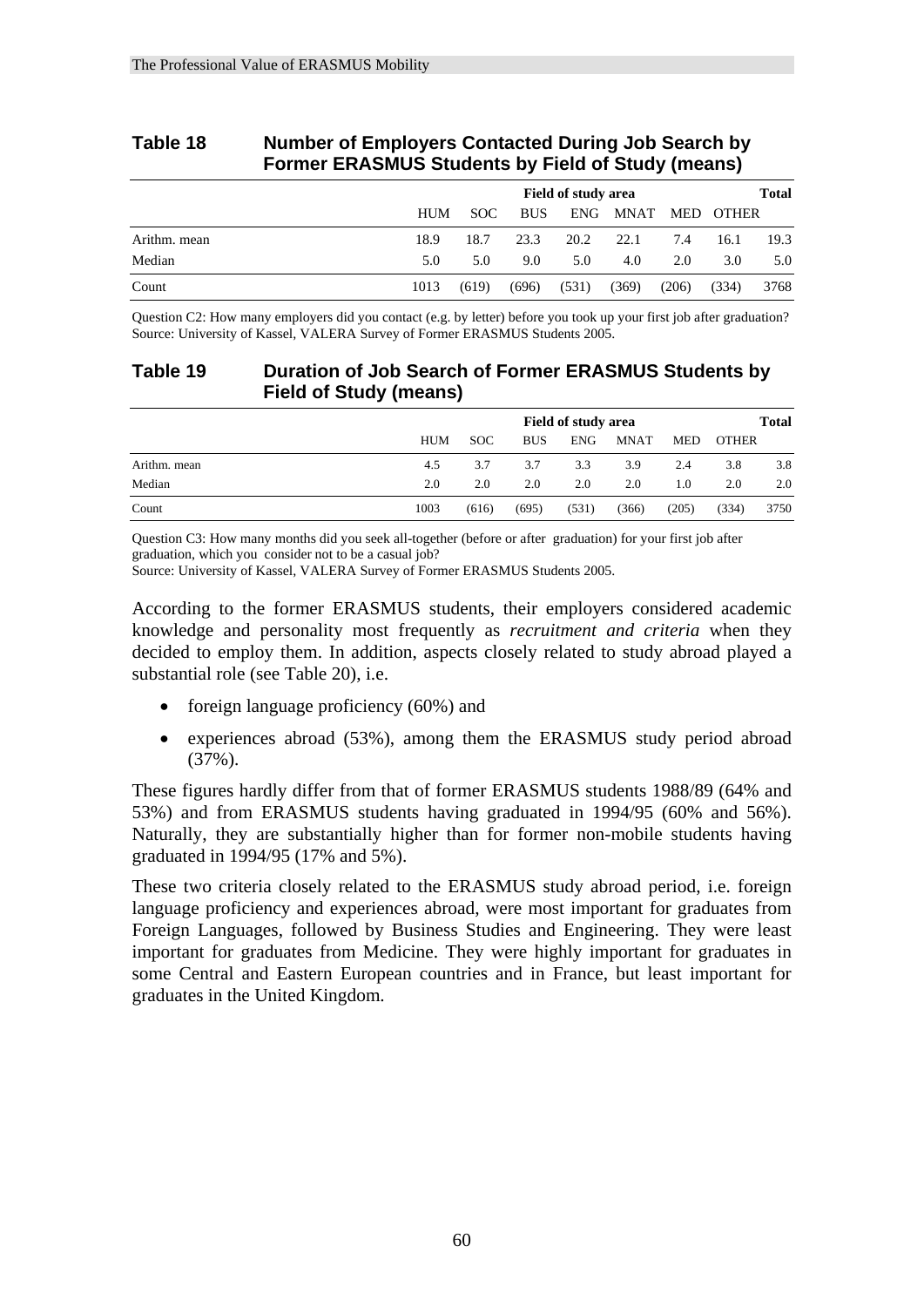|                                                              |            |       |            | <b>Field of study area</b> |             |       |              | <b>Total</b> |
|--------------------------------------------------------------|------------|-------|------------|----------------------------|-------------|-------|--------------|--------------|
|                                                              | <b>HUM</b> | SOC   | <b>BUS</b> | <b>ENG</b>                 | <b>MNAT</b> | MED   | <b>OTHER</b> |              |
| Personality                                                  | 81         | 85    | 90         | 82                         | 75          | 74    | 82           | 83           |
| Field of study                                               | 68         | 71    | 73         | 83                         | 79          | 83    | 74           | 74           |
| Foreign language proficiency                                 | 65         | 57    | 69         | 58                         | 53          | 34    | 57           | 60           |
| Main subject/specialisation                                  | 59         | 52    | 56         | 66                         | 67          | 64    | 59           | 59           |
| Experiences abroad                                           | 53         | 53    | 63         | 54                         | 48          | 32    | 47           | 53           |
| Practical/work experience acquired<br>during course of study | 49         | 51    | 54         | 56                         | 46          | 51    | 51           | 51           |
| Grades                                                       | 31         | 39    | 36         | 36                         | 41          | 37    | 26           | 35           |
| Reputation of the institution of higher education            | 25         | 32    | 38         | 49                         | 32          | 24    | 36           | 34           |
| Recommendations/references from third persons                | 34         | 36    | 30         | 38                         | 35          | 38    | 33           | 35           |
| Computer skills                                              | 38         | 36    | 54         | 60                         | 55          | 17    | 49           | 45           |
| ERASMUS study abroad period                                  | 34         | 36    | 44         | 42                         | 35          | 25    | 34           | 37           |
| Count $(n)$                                                  | 1034       | (610) | (712)      | (547)                      | (375)       | (216) | (293)        | 3787         |

## **Table 20 Recruitment Criteria of Employers in the View of Former ERASMUS Students by Field of Study (percent "important"; responses 1 and 2)**

Question D6: How important, according to your perception, were the following aspects for your employer in recruiting you for your initial employment after graduation, if applicable? Scale of answers from 1 = very important to  $5 = not$  at all important.

Source: University of Kassel, VALERA Survey of Former ERASMUS Students 2005.

## **4.7 Competences, Orientations and Work Assignments**

The surveyed former ERASMUS students rated their competences at the time of graduation quite positively. More than three quarters reported high competences with regard to theoretical knowledge, foreign language proficiency as well as regards various work attitudes and styles (see Figure 15).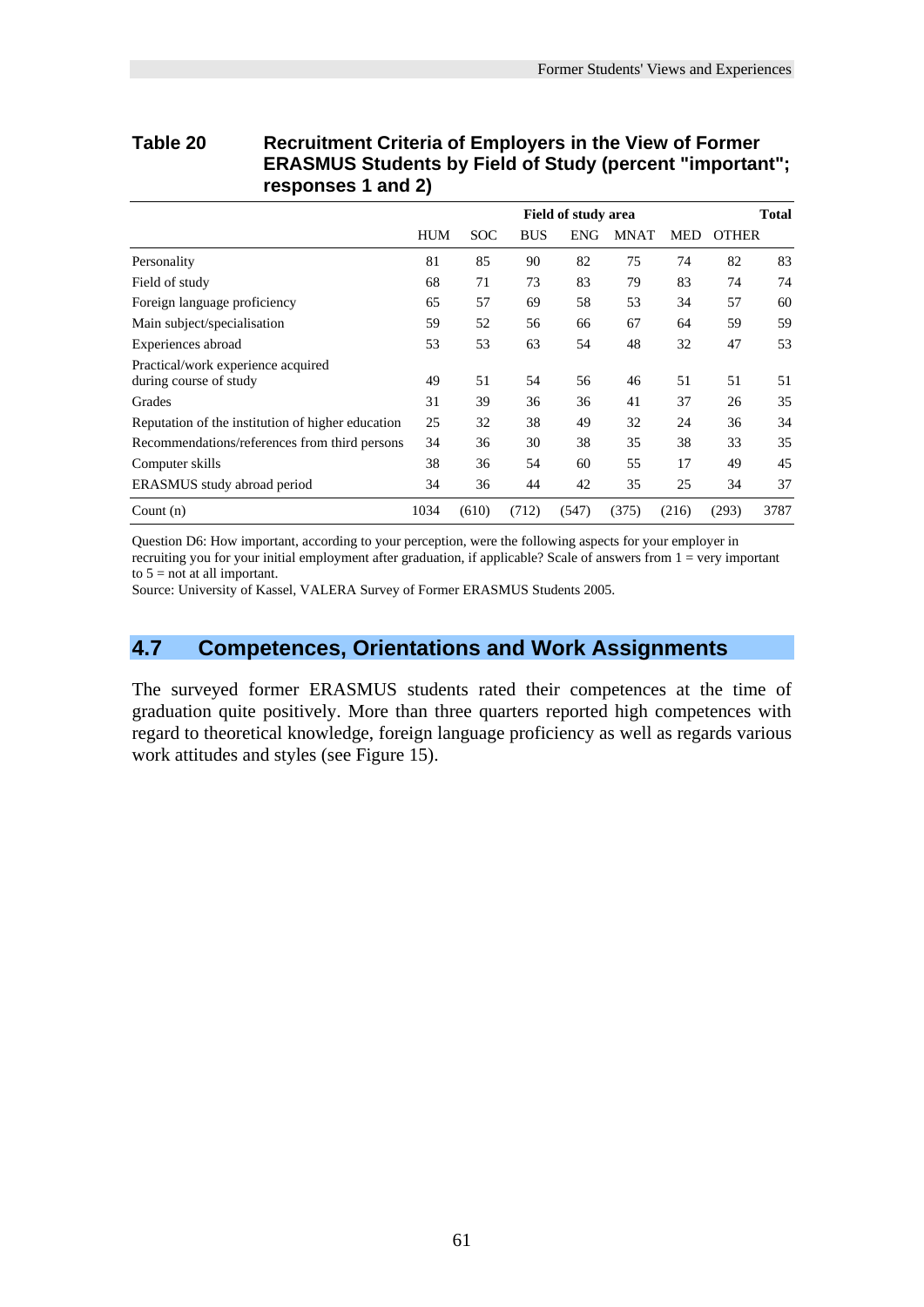## **Figure 15 Former ERASMUS Students' Self-assessed Competences at Time of Graduation (percent "high"; responses 1 and 2)**



Question B7: Please, state the extent to which you had the following competences at the time of graduation. Scale of answers from  $1 =$  to a very high extent to  $5 =$  not at all.

Source: University of Kassel, VALERA Survey of Former ERASMUS Students 2005.

The ratings differ only to a small extent by home country (with the exception of positive ratings by students from Bulgaria, Malta and Romania), host country and field of study.

## **4.8 Competences and Job Requirements**

In comparison to the *job requirements* perceived (see Figure 16 and Table 21), competences seem to be clearly lower than job requirements in 7 of the 16 dimensions addressed. On the other hand, more former ERASMUS students believe that they have a higher foreign language proficiency than they need on the job.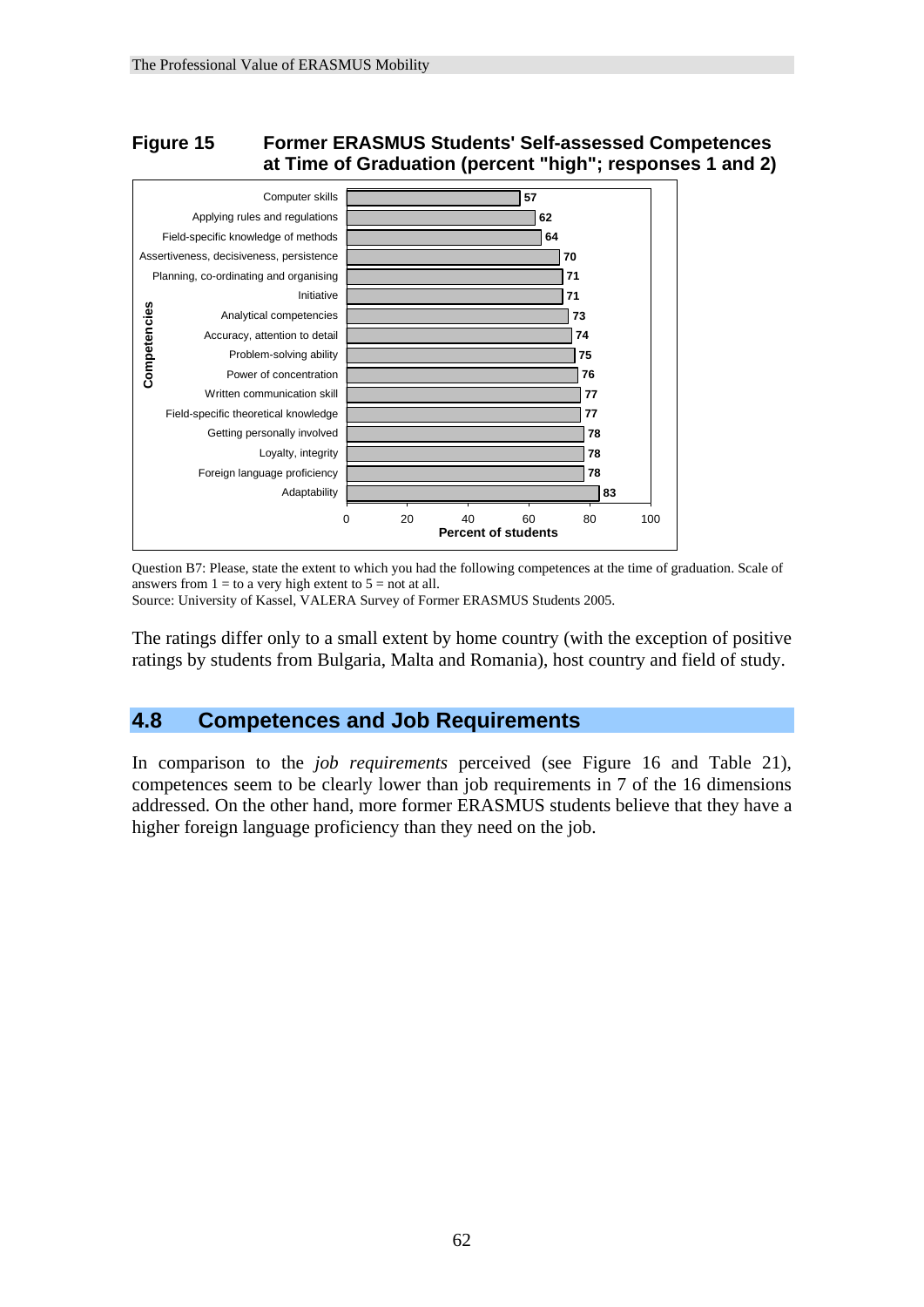## **Figure 16 Former ERASMUS Students' Assessment of Required Competences at Current Work (percent "high"; responses 1 and 2)**



Question F7: Please, state the extent to which the following competences are required in your current work. Scale of answers from  $1 =$  to a very high extent to  $5 =$  not at all.

Source: University of Kassel, VALERA Survey of Former ERASMUS Students 2005.

## **Table 21 Former ERASMUS Students' Assessment of Required Competences at Current Work by Field of Study (percent "high"; responses 1 and 2)**

|                                          |            |            |            | <b>Field of study area</b> |             |            |              | <b>Total</b> |
|------------------------------------------|------------|------------|------------|----------------------------|-------------|------------|--------------|--------------|
|                                          | <b>HUM</b> | <b>SOC</b> | <b>BUS</b> | <b>ENG</b>                 | <b>MNAT</b> | <b>MED</b> | <b>OTHER</b> |              |
| Problem-solving ability                  | 86         | 93         | 95         | 96                         | 93          | 94         | 89           | 92           |
| Accuracy, attention to detail            | 87         | 86         | 87         | 88                         | 88          | 92         | 90           | 88           |
| Initiative                               | 87         | 87         | 91         | 88                         | 82          | 86         | 88           | 87           |
| Assertiveness, decisiveness, persistence | 88         | 89         | 88         | 88                         | 80          | 88         | 84           | 87           |
| Power of concentration                   | 86         | 84         | 84         | 85                         | 85          | 91         | 87           | 86           |
| Planning, co-ordinating and organising   | 87         | 83         | 86         | 86                         | 79          | 82         | 85           | 85           |
| Adaptability                             | 84         | 82         | 84         | 82                         | 77          | 83         | 85           | 83           |
| Analytical competences                   | 71         | 84         | 86         | 87                         | 87          | 77         | 77           | 81           |
| Getting personally involve               | 83         | 76         | 83         | 78                         | 76          | 85         | 84           | 81           |
| Loyalty, integrity                       | 81         | 77         | 76         | 73                         | 66          | 82         | 77           | 77           |
| Written communication skill              | 78         | 86         | 77         | 70                         | 68          | 65         | 73           | 76           |
| Field-specific theoretical knowledge     | 70         | 75         | 66         | 80                         | 79          | 93         | 81           | 75           |
| Field-specific knowledge of methods      | 69         | 74         | 68         | 81                         | 80          | 85         | 77           | 74           |
| Computer skills                          | 65         | 67         | 82         | 82                         | 83          | 46         | 72           | 72           |
| Applying rules and regulations           | 72         | 71         | 65         | 72                         | 62          | 79         | 69           | 70           |
| Foreign language proficiency             | 70         | 56         | 69         | 62                         | 64          | 44         | 61           | 63           |
| Count $(n)$                              | (918)      | (562)      | (683)      | (525)                      | (345)       | (226)      | (273)        | 3532         |

Question F7: Please, state the extent to which the following competences are required in your current work. Scale of answers from  $1 =$  to a very high extent to  $5 =$  not at all.

Source: University of Kassel, VALERA Survey of Former ERASMUS Students 2005.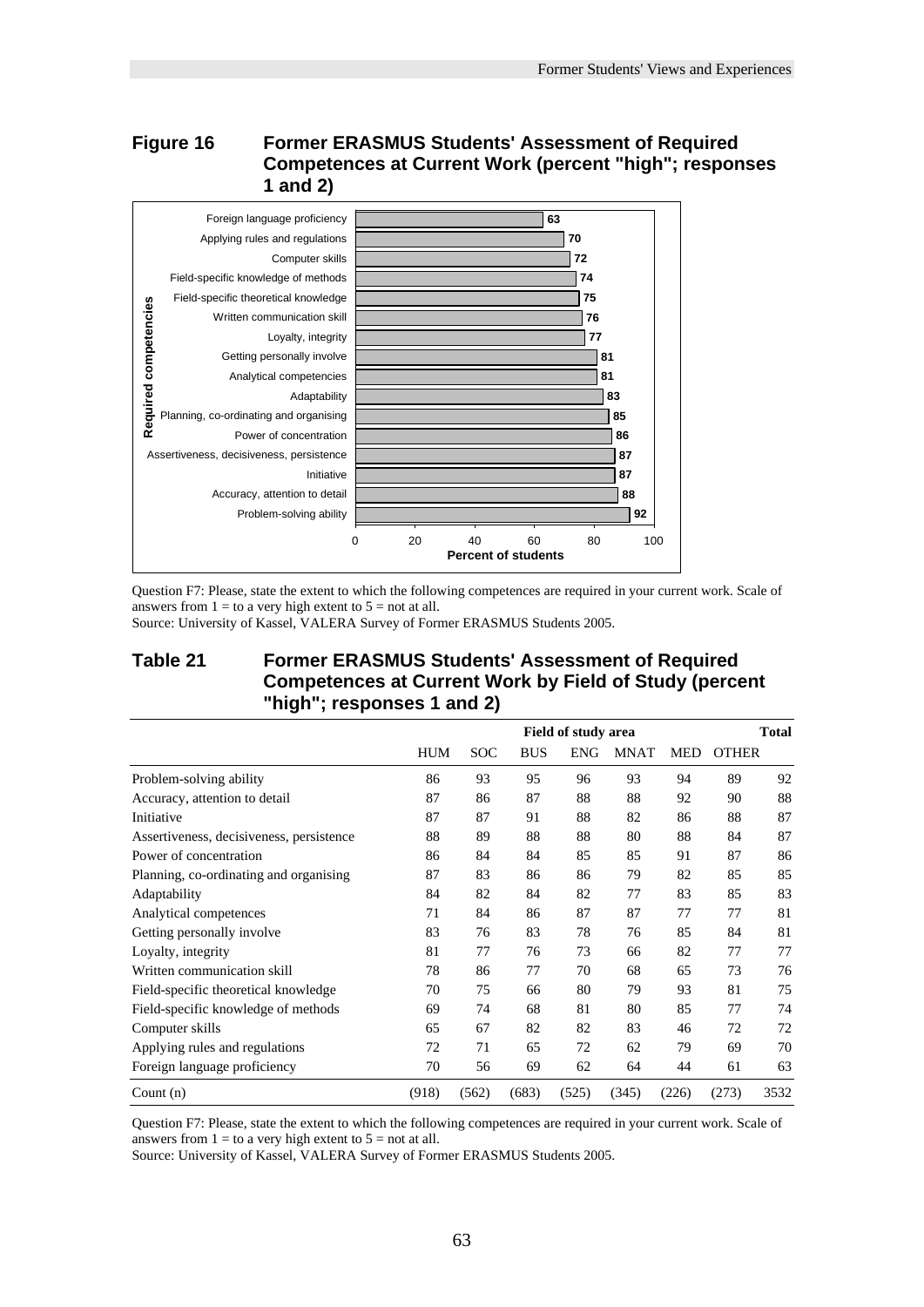Altogether, the 2000/01 ERASMUS students rated their competences at the time of graduation substantially higher than ERASMUS students who had graduated in 1994/95. Among the 1994/95 graduates, former ERASMUS students considered their foreign language proficiency substantially higher than the formerly non-mobile students: Otherwise, the ratings of competences and work tasks differed between them at most moderately. We do not have any convincing explanation: Did teaching and learning improve so much for ERASMUS students, or do we note a growing selfconfidence in this respect?

As far as *work orientations* are concerned, the surveyed former ERASMUS students consider an autonomous work situation as well as opportunities of using their competences on the job as most important. Regular work and high income seem to be less important work orientations (see Table 22).

In general, the characteristics of the *actual work situation* are assessed less favourably (see Table 23). A discrepancy between orientation and actual job characteristics is most frequently stated with respect to income.

| $\frac{1}{2}$ or $\frac{1}{2}$ is the control of $\frac{1}{2}$ in $\frac{1}{2}$ is the control of $\frac{1}{2}$ |            |            |            |                            |             |            |              |              |
|-----------------------------------------------------------------------------------------------------------------|------------|------------|------------|----------------------------|-------------|------------|--------------|--------------|
|                                                                                                                 |            |            |            | <b>Field of study area</b> |             |            |              | <b>Total</b> |
|                                                                                                                 | <b>HUM</b> | <b>SOC</b> | <b>BUS</b> | <b>ENG</b>                 | <b>MNAT</b> | <b>MED</b> | <b>OTHER</b> |              |
| Possibilities of using acquired                                                                                 |            |            |            |                            |             |            |              |              |
| knowledge and skills                                                                                            | 91         | 86         | 83         | 84                         | 88          | 97         | 91           | 88           |
| Opportunity of pursuing own ideas                                                                               | 87         | 84         | 87         | 88                         | 85          | 85         | 91           | 86           |
| Opportunity of pursuing continuous learning                                                                     | 85         | 87         | 84         | 87                         | 83          | 94         | 90           | 86           |
| Challenging tasks                                                                                               | 83         | 87         | 91         | 90                         | 83          | 86         | 87           | 86           |
| Largely independent disposition of work                                                                         | 81         | 79         | 83         | 81                         | 79          | 76         | 82           | 81           |
| Good career prospects                                                                                           | 68         | 77         | 87         | 82                         | 75          | 75         | 78           | 77           |
| Chances of combining employment<br>with family tasks                                                            | 77         | 77         | 71         | 74                         | 77          | 72         | 82           | 76           |
| Enough time for leisure activities                                                                              | 76         | 75         | 72         | 73                         | 77          | 72         | 77           | 75           |
| Job security                                                                                                    | 79         | 69         | 68         | 71                         | 74          | 80         | 78           | 74           |
| Clear and well-ordered tasks                                                                                    | 74         | 67         | 68         | 74                         | 77          | 78         | 76           | 73           |
| Chances of doing something useful for society                                                                   | 76         | 73         | 59         | 65                         | 69          | 79         | 75           | 70           |
| High income                                                                                                     | 59         | 65         | 78         | 72                         | 59          | 68         | 64           | 66           |
| Social recognition and status                                                                                   | 61         | 61         | 68         | 61                         | 52          | 72         | 57           | 62           |
| Co-ordinating and management tasks                                                                              | 47         | 54         | 71         | 59                         | 44          | 42         | 55           | 54           |
| Opportunity of undertaking<br>scientific/scholarly work                                                         | 42         | 44         | 33         | 55                         | 68          | 67         | 57           | 48           |
| Count $(n)$                                                                                                     | 1177       | (709)      | (757)      | (573)                      | (423)       | (244)      | (329)        | 4212         |

## **Table 22 Former ERASMUS Students' Work Orientations by Field of Study (percent "important"; responses 1 and 2)**

Question G1A: How important are the following characteristics of an occupation for you personally? Scale of answers from  $1 = \text{very important to } 5 = \text{not at all important.}$ 

Source: University of Kassel, VALERA Survey of Former ERASMUS Students 2005.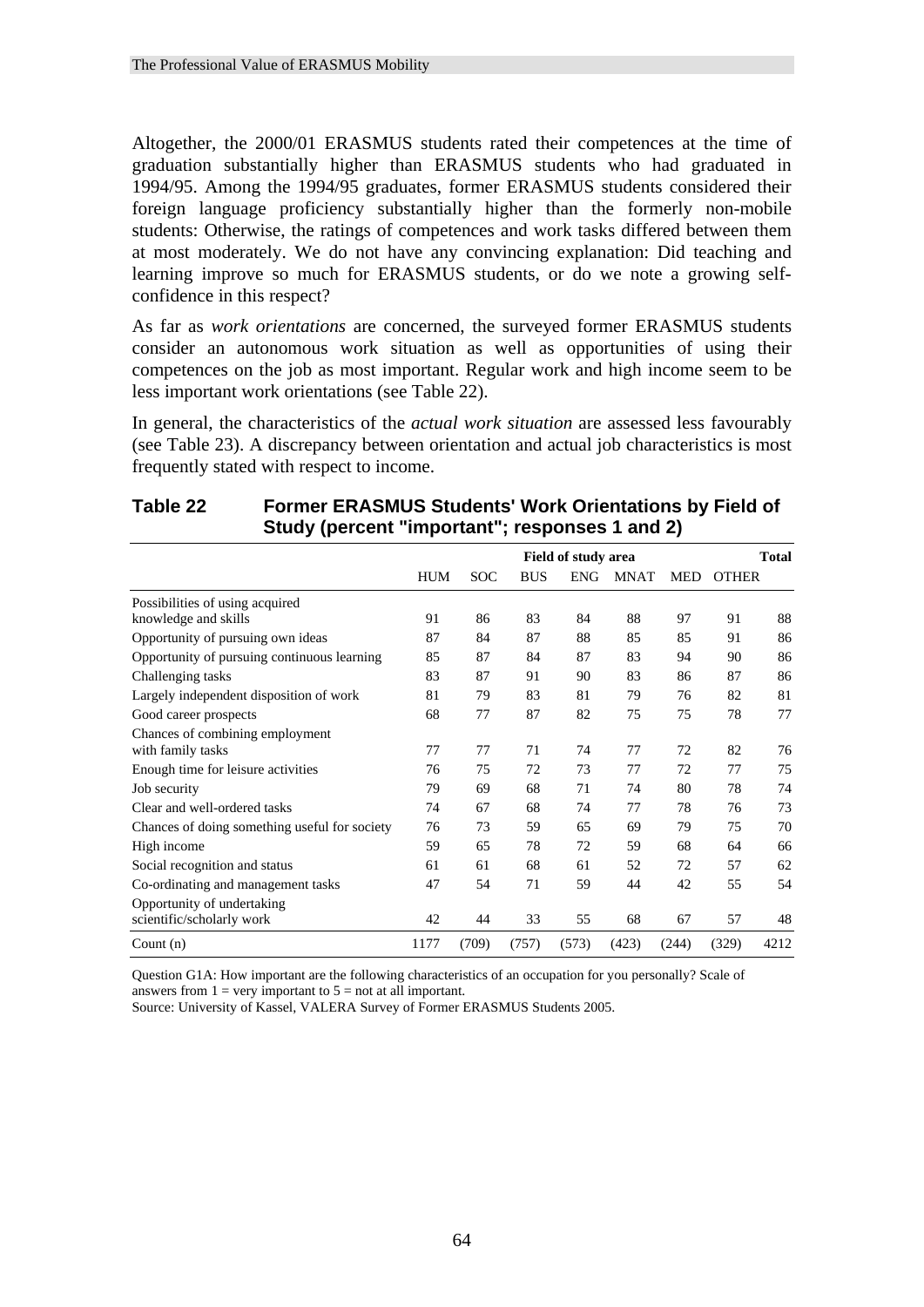|                                               | <b>THOICSSIONAL ORGANOM BY THOICE OF ORGAY (POTCOM</b><br>шун ,<br>responses 1 and 2) |            |            |                     |             |            |              |              |  |  |  |  |  |
|-----------------------------------------------|---------------------------------------------------------------------------------------|------------|------------|---------------------|-------------|------------|--------------|--------------|--|--|--|--|--|
|                                               |                                                                                       |            |            | Field of study area |             |            |              | <b>Total</b> |  |  |  |  |  |
|                                               | <b>HUM</b>                                                                            | <b>SOC</b> | <b>BUS</b> | <b>ENG</b>          | <b>MNAT</b> | <b>MED</b> | <b>OTHER</b> |              |  |  |  |  |  |
| Possibilities of using acquired               |                                                                                       |            |            |                     |             |            |              |              |  |  |  |  |  |
| knowledge and skills                          | 70                                                                                    | 71         | 62         | 66                  | 73          | 80         | 73           | 69           |  |  |  |  |  |
| Largely independent disposition of work       | 68                                                                                    | 68         | 71         | 68                  | 68          | 46         | 68           | 68           |  |  |  |  |  |
| Opportunity of pursuing continuous learning   | 60                                                                                    | 67         | 60         | 68                  | 71          | 71         | 67           | 65           |  |  |  |  |  |
| Challenging tasks                             | 63                                                                                    | 65         | 68         | 65                  | 69          | 64         | 66           | 65           |  |  |  |  |  |
| Job security                                  | 55                                                                                    | 53         | 63         | 62                  | 56          | 59         | 59           | 58           |  |  |  |  |  |
| Opportunity of pursuing own ideas             | 60                                                                                    | 53         | 59         | 57                  | 65          | 39         | 62           | 58           |  |  |  |  |  |
| Clear and well-ordered tasks                  | 59                                                                                    | 50         | 51         | 48                  | 55          | 54         | 57           | 53           |  |  |  |  |  |
| Social recognition and status                 | 45                                                                                    | 52         | 55         | 53                  | 45          | 53         | 48           | 50           |  |  |  |  |  |
| Good career prospects                         | 39                                                                                    | 47         | 58         | 51                  | 51          | 45         | 44           | 48           |  |  |  |  |  |
| Chances of doing something useful for society | 53                                                                                    | 51         | 32         | 38                  | 44          | 72         | 55           | 47           |  |  |  |  |  |
| Chances of combining employment               |                                                                                       |            |            |                     |             |            |              |              |  |  |  |  |  |
| with family tasks                             | 53                                                                                    | 56         | 43         | 44                  | 43          | 28         | 49           | 47           |  |  |  |  |  |
| Enough time for leisure activities            | 50                                                                                    | 52         | 45         | 42                  | 45          | 27         | 45           | 46           |  |  |  |  |  |
| Co-ordinating and management tasks            | 36                                                                                    | 36         | 51         | 43                  | 34          | 26         | 44           | 40           |  |  |  |  |  |
| Opportunity of undertaking                    |                                                                                       |            |            |                     |             |            |              |              |  |  |  |  |  |
| scientific/scholarly work                     | 24                                                                                    | 34         | 19         | 40                  | 54          | 50         | 39           | 33           |  |  |  |  |  |
| High income                                   | 23                                                                                    | 29         | 43         | 34                  | 27          | 27         | 34           | 31           |  |  |  |  |  |
| Count $(n)$                                   | (899)                                                                                 | (555)      | (658)      | (513)               | (343)       | (212)      | (265)        | 3445         |  |  |  |  |  |

## **Table 23 Former ERASMUS Students' Assessment of the Professional Situation by Field of Study (percent "high";**

Question G1B: To what extent do the following characteristics of an occupation apply to your current professional situation? Scale of answers from  $1 =$  to a very high extent to  $5 =$  not at all.

Source: University of Kassel, VALERA Survey of Former ERASMUS Students 2005.

Again, the orientations stated by the 2000/01 ERASMUS students are clearly more ambitious than those of the 1994/95 graduates. Altogether the work situation is seen more favourable as well, but this difference is smaller on average and regards income and job security. The 2000/01 students consider the actual work situation slightly less often as favourable.

Altogether, the majority of 2000/01 ERASMUS students perceives a close *link between study and subsequent employment and work*, whereby differences are stronger by field of study than by country:

- Altogether, 61 percent stated that they used highly on the job the knowledge and skills acquired in the course of study (see Table 24).
- 41 percent viewed their field of study as the only one possible or by far the best field for their area of work. Less than a quarter sees their field of study as largely irrelevant for their work (see Table 25).
- 72 percent viewed their level of employment and work as closely linked to their level of education (see Table 25).
- 67 percent were satisfied with their current work (see Table 28).

The responses were slightly more positive than those by all 1994/95 graduates.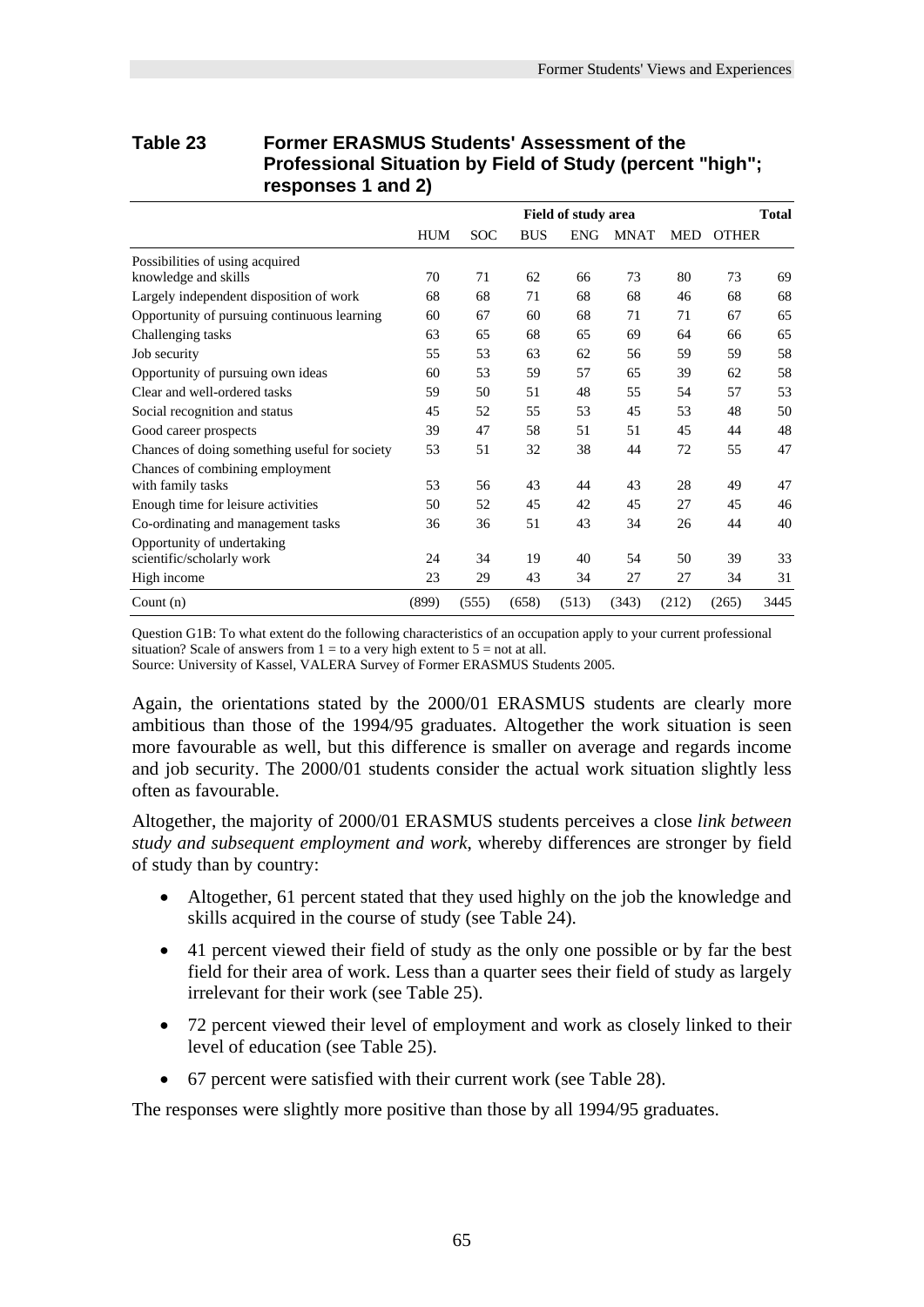## **Table 24 Former ERASMUS Students' Usage of their Knowledge and Skills Acquired in the Course of Study by Field of Study (percent; arithmetic mean)**

|                                                      |            | <b>Field of study area</b> |            |                |             |       |              | <b>Total</b> |
|------------------------------------------------------|------------|----------------------------|------------|----------------|-------------|-------|--------------|--------------|
|                                                      | <b>HUM</b> | <b>SOC</b>                 | <b>BUS</b> | <b>ENG</b>     | <b>MNAT</b> | MED   | <b>OTHER</b> |              |
| Knowledge and skills acquired in the course of study |            |                            |            |                |             |       |              |              |
| 1 To a very high extent                              | 29         | 27                         | 14         | 23             | 35          | 44    | 25           | 26           |
| 2                                                    | 32         | 34                         | 42         | 36             | 31          | 30    | 36           | 35           |
| 3                                                    | 23         | 24                         | 29         | 28             | 18          | 20    | 22           | 24           |
| $\overline{4}$                                       | 11         | 11                         | 13         | 11             | 12          | 4     | 12           | 11           |
| 5 Not at all                                         | 5          | 3                          | 2          | $\overline{2}$ | 4           | 2     | 5            | 3            |
| Total                                                | 100        | 100                        | 100        | 100            | 100         | 100   | 100          | 100          |
| Count                                                | 1081       | (641)                      | (726)      | (545)          | (392)       | (237) | (304)        | 3926         |
| Arithmetic mean                                      | 2.3        | 2.3                        | 2.5        | 2.3            | 2,2         | 1,9   | 2,4          | 2.3          |

Question G2: If you take into consideration your current work tasks altogether: To what extent do you use the knowledge and skills acquired in the course of study? Scale of answers from  $1 =$  to a very high extent to  $5 =$  not at all. Source: University of Kassel, VALERA Survey of Former ERASMUS Students 2005.

## **Table 25 Former ERASMUS Students Assessment of the Relationship Between their Field of Study and Area of Work by Field of Study (percent; multiple responses)**

|                                                                       | <b>Field of study area</b> |            |            |            |             |                | <b>Total</b> |      |  |
|-----------------------------------------------------------------------|----------------------------|------------|------------|------------|-------------|----------------|--------------|------|--|
|                                                                       | <b>HUM</b>                 | <b>SOC</b> | <b>BUS</b> | <b>ENG</b> | <b>MNAT</b> | MED            | <b>OTHER</b> |      |  |
| My field of study is the only<br>possible/by far the best field       | 39                         | 43         | 28         | 42         | 40          | 78             | 41           | 41   |  |
| Some other fields could prepare<br>for the area of work as well       | 35                         | 38         | 50         | 45         | 44          | 18             | 40           | 40   |  |
| Another field would have been more useful                             | 10                         | 7          | 10         | 8          | 8           | $\overline{c}$ | 10           | 8    |  |
| The field of study does not matter very much                          | 11                         | 10         | 12         | 8          | 9           | $\overline{c}$ | 12           | 10   |  |
| Higher education studies are not at all<br>related to my area of work | 10                         | 5          | 6          | 3          | 5           | 1              | 6            | 6    |  |
| Other                                                                 | 4                          | 2          | 3          | 2          | 2           | 3              | 3            | 3    |  |
| Total                                                                 | 109                        | 105        | 108        | 109        | 109         | 105            | 113          | 108  |  |
| Count $(n)$                                                           | 1050                       | (628)      | (717)      | (551)      | (383)       | (238)          | (293)        | 3860 |  |

Question G3: How would you characterise the relationship between your field of study and your area of work? Source: University of Kassel, VALERA Survey of Former ERASMUS Students 2005.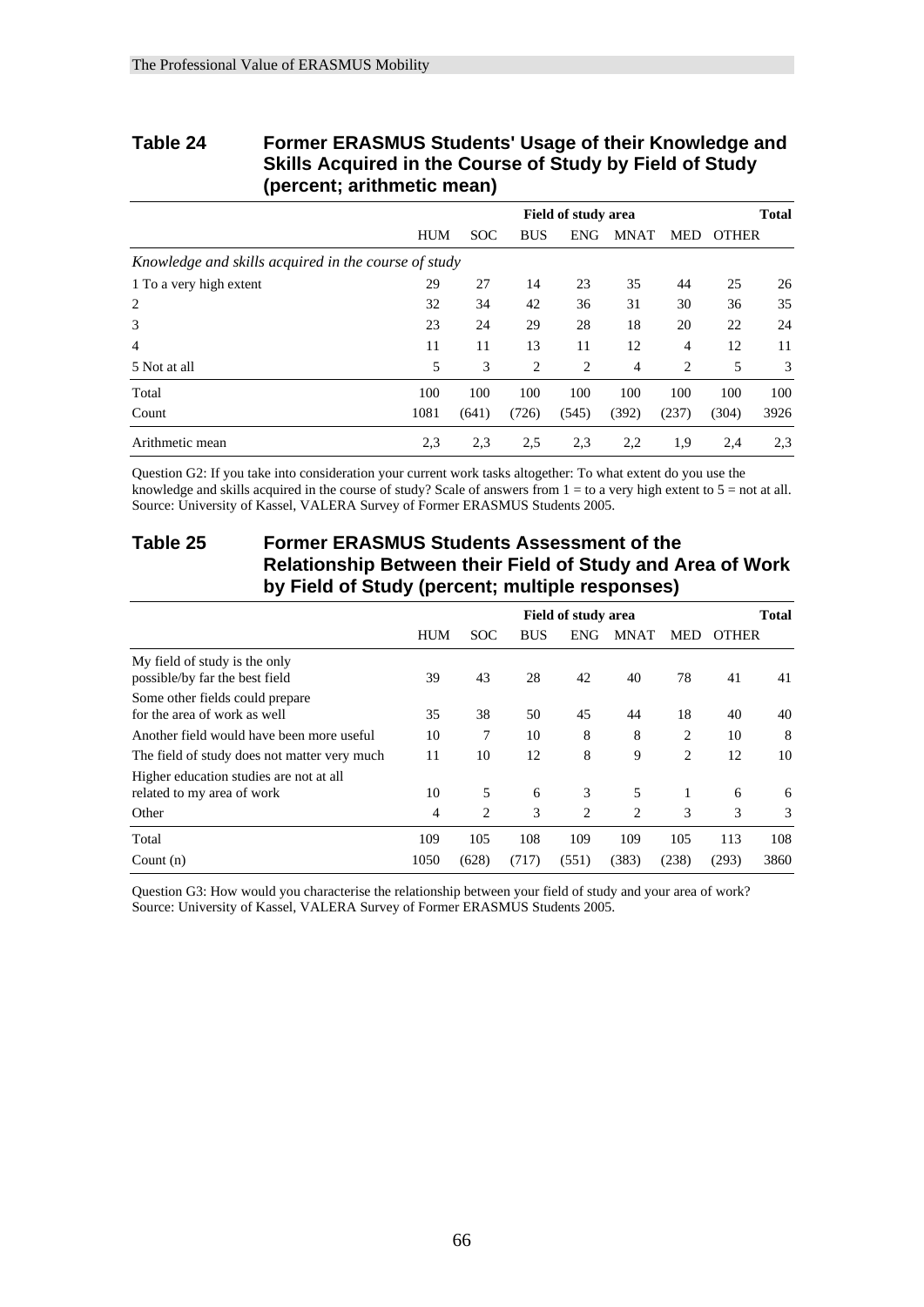## **Table 26 Former ERASMUS Students' Assessment of the Appropriateness of their Employment and Work to Level of Education by Field of Study (percent; arithmetic mean)**

|                                                                 | <b>Field of study area</b> |            |            |            |             |              | <b>Total</b> |      |  |
|-----------------------------------------------------------------|----------------------------|------------|------------|------------|-------------|--------------|--------------|------|--|
|                                                                 | <b>HUM</b>                 | <b>SOC</b> | <b>BUS</b> | <b>ENG</b> | <b>MNAT</b> | <b>MED</b>   | <b>OTHER</b> |      |  |
| Extent of employment and work appropriate to level of education |                            |            |            |            |             |              |              |      |  |
| 1 Completely appropriate                                        | 37                         | 46         | 33         | 41         | 51          | 63           | 39           | 42   |  |
| 2                                                               | 28                         | 27         | 39         | 33         | 28          | 24           | 31           | 31   |  |
| 3                                                               | 16                         | 14         | 18         | 18         | 11          | 9            | 17           | 16   |  |
| $\overline{4}$                                                  | 11                         | 6          | 7          | 6          | 6           | 3            | 10           | 8    |  |
| 5 Not at all appropriate                                        | 7                          | 6          | 4          | 2          | 5           | $\mathbf{0}$ | 3            | 5    |  |
| Total                                                           | 100                        | 100        | 100        | 100        | 100         | 100          | 100          | 100  |  |
| Count                                                           | 1027                       | (621)      | (707)      | (541)      | (379)       | (234)        | (291)        | 3800 |  |
| Arithmetic mean                                                 | 2,2                        | 2,0        | 2,1        | 2,0        | 1,8         | 1,5          | 2,1          | 2,0  |  |

Question G4: To what extent is your employment and work appropriate to your level of education? Scale of answers from  $1 =$  completely appropriate to  $5 =$  not at all appropriate.

Source: University of Kassel, VALERA Survey of Former ERASMUS Students 2005.

## **Table 27 Former ERASMUS Students' Satisfaction with Current Work by Field of Study (percent; arithmetic mean)**

|                                  |                | <b>Field of study area</b> |            |            |             |            |              | <b>Total</b> |  |
|----------------------------------|----------------|----------------------------|------------|------------|-------------|------------|--------------|--------------|--|
|                                  | <b>HUM</b>     | <b>SOC</b>                 | <b>BUS</b> | <b>ENG</b> | <b>MNAT</b> | <b>MED</b> | <b>OTHER</b> |              |  |
| Satisfied with your current work |                |                            |            |            |             |            |              |              |  |
| 1 Very satisfied                 | 27             | 23                         | 25         | 24         | 22          | 31         | 22           | 25           |  |
| $\overline{2}$                   | 38             | 40                         | 44         | 45         | 47          | 39         | 40           | 42           |  |
| 3                                | 23             | 25                         | 20         | 22         | 18          | 24         | 26           | 22           |  |
| 4                                | 8              | 9                          | 8          | 7          | 11          | 6          | 9            | 8            |  |
| 5 Very dissatisfied              | $\overline{4}$ | 3                          | 4          | 2          |             | $\theta$   | 3            | 3            |  |
| Total                            | 100            | 100                        | 100        | 100        | 100         | 100        | 100          | 100          |  |
| Count                            | 1021           | (615)                      | (706)      | (542)      | (377)       | (234)      | (292)        | 3787         |  |
| Arithmetic mean                  | 2,2            | 2,3                        | 2,2        | 2,2        | 2,2         | 2,1        | 2.3          | 2,2          |  |

Question G5: Altogether, to what extent are you satisfied with your current work? Scale of answers from 1 = very satisfied to  $5 = \text{very dissatisfied}$ .

Source: University of Kassel, VALERA Survey of Former ERASMUS Students 2005.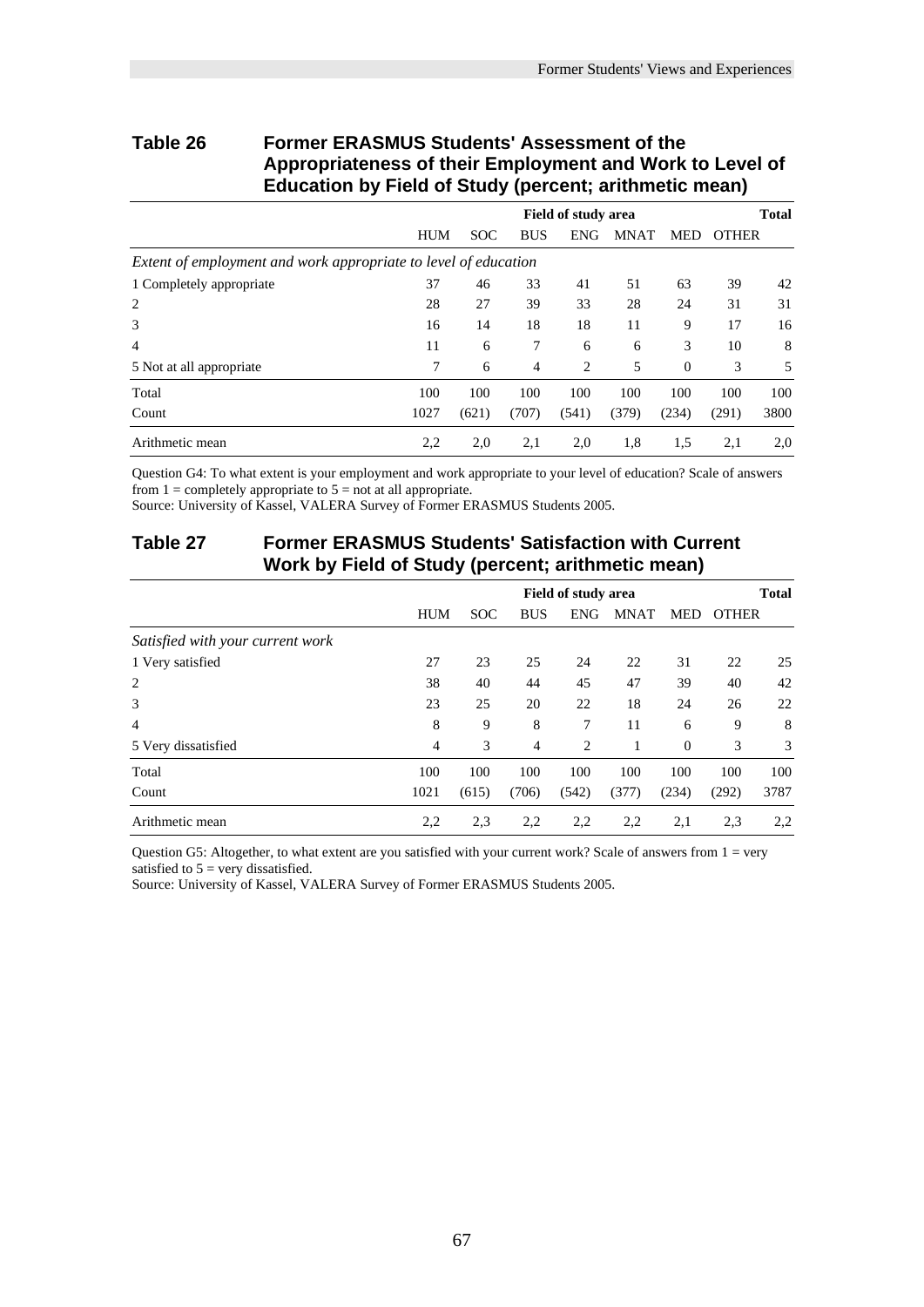## **Table 28 Links Between Study and Subsequent Employment and Work Perceived by Former ERASMUS Students - a Comparison with Previous Surveys (percent of employed graduates)**

|                                                       | <b>ERASMUS</b><br>students<br>1988/89 | <b>ERASMUS</b><br>graduates<br>1994/95 | Non-Mobile<br>graduates<br>1994/95 | <b>ERASMUS</b><br>students<br>2000/01 |
|-------------------------------------------------------|---------------------------------------|----------------------------------------|------------------------------------|---------------------------------------|
| High use of knowledge                                 | 67                                    | 44                                     | 47                                 | 61                                    |
| Field of study the only<br>possible/the best for area |                                       |                                        |                                    |                                       |
| of work                                               | $^+$                                  | 31                                     | 39                                 | 41                                    |
| Appropriate level                                     | 72                                    | 76                                     | 67                                 | 72                                    |
| High satisfaction with<br>current work                | 52                                    | 74                                     | 63                                 | 67                                    |

Table summarises three questions of the current evaluation study; Question G2: If you take into consideration your current work tasks altogether: To what extent do you use knowledge and skills acquired in the course of study? Question G3: How would you characterise the relationship between your field of study and your area of work? Question G5: Altogether, to what extent are you satisfied with your current work?

Source: Source: Maiworm and Teichler 1996; Jahr and Teichler 2002; University of Kassel, VALERA Survey of Former ERASMUS Students 2005..

+ Different formulation or question not asked

In *comparison to non-mobile students*, formerly mobile ERASMUS students

- believe to have higher academic knowledge and skills and to be better prepared for employment and work than formerly non-mobile students (see Table 29),
- note often a positive effect of ERASMUS in obtaining a first job, some a positive effect on the types of work tasks and on average no positive impact on income level (see Table 30),
- are in a somewhat better position than non-mobile students regarding the links between education and work assignments and in general employment situation (see Table 31).

Competences of Former ERASMUS Students Upon Graduation as Compared to Non-Mobile Students in the View of ERASMUS Experts by Country of Expert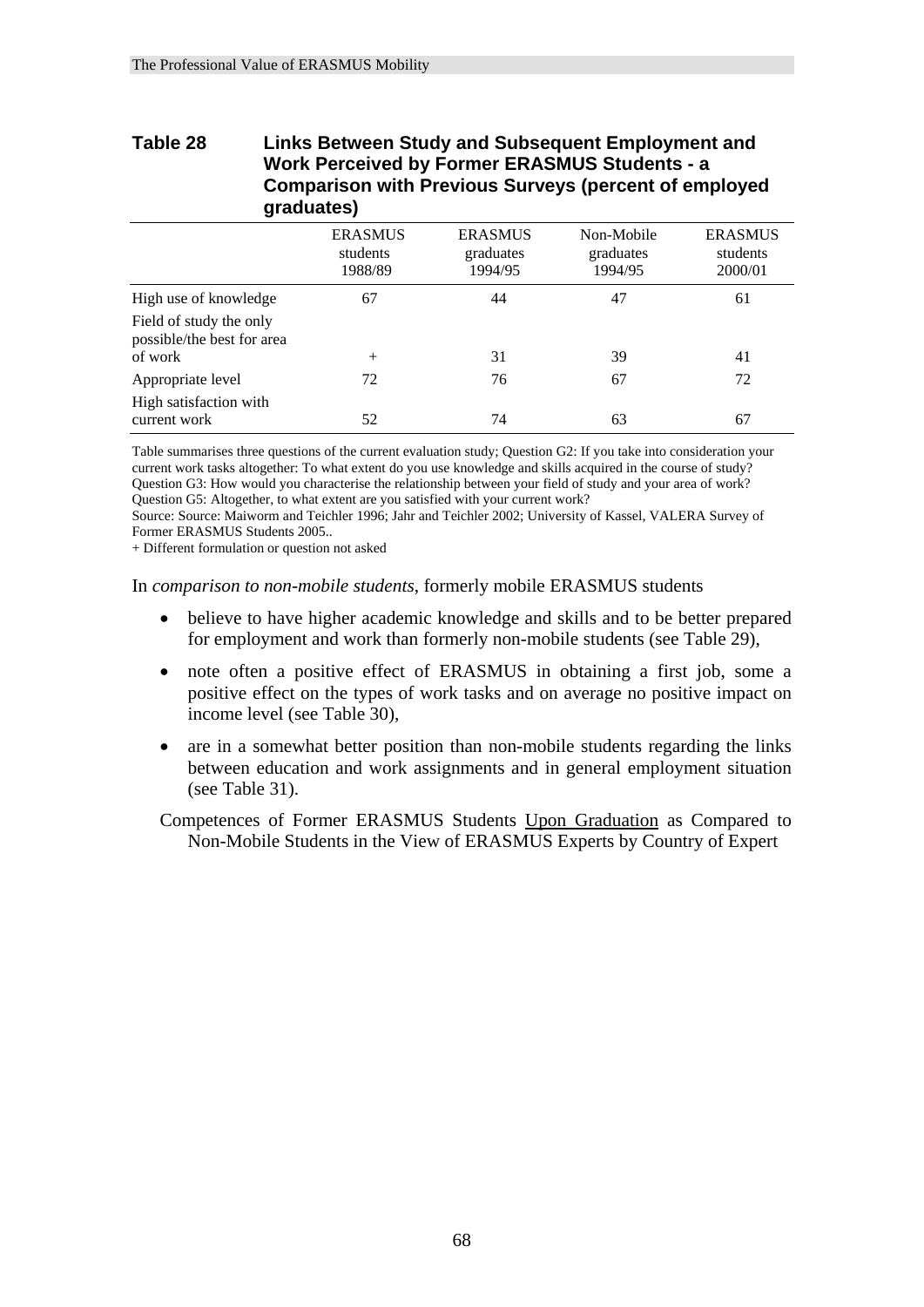## **Table 29 Former ERASMUS Students' Assessment of their Competences Upon Graduation as Compared to Non-Mobile Students by Field of Study (percent "better"; responses 1 and 2)**

|                                                                                                                              | <b>Field of study area</b> |            |            |            |             |            | <b>Total</b> |      |
|------------------------------------------------------------------------------------------------------------------------------|----------------------------|------------|------------|------------|-------------|------------|--------------|------|
|                                                                                                                              | <b>HUM</b>                 | <b>SOC</b> | <b>BUS</b> | <b>ENG</b> | <b>MNAT</b> | <b>MED</b> | <b>OTHER</b> |      |
| Knowledge of other countries<br>(economy, society, culture etc.)                                                             | 95                         | 96         | 96         | 96         | 97          | 94         | 95           | 95   |
| Foreign language proficiency                                                                                                 | 95                         | 96         | 95         | 95         | 96          | 91         | 94           | 95   |
| Intercultural understanding and competences<br>(e.g. understanding and tolerance of<br>international differences in culture) | 91                         | 90         | 93         | 91         | 91          | 90         | 92           | 91   |
| Preparation for future employment and work                                                                                   | 59                         | 65         | 70         | 69         | 64          | 72         | 67           | 65   |
| Academic knowledge and skills<br>(e.g. theories, methods,<br>disciplinary knowledge, reflection, etc.)                       | 52                         | 49         | 48         | 55         | 53          | 63         | 57           | 53   |
| Count $(n)$                                                                                                                  | 1254                       | (749)      | (795)      | (611)      | (457)       | (261)      | (428)        | 4555 |

Question A21: At the time of return, how do you rate your knowledge and competences as compared to non-mobile students in the following areas? Scale of answers from 1 to 5;  $1 =$  much better,  $3 =$  equal,  $5 =$  much worse. Source: University of Kassel, VALERA Survey of Former ERASMUS Students 2005.

## **Table 30 Perceived Positive Impact of ERASMUS Study Period on Employment and Work - a Comparison with Previous Surveys (percent)**

|                            | <b>ERASMUS</b><br>students<br>1988/89<br>(surveved 1993) | <b>ERASMUS</b><br>graduates<br>1994/95<br>(surveyed 2000) | <b>ERASMUS</b><br>students<br>2000/01<br>(surveved 2005) |
|----------------------------|----------------------------------------------------------|-----------------------------------------------------------|----------------------------------------------------------|
| Obtaining first job        | 71                                                       | 66                                                        | 54                                                       |
| Type of work task involved | 49                                                       | 44                                                        | 39                                                       |
| Income level               | 25                                                       | 22                                                        | 16                                                       |

Question H1: What impact do you feel that your study abroad experience has had with regard to your employment? Scale of answers from  $1 = \text{very positive impact}$  to  $5 = \text{very negative impact}$ .

Source: Maiworm and Teichler 1996; Jahr and Teichler 2002; University of Kassel, VALERA Survey of Former ERASMUS Students 2005.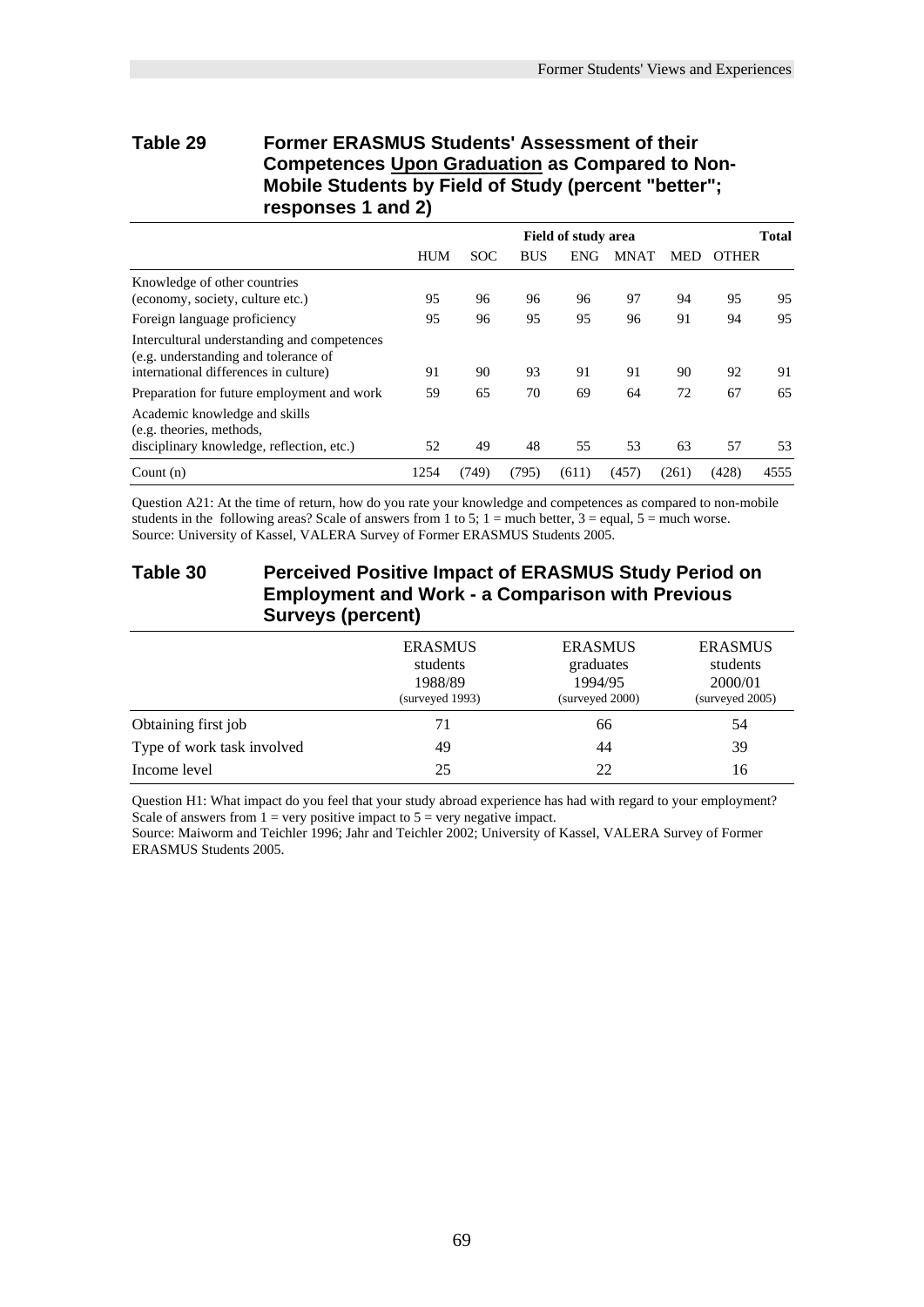|                         |                                                        | – a Companson with Previous Surveys (percent)           |                                                     |                                                        |
|-------------------------|--------------------------------------------------------|---------------------------------------------------------|-----------------------------------------------------|--------------------------------------------------------|
|                         | <b>ERASMUS</b><br>students<br>1988/89<br>surveyed 1993 | <b>ERASMUS</b><br>graduates<br>1994/95<br>surveyed 2000 | Non-Mobile<br>graduates<br>1994/95<br>surveyed 2000 | <b>ERASMUS</b><br>students<br>2000/01<br>surveyed 2005 |
| Employed, self employed | 84                                                     | 81                                                      | 82                                                  | 71                                                     |
| Study/training          |                                                        | 12                                                      |                                                     | 14                                                     |
| Unemployed              | 4                                                      | 3                                                       | 5                                                   | 6                                                      |
| Job mobility            | *                                                      | 67                                                      | 58                                                  | 53                                                     |
| Temporary contract      | 27                                                     | 27                                                      | 27                                                  | 35                                                     |
| Part-time employment    | 10                                                     |                                                         | 10                                                  | 10                                                     |
| Public sector           | *                                                      | 29                                                      | 39                                                  | 36                                                     |
| Research and HE         | 13                                                     | $\ast$                                                  | *                                                   | 16                                                     |

## **Table 31 Former ERASMUS Students' Current Employment Situation – a Comparison with Previous Surveys (percent)**

Summarising table about questions E1, E5, E6, E9 and E10; Question E1: What is your current major activity? Question E5: What is the type of your current contract? Question E6: Do you work full-time or part-time? Question E9: Do you work in the public or private sector? Question E10: In which economic sector are you currently working? \* Question not asked

Source: Maiworm and Teichler 1996; Jahr and Teichler 2002; University of Kassel, VALERA Survey of Former ERASMUS Students 2005.

## **4.9 International Dimensions of Employment and Work**

18 percent of the employed former ERASMUS students surveyed had been regularly *employed abroad* – at least for some time – since graduation. This cannot be exactly compared but might be slightly lower than previously: 18 percent of the 1988/89 ERASMUS students were employed abroad five years after graduation and 20 percent of the former ERASMUS students who had graduated in 1994/94 were employed abroad during the first four years after graduation.

Of the employed former ERASMUS students surveyed,

- 48 percent had considered working abroad and
- 22 percent sought employment abroad (see Table 32).

This is higher than among formerly non-mobile students who had graduated in 1994/95 (40% and 10%), but clearly lower than on the part of former ERASMUS students who had graduated in 1994/95 (69% and 31%) and of 1988/89 ERASMUS students (39% applying for employment abroad).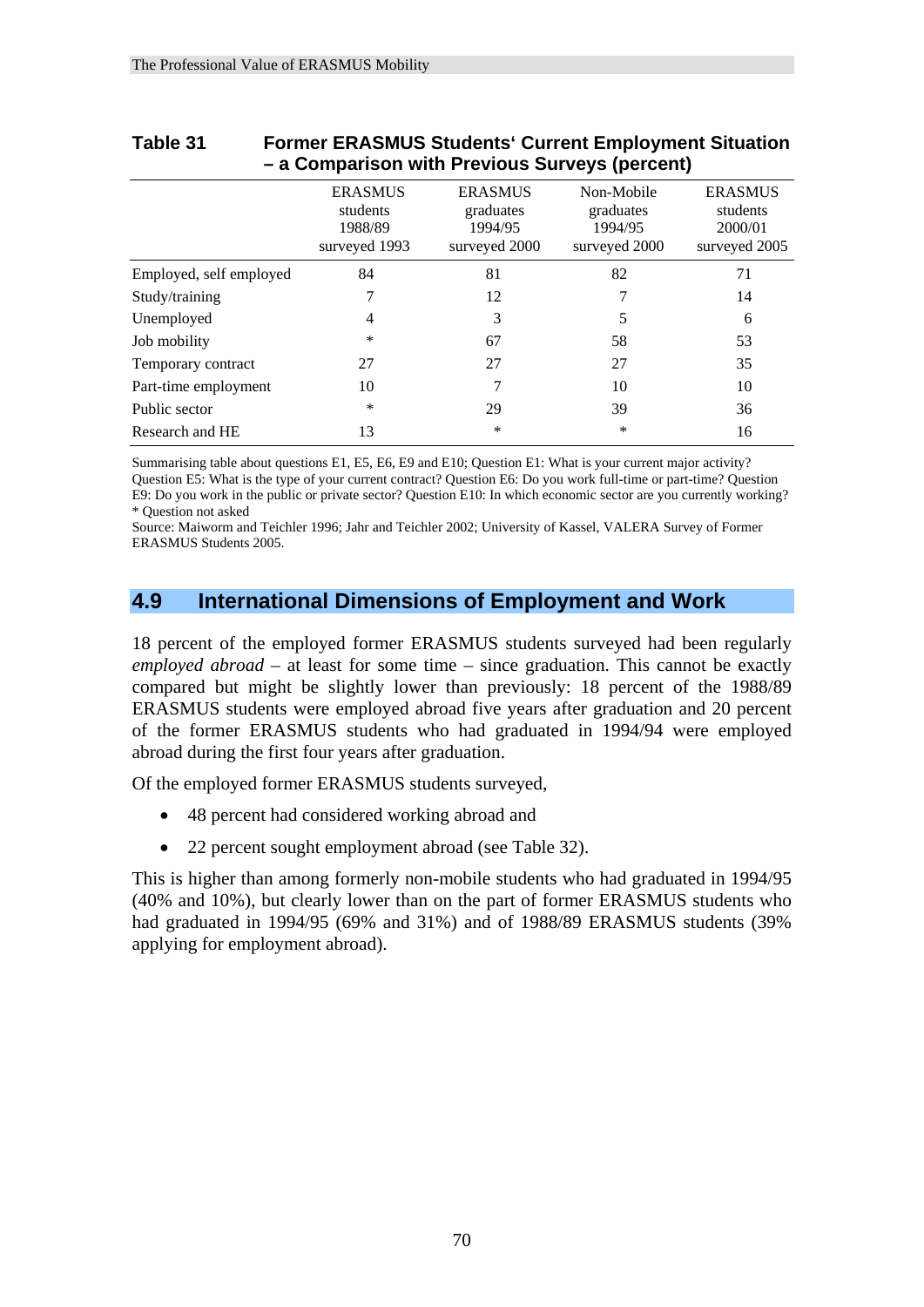|                                                                        | J AF<br>,                                  |            |            |            |             |            |              |      |  |  |
|------------------------------------------------------------------------|--------------------------------------------|------------|------------|------------|-------------|------------|--------------|------|--|--|
|                                                                        | <b>Total</b><br><b>Field of study area</b> |            |            |            |             |            |              |      |  |  |
|                                                                        | <b>HUM</b>                                 | <b>SOC</b> | <b>BUS</b> | <b>ENG</b> | <b>MNAT</b> | <b>MED</b> | <b>OTHER</b> |      |  |  |
| I considered working abroad                                            | 46                                         | 47         | 46         | 48         | 52          | 55         | 52           | 48   |  |  |
| I sought employment abroad                                             | 19                                         | 21         | 23         | 25         | 24          | 15         | 24           | 22   |  |  |
| I have actually received an offer to work abroad                       | 12                                         | 10         | 16         | 19         | 14          | 15         | 10           | 14   |  |  |
| I have actually had regular employment<br>abroad since graduation      | 19                                         | 16         | 20         | 18         | 19          | 14         | 17           | 18   |  |  |
| I have actually been sent abroad by my<br>employer on work assignments | 8                                          | 9          | 16         | 14         | 18          | 8          | 9            | 12   |  |  |
| None of the above                                                      | 27                                         | 26         | 22         | 24         | 21          | 22         | 24           | 24   |  |  |
| Total                                                                  | 131                                        | 128        | 144        | 148        | 148         | 127        | 136          | 137  |  |  |
| Count $(n)$                                                            | (938)                                      | (574)      | (691)      | (532)      | (360)       | (232)      | (283)        | 3610 |  |  |

## **Table 32 International Mobility of Former ERASMUS Students Since Graduation by Field of Study (percent; multiple responses)**

Question F2: Did you have international mobility experiences since graduation? Please consider the country immediately prior to the ERASMUS supported period as the home country in your responses (multiple reply possible)? Source: University of Kassel, VALERA Survey of Former ERASMUS Students 2005.

Asked "What is the *scope of operations of your organisation*?", half of the employed former 2000/01 ERASMUS students answered "international", almost one third "national" or less than one quarter each "regional" and "local" (see Table 33). An international scope was reported by about three quarters of former students from Ireland and Slovakia, but less than one third from Greece.

## **Table 33 Scope of Operations of Organisation of Former ERASMUS Students by Field of Study (percent; multiple responses)**

|               |            | <b>Field of study area</b> |            |            |             |       |              |      |
|---------------|------------|----------------------------|------------|------------|-------------|-------|--------------|------|
|               | <b>HUM</b> | <b>SOC</b>                 | <b>BUS</b> | <b>ENG</b> | <b>MNAT</b> | MED   | <b>OTHER</b> |      |
| Local         | 33         | 22                         | 10         | 17         | 20          | 43    | 30           | 23   |
| Regional      | 24         | 19                         | 12         | 18         | 20          | 42    | 17           | 20   |
| National      | 28         | 38                         | 28         | 32         | 36          | 24    | 33           | 31   |
| International | 41         | 46                         | 70         | 60         | 55          | 11    | 49           | 50   |
| Total         | 126        | 126                        | 120        | 128        | 131         | 120   | 129          | 125  |
| Count $(n)$   | (892)      | (549)                      | (680)      | (527)      | (348)       | (224) | (265)        | 3485 |

Question E13: What is the scope of operations of your organisation? (multiple reply possible)? Source: University of Kassel, VALERA Survey of Former ERASMUS Students 2005.

59 percent reported that their company/organisation frequently undertakes business or has contact to other countries, and 33 percent that these activities are frequent with the host country of their study period abroad (see Table 34).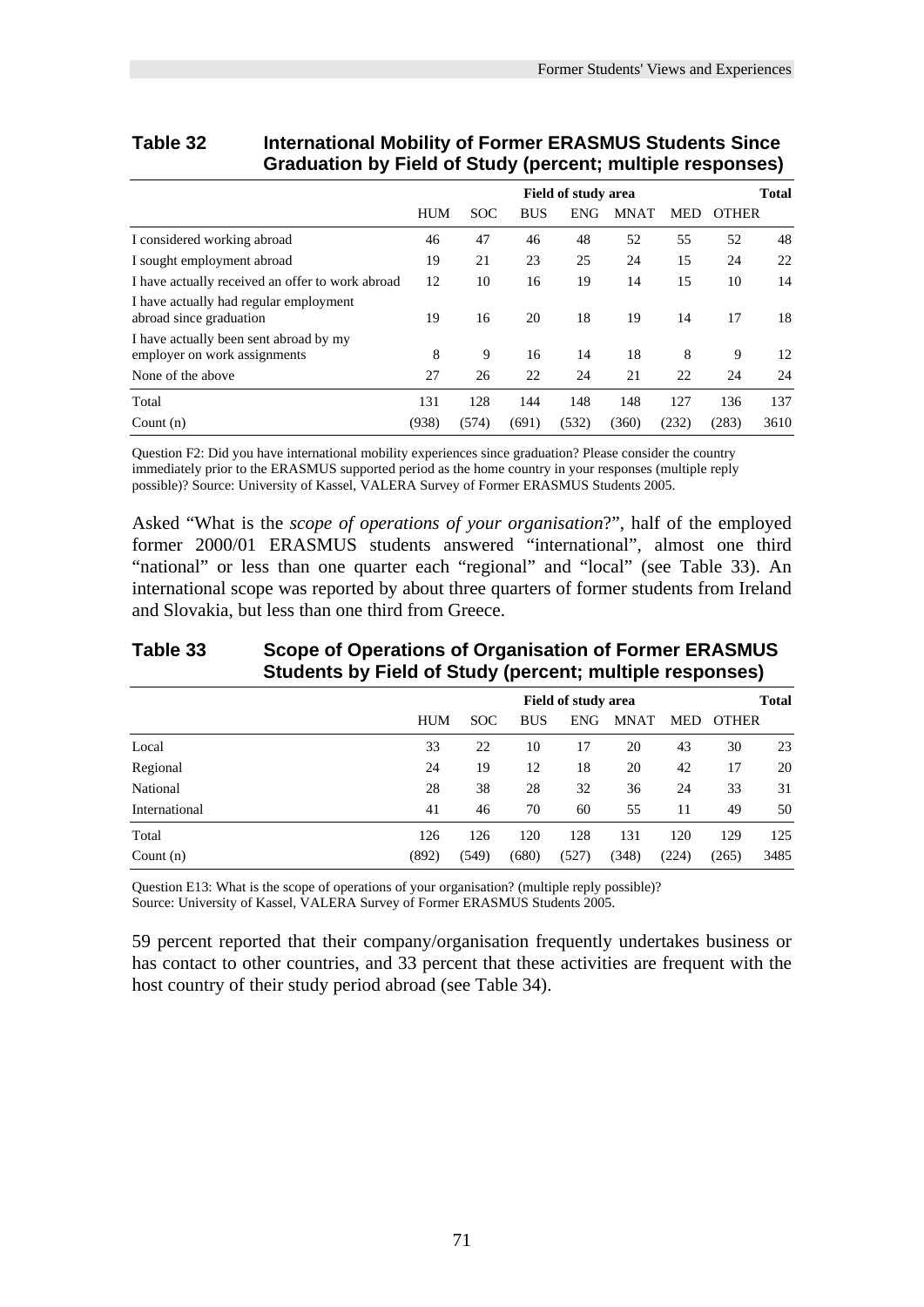## **Table 34 Business Contacts with Other Countries of Organisation of Former ERASMUS Students by Field of Study (percent "high extent"; responses 1 and 2)**

|                                                                |            | <b>Field of study area</b> |            |            |             |            |              |      |
|----------------------------------------------------------------|------------|----------------------------|------------|------------|-------------|------------|--------------|------|
|                                                                | <b>HUM</b> | SOC                        | <b>BUS</b> | <b>ENG</b> | <b>MNAT</b> | <b>MED</b> | <b>OTHER</b> |      |
| With other countries in general                                | 51         | 55                         | 74         | 67         | 65          | 32         | 59           | 59   |
| With the host country of your<br>ERASMUS study period abroad   | 36         | 30                         | 39         | 36         | 31          | 15         | 31           | 33   |
| With the host country of other<br>study period abroad (if any) | 28         | 27                         | 39         | 31         | 34          | 17         | 29           | 30   |
| Count $(n)$                                                    | (903)      | (565)                      | (681)      | (520)      | (355)       | (221)      | (260)        | 3505 |

Question F5: To what extent does the organisation, institution or company with which you are associated do business or have contact with other countries? Scale of answers from  $1 =$  to a very high extent to  $5 =$  not at all. Source: University of Kassel, VALERA Survey of Former ERASMUS Students 2005.

On average, the employed former ERASMUS students surveyed considered 31 percent of their *work* to be *embedded into an international context*. This, in contrast, was highest on average for former students from Greece (47%).

The majority of employed respondents consider their *international competences* as *important for doing their current work*:

- 45 percent professional knowledge of other countries,
- 57 percent knowledge and understanding of international differences in culture and society,
- 66 percent working with people from different cultural backgrounds, and
- 69 percent communicating in foreign languages (see Table 35).

## **Table 35 Former ERASMUS Students' Assessment of the Importance of International Competences by Field of Study (percent "important"; responses 1 and 2)**

|                                                                                                                          | <b>Field of study area</b> |            |            |            | <b>Total</b> |            |              |      |
|--------------------------------------------------------------------------------------------------------------------------|----------------------------|------------|------------|------------|--------------|------------|--------------|------|
|                                                                                                                          | <b>HUM</b>                 | <b>SOC</b> | <b>BUS</b> | <b>ENG</b> | <b>MNAT</b>  | <b>MED</b> | <b>OTHER</b> |      |
| Professional knowledge of other countries<br>(e.g. economical, sociological, legal knowledge)                            | 52                         | 46         | 52         | 37         | 31           | 32         | 47           | 45   |
| Knowledge/understanding of international<br>differences in culture and society, modes<br>of behaviour, life styles, etc. | 68                         | 56         | 60         | 48         | 40           | 50         | 58           | 57   |
| Working with people from different<br>cultural backgrounds                                                               | 69                         | 61         | 71         | 65         | 60           | 67         | 69           | 66   |
| Communicating in foreign languages                                                                                       | 72                         | 63         | 74         | 71         | 66           | 61         | 72           | 69   |
| Count $(n)$                                                                                                              | (930)                      | (570)      | (684)      | (530)      | (357)        | (226)      | (273)        | 3570 |

Question F4: How important do you consider the following competences for doing your current work? Scale of answers from  $1 = \text{very important to } 5 = \text{not at all important.}$ 

Source: University of Kassel, VALERA Survey of Former ERASMUS Students 2005.

These proportions are 4-10 percent higher than among former ERASMUS students graduating in 1994/95, thus suggesting a growing relevance of international competences over time for the former ERASMUS students. The survey of 1994/95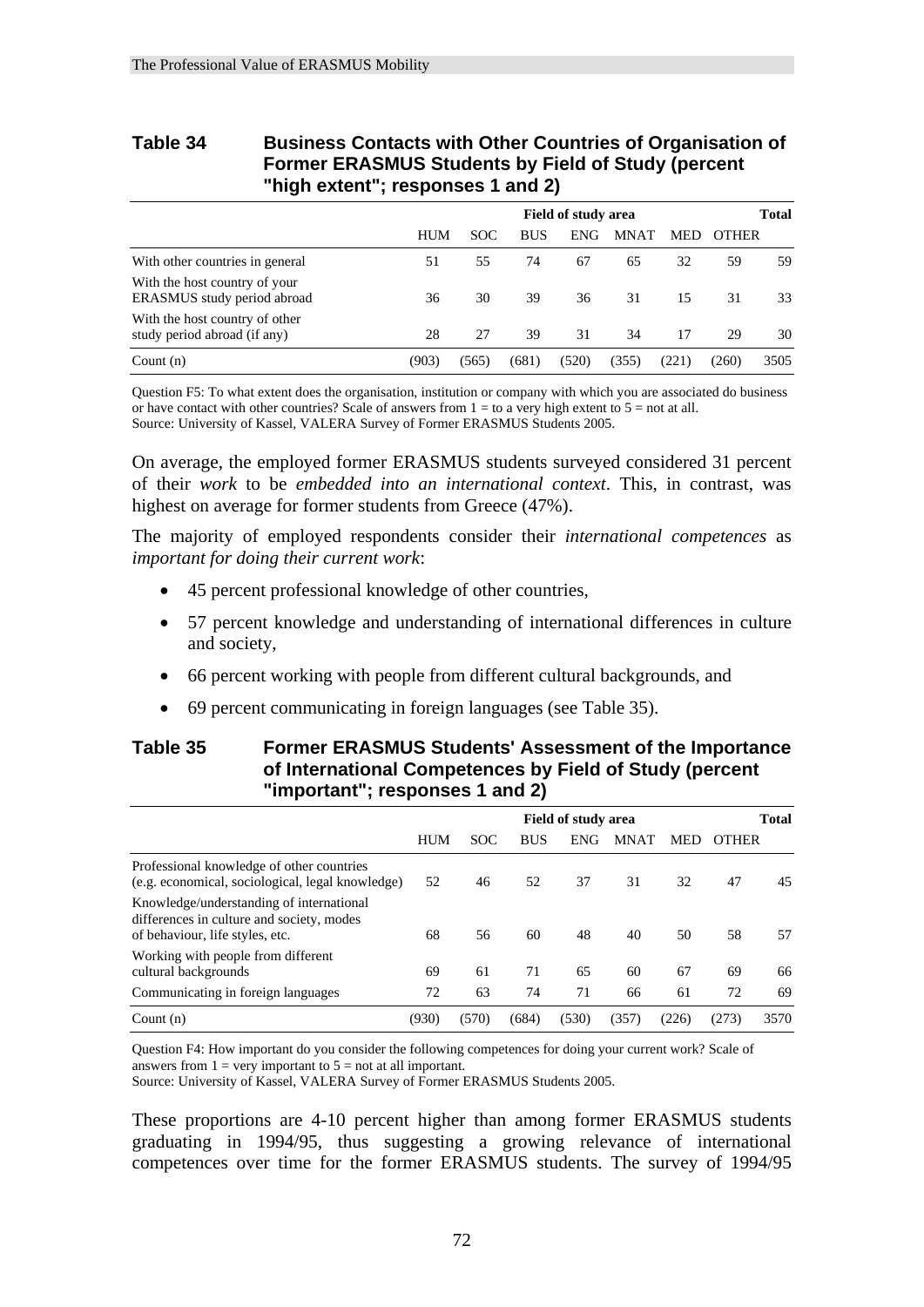graduates had shown as well, as one might expect, that these international competences were substantially more important for graduates having been mobile during the course of their study than for graduates not having been internationally mobile during the course of study.

Among 2000/01 ERASMUS students those from all Science and Engineering fields considered these types of international competences as less relevant for their work than those from Humanities and Social Science fields.

Up to 39 percent of the respondents each had frequent *work tasks related to the ERASMUS host country* (see Table 36):

- 38 percent using the language of the ERASMUS host country in work-related activities,
- 38 percent as well using the host country language in writing and reading,
- 25 percent using firsthand professional knowledge about the ERASMUS host country,
- 24 percent using firsthand knowledge of the culture and society of the ERASMUS host country,
- 14 percent travel to the ERASMUS host country.

These proportions are slightly lower than those reported by former generations of ERASMUS students.

| employed graduates)                                              |                                                        |                                                         |                                                        |
|------------------------------------------------------------------|--------------------------------------------------------|---------------------------------------------------------|--------------------------------------------------------|
|                                                                  | <b>ERASMUS</b><br>students<br>1988/89<br>surveyed 1993 | <b>ERASMUS</b><br>graduates<br>1994/95<br>surveyed 2000 | <b>ERASMUS</b><br>students<br>2000/01<br>surveyed 2005 |
| Using the language of the<br>host country orally                 | 47                                                     | 42                                                      | 38                                                     |
| Using the language of the<br>host country in reading and writing | 47                                                     | 40                                                      | 38                                                     |
| Using firsthand professional<br>knowledge of host country        | 30                                                     | 25                                                      | 25                                                     |
| Using first hand knowledge of<br>host country culture/society    | 30                                                     | 32                                                      | 24                                                     |
| Professional travel to host country                              | 17                                                     | 18                                                      | 14                                                     |

## **Table 36 ERASMUS-Related Work Task of Former ERASMUS Students – a Comparison with Previous Surveys (% of employed graduates)**

Survey 2005 Question F6: To what extent do the responsibilities of your work involve the following? Scale of answers from  $1 =$  to a very high extent to  $5 =$  not at all.

Source: Maiworm and Teichler 1996; Jahr and Teichler 2002; University of Kassel, VALERA Survey of Former ERASMUS Students 2005

It is interesting to note that the distribution of work tasks related to the ERASMUS host country according to field of study by no means corresponds to the above named professional relevance of visible international competences. Work tasks related to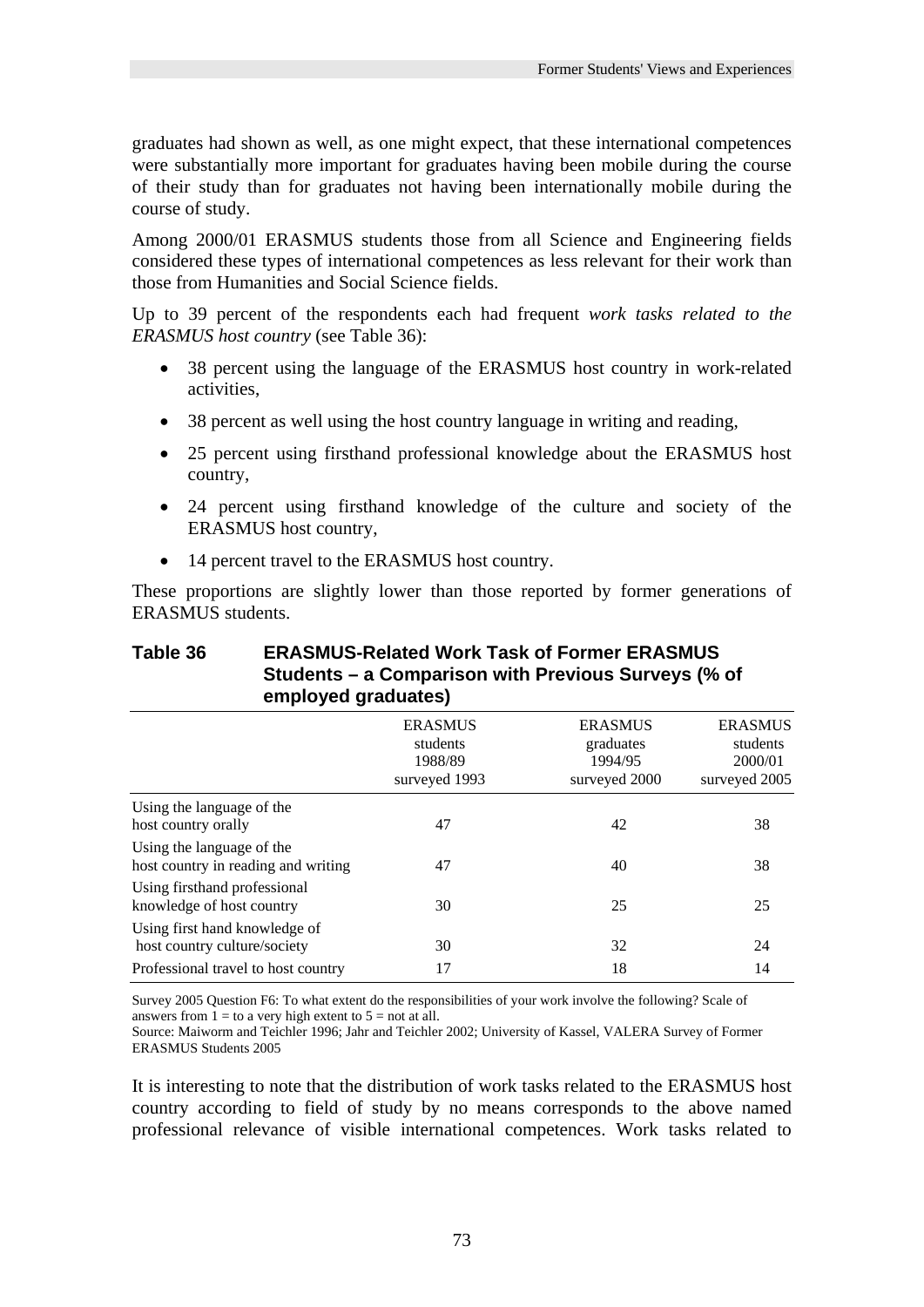ERASMUS host countries are not only frequently named by graduates from Language fields, but also above average by graduates from Education and Engineering.

In sum, of the former ERASMUS students

- more than half each considered study abroad and foreign language proficiency as important recruitment criteria (see Table 37),
- more than half each work in an internationally active organisation and view knowledge and understanding of other cultures, societies and languages as important for their work,
- almost 20 percent worked abroad and more than 22 percent were sent abroad (see Table 38).

This is far more frequently reported by former ERASMUS students than by formerly non-mobile students. But the number of ERASMUS students reporting international dimensions of employment and work declined somewhat in recent years (see Table 38).

| FUTTIBLE STUDENTS - a COMPAITS ON WILL FIEVIOUS SUIVEYS |                                       |                                        |                                    |                                       |  |  |  |
|---------------------------------------------------------|---------------------------------------|----------------------------------------|------------------------------------|---------------------------------------|--|--|--|
|                                                         | <b>ERASMUS</b><br>students<br>1988/89 | <b>ERASMUS</b><br>graduates<br>1994/95 | Non-Mobile<br>graduates<br>1994/95 | <b>ERASMUS</b><br>students<br>2000/01 |  |  |  |
| Field of study                                          | $^{+}$                                | 73                                     | 70                                 | 74                                    |  |  |  |
| Main subject/specialisation                             | 60                                    | 55                                     | 59                                 | 59                                    |  |  |  |
| Grades                                                  | 49                                    | 35                                     | 32                                 | 35                                    |  |  |  |
| Practical/Work experience                               | $^{+}$                                | 45                                     | 43                                 | 51                                    |  |  |  |
| Reputation of HEI                                       | 27                                    | 24                                     | 20                                 | 33                                    |  |  |  |
| Foreign Language Proficiency                            | 64                                    | 60                                     | 17                                 | 60                                    |  |  |  |
| Experience abroad                                       | (53)                                  | 56                                     |                                    | 53                                    |  |  |  |
| Personality                                             | 81                                    | 81                                     | 73                                 | 83                                    |  |  |  |

## **Table 37 Selected Recruitment Criteria of Employers in the View of Former Students – a Comparison with Previous Surveys**

Question in the current study: Question D6: how important, according to your perception, were the following aspects for your employer in recruiting you for your initial employment after graduation, if applicable? Scale of answers from  $1 =$  very important to  $5 =$  not at all important.

Source: Maiworm and Teichler 1996; Jahr and Teichler 2002; University of Kassel, VALERA Survey of Former ERASMUS Students 2005.

+ Different formulation or question not asked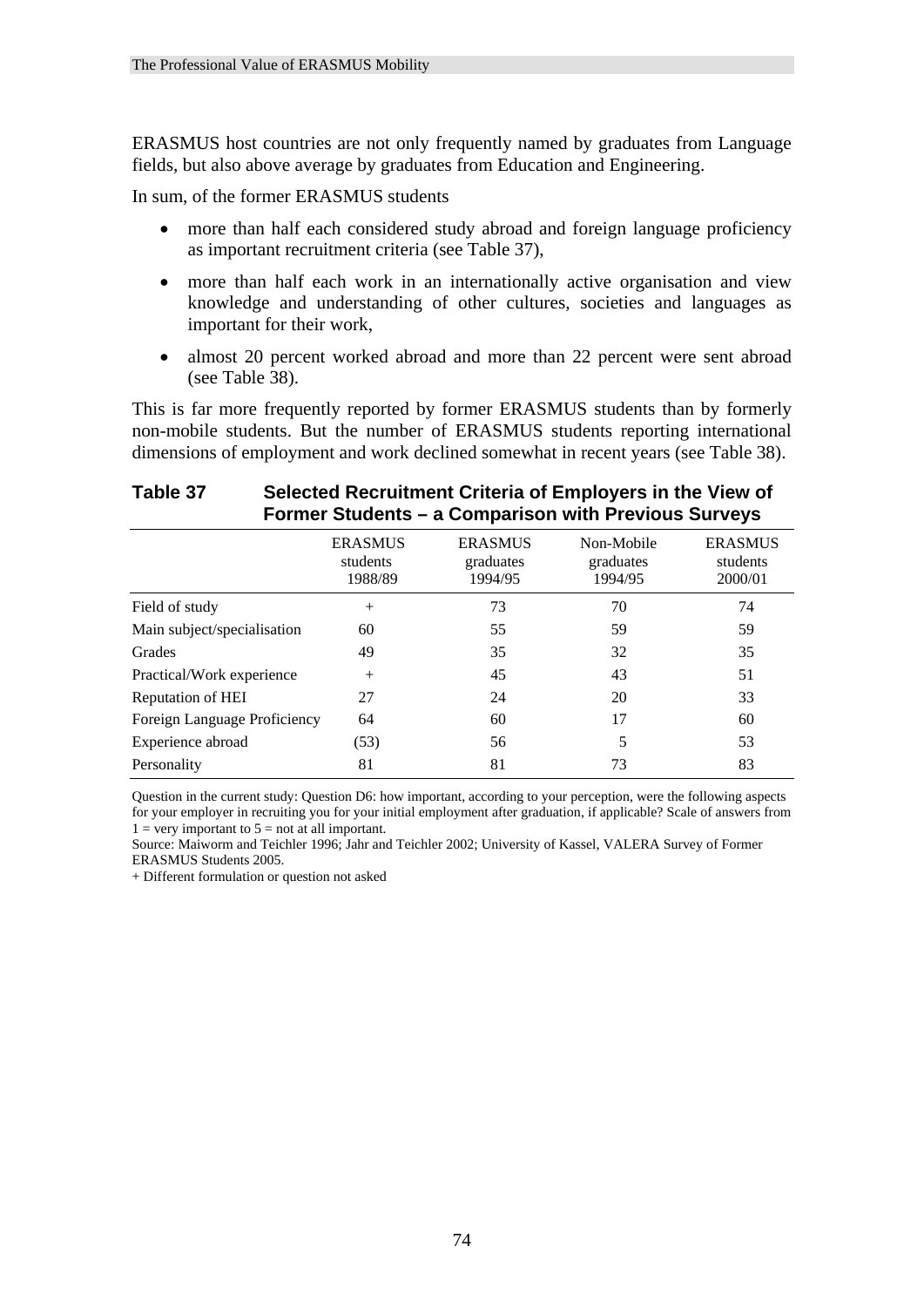| Former ERASMUS Students – a Comparison with Previous<br>Surveys (%)    |                                       |                                        |                                    |                                       |  |  |
|------------------------------------------------------------------------|---------------------------------------|----------------------------------------|------------------------------------|---------------------------------------|--|--|
|                                                                        | <b>ERASMUS</b><br>students<br>1988/89 | <b>ERASMUS</b><br>graduates<br>1994/95 | Non-Mobile<br>graduates<br>1994/95 | <b>ERASMUS</b><br>students<br>2000/01 |  |  |
| International scope of<br>employing organisation                       | $^{+}$                                | $^{+}$                                 | $^{+}$                             | 51                                    |  |  |
| Frequent contacts of employing<br>organisation with other<br>countries | 71                                    | $^{+}$                                 | $+$                                | 59                                    |  |  |
| Employed abroad<br>since graduation                                    | 18                                    | 20                                     | 5                                  | 18                                    |  |  |
| Sent abroad by employer                                                | $^{+}$                                | 22                                     | 10                                 | 12                                    |  |  |
| Professional knowledge of<br>other countries important                 | $^{+}$                                | 40                                     | 20                                 | 45                                    |  |  |
| Understanding of different<br>cultures and society important           | $^{+}$                                | 52                                     | 32                                 | 57                                    |  |  |
| Working with people from<br>different culture important                | $^{+}$                                | 62                                     | 43                                 | 67                                    |  |  |
| Communicating in foreign<br>language important                         | $^{+}$                                | 60                                     | 30                                 | 70                                    |  |  |

# **Table 38 International Dimensions of Employment and Work of**

Summarising table about several questions (here quoted based on the current study); Question F2: Did you have international mobility experience since graduation? Please consider the country immediately prior to the ERASMUS supported period as the home country in your responses (multiply reply possible); Question F4: How important do you consider the following competences for doing your current work?

Source: Maiworm and Teichler 1996; Jahr and Teichler 2002; University of Kassel, VALERA Survey of Former ERASMUS Students 2005

+ Different formulation or question not asked

## **4.10 Perceived Impact and Assessment of Study Abroad**

Asked about the impact of their study abroad experience on their employment and work (see Figure 17 and Table 39),

- 54 percent stated that it was helpful for obtaining a first job,
- 39 percent noted a positive impact as regards their work tasks,
- but only 16 percent viewed their study abroad experience as having led to a higher income level – as many as those perceiving a lower income level as the consequence.

These ratings of impact were less positive than those stated by former ERASMUS students who had graduated in 1995 (66%, 44% and 22%) and even less positively than those by 1988/89 ERASMUS students (71%, 49% and 25%). One might conclude: The more participation in temporary study abroad grows, the less it seems to make a difference for employment and work.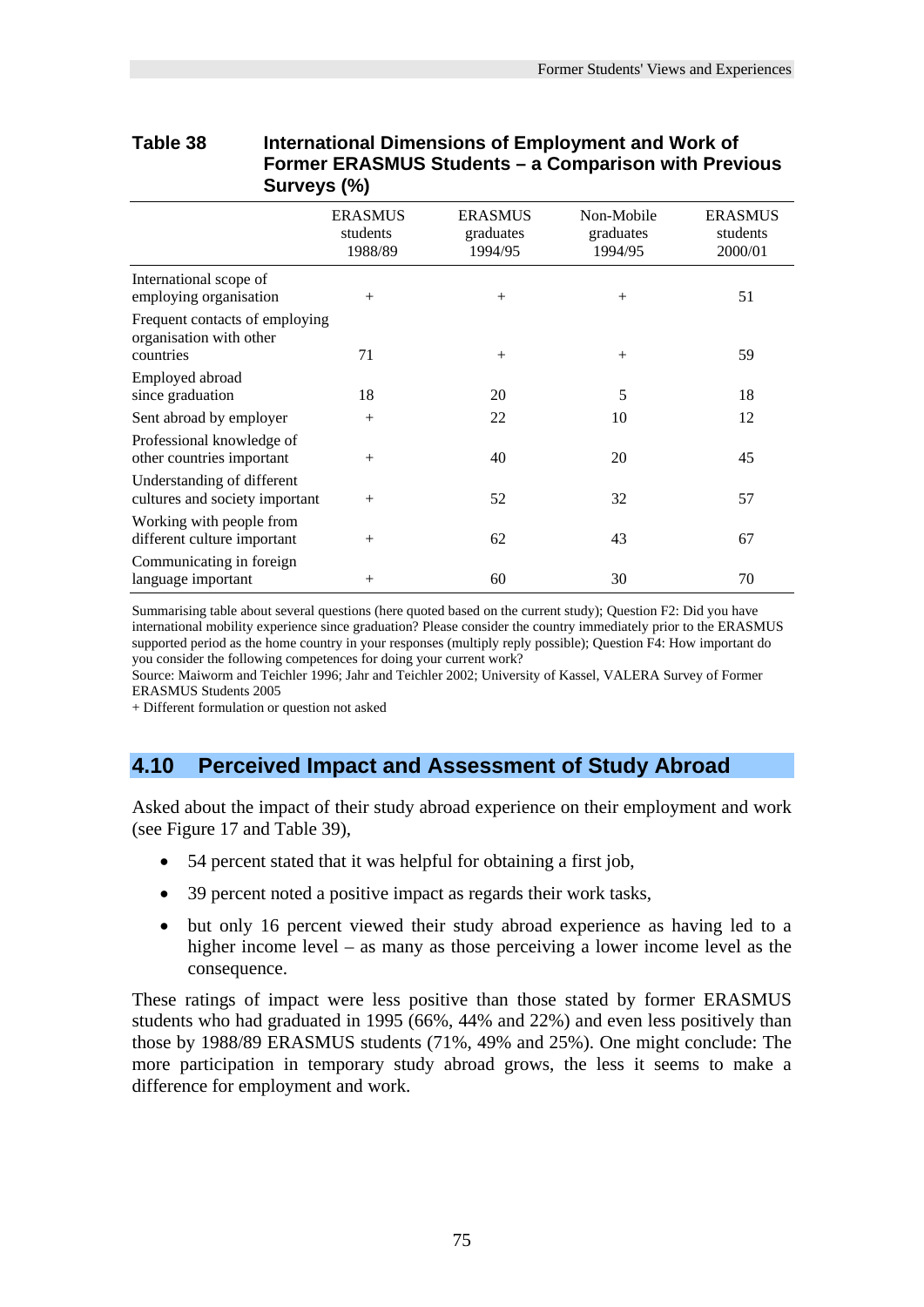## **Figure 17 Former ERASMUS Students' Assessment of the Impact of Study Abroad (percent "positive impact"; responses 1 and**



Question H1: What impact do you feel that your study abroad experience has had with regard to your employment? Scale of answers from  $1 = \text{very positive impact}$  to  $5 = \text{very negative impact}$ . Source: University of Kassel, VALERA Survey of Former ERASMUS Students 2005.

## **Table 39 Former ERASMUS Students' Assessment of the Impact of Study Abroad by Field of Study (percent "positive impact"; responses 1 and 2)**

|                                                                           | Field of study area |            |            |            | <b>Total</b> |            |       |      |
|---------------------------------------------------------------------------|---------------------|------------|------------|------------|--------------|------------|-------|------|
|                                                                           | <b>HUM</b>          | <b>SOC</b> | <b>BUS</b> | <b>ENG</b> | <b>MNAT</b>  | <b>MED</b> | OTHER |      |
| The development of your personality                                       | 90                  | 89         | 89         | 90         | 88           | 89         | 90    | 89   |
| Obtaining your first job                                                  | 53                  | 50         | 62         | 59         | 55           | 40         | 50    | 54   |
| Your long-term career prospects                                           | 47                  | 55         | 62         | 55         | 53           | 46         | 48    | 53   |
| Taking over a job assignment closely linked<br>to your academic knowledge | 42                  | 37         | 40         | 46         | 39           | 32         | 40    | 41   |
| The type of tasks which your work involves                                | 45                  | 34         | 37         | 38         | 35           | 35         | 42    | 39   |
| Income level                                                              | 14                  | 16         | 22         | 19         | 13           | 10         | 15    | 16   |
| Count $(n)$                                                               | 1102                | (655)      | (731)      | (560)      | (402)        | (241)      | 306)  | 3997 |

Question H1: What impact do you feel that your study abroad experience has had with regard to your employment? Scale of answers from  $1 = \text{very positive impact to } 5 = \text{very negative impact.}$ 

Source: University of Kassel, VALERA Survey of Former ERASMUS Students 2005.

On the other hand, a high proportion of the 2000/01 students note a substantial positive impact on other dimensions not addressed in the same way in the previous surveys:

- Personality development (89%),
- Long-term career prospects (53%)
- Taking over an assignment closely linked to one's academic knowledge (41%).

Finally asked about the extent to which the 2000/01 ERASMUS students view their study abroad experience as worthwhile regarding (see Figure 18 and Table 40),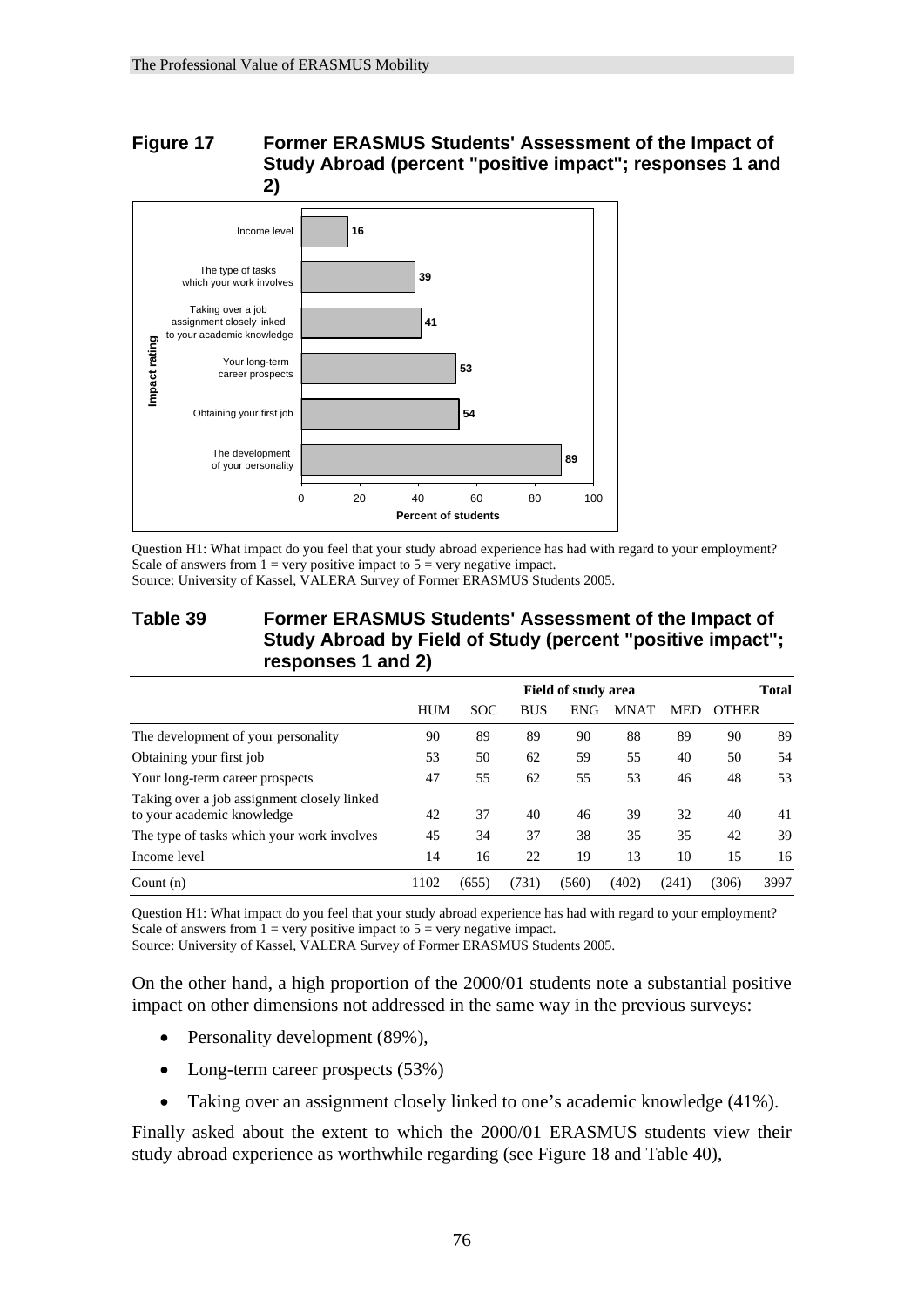- Maturity and personal development: 95 percent (as compared to 93% on the part of former ERASMUS students graduating in 1994/95),
- Foreign language proficiency: 91 percent (86%),
- Knowledge and understanding of the host country: 90 percent (87%),
- New ways of thinking and reflection: 86 percent (77%),
- New perspectives of your home country: 71 percent (73%),
- Enhancement of academic and professional knowledge: 68 percent (69%),
- Career prospects: 53 percent (55%), and
- Income/salary: 19 percent (21%).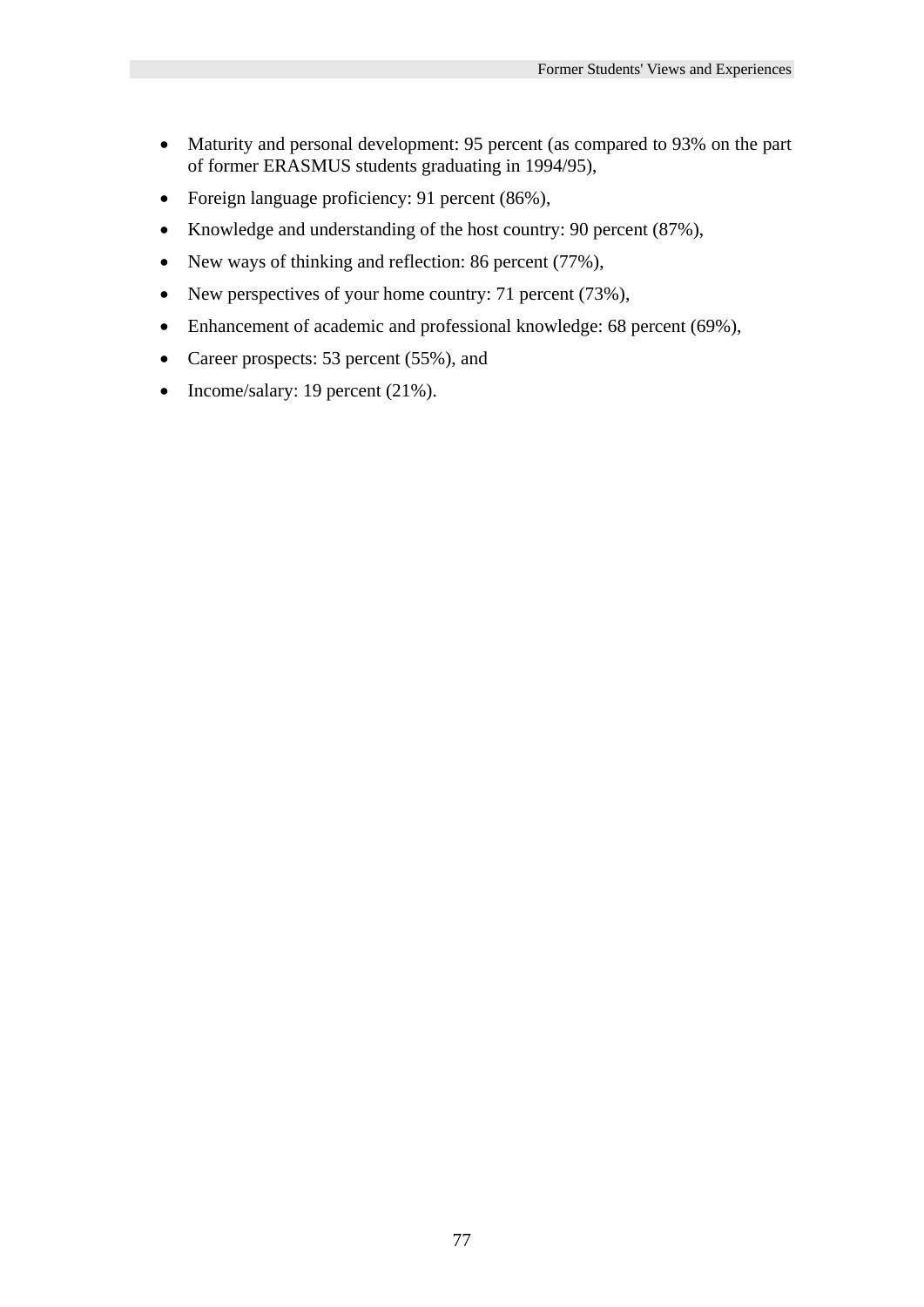## **Figure 18 Former ERASMUS Students' Assessment of Study Abroad (percent "worthwhile"; responses 1 and 2)**



Question H2: From your point of view today, to what extent do you consider it was worthwhile for you to have studied abroad with regard to the following? Scale of answers from  $1 =$  extremely worthwhile to  $5 =$  not at all worthwhile.

Source: University of Kassel, VALERA Survey of Former ERASMUS Students 2005.

## **Table 40 Former ERASMUS Students' Assessment of Study Abroad by Field of Study (percent "worthwhile"; responses 1 and 2)**

|                                                       | <b>Field of study area</b> |            |            | <b>Total</b> |             |            |              |      |
|-------------------------------------------------------|----------------------------|------------|------------|--------------|-------------|------------|--------------|------|
|                                                       | <b>HUM</b>                 | <b>SOC</b> | <b>BUS</b> | <b>ENG</b>   | <b>MNAT</b> | <b>MED</b> | <b>OTHER</b> |      |
| Maturity and personal development                     | 95                         | 97         | 96         | 93           | 94          | 95         | 96           | 95   |
| Foreign language proficiency (if applicable)          | 93                         | 94         | 93         | 90           | 88          | 85         | 91           | 91   |
| Knowledge and understanding<br>of the host country    | 92                         | 91         | 89         | 88           | 88          | 88         | 91           | 90   |
| New ways of thinking and reflection                   | 85                         | 87         | 87         | 88           | 85          | 84         | 87           | 86   |
| New perspectives on your home country                 | 72                         | 74         | 77         | 71           | 70          | 56         | 63           | 71   |
| Enhancement of academic and<br>professional knowledge | 73                         | 64         | 63         | 69           | 69          | 71         | 70           | 68   |
| Career prospects                                      | 46                         | 54         | 65         | 56           | 55          | 39         | 51           | 53   |
| Relevance to your job/occupation                      | 54                         | 45         | 51         | 52           | 46          | 42         | 49           | 50   |
| Income/salary                                         | 16                         | 19         | 28         | 24           | 17          | 8          | 16           | 19   |
| Count $(n)$                                           | 1184                       | (692)      | (755)      | (572)        | (431)       | (248)      | (324)        | 4206 |

Question H2: From your point of view today, to what extent do you consider it was worthwhile for you to have studied abroad with regard to the following? Scale of answers from  $1 =$  extremely worthwhile to  $5 =$  not at all worthwhile.

Source: University of Kassel, VALERA Survey of Former ERASMUS Students 2005.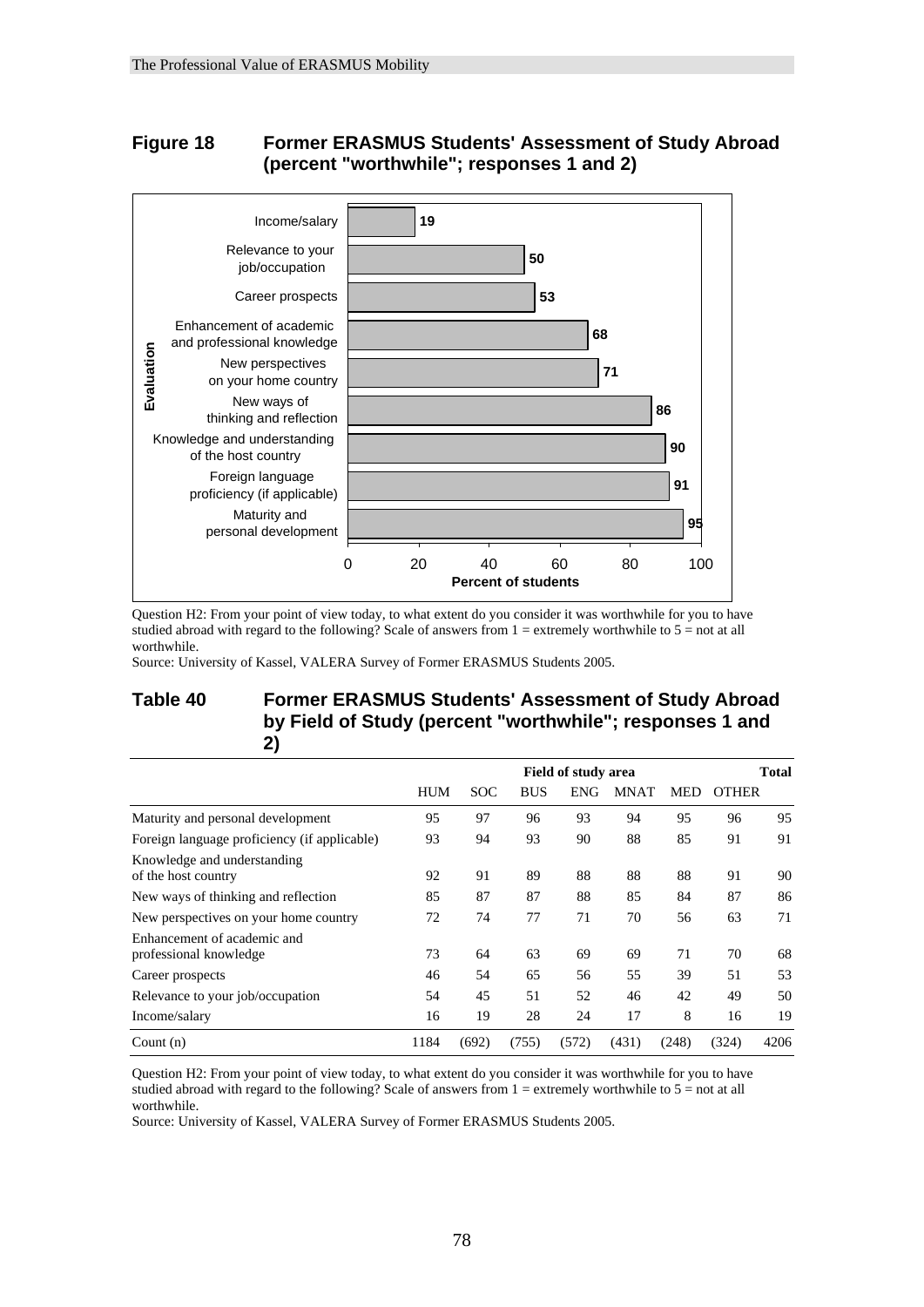ERASMUS students note the highest value of study abroad as contributing to personality development and reflective thinking as well as enhancing the specific skills related to study abroad, i.e. foreign language proficiency and knowledge of the host country. The general academic and professional value is viewed somewhat more cautiously. It is interesting to note that the former aspects are viewed even more positively by the latest ERASMUS cohort surveyed than by ERASMUS students of earlier years, while the latter aspects are rated similarly.

Below-average impact and value of study abroad varies little by field of study with the exception of negative ratings by graduates from medicine. However, substantial differences exist between host countries. With some notable exceptions those former ERASMUS students rated the impact and value less highly who spent their study period abroad in Central and Eastern European countries or in Southern European countries.

The comparison with former studies shows that there are substantial change of study conditions and provisions during the ERASMUS period (see Table 41 to Table 45), but there are substantial changes by home and host country. Recognition/credits transfer increased for some time in the 1990s, but decreased recently.

| responses 1 and 2)                       |    |    |    |    |  |
|------------------------------------------|----|----|----|----|--|
|                                          | FR | ES | DE | UK |  |
| Facts and instrumental knowledge         | 56 | 56 | 58 | 52 |  |
| <b>Theories</b>                          | 49 | 47 | 55 | 54 |  |
| Attitudes, socio-communication skills    | 40 | 36 | 46 | 55 |  |
| Independent learning                     | 48 | 47 | 69 | 69 |  |
| Teacher-centred                          | 58 | 50 | 40 | 44 |  |
| Choice                                   | 50 | 57 | 70 | 59 |  |
| Process/problem-based learning           | 38 | 35 | 47 | 50 |  |
| Out-of-class student-staff communication | 26 | 31 | 37 | 42 |  |

## **Table 41 Former ERASMUS Students' Assessment of Selected Modes of Teaching and Learning Emphasized by the Host Institution in Selected Host Countries (percent "high";**

Question A13: To what extent were the following modes of teaching and learning emphasised by your host institution of higher education and its teachers. Scale of answers from  $1 =$  to a very high extent to  $5 =$  not at all. Source: University of Kassel, VALERA Survey of Former ERASMUS Students 2005.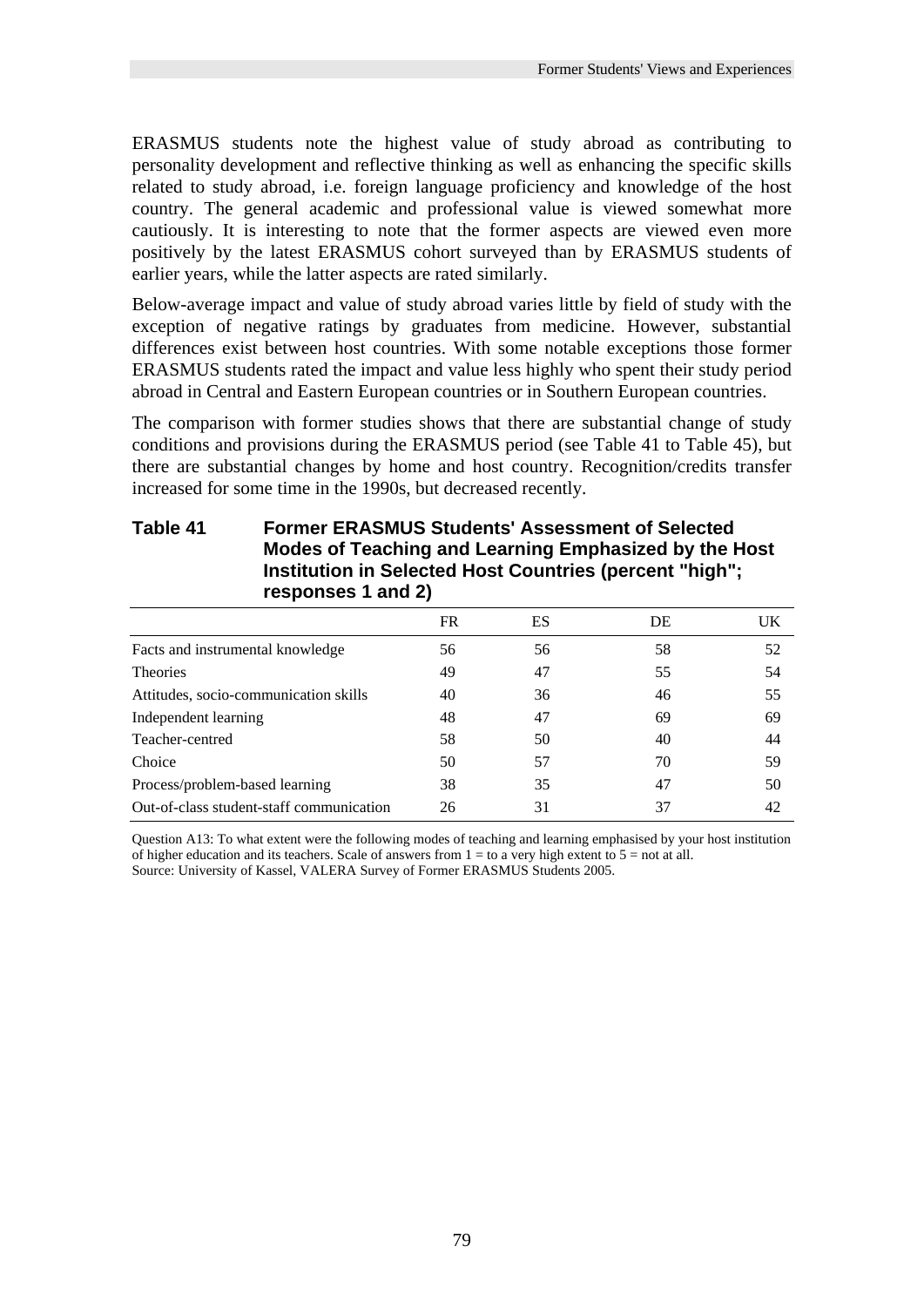## **Table 42 Former ERASMUS Students' Assessment of Academic Level of Courses at the Host Institution as Compared to the Home Institution – a Comparison with Previous Surveys (average percent of courses)**

|                   | <b>ERASMUS</b><br>students<br>1990/91<br>(S) | <b>ERASMUS</b><br>students<br>1998/99<br>(S) | <b>ERASMUS</b><br>students<br>2000/01<br>(R) |
|-------------------|----------------------------------------------|----------------------------------------------|----------------------------------------------|
| More demanding    | 22                                           | 22                                           | 22                                           |
| Equally demanding | 50                                           | 47                                           | 48                                           |
| Less demanding    | 28                                           | 31                                           | 30                                           |

Question A20: Approximately what percentage of the courses you took while abroad were academically more or less demanding than courses which you would have taken at the home institution during the same period? Source: University of Kassel, VALERA Survey of Former ERASMUS Students 2005.

 $S =$  View of students after return

 $R =$  Retrospective view of graduates

## **Table 43 Former ERASMUS Students' Assessment of Selected Problems During Study Period Abroad – a Comparison with Previous Surveys (percent)**

|                                        | <b>ERASMUS</b><br>students<br>1988/89<br>(S) | <b>ERASMUS</b><br>students<br>1990/91<br>(S) | <b>ERASMUS</b><br>students<br>1998/99<br>(S) | <b>ERASMUS</b><br>students<br>2000/01<br>(R) |
|----------------------------------------|----------------------------------------------|----------------------------------------------|----------------------------------------------|----------------------------------------------|
| Accommodation                          | 22                                           | 22                                           | 23                                           | 24                                           |
| Financial matters                      | 21                                           | 21                                           | 20                                           | 22                                           |
| Administrative matters                 | 21                                           | 18                                           | 23                                           | 19                                           |
| Obtaining credits/credit<br>transfer   | $\ast$                                       | 18                                           | 19                                           | 16                                           |
| Different teaching/learning<br>methods | 17                                           | 13                                           | 13                                           | 15                                           |
| Teachers meeting/helping<br>students   | 15                                           | 12                                           | 11                                           | 13                                           |
| Taking courses in foreign<br>language  | 10                                           | 10                                           | 11                                           | 9                                            |
| Too high academic level                | 8                                            | 3                                            | 6                                            | 5                                            |

Question A12: To what extent did you have significant problems in the following areas during your study period abroad? Scale of answers from  $1 =$  to a very high extent to  $5 =$  not at all.

Source: University of Kassel, VALERA Survey of Former ERASMUS Students 2005.

 $S =$  View of students after return

 $R =$  Retrospective view of graduates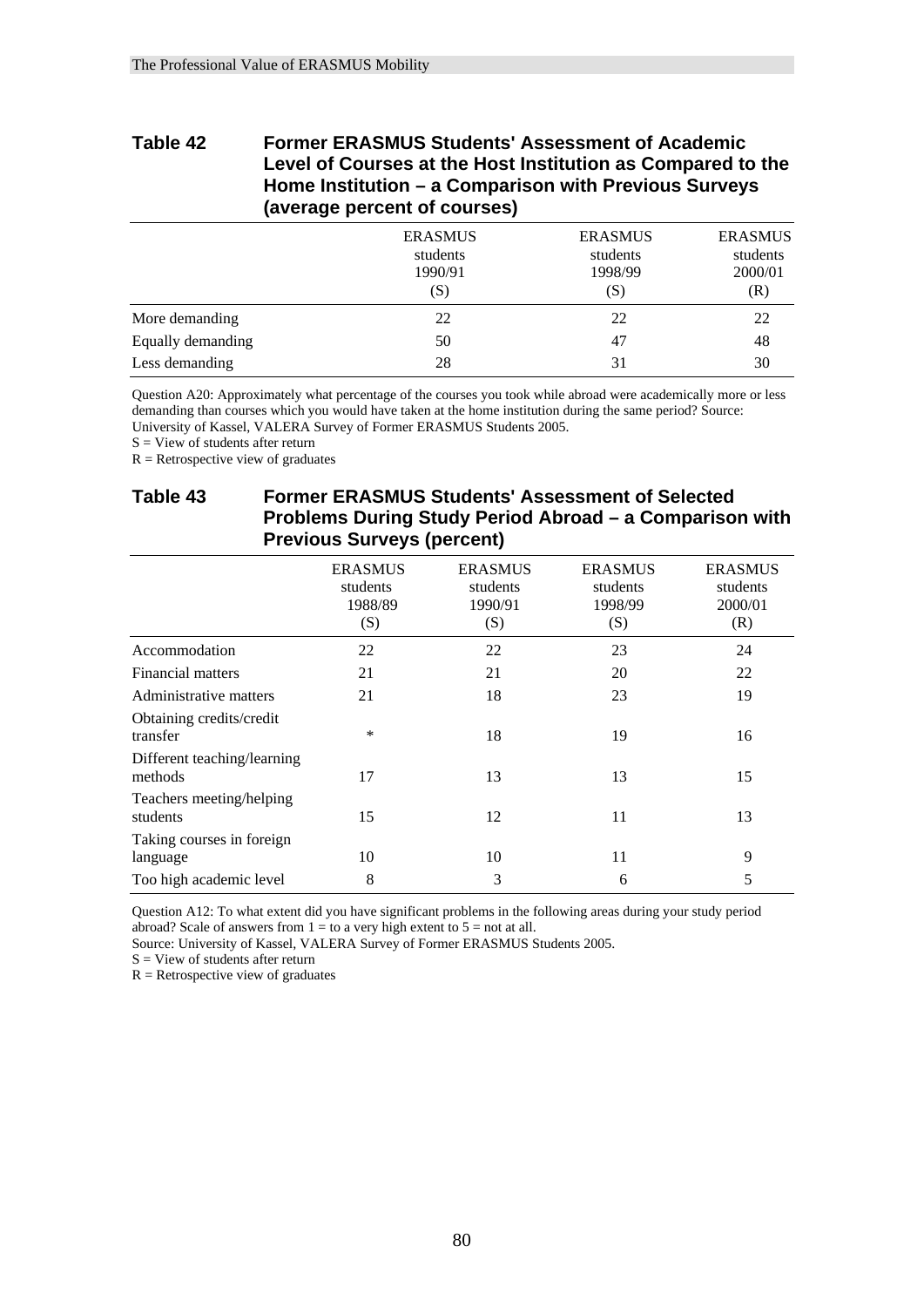### **Table 44 Host Countries Where Former ERASMUS Students Faced Relatively High and Low Problems during Study Period Abroad**

|                                     | High               | Low                        |
|-------------------------------------|--------------------|----------------------------|
| Accommodation                       | IR, IC, IT, PO, ES | SE, FI, AT, NO, CZ, DE, PL |
| Financial matters                   | DK                 | CZ, PL, RO, HU             |
| Administrative matters              | IC, IT             | SK, FI, SE                 |
| Obtaining credits/credit transfer   | SK, IC             | RO, CZ                     |
| Different teaching/learning methods | RO, FR, IT         | PL, HU, IC, CZ, SK         |
| Teachers meeting/helping students   | ES                 | CZ.                        |

Question A12: To what extent did you have significant problems in the following areas during your study period abroad? Source: University of Kassel, VALERA Survey of Former ERASMUS Students 2005.

### **Table 45 Former ERASMUS Students' Assessment of Recognition of ERASMUS-Supported Study – a Comparison with Previous Surveys (percent)**

|                          | <b>ERASMUS</b><br>students<br>1988/89<br>(S) | <b>ERASMUS</b><br>students<br>1988/89<br>(R) | <b>ERASMUS</b><br>students<br>1990/91<br>(S) | <b>ERASMUS</b><br>students<br>1998/99<br>(S) | <b>ERASMUS</b><br>students<br>2000/01<br>(R) |
|--------------------------|----------------------------------------------|----------------------------------------------|----------------------------------------------|----------------------------------------------|----------------------------------------------|
| Degree of recognition    | 77                                           | *                                            | 74                                           | 81                                           | 73                                           |
| Degree of correspondence | 73                                           | *                                            | 72                                           | 80                                           | 74                                           |
| Non-prolongation         | 53                                           | 59                                           | 54                                           | 45                                           | 59                                           |

Table summarises several questions; Question A16: Overall, to what extent were the academic studies you actually undertook successfully at the host institution recognised (granted credit or otherwise considered equivalent) upon return by the home institution? Question A17: To what extent did the workload of your studies at the host institution actually correspond to the amount of the typical workload expected at your home institution during a corresponding period? Question A18: Did the study period abroad prolonged the total duration of your studies? Source: University of Kassel, VALERA Survey of Former ERASMUS Students 2005.

 $S =$  View of students after return

 $R =$  Retrospective view of graduates

\* Not asked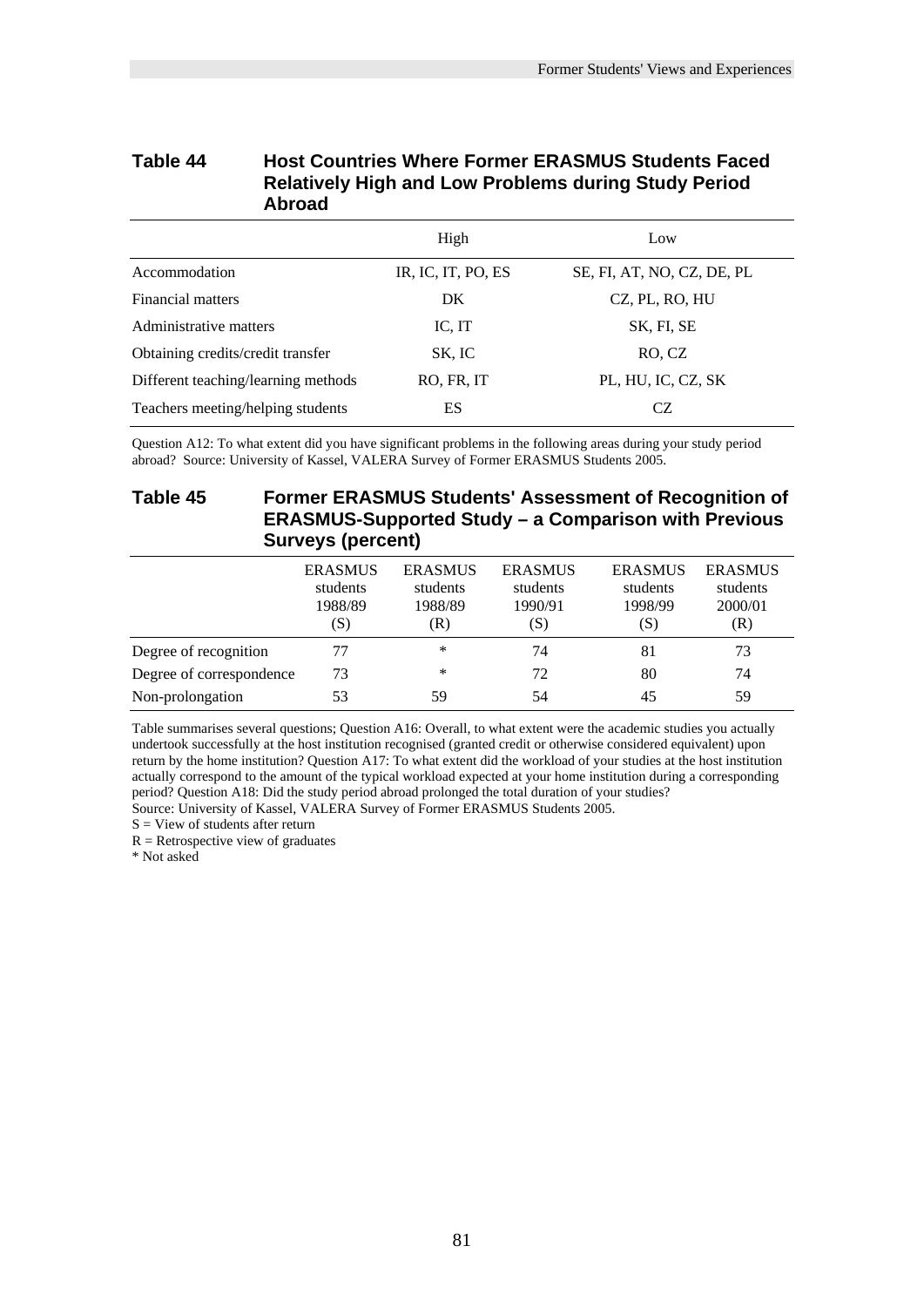## **4.11 Concluding Remarks**

The objective of the student survey was to follow the first years of employment in the lives of the ERASMUS cohort 2000/01 and to analyse if their study period abroad had any impact on their transition to work, their early career and their tasks and position in the organisation.

The survey reveals that two thirds of the ERASMUS students in the academic year 2000/01 are employed nearly five years after their study period abroad. Of this group, two thirds were employed permanently at the time of the survey. Comparison to other graduate surveys shows that former ERASMUS students seem to somewhat more frequently change their employers in their early years of employment than formerly non-mobile students.

The *transition to work* of the questioned students could be described as relatively smooth. Even so the questioned former ERASMUS students started the job search comparatively late; they spent a short time span to seek for their first regular job (average 3.7 months). The students self assessed their international experience has very helpful in the *recruitment process*. In particular students in the area of foreign languages, business studies and engineering stated that their foreign language proficiency and their experience abroad were important recruitment criteria. The selfassessment reflects these results. *Former ERASMUS students note often a positive effect of ERASMUS in their first job*.

Even so, the respondents retrospectively assessed their competences at time of graduation quite positively; their job requirements do not match their level of competences but are described as higher (with the exemption of foreign language proficiency). Thus, in comparison to non-mobile students they assess themselves as having a *higher academic knowledge and skills and being better prepared for employment*.

The majority of former ERASMUS students perceive also a *close link between study and subsequent employment and work*. A comparison of the survey results with former surveys reveals also that former mobile ERASMUS students are in a somewhat better position than non-mobile students regarding the links between education and work assignments. Yet, it can not be concluded that an ERASMUS study period abroad leads automatically to a high-flying career. No significant impact on income level can be reported. In contrast, former ERASMUS students have a *high probability to work in an international work environment*: 69% are communicating in a foreign language during work, 50% are working in an international organisation and 18% have been regularly employed abroad. The comparison to earlier studies suggests a growing relevance of international competences over time for former ERASMUS students.

Overall, ERASMUS students note the highest value of study abroad as contributing to personality development and reflective thinking as well as enhancing the specific skills related to study abroad, i.e. foreign language proficiency and knowledge of the host country. The general academic and professional value is viewed somewhat more cautiously. Still, it can be concluded that the self-assessment of the former ERASMUS students of the academic year 2000/01 reveals a positive impact of ERASMUS student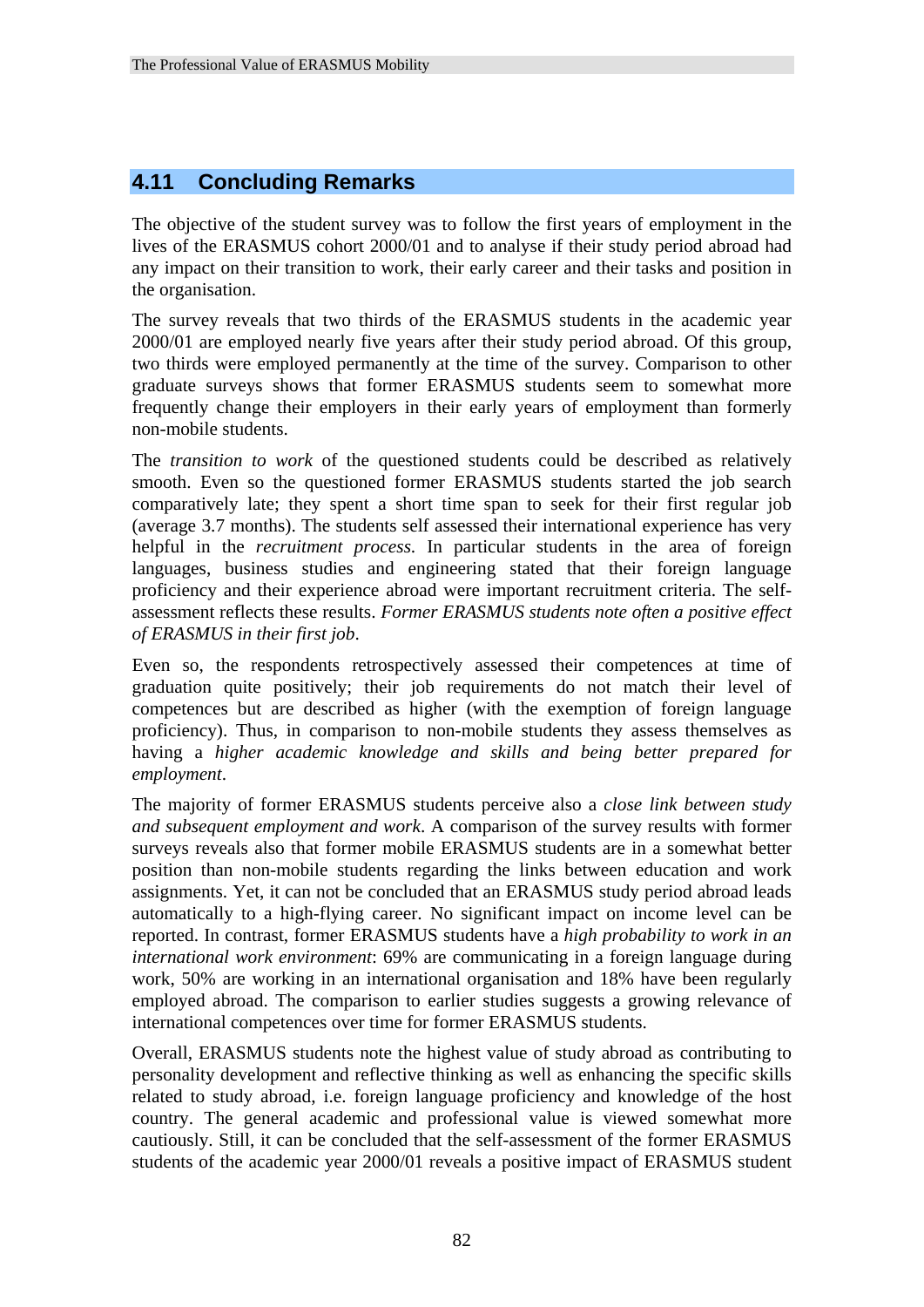mobility on the professional value of students and graduates. Here professional value refers mainly to the improved international competences, a smooth transition to work, and the probability to work in an international working environment. Yet, the overall ratings of professional impact were less positively than those stated in former studies. It could be concluded, that the higher participation in study abroad programmes reduces the impact for the individual.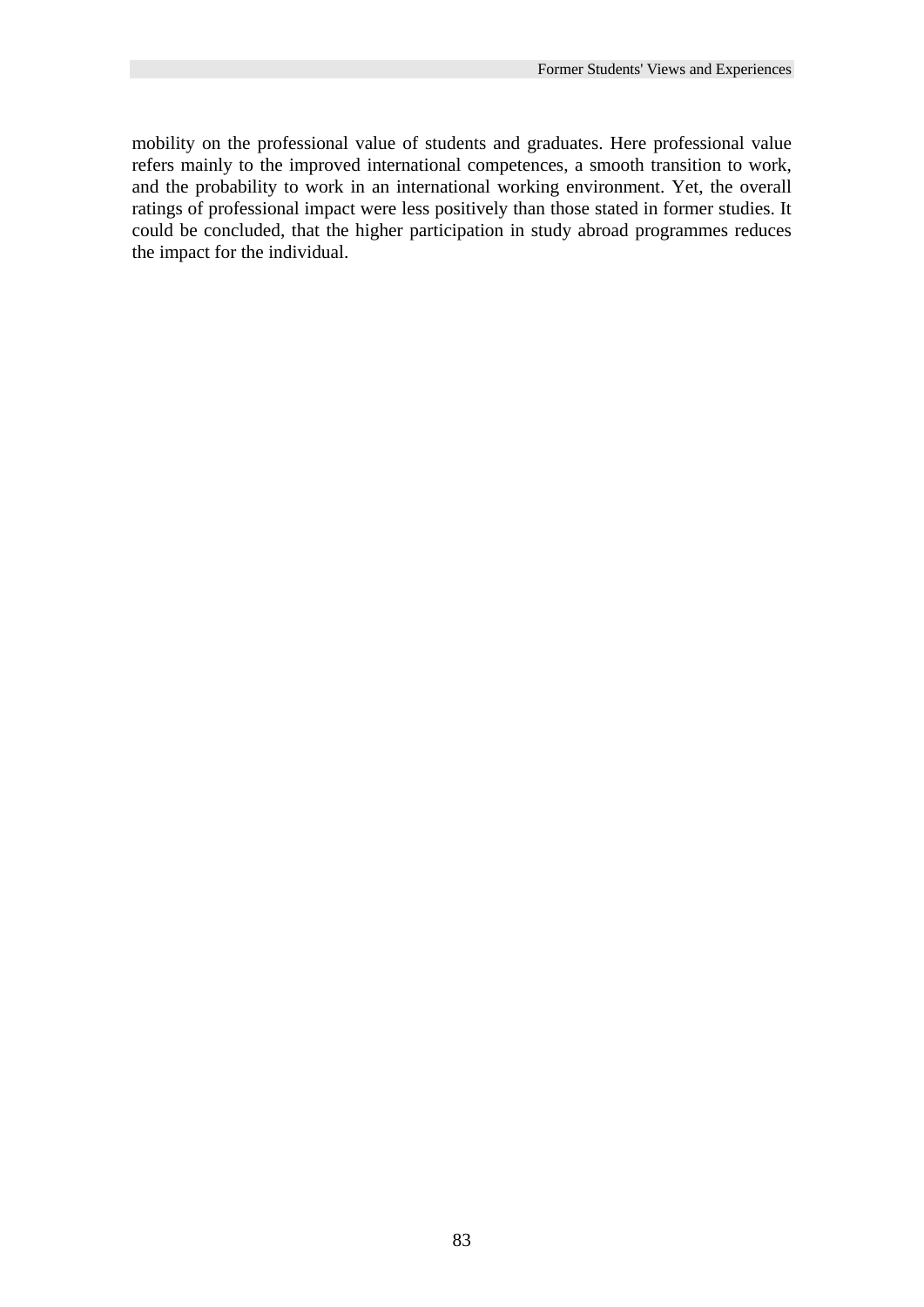## **5 The Employers' View of the Professional Value of Temporary Study in Another European Country**

## **5.1 Introduction**

An employers' survey was undertaken in the study on the professional value of ERASMUS mobility in order to include those who are the best possible source of information concerning the criteria of recruitment and utilisation of knowledge in various departments of the organisation as well as issues of the transition from higher education to employment. Their perceptions of the competences, careers and work tasks of formerly mobile students, therefore, are a valuable contribution to an overall assessment of the impact of temporary study in another country during the course of study on subsequent employment and work.

The responses to the questionnaires on the professional value of ERASMUS study periods abroad for the individual student allow us to extend the triangulation analysis and to compare the views of employers with those of the former students and the university leaders. Moreover, the employer survey provides information about possible mismatches between the employers' expectations and the European and international learning in higher education.

The following themes are addressed in the employers' survey (see Figure 19):

- basic information on the employing organisation and their staff, including their international activities,
- actual numbers of university graduates recruited and former ERASMUS students and other internationally mobile students among them,
- modes and criteria of recruiting university graduates,
- perceived competences of former ERASMUS students,
- positions and assignments of former ERASMUS students,
- demands of the organisations with respect to competences potentially fostered by study in another country,
- perceived match or mismatch with supply and suggestions for the change of European and international activities of the universities.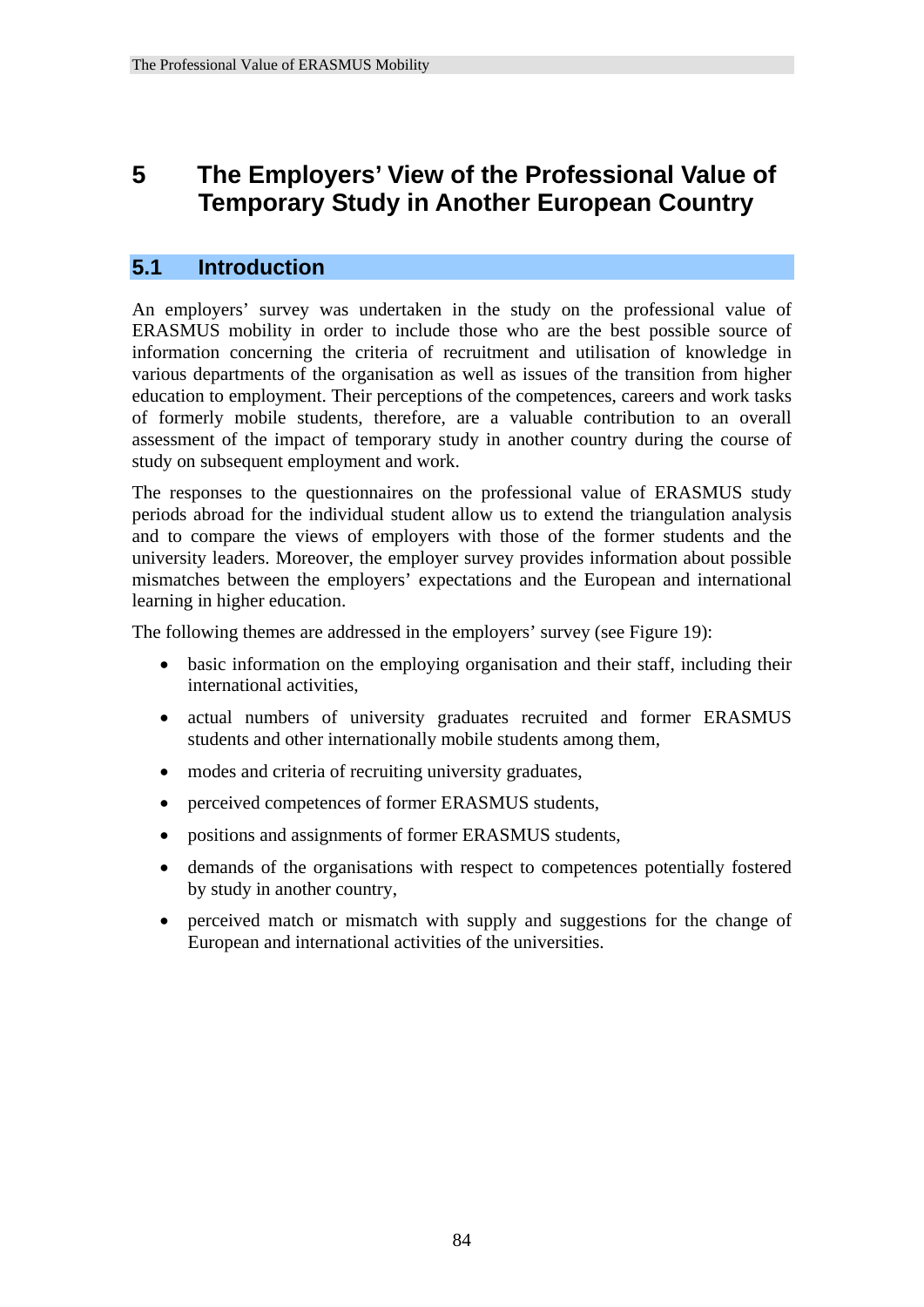| Figure 19                                         | <b>Themes of the Employers' Survey</b>                                                          |                                                                            |                                                         |  |  |  |
|---------------------------------------------------|-------------------------------------------------------------------------------------------------|----------------------------------------------------------------------------|---------------------------------------------------------|--|--|--|
| <b>Organisation</b><br>The                        | Type, size, scope of operations, sector of economic, the employee's<br>international experience |                                                                            |                                                         |  |  |  |
| Recruitment<br>graduate<br>Dunok<br>৳             | <b>Ways of recruiting</b><br>young graduates                                                    | Job requirement                                                            | <b>Recruitment of former</b><br><b>ERASMUS students</b> |  |  |  |
| mpetences<br>graduates<br>and<br><b>Work</b><br>ō | International work<br>tasks                                                                     | <b>Competences and</b><br>assignments of former<br><b>ERASMUS students</b> | <b>Position and salary</b>                              |  |  |  |

The employer survey addressed two target groups

- Organisations that employ former ERASMUS students. As neither the agencies administering the ERASMUS programmes nor the institutions of higher education participating know the employers' addresses, the formerly mobile ERASMUS students were asked to state their employer's address in the questionnaire. Actually, about one third of the respondents provided their employers' addresses. The questionnaire survey eventually was sent to about 1,500 addresses traced that way.
- In addition, in order to address a higher number of employers, the questionnaire was sent to 4,500 employers in European countries without any prior knowledge whether they employed any former ERASMUS students. The addresses were sampled for an address database of employers in Europe. A stratified sampling strategy was employed taking into account by country, economic sector and size of the organisation.

The questionnaire of the employer survey was translated into 23 official languages of the European Union. Only Icelandic employers were sent the English and the Danish version, because the number of organisations sampled was small and proficiency of foreign languages could be taken for granted.

For the 10 pages-questionnaire, an attractive layout (colourful, good quality of paper, etc.) was chose in order to increase the return. This was considered necessary, because response rates of employer survey tend to be lower than those of academic profession surveys or graduate surveys. In contrast to the other surveys undertaken, no online version of the questionnaire was provided assuming that a paper questionnaire could be more easily circulated within the organisation if need arises that questionnaires have to be responded by different persons. **EXECT THE SECONS THE SECOND MANUS STATE SECOND THE SECOND THE SECOND MANUS STATE THE SECOND MANUS STATE THE SECOND MANUS STATE THE SECOND MANUS STATE THE SURFAINING STATE THE SURFAINING STATE THE SURFAINING STATE OF A CO** 

The questionnaire was sent to the first target group mainly in the end of February 2006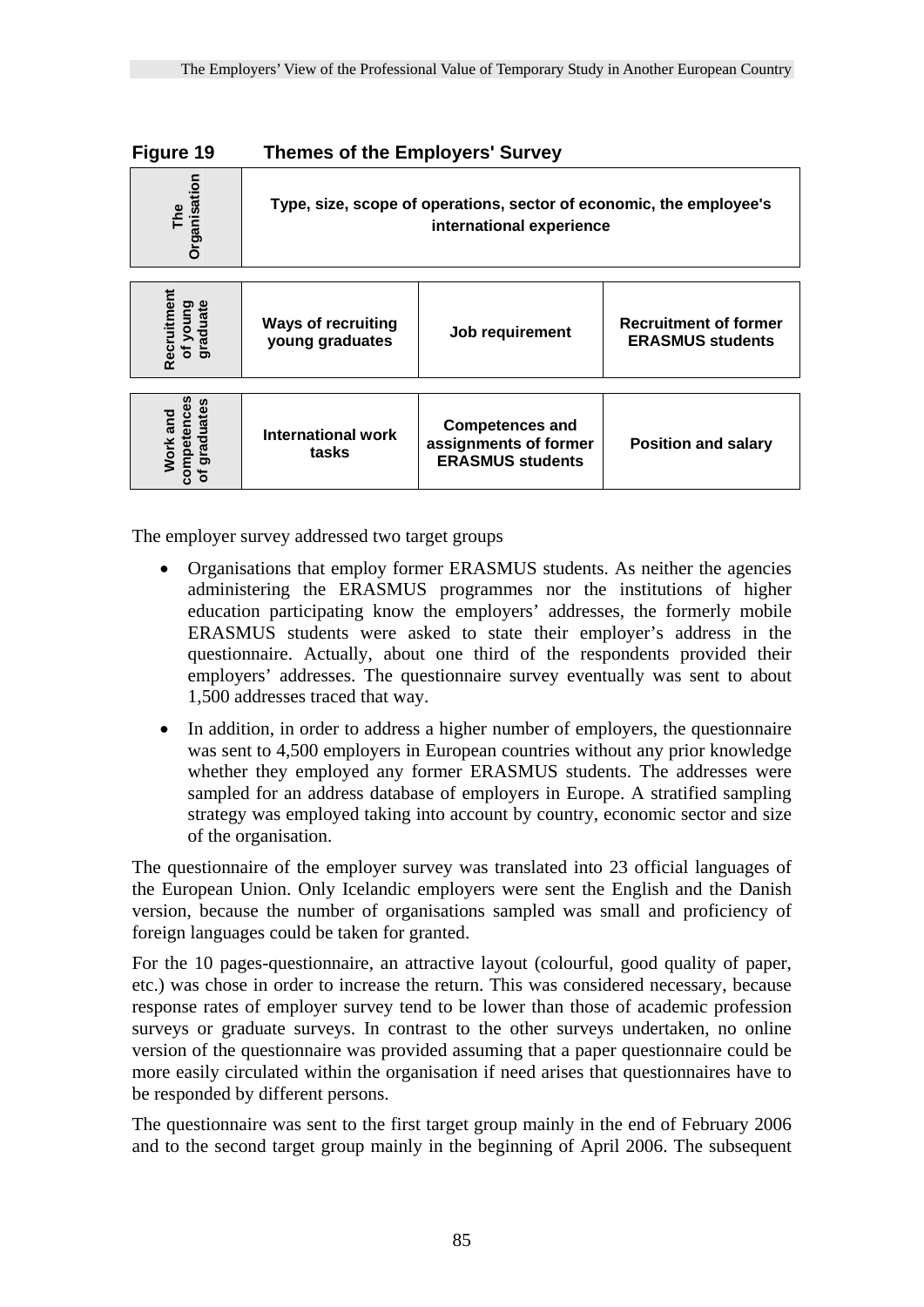analysis is based on 312 responses received by May 10, 2006. At that time, 10 percent of the employers of the first target group and two percent of the second target group had responded. The net response rate was 6%.

Table 46 and Table 47 compare the characteristics of the employing organisations of the graduate survey and the employer survey. No substantial differences can be observed according to economic sector and size of organisation.

## **Table 46 Economic Sector of Organisations Responding by Type of Survey (percent)**

| Economic                  | Type of survey |                        |  |  |
|---------------------------|----------------|------------------------|--|--|
| sector                    | Student survey | <b>Employer</b> survey |  |  |
| Public sector             | 38             | 32                     |  |  |
| Private non-profit sector |                | 10                     |  |  |
| Private profit sector     | 53             | 55                     |  |  |
| Other                     | 3              | 4                      |  |  |
| Total                     | 100            | 100                    |  |  |

Source: University of Kassel, VALERA Student and Employer Survey 2005/2006.

## **Table 47 Size of the Organisation by Type of Survey (percent)**

| Number        | Type of survey |                        |  |  |
|---------------|----------------|------------------------|--|--|
| of employees  | Student survey | <b>Employer survey</b> |  |  |
| up to 9       | 13             | 16                     |  |  |
| 10 to 49      | 16             | 15                     |  |  |
| 50 to 99      | 8              | 14                     |  |  |
| 100 to 249    | 10             | 13                     |  |  |
| 250 to 999    | 14             | 18                     |  |  |
| 1000 and more | 38             | 24                     |  |  |
| Total         | 100            | 100                    |  |  |

Source: University of Kassel, VALERA Student and Employer Survey 2005/2006.

## **5.2 The Profile of the Organisations**

55 percent of the organisations participating in the survey are private, 32 percent public and 10 percent non-profit organisations (see Table 46). More than half of the organisations have less than 250 employees (see Table 47). About two thirds are located in Western European countries and about one third in Central and Eastern European countries.

Table 48 show that about one tenth each of the responding employing organisations are higher education institutions and organisation primarily active in research and development. Most organisations responding are private-sector service organisations or public-sector service organisations. Among all public organisations higher education (27%), research and development (14%) and health (13%) are most frequent, among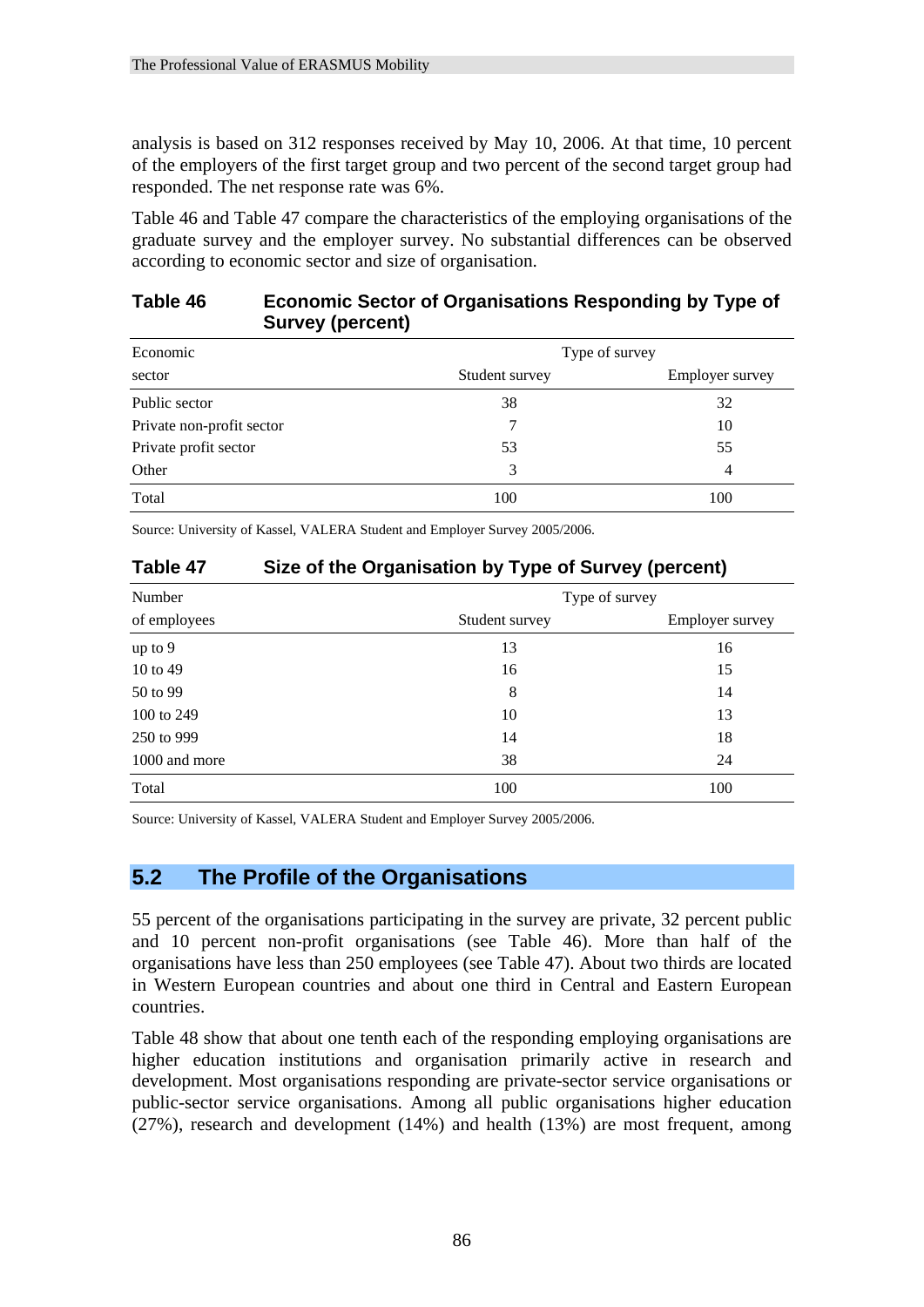non-profit organisations health (25%) as well as research and development (21%) and among private organisations manufacturing (11%).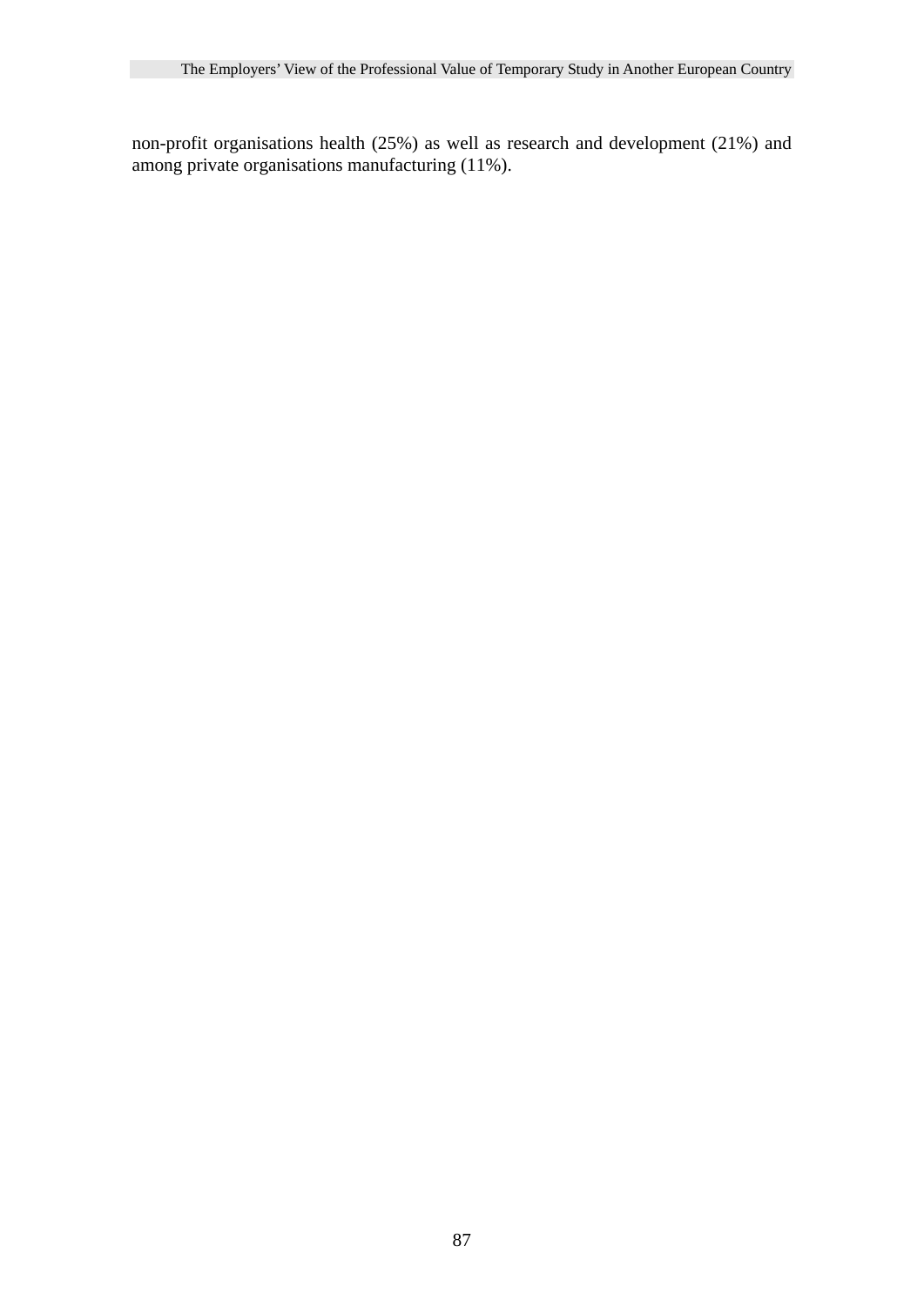|                                                                           | Kind of organisation |                  |                  | <b>Total</b>     |                  |
|---------------------------------------------------------------------------|----------------------|------------------|------------------|------------------|------------------|
|                                                                           | Public               | Non-profit       | Private          | Other            |                  |
| Agriculture, forestry, fishing                                            | 3                    | $\boldsymbol{0}$ | 3                | 9                | 3                |
| Mining and quarrying                                                      | $\mathbf{0}$         | $\mathbf{0}$     | 1                | 0                | 1                |
| Manufacturing                                                             | 0                    | 0                | 11               | 0                | 6                |
| Electricity, gas and water supply                                         | $\mathbf{0}$         | $\mathbf{0}$     | 3                | 9                | $\overline{2}$   |
| Construction                                                              | $\mathbf{0}$         | 0                | 6                | 0                | 3                |
| Wholesale and retail trade, repair, hotels,<br>restaurants                | $\theta$             | $\mathbf{0}$     | 6                | $\Omega$         | 3                |
| Transport, storage and communication                                      | 1                    | $\mathbf{0}$     | 4                | 9                | 3                |
| Financial intermediation (e.g. banking,<br>insurance)                     | $\mathbf{1}$         | $\mathbf{0}$     | 7                | 9                | $\overline{4}$   |
| Computer and related activities (consultancy<br>and supply)               | $\overline{2}$       | $\Omega$         | 6                | $\Omega$         | 4                |
| Research and development                                                  | 14                   | 21               | 4                | 9                | 9                |
| Real estate, renting and other business<br>activities                     | $\mathbf{1}$         | $\theta$         | 3                | $\overline{0}$   | 2                |
| Legal, accounting, book-keeping, auditing,<br>business consultancy        | $\boldsymbol{0}$     | $\mathbf{0}$     | 8                | $\overline{0}$   | 4                |
| Architectural and engineering<br>activities/consultancy                   | 1                    | $\overline{4}$   | 3                | $\Omega$         | 2                |
| Other commercial services                                                 | $\mathbf{0}$         | 0                | 8                | $\Omega$         | $\overline{4}$   |
| Foreign affairs, justice, public security                                 | 3                    | 0                | 1                | $\overline{0}$   | $\mathbf{1}$     |
| Other public administration (e.g. general<br>public service activities)   | 10                   | $\mathbf{0}$     | $\theta$         | $\Omega$         | 3                |
| Primary schools                                                           | 6                    | 4                | $\mathbf{0}$     | 0                | 2                |
| Secondary schools, vocational schools                                     | 8                    | $\Omega$         | 1                | 9                | 3                |
| Higher education                                                          | 27                   | 11               | 1                | 0                | 10               |
| Adult and other education                                                 | 3                    | $\overline{4}$   | $\overline{2}$   | $\mathbf{0}$     | 2                |
| Health                                                                    | 13                   | 25               | $\overline{c}$   | 9                | 8                |
| Social work                                                               | $\overline{2}$       | 11               | $\boldsymbol{0}$ | $\theta$         | 2                |
| Membership organisations (e.g. professional<br>or religious organisation) | $\boldsymbol{0}$     | $\overline{4}$   | $\boldsymbol{0}$ | $\theta$         | $\boldsymbol{0}$ |
| Culture, sport, entertainment                                             | $\boldsymbol{0}$     | $\boldsymbol{0}$ | $\overline{4}$   | $\boldsymbol{0}$ | 2                |
| Other services                                                            | 4                    | 18               | 18               | 36               | 14               |
| Total                                                                     | 100                  | 100              | 100              | 100              | 100              |
| Count $(n)$                                                               | (93)                 | (28)             | (160)            | (11)             | (292)            |

## **Table 48 Economic Sector of Employers by Kind of Organisation (percent)**

Question A7: In which economic sector is your organisation predominantly active? Please mark one single item only. Source: University of Kassel, VALERA Employer Survey 2005/2006.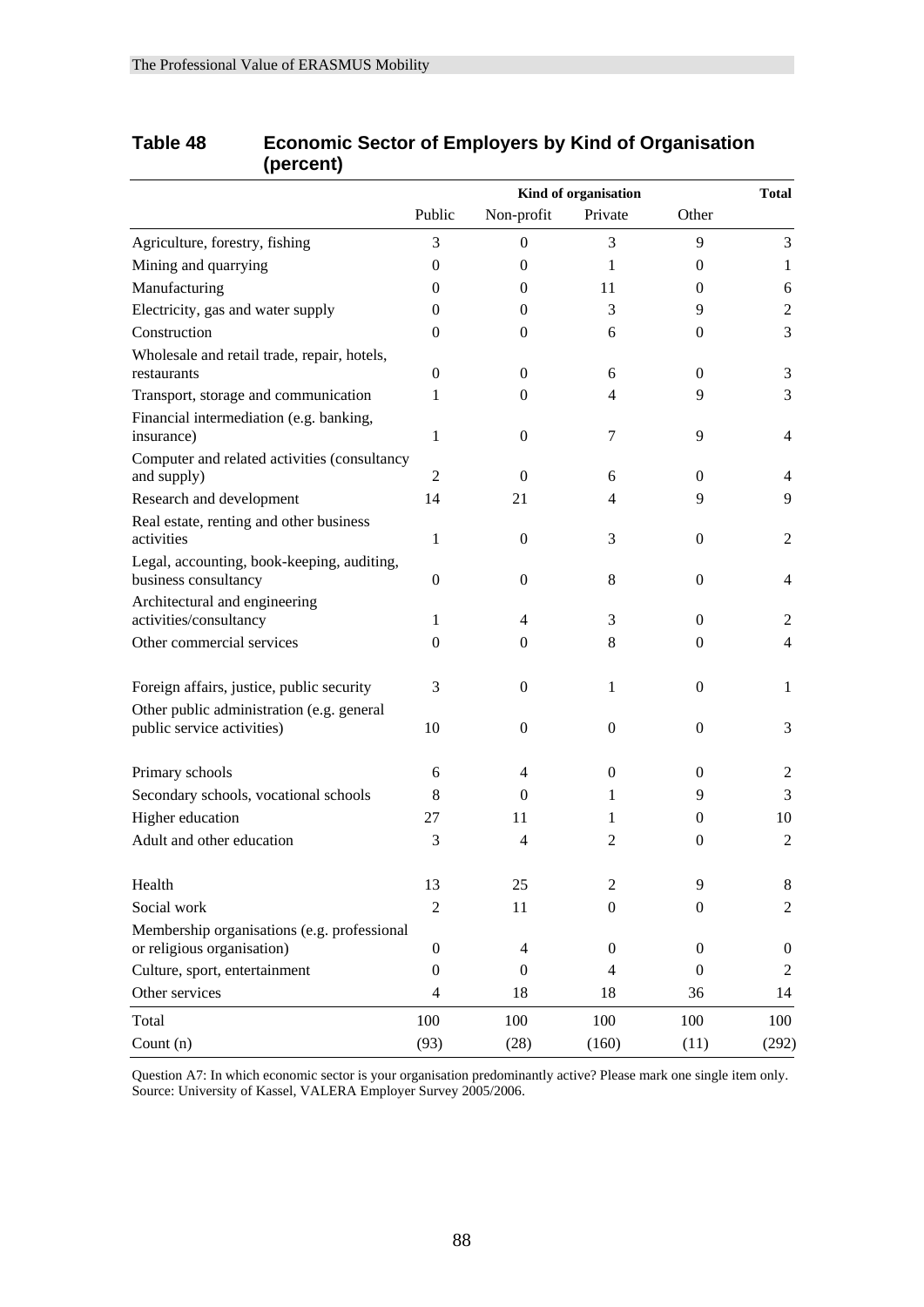Table 49 shows that the majority of organisations employ less than 50 higher educationtrained staff. Half of the organisations employ less than 10 recent graduates (recruited during the last five years).

#### **Table 49 Number of Employees and Graduates in the Organisation (percent of employers)**

|                                                              |              |           |                       | Number of persons      |                 |                 |                  | Total |
|--------------------------------------------------------------|--------------|-----------|-----------------------|------------------------|-----------------|-----------------|------------------|-------|
|                                                              | $\mathbf{0}$ | 1 to<br>9 | $10 \text{ to}$<br>49 | 50 <sub>to</sub><br>99 | $100$ to<br>249 | $250$ to<br>999 | 1000<br>and more |       |
| Total organisation                                           |              |           |                       |                        |                 |                 |                  |       |
| Number of employees                                          | 3            | 13        | 15                    | 14                     | 13              | 18              | 24               | 100   |
| Number of graduates from institutions<br>of higher education | 5            | 24        | 27                    | 10                     | 13              | 10              | 12               | 100   |
| Number of young graduates                                    | 9            | 41        | 25                    | 10                     | 7               | 4               | 4                | 100   |
| Own location                                                 |              |           |                       |                        |                 |                 |                  |       |
| Number of employees in                                       | 8            | 22        | 22                    | 15                     | 12              | 10              | 12               | 100   |
| Number of graduates from institutions<br>of higher education | 12           | 33        | 29                    | 7                      | 8               | 7               | 5                | 100   |
| Number of young graduates in own location                    | 16           | 48        | 22                    | 5                      | $\overline{4}$  | 5               | 1                | 100   |

Question A3: How many persons are employed in your organisation and, if applicable, in your own location? Source: University of Kassel, VALERA Employer Survey 2005/2006.

Two thirds of the organisations indicated that they recruited during the last five years graduates with international study or work experience including foreign graduates. Among them, we note diverse paths of mobility:

*Young graduates being citizens of the country of the organisation* 

| with international study or work experience.                                              | 63 % |
|-------------------------------------------------------------------------------------------|------|
| who graduated abroad                                                                      | 31 % |
| Foreign young graduates (33 %)                                                            |      |
| who graduated in their home country <i>with</i> international study or work experience    | 23 % |
| who graduated in their home country <i>without</i> international study or work experience | 19 % |
| who graduated in your country                                                             | 18 % |
| who graduated in a third country                                                          | 9%   |
|                                                                                           |      |

## **5.3 Recruitment of Young Graduates**

Employers appreciating internationally experienced and competent graduates obviously will take those dimensions into account in the process of recruiting new staff. Therefore they were asked to state the role played by international experience among the various recruitment criteria. In addition they were asked whether they prefer graduates having opted for certain modes of mobility.

Many employer surveys have shown that both the academic knowledge and personality are the most important criteria of selection among graduates to be recruited. Table 50 suggests that the employers responding to this questionnaire survey name computer skills as well as foreign language proficiency almost as frequently as important recruitment criteria.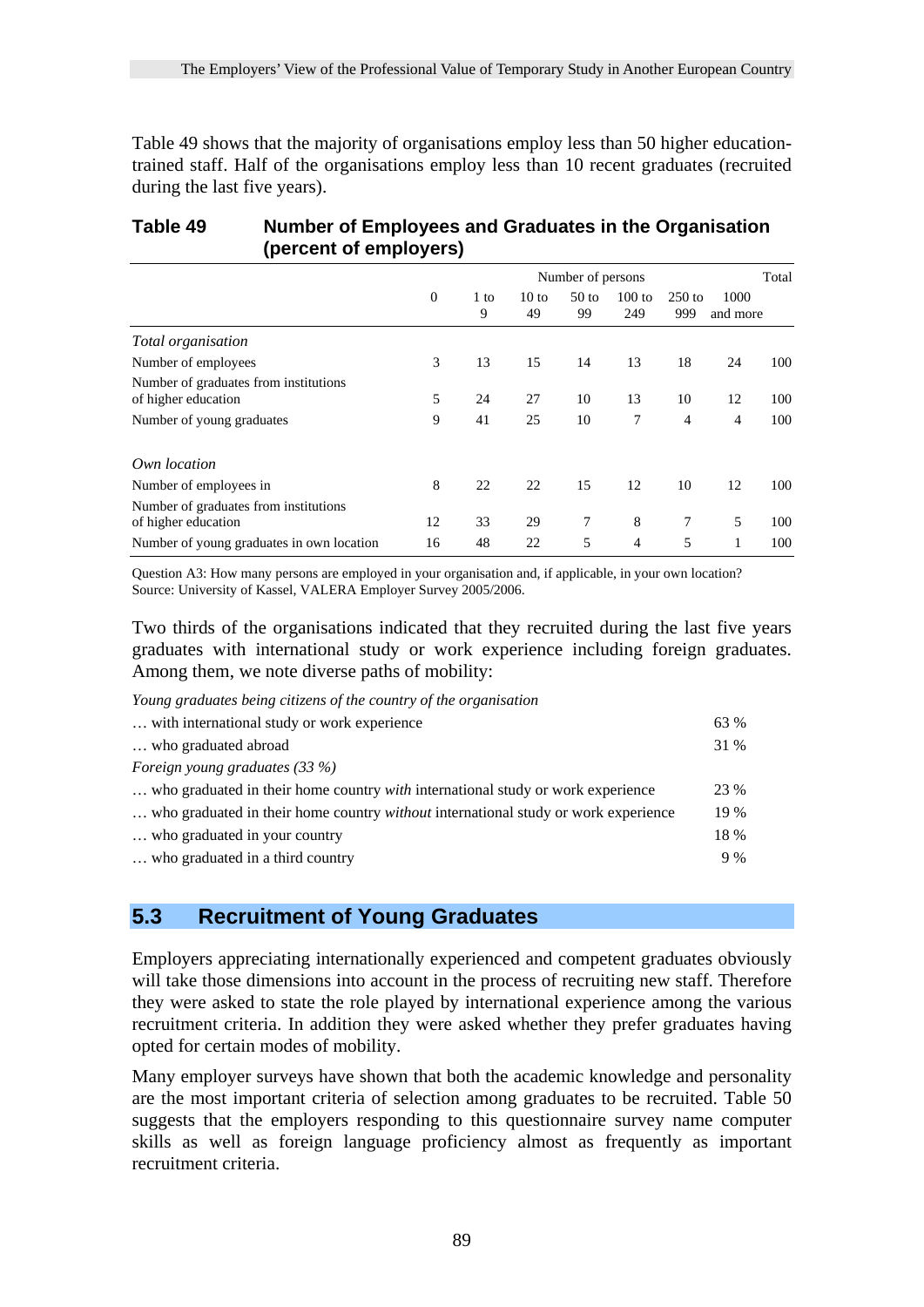About one third of the responding organisations each put a strong weight on three aspects of international experiences addressed in the questionnaire:

- Work experience abroad during the course of study (34%),
- Study experience abroad (30%),
- Work experience prior to study  $(24\%)$ .

Altogether, employers from Central and Eastern European Countries place a stronger emphasis on international competences in recruiting graduates than employers from Western European countries.

| responses 1 and 2)                                             |                     |                                 |              |
|----------------------------------------------------------------|---------------------|---------------------------------|--------------|
|                                                                |                     | <b>European Region</b>          | <b>Total</b> |
|                                                                | Western<br>European | Central and Eastern<br>European |              |
| Personality                                                    | 91                  | 89                              | 90           |
| Field of study                                                 | 83                  | 85                              | 84           |
| Main subject/specialisation                                    | 73                  | 77                              | 74           |
| Foreign language proficiency                                   | 62                  | 87                              | 70           |
| Computer skills                                                | 65                  | 87                              | 72           |
| Practical/work experience acquired<br>during course of study   | 53                  | 65                              | 57           |
| Recommendations/references<br>from third persons               | 45                  | 47                              | 46           |
| Grades                                                         | 41                  | 41                              | 41           |
| Reputation of the institution<br>of higher education           | 29                  | 46                              | 34           |
| Work experience abroad                                         | 27                  | 48                              | 34           |
| Study abroad period                                            | 25                  | 41                              | 30           |
| Practical/work experience acquired<br>prior to course of study | 26                  | 20                              | 24           |
| Count $(n)$                                                    | (199)               | (92)                            | (291)        |

## **Table 50 Importance of Different Recruitment Criteria in the View of Employers by European Region (percent "important"; responses 1 and 2)**

Question B2: How important are the following aspects in recruiting young graduates for your organisation? Scale of answers from  $1 =$  'very important' to  $5 =$  'not at all important'.

Source: University of Kassel, VALERA Employer Survey 2005/2006.

The former ERASMUS students themselves had been asked as well how important, according to their perception, various criteria had been for their employers to recruit them. The criteria addressed in the questions were phrased somewhat differently. Also, we have to bear in mind that the employers were not asked about the criteria employed in recruiting internationally mobile graduates, but in recruiting all graduates. Bearing in mind these differences, the comparison provided in Table 51 suggests that the former ERASMUS students do not seem to exaggerate the relevance of international experience for the employers' recruitment decisions.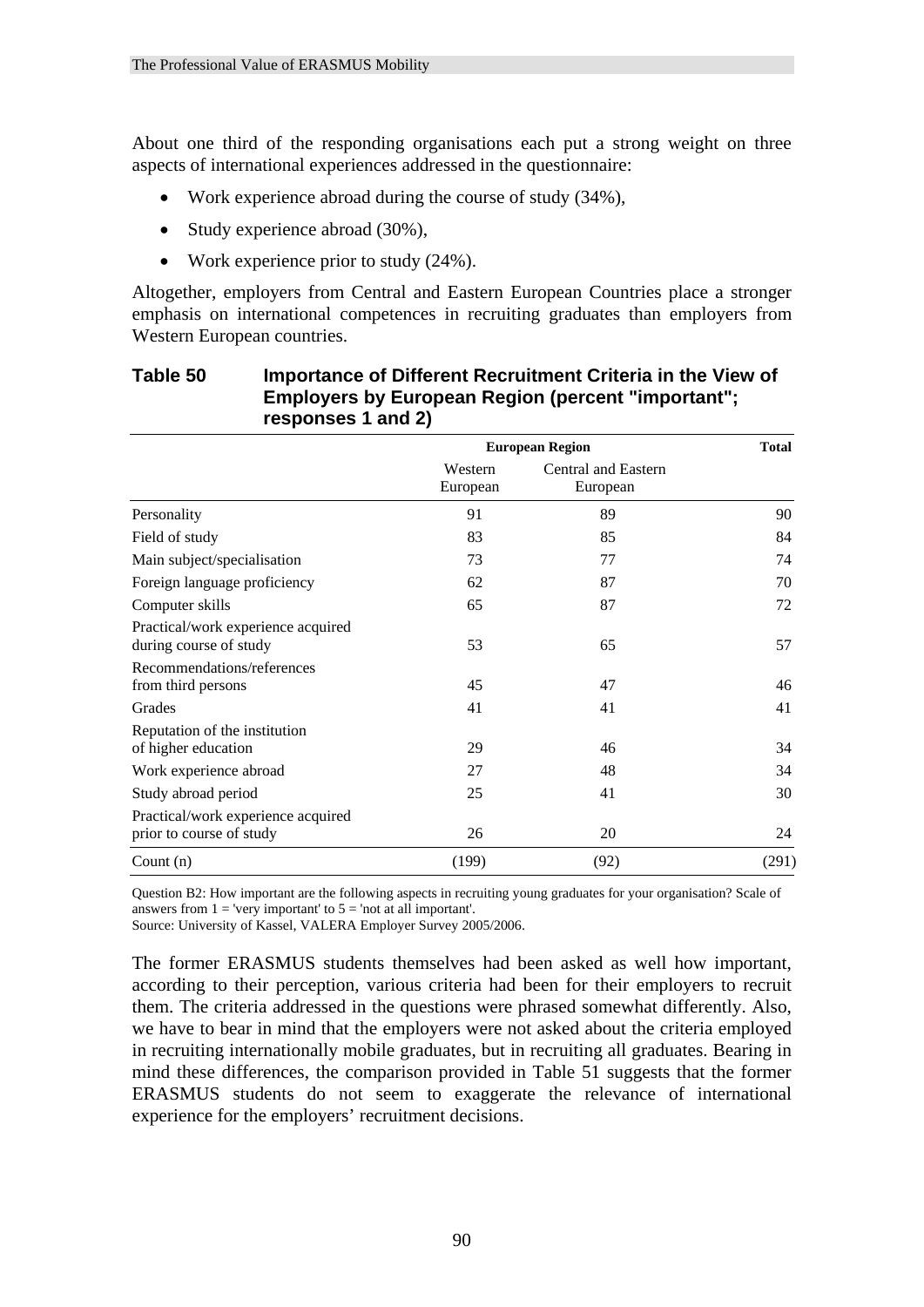#### **Table 51 Importance of Different Recruitment Criteria of Employers in the View of Graduates and Employers (percent "important"; responses 1 and 2)**

|                                                             | Former ERASMUS Students<br>view | Employers'<br>view |
|-------------------------------------------------------------|---------------------------------|--------------------|
| Personality                                                 | 83                              | 90                 |
| Field of study                                              | 74                              | 84                 |
| Main subject/specialisation                                 | 59                              | 74                 |
| Computer skills                                             | 45                              | 72                 |
| Foreign language proficiency                                | 60                              | 70                 |
| Practical/work experience acquired during course of study   | 51                              | 57                 |
| Recommendations/references from third persons               | 34                              | 46                 |
| Grades                                                      | 35                              | 41                 |
| Reputation of the institution of higher education           | 33                              | 34                 |
| Work experience abroad <sup>1</sup>                         |                                 | 34                 |
| Experiences abroad <sup>2</sup>                             | 53                              |                    |
| Study abroad period <sup>1</sup>                            |                                 | 30                 |
| ERASMUS study abroad period <sup>2</sup>                    | 37                              |                    |
| Practical/work experience acquired prior to course of study |                                 | 24                 |

<sup>1</sup> This answer was not included in the Graduate Survey.

2 This answer was not included in the Employer Survey.

Employer Survey question B2: How important are the following aspects in recruiting young graduates for your organisation? Scale of answers from  $1 =$  'very important' to  $5 =$  'not at all important'.

Graduate Survey question D6: How important, according to your perception, were the following aspects for your employer in recruiting you for your initial employment after graduation, if applicable? Scale of answers from  $1 =$ very important to  $5 =$  not at all important.

Source: University of Kassel, VALERA Student and Employer Survey 2005/2006.

Employers appreciating study periods abroad in their selection among candidates were asked to rate the importance of different characteristics of the study period abroad. Actually, they emphasised more strongly

- the language spoken during the study period abroad (73%),
- the subject area studied abroad (60%), and
- the length of study period abroad (50%).

In addition, they took into consideration the specific host country of the study period abroad (43%), the reputation of the host higher education institution (38%), while the mode of mobility, e.g. organisation of the period abroad: exchange program and selforganisation (15%), and other activities during the period abroad (14%) seldom seemed to be important. In all respects, employers from Central and Eastern Europe considered study abroad more important than employers from Western Europe (see Table 52).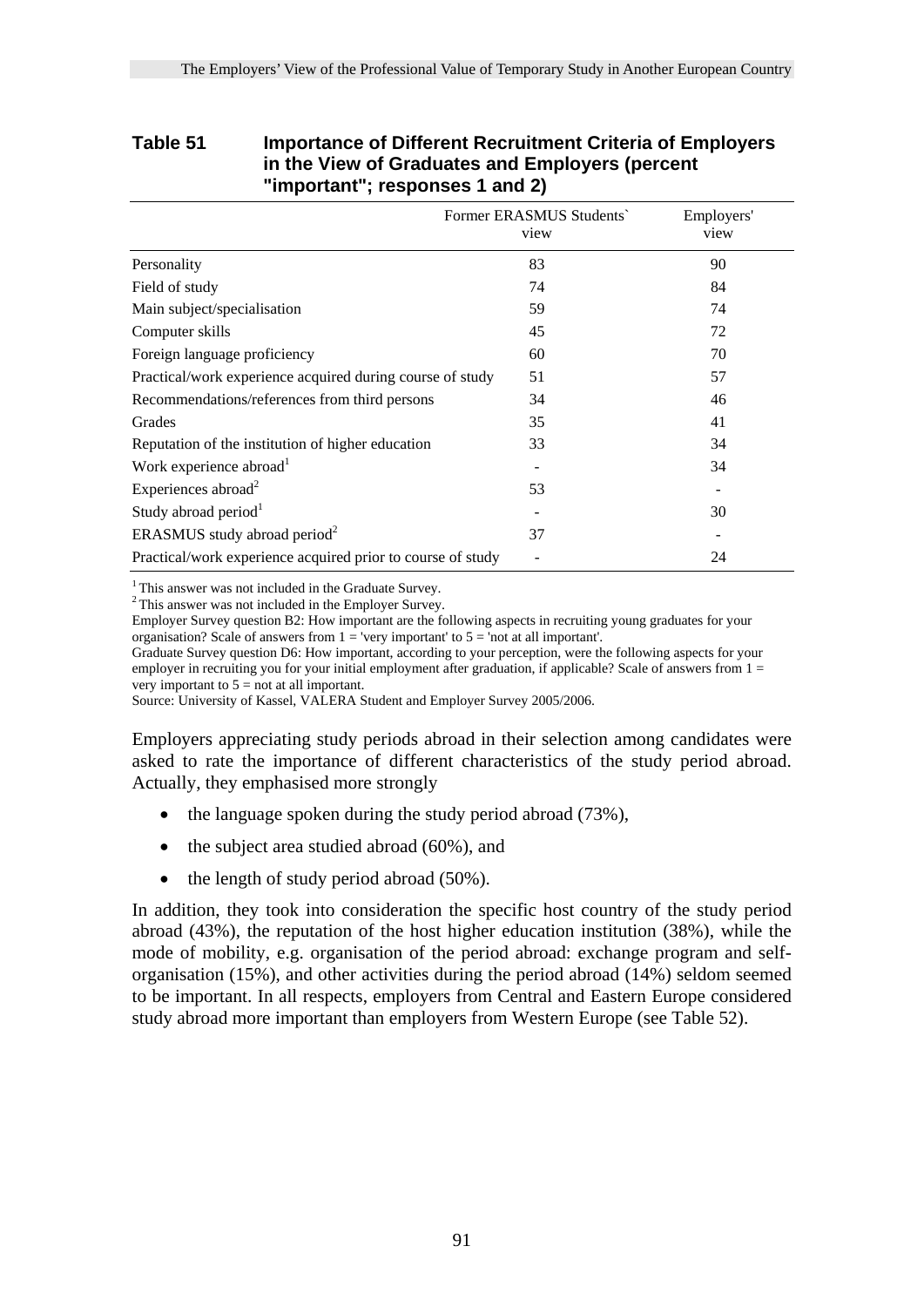#### **Table 52 Employers Rating of the Importance of Characteristics of the Study Period Abroad by European Region (percent "important"; responses 1 and 2)**

|                                                                                              |                     | <b>European Region</b>          | <b>Total</b> |
|----------------------------------------------------------------------------------------------|---------------------|---------------------------------|--------------|
|                                                                                              | Western<br>European | Central and Eastern<br>European |              |
| Language spoken during the study period<br>abroad                                            | 68                  | 83                              | 73           |
| The subject area during the study period<br>abroad                                           | 57                  | 67                              | 60           |
| Length of study period abroad                                                                | 46                  | 58                              | 50           |
| The specific host country<br>of the study period abroad                                      | 37                  | 55                              | 43           |
| Reputation of the host<br>higher education institution                                       | 33                  | 49                              | 38           |
| Mode of mobility (organisation of the period<br>abroad: exchange program, self-organisation) | 9                   | 28                              | 15           |
| Other activities during the period abroad                                                    | 11                  | 23                              | 14           |
| Count $(n)$                                                                                  | (96)                | (46)                            | (142)        |

Question B3: If study periods abroad play a role in the recruiting process: how important are the following characteristics of the study period abroad? Scale of answers from 1 = 'very important' to 5 = 'not at all important'. Source: University of Kassel, VALERA Employer Survey 2005/2006.

The relevance of the modes of mobility was further elaborated by a specific question, which explicitly asked the employers actually taking into account international experience in their selection among applicants to state the arrangements for mobility they prefer in recruiting formerly mobile graduates. Actually, 57 percent of these employers stated preferences. The majority of them preferred students going abroad in the framework of ERASMUS, other organised exchange programmes and other scholarship programmes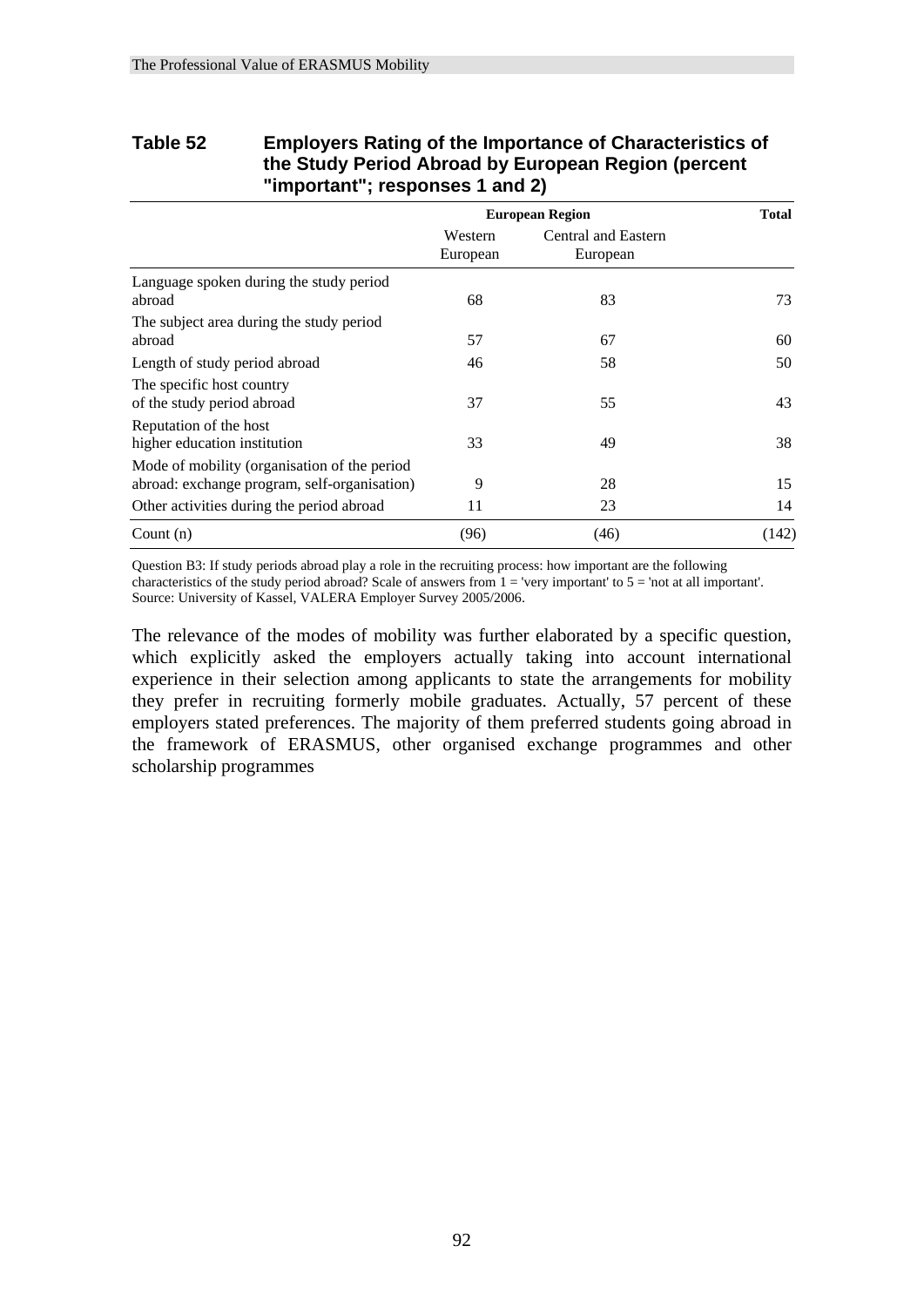|                                                                   |         | <b>European Region</b> | <b>Total</b> |
|-------------------------------------------------------------------|---------|------------------------|--------------|
|                                                                   | Western | Central & Eastern      |              |
| Self-organisation of the study period abroad                      | 16      | 18                     | 16           |
| Study period abroad as part of<br>an organised exchange programme | 20      | 51                     | 30           |
| Study period abroad as part of<br>the ERASMUS programme           | 32      | 59                     | 41           |
| Study period abroad as part of<br>an scholarship programme        | 29      | 45                     | 34           |
| Study period abroad as part of<br>other programmes                | 3       | 8                      | 5            |
| No preference of such kind                                        | 50      | 27                     | 43           |
| Other:                                                            | 3       | $\Omega$               | 2            |
| Total                                                             | 153     | 208                    | 171          |
| Count $(n)$                                                       | (103)   | (49)                   | (152)        |

### **Table 53 Employers' Preference of Modes of Mobility by European Region (percent; multiple responses)**

Question B4: The modes of mobility can widely vary. Please state the modes you prefer when recruiting formerly mobile graduates Multiple reply possible.

Source: University of Kassel, VALERA Employer Survey 2005/2006.

## **5.4 International Work Tasks of Graduates**

Young graduates from institutions of higher education *with international experience* are much more often engaged with international work tasks (52%) than those *without international experience* (28%). One third of the employers stated that young graduates from institutions of higher education in general have often international work tasks. These results confirm the finding from the graduate survey that persons studying abroad are more likely to be subsequently assigned international work tasks than those who were not mobile in the course of their study.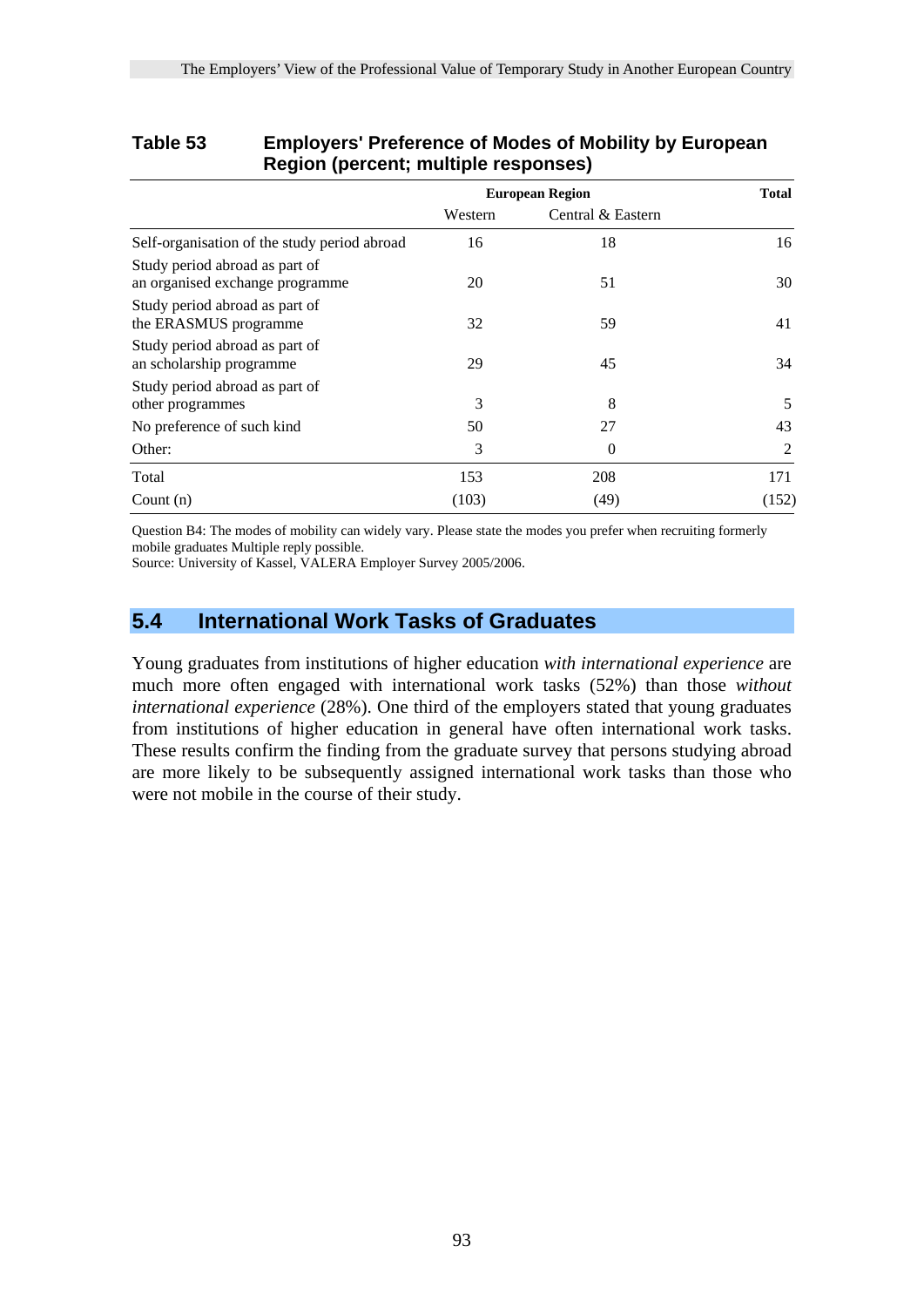| Table 54 | International Work Tasks of Young Graduates in the View |
|----------|---------------------------------------------------------|
|          | of Employers by European Region (percent "often";       |
|          | responses 1 and 2)                                      |

|                                                                                           | <b>European Region</b> |                   | <b>Total</b> |
|-------------------------------------------------------------------------------------------|------------------------|-------------------|--------------|
|                                                                                           | Western                | Central & Eastern |              |
| Young graduates from institutions of higher<br>education with international experience    | 51                     | 52                | 52           |
| Young graduates from institutions of<br>higher education in general                       | 32                     | 39                | 34           |
| Young graduates from institutions of higher<br>education without international experience | 25                     | 34                | 28           |
| Count $(n)$                                                                               | (149)                  | (81)              | (230)        |

Question C3: How often are young graduates from institutions of higher education in your organisation engaged with international work tasks? Scale of answers from  $1 =$  'very often' to  $5 =$  'not at all'. Source: University of Kassel, VALERA Employer Survey 2005/2006.

The relevance of preparation for international work tasks can be underlined by the fact that three quarters of the organisations do business or have contact with other countries. This holds true most for large organisations, but even 62 percent of the small organisations are internationally active.

|             | Size of the Organization (percent) |                          |       |       |  |
|-------------|------------------------------------|--------------------------|-------|-------|--|
|             |                                    | Size of the organisation |       |       |  |
|             | Small                              | Medium                   | Large |       |  |
| Yes         | 62                                 | 83                       | 90    | 78    |  |
| No          | 38                                 | 17                       | 10    | 22    |  |
| Total       | 100                                | 100                      | 100   | 100   |  |
| Count $(n)$ | (89                                | (133)                    | (71   | (293) |  |

# **Table 55 Employers' Business or Contact with Other Countries by**

Question C1: Does your organisation/institution/company do business or have contact with other countries? Source: University of Kassel, VALERA Employer Survey 2005/2006.

Employers were asked to state the extent to which European/international assignments are given to young graduates *with* and *without* international experiences. Actually, internationally experienced graduates are more often expected than non-mobile ones to

- use foreign languages in conversations and work-related activities (86% as compared to 42%),
- work with colleagues/clients from other countries (75% versus 36%),
- use information about other countries, European/international relations etc. (64% versus 28%),
- travel professionally to other countries (61% versus 30%), and
- be sent abroad for extended work assignments (45% versus 14%).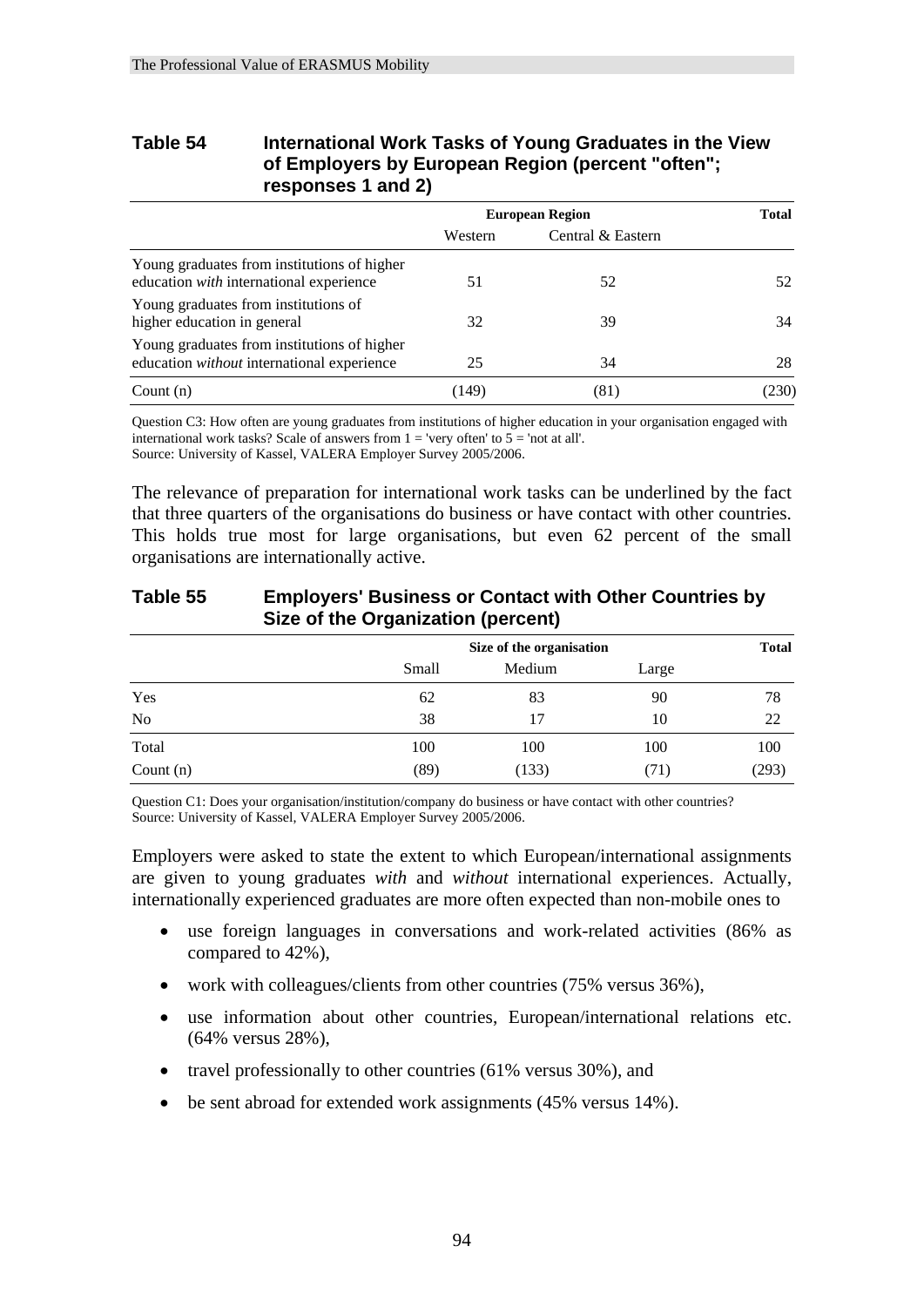#### **Table 56 Kind of International Work Tasks of Young Graduates with Respect to Their International Experience in the View of Employers (percent "high extent"; responses 1 and 2)**

|                                                                                   | Young graduates                  |                                     |  |
|-----------------------------------------------------------------------------------|----------------------------------|-------------------------------------|--|
|                                                                                   | with<br>international experience | without<br>international experience |  |
| Using foreign languages in conversations and<br>work-related activities           | 86                               | 42                                  |  |
| Working with colleagues/clients from other countries                              | 75                               | 36                                  |  |
| Using information about other countries,<br>European/international relations etc. | 64                               | 28                                  |  |
| Professional travel to other countries                                            | 61                               | 30                                  |  |
| Being sent abroad for extended work assignments                                   | 45                               | 14                                  |  |
| Count $(n)$                                                                       | (190)                            | (260)                               |  |

Question C9: To what extent do young graduates take over the following European/international aspects in their work assignments? Please answer this question both for young graduates with international experience  $(\overline{A})$  and for those without international experience (B). If you do not employ any young graduate with international experience, please do only answer part B. Scale of answers from  $1 =$  'to a very high extent' to  $5 =$  'not at all'.

Source: University of Kassel, VALERA Employer Survey 2005/2006.

As Table 57 shows, employers from Central and Eastern European countries assign both their staff who had been mobile during the course of study and who had not been more frequently mobile with international work tasks than employers from Western Europe.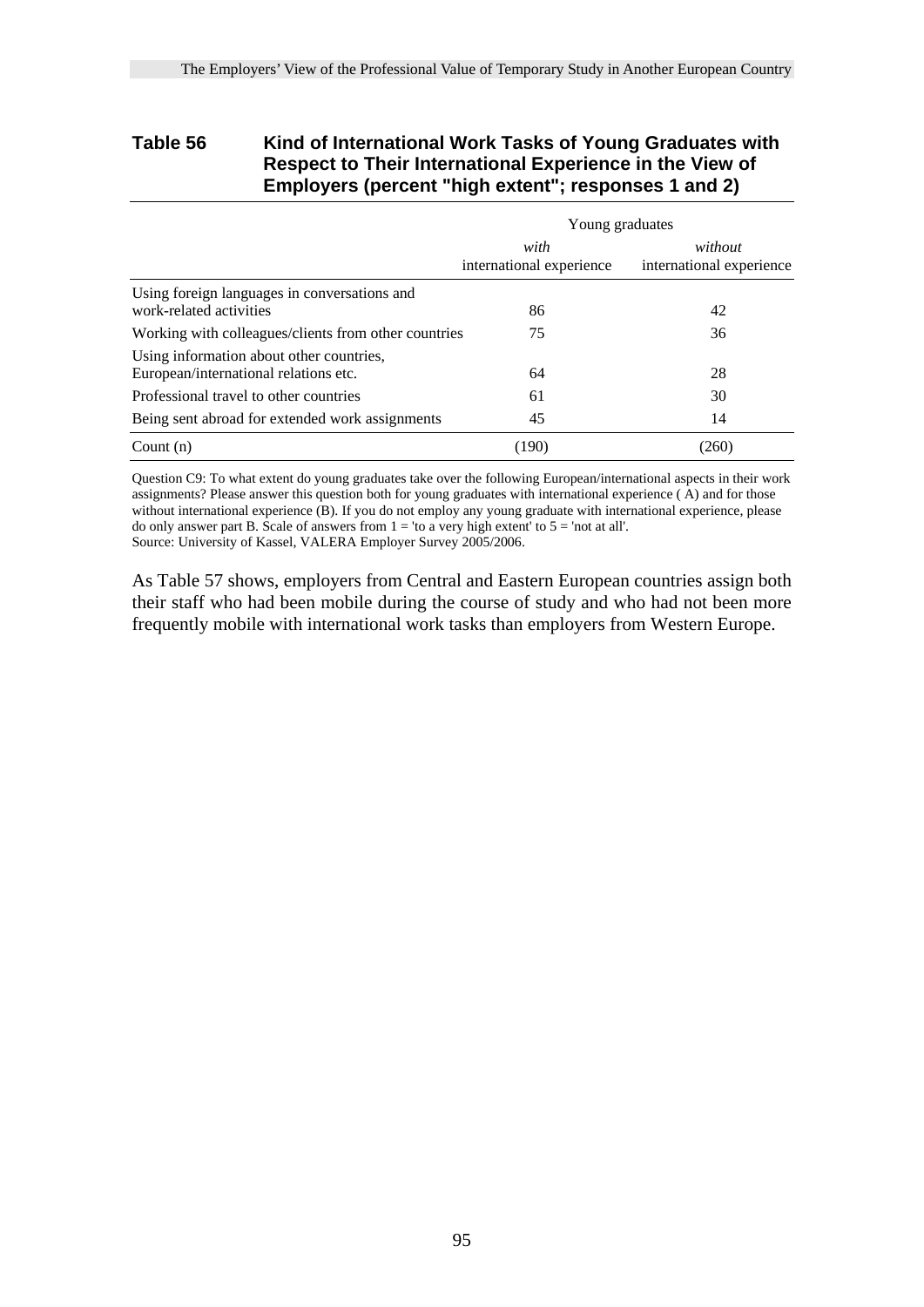| <b>Table 57</b> | International Work Tasks of Young Graduates in the View                       |
|-----------------|-------------------------------------------------------------------------------|
|                 | of Employers by European Region (percent "high extent";<br>responses 1 and 2) |

|                                                                                   | <b>European Region</b> |                   | <b>Total</b> |
|-----------------------------------------------------------------------------------|------------------------|-------------------|--------------|
|                                                                                   | Western                | Central & Eastern |              |
| Young Graduates With International Experiences                                    |                        |                   |              |
| Using foreign languages in conversations<br>and work-related activities           | 83                     | 94                | 86           |
| Using information about other countries,<br>European/international relations etc. | 59                     | 73                | 64           |
| Working with colleagues/clients<br>from other countries                           | 69                     | 85                | 75           |
| Being sent abroad for extended<br>work assignments                                | 37                     | 60                | 45           |
| Professional travel to other countries                                            | 55                     | 74                | 61           |
| Count $(n)$                                                                       | (126)                  | (64)              | (190)        |
| Young Graduates Without International Experiences                                 |                        |                   |              |
| Using foreign languages in conversations<br>and work-related activities           | 37                     | 53                | 42           |
| Using information about other countries,<br>European/international relations etc. | 26                     | 33                | 28           |
| Working with colleagues/clients                                                   | 34                     | 41                | 36           |
| Being sent abroad for extended<br>work assignments                                | 13                     | 15                | 14           |
| Professional travel to other countries                                            | 25                     | 42                | 30           |
| Count $(n)$                                                                       | (179)                  | (81)              | (260)        |

Question C9: To what extent do young graduates take over the following European/international aspects in their work assignments? Please answer this question both for young graduates with international experience (A) and for those without international experience (B). If you do not employ any young graduate with international experience, please do only answer part B. Scale of answers from  $1 = '$ to a very high extent' to  $5 = '$ not at all'. Source: University of Kassel, VALERA Employer Survey 2005/2006.

## **5.5 Competences and Work**

Internationally experienced graduates had been recruited in many cases because they are expected to have attained higher "international competences" than non-mobile ones, and possibly might have been recruited supposing they have superior competences in other areas as well as the result of having lived and studied abroad. Actually, employers were asked to rate the competences of both internationally experienced young graduates and of those without international experience. As Table 58 shows, employers rate *young graduates with international experience by far more superior to those without international experience, as far as "international competences"* are concerned:

- Foreign language proficiency (88% versus 48%).
- Knowledge/understanding of international differences in culture and society, modes of behaviour, life styles, etc. (76% versus 28%),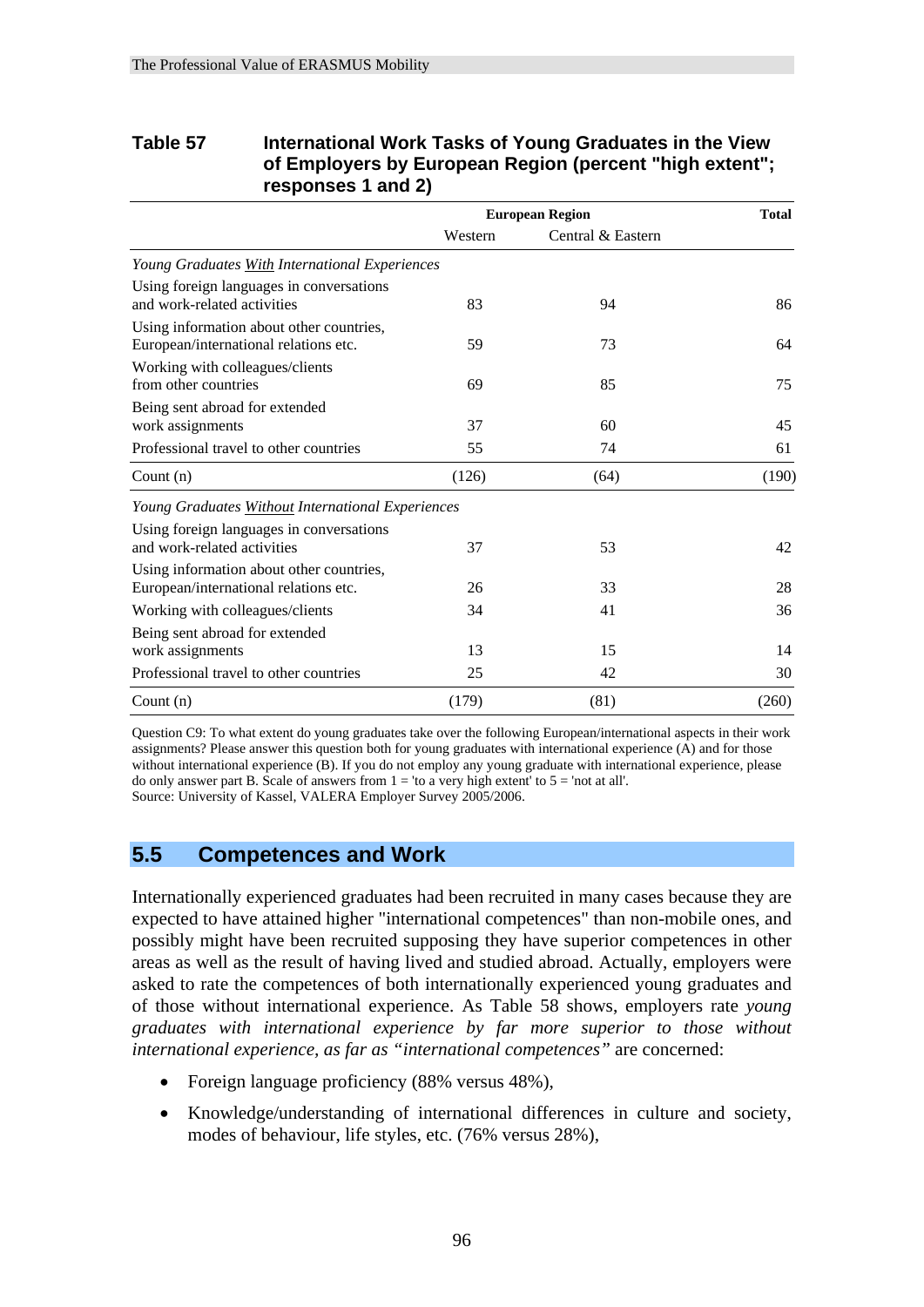- Ability to work with people from different cultural backgrounds (76% versus 40%),
- Professional knowledge of other countries (e.g. economical, sociological, legal knowledge) (59% versus 16%).

But they also consider various general competences to be more strongly represented among the internationally experienced young graduates than among young graduates without international experiences. A substantial difference in these respects is observed for

- Adaptability (81% versus 57%),
- Initiative (79% versus 62%),
- Assertiveness, decisiveness, persistence (75% versus 57%),
- Written communication skills (70% versus 58%),
- Analytical competences (70% versus 59%),
- Problem-solving ability (70% versus 58%),
- Planning, co-ordinating and organising (67% versus 50%).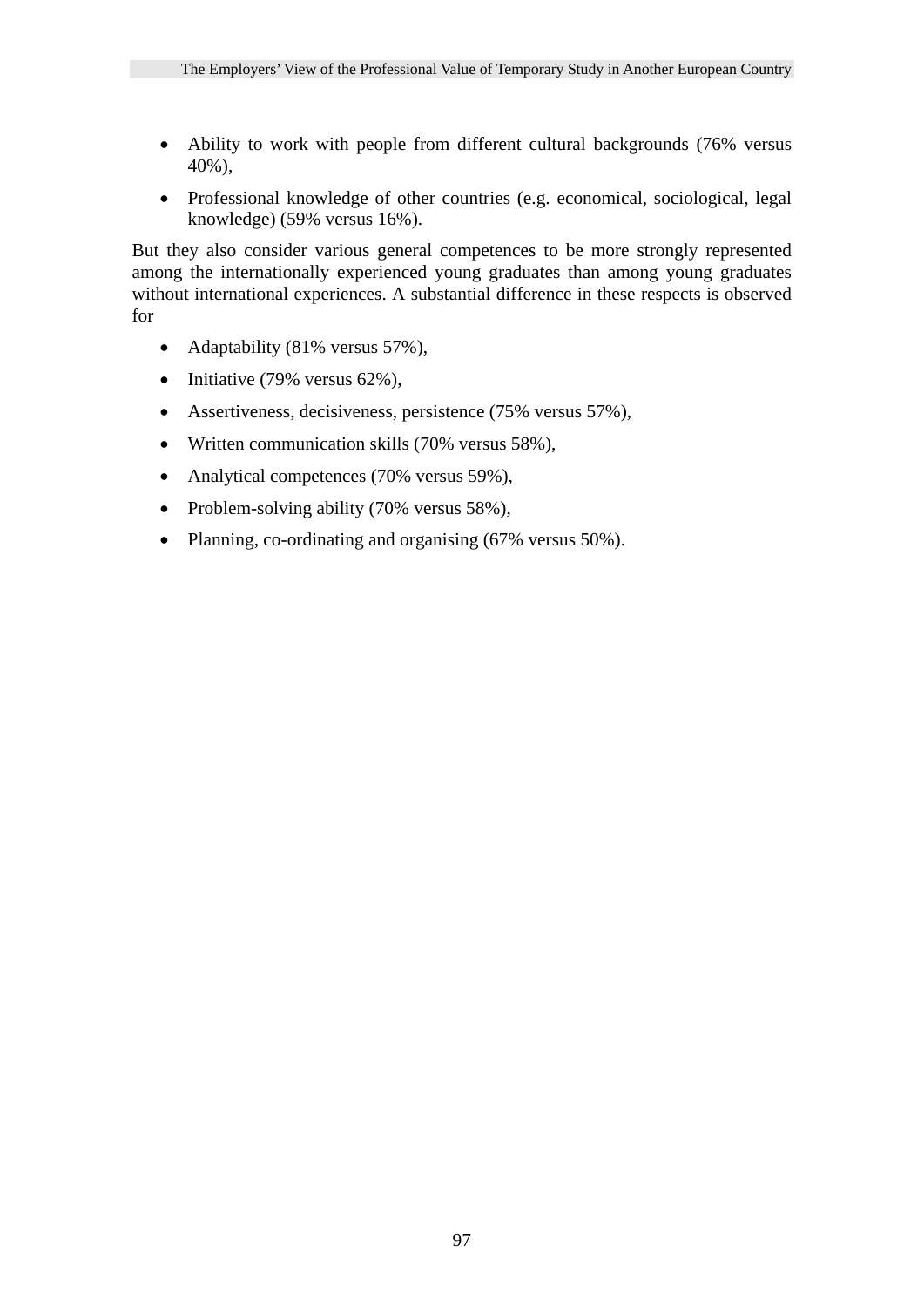#### **Table 58 Employers' Rating of Competences of Young Graduates with Respect to Their International Experience (percent "high extent"; responses 1 and 2)**

|                                                                                                                       | Young graduates                  |                                     |
|-----------------------------------------------------------------------------------------------------------------------|----------------------------------|-------------------------------------|
|                                                                                                                       | with<br>international experience | without<br>international experience |
| International competences                                                                                             |                                  |                                     |
| Foreign language proficiency                                                                                          | 88                               | 48                                  |
| Knowledge/understanding of international differences<br>in culture and society, modes of behaviour, life styles, etc. | 76                               | 28                                  |
| Ability to work with people<br>from different cultural backgrounds                                                    | 76                               | 40                                  |
| Professional knowledge of other countries<br>(e.g. economical, sociological, legal knowledge)                         | 59                               | 16                                  |
| Knowledge and methods                                                                                                 |                                  |                                     |
| Computer skills                                                                                                       | 69                               | 66                                  |
| Field-specific knowledge of methods                                                                                   | 64                               | 54                                  |
| Field-specific theoretical knowledge                                                                                  | 62                               | 58                                  |
| General competences                                                                                                   |                                  |                                     |
| Adaptability                                                                                                          | 81                               | 57                                  |
| Initiative                                                                                                            | 79                               | 62                                  |
| Getting personally involved                                                                                           | 79                               | 67                                  |
| Assertiveness, decisiveness, persistence                                                                              | 75                               | 57                                  |
| Analytical competences                                                                                                | 70                               | 59                                  |
| Problem-solving ability                                                                                               | 70                               | 58                                  |
| Written communication skills                                                                                          | 70                               | 58                                  |
| Planning, co-ordinating and organising                                                                                | 67                               | 50                                  |
| Loyalty, integrity                                                                                                    | 66                               | 62                                  |
| Power of concentration                                                                                                | 63                               | 59                                  |
| Accuracy, attention to detail                                                                                         | 59                               | 57                                  |
| Applying rules and regulations                                                                                        | 58                               | 52                                  |
| Count $(n)$                                                                                                           | (187)                            | (250)                               |

Question C4a: Please rate the competences of the young graduates in your organisation. To what extent do they have competences in the following areas on average? Please answer this question both for the group of young graduates with international experience and for the group of young graduates without international experience. Scale of answers from  $1 =$  'to a very high extent ' to  $5 =$  'not at all'.

Source: University of Kassel, VALERA Employer Survey 2005/2006.

As Table 59 shows, the employers rate the competences of internationally experienced graduates by and large as favourably as the former ERASMUS students rated their competences at the time of graduation. In some respects, the ratings on the part of the employers are more positive than those on the part of the former students, for example the foreign language proficiency, but in other respects less positive, notably "fieldspecific theoretical knowledge" "accuracy" and "power of concentration".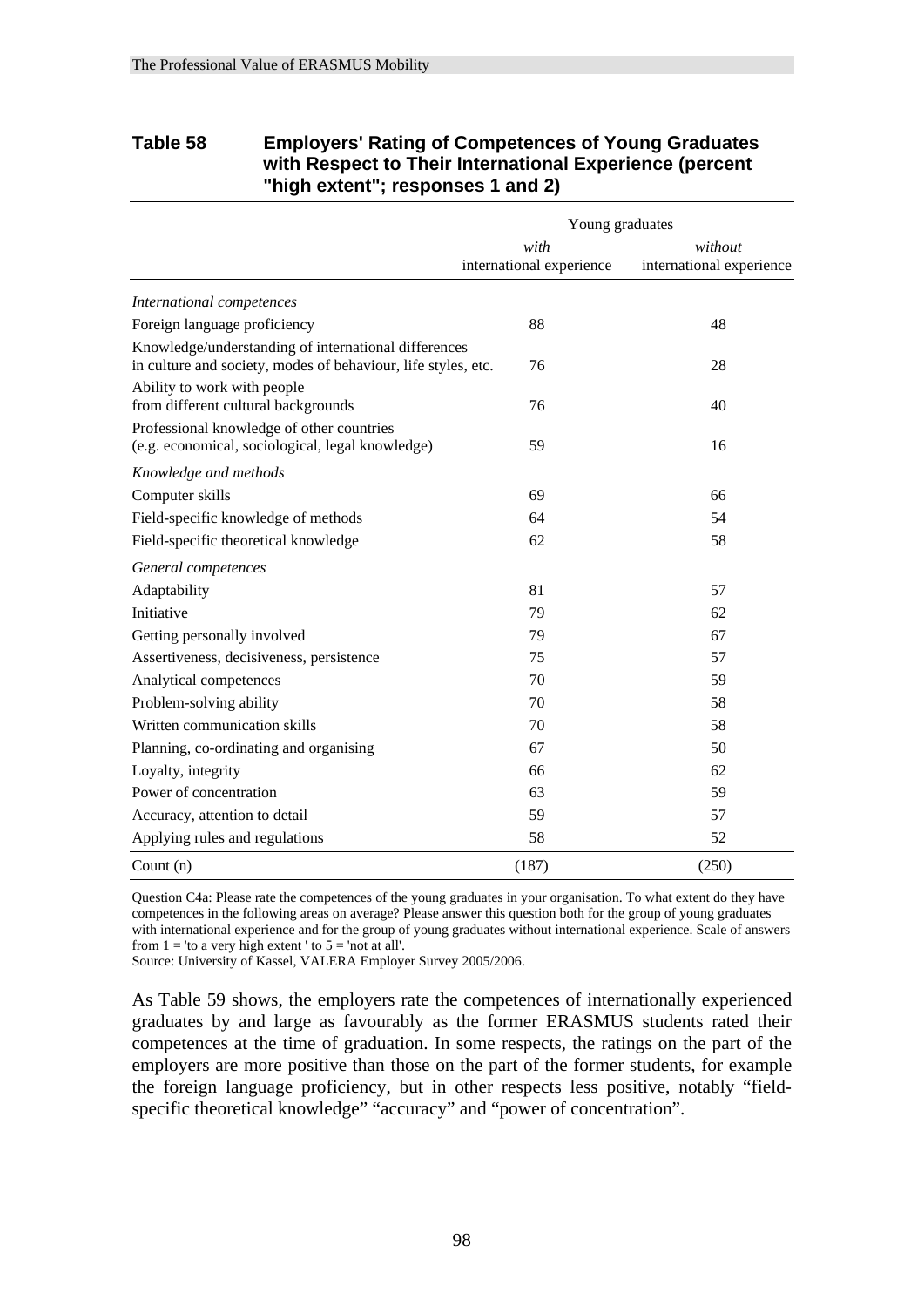### **Table 59 Employers' Rating of Competences of Young Graduates With International Experience by Employers and Self-rating of Competences by Graduates (percent "high extent"; responses 1 and 2)**

|                                          | Employers             | <b>ERASMUS Students</b>    |
|------------------------------------------|-----------------------|----------------------------|
|                                          | Rating of competences | Self-rating of competences |
| Field-specific theoretical knowledge     | 62                    | 77                         |
| Field-specific knowledge of methods      | 64                    | 64                         |
| Foreign language proficiency             | 88                    | 78                         |
| Computer skills                          | 69                    | 57                         |
| Analytical competences                   | 70                    | 73                         |
| Problem-solving ability                  | 70                    | 75                         |
| Initiative                               | 79                    | 71                         |
| Assertiveness, decisiveness, persistence | 75                    | 70                         |
| Power of concentration                   | 63                    | 76                         |
| Accuracy, attention to detail            | 59                    | 74                         |
| Planning, co-ordinating and organising   | 67                    | 71                         |
| Applying rules and regulations           | 58                    | 62                         |
| Loyalty, integrity                       | 66                    | 78                         |
| Getting personally involve               | 79                    | 78                         |
| Written communication skill              | 70                    | 77                         |
| Adaptability                             | 81                    | 83                         |
| Count $(n)$                              | (187)                 | (4342)                     |

Student Questionnaire: Question B7: Please, state the extent to which you had the following competences at the time of graduation?

Source: University of Kassel, VALERA Survey of Former ERASMUS Students 2005.

Employer Questionnaire: Question C4: Please rate the competences of the young graduates in your organisation. To what extent do they have competences in the following areas on average?

Source: University of Kassel, VALERA Survey of Employers 2005/06.

Employers from small and medium-size organisations rated the competences of young graduates with international experiences in the area of "computer skills", "adaptability" and "analytical competences" higher than those of big organisations. In contrast, their field-specific theoretical knowledge was rated lower in small organisations.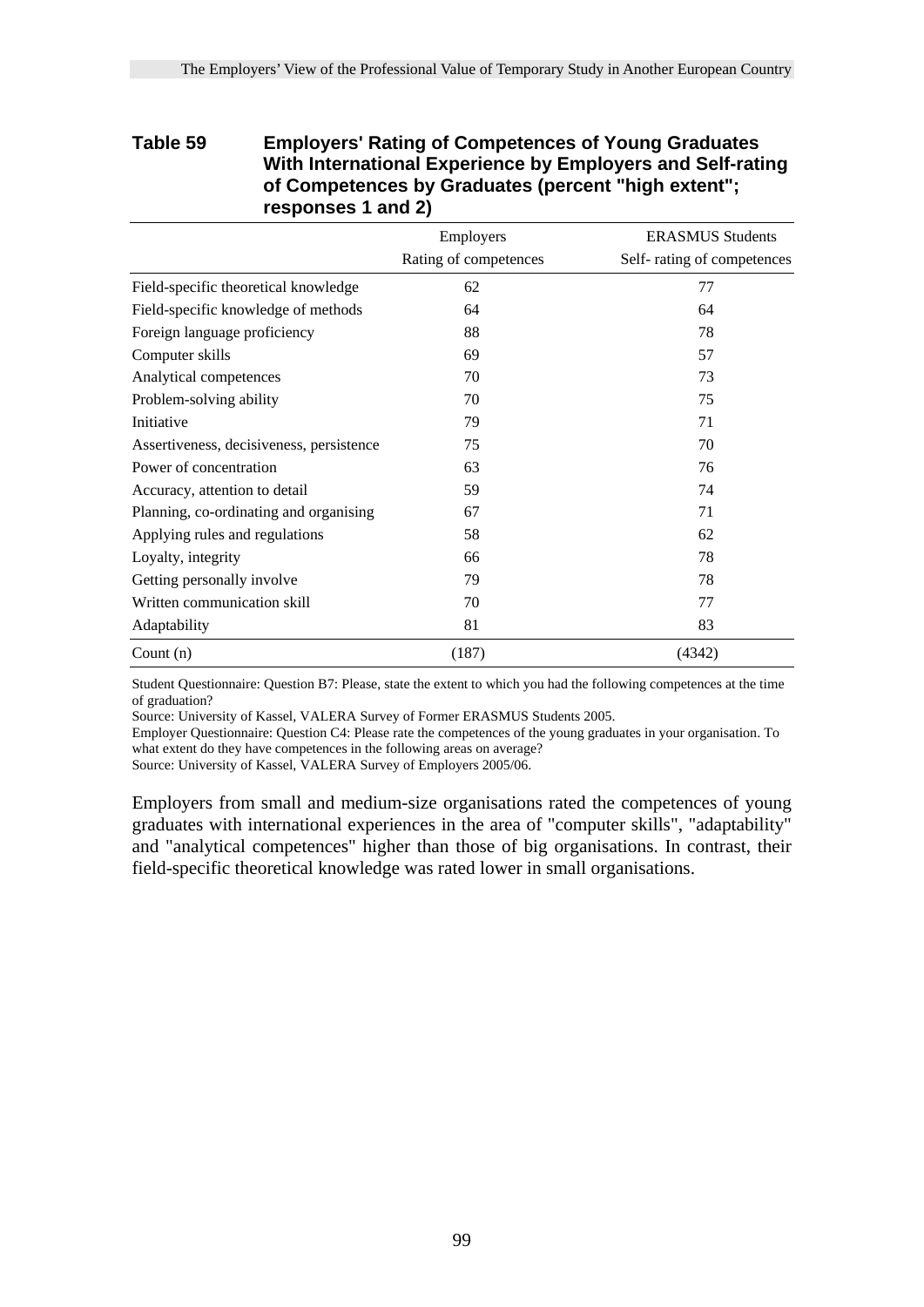|                                      | Graduates With international Experience by Size of the<br>Organization (percent "high extent"; responses 1 and 2) |                          |       |              |  |  |
|--------------------------------------|-------------------------------------------------------------------------------------------------------------------|--------------------------|-------|--------------|--|--|
|                                      |                                                                                                                   | Size of the organisation |       | <b>Total</b> |  |  |
|                                      | Small                                                                                                             | Medium                   | Large |              |  |  |
| Adaptability                         | 94                                                                                                                | 77                       | 75    | 81           |  |  |
| Getting personally involved          | 85                                                                                                                | 83                       | 67    | 79           |  |  |
| Computer skills                      | 80                                                                                                                | 75                       | 50    | 69           |  |  |
| Field-specific theoretical knowledge | 49                                                                                                                | 68                       | 63    | 62           |  |  |
| Analytical competences               | 80                                                                                                                | 73                       | 56    | 70           |  |  |
| Written communication skills         | 76                                                                                                                | 71                       | 62    | 70           |  |  |
| Problem-solving ability              | 76                                                                                                                | 71                       | 62    | 70           |  |  |
| Loyalty, integrity                   | 86                                                                                                                | 63                       | 50    | 66           |  |  |
| Power of concentration               | 73                                                                                                                | 69                       | 44    | 63           |  |  |
| Accuracy, attention to detail        | 65                                                                                                                | 63                       | 46    | 59           |  |  |
| Count $(n)$                          | (51)                                                                                                              | (84)                     | (52)  | (187)        |  |  |

## **Table 60 Employers' Rating of Selected Competences of Young Graduates With International Experience by Size of the**

Question C4a: Please rate the competences of the young graduates in your organisation. To what extent do they have competences in the following areas on average? Please answer this question both for the group of young graduates with international experience and for the group of young graduates without international experience. Scale of answers from  $1 =$  'to a very high extent' to  $5 =$  'not at all'.

Source: University of Kassel, VALERA Employer Survey 2005/2006.

The positive rating of the competences of international mobile graduates cannot be attributed exclusively to the ERASMUS study abroad period. Other modes of gaining international experiences might be relevant as well. To get an overall view of the rating of the competences of former ERASMUS students by the employers we asked "Do you see differences in the competences of graduates who were formerly mobile with ERASMUS in comparison to graduates who used another mode of mobility in your organisation?". Table 61 shows that 15 percent noted higher competences among former ERASMUS students than among other mobile students while nobody considered the opposite to be true. 31 percent did not perceive any difference, while more than half of the respondents did not provide any clear view – they either stated that they do no know or that they do not employ internationally mobile students of both kinds.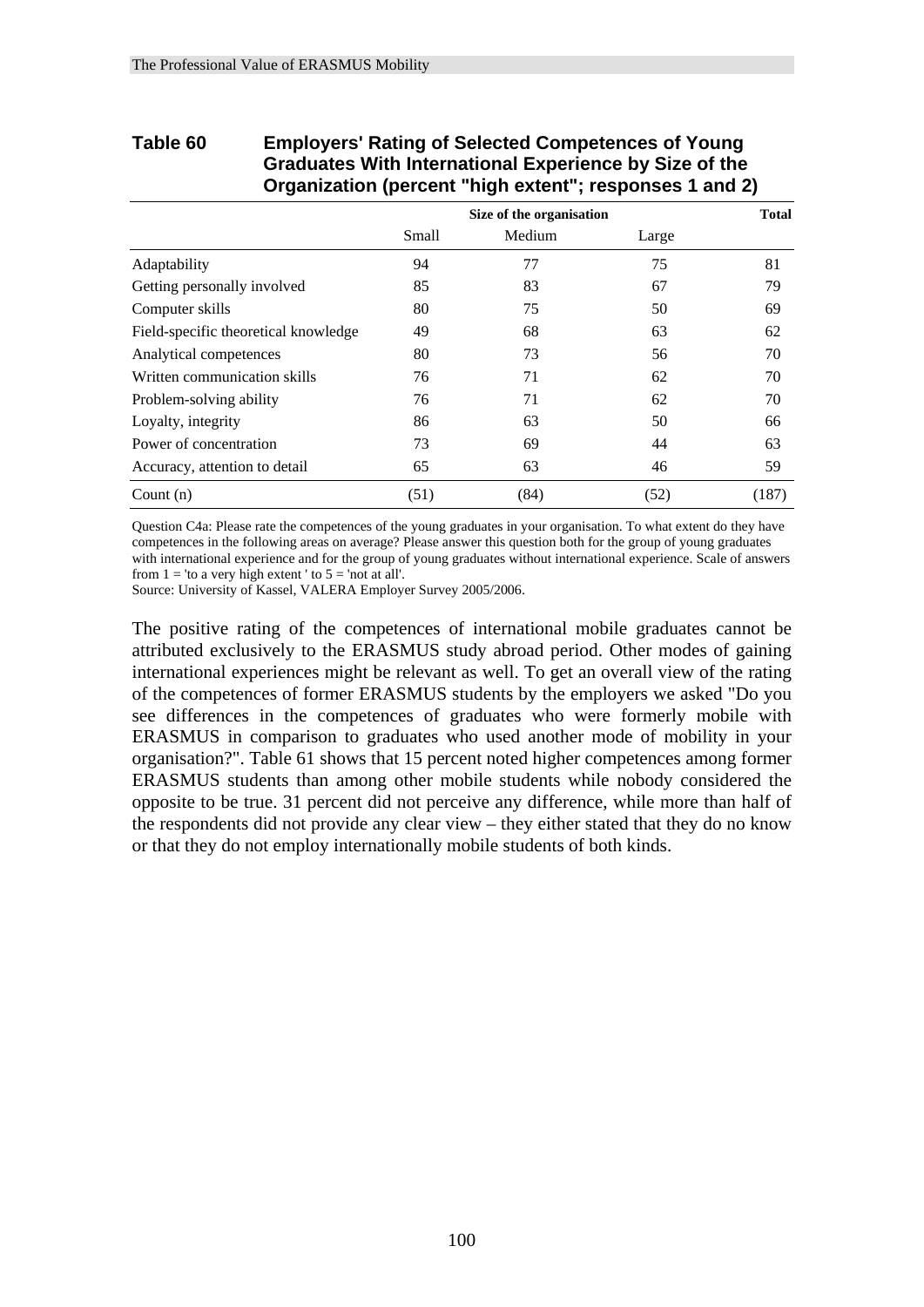### **Table 61 Employers' Rating of Competences of Former ERASMUS Students Compared to Other Mobile Students by Size of the Organization (percent)**

|                                                                         |          | Size of the organisation |          |          |
|-------------------------------------------------------------------------|----------|--------------------------|----------|----------|
|                                                                         | Small    | Medium                   | Large    |          |
| Yes, ERASMUS mobile graduates have<br>higher competences                | 19       | 14                       | 15       | 15       |
| No difference                                                           | 35       | 31                       | 27       | 31       |
| Yes, ERASMUS mobile graduates have<br>lower competences                 | $\theta$ | $\Omega$                 | $\Omega$ | $\Omega$ |
| Yes, ERASMUS mobile graduates have<br>other competences                 | $\Omega$ | 5                        | 9        | 5        |
| Not applicable, there are no graduates to<br>compare in my organisation | 21       | 17                       | 9        | 16       |
| I do not know                                                           | 26       | 33                       | 40       | 34       |
| Total                                                                   | 100      | 100                      | 100      | 100      |
| Count $(n)$                                                             | (43)     | (87)                     | (55)     | (185)    |

Question C5: Do you see differences in the competences of graduates who were formerly mobile with ERASMUS in comparison to graduates who used another mode of mobility in your organisation? Source: University of Kassel, VALERA Employer Survey 2005/2006.

## **5.6 Position and Salary**

An impressively high proportion of employers stated that internationally experienced graduates *more frequently take over a high position* after a couple of years in the organisation than those without international experience. 15 percent stated a clear difference and 27 percent somewhat of a difference in favour of internationally experienced graduates, while only 3 percent held the opposite true. The majority of employers (55%) did not note any difference in that respect. Again, the ratings were more favourable for the internationally experienced graduates on the part of employers from Central and Eastern Europe than from Western Europe (see Table 62).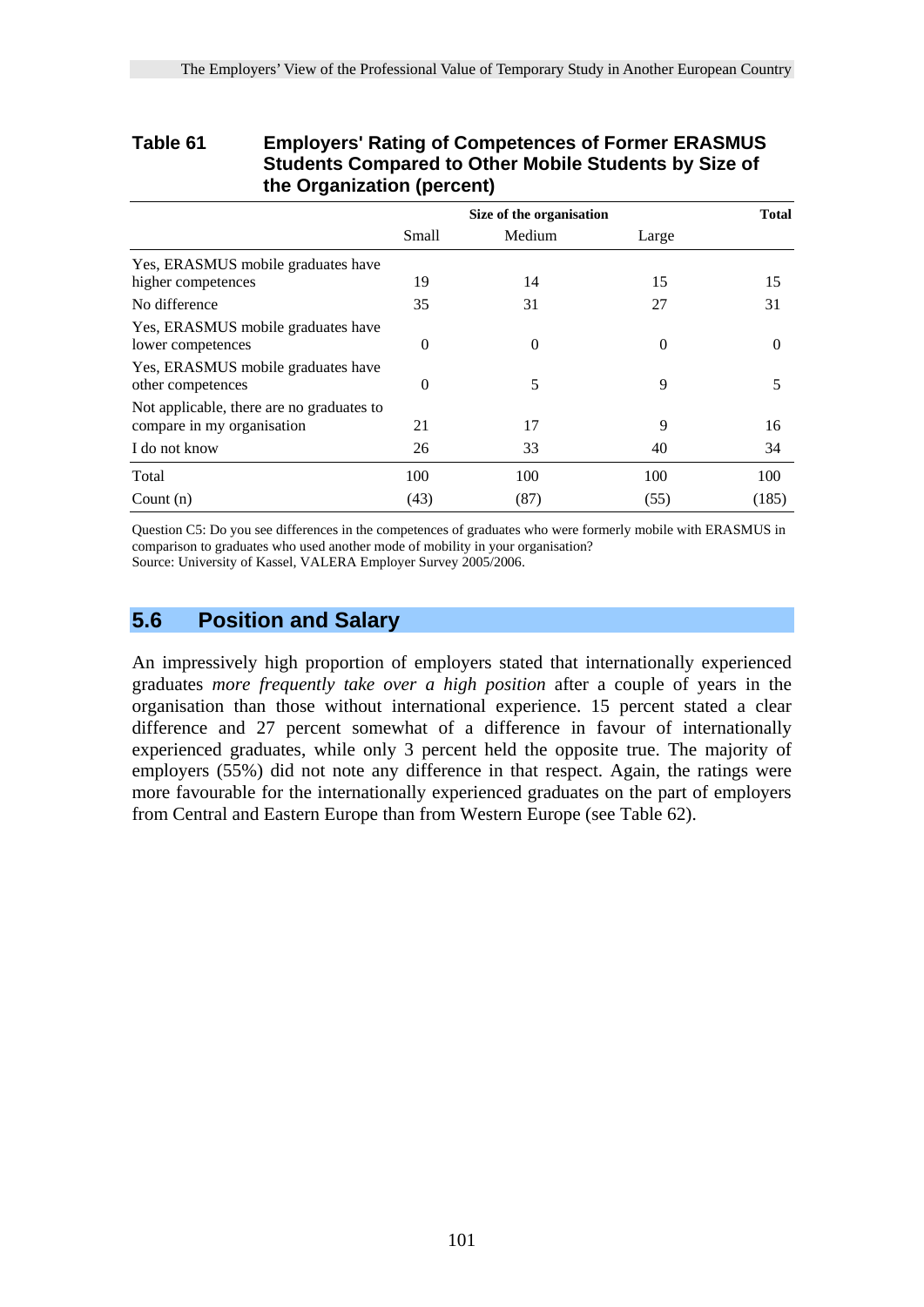| Larepour negron (personn)        |               |                        |              |  |
|----------------------------------|---------------|------------------------|--------------|--|
|                                  |               | <b>European Region</b> | <b>Total</b> |  |
|                                  | Western       | Central & Eastern      |              |  |
| Yes, substantially more frequent | 11            | 23                     | 15           |  |
| Yes, somewhat more frequent      | 26            | 30                     | 27           |  |
| About the same                   | 59            | 45                     | 55           |  |
| No, somewhat less frequent       | 2             | $\theta$               |              |  |
| No, substantially less frequent  | $\mathcal{L}$ |                        | 2            |  |
| Total                            | 100           | 100                    | 100          |  |
| Count $(n)$                      | (149)         | (69)                   | (218)        |  |

#### **Table 62 Higher Professional Responsibility of Internationally Experienced Graduates in the View of Employers by European Region (percent)**

Question C7: Are internationally experienced graduates more likely to take over work tasks with high responsibility after a couple of years in your organisation?

Source: University of Kassel, VALERA Employer Survey 2005/2006.

As regards salary, however, only 10 percent of the employers noted an advantage of the internationally experienced graduates at the beginning of their career. This was more often the case among private employers (16%) than among non-profit and public employers (4% each).

## **Table 63 Higher Salary of International Experienced Young Graduates in Their First Year in the View of Employers by Kind of Organisation (percent)**

|                |        | Kind of organisation |         |       | <b>Total</b> |
|----------------|--------|----------------------|---------|-------|--------------|
|                | Public | Non-profit           | Private | Other |              |
| Yes            | 4      | 4                    | 16      | 0     | 10           |
| N <sub>0</sub> | 96     | 96                   | 84      | 100   | 90           |
| Total          | 100    | 100                  | 100     | 100   | 100          |
| Count $(n)$    | (77)   | (26)                 | (109)   | (6)   | (218)        |

Question C8: Do young graduates in your organisation who have had international experience before get a higher salary on average?

Source: University of Kassel, VALERA Employer Survey 2005/2006.

About twice as many employers (21%) state that internationally experienced graduates can expect a *higher salary* than others upon about five years of employment. They noted on average a surprisingly high income advantage of 27 percent for the internationally experienced graduates.

A higher salary for internationally experienced graduates at about five years of professional experience is more common in the private sector (30%) than in the nonprofit and in the public sectors (13% each), as Table 65 shows. Employers in Central and Eastern European (27%), as Table 64 shows, are more frequently inclined to pay higher salaries to graduates with international experience than Western European employers (19%).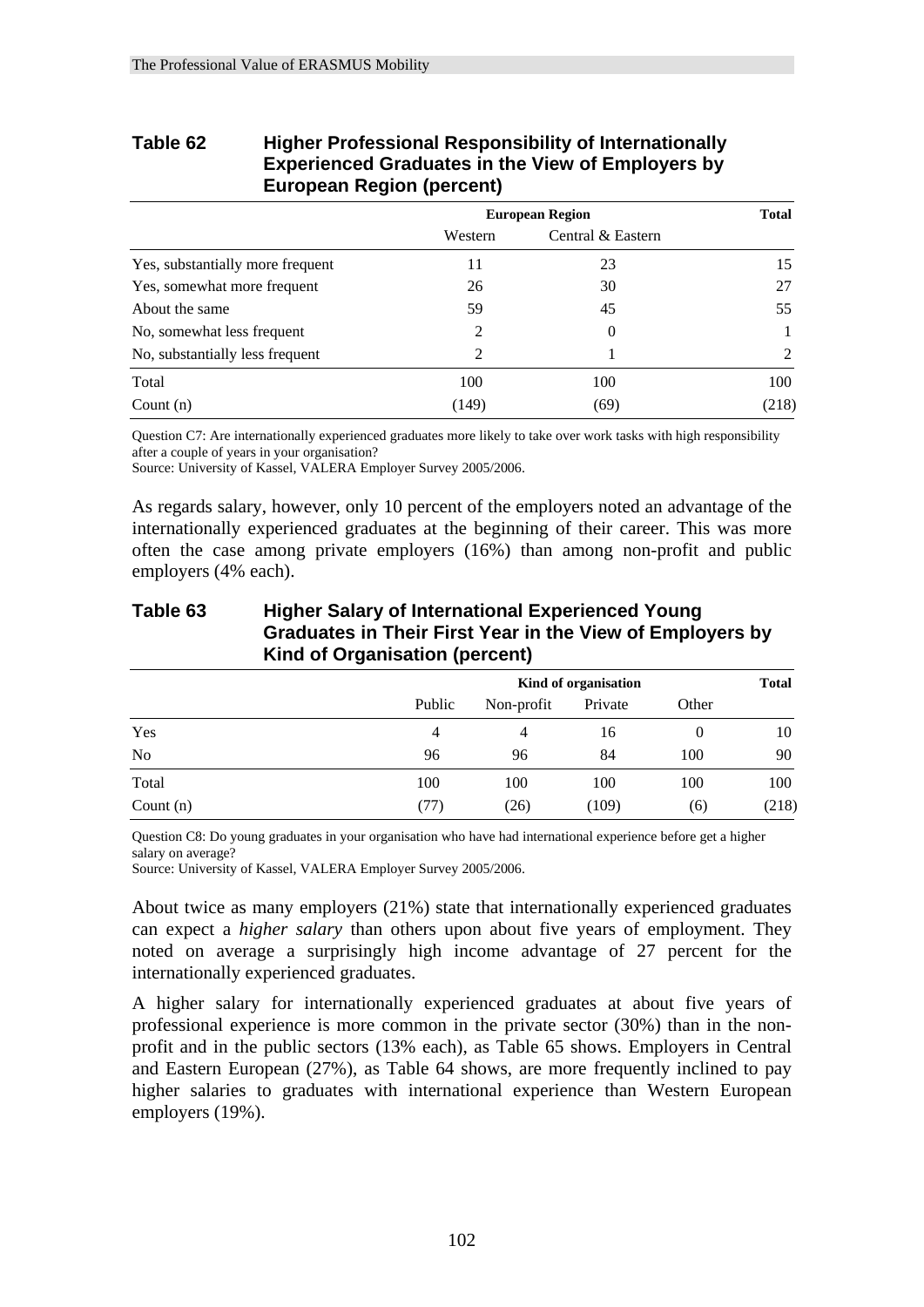### **Table 64 Higher Salary of International Experienced Young Graduates After Five Years of Work Experiences in the View of Employers by European Region (percent)**

|                | <b>European Region</b> | <b>Total</b>      |       |
|----------------|------------------------|-------------------|-------|
|                | Western                | Central & Eastern |       |
| Yes            | 19                     | 27                | 21    |
| N <sub>0</sub> | 81                     | 73                | 79    |
| Total          | 100                    | 100               | 100   |
| Count $(n)$    | (143)                  | (62)              | (205) |

Question C8: Do graduates with five years of work experience in your organisation who have had international experience before get a higher salary on average?

Source: University of Kassel, VALERA Employer Survey 2005/2006.

## **Table 65 Higher Salary of International Experienced Young Graduates After Five Years of Work Experiences in the View of Employers by Kind of Organisation (percent)**

|             |        | Kind of organisation |         |          | <b>Total</b> |
|-------------|--------|----------------------|---------|----------|--------------|
|             | Public | Non-profit           | Private | Other    |              |
| Yes         | 13     | 13                   | 30      | $\theta$ | 21           |
| No          | 87     | 88                   | 70      | 100      | 79           |
| Total       | 100    | 100                  | 100     | 100      | 100          |
| Count $(n)$ | (71)   | (24)                 | (102)   | (6)      | (203)        |

Question C8: Do graduates with five years of work experience in your organisation who have had international experience before get a higher salary on average?

Source: University of Kassel, VALERA Employer Survey 2005/2006.

## **5.7 Knowledge of the SOCRATES/ERASMUS Programme**

Employers were asked to state their degree of knowledge about the SOCRATES/ERASMUS mobility programme. According to their responses,

- Only 17 percent know the programme and its details very well,
- 39 percent have some general knowledge about the programme,
- 34 percent know the name but do not know any details at all, and
- 10 percent never had heard about it before they received the questionnaire.

Knowledge about the SOCRATES/ERASMUS programme seems to be more widespread among the employers from Central and Eastern Europe than among employers from Western Europe. 69 percent of the employers from Central and Eastern Europe stated at least some general knowledge about the programme as compared to 50 percent from Western Europe (see Table 64).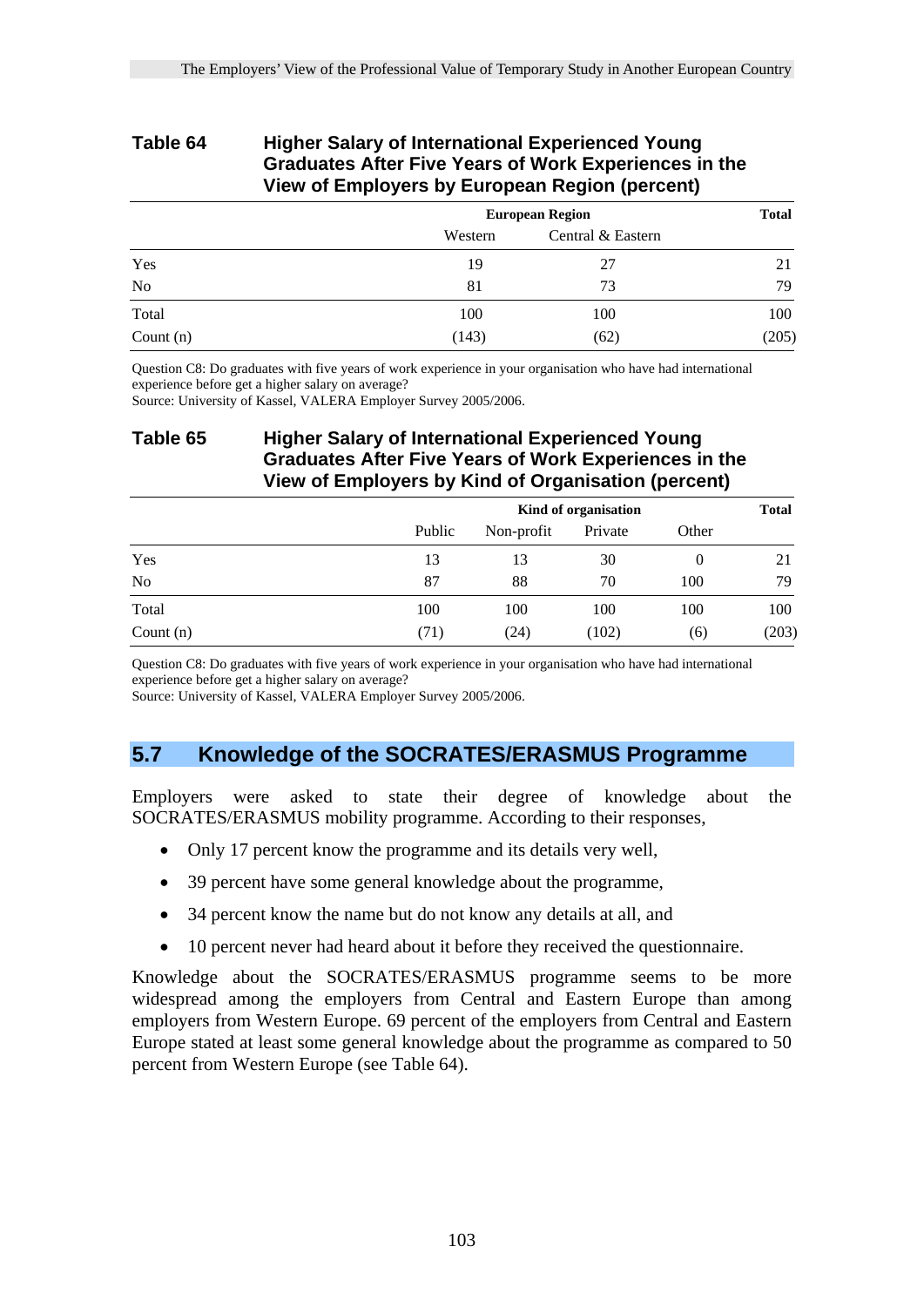|                                                                    |          | <b>European Region</b> | <b>Total</b> |
|--------------------------------------------------------------------|----------|------------------------|--------------|
|                                                                    | Western  | Central & Eastern      |              |
| I know the programme and its details<br>very well                  | 15       | 22                     | 17           |
| I have some general knowledge<br>about the programme               | 35       | 47                     | 39           |
| I know the name but I do not<br>know any details at all            | 40       | 19                     | 34           |
| No, I have never heard about it<br>before I got this questionnaire | 10       | 9                      | 10           |
| Other                                                              | $\Omega$ | 2                      | $\mathbf{I}$ |
| Total                                                              | 100      | 100                    | 100          |
| Count $(n)$                                                        | (205)    | (89)                   | (294)        |

## **Table 66 Employers' Knowledge of the SOCRATES/ERASMUS Programme by European Region (percent)**

Question C10: How well do you know the SOCRATES/ERASMUS exchange programme? Source: University of Kassel, VALERA Employer Survey 2005/2006.

## **5.8 Concluding Remarks**

Overall, the questioned employers represent a quite positive view about the impact an ERASMUS study period abroad has on the professional value of formerly mobile students. They seem to value the international experience of students in different ways: Firstly, internationally experienced students have an advantage in the transition process from higher education to employment. *International experiences are an important recruitment criterion for employers which advantage formerly mobile students.*

According to the ratings by employers internationally experienced graduates have a *higher competence level* not only of those competences which can be directly linked to international work tasks but also with respect to academic knowledge and skills, and general competences like adaptability, initiative, assertiveness, decisiveness, persistence, written communication skills, analytical competences, problem-solving ability, planning, co-ordinating and organising.

Outstanding are the differences in the *international competences* of internationally experienced graduates compared to graduates without international experiences: foreign language proficiency (88% versus 48%), knowledge/understanding of international differences in culture and society, modes of behaviour, life styles, etc. (76% versus 28%), ability to work with people from different cultural backgrounds (76% versus 40%), professional knowledge of other countries (e.g. economical, sociological, legal knowledge) (59% versus 16%). Also the *rating of other competences* of former ERASMUS students compared to other mobile students shows a light "plus" for former ERASMUS students.

The survey also reveals that internationally experienced graduates work more often in *positions with high responsibilities* (42% of the organisations). And in 21 percent of the organisations surveyed, internationally experienced graduates, according to the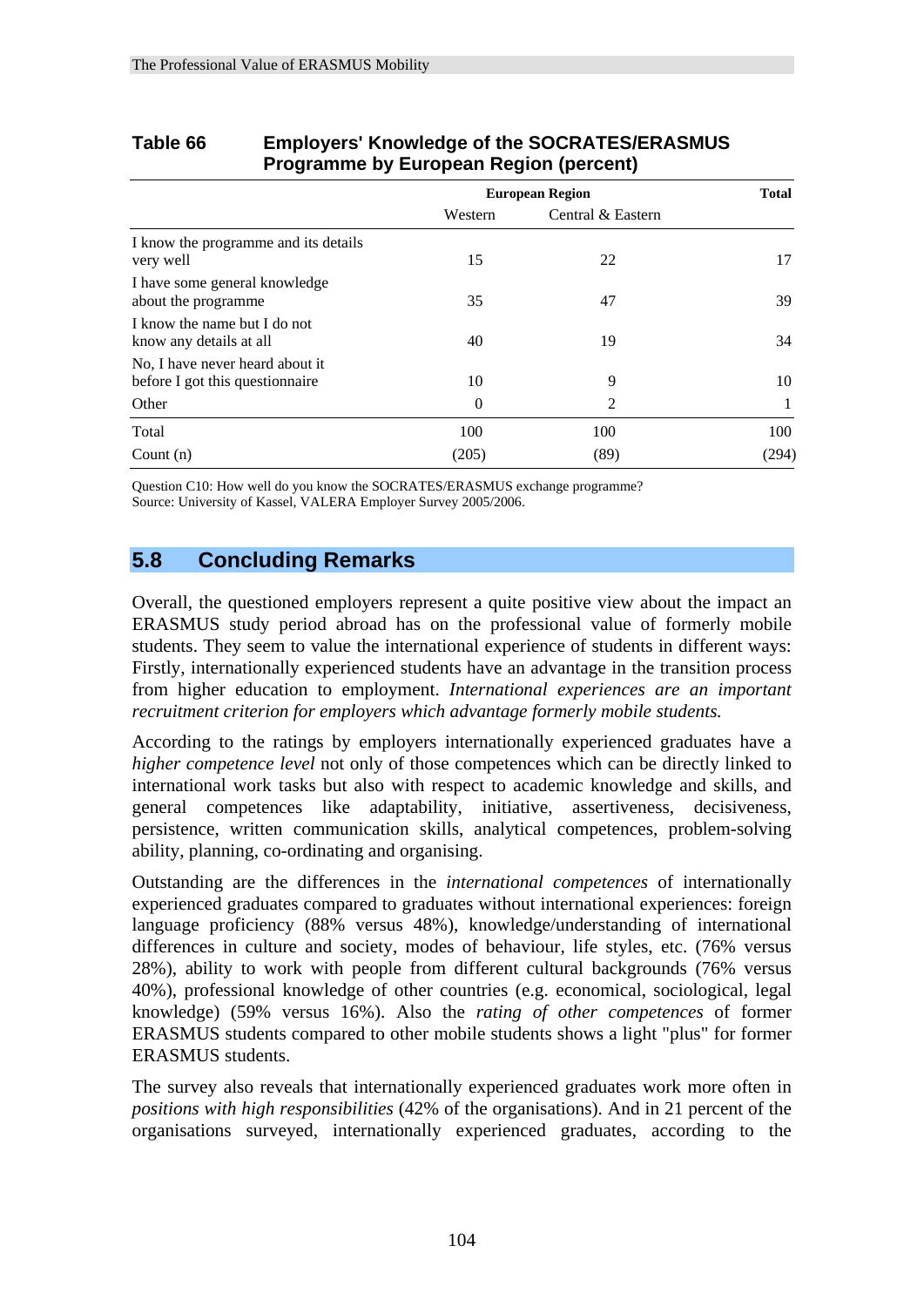respondents have a *higher salary* than those without international experience after about five years of employment.

Similarly to the other conducted surveys, regional differences occur. The professional value of international experiences is more strongly emphasized by employers from Central and Eastern Europe.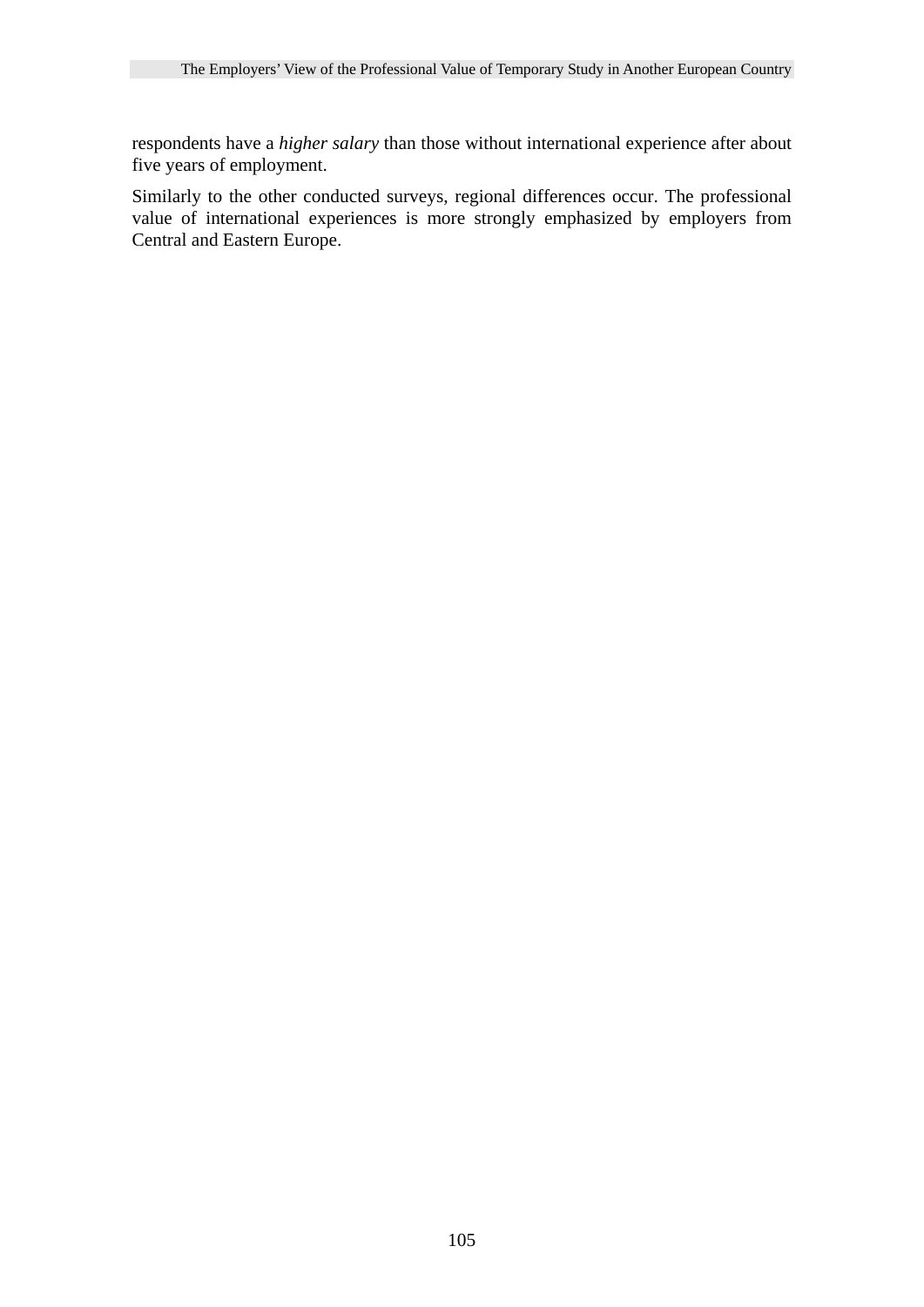## **6 The Mobile Teachers' Views and Experiences**

## **6.1 Introduction**

Teaching staff mobility in the framework of ERASMUS does not serve primarily the professional enhancement of the teachers themselves. Rather, it is expected to contribute to students' learning – both that of the non-mobile and the mobile students. In addition, teaching staff mobility is expected to serve the development of the knowledge base of the departments as well as the improvement of curricula and teaching both at the home and the host university.

However, these contributions to the students' knowledge, to the curricula as well as to the teaching and learning processes in the departments of the home and the host universities are likely to improve the competences of the mobile teachers themselves. Therefore, teaching abroad might be expected to add value to the work tasks and to deserve reward which ultimately will be visible in the careers.

## **6.2 Prior Studies**

1

Two surveys<sup>7</sup> of teaching staff mobility in the framework of ERASMUS elicited some findings relevant for this new evaluation study.

More than half of the teachers mobile in 1998/99 with the support of ERASMUS stated subsequently that teaching in the framework of SOCRATES helped

- enhancing their own international and intercultural understanding,
- becoming familiar with teaching methods not used at the home institution, and
- improving their research contacts

A broader spectrum of possible impacts on the teachers themselves was addressed. More than half of the mobile teachers of the academic year 1990/91 reported in addition that the teaching period helped

- getting contacts for the purpose of teaching and
- improving foreign language competences

Both evaluation studies support the view that temporary teaching in the framework of ERASMUS is not as highly appreciated in their departments as the mobile teachers themselves consider appropriate. For example, many mobile teachers reported that they had to undertake the ERASMUS supported teaching activities besides their regular teaching and research activities. Moreover, many mobile teachers were not satisfied

<sup>7</sup> R. Kreitz and U. Teichler (1997), *ERASMUS Teaching Staff Mobility: The 1990/91 Teachers' View*. Kassel: Wissenschaftliches Zentrum für Berufs- und Hochschulforschung der Universität Gesamthochschule Kassel, 1997. And: F. Maiworm and U. Teichler (2002), "The Academics' Views and Experiences", in U. Teichler, ed. *ERASMUS in the SOCRATES Programme: Findings of an Evaluation Study.* Bonn: Lemmens, 2002, pp. 137- 159.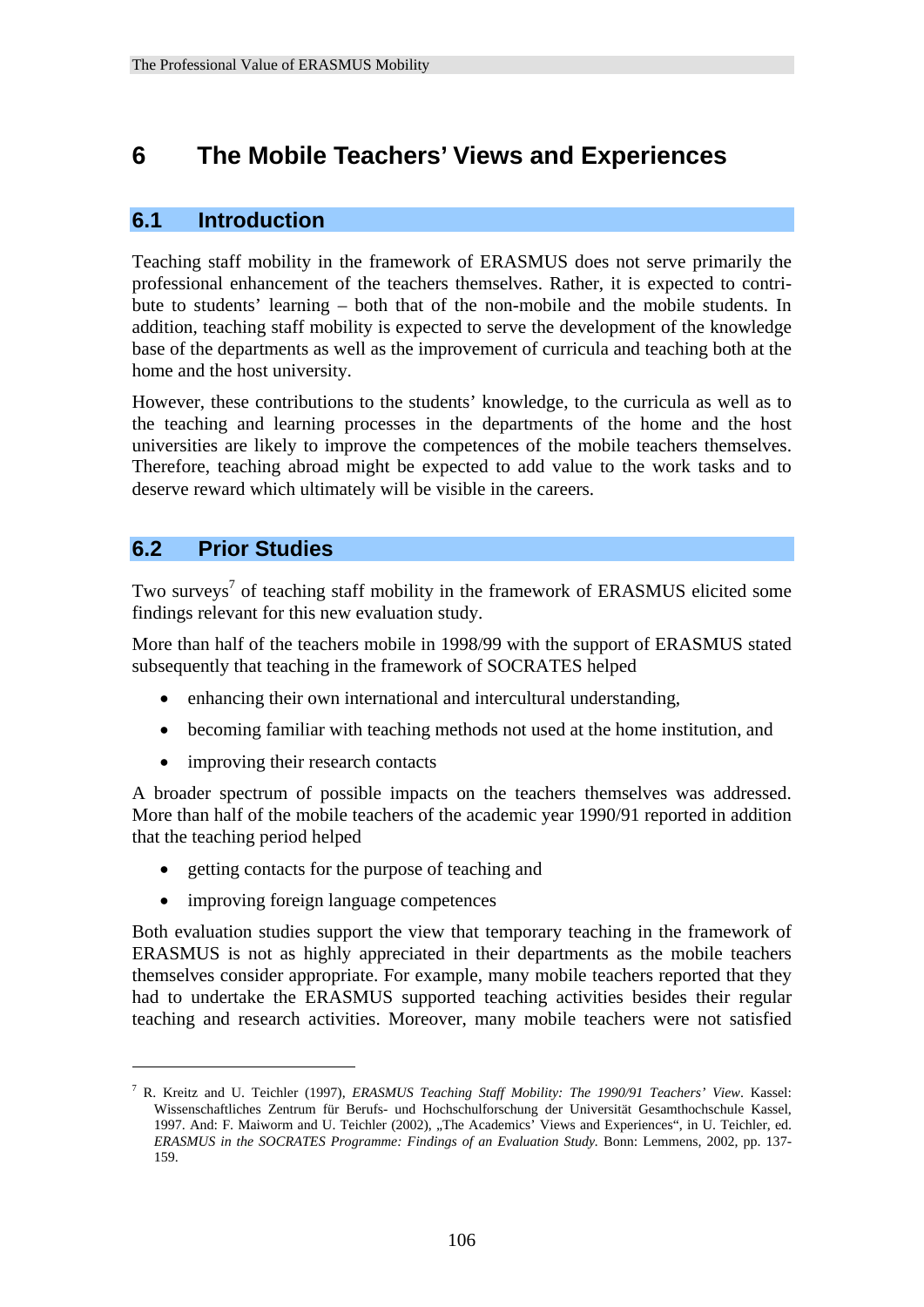with the administrative and financial support of their departments for their teaching activities abroad.

Actually, only one out of six mobile teachers of the academic year 1990/91 believed subsequently that their teaching activities abroad improved their career prospects . Eight years later, though, one out of three mobile teachers was convinced that their teaching abroad would enhance career prospects. Thus, we observe a striking change over time: a substantial increase from the early to the late 1990s in the proportion of mobile teachers expecting a positive career impact of their teaching mobility in the framework of ERASMUS. And this holds true, even though the average duration of the teaching period abroad became much shorter.

The data suggest that the teachers mobile with ERASMUS became more optimistic over time that their teaching activities in other European countries are favourable for their academic careers. However, the proportion of teachers remained higher also in the second survey who did not expect any substantial positive impact on their career. In addition, we have to bear in mind that the prior studies only inform us of the expectations of the mobile teachers and not their actual careers. The previous studies could not inform us whether the expectations actually became true.

The new evaluation study on the professional value of ERASMUS does not only draw from the prior evaluation studies named above. It also draws from other cross-national and national evaluation studies as well as from studies on university graduates and on the academic profession in general.

## **6.3 The Survey of 2000/01 ERASMUS Teaching Staff**

The following chapter summarises the methodological approach used for the survey of former ERASMUS teachers.

|                      |                                                                    | <b>ERAJMUS TEACHING STAIL</b>                                                                                   |
|----------------------|--------------------------------------------------------------------|-----------------------------------------------------------------------------------------------------------------|
| $\mathbf 1$          | Target population                                                  | Teachers who have been supported in the framework of<br>ERASMUS in the academic year 2000/2001 (N=13,988)       |
| $\mathbf{2}^{\circ}$ | Start of field phase                                               | October 2005                                                                                                    |
| 3                    | End of field phase                                                 | February 2006                                                                                                   |
| 4                    | Sampling strategy                                                  | Census (all mobile teachers 2000/2001)                                                                          |
| 5                    | Questionnaire                                                      | Highly standardized, 12 pages, 81 questions, 206 variables; In<br>English, French and German language<br>Online |
| 6                    | Number of filled<br>questionnaires from<br><b>ERASMUS</b> teachers | 755                                                                                                             |
| $\overline{7}$       | Response rate                                                      | 24 % (755 of 3123)                                                                                              |

#### **Table 67 Overview of the Field Phase of the Survey of Former ERASMUS Teaching Staff**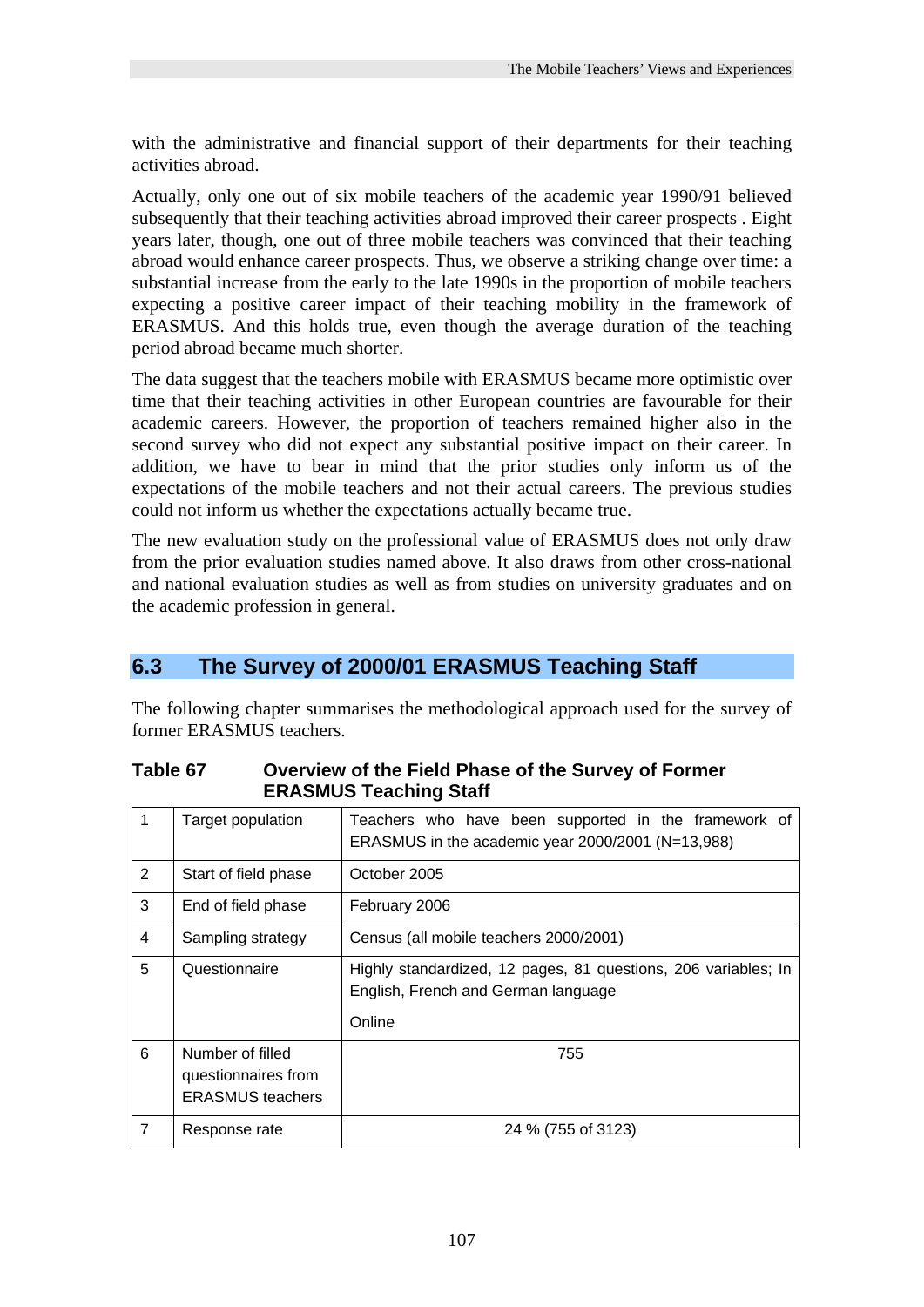The *target population* of this survey are teachers who have been supported in the framework of ERASMUS in the academic year 2000/01. This is the same reference year as for the survey of former ERASMUS students. The same year was chosen for several reasons. As the aim of the study is to analyse the professional impact of the teaching period abroad, four years seems to be an adequate time span to analyse such impacts. In the survey of university leaders, respondents are asked to refer their answers to a specific year of reference for the mobility of students and teachers. Misunderstandings can be reduced when the same year of reference can be used for both groups. Additionally, the same year of reference allows to comparing the results of both surveys because variations which might be related to the reference period are minimized.

According to the KENT database, 13,988 teachers have been mobile in the framework of ERASMUS in 2000/01.

When considering the *sample strategy*, it was considered that the survey of former ERASMUS teachers shall provide the opportunity to compare the professional impact between the various SOCRATES eligible countries. It also should make it possible to take sub-groups into consideration, e.g. by field of study and host country and to allow a comparison with the results of the student survey.

As the expected response rate of university teachers is relatively low, it was decided not to sample but to include the total population of the ERASMUS mobile university teachers: Altogether, 13,988 teachers have been mobile in the reference period 2000/2001. An estimated response rate of 19%<sup>8</sup> suggests that about 2,658 responses can be expected for a census survey. It was suggested in the proposal to strive for 2,200 – 2,400 responses. Consequently, all ERASMUS teachers of 2000/01 were included in the teacher survey.

In the process of *mailing*, the teachers were contacted via email with the help of the ERASMUS co-ordinators of their home institutions. For this, an email was sent to all institutions with outgoing teachers in 2000/01. The email was sent to the email addresses of the ERASMUS co-ordinators which were available in the TAO database.

The ERASMUS coordinators were asked to forward an email to all outgoing teachers of 2000/01. In this email directed to the teachers, the outline of the survey was explained shortly and the teachers were asked to participate in the survey by filling in an online questionnaire. The link to the online questionnaire was included in the email. This email was sent in English, French and German.

Four weeks after the first mailing, a reminder letter was sent to the ERASMUS coordinators and they were asked to forward this to the same addresses. As it was not possible to detect who of the former ERASMUS teachers had already answered the questionnaire, the reminder letter had to be sent via email to the same addresses as the first email. Therefore, the reminder letter also thanked those former ERASMUS teachers who had already answered the questionnaire. Two further reminders were sent in January and February 2006.

1

<sup>&</sup>lt;sup>8</sup> This refers to the fact that according to the pre-test, about 25 % of the teachers are likely to fill in the questionnaire and that about 75 % out of the contacted ERASMUS co-ordinators will be willing to forward an email to the teachers.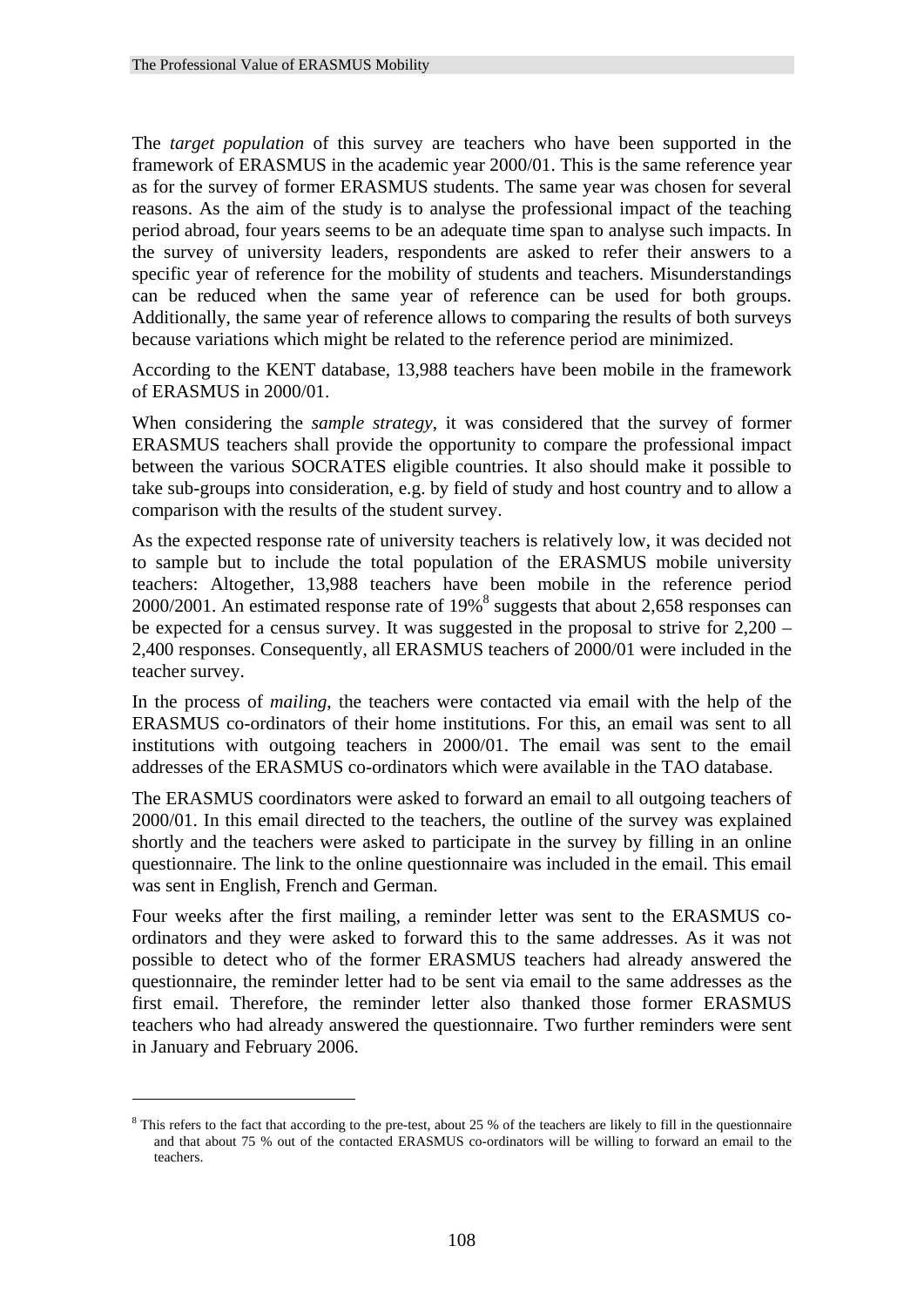However, in 10% of the cases it was not possible to contact the ERASMUS coordinators as their email addresses were not correct. The project team stopped the process of updating the addresses at the end of the field phase as it took a considerable amount of time due to the high number of missing and incorrect addresses.

A special *questionnaire* was developed for the survey. On the one hand, the special goal of the survey was reflected in the incorporation of appropriate questions: detailed chapters addressed the career-specific as well as the academic-substantive results of a teaching period abroad. In order to be able to compare the data gathered with results of earlier ERASMUS evaluations, on the other hand, as many background questions as possible were taken over from such previous surveys<sup>9</sup>.

The questionnaire directed at former ERASMUS teachers was expected to provide information on the following:

- To what extent and in which way the teachers expect a professional impact of their teaching activities in the framework of ERASMUS and to what extent they actually perceive the realisation of a professional impact?
- How do their universities regard or disregard these teaching activities at the time they are undertaken und subsequently?
- Did they change the employer (other university or other type of employer) and what does this imply for a potential professional impact of ERASMUS teaching?
- To what extent and in which way did the teachers perceive an improvement of their professional competences as a consequence of their ERASMUS teaching activities?
- What kind of support or barriers did they experience prior and during the teaching period of ERASMUS and were these activities integrated into the regular activities of their home departments?
- How was teaching during the ERASMUS supported period undertaken (duration, themes, students addressed, degree of integration into the host departments' programme etc.)?
- What were the teachers' career positions, competences, field and department as well as socio-biographic background at the time when they embarked on teaching in another European country as well as what other international experiences did they have (including other teaching and research activities abroad)?

The themes of the questionnaires and the explanatory model to be analysed are shown in Figure 20.

1

<sup>9</sup> Cf. University of Kassel, Center for Research on Higher Education and Work*: SOKRATES 2000 Evaluation Study. Final Report*. Kassel: WZI; Brussels: Commission Nov. 2000, esp. §6, pp.118.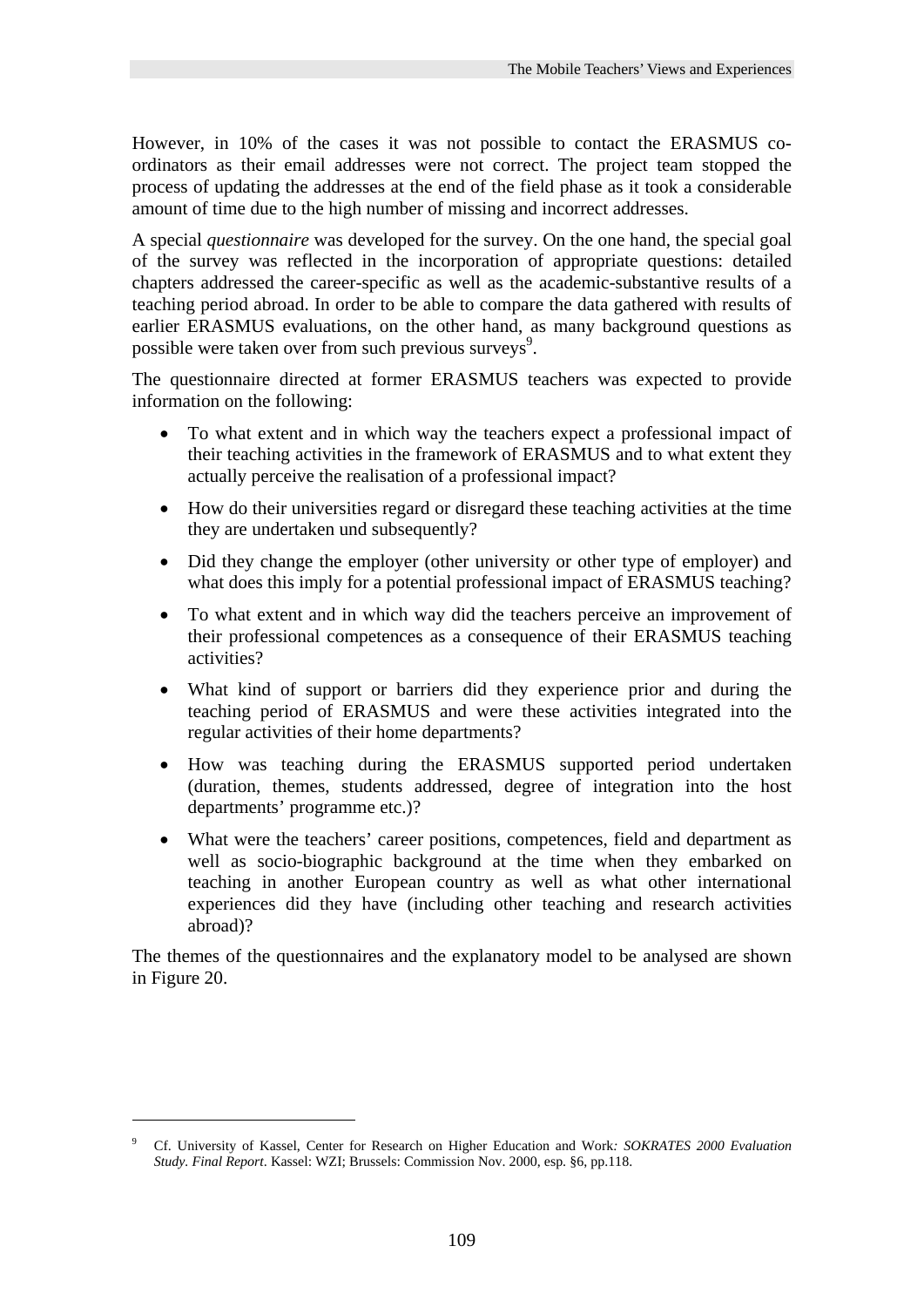| Figure 20                                        | <b>Teachers</b>                                                                                                           | <b>Themes of the Questionnaire of Former Mobile ERASMUS</b>                                                                                                                |                                               |  |  |
|--------------------------------------------------|---------------------------------------------------------------------------------------------------------------------------|----------------------------------------------------------------------------------------------------------------------------------------------------------------------------|-----------------------------------------------|--|--|
| professional<br>packground<br>lde.noic<br>Socio- | Age, gender, citizenship, family status, location of employment,<br>subject area of teaching, position, employment status |                                                                                                                                                                            |                                               |  |  |
| experience<br>eaching<br>abroad                  | The duration of teaching abroad, activities during abroad                                                                 |                                                                                                                                                                            |                                               |  |  |
| mpact                                            | Impact on home<br>department and<br>programme                                                                             | Impact on teacher's<br>competences and<br>activities                                                                                                                       | Impact on host<br>department and<br>programme |  |  |
| impact<br>Career                                 |                                                                                                                           | Getting a higher academic rank, enlargement of task, raise of income<br>level, enhancement of international scientific co-operation, increase<br>of invitation abroad, etc |                                               |  |  |

Some questions reiterate themes addressed in the experts` questionnaire "direct impact of teaching mobility", "changes in activities at the home university", "long-term career impacts". Other questions take up issues named in the open experts' comments like prior ERASMUS experiences, motivation to participate and subsequent international experience.

The six chapters contained altogether 40 individual questions. The questionnaire was drawn up exclusively as an online version. The languages chosen were English, French and German.

The questionnaire for ERASMUS teachers of 2000/01 was developed in English and German. Contrary to the questionnaire for former ERASMUS students and the questionnaire for University leader, it was translated exclusively in French, as it can be assumed that the formerly mobile ERASMUS teachers have adequate language proficiency to answer the questionnaire either in English, French or German.

As it was supposed that formerly mobile teachers would have an internet connection and would be more willing to fill in an online questionnaire than the university leaders or the employers, it was decided to conduct the teacher survey exclusively online. However, the teachers' questionnaire was additionally provided as PDF version on the home page of the VALERA project (http://www.valeras.org/academicus).

The *response rate* for the teacher survey is about 24 %. Based on the feedback of the addressed institutions about the sending out of emails as well as a number of refusals to participate, the gross sample can be estimated to be 3123 teachers. Altogether 1005 teachers answered the online questionnaire. Due to double fillings and incomplete answers, the total number of completed online questionnaires is 755 which refers to a return rate of 24%.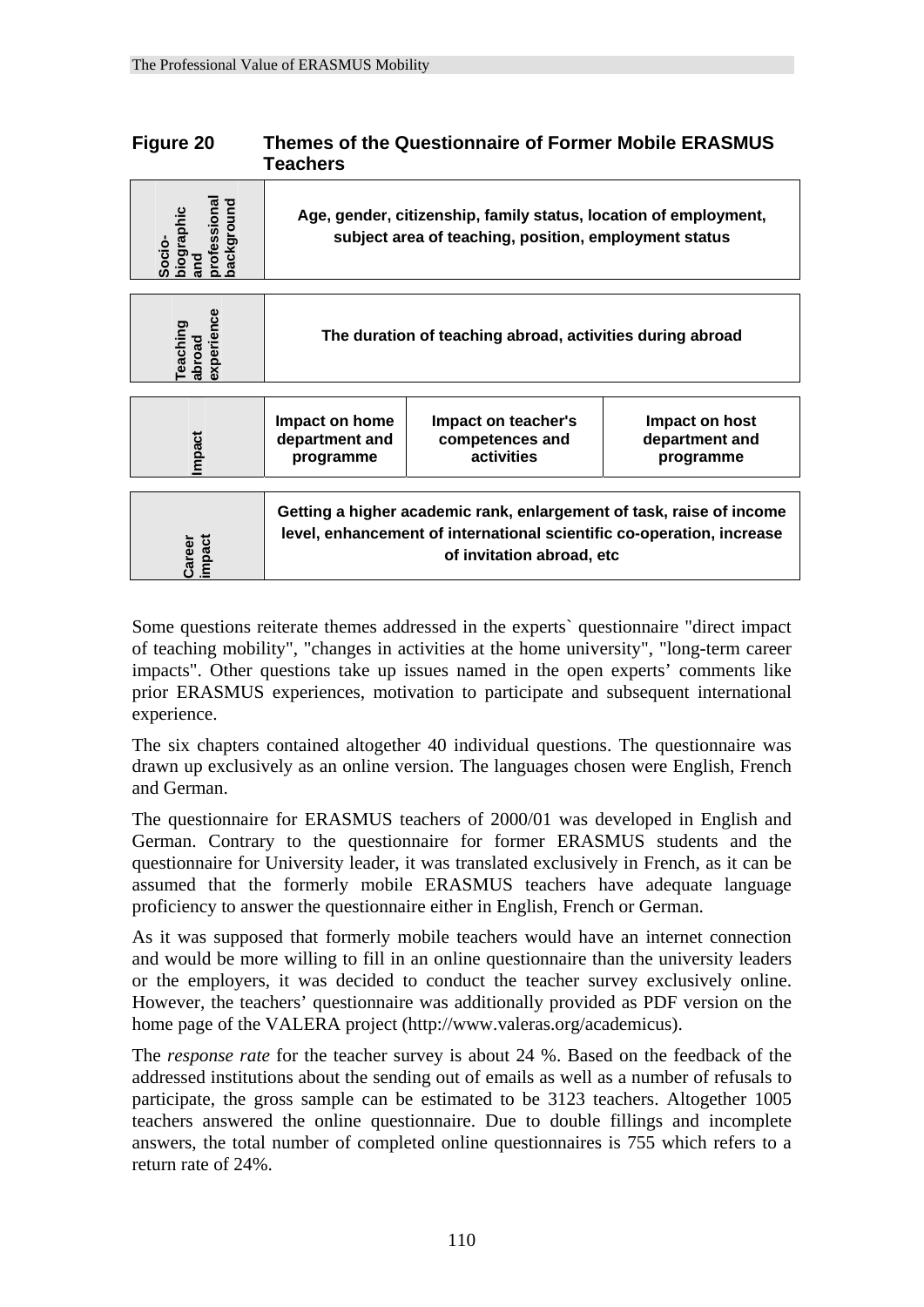## **6.4 Characteristics of Responding Teaching Staff**

## **6.4.1 Representativeness of the responding teachers**

The big countries such as Spain, UK, France, Italy and Germany have response rates between two and eight percent. Only eight countries have response rates higher than 6%. Besides some exceptions, the response rate is in all countries very low.

If one compares the data from our sample with some validated basic information about the teachers taking part in the program in 2000/01, it becomes clear that, despite the very low rate of return, there is a relatively high measure of agreement.

- *Home countries:* In our sample the distribution of mobile staff according to home countries (in 2000/ 01) deviates from the basic population - although in just over three quarters of all the countries the difference is clearly smaller than 1 percent. A difference of more than 1 percent between the basic population and our sample is in only eight countries. In three of these countries - United Kingdom, Spain and Germany - the difference amounts to 4.2 to 4.5 percent, otherwise here too mostly lower than 3 percent.
- *Host countries:* Our sample deviates by more than 1 percent from the basic population in only six host countries (2000/ 01), and in only one of these cases - Italy - just over 3 percent.
- *Teaching subjects:* The respondents were grouped according to a total of 15 specialist areas. The most numerous respondents to our survey were teaching staff from 'Engineering/Technology', 'Languages/Philological Sciences' and 'Business Studies/Management Sciences/Economics'. Representatives of these subject areas occupy the first three places also in the basic population, albeit in slightly altered sequence. With respect to representatives of other disciplines deviations - mostly less obvious - in the ranking sequence can be observed.
- Clear differences of three to four percent between the basic population and our data can be observed in only two subject areas - in 'Social Sciences' and 'Engineering/Technology'. Slight deviations up to one percent are observable in the following subject areas: 'Geography/Geology', 'Natural Sciences', 'Communication/Information sciences', 'Law', 'Mathematics/Informatics' and 'Business Studies'.
- *Sex:* Distribution according to sex in our sample corresponds almost exactly to that in the basic population

## **6.4.2 Profile of the ERASMUS Teaching Staff**

The ERASMUS-supported mobile teachers were 47 years old on average in the academic year 2000/01, i.e. the year when they taught abroad. Actually, the average age was more or less identically to that of the mobile teachers 1990/91 (46%) and 1998/99 (47%) who had responded to previous surveys (Teichler 2002, p. 139).

Almost seventy percent of the recent respondents were between 36 and 55 years old in 2000/01. Thirteen percent were younger and 18 percent older. Mobile teachers from Central and Eastern Europe (46 years) were on average two years younger than those from Western Europe (48 years).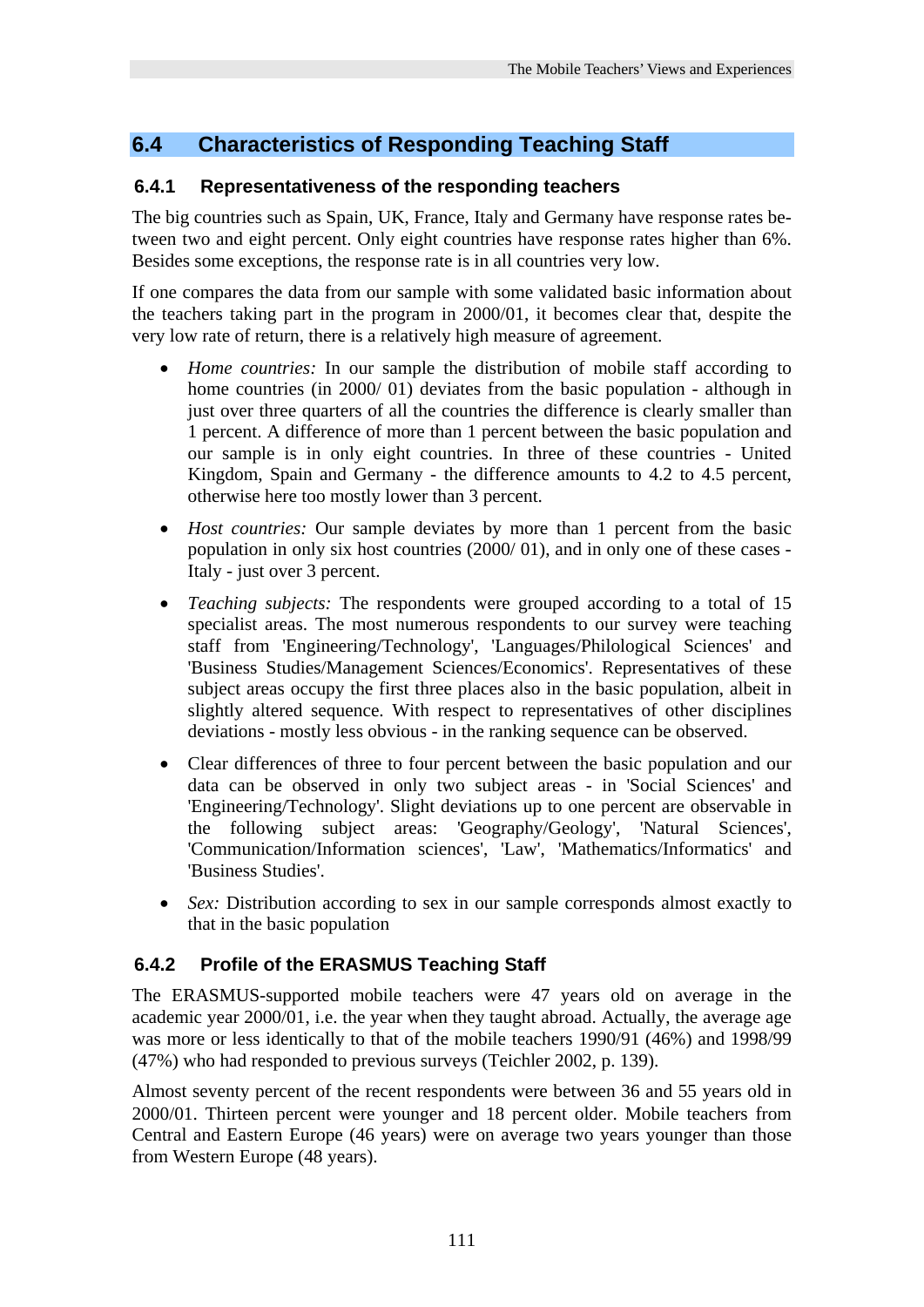88 percent of the teachers informing about their professional position both in 2000/01 and five years later were full professors or in other senior academic positions while teaching abroad, and only 12 percent were in junior positions. Among the 1998/99 respondents 18 percent had been in junior positions.

About 67 percent of those surveyed recently are men and 33 percent women. In 1990/91, only 18 percent of the mobile teachers had been women, and up to 1998/99 this proportion had risen to 31 percent. Among the recent respondents, 36 percent from Central and Eastern Europe were women as compared to 32 percent of their Western European colleagues. Of the recent respondents, about half of those initially in junior positions were raised to senior positions, and about one sixth of those in other senior positions moved towards full professor positions within five years.

Most recent respondents were in a stable full-time position. Actually, only 2 percent of the Central and Eastern European teachers and 4 percent of the Western European teachers were employed part-time at the time the survey was conducted. 18 percent of Central and Eastern European respondents and 8 percent of Western European teachers had a short-term contract.

17 percent of the respondents taught Engineering, 12 percent Languages/Philology and less than 10 percent each other fields. Among the teachers from Central and Eastern European countries, the proportion of those teaching Engineering was substantially higher than among Western European teachers (see Table 68).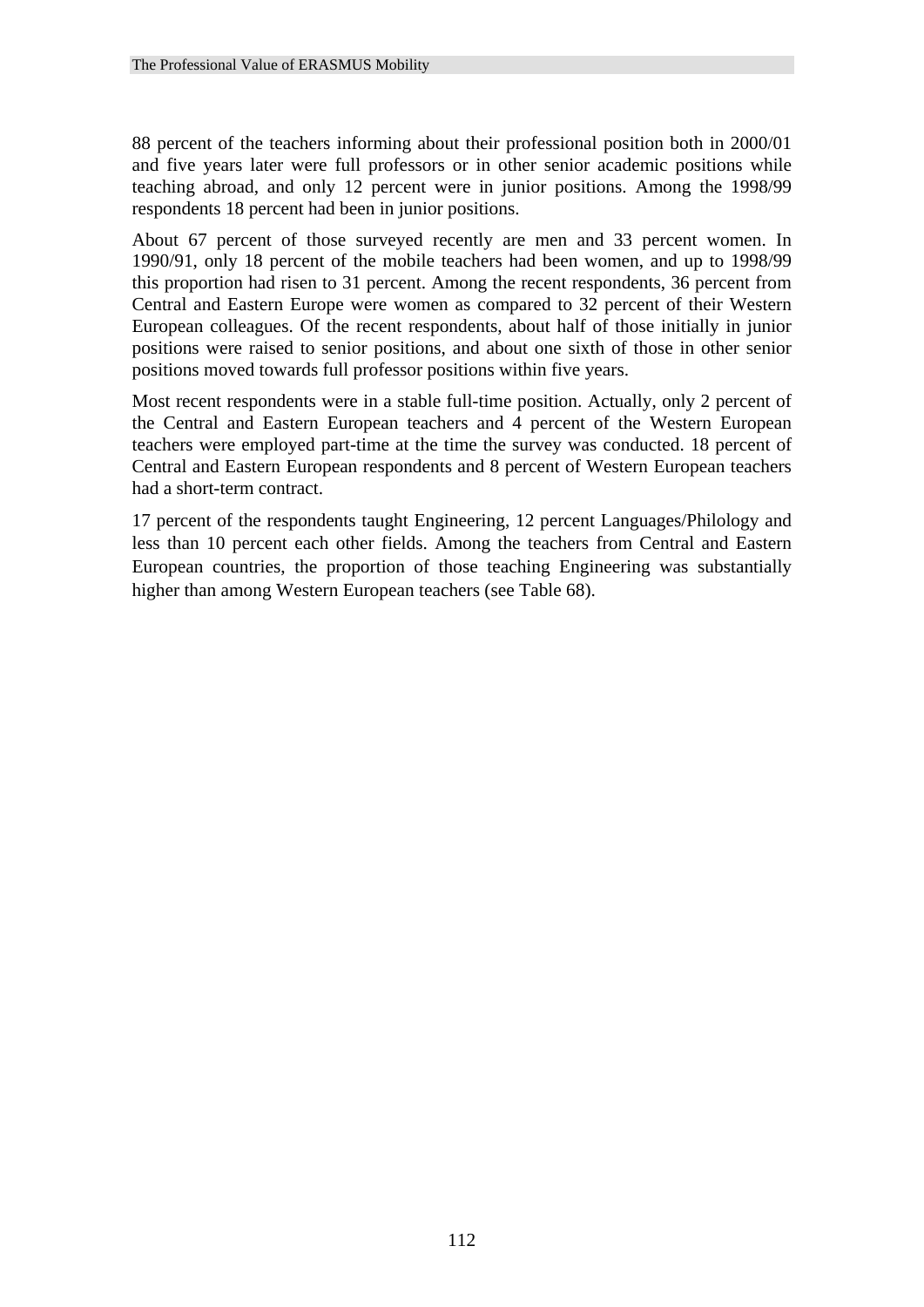|                                                             | Home region 2005  |                               | Total          |
|-------------------------------------------------------------|-------------------|-------------------------------|----------------|
|                                                             | Western<br>Europe | Central and Eastern<br>Europe |                |
| <b>Agricultural Sciences</b>                                | $\overline{c}$    | $\Omega$                      | 2              |
| Architecture, urban and regional planning                   | 2                 | 1                             | 1              |
| Art and design                                              | 3                 | 4                             | 3              |
| Business studies, management sciences, economics            | 9                 | 10                            | 9              |
| Education, teacher training                                 | 9                 | 10                            | 9              |
| Engineering, technology                                     | 13                | 31                            | 17             |
| Geography, geology                                          | 3                 | 5                             | 3              |
| Humanities                                                  | 8                 | 1                             | $\tau$         |
| Languages, philological sciences                            | 13                | 9                             | 12             |
| Law                                                         | 5                 | $\Omega$                      | $\overline{4}$ |
| Mathematics, informatics                                    | 6                 | 10                            | 6              |
| <b>Medical Sciences</b>                                     | 3                 | 6                             | 4              |
| <b>Natural Sciences</b>                                     | 6                 | 7                             | 6              |
| <b>Social Sciences</b>                                      | 7                 | 1                             | 6              |
| Communications and information sciences                     | 2                 |                               | 2              |
| Other                                                       | 10                | 4                             | 9              |
| Total                                                       | 100               | 100                           | 100            |
| Count $(n)$<br>$\cdots$ $\cdots$<br>$\sim$<br>$\sim$ $\sim$ | (595)             | (136)                         | (731)          |

## **Table 68 Teaching Subject of ERASMUS-Supported Mobile Teachers by Home Region 2005 (percent)**

Question A3: In which of the following group of subject areas are you predominantly teaching? Source: University of Kassel, VALERA Teaching staff survey 2005.

## **6.4.3 Mobility Flows of ERASMUS Teaching Staff**

The mobile teachers surveyed had taught in 29 countries before they were mobile in the framework of ERASMUS in the academic year 2000/01. Five years later, 67 of the 755 respondents (9%), i.e. were employed in a country different from that prior to the ERASMUS mobility period abroad.

#### **Table 69 Home Countries of Responding Teachers 2000/ 01 – 2005/ 06 (percent)**

|                | 2000/01 |      | 2005/06 |    |  |  |
|----------------|---------|------|---------|----|--|--|
| Country        | n       | $\%$ | n       | %  |  |  |
| Austria        | 42      | 6    | 42      | 6  |  |  |
| Belgium        | 43      | 6    | 41      | 5  |  |  |
| Bulgaria       |         |      |         |    |  |  |
| Cyprus         |         |      |         | 0  |  |  |
| Czech Republic | 14      |      | 12      | 2  |  |  |
| Denmark        | 11      |      | 11      |    |  |  |
| Estonia        |         | 0    | 0       | 0  |  |  |
| Finland        | 47      | 6    | 56      |    |  |  |
| France         | 87      | 12   | 85      | 11 |  |  |
| Germany        | 139     | 18   | 140     | 19 |  |  |
| Greece         | 17      | 2    | 15      | 2  |  |  |
| Hungary        | 25      | 3    | 20      | 3  |  |  |
| Iceland        |         | 0    |         | 0  |  |  |
| Ireland        |         |      | 9       |    |  |  |
| Italy          | 43      | 6    | 49      | 6  |  |  |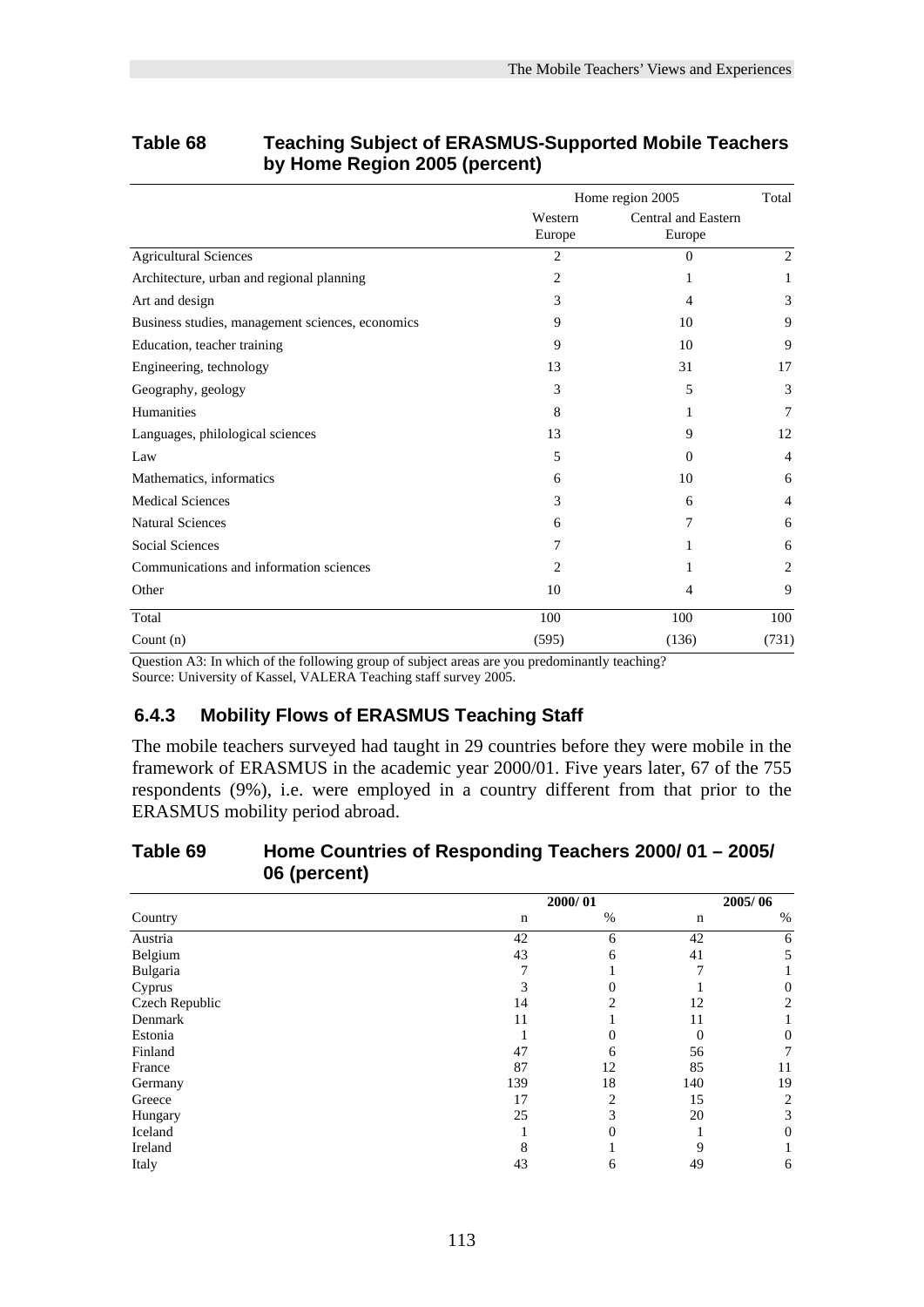| Latvia         |     |     |     |     |
|----------------|-----|-----|-----|-----|
| Liechtenstein  |     |     |     | 0   |
| Lithuania      |     |     |     |     |
| Luxembourg     |     |     |     |     |
| Netherlands    |     |     | 11  |     |
| Norway         | 14  |     | 14  |     |
| Poland         | 28  |     | 28  | 4   |
| Portugal       | 42  | h   | 42  | 6   |
| Romania        | 50  |     | 53  |     |
| Slovakia       | Q   |     | Q   |     |
| Slovenia       |     |     |     |     |
| Spain          | 38  |     | 35  |     |
| Sweden         | 24  |     | 24  |     |
| Switzerland    | 0   |     |     |     |
| United Kingdom | 38  |     | 37  |     |
| Total          | 755 | 100 | 755 | 100 |

Question A1.2: "Where are you currently employed? – Country"

Question A2.2: "Where were you employed immediately prior to your ERASMUS teaching period in the academic year 2000/ 01?"

Source: University of Kassel, VALERAS Teaching Staff Survey.

Actually,

- 49 of those professionally mobile had taught in Western European countries prior to the ERASMUS support period of teaching abroad, and 74 percent of them moved to other Western European countries;
- 18 of those professionally mobile had taught in Central and Western European countries, and only slightly higher proportion of them, i.e. 89 percent, moved to Western European countries.

As documented in Table 77 below, six percent of the respondents reported that the teaching period abroad influenced their decision to become professionally active in another European country. This allows us to conclude that more than half of the bordercrossing mobility of the teachers over a period of five years was triggered by their temporary teaching mobility in the framework of ERASMUS.

Most temporary teaching staff mobility in 2000/01 – according to the respondents - was realised within Western Europe. About three quarters of the respondents came from Western European countries, and about three quarters of them taught for some period in another Western European countries. Yet, given the overall size of the countries, a remarkably high proportion of respondents from Western Europe, one quarter, taught temporarily in Central and Eastern Europe. In contrast, almost all teachers from Central and Eastern Europe spent their teaching period abroad in Western Europe; only three percent moved to another European country.

As one might expect, the largest numbers of the respondents taught during the ERASMUS-supported period in the academic year in one of the large Western European countries: France (15%), Germany (14%), Spain and the United Kingdom (9% each). The mobility flows of mobile teachers, however, concentrated to a lesser extent on a few large countries than the flow of mobile students.

A more detailed analysis of the four mostly preferred destination countries shows that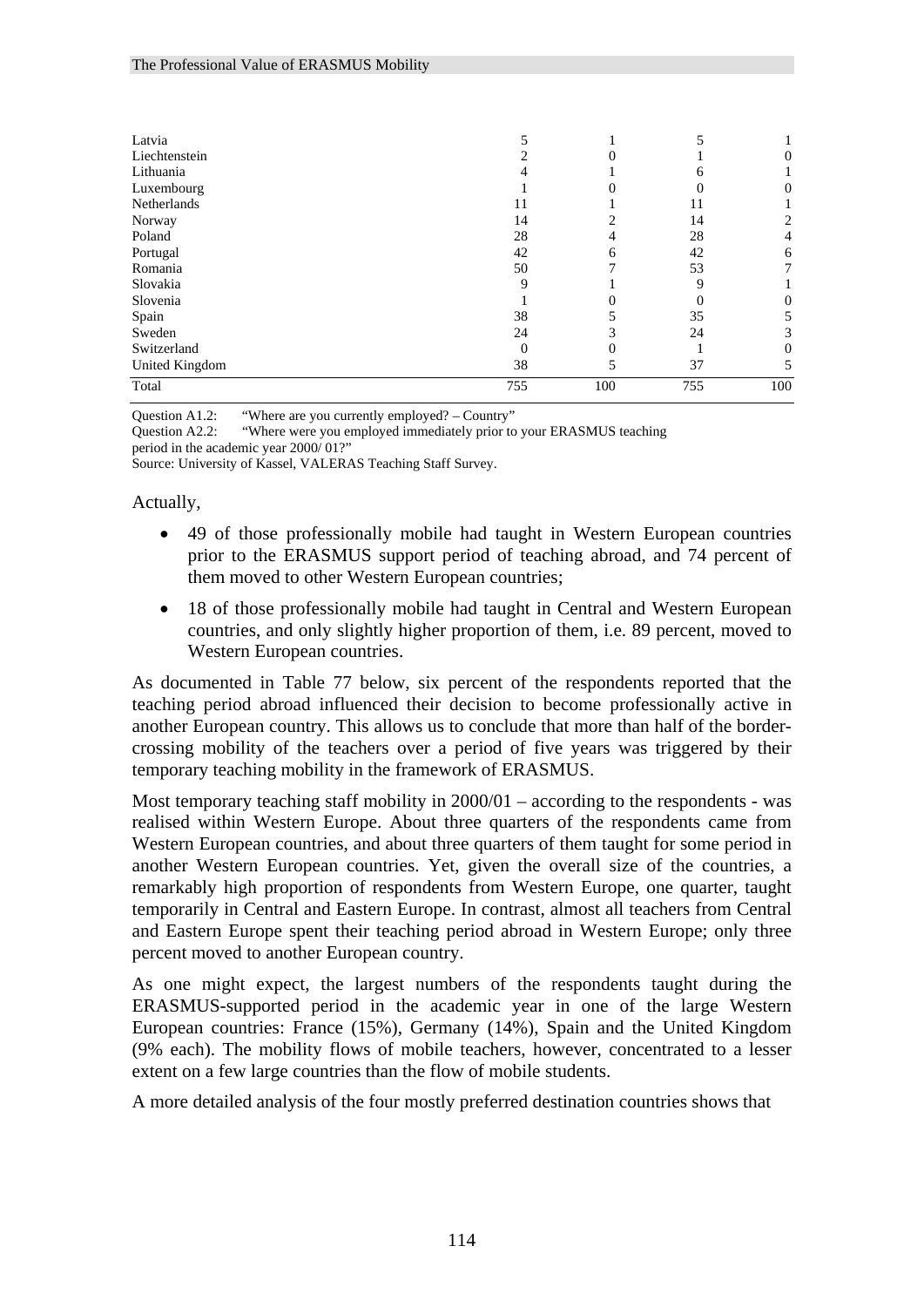- one fifth of all teachers going to France came from Romania and almost the same number from Germany (185). Most of those going to France taught Engineering (21%), Foreign Languages (15%) and Natural Sciences (12%);
- Germany was the preferred target country for teachers from France (13%), Poland (12%) and Italy (9%). About one quarter of the respondents going to Germany taught Engineering and a fifth Foreign Languages;
- Spain notably was chosen by teachers from France (14%) and Germany (12%) as well as from Austria, Italy and Romania (10% each). A large proportion of those temporarily going to Spain taught Foreign Languages (17%) and Business Studies (13%);
- many of those going to United Kingdom as a country of temporary teaching abroad came from Germany (34%), i.e. the country with the largest number of mobile teachers among the respondents. Sizeable proportions of those going to the United Kingdom taught Engineering, Education (19% each) and Business Studies (11%).

## **6.5 Motives for Teaching Abroad and Actual Activities**

The decision to teach for some time abroad with support of ERASMUS often was taken because prior contacts existed. Prior institutional contacts with the host institutions were named by 81 percent and prior individual contacts with staff of the host institution by 85 percent of the respondents. 73 percent of the teachers stated that they decided to teach abroad in order to make their expertise to the host university. Table 70 shows that altogether a broad range of motives played a role for the teachers' decision to spend a period in another European country.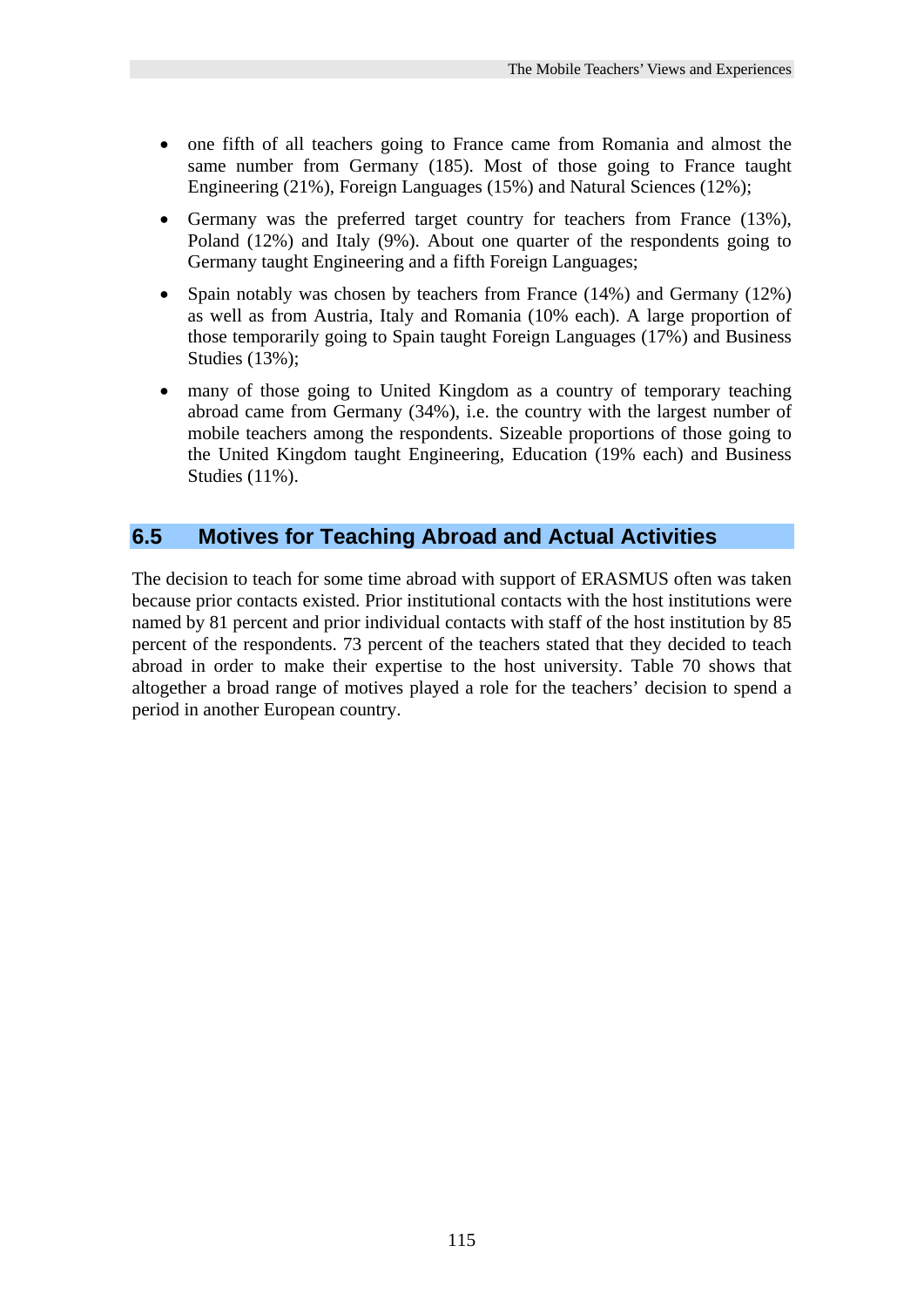| Table 70 | Teachers' Reasons for Teaching Abroad in the Framework of ERASMUS by Home Country (percent; |
|----------|---------------------------------------------------------------------------------------------|
|          | responses 1 and 2)                                                                          |

|                                                                                              |      | Home Country 2000/01 |      |      |      |      |       |           |      |      | Total |      |      |      |           |           |           |           |            |           |       |
|----------------------------------------------------------------------------------------------|------|----------------------|------|------|------|------|-------|-----------|------|------|-------|------|------|------|-----------|-----------|-----------|-----------|------------|-----------|-------|
|                                                                                              | AT   | BE                   | CZ   | DK   | FI   | FR   | DE    | <b>GR</b> | HU   |      | NL    | NΩ   | PL   | PT   | <b>RO</b> | <b>ES</b> | <b>SE</b> | <b>UK</b> | <b>CEE</b> | <b>OT</b> |       |
| Existence of cooperative rela-<br>tions between the study pro-<br>grammes/faculties involved | 83   | 67                   | 86   | 90   | 85   |      | 85    | 82        | 68   | 80   | 100   | 86   | 74   | 79   | 96        | 74        | 75        | 92        | 85         | 67        | -81   |
| Existence of co-operative rela-<br>tions beyond your programme<br>/faculty                   | 48   | 42                   | 79   | 56   |      | 47   | 38    | 59        | 46   | 56   | 82    | 43   | 65   | 54   | 70        | 38        | 48        | 45        | 59         | 67        | 50    |
| Good personal relations to,<br>or prior co-operation with staff<br>of the host institution   | 78   | 80                   | 71   | 90   | 79   | 86   | 83    | 88        | 84   | 88   | 91    | 79   | 85   | 80   | 85        | 89        | 83        | 97        | 100        | 87        | 85    |
| Recommendations of colleagues<br>of your study area                                          | 41   | 46                   | 36   | 40   | 28   | 36   | 23    | 59        | 48   | 30   | 60    | 29   | 42   | 46   | 62        | 17        | 35        | 44        | 39         | 33        | 37    |
| The high academic standard<br>of the host institution                                        | 66   | 49                   | 64   | 50   | 40   | 41   | 45    | 76        | 54   | 66   | 40    | 36   | 70   | 69   | 94        | 50        | 33        | 70        | 80         | 67        | 56    |
| Innovative teaching strategies<br>of the host institution                                    | 45   | 36                   | 36   | 20   | 32   | 28   | 32    | 65        | 52   | 28   | 36    | 36   | 62   | 51   | 79        | 26        | 26        | 41        | 75         | 20        | 40    |
| Your general interest in a visit<br>to the host country                                      | 78   | 61                   | 43   | 70   | 67   | 54   | 79    | 76        | 63   | 49   | 70    | 71   | 57   | 50   | 56        | 57        | 67        | 84        | 52         | 53        | 64    |
| Your good command of the<br>language of the host country                                     | 23   | 38                   | 57   | 20   | 36   | 43   | 43    | 59        | 58   | 38   | 30    | 64   | 69   | 45   | 63        | 42        | 42        | 42        | 58         | 27        |       |
| Making your knowledge avai-<br>lable to a higher education<br>institution abroad             | 85   | 78                   | 86   | 50   | 57   | 63   | 80    | 71        | 78   | 62   | 82    | 62   | 78   | 67   | 88        | 58        | 63        | 86        | 79         | 47        | 73    |
| Being able to link the teaching<br>period abroad with research<br>activities abroad          | 46   | 38                   | 57   | 40   | 43   | 54   | 56    | 82        | 58   | 68   | 36    | 62   | 67   | 56   | 81        | 57        | 38        | 56        | 71         | 47        | 56    |
| Count $(n)$                                                                                  | (41) | (41)                 | (14) | (10) | (47) | (86) | (136) | (17)      | (25) | (42) | (11)  | (14) | (28) | (42) | (48)      | (38)      | (24)      | (38)      | (27)       | (15)      | (744) |

Question B3: Regarding the ERASMUS programme: How important were the following aspects for your decision to teach abroad in the framework of ERASMUS in the academic year 2000/01? 5-point scale from 1 = 'Very important' to 5 = 'Not important at all'. Source: University of Kassel, VALERAS Teaching Staff Survey.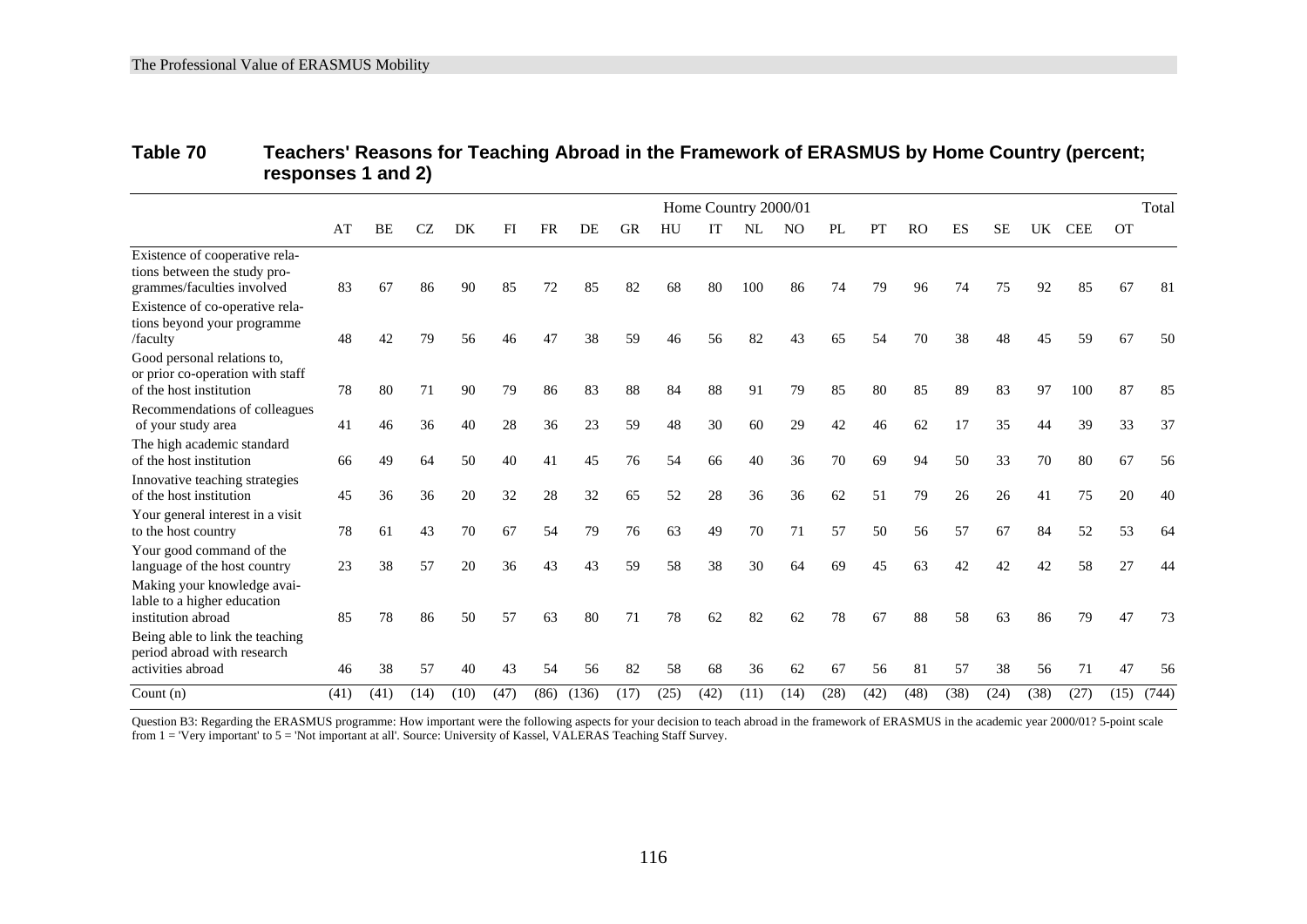Altogether, mobile teachers from Central and Eastern European countries named a much longer list of important aspects for them to teach abroad than teachers from Western European countries. Teachers from Central European countries more frequently aimed to go abroad not only, because they hoped to get acquainted with innovative teaching practices (66% as compared to 34% of the Western European teachers) and because they appreciated the high academic standard of the host institution (77% as compared to 52%), but also, because they were convinced to have a good command of the language of the host country (62% as compared to 40%).

Table 71 compares the responses by the region of origin and by the region of destination. The data presented suggest that the motives vary clearly according to the host region in many respects and somewhat less frequently according to the home region. In some cases, the combination of home and host region is most indicative.

#### **Table 71 Teachers' Reasons for Teaching Abroad in the Framework of ERASMUS by Direction of Mobility (percent; responses 1 and 2)**

|                                                                                         | Direction of mobility 2000/01 |             |             |             |       |  |  |  |
|-----------------------------------------------------------------------------------------|-------------------------------|-------------|-------------|-------------|-------|--|--|--|
|                                                                                         | West - West                   | East - East | West - East | East - West |       |  |  |  |
| Existence of co-operative relations between<br>the study programmes/faculties involved  | 81                            | 67          | 72          | 86          | 80    |  |  |  |
| Existence of co-operative relations beyond<br>your programme/faculty                    | 47                            | 67          | 47          | 63          | 50    |  |  |  |
| Good personal relations to, or prior<br>co-operation with staff of the host institution | 83                            | 67          | 85          | 88          | 84    |  |  |  |
| Recommendations of colleagues of your study area                                        | 32                            | $\Omega$    | 29          | 53          | 35    |  |  |  |
| The high academic standard of the host institution                                      | 54                            | $\Omega$    | 42          | 78          | 56    |  |  |  |
| Innovative teaching strategies of the host institution                                  | 36                            | $\Omega$    | 22          | 69          | 40    |  |  |  |
| Your general interest in a visit to the host country                                    | 71                            | 67          | 60          | 58          | 66    |  |  |  |
| Your good command of the language<br>of the host country                                | 43                            | 33          | 15          | 66          | 43    |  |  |  |
| Making your knowledge available to a higher<br>education institution abroad             | 71                            | 100         | 71          | 80          | 73    |  |  |  |
| Being able to link the teaching period abroad<br>with research activities abroad        | 53                            | 33          | 48          | 66          | 54    |  |  |  |
| Other                                                                                   | 63                            | 50          | 67          | 60          | 63    |  |  |  |
| Count $(n)$                                                                             | (329)                         | (3)         | (101)       | (103)       | (536) |  |  |  |

Question B3: Regarding the ERASMUS programme: How important were the following aspects for your decision to teach abroad in the framework of ERASMUS in the academic year 2000/01? 5-point scale from 1 = 'Very important' to  $5 =$  'Not important at all'.

Source: University of Kassel, VALERAS Teaching Staff Survey.

#### For example,

• a good command of the language of the host country was important for the decision to teach abroad notably for teachers spending the ERASMUSsupported teaching period in Western European countries. But this motive was more frequently named by teachers from Central and Eastern European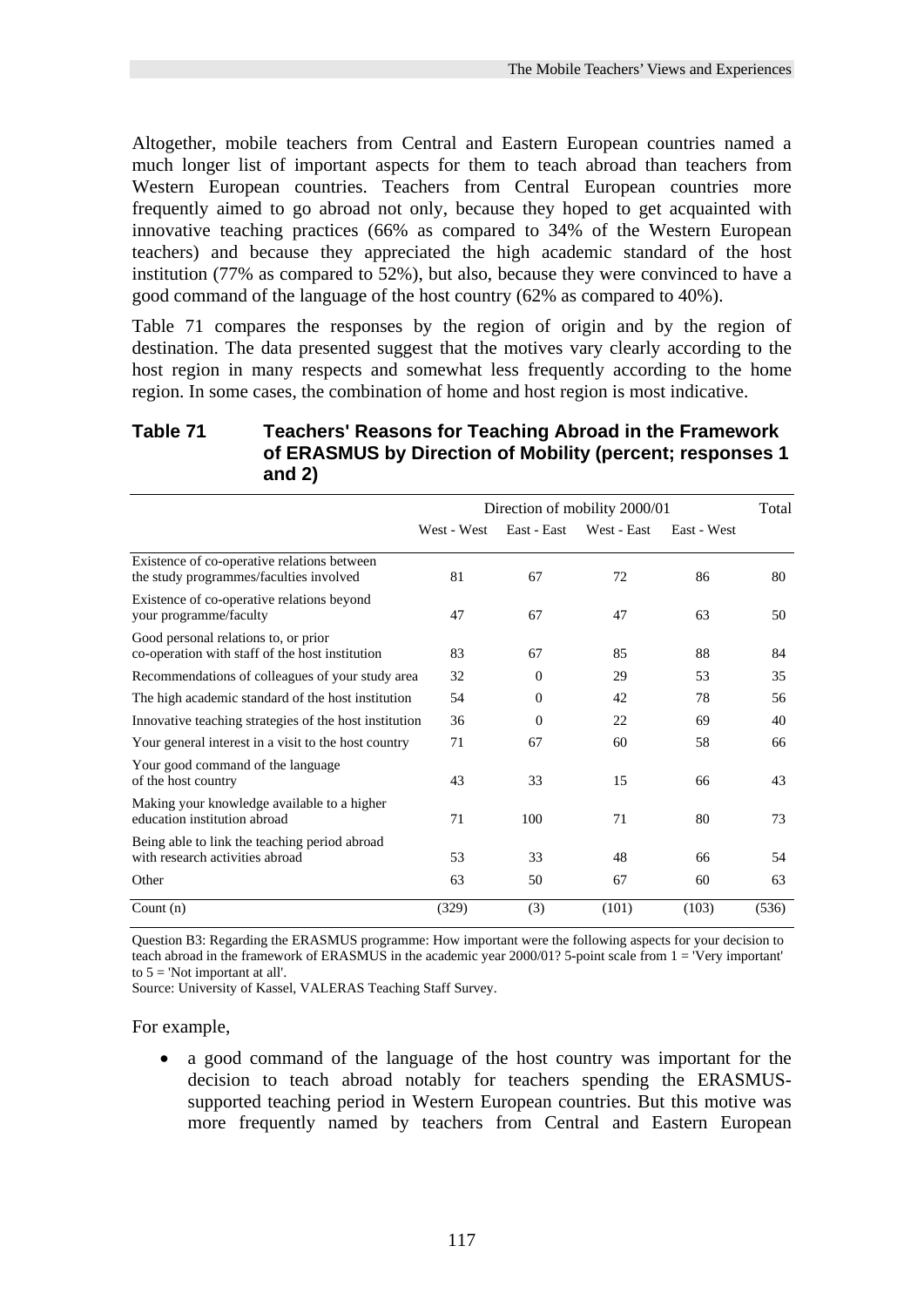countries going to Western European countries (66%) than by teachers from Western European countries going to other Western European countries (43%).

- Innovative teaching strategies at the host institutions were most frequently expected as an attraction in Western European countries. But again, this motive was more frequently named by teachers from Central and Eastern European countries going to Western European countries (69%) than by teachers from Western European countries going to other Western European countries (36%). In comparison, innovative teaching methods at Central and Eastern European institutions were named as an important aspect only by 22 percent of the Western European teachers and by none of the small group of Central and Eastern European teachers going there.
- Similarly, a high academic standard of the host institution was often seen as an attraction to go to Western European countries. But teachers coming from Central and Eastern European countries going to Western European countries (78%) more frequently named this reason as important than teachers from Western European countries going to other Western European countries (54%). A high academic quality of the host institution was named as important by some teachers from Western European countries going to Central and Eastern countries (42%), but by none of the teachers from Central and Eastern European countries going to other Central and Eastern European countries.

Prior contacts were as well more frequently named as factors contributing to teaching mobility among those respondents who spent the teaching period abroad in Western European countries than among those going to Central and Eastern European countries. This holds true with one exception: Personal contacts to teaching staff at the host institution was also named as a major reason by Western European teachers going to Central and Eastern Europe.

## **6.6 The General Professional Value of ERASMUS Teaching Mobility Program**

The questionnaire survey aims to establish the professional value of ERASMUS teaching in another European country in several respects:

- The overall value as seen by the formerly mobile teachers,
- career enhancement,
- enrichment of academic competences and activities in general, and
- international views and activities.

In response to a general question on the impact of the ERASMUS teaching period abroad, 58 percent of the formerly mobile teachers stated a positive impact on their professional development. In contrast, 26 percent noted a small or no impact at all on their professional development.

As one might expect, a *general positive impact* was by far more frequently stated by teachers from Central and Eastern European countries (81%) than by teachers from Western European countries (51%), but we note exceptions according to individual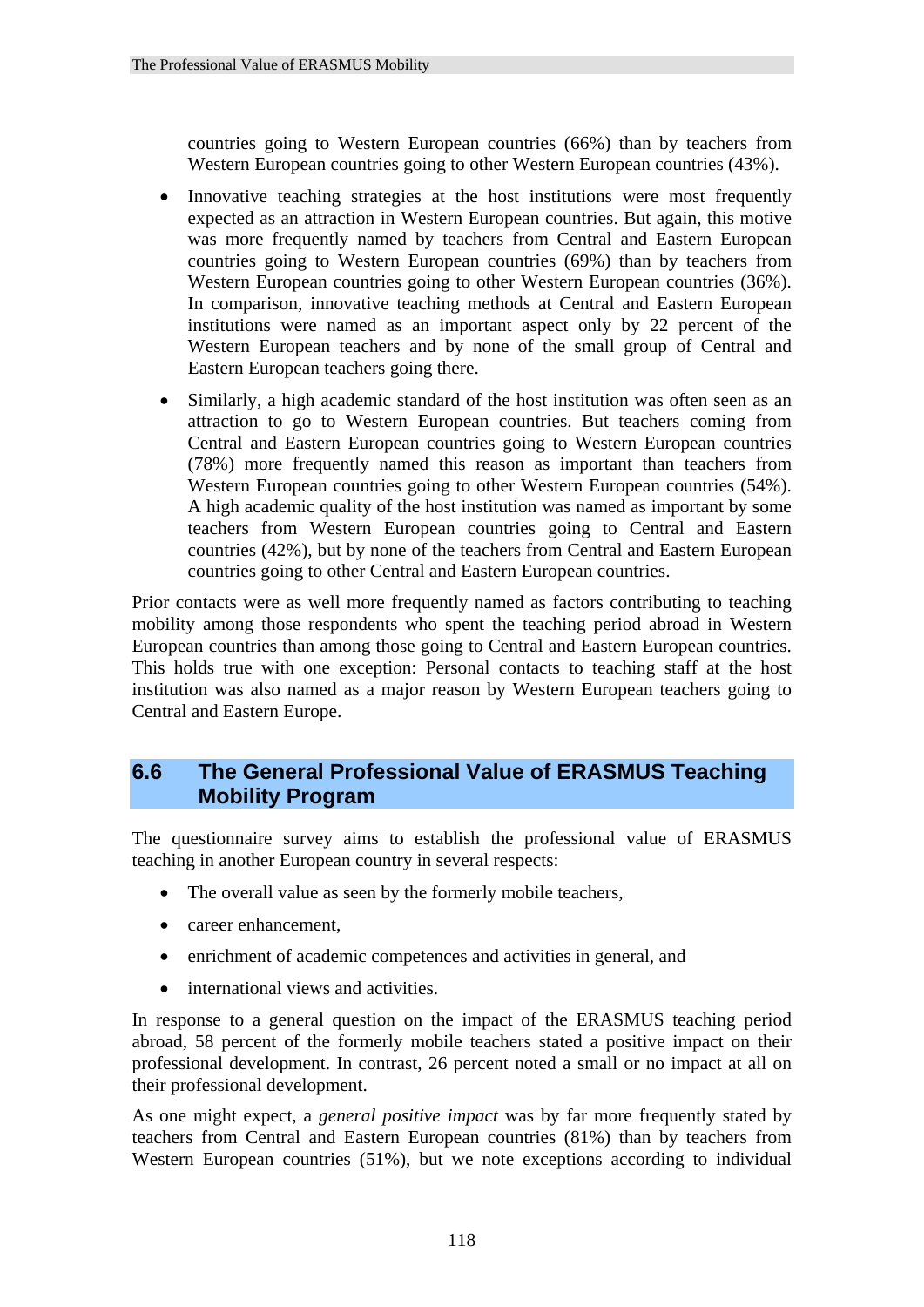country. Leaving aside countries with less than 10 respondents, we note highest proportions of positive impact reported by respondents living prior to the teaching period abroad in Romania (86%), the Netherlands (82%) and Portugal (76%) and lowest among teachers from France (31%), Norway (36%) and Germany (43%). Among Western European teachers those teaching abroad in other Western European countries perceived more often a positive impact on their professional development (55%) than those teaching temporarily in Central and Eastern European countries (42%).

The ratings varied substantially by fields of study. A positive impact was reported most often by those teaching Art and Design (81%), Agricultural Sciences (79%) and Medical Sciences (70%) and least often by those teaching Law (33%). Again, we do not take into account fields of study with less than ten respondents.

In response to the question to which extent teaching abroad turned out to be productive in various respects, 38 percent of the formerly mobile teachers stated that teaching temporarily abroad has helped them to improve their professional and career perspectives. Altogether, more teachers from Central and Eastern European countries (63%) held this view than teachers from Western European countries (33%).

But, again, we do not note a clear divide in this respect. Positive ratings were most frequent among formerly mobile teachers from teachers from Greece (82%) and Romania (79%) and least frequent among those France (12%), Estonia (31%), Italy, Portugal and the United Kingdom (32% each).

## **6.6.1 Career Enhancement**

Only 12 percent responded affirmatively to the question whether teaching temporarily in another European country contributed to a career enhancement in terms of getting on a *higher academic rank*. One has to bear in mind, though, that altogether only 15 percent climbed to a higher rank within the first five years after the teaching period abroad. Therefore, the figures suggest that teaching abroad was a positive factor in the majority of all the cases of visible career enhancement.

Table 72 shows the perceived impact of teaching mobile on all three dimensions of professional development and career addressed in the questionnaire. It confirms that teaching mobility has a stronger impact for teachers from Central and Eastern European countries than those from Western European countries.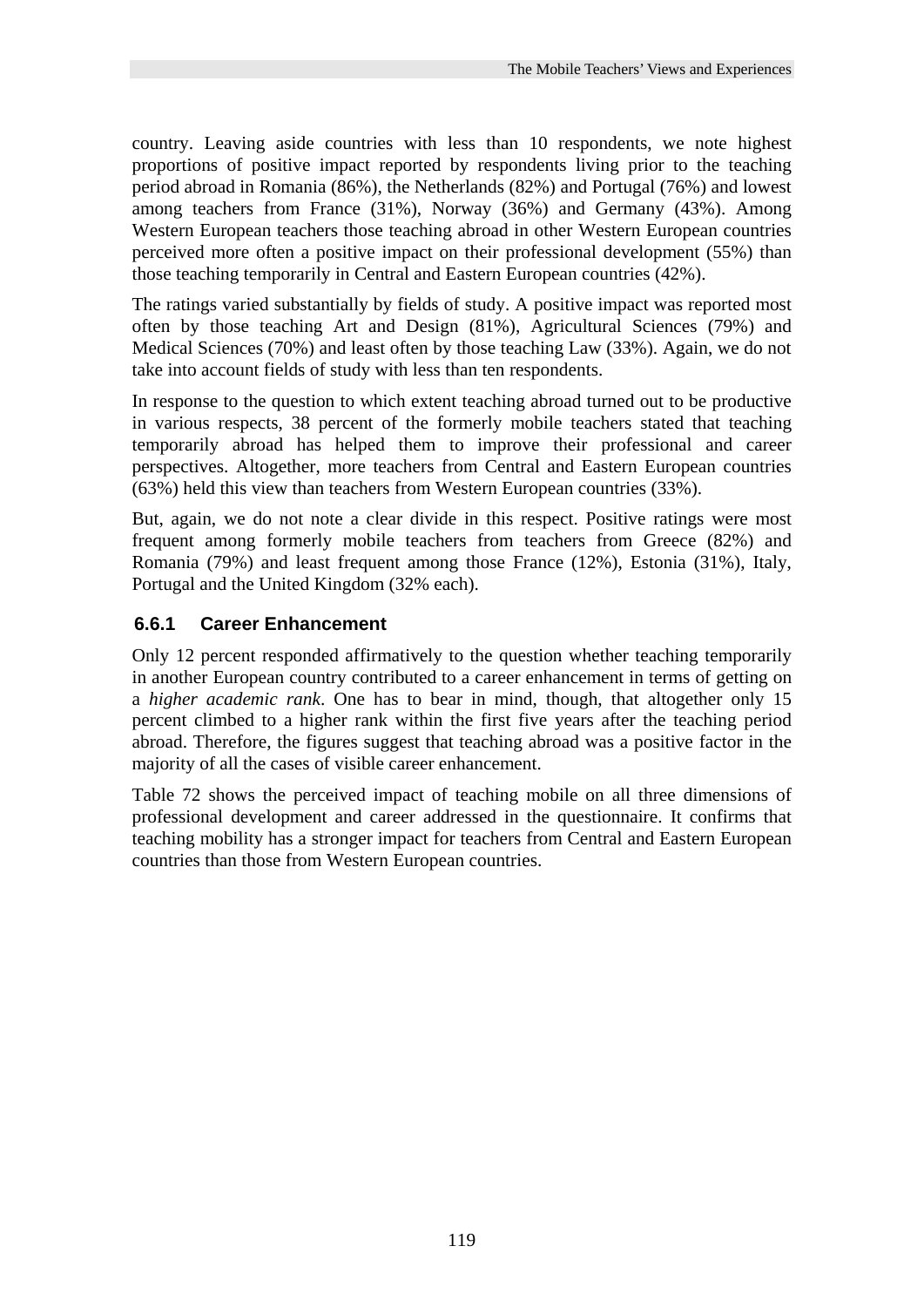#### **Table 72 Professional Value of ERASMUS Teaching Assignments in the View of Mobile Teachers by Home Region 2000/01 (percent)**

|                                                    | Home Region 2000/01 |                               |    |  |  |
|----------------------------------------------------|---------------------|-------------------------------|----|--|--|
|                                                    | Western<br>Europe   | Central and Eastern<br>Europe |    |  |  |
| Positive impact on professional development        | 53                  | 81                            | 58 |  |  |
| Enhancement of professional/career perspectives    | 33                  | 63                            | 38 |  |  |
| Contribution to getting a higher academic rank     |                     | 30                            | 12 |  |  |
| Raise of income level                              |                     | 10                            | 3  |  |  |
| Extension of temporary employment contract         | 4                   | 16                            | 6  |  |  |
| Taking over a high ranking administrative position |                     | 33                            | 12 |  |  |

Question E4: In general, how would you rate the impact of your ERASMUS teaching assignment(s) abroad with regard to your professional development?

Question E2: To what extent did you find your ERASMUS teaching period/periods abroad productive with regard to the following?

Question E3: During the last five academic years, to what extent were the following changes in your professional career influenced by or linked to your ERASMUS teaching assignment(s)?

Responses 1 and 2 on a 5-point scale from  $1 =$  'Very positive' (E4); 'to a very high extent' (E2, E3) to  $5 =$  'No impact at all' (E4); 'Not at all'' (E2, E3)

Source: University of Kassel, VALERAS Teaching Staff Survey.

Only three percent of the respondents stated that the ERASMUS teaching period contributed to a raise of the income level. As substantially larger number of formerly mobile teachers reported a career advancement, we might assume that only those responded affirmatively in this case who had a raise of income level without advancement on the career ladder.

A further 6 percent employed temporarily while teaching abroad stated that their extension of the contract was linked to their teaching activity abroad. As only 10 percent had been on a short-term contract at that time, this figure can be viewed as remarkably high.

In addition, 12 percent of respondents reported that teaching abroad helped them to move towards a high-ranking administrative position within higher education. Again, this was by far more often stated by formerly mobile teachers from Central and Eastern European countries (33%), notably those from Poland and Romania, than by formerly mobile teachers from Western European countries (7%).

It should be added that the questions raised in the surveys of previous generations of mobile teachers differed from those in this survey. Moreover, the previous surveys – in contrast to this survey – were undertaken shortly after the return from the teaching period abroad (in the subsequent academic year). In both previous surveys already addressed above, almost 20 percent of the respondents each had stated that ERASMUS teaching abroad had improved their career perspectives.

## **6.6.2 Enrichment of Academic Competences and Activities**

The formerly mobile teachers, first, were asked how the teaching period helped raising their knowledge on issues of various teaching-related matters. In response,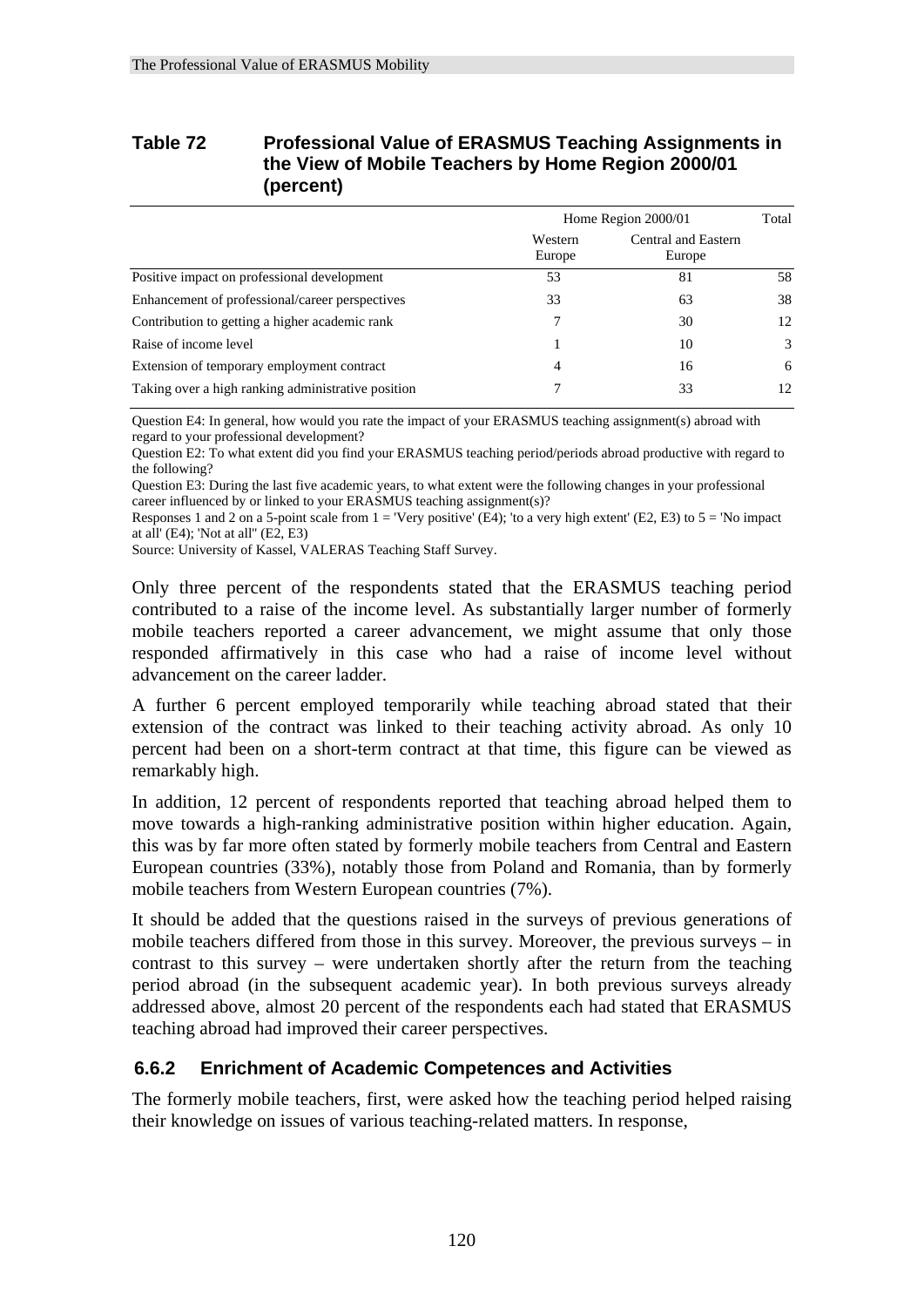- 82 percent indicated that they got to know content and concepts of study courses different from those in their own country;
- 53 percent reported that they learned new teaching and learning methods still unusual at home;
- 40 percent became acquainted with quality assurance procedures for teaching and learning so far unfamiliar to them.

Again, impact of teaching in another European country in those respects was most frequently stated by teachers from Central and Eastern countries spending the teaching period in Western European countries (see Table 73). However, getting acquainted with different concepts and content of study was viewed as valuable results of teaching abroad almost equally according to regions of origin and regions of destinations. This was most often emphasized by teachers from the United Kingdom, Austria, the Netherlands and Romania.

### **Table 73 Effects of Teaching Abroad by Direction of Mobility in the View of Mobile Teachers (percent; responses 1 and 2)**

|                                                                                                                           | Direction of mobility 2000/01 |             |             |             |       |  |  |  |
|---------------------------------------------------------------------------------------------------------------------------|-------------------------------|-------------|-------------|-------------|-------|--|--|--|
|                                                                                                                           | West - West                   | East - East | West - East | East - West |       |  |  |  |
| The structure of higher education in your host country                                                                    | 88                            | 33          | 77          | 93          | 86    |  |  |  |
| Concepts and contents of study courses which<br>are different from those of your home programme(s)                        | 85                            | 67          | 71          | 78          | 81    |  |  |  |
| Forms of teaching and learning not generally<br>used in your home programme(s) (i.e. project<br>classes, e-learning etc.) | 51                            | 33          | 28          | 74          | 51    |  |  |  |
| Quality assurance procedures for teaching and<br>learning not generally used in your home<br>programme(s)                 | 34                            | 33          | 25          | 69          | 39    |  |  |  |
| Count $(n)$                                                                                                               | (328)                         | (3)         | (102)       | (103)       | (536) |  |  |  |

Question E1: Do you think that teaching abroad in the framework of ERASMUS was valuable for you in becoming acquainted with .... . 5-point scale from  $1 =$  'Very valuable' to  $5 =$  'Not at all'. Source: University of Kassel, VALERAS Teaching Staff Survey.

Asked whether the ERASMUS-supported teaching period turned out to be productive for their subsequent academic activities, the respondents even stated more frequently an impact on their general academic activities and their research activities than their specific teaching-related activities (see Table 79):

- 65 percent reported a general improvement of their research contacts,
- 60 percent were able to broaden their specialist knowledge in the course of their teaching assignments abroad,
- 53 percent addressed disciplinary and theoretical discussions originating from the country or the institution of their temporary teaching period;
- 45 percent changed their teaching at home in terms of content, teaching method etc. because of their experiences at the host university, and
- 40 percent developed und implemented new teaching methods.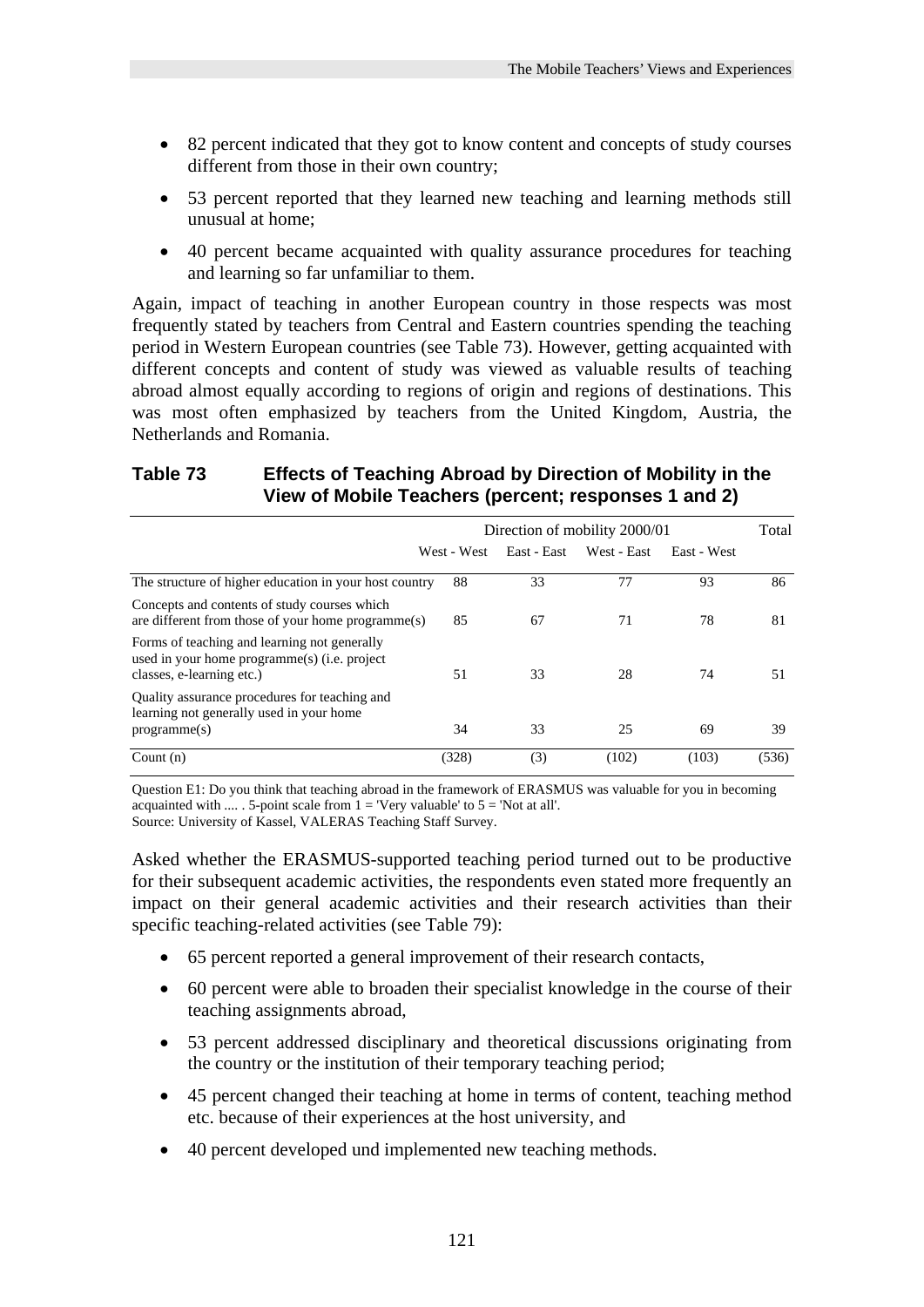In response to another question, 17 percent of respondents held the view that the teaching period abroad was helpful for them getting more grants for research projects. This was stated twice as often by scholars from Central and Eastern European countries (29%) than by those from Western European countries (14%).

The perceived impact varied by field taught. Scholars in Agriculture and in Geography underscored the general academic and the research value of a temporary teaching period abroad. In contrast scholars in Architecture pointed out the value of teaching abroad for subsequent teaching-related activities.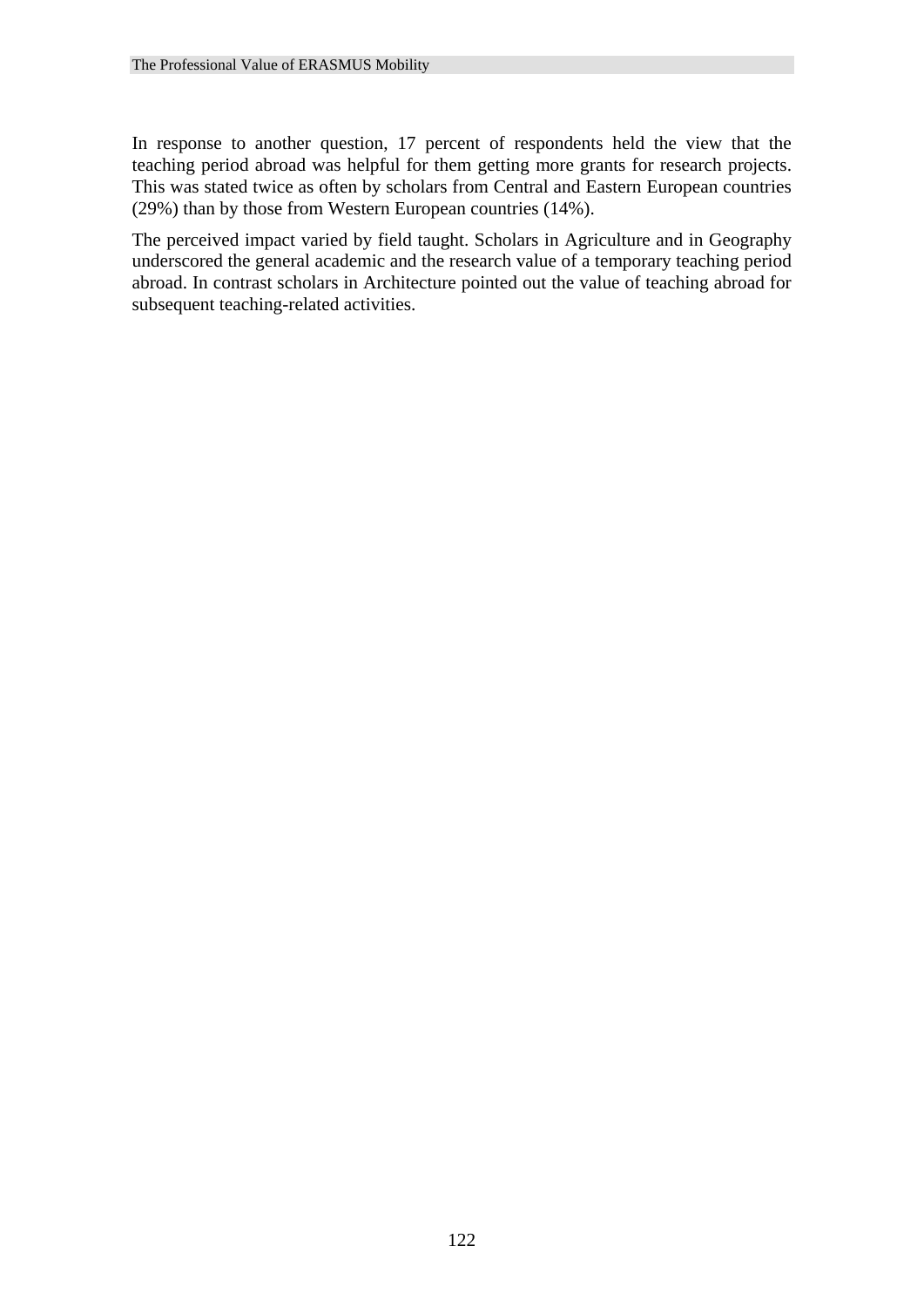|                                                                                                                       |      | <b>Teaching Subject</b> |      |            |      |       |      |      |      |      |      | Total |      |      |         |      |       |
|-----------------------------------------------------------------------------------------------------------------------|------|-------------------------|------|------------|------|-------|------|------|------|------|------|-------|------|------|---------|------|-------|
|                                                                                                                       | Agri | Arch                    | Art  | <b>Bus</b> | Edu  | Eng   | Geo  | Hum  | Lan  | Law  | Math | Med   | Nat  | Soc  | Com Oth |      |       |
| Enhancing your international/intercultural understanding                                                              | 86   | 90                      | 100  | 91         | 94   | 96    | 91   | 91   | 94   | 77   | 91   | 100   | 93   | 88   | 93      | 92   | 92    |
| Improving your professional/career perspectives                                                                       | 57   | 44                      | 62   | 37         | 47   | 47    | 48   | 33   | 26   | 20   | 26   | 46    | 42   | 27   | 21      | 38   | 38    |
| Improving research contacts                                                                                           | 79   | 60                      | 60   | 58         | 64   | 69    | 78   | 72   | 70   | 70   | 72   | 68    | 70   | 29   | 50      | 59   | 65    |
| Broadening your specialist knowledge                                                                                  | 57   | 67                      | 76   | 52         | 72   | 65    | 61   | 59   | 62   | 48   | 43   | 61    | 56   | 66   | 43      | 65   | 60    |
| Developing and implementing new teaching methods                                                                      | 23   | 60                      | 48   | 37         | 42   | 49    | 26   | 30   | 43   | 31   | 36   | 46    | 45   | 40   | 36      | 35   | 40    |
| Changing of courses you offer in the home<br>study programme(s) with regard to content,<br>method, form etc.          | 43   | 60                      | 57   | 46         | 43   | 58    | 52   | 42   | 36   | 40   | 40   | 41    | 47   | 48   | 21      | 37   | 45    |
| Addressing disciplinary/theoretical discussions<br>originating from the partner country/countries                     | 71   | 60                      | 52   | 46         | 60   | 49    | 65   | 65   | 50   | 43   | 53   | 59    | 49   | 46   | 36      | 59   | 53    |
| Developing new co-operation activities/joint projects<br>with the partner programme $(s)/$ the host institution $(s)$ | 86   | 60                      | 57   | 70         | 63   | 68    | 73   | 73   | 71   | 40   | 78   | 68    | 67   | 65   | 57      | 60   | 67    |
| More competent use of the foreign language in<br>which lectures were taught abroad                                    | 93   | 30                      | 57   | 55         | 61   | 67    | 41   | 60   | 49   | 43   | 62   | 54    | 47   | 68   | 31      | 61   | 57    |
| More intensive use of scientific foreign<br>language publications for own teaching                                    | 43   | 20                      | 52   | 33         | 45   | 53    | 36   | 43   | 38   | 40   | 28   | 36    | 33   | 54   | 21      | 32   | 40    |
| Count $(n)$                                                                                                           | (14) | (10)                    | (21) | (67)       | (64) | (118) | (23) | (47) | (89) | (30) | (47) | (28)  | (45) | (41) | (14)    | (63) | (721) |

## **Table 74 Impacts of Teaching Period(s) Abroad in the View of Mobile Teachers by Teaching Subject (percent; responses 1 and 2)**

Question E2: To what extent did you find your ERASMUS teaching period/periods abroad productive with regard to the following? 5-point scale from  $1 =$  To a very high extent' to  $5 =$ 'Not at all' Source: University of Kassel, VALERAS Teaching Staff Survey.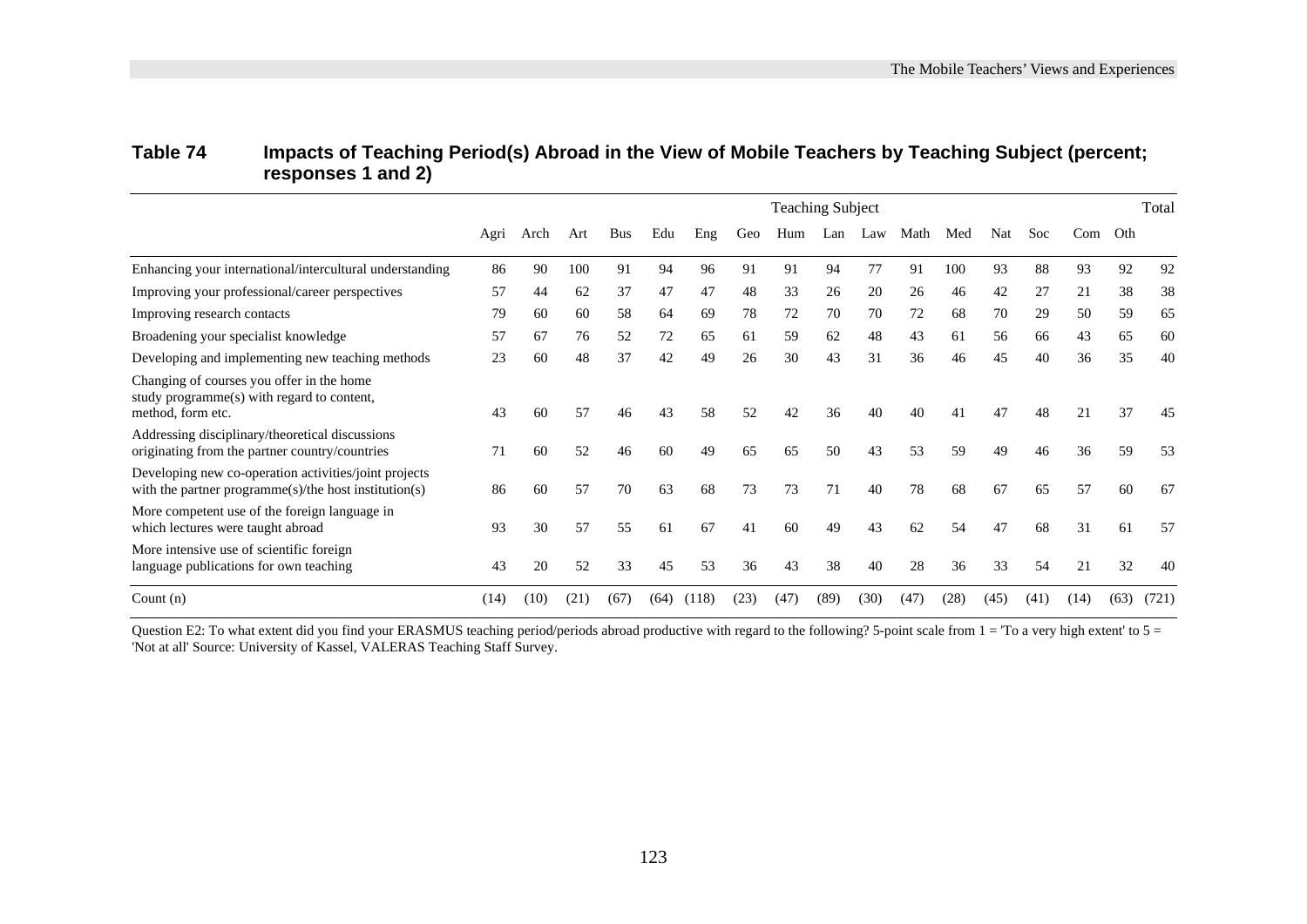Again, respondents from Central and Eastern European countries considered the teaching period abroad as more productive for their subsequent academic activities than respondents from Western European countries (see Table 75). The difference, however, was smaller than various other dimensions of impact addressed above.

## **Table 75 General Academic Impact of Teaching Abroad by Home Region 2000/01 (percent; responses 1 and 2)**

|                                                                                                           | Home region 2000/01 |                               |       |  |  |
|-----------------------------------------------------------------------------------------------------------|---------------------|-------------------------------|-------|--|--|
|                                                                                                           | Western<br>Europe   | Central and Eastern<br>Europe |       |  |  |
| Improving research contacts                                                                               | 60                  | 80                            | 64    |  |  |
| Broadening your specialist knowledge                                                                      | 57                  | 78                            | 61    |  |  |
| More competent use of the foreign language in<br>which lectures were taught abroad                        | 52                  | 76                            | 57    |  |  |
| Addressing disciplinary/theoretical discussions<br>originating from the partner country/countries         | 49                  | 64                            | 52    |  |  |
| Changing of courses you offer in the home study<br>programme(s) with regard to content, method, form etc. | 40                  | 64                            | 44    |  |  |
| Count $(n)$                                                                                               | (603)               | (142)                         | (745) |  |  |

Question E2: To what extent did you find your ERASMUS teaching period/periods abroad productive with regard to the following? 5-point scale from  $1 =$  'To a very high extent' to  $5 =$  'Not at all' Source: University of Kassel, VALERAS Teaching Staff Survey.

## **6.6.3 International Understanding and International Activities**

Scholars formerly mobile for a teaching period in another European country supported by ERASMUS tend to be internationally mobile thereafter. 94 percent of all respondents reported that they were abroad for academic reasons at least occasionally in the subsequent five years. The proportion is almost identical among Western European and Central and Eastern European teachers. But

- Central and Eastern European scholars spent on average 29 days annually in other countries, while
- respondents from Western European countries spent only 23 days abroad annually.

Over the period of five years, as Table 76 shows,

- 83 percent attended conferences in other countries,
- 55 percent undertook research activities abroad,
- 41 percent taught again in other countries,
- 26 made teaching-related visits in the framework of ERASMUS and 38 percent other activities related to the international cooperation.

Here, the type of activities hardly differs between Western European scholars and their Central and Eastern European colleagues.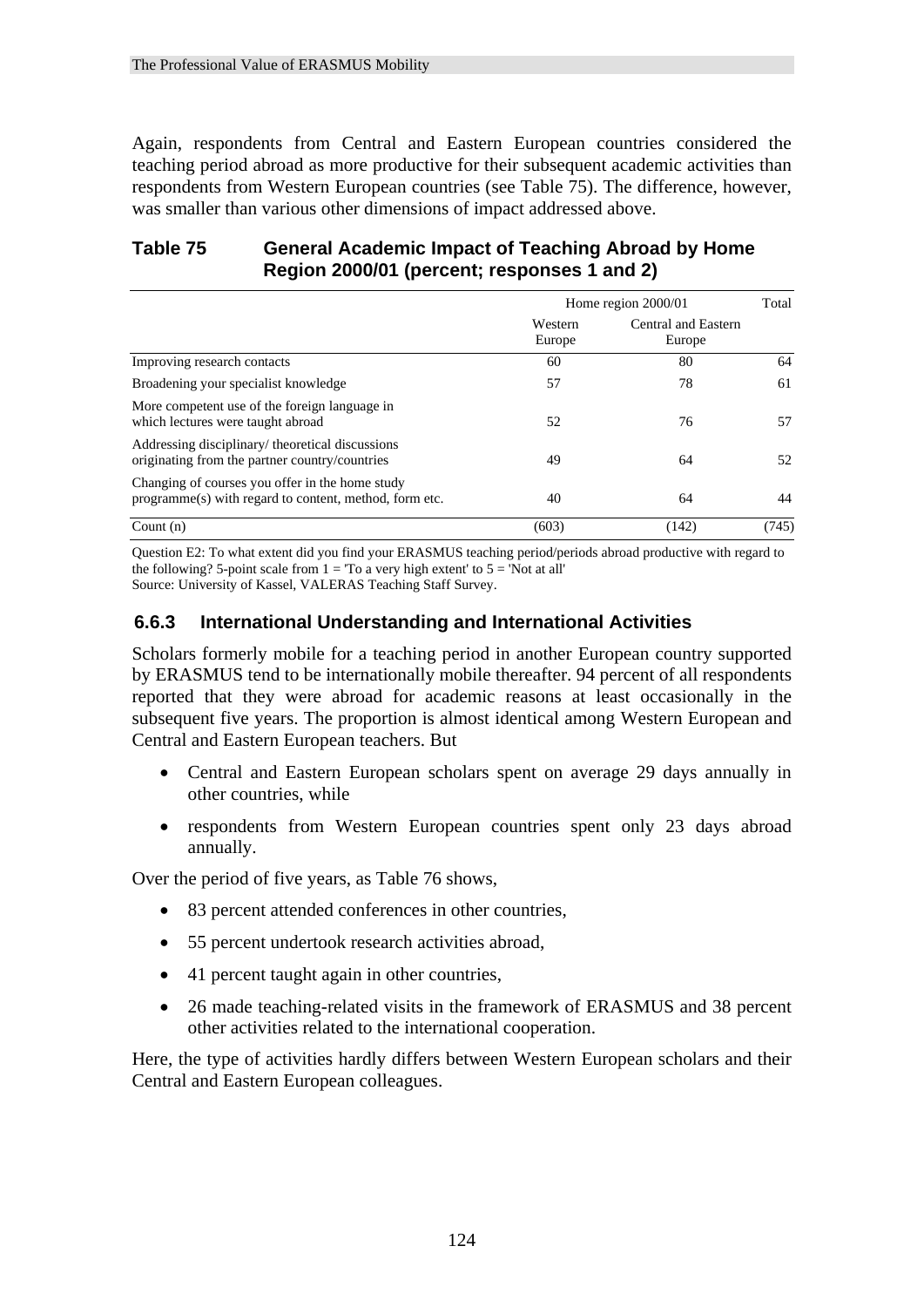|                                                                                             | Home Country 2005/06 |      |     |      |      |       |          |          |          |      |          |                | Total |      |      |      |      |      |            |           |       |
|---------------------------------------------------------------------------------------------|----------------------|------|-----|------|------|-------|----------|----------|----------|------|----------|----------------|-------|------|------|------|------|------|------------|-----------|-------|
|                                                                                             | AT                   | BE   | DK  | FI   | FR   | DE    | GR       | HU       | IR       | IT   | NL       | N <sub>O</sub> | PL    | PТ   | RO   | ES   | SЕ   | UK   | <b>CEE</b> | <b>OT</b> |       |
| Teaching abroad outside<br><b>SOCRATES/ERASMUS</b>                                          | 45                   | 48   | 44  | 35   | 29   | 50    | 46       | 41       | 17       | 57   | 40       | 31             | 25    | 28   | 37   | 41   | 48   | 44   | 33         | 43        | 41    |
| Other teaching-programme re-<br>lated visits abroad in the con-<br>text of SOCRATES/ERASMUS | 28                   | 15   |     | 27   | 31   | 21    | 38       | 24       | 33       | 26   | 40       | 15             | 33    | 22   | 37   | 29   | 22   | 31   | 11         | 23        | 26    |
| Other internationalisation<br>activities outside<br>SOCRATES/ERASMUS                        | 41                   | 39   | 44  | 41   | 41   | 38    | 62       | 41       | 33       | 48   | 30       | 38             | 33    | 22   | 39   | 38   | 43   | 31   | 11         | 30        | 38    |
| Research activities abroad                                                                  | 48                   | 39   | 33  | 43   | 63   | 47    | 77       | 47       | 50       | 76   | 30       | 62             | 54    | 67   | 49   | 62   | 57   | 50   | 67         | 77        | 55    |
| Participation in conferences,<br>workshops etc. abroad                                      | 86                   | 73   | 100 | 73   | 77   | 83    | 92       | 82       | 100      | 93   | 90       | 85             | 79    | 94   | 82   | 88   | 83   | 75   | 89         | 87        | 83    |
| Other (please specify)                                                                      | 14                   | 24   |     | 24   |      |       | $\theta$ | $\Omega$ | $\Omega$ |      | $\Omega$ | 8              | 8     | 6    | 12   | 12   | 13   | 6    | 11         | $\theta$  | 10    |
| Total                                                                                       | 262                  | 239  | 244 | 243  | 249  | 247   | 315      | 235      | 233      | 307  | 230      | 238            | 233   | 239  | 257  | 271  | 265  | 238  | 222        | 260       | 253   |
| Count $(n)$                                                                                 | (29)                 | (33) | (9) | (49) | (70) | (126) | (13)     | (17)     | (6)      | (46) | (10)     | (13)           | (24)  | (36) | (51) | (34) | (23) | (32) | (9)        | (30)      | (660) |

#### **Table 76 Teachers' Activities Abroad by Home Country 2005/06 (percent; multiple responses)**

Question B2: During the last five academic years, how many days have you spent altogether abroad for the following activities? Please estimate the days approximately. Source: University of Kassel, VALERAS Teaching Staff Survey.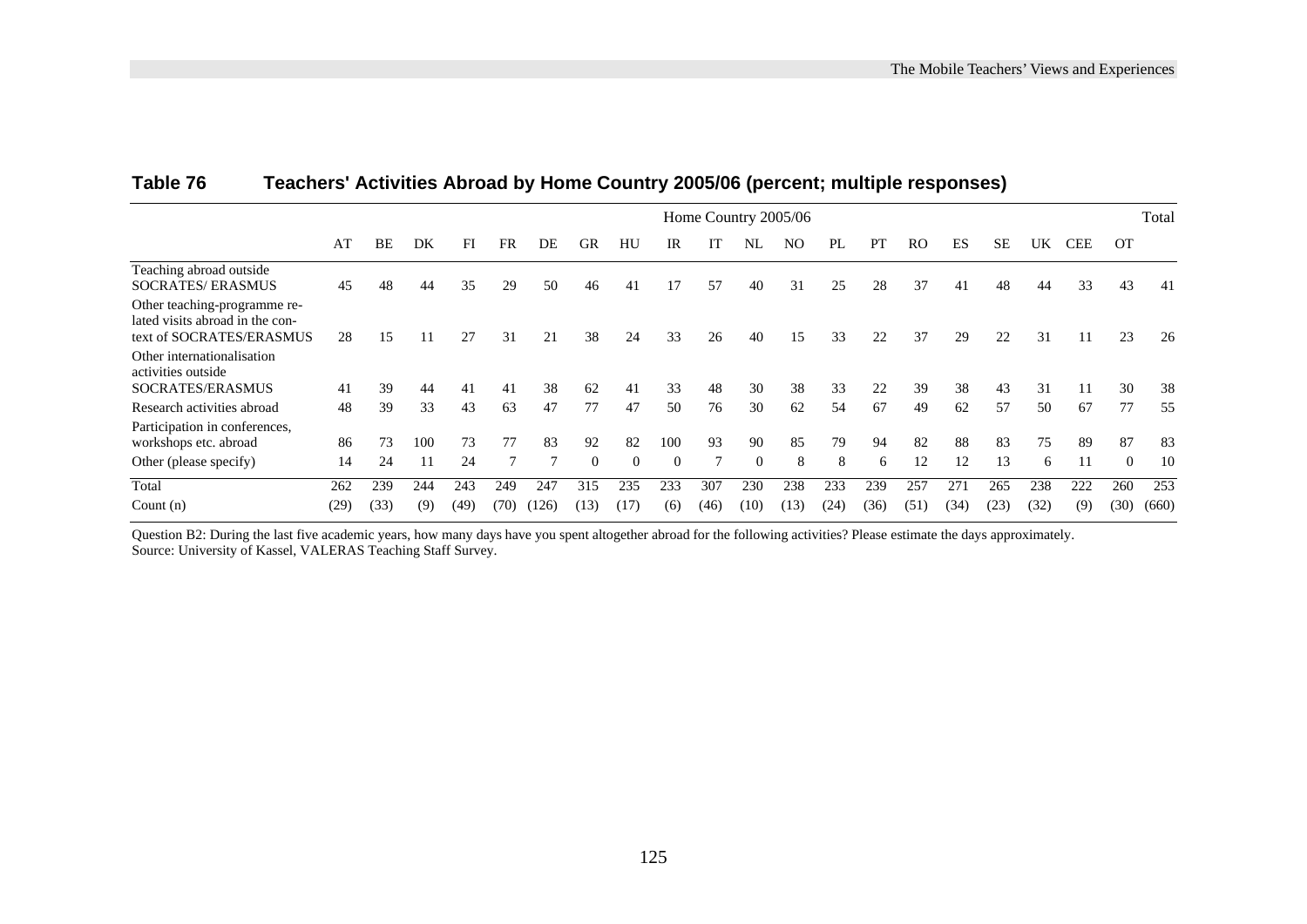As already pointed out above, nine percent of the respondents moved to a higher education institution in another country in the five years subsequent to their temporary study abroad. Six percent of the respondents, i.e. the majority of those professionally mobile, stated that their border-crossing mobility was linked to their ERASMUSsupported teaching period abroad.

Some formerly mobile teachers were involved in other activities supported by the ERASMUS Programme:

- 28 percent were involved in Intensive Programmes, among them nine percent 'frequently' and 19 percent 'occasionally'. Of those users of the programme 81 percent alone come from Western European countries.
- Nine percent were active in ERASMUS Curriculum Development project.
- Ten percent participated in ERASMUS Thematic Networks.

The percentage of Western European teachers involved in other ERASMUS activities was slightly higher than that of the Central and Eastern European teachers.

The formerly mobile teachers were asked, in addition, about subsequent international activities influenced by or linked to their ERASMUS teaching assignment. Thus, they asked to assess the value of teaching abroad for their international academic career in the first five years after the ERASMUS teaching period abroad. As Table 77 shows,

- 49 percent observed an enhancement of international scientific cooperation,
- 38 percent increasing cooperation in international research projects,
- 36 percent an increase of international cooperation, and
- 16 percent taking over European or international responsibilities in higher education.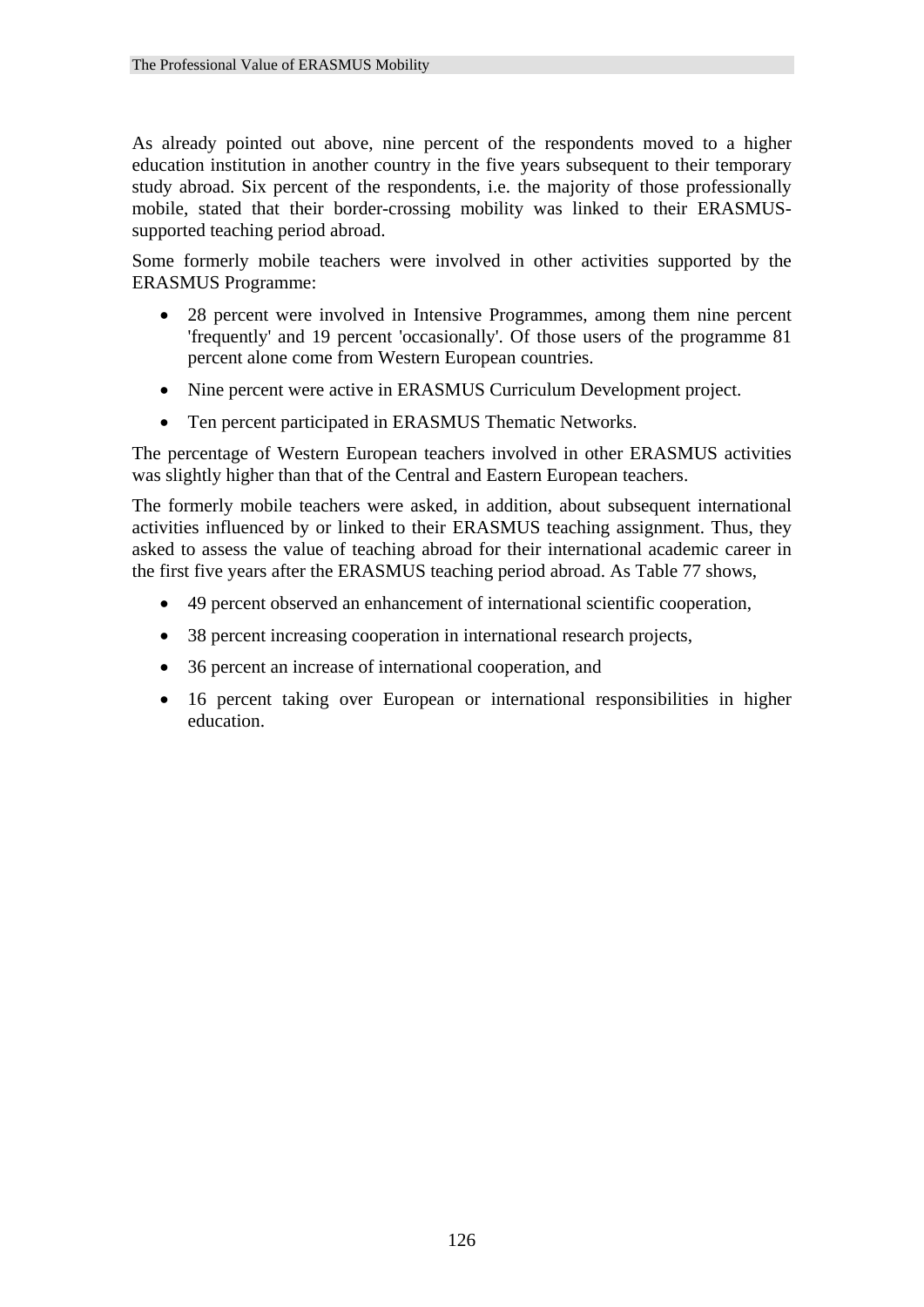| Table 77 | <b>Academic Impact by ERASMUS Teaching Assignments</b>  |
|----------|---------------------------------------------------------|
|          | Abroad by Home Region 2000/01 (percent; responses 1 and |
|          |                                                         |

|                                                                                                       |                   | Home Region 2000/01           |       |  |
|-------------------------------------------------------------------------------------------------------|-------------------|-------------------------------|-------|--|
|                                                                                                       | Western<br>Europe | Central and Eastern<br>Europe |       |  |
| Enhancement of international scientific co-operation                                                  | 47                | 60                            | 49    |  |
| Increasing co-operation in international research projects                                            | 34                | 56                            | 38    |  |
| Increase of invitations abroad                                                                        | 33                | 50                            | 36    |  |
| Enlargement of tasks which your work involves                                                         | 31                | 36                            | 32    |  |
| Taking over an administrative position in the<br><b>SOCRATES</b> programme                            | 10                | 35                            | 15    |  |
| Award of funds for research projects by<br>national/international research promotion agencies         | 14                | 29                            | 17    |  |
| Taking over of European/International<br>responsibilities in higher education                         | 15                | 20                            | 16    |  |
| Taking over of regional/national<br>responsibilities in the higher education system                   | 9                 | 23                            | 12    |  |
| Getting a higher academic rank, i.e. from<br>assistance professor to full professor etc.              | 7                 | 30                            | 12    |  |
| Taking over a high ranked administrative<br>position in the employing higher education institution(s) | 7                 | 33                            | 12    |  |
| Getting a position at another higher<br>education institution in the home country                     | 4                 | 18                            | 7     |  |
| Extension of a temporary employment contract                                                          | $\overline{4}$    | 14                            | 6     |  |
| Change to an higher education institution abroad                                                      | 4                 | 13                            | 6     |  |
| Raise of income level                                                                                 | 1                 | 10                            | 3     |  |
| Count $(n)$                                                                                           | (556)             | (137)                         | (693) |  |

Question E3: During the last five academic years, to what extent were the following changes in your professional career influenced by or linked to your ERASMUS teaching assignment(s)? 5-point scale from  $1 =$  'To a very high extent' to  $5 =$  'Not at all'

Source: University of Kassel, VALERAS Teaching Staff Survey.

This does not mean, however, that formerly mobile teachers note international research activities or general higher education policy activities as the major impact of the teaching period abroad. Rather, a higher proportion of them noted that the ERASMUS teaching period has been productive for international dimensions of teaching in various respects:

- 67 percent were encouraged to start new educational projects with partner institutions abroad,
- 57 percent noted a more competent use of foreign language in their teaching abroad, and
- 40 percent used academic publications written in foreign languages more frequently in their own classes.

In all three respects, teachers from Central and Eastern European countries reported a substantial impact of the ERASMUS teaching period abroad on the international dimensions of their teaching activities almost twice as often as teachers from Western European countries.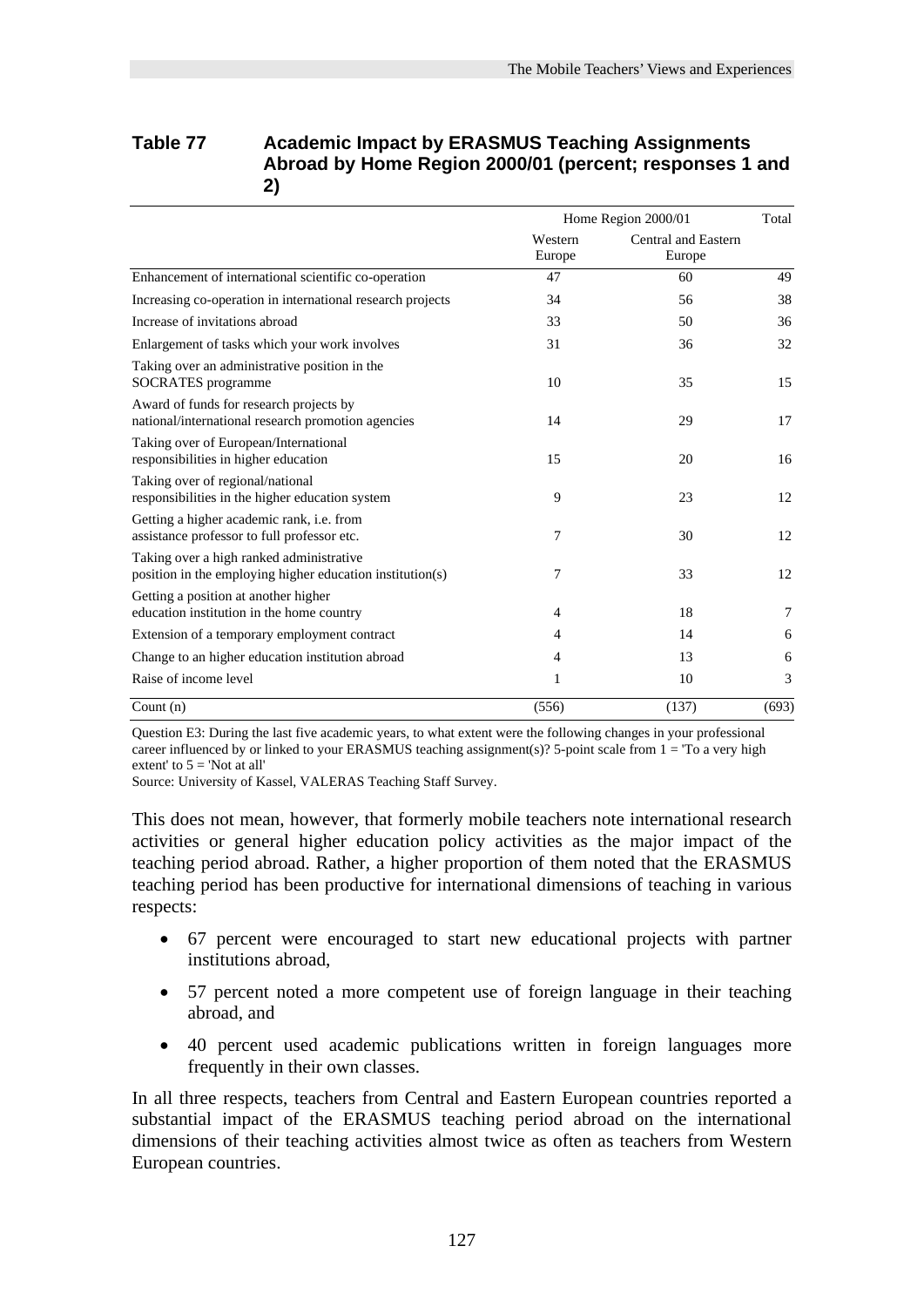In the previous surveys of ERASMUS-supported teachers mobile in the academic years 1990/91 and 1998/98 somewhat different questions were asked about the general academic impact of teaching abroad. Some questions were similar. In both previous surveys, about half of the mobile teachers responding stated that the teaching period abroad was helpful for getting acquainted with other teaching methods, and also about half of the respondents each stated that the teaching period abroad was valuable for establishing research contacts. Thus, we can conclude that the value of ERASMUS teaching mobility for understanding und undertaking international activities of teaching and research has not changed substantially over time. This can be viewed as a success of the ERASMUS programme because teaching mobility has expanded substantially over the years.

#### **6.7 Institutional Conditions for Teaching Mobility**

More than 40 percent each of the formerly mobile teachers who were in the position to assess the situation of their departments stated that their departments both frequently received ERASMUS teachers from other countries and frequently sent some of their staff abroad. According to the respondents, frequent staff exchange could be observed at about the same proportion of departments involved in staff mobility in Western Europe and in Central and Eastern Europe. Surprisingly, Central and Eastern European respondents (62%) stated more often than Western European respondents (41%) that the teaching staff exchange between their department and all partner departments abroad was more or less balanced.

According to the mobile teachers, teaching mobility is highly appreciated at about one fifth of the higher education institutions each at the institutional level, at the departmental level and by the colleagues. Almost two fifth each noted somewhat of an appreciation for each group. Only less than one tenth noted that teaching mobility is not much appreciated or viewed as a burden within their institution of higher education, again similarly at the institutional level, at the departmental level and by their colleagues (see Table 78).

Mobile teachers from Central and Eastern European countries perceived the attitudes at their institution of higher education similarly at institutional level and somewhat more positive on the departmental level and by their colleges than mobile teachers from Western European countries. As the mobile teachers from Central and Eastern Europe appreciated the teaching period abroad and its impact substantially more positive than mobile teachers from Western Europe, these findings suggest that teachers from Central and Eastern European countries obviously observe a higher discrepancy between their often enthusiastic appreciation of ERASMUS teaching staff mobility and the often lukewarm appreciation within their institution than teachers from Western Europe.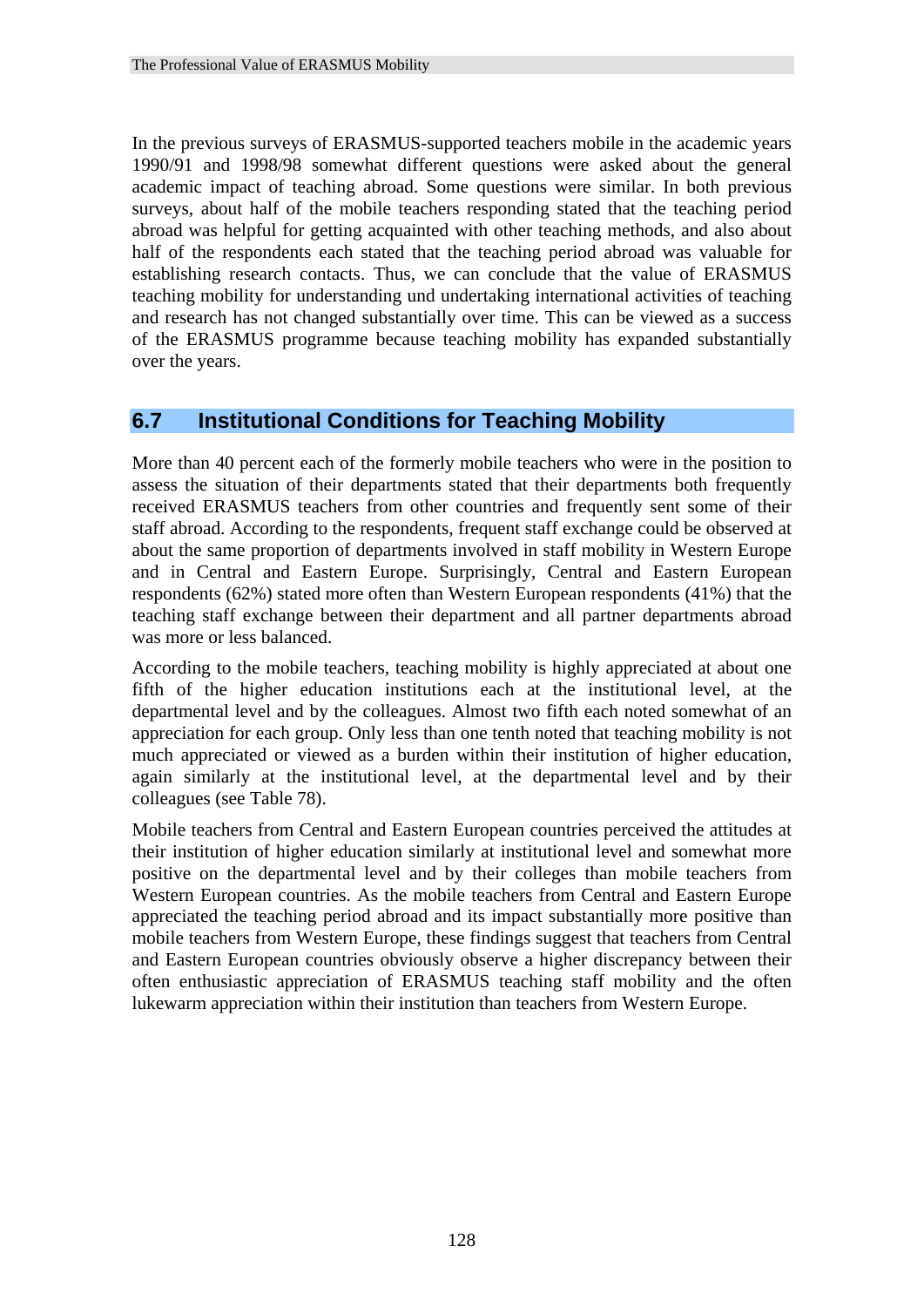|                                           |                   | Home Region 2000/01                  | Total        |  |
|-------------------------------------------|-------------------|--------------------------------------|--------------|--|
|                                           | Western<br>Europe | <b>Central and Eastern</b><br>Europe |              |  |
| At the institutional level                |                   |                                      |              |  |
| It is highly valued                       | 23                | 21                                   | 22           |  |
| It is valued to a certain extent          | 37                | 42                                   | 38           |  |
| It is perceived as an individual activity | 33                | 32                                   | 33           |  |
| It is largely perceived as a burden       | 2                 | $\Omega$                             | 2            |  |
| It is not much appreciated                | 5                 | 4                                    | 5            |  |
| Total<br>Count $(n)$                      | 100<br>(592)      | 100<br>(140)                         | 100<br>(732) |  |
| At the departmental level                 |                   |                                      |              |  |
| It is highly valued                       | 21                | 28                                   | 22           |  |
| It is valued to a certain extent          | 37                | 45                                   | 38           |  |
| It is perceived as an individual activity | 34                | 22                                   | 32           |  |
| It is largely perceived as a burden       | 3                 | 1                                    | 3            |  |
| It is not much appreciated                | 5                 | 4                                    | 5            |  |
| Total<br>Count $(n)$                      | 100<br>(595)      | 100<br>(141)                         | 100<br>(736) |  |
| By colleagues                             |                   |                                      |              |  |
| It is highly valued                       | 16                | 29                                   | 19           |  |
| It is valued to a certain extent          | 32                | 38                                   | 33           |  |
| It is perceived as an individual activity | 42                | 28                                   | 39           |  |
| It is largely perceived as a burden       | $\overline{4}$    | 2                                    | 4            |  |
| It is not much appreciated                | 6                 | 3                                    | 5            |  |
| Total<br>Count (n)                        | 100<br>(544)      | 100<br>(137)                         | 100<br>(681) |  |

#### **Table 78 Teachers' Assessment of Teaching Mobility within the Higher Education Institution by Home Region 2000/01 (percent)**

Question C4: In general, how is teaching mobility assessed at your higher education institution today at the following three levels? At the institutional level, at the departmental level, by your colleagues.

Source: University of Kassel, VALERAS Teaching Staff Survey.

About half of the respondents believe that the attitude toward ERASMUS teaching mobility has become more positive over the last decade. The attitude changed similarly at the institutional level, at the departmental level and by the colleagues of the mobile teachers (see Table 79). A change towards a more positive attitude was observed somewhat more often by teachers from Central and Eastern European countries than by teachers from Western European countries.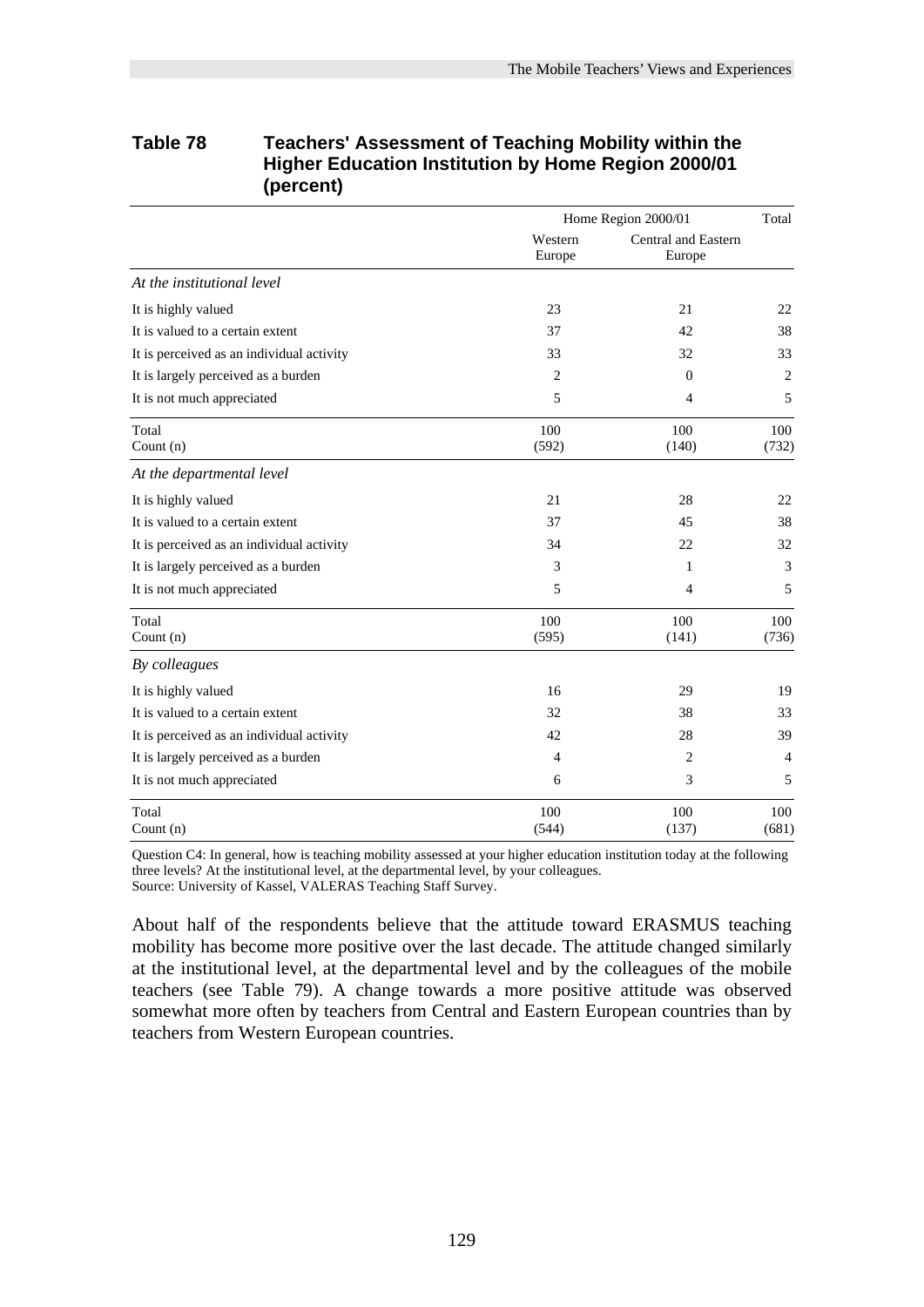#### **Table 79 Change of Attitudes within the Institution of Higher Education towards Teaching Mobility in the View of Mobile Teachers by Home Region 2000/01 (percent; responses 1 and 2)**

|                            |                   | Home Region 2000/01           |       |  |
|----------------------------|-------------------|-------------------------------|-------|--|
|                            | Western<br>Europe | Central and Eastern<br>Europe |       |  |
| At the institutional level | 49                | 65                            | 52    |  |
| At the departmental level  | 49                | 70                            | 53    |  |
| By your colleagues         | 44                | 65                            | 48    |  |
| Count $(n)$                | (594)             | (142)                         | (736) |  |

Question C5: How has the attitude towards teaching mobility changed during the last 10 years at your higher education institution? 5-point scale from  $1 =$  'Became much more positive' over  $3 =$  'Remained the same' to  $5 =$  'Became' much more negative'

Source: University of Kassel, VALERAS Teaching Staff Survey.

According to the mobile teachers surveyed,

- 61 percent teaching abroad was an additional work load, while
- 39 percent teaching abroad was part of their normal workload, whereby 12 percent were explicitly relieved from regular teaching and research loads and 6 percent from other duties.

Table 80 shows that teaching abroad is slightly more often an integral part of the total work load at Central and Eastern European than at Western European higher education institutions.

#### **Table 80 Usual Proceedings Regarding Workload of Teaching Abroad in the View of Mobile Teachers by Home Region 2000/01 (percent)**

|                                                                                                                                         |                   | Home region 2000/01           |       |  |
|-----------------------------------------------------------------------------------------------------------------------------------------|-------------------|-------------------------------|-------|--|
|                                                                                                                                         | Western<br>Europe | Central and Eastern<br>Europe |       |  |
| Teaching abroad is part of the normal professional<br>tasks or outgoing staff will be relieved of teaching.<br>research or other duties | 38                | 44                            | 39    |  |
| Teaching abroad means extra work for outgoing<br>staff without receiving any compensation                                               | 62                | 56                            | 61    |  |
| Total                                                                                                                                   | 100               | 100                           | 100   |  |
| Count $(n)$                                                                                                                             | (584)             | (141)                         | (725) |  |

Question C3: Regarding compensation of teaching periods abroad, what is the most usual proceeding at your current home institution today? (Multiple replies possible)

Source: University of Kassel, VALERAS Teaching Staff Survey.

The findings presented referred to the current situation at the mobile teachers' institution of higher education. When asked to compare the current practices with those about five years earlier, when the respondents went abroad, the respondents did not note any substantial difference. Also, the teachers surveyed note that the predominant practice at their institutions applied to themselves when they went abroad.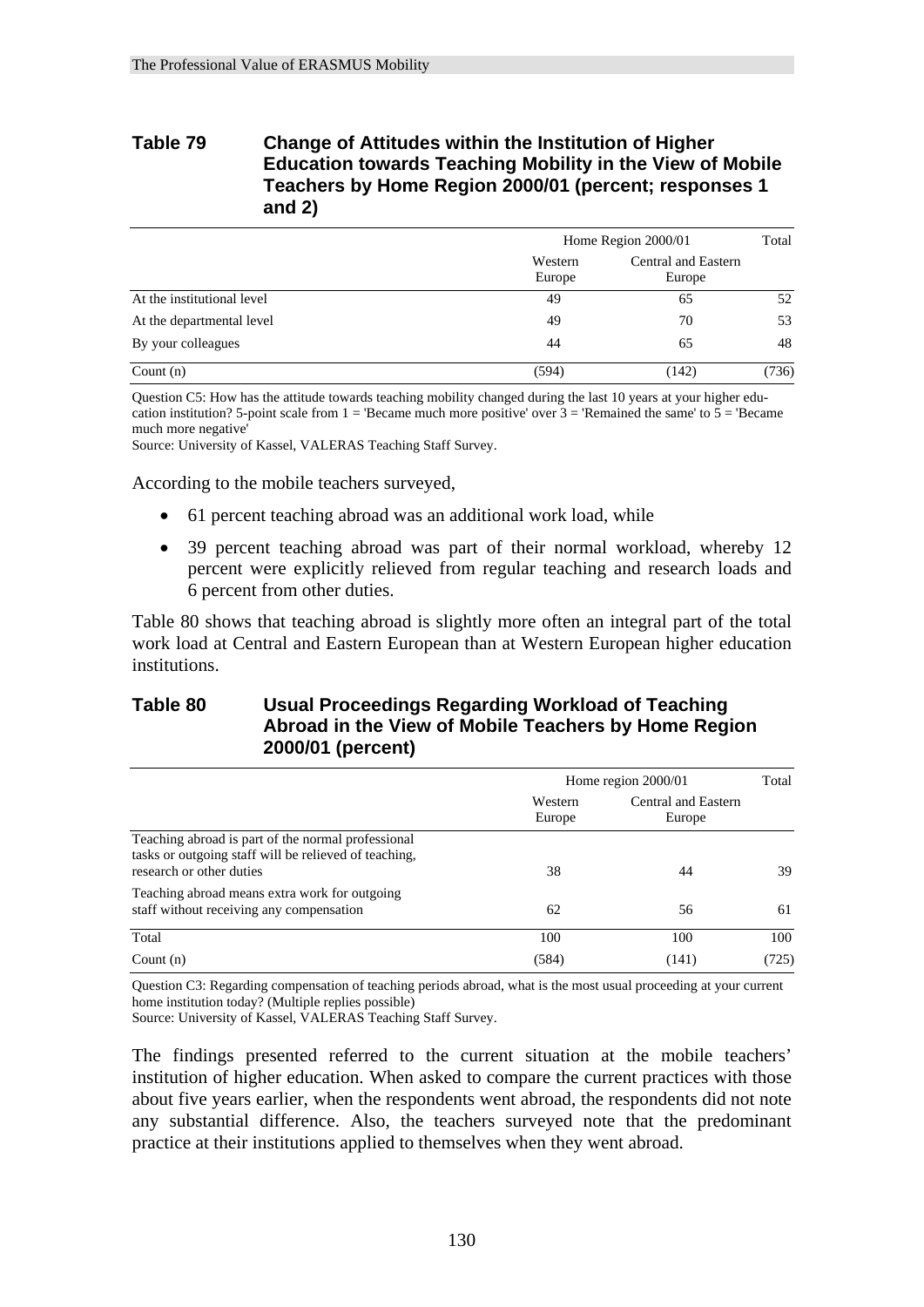Table 81 suggests that the respondents were treated quite differently as regards the work load of teaching abroad according to their field. On the one hand, more than half of the mobile teachers from Medicine, Geography, Art & Design, Education and Architecture had taught abroad as part of their normal work. On the other hand, this holds true only for about one third of the teachers from Law, Mathematics, Economics and the Humanities.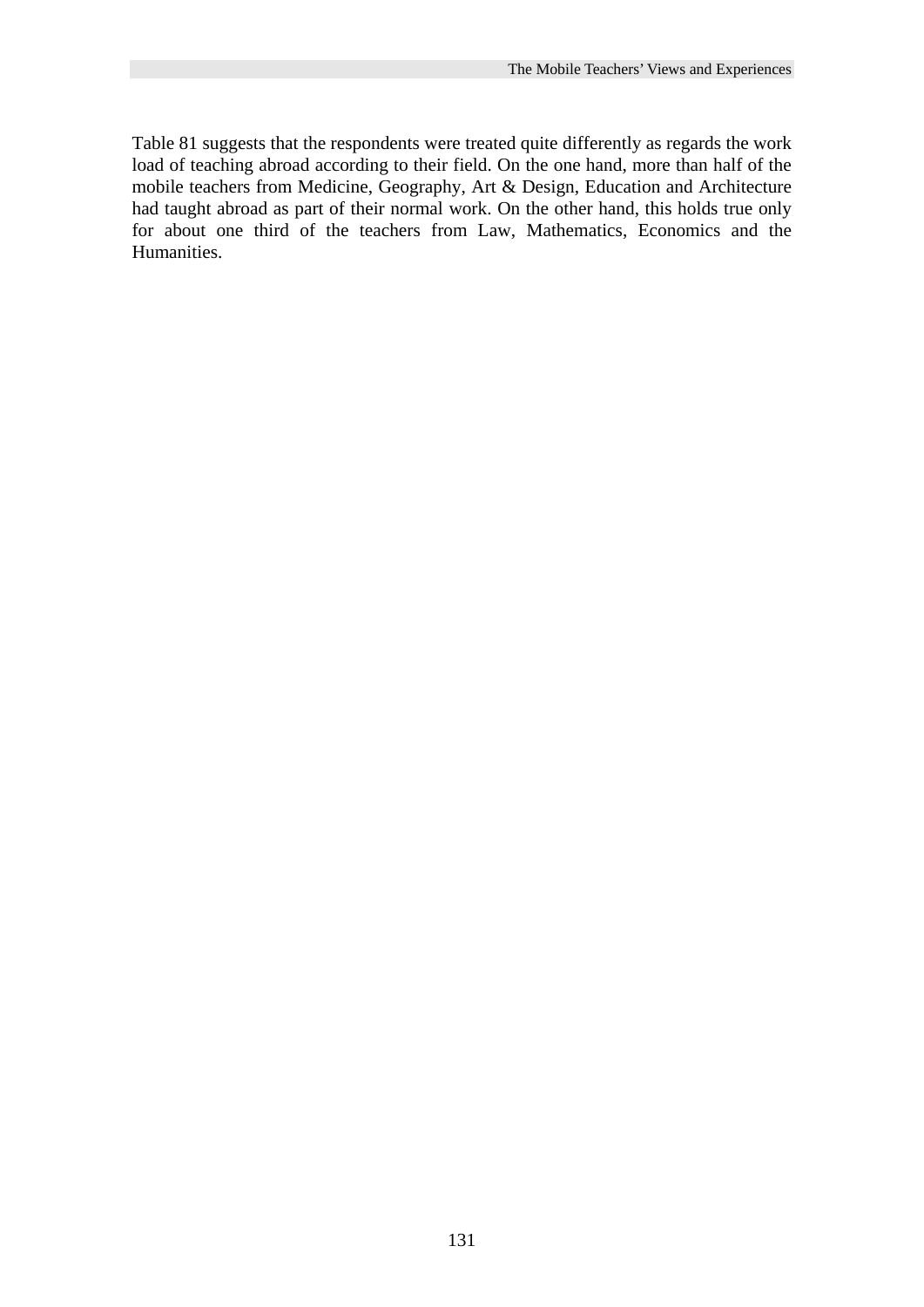#### **Table 81 Teachers' Work Load of Teaching Abroad During the Academic Year 2000/ 01 by Teaching Subject (percent; multiple responses)**

|                                                                                                        | Teaching subject |      |      |      |      |       |      |      |      | Total |      |      |          |      |      |      |       |
|--------------------------------------------------------------------------------------------------------|------------------|------|------|------|------|-------|------|------|------|-------|------|------|----------|------|------|------|-------|
|                                                                                                        | Agri             | Arch | Art  | Bus  | Edu  | Eng   | Geo  | Hum  | Lan  | Law   | Math | Med  | Nat      | Soc. | Com  | Oth  |       |
| You were relieved of teaching and research duties                                                      | 21               | 10   | 15   | 8    | 13   | 8     | 20   |      | 9    |       |      | 12   | $\Omega$ | 5    | 8    | 6    | 8     |
| You were relieved of other duties                                                                      | 7                | 20   | 5    | 6    | 8    | 4     | 15   | 2    | 6    | 3     | 9    | 12   | 2        | 2    | 8    | 3    | 6     |
| Your teaching period abroad was part of your<br>normal professional tasks                              | 21               | 30   | 55   | 23   | 40   | 35    | 40   | 31   | 36   | 23    | 17   | 52   | 36       | 46   | 33   | 44   | 35    |
| Your teaching period abroad meant extra work for you<br>which you did not receive any compensation for | 50               | 40   | 35   | 70   | 59   | 65    | 50   | 71   | 61   | 77    | 79   | 44   | 68       | .59  | 58   | 56   | 62    |
| Total                                                                                                  | 100              | 100  | 110  | 108  | 119  | 112   | 125  | 107  | 111  | 110   | 106  | 120  | 107      | 112  | 108  | 110  | 111   |
| Count $(n)$                                                                                            | (14)             | (10) | (20) | (64) | (63) | (113) | (20) | (45) | (87) | (30)  | (47) | (25) | (44)     | (41) | (12) | (63) | (698) |

Question D1: Did your home institution relieve you of certain work to compensate your teaching period abroad during the academic year 2000/01? (Multiple replies possible) Source: University of Kassel, VALERAS Teaching Staff Survey.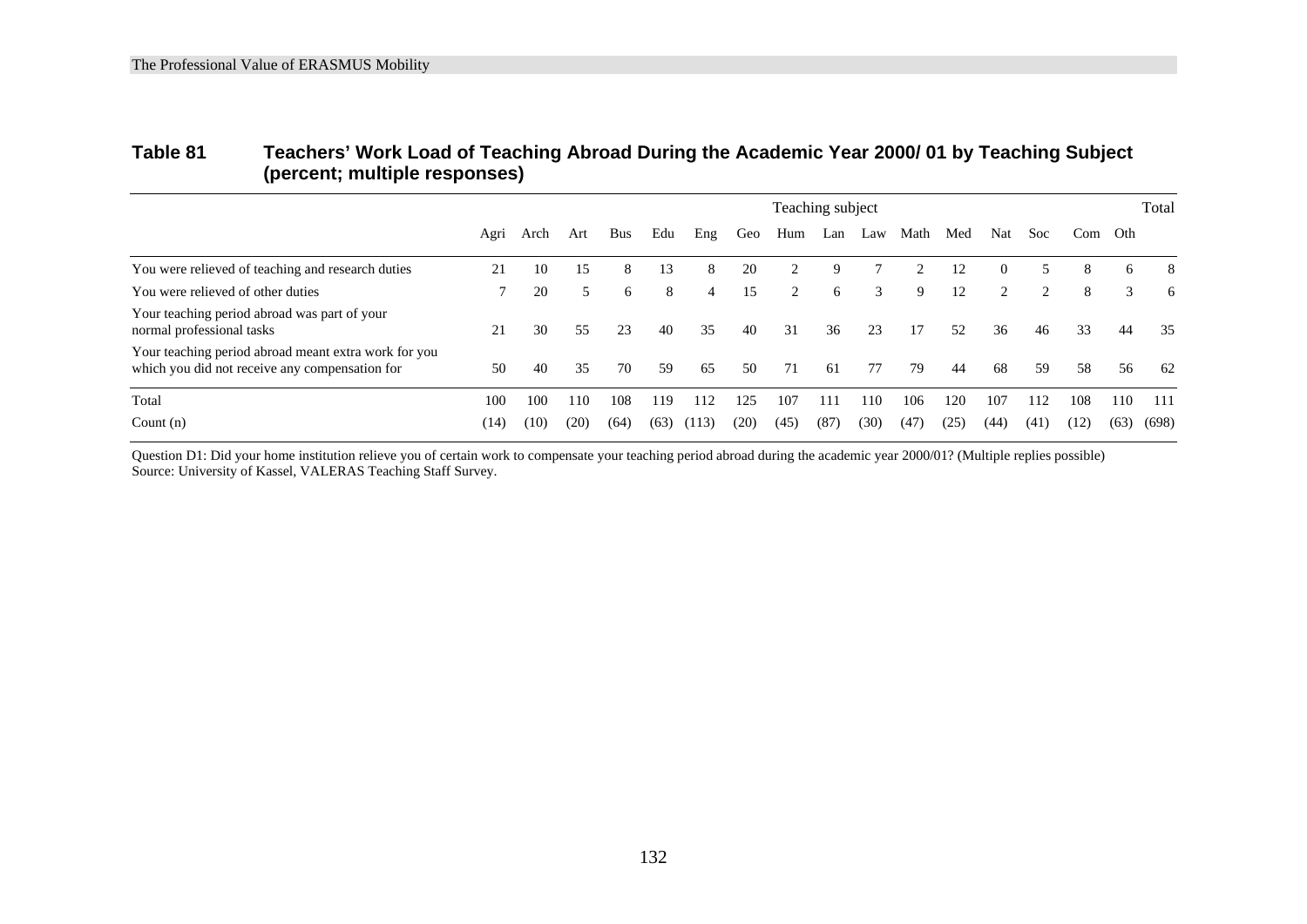#### **6.8 Impact of the Teaching Mobility on the Home Institution of Higher Education**

All formerly mobile teachers are convinced that their ERASMUS supported teaching activities had a positive impact on their home institution of higher education. This was stated by

- 67 percent of the respondents from Central and Eastern European countries as compared to
- 47 percent of the teachers from Western European countries.

A positive impact of their ERASMUS supported teaching activity on the home institution was often observed by teachers from

- Agriculture (69%),
- Art & Design  $(67\%)$ ,
- Geography (65%) and
- Medicine  $(64\%)$ .

On the other hand, a positive impact was relatively seldom stated by respondents from Mathematics (35%), Law (30%) and Communication Science (29%).

Finally, respondents were asked to state in which way teaching staff mobility has turned out to be beneficial for their home institution of higher education. Among 12 aspects addressed in the questionnaire, a positive impact was reported twice by the respondents. Accordingly, teaching mobility was most helpful for

- Improvement of advice given to mobile students (63%) and
- Providing knowledge on other countries (58%).

In addition, more than 40 percent of the respondents each noted a positive effect on

- the co-ordination of study programs between the home and host institution,
- the range of foreign-language teaching,
- the development of new study concepts and contents,
- the increase of comparative approaches.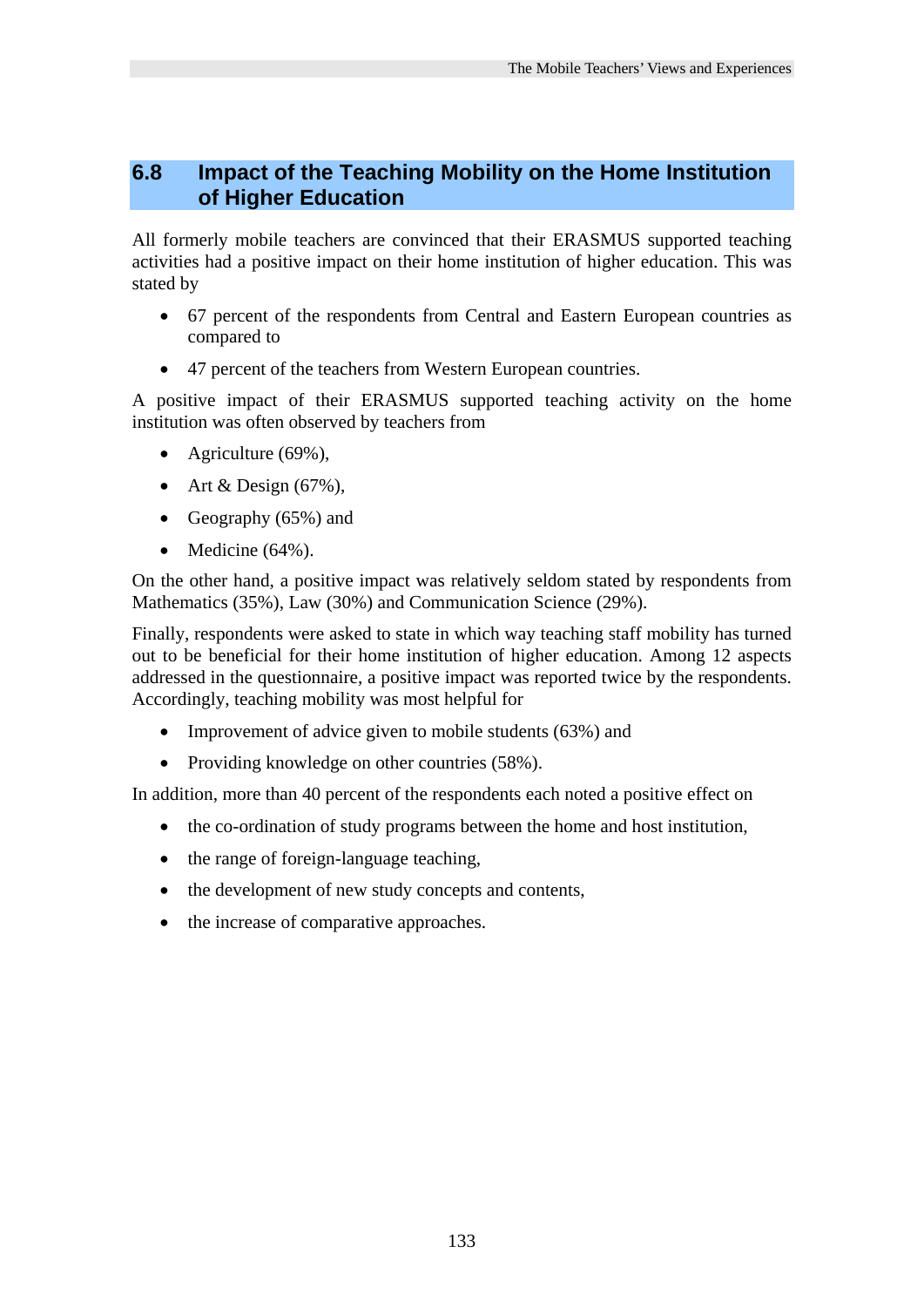#### **Table 82 Impacts of ERASMUS Teaching Staff Mobility on the Home Institution in the View of Mobile Teachers by Home Region 2000/01 (percent; responses 1 and 2)**

|                                                                                                 |                   | Home Region 2000/01           |       |  |
|-------------------------------------------------------------------------------------------------|-------------------|-------------------------------|-------|--|
|                                                                                                 | Western<br>Europe | Central and Eastern<br>Europe |       |  |
| Improvement of guidance/advice available to mobile students                                     | 62                | 69                            | 63    |  |
| Providing knowledge on other countries, Europe etc.                                             | 58                | 57                            | 58    |  |
| Co-ordination of programmes between home<br>programme and partner programmes                    | 47                | 46                            | 47    |  |
| Provision of courses in a foreign language<br>(foreign-language teaching)                       | 39                | 64                            | 44    |  |
| Development of new concepts and contents for<br>study programmes                                | 35                | 64                            | 41    |  |
| Addressing issues comparatively                                                                 | 40                | 47                            | 41    |  |
| Use of publications in a foreign language                                                       | 33                | 64                            | 39    |  |
| Providing knowledge on international<br>relations or supranational organisations                | 38                | 39                            | 38    |  |
| Addressing disciplinary/theoretical discussions<br>originating from partner country/from abroad | 37                | 43                            | 38    |  |
| Setting up double degree programmes                                                             | 36                | 28                            | 34    |  |
| Development of new teaching methods                                                             | 26                | 55                            | 32    |  |
| Integration of language courses into the curriculum                                             | 25                | 42                            | 29    |  |
| Count $(n)$                                                                                     | (587)             | (138)                         | (725) |  |

Question E6: In general, how would you rate the impact of ERASMUS teaching staff mobility on your home institution regarding the following aspects? 5-point scale from  $1 = T_0$  a very high extent' to  $5 = N_0$  at all' Source: University of Kassel, VALERAS Teaching Staff Survey.

In the majority of aspects addressed, responses of formerly mobile teachers from Central and Eastern European countries are similar to those of the colleagues from Western European countries. In some respects, however, respondents from Central and Eastern European institutions of higher education clearly observed a positive effect of ERASMUS teaching staff mobility more frequently than respondents from Western European countries: Increased provision of courses in a foreign language, use of publications in foreign languages, innovation of the concepts and contents of study programmes as well as development of new teaching methods.

#### **6.9 Concluding Remarks**

Teaching Staff Mobility serves several purposes. Besides international teaching experiences for non-mobile students at the host institution, it shall also have an impact on the institutional development of the home institution and, of course, on the teachers' competences as well. The results of this survey show that ERASMUS mobility has an *impact on all of these aspects*. Furthermore, it was shown that mobile teachers do not only profit with regard to teaching competences but also with regard to their research work.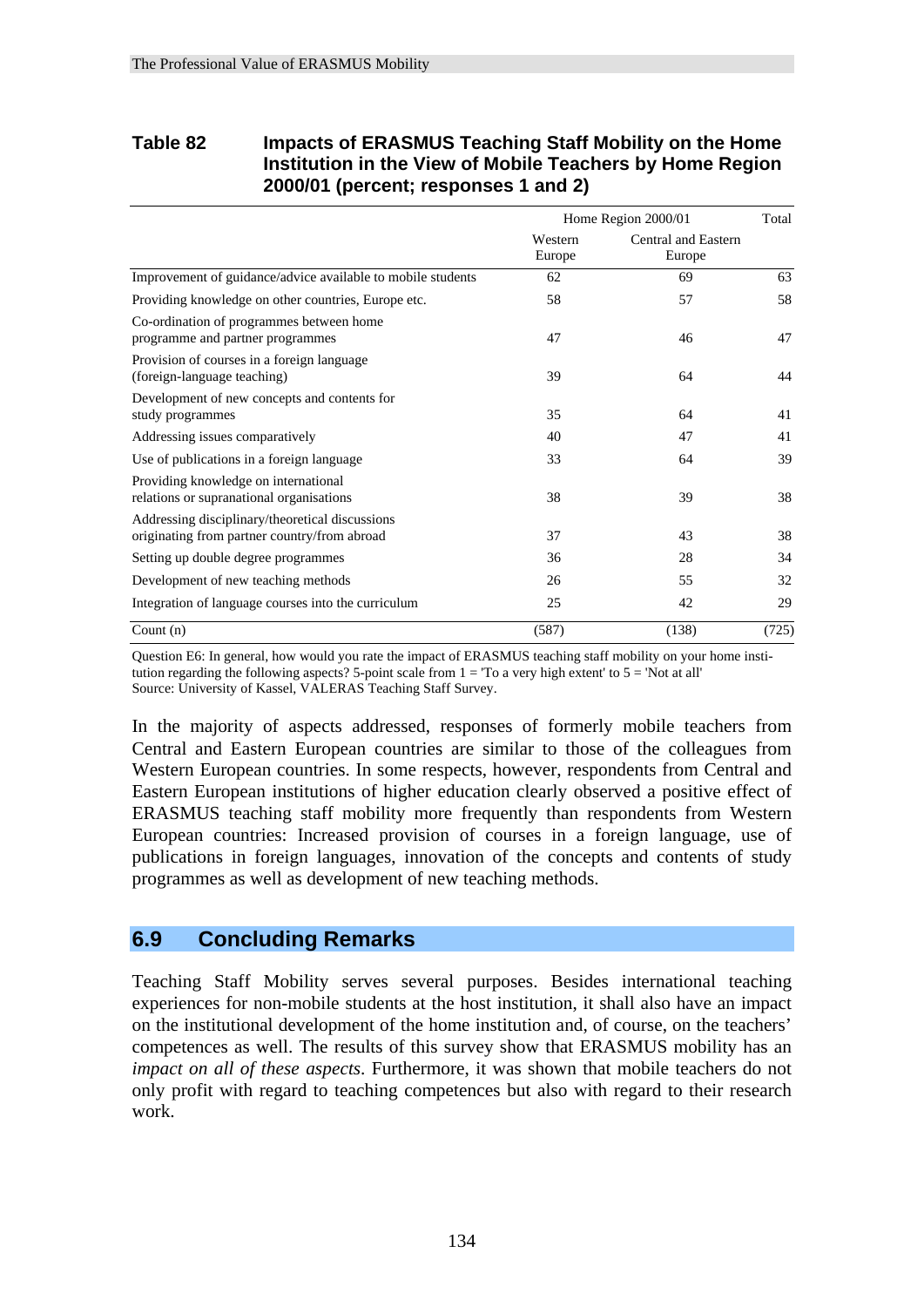With regard to home internationalisation, it can be summarised that students at the home institution can profit by their teachers' mobility experience. The wide majority of formerly mobile teachers report that they learnt about *different teaching contents*, *concepts* and *methods*. After return, many applied this knowledge. The results show that they got encouraged to start new educational projects, they are more competent in using a foreign language in teaching, they are more open to comparative approaches and foreign literature and publications in their teaching. For mobile students, teaching staff mobility has a further implication. 63 percent of formerly mobile teachers view that their international experience has improved their advice given to mobile students.

Besides teaching skills, the results present that the mobile teachers *improved academic and international competences* as well. More than half of the respondents reported that they were able to broaden their specialist knowledge and that they also profit by disciplinary and theoretical discussions during their stay abroad. Interestingly, the impact on the research activities seems to be stronger than expected. Even though the main impact still lies on teaching, a majority of the formerly mobile teachers list *improvements of their research contacts* and subsequently more research activities abroad as a consequence of their teaching abroad.

The impacts described above also *influence the home institution* directly and indirectly. Accordingly, the majority of the questioned teaching staff viewed that their experience abroad also had a positive impact on their home institution of higher education. Besides teaching and research networking effects, mobile teachers get to know quality assurance procedures not known at their home institution. The improved contacts may also help to install double degree programmes. Yet, the impacts are in this regard assessed comparatively lower than in the areas of teaching and research.

Institutional support and appreciation for teaching staff mobility has slightly improved over time. Still, in nearly two thirds of included cases, teaching abroad is an additional work load and not an integrated part of the workload. The practises at the institutions have not changed in the last five years in the perspective of the respondents.

The *career impact or professional value* of their stay abroad is assessed surprisingly positive by the teachers. More than 50 percent of teachers from Western European institutions and 81 percent of institutions in the Central and Eastern Europe viewed a positive impact on their professional development. Narrowing down the positive detailed assessments to those respondents who in fact experienced a career step in the last five years, the percentage of those who affirm that teaching abroad contributed to their career enhancement and the extension of their temporary employment contract is significantly high.

Differentiating analyses underscore differences by home and host country as well as field of study. In general, *respondents from Central and Eastern European home institutions assess the impact and the professional values much more positive* than their Western colleagues. In reference to host institution, more positive impacts were seen if the teaching stay took place at an institution in Western Europe. Differences by field of study were less clear, but interesting results could also be found.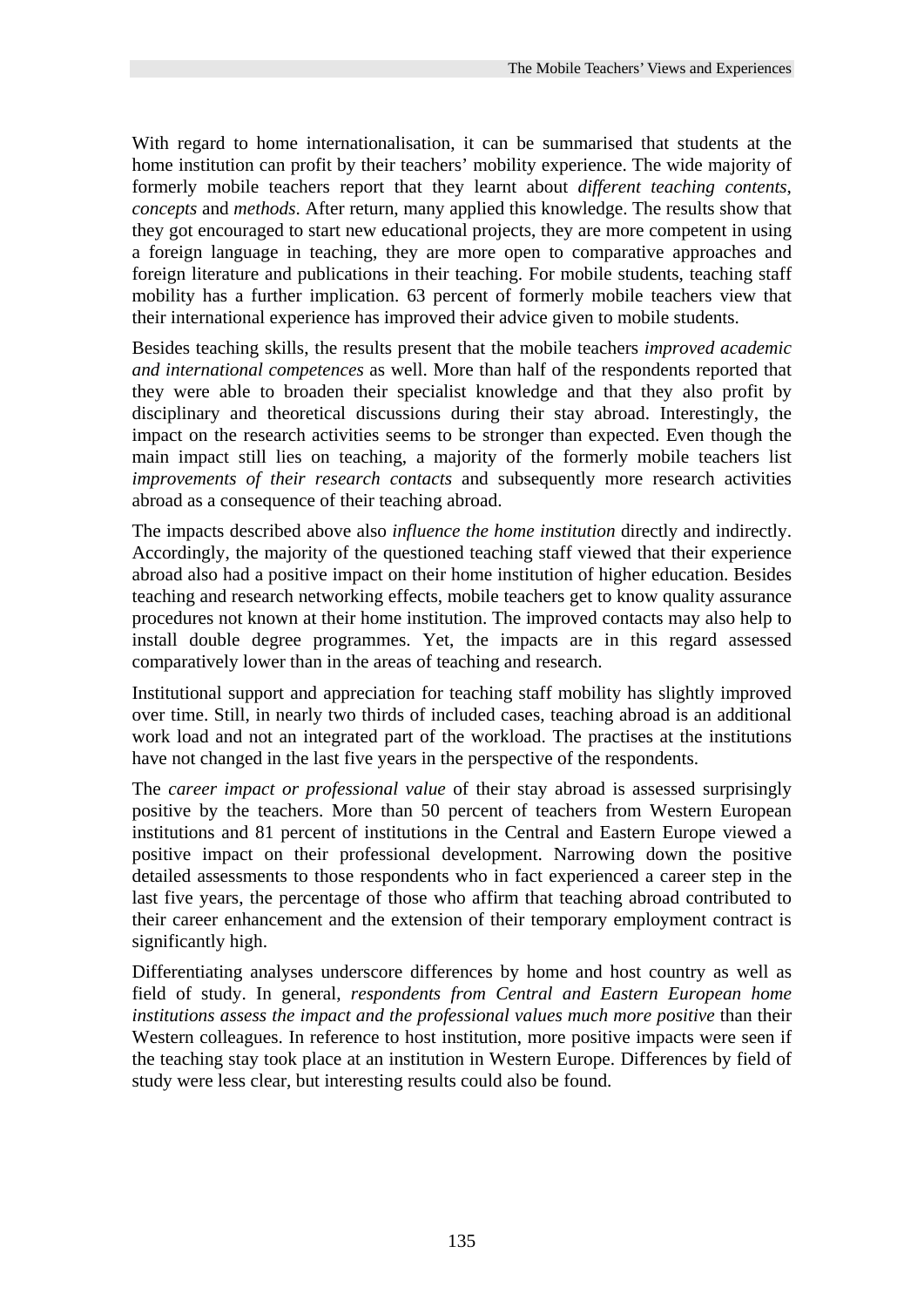## **7 The University Leaders' Views**

#### **7.1 Introduction**

Among the potentially interesting groups of actors and experts, university leaders are the most interesting group for an assessment of the professional value of student and teacher mobility besides employers.

The survey addresses university leaders as they are on the top position also responsible for policies related to ERASMUS within the universities. They should be well informed about staff policies and thus about the potential professional impact of teaching in the framework of ERASMUS, and they are certainly well informed about the universities' activities to support the transition to employment and about feedback from the employment system about the professional value of study in another European country.

The questionnaire survey raises questions matching those posed to the mobile students and teachers and thus serving a triangulation of perceptions. In addition, it addresses the value of teaching mobility for the competence development of the teaching staff and for the overall European and international activities of the university.

#### **7.2 The Survey of Leaders at ERASMUS Higher Education Institutions**

The following chapter summarises the methodological approach used for the survey of university leaders.

| 1              | Target population                                                             | All university leaders of those institutions which had outgoing<br>ERASMUS students in the academic year 2000/2001                                        |  |  |  |  |  |
|----------------|-------------------------------------------------------------------------------|-----------------------------------------------------------------------------------------------------------------------------------------------------------|--|--|--|--|--|
| 2              | Start of field phase                                                          | September 2005                                                                                                                                            |  |  |  |  |  |
| 3              | End of field phase                                                            | February 2006                                                                                                                                             |  |  |  |  |  |
| 4              | Sampling strategy                                                             | Census (All leader of Higher Education Institutions involved in<br>the ERASMUS programme)                                                                 |  |  |  |  |  |
| 5              | Questionnaire<br>(see<br>Annex A.6)                                           | Highly standardized, 8 pages, 48 questions, 157<br>variables<br>Translated in 23 official languages of the European<br>Union<br>Online and paper versions |  |  |  |  |  |
| 6              | filled<br><b>Number</b><br>0f<br>questionnaires<br>from<br>university leaders | 626                                                                                                                                                       |  |  |  |  |  |
| $\overline{7}$ | Gross response rate                                                           | 44% (626 of 1437)                                                                                                                                         |  |  |  |  |  |

#### **Table 83 Overview of the Field Phase of the Survey of Leaders at ERASMUS Higher Education Institutions**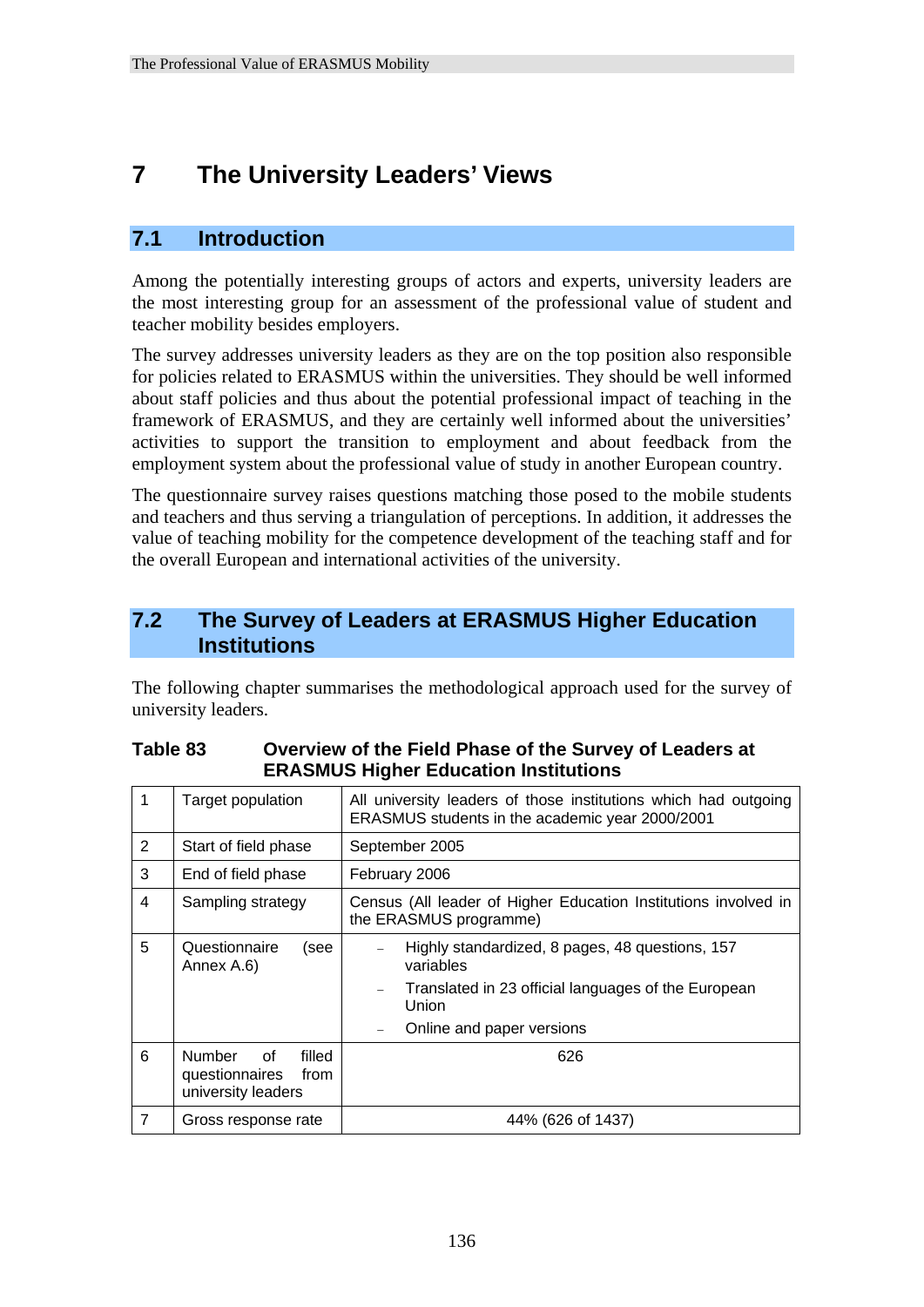The *target population* was defined as all university leaders of those institutions which had outgoing ERASMUS students in the reference period of the student survey (2000/2001). According to our database 2,003 institutions and, hence, the same number of university leaders belong to that group. 333 of these 2,003 institutions of higher education were also involved in the student and teacher survey of this evaluation project. The other 1,670 institutions were addressed for the first time in the range of this project.

As the total number of university leaders is relatively small, it was decided not to *sample* but to include the total population of all university leaders. An expected response rate of 50% means that around 1,000 answers could be anticipated in this survey.

The project proposal suggested *to send the questionnaires* to the rectors/presidents/vicechancellors of all institutions having received ERASMUS support in the reference period directly. In the planning of this survey, it was decided to deviate slightly from this strategy. Instead of sending the questionnaires directly to the university leaders, it was decided to send the questionnaires to the ERASMUS coordinators asking to forward them. This modified procedure was mostly chosen due to practical reasons:

- The contact details of the ERASMUS coordinators were available, but not the detailed address of the university leadership.
- The ERASMUS coordinators were partly already involved in the student and teacher survey and were familiar with the project.

Even so, the ERASMUS coordinators were asked to forward the questionnaires to the university leaders.

Both groups received the questionnaire via their ERASMUS coordinator, hence there is no systematic difference regarding the *mailing strategy*. At the beginning of November one reminder was sent to those institutions which had not yet sent a filled questionnaire back. The reminder was directed to the ERASMUS coordinator asking if there had occurred any problems or if they had not received the questionnaire.

The *questionnaire* directed to the leaders of higher education institutions involved in the ERASMUS programme covers ERASMUS student mobility as well as teaching staff mobility. It asks university leaders of universities to provide information on: (see Figure 3):

- the institutional profile,
- internationalisation strategy and degree of internationalisation,
- the major SOCRATES/ERASMUS policies and activities,
- activities of strengthening the employability of graduates (curricular activities, support for the transition to employment, contacts with employers, etc.),
- the employment of former ERASMUS students and the professional impact of ERASMUS study abroad,
- the weight placed on teaching staff mobility within ERASMUS and the support provided,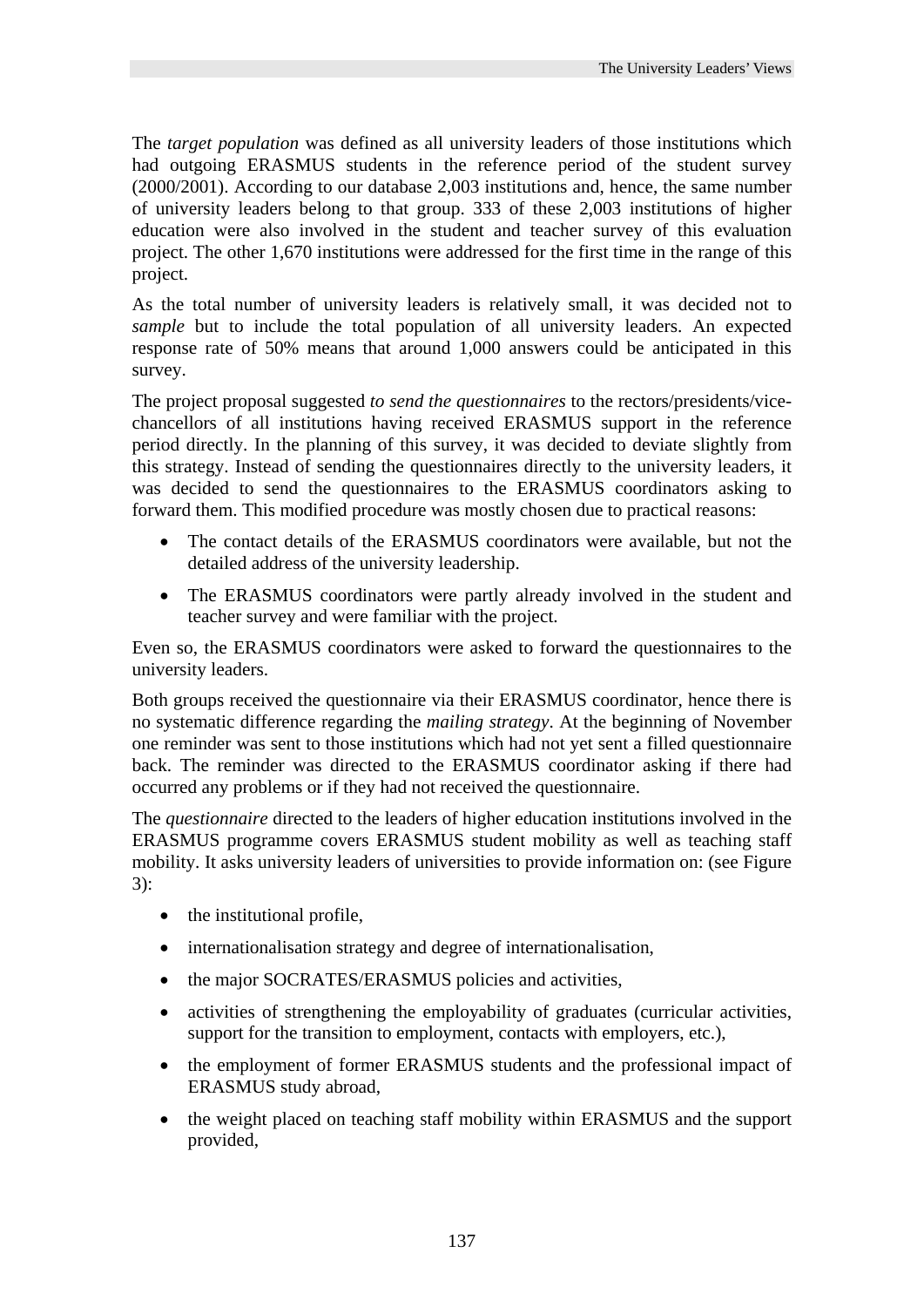- the staff policies in general potentially relevant for mobile teachers,
- the professional rewards for formerly mobile teachers.

| Figure 21 | <b>Themes of the Universities' Leader Survey</b> |
|-----------|--------------------------------------------------|
|-----------|--------------------------------------------------|

| $\overline{a}$<br>tio<br>stitut<br>ofile | Size of the institutions, status, disciplinary profile, international program<br>offered |
|------------------------------------------|------------------------------------------------------------------------------------------|
|                                          |                                                                                          |
|                                          |                                                                                          |

| ω<br>nation<br>nternatio<br>isation<br>activities |  | The importance of internationalisation at the institution, involvement in<br>international program, number of internationally-mobile student |  |
|---------------------------------------------------|--|----------------------------------------------------------------------------------------------------------------------------------------------|--|
|                                                   |  |                                                                                                                                              |  |
|                                                   |  |                                                                                                                                              |  |

|                                       | <b>Policies and</b> | <b>Policies</b>   | <b>Perceived</b> |                 |
|---------------------------------------|---------------------|-------------------|------------------|-----------------|
|                                       | practices           | regarding         | professional     | Professional    |
|                                       | regarding           | teacher mobility  | value of         | rewards for     |
|                                       | employability       | and general staff | <b>ERASMUS</b>   | mobile teachers |
| ERASMUS<br>policies and<br>activities | of students         | policies          | student mobility |                 |

Based on experts´ suggestions that selection effects of ERASMUS need to be considered, the university leaders were asked to state the criteria of selection for the ERASMUS programme at their institution, to provide information on other mobility programmes and to assess the Labour market value of the ERASMUS programme.

The English master questionnaire was translated into the 23 official languages of the European Union. The translation process took place parallel to the translation process of the student survey and was, hence, conducted similarly.

Compared to the student and teacher survey the questionnaire was shorter. It comprised seven pages of questions plus one page of explanations. Since we assumed that university leaders are more used to questionnaires, we shortened the explanation in comparison to the student questionnaire to one page.

Most of the questions were closed, only a small number of questions were open.

Similar to the approach of the student survey, the questionnaire was available in a paper and an online version.

Of the 2,003 questioned universities, a total of 1437 agreed to participate. More than 500 addressed higher education institutions refused to participate mainly due to two reasons. The first group had no outgoing students or teachers in the respective academic year 2000/01 (incorrect database). The second, smaller group refused to participate due to time pressure. Of the 1437 higher education institutions, 626 answered the questionnaire. This corresponds to a return rate of 44%. This rate is lower than expected. Telephone calls about the questionnaire with ERASMUS coordinators exposed on expertises and policies and policies regarding the professional regarding the considered not only the exponential of student mobility and general star only the exponential of students and policies survey in the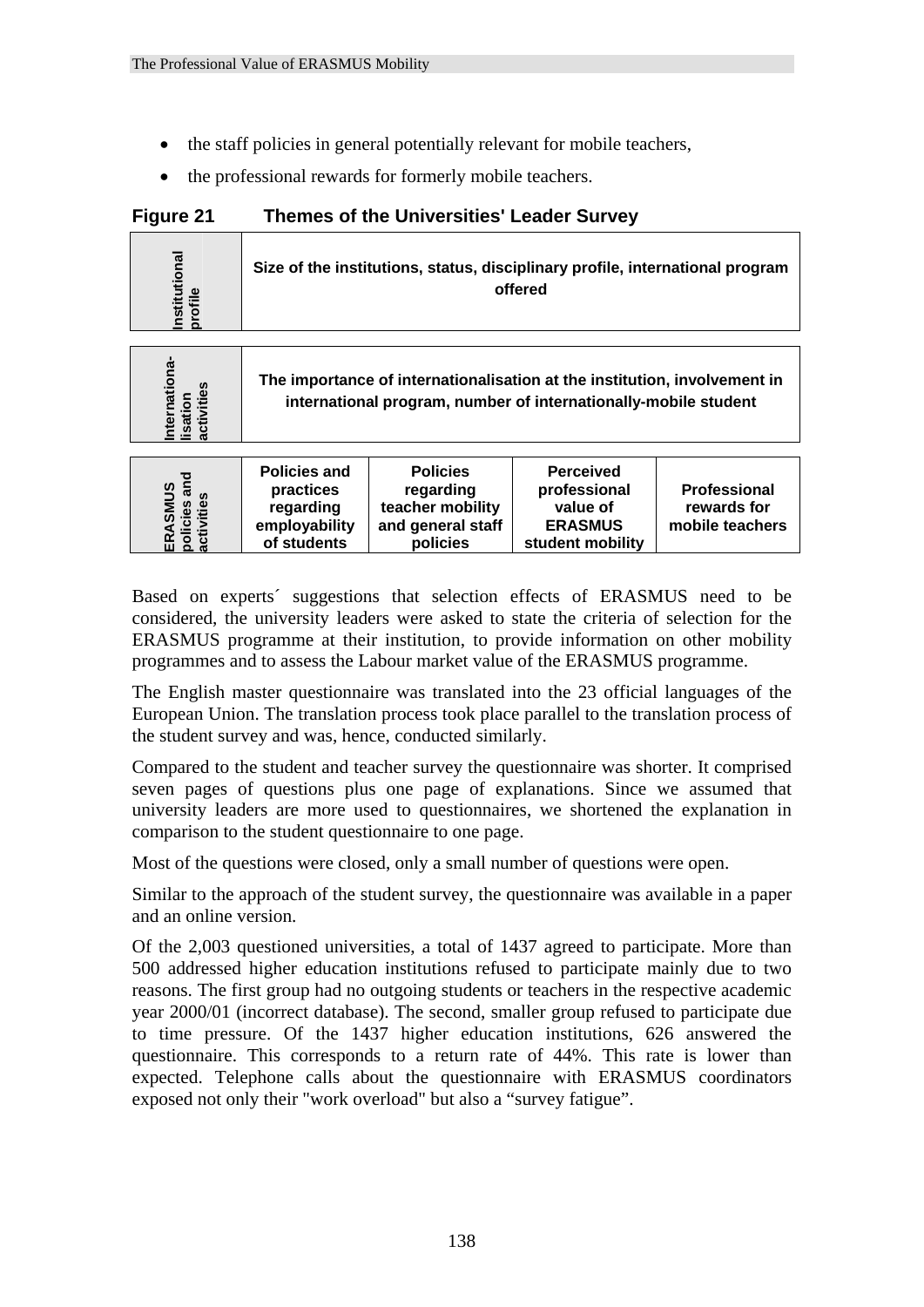#### **7.3 Characteristics of Responding Higher Education Institutions**

#### **7.3.1 Regional Distribution of Responding Higher Education Institutions**

Altogether, 626 higher education institutions from 27 countries responded. The majority of responding institutions are located in Western Europe (76% or 471 institutions). Polish institutions form the biggest group (35%) from Central and Eastern European countries. 22 percent of the responses from Western European higher education institutions came from German higher education institutions, followed by France, which accounted for 15 percent of the responses. Overall, German and France higher education institutions represent around one quarter (28%) of the included questionnaires.

#### **7.3.2 Status and Size of Responding Higher Education Institutions**

As one could expect, a majority of 77 percent of the responding higher education institutions belonged to the public sector and only 14 percent are private institutions (see table 84). Nearly two thirds of included institutions have up to 5,000 students enrolled. Higher education institutions with more than 20,000 enrolments present only 8 percent of the responding higher education institutions.

|             | percent) |                             |         |           |                |            | .         |       |  |  |
|-------------|----------|-----------------------------|---------|-----------|----------------|------------|-----------|-------|--|--|
|             |          | Number of students enrolled |         |           |                |            |           |       |  |  |
|             |          | Up to                       | $501 -$ | $2.001 -$ | $5.001 -$      | $10.001 -$ | More than |       |  |  |
|             |          | 500                         | 2,000   | 5,000     | 10,000         | 20,000     | 20,000    |       |  |  |
| Public      |          | 69                          | 68      | 79        | 83             | 86         | 98        | 77    |  |  |
| Private     |          | 22                          | 21      | 10        | 13             | 5          | 2         | 14    |  |  |
| Other       |          | 9                           | 11      | 11        | $\overline{4}$ | 9          | $\theta$  | 8     |  |  |
| Total       |          | 100                         | 100     | 100       | 100            | 100        | 100       | 100   |  |  |
| Count $(n)$ |          | (100)                       | (150)   | (102)     | (71)           | (76)       | (43)      | (542) |  |  |

# **Table 84 Universities' Status by Number of Students Enrolled (in**

Question A3: What is the legal status of your higher education institution?

Source: University of Kassel, VALERA University Leaders' Survey 2005.

Analysing status by country, it shows that a fairly large proportion of almost one quarter of higher education institutions in Central and Eastern Europe are private, most prominently in Poland (31%), Bulgaria (27%), Slovenia (25%), and Czech Republic (23%). In Western Europe, the proportion of private higher education institutions is highest in Portugal (27%), Iceland (25%) and France (24%).

#### **7.3.3 Fields of Study Programmes**

The fields of the study programmes provided by the responding higher education institutions are rather diverse: most frequent fields are Economy/Business Administration/Management Sciences (at 61% of the institutions responding), followed by Mathematics/Informatics (47%), Social Sciences (47%), Engineering/Technology (46%), and Teacher Education (45%). Small institutions of higher education, naturally, offer a smaller range of fields, among them most frequently Art/Design (34%) and Economy/Business Administration/Management Sciences (30%) (see Table 85).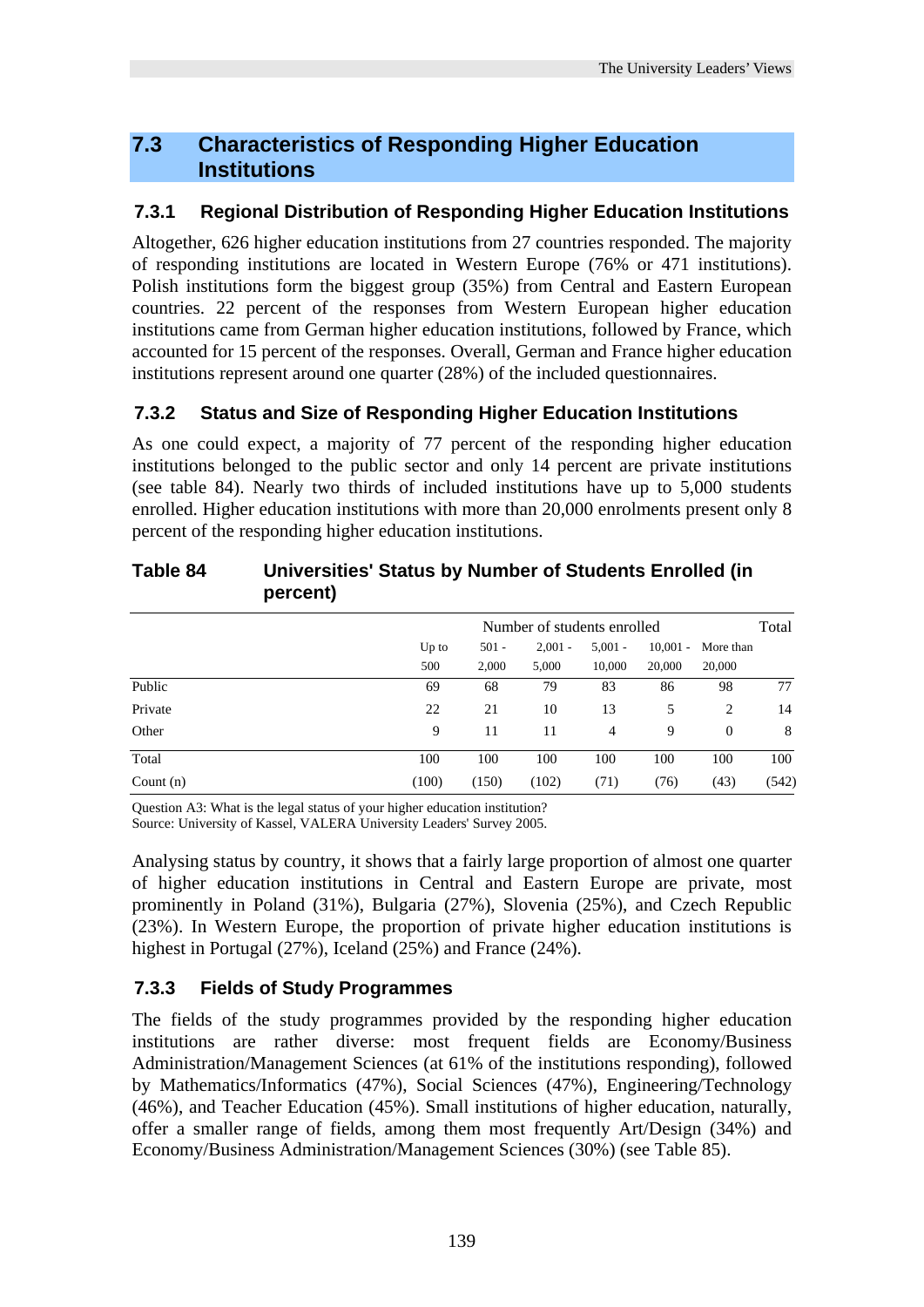|                                                     |                |                  | Number of students enrolled |                     |                      |                     | Total |
|-----------------------------------------------------|----------------|------------------|-----------------------------|---------------------|----------------------|---------------------|-------|
|                                                     | $Up$ to<br>500 | $501 -$<br>2,000 | $2.001 -$<br>5,000          | $5.001 -$<br>10,000 | $10,001 -$<br>20,000 | More than<br>20,000 |       |
| <b>Agricultural Sciences</b>                        | 12             | 7                | 19                          | 19                  | 14                   | 28                  | 14    |
| Architecture, urban and regional planning           | 7              | 9                | 18                          | 29                  | 32                   | 46                  | 20    |
| Art and design                                      | 34             | 23               | 27                          | 44                  | 35                   | 50                  | 33    |
| Business studies, management sciences,<br>economics | 30             | 32               | 74                          | 87                  | 94                   | 98                  | 61    |
| Education, teacher training                         | 21             | 30               | 39                          | 60                  | 70                   | 87                  | 45    |
| Engineering, technology                             | 21             | 25               | 60                          | 63                  | 68                   | 74                  | 46    |
| Geography, geology                                  | 9              | $\overline{4}$   | 13                          | 37                  | 57                   | 87                  | 26    |
| Humanities                                          | 16             | 11               | 21                          | 60                  | 74                   | 91                  | 36    |
| Languages, philological sciences                    | 12             | 7                | 22                          | 64                  | 74                   | 89                  | 35    |
| Law                                                 | 15             | 7                | 16                          | 43                  | 70                   | 87                  | 30    |
| Mathematics, informatics                            | 19             | 15               | 49                          | 77                  | 86                   | 93                  | 47    |
| <b>Medical Sciences</b>                             | 16             | 12               | 29                          | 32                  | 42                   | 72                  | 28    |
| <b>Natural Sciences</b>                             | 13             | 8                | 30                          | 49                  | 70                   | 85                  | 34    |
| <b>Social Sciences</b>                              | 19             | 22               | 42                          | 76                  | 81                   | 93                  | 47    |
| Communications and information sciences             | 19             | 7                | 26                          | 57                  | 65                   | 85                  | 34    |
| Other                                               | 14             | 13               | 16                          | 27                  | 25                   | 26                  | 18    |
| Total                                               | 280            | 234              | 500                         | 824                 | 956                  | 1191                | 554   |
| Count $(n)$                                         | (99)           | (149)            | (102)                       | (75)                | (77)                 | (46)                | (548) |

#### **Table 85 Universities' Fields of Study Programmes by Number of Students Enrolled (percent; multiple responses)**

Question A4: Please provide some information on the disciplinary profile of your institution. In which groups of subject areas do your university offer degree programmes?

Source: University of Kassel, VALERA University Leaders' Survey 2005.

#### **7.3.4 Number and Ranks of Academic Staff**

On average, the responding institutions of higher education employed more than 500 academic staff (full-time equivalent) in the academic year 2000/01, i.e. when the students and academic staff surveyed spent a period in another European country with ERASMUS support. Institutions with small student numbers have smaller absolute numbers of academic staff, as one might expect, but have also clearly lower studentstaff ratios (see Table 86).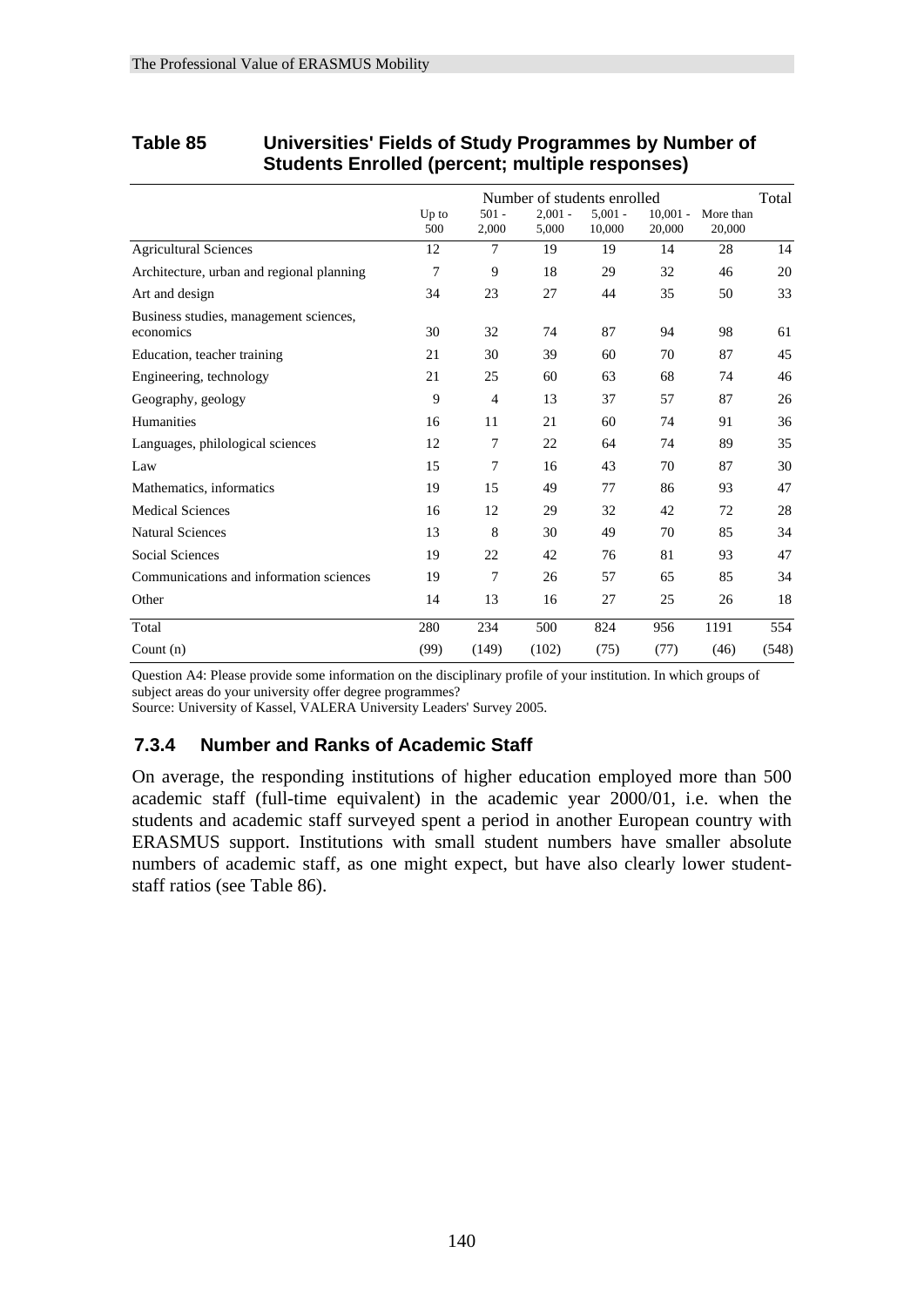| <b>I CAI ZUUVZUUT DY KAIIN AIIU NUITIDEL OF JUUGHUS LIII UIIGU</b><br>(means)                    |                |                  |                             |                     |                      |                     |       |  |  |  |
|--------------------------------------------------------------------------------------------------|----------------|------------------|-----------------------------|---------------------|----------------------|---------------------|-------|--|--|--|
|                                                                                                  |                |                  | Number of students enrolled |                     |                      |                     | Total |  |  |  |
|                                                                                                  | $Up$ to<br>500 | $501 -$<br>2,000 | $2,001 -$<br>5,000          | $5,001 -$<br>10,000 | $10,001 -$<br>20,000 | More than<br>20,000 |       |  |  |  |
| <b>Full Professor</b>                                                                            |                |                  |                             |                     |                      |                     |       |  |  |  |
| Arithm. mean                                                                                     | 107.1          | 52.8             | 96.0                        | 127.6               | 210.2                | 600.0               | 160.1 |  |  |  |
| Median                                                                                           | 28.0           | 47.0             | 63.5                        | 77.0                | 160.0                | 348.5               | 65.0  |  |  |  |
| Count                                                                                            | (55)           | (87)             | (78)                        | (57)                | (65)                 | (36)                | (378) |  |  |  |
| Other senior academic rank<br>(ass. professor. senior lecturer etc.)<br>with unlimited contracts |                |                  |                             |                     |                      |                     |       |  |  |  |
| Arithm. mean                                                                                     | 104.5          | 75.1             | 169.6                       | 236.6               | 456.3                | 703.6               | 223.7 |  |  |  |
| Median                                                                                           | 26.0           | 50.0             | 140.0                       | 190.0               | 410.0                | 711.0               | 110.5 |  |  |  |
| Count                                                                                            | (57)           | (101)            | (67)                        | (53)                | (59)                 | (23)                | (360) |  |  |  |
| Junior academic rank with<br>limited employment contracts                                        |                |                  |                             |                     |                      |                     |       |  |  |  |
| Arithm. mean                                                                                     | 65.3           | 39.5             | 109.7                       | 181.1               | 261.2                | 488.7               | 158.0 |  |  |  |
| Median                                                                                           | 35.0           | 21.5             | 40.0                        | 130.0               | 210.5                | 519.0               | 69.5  |  |  |  |
| Count                                                                                            | (35)           | (56)             | (51)                        | (39)                | (50)                 | (19)                | (250) |  |  |  |

# **Table 86 Universities' Number of Academic Staff in the Academic Year 2000/2001 by Rank and Number of Students Enrolled**

Question A7: Number of academic staff in the academic year 2000 / 2001 (please state full time equivalents). Source: University of Kassel, VALERA University Leaders' Survey 2005.

In Central and Eastern European countries, the proportion of full professors among all academic staff is higher than in Western European countries. In reverse, the proportion of other senior academic staff is higher in the Central and Eastern region (see Figure 22).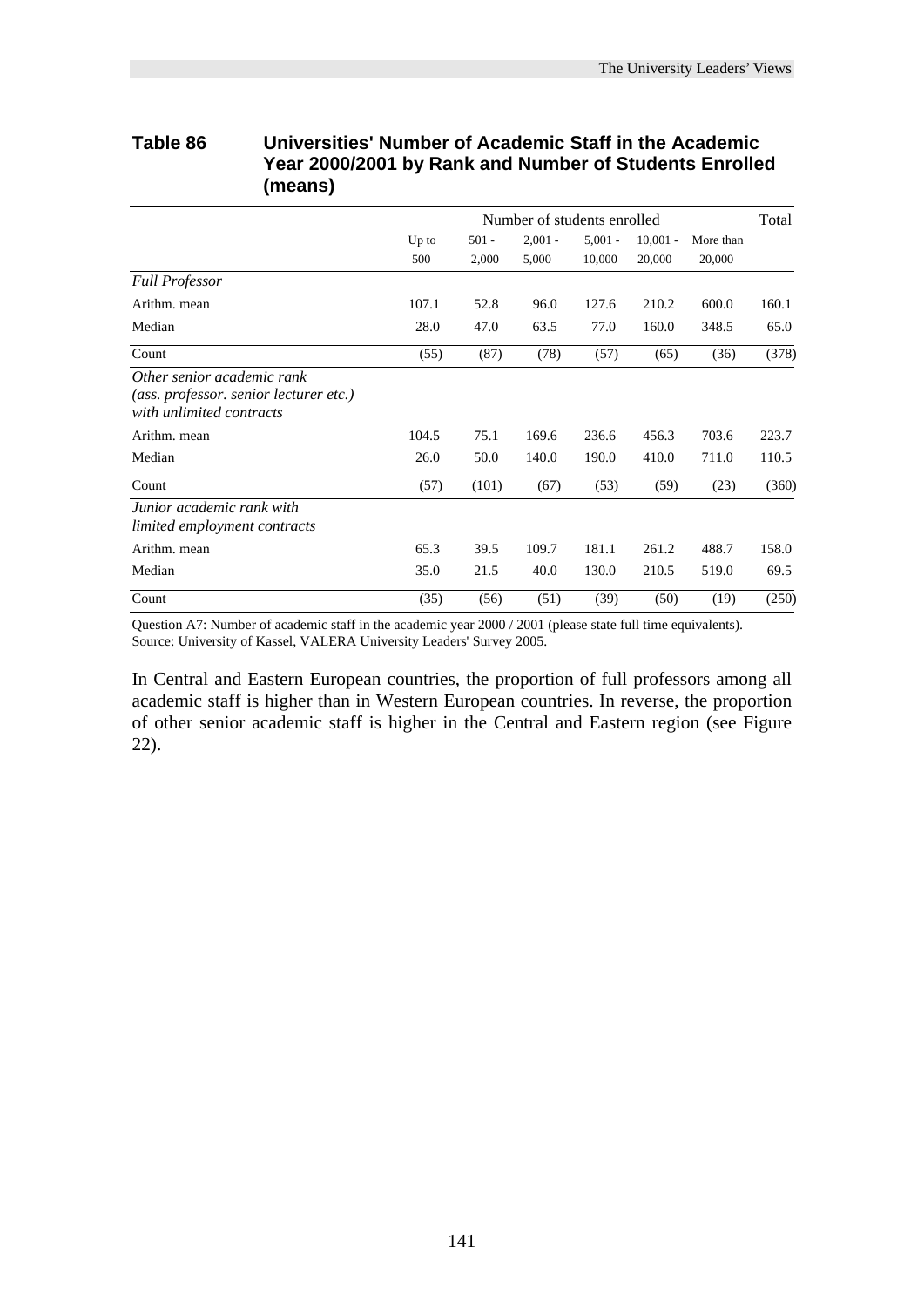#### **Figure 22 Universities' Number of Academic Staff by Rank and Region (mean)**



Question A7: Number of academic staff in the academic year 2000 / 2001 (please state full time equivalents). Source: University of Kassel, VALERA University Leaders' Survey 2005.

#### **7.3.5 Offered Degree Programmes Taught in Foreign Languages**

The number of study programmes taught in foreign languages is generally viewed as one indicator of the higher education internationalisation process. 65 percent of responding institutions currently offer at least one degree programme in a foreign language, but only 6 percent of them, according to the information provided, provide a considerable number of them.

The responses vary to a lower extent than expected by the size of the institutions. Among institutions with up to 500 students, 48 percent do not offer any study programme in a foreign language. But even among institutions with more than 20,000 students, 38 percent do not offer such a type of study programmes (see table A5).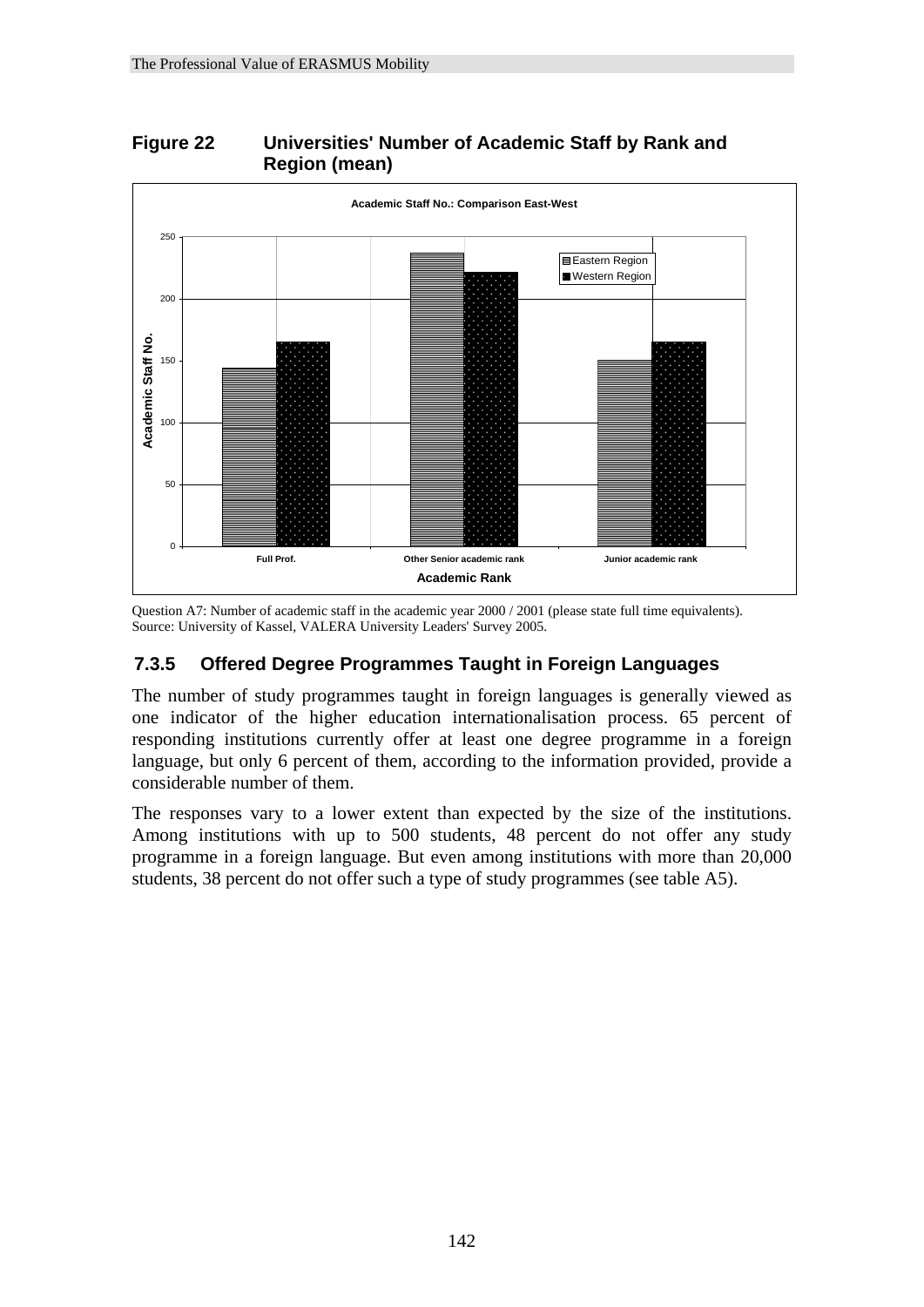| Languages by number or otauchts Linolled (percent) |                             |                  |                    |                     |                      |                     |       |  |  |
|----------------------------------------------------|-----------------------------|------------------|--------------------|---------------------|----------------------|---------------------|-------|--|--|
|                                                    | Number of students enrolled |                  |                    |                     |                      |                     |       |  |  |
|                                                    | $Up$ to<br>500              | $501 -$<br>2,000 | $2.001 -$<br>5,000 | $5.001 -$<br>10,000 | $10,001 -$<br>20,000 | More than<br>20,000 |       |  |  |
| Yes, a considerable number                         | 6                           | 3                | 6                  | $\overline{4}$      | 14                   | 4                   | 6     |  |  |
| Yes, some                                          | 11                          | 15               | 20                 | 23                  | 25                   | 16                  | 18    |  |  |
| Yes, very few                                      | 28                          | 34               | 35                 | 32                  | 26                   | 40                  | 32    |  |  |
| No, none                                           | 48                          | 44               | 38                 | 34                  | 22                   | 38                  | 39    |  |  |
| Total                                              | 100                         | 100              | 100                | 100                 | 100                  | 100                 | 100   |  |  |
| Count $(n)$                                        | (102)                       | (150)            | (104)              | (74)                | (76)                 | (45)                | (551) |  |  |

#### **Table 87 Universities' Degree Programmes Taught in Foreign Languages by Number of Students Enrolled (percent)**

Question A5: Does your institution offer degree programmes taught in foreign languages? Source: University of Kassel, VALERA University Leaders' Survey 2005.

#### **7.4 Internationalisation of Universities: Objectives and Activities**

#### **7.4.1 Objectives**

Internationalisation of higher education is assessed as highly important by the responding administrators: 87 percent consider it important to raise the number of domestic students temporarily studying abroad, and 80 percent to raise the quota of foreign students at their institutions. Similarly, 87 percent consider improvement of teaching quality very important in the context of internationalisation. For 86 percent of the respondents, improved international visibility of their institutions is an important goal and for 83 percent the establishment of a coherent policy for internationalisation. Further important aspects are improved international recognition of their study courses, the internationalisation of curricula etc. (see Table 88). Thereby, the larger higher education institutions are slightly more strongly interested in improving research cooperation.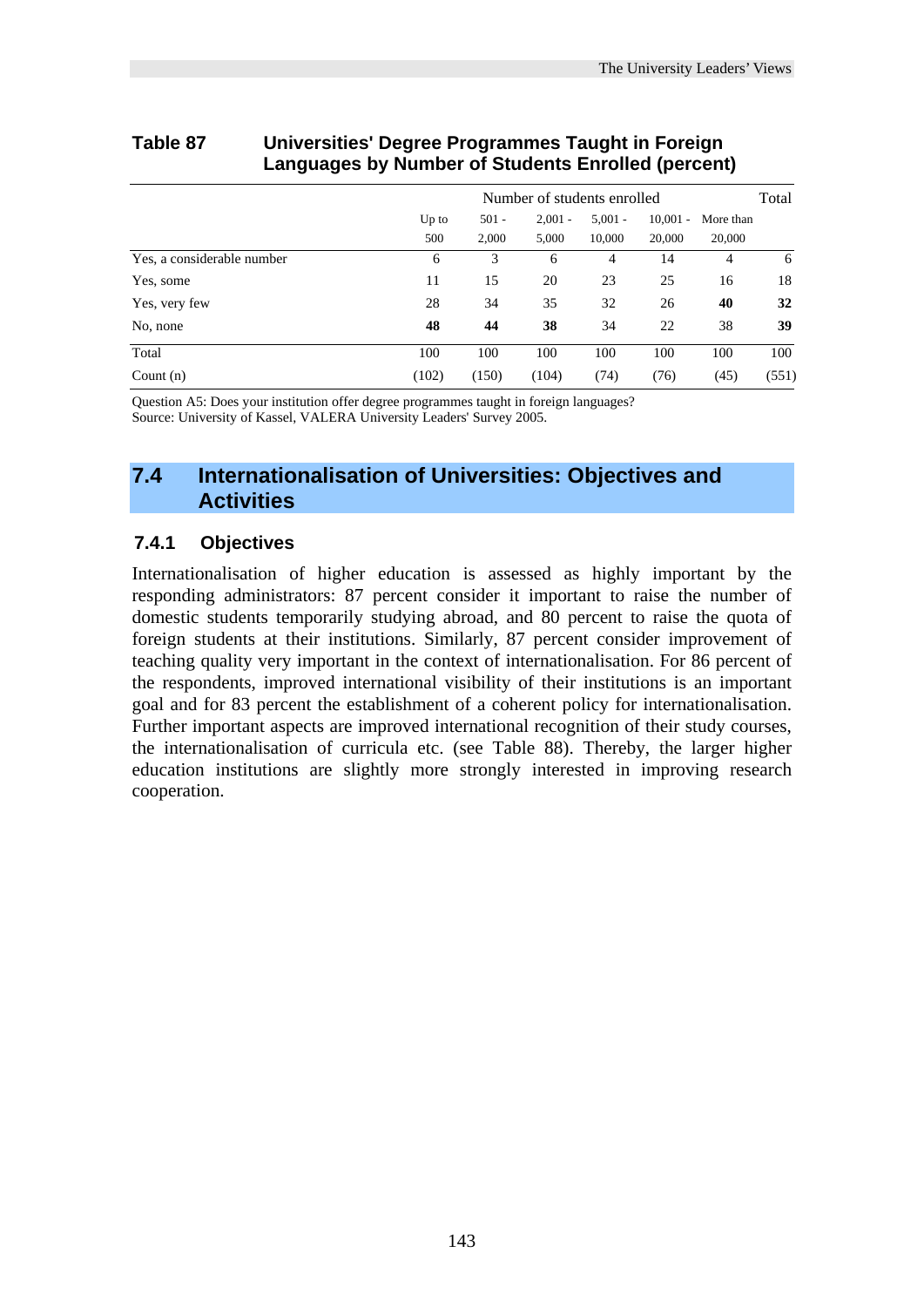| Table 88 | Objectives of Internationalisation in the View of University<br>Leaders by Number of Students Enrolled (percent;<br>responses 1 and 2) |                             |         |           |           |        |                      |  |  |  |  |
|----------|----------------------------------------------------------------------------------------------------------------------------------------|-----------------------------|---------|-----------|-----------|--------|----------------------|--|--|--|--|
|          |                                                                                                                                        | Number of students enrolled |         |           |           |        |                      |  |  |  |  |
|          |                                                                                                                                        | $Up$ to                     | $501 -$ | $2.001 -$ | $5.001 -$ |        | $10.001 -$ More than |  |  |  |  |
|          |                                                                                                                                        | 500                         | 2.000   | 5.000     | 10,000    | 20,000 | 20,000               |  |  |  |  |
|          | Establishment of a coherent policy for                                                                                                 |                             |         |           |           |        |                      |  |  |  |  |

# **Table 88 Objectives of Internationalisation in the View of University**

| Count $(n)$                                                                               | (101) | (148) | (103) | (73) | (77) | (44) | (546) |
|-------------------------------------------------------------------------------------------|-------|-------|-------|------|------|------|-------|
| Total                                                                                     | 100   | 100   | 100   | 100  | 100  | 100  | 100   |
| Increase the number of incoming<br>foreign teaching staff                                 | 67    | 71    | 61    | 75   | 75   | 77   | 70    |
| Increase the number of outgoing<br>teaching staff                                         | 66    | 72    | 61    | 78   | 71   | 80   | 70    |
| Increase the number of foreign students<br>at the institution                             | 74    | 72    | 81    | 89   | 90   | 86   | 80    |
| Increase the number of domestic students<br>temporarily studying abroad                   | 86    | 86    | 88    | 84   | 89   | 93   | 87    |
| Development and maintenance of a net<br>of academic partner organisations abroad          | 77    | 77    | 75    | 86   | 86   | 80   | 79    |
| Participation in international research<br>projects                                       | 56    | 63    | 70    | 86   | 99   | 91   | 73    |
| Improvement of the quality of research                                                    | 64    | 71    | 69    | 89   | 96   | 82   | 76    |
| Upgrading of the foreign language<br>competences of students                              | 66    | 66    | 79    | 68   | 82   | 80   | 72    |
| Establishment of international double<br>degree programmes                                | 46    | 46    | 53    | 71   | 61   | 77   | 56    |
| Improvement of the international<br>recognition of study courses (e.g. ECTS)              | 72    | 76    | 83    | 82   | 86   | 89   | 80    |
| Development of joint international curricula<br>with higher education institutions abroad | 52    | 51    | 58    | 73   | 67   | 77   | 60    |
| Improvement of the quality of teaching /<br>learning                                      | 78    | 86    | 88    | 93   | 93   | 82   | 87    |
| Internationalisation of curricula                                                         | 57    | 62    | 67    | 84   | 76   | 86   | 69    |
| Improvement of the international visibility<br>of the institution                         | 77    | 81    | 87    | 93   | 96   | 93   | 86    |
| Establishment of a coherent policy for<br>internationalisation                            | 79    | 79    | 82    | 89   | 88   | 88   | 83    |

Question B1: How important, are the following objectives of internationalisation at your institution? 5-point scale from  $1 =$  'Very important' to  $5 =$  'Not important at all'.

Source: University of Kassel, VALERA University Leaders' Survey 2005.

Most responding higher education institutions consider an increase in teaching staff exchange to be important. 70 percent each view an increased quota of outgoing teaching staff and also of incoming teachers as important. All these aspects are especially emphasized by Central and Eastern European institutions.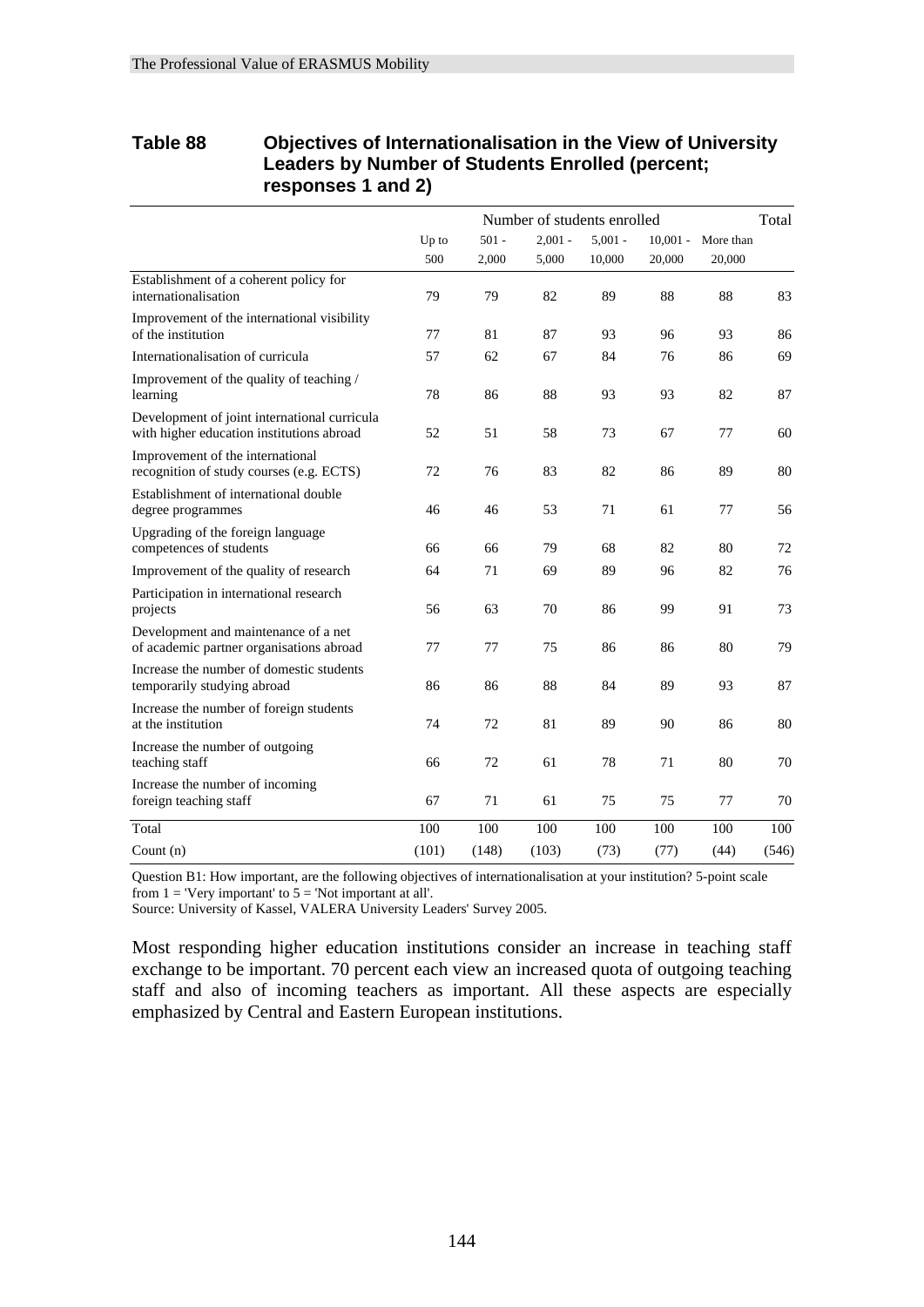#### **7.5 Student Mobility and Employability**

#### **7.5.1 Promoting Employability of Graduates**

The majority of administrators surveyed rate the impact of participation in ERASMUS as fruitful for further job opportunities after graduation. In particular, 80 percent of the higher education institutions surveyed rate the promotion of their graduates<sup>'</sup> employment opportunities through participation in the ERASMUS study abroad programme as positive (see Table 89).

#### **Table 89 University Leaders' Assessment of Increasing Employment Opportunities by ERASMUS by Number of Students Enrolled (percent)**

|             | Number of students enrolled |         |           |           |            |           |       |  |
|-------------|-----------------------------|---------|-----------|-----------|------------|-----------|-------|--|
|             | Up to                       | $501 -$ | $2,001 -$ | $5,001 -$ | $10,001 -$ | More than |       |  |
|             | 500                         | 2,000   | 5,000     | 10,000    | 20,000     | 20,000    |       |  |
| Yes         | 38                          | 40      | 47        | 44        | 45         | 49        | 43    |  |
| Often       | 33                          | 33      | 34        | 40        | 45         | 42        | 37    |  |
| Sometimes   | 22                          | 24      | 17        | 14        | 8          | 9         | 18    |  |
| Rarely      | 6                           | 3       | 2         |           |            | $\theta$  | 3     |  |
| Total       | 100                         | 100     | 100       | 100       | 100        | 100       | 100   |  |
| Count $(n)$ | (99)                        | (144)   | (100)     | (72)      | (73)       | (43)      | (531) |  |

Question C2: Generally, do study periods abroad increase the opportunities of graduates to get a reasonable job? 5 point scale from  $1 = 'Yes'$  to  $5 = 'Not$  at all'.

Source: University of Kassel, VALERA University Leaders' Survey 2005.

University administrators believe that, compared with non-mobile students, graduates with ERASMUS experience have slightly better chances of getting a job quickly and a better job. A total of 58 percent of the respondents state that ERASMUS students get a better job than their non-mobile colleagues. 54 percent specify that ERASMUS students find a job quickly. Small sized higher education institutions are less optimistic in regard to these aspects (see Table 90).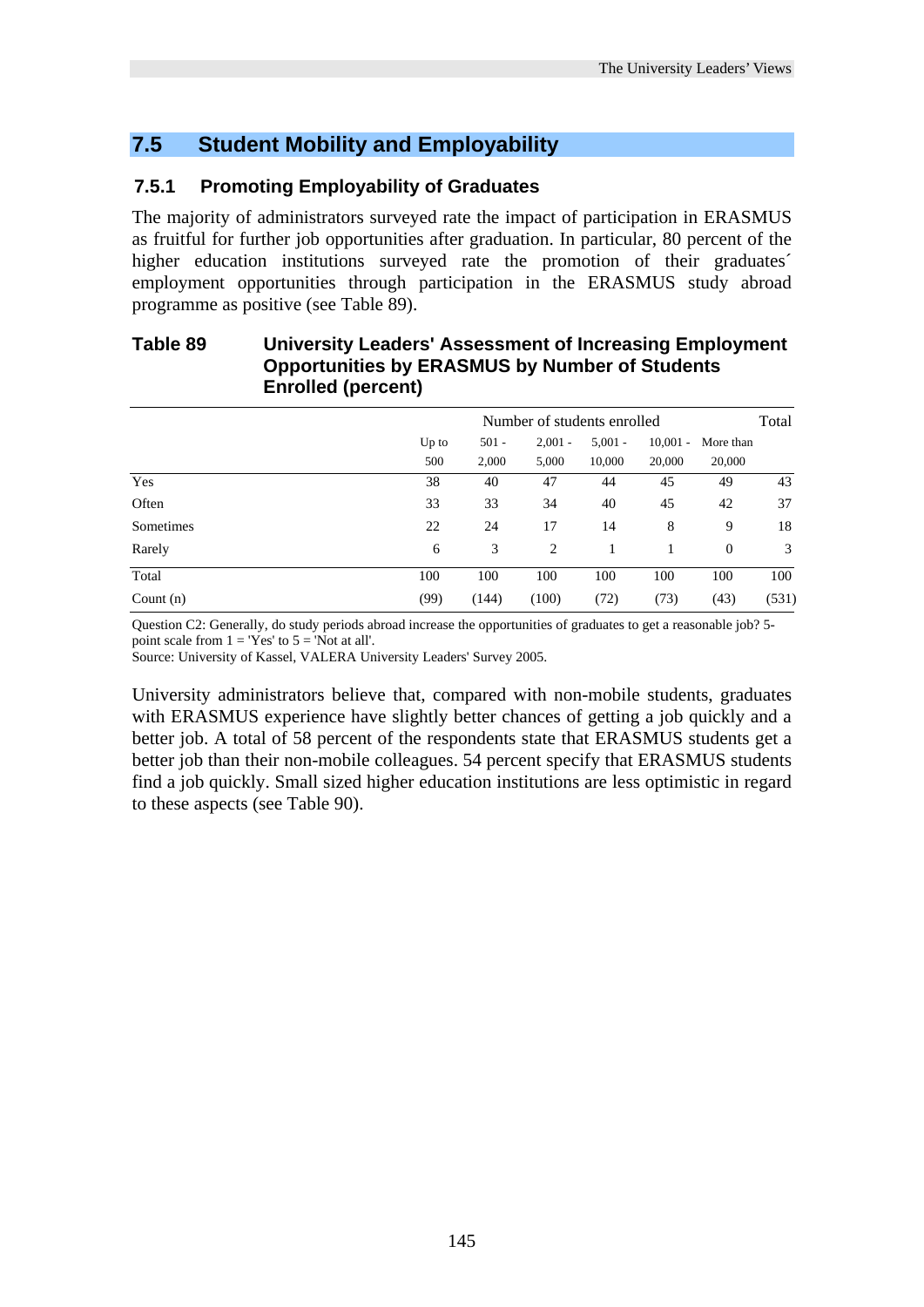#### **Table 90 University Leaders' Assessment of Impacts of ERASMUS on Job Opportunities by Number of Students Enrolled (percent; responses 1 and 2)**

|                                                                  | Number of students enrolled |                  |                    |                     |                      |                     |       |  |
|------------------------------------------------------------------|-----------------------------|------------------|--------------------|---------------------|----------------------|---------------------|-------|--|
|                                                                  | Up to<br>500                | $501 -$<br>2.000 | $2.001 -$<br>5,000 | $5.001 -$<br>10,000 | $10.001 -$<br>20,000 | More than<br>20,000 |       |  |
| On average, ERASMUS students<br>get better jobs                  | 49                          | 49               | 74                 | 67                  | 54                   | 64                  | 58    |  |
| On average, ERASMUS students<br>get a job in a shorter time span | 40                          | 50               | 68                 | 57                  | 57                   | 65                  | 54    |  |
| Total                                                            | 100                         | 100              | 100                | 100                 | 100                  | 100                 | 100   |  |
| Count $(n)$                                                      | (51)                        | (78)             | (47)               | (41)                | (38)                 | (25)                | (280) |  |

Question C10: According to your experience or the data gathered: Have ERASMUS students better opportunities to get an appropriate job and to get a job faster than non-mobile students? 5-point scale from  $1 =$ 'Absolutely right' to 5 = 'Not at all'.

Source: University of Kassel, VALERA University Leaders' Survey 2005.

In both respects, the answers differ clearly between Western European and Central and Eastern European higher education institutions. About three quarters of the Central and Eastern European institutions respond affirmatively, but only about 50 percent of the Western European institutions.

#### **7.5.2 Measures to Increase the Employability of Graduates**

Almost all higher education institutions surveyed are active in order to improve the employability of their graduates. Most of them try to contribute by establishing internships in study programs (75%) and by presenting their own institutions to the outside world (74%). 69 percent have implemented practice oriented elements in their courses (see Table 91).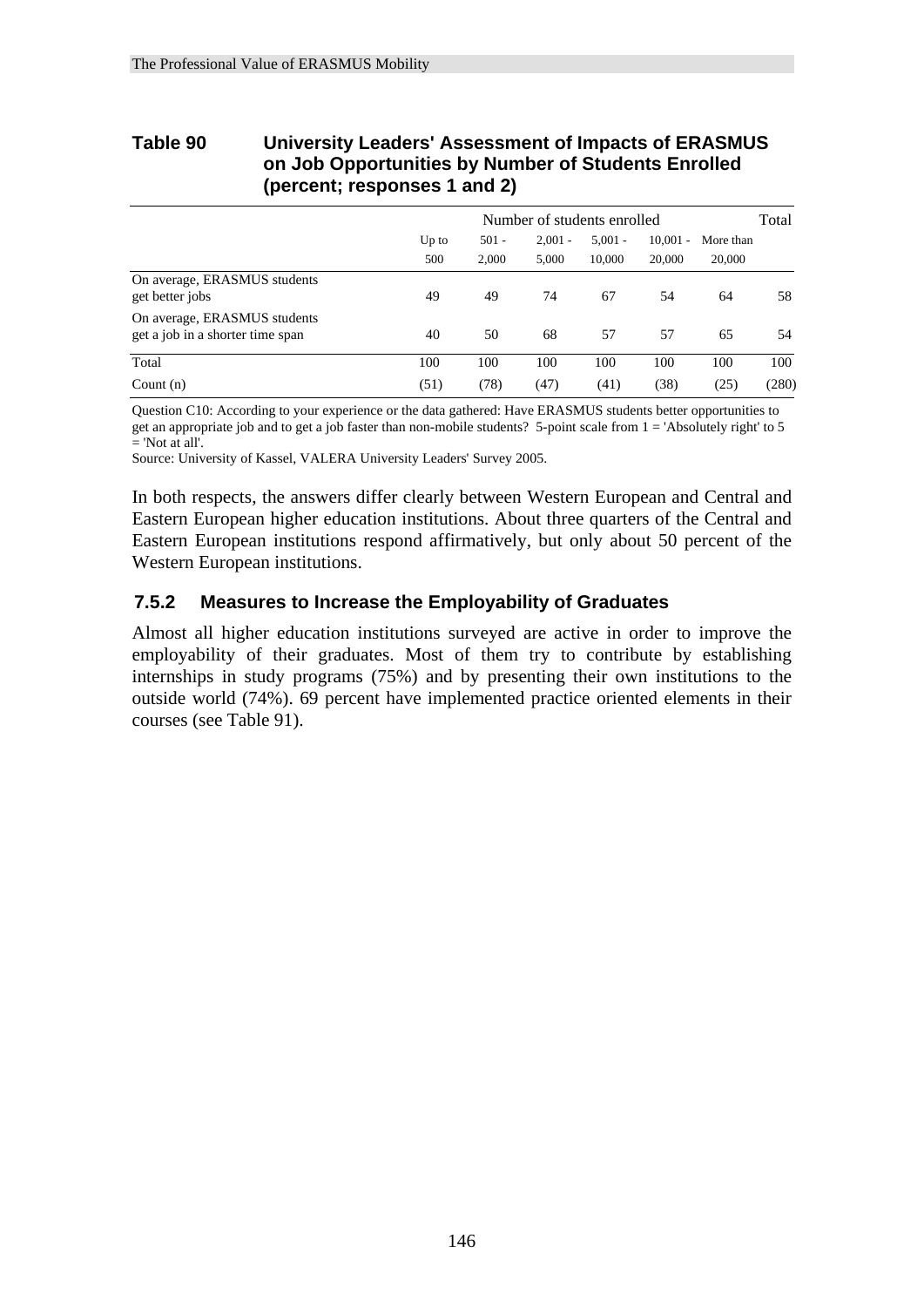| <b>Graduates by Number of Students Enrolled (percent;</b><br>multiple responses)  |                             |                  |                    |                     |                      |                     |     |
|-----------------------------------------------------------------------------------|-----------------------------|------------------|--------------------|---------------------|----------------------|---------------------|-----|
|                                                                                   | Number of students enrolled |                  |                    |                     |                      |                     |     |
|                                                                                   | $Up$ to<br>500              | $501 -$<br>2,000 | $2,001 -$<br>5,000 | $5.001 -$<br>10,000 | $10,001 -$<br>20,000 | More than<br>20,000 |     |
| Internship in study programmes                                                    | 70                          | 75               | 85                 | 74                  | 76                   | 66                  | 75  |
| Presentation of the institution by the<br>occasion of special fairs               | 63                          | 70               | 75                 | 86                  | 76                   | 80                  | 74  |
| Implementation of practice oriented<br>elements in study programmes               | 63                          | 70               | 81                 | 71                  | 63                   | 59                  | 69  |
| Common lectures / events at the university<br>with representatives of employers   | 48                          | 66               | 75                 | 69                  | 74                   | 80                  | 67  |
| Special language courses                                                          | 53                          | 46               | 66                 | 65                  | 58                   | 61                  | 57  |
| Evaluation of study programmes regarding<br>the requirements of the labour market | 45                          | 56               | 60                 | 63                  | 54                   | 39                  | 54  |
| Establishment of special employment<br>agencies for graduates at the institution  | 15                          | 22               | 31                 | 40                  | 46                   | 55                  | 31  |
| Establishment of special preparatory<br>courses for job-hunting graduates         | 23                          | 19               | 25                 | 26                  | 38                   | 34                  | 25  |
| Total                                                                             | 380                         | 423              | 497                | 494                 | 485                  | 473                 | 453 |

# **Table 91 Universities' Measures to Increase the Employability of**

Question C1: Did your institution implement some of the following measures to increase the employability of the later graduates and ease the transition to work? (Multiple replies possible). Source: University of Kassel, VALERA University Leaders' Survey 2005.

Count (n) (88) (144) (102) (72) (72) (44) (522)

Altogether, Central and Eastern European institutions are more active in those respects (86% affirmative responses on average of the categories addressed in the questionnaire) than Western European institutions (71%).

#### **7.5.3 Reinforcements of Competences through ERASMUS**

A study period abroad contributes substantially - according to the responding higher education institutions - to students' foreign language proficiency (93 %), their international urbanity (87%) and their in-depth knowledge of the host country (84%). Furthermore, they frequently observe that the students' ability to work independently increases (78%) as well as personality and social behaviour (79%) (see Table 92).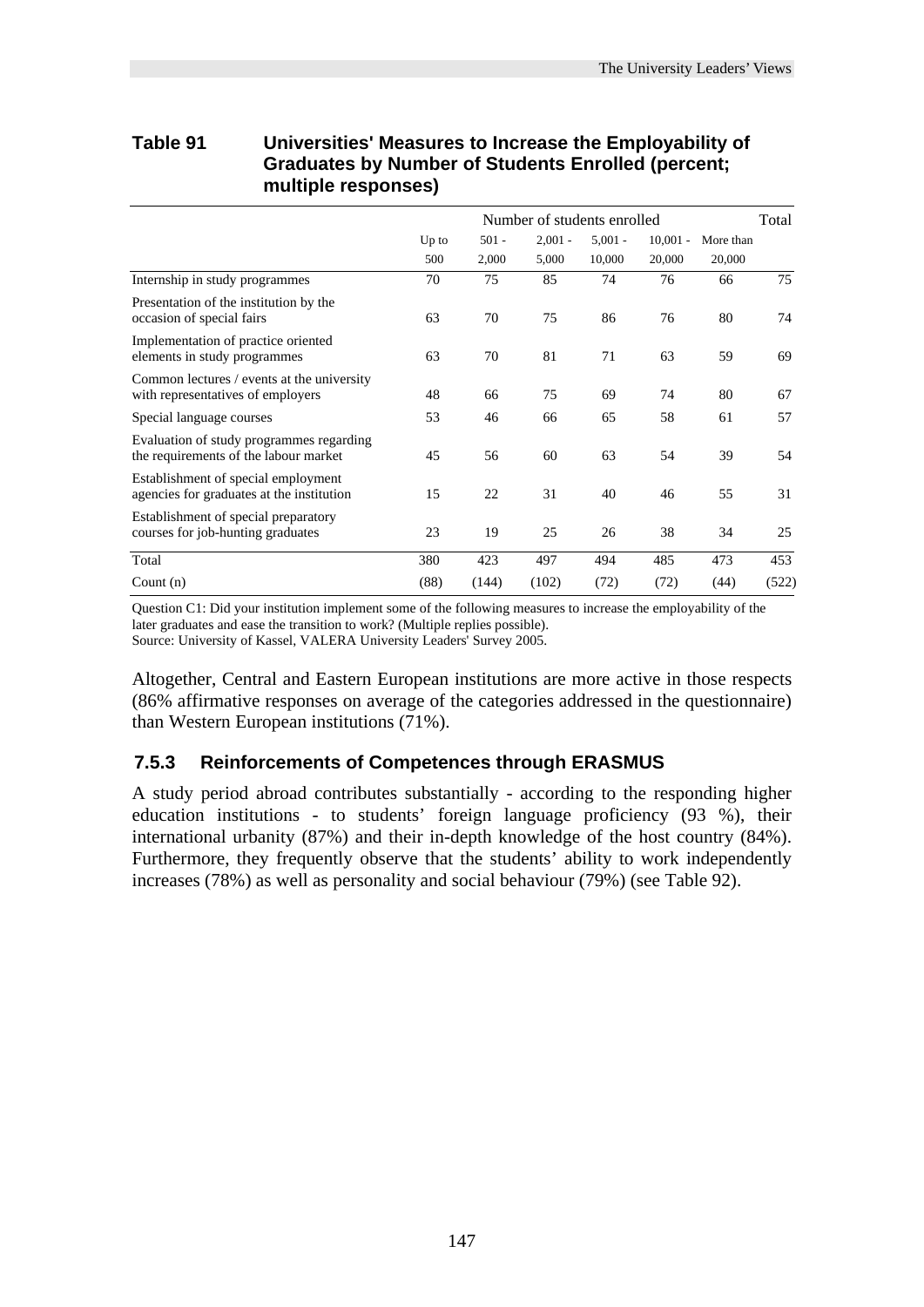#### **Table 92 Competences Reinforced by ERASMUS Study Period Abroad in the View of University Leaders by Number of Students Enrolled (percent; responses 1 and 2)**

|                                                                               |              |                  | Number of students enrolled |                     |                      |                     | Total |
|-------------------------------------------------------------------------------|--------------|------------------|-----------------------------|---------------------|----------------------|---------------------|-------|
|                                                                               | Up to<br>500 | $501 -$<br>2,000 | $2,001 -$<br>5,000          | $5,001 -$<br>10,000 | $10,001 -$<br>20,000 | More than<br>20,000 |       |
| Foreign language competences                                                  | 94           | 88               | 96                          | 93                  | 93                   | 100                 | 93    |
| International urbanity                                                        | 85           | 87               | 88                          | 89                  | 84                   | 88                  | 87    |
| In depth knowledge of the respective host<br>country                          | 84           | 81               | 83                          | 84                  | 90                   | 81                  | 84    |
| Personality and social behaviour                                              | 78           | 79               | 81                          | 78                  | 71                   | 86                  | 79    |
| Working independently                                                         | 83           | 79               | 73                          | 82                  | 79                   | 69                  | 78    |
| Planning, co-ordinating and organizing                                        | 67           | 55               | 67                          | 67                  | 62                   | 62                  | 63    |
| Broad general knowledge                                                       | 56           | 61               | 55                          | 61                  | 49                   | 57                  | 57    |
| Understanding of complex social,<br>organisational and / or technical systems | 47           | 54               | 59                          | 56                  | 51                   | 50                  | 53    |
| Cross-disciplinary thinking                                                   | 57           | 52               | 48                          | 56                  | 49                   | 45                  | 52    |
| Field specific knowledge of methods                                           | 60           | 51               | 52                          | 36                  | 49                   | 54                  | 51    |
| Time management                                                               | 48           | 50               | 51                          | 55                  | 52                   | 52                  | 51    |
| Field-specific theoretical knowledge                                          | 59           | 44               | 45                          | 43                  | 53                   | 45                  | 48    |
| Total                                                                         | 100          | 100              | 100                         | 100                 | 100                  | 100                 | 100   |
| Count $(n)$                                                                   | (94)         | (145)            | (99)                        | (70)                | (72)                 | (42)                | (522) |

Question C7\_1: Up to what degree students will gather the following competences especially during their ERASMUS supported study period? 5-point scale from  $1 = \overline{Up}$  to a very high degree' to  $5 = \overline{Not}$  at all'. Source: University of Kassel, VALERA University Leaders' Survey 2005.

#### **7.5.4 Comparison with Other Programmes and Selectivity of ERASMUS**

84 percent of Western European higher education institutions and 69 percent of Central and Eastern European institutions offer foreign study periods to their students which are promoted by other sources than ERASMUS. Yet, most institutions see no major differences between temporary periods abroad supported by ERASMUS or other sources. Altogether, 73 percent of higher education institutions - 63 percent of the Central and Eastern European and 76 percent of the Western European - believe that the contribution towards employability is more or less the same. 24 percent assess employment value of ERASMUS as higher and 3 percent as lower (see Table 93).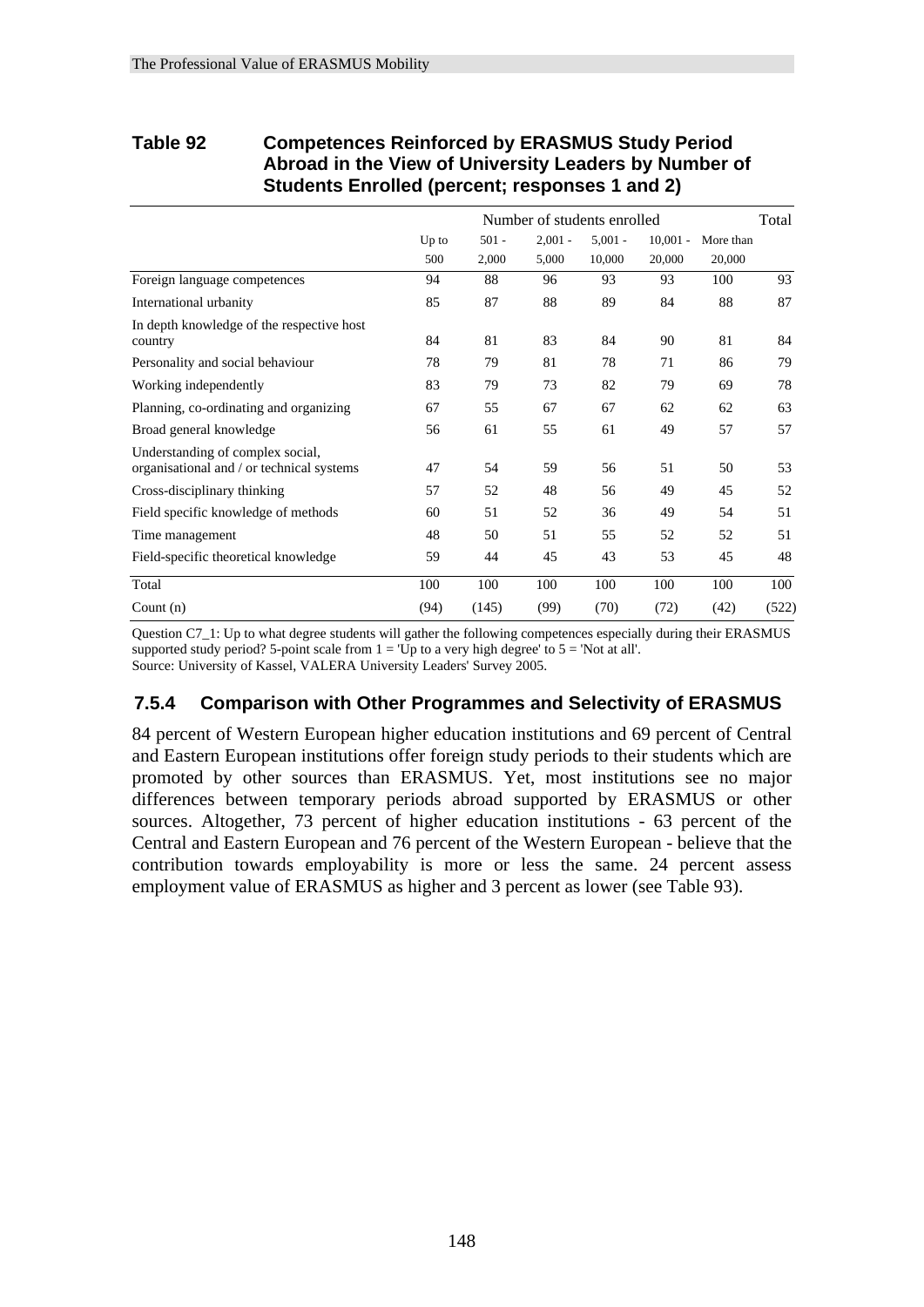| the view of University Leaders by Number of Students<br><b>Enrolled (percent)</b> |                             |                  |                    |                     |                      |                     |               |  |  |
|-----------------------------------------------------------------------------------|-----------------------------|------------------|--------------------|---------------------|----------------------|---------------------|---------------|--|--|
|                                                                                   | Number of students enrolled |                  |                    |                     |                      |                     |               |  |  |
|                                                                                   | Up to<br>500                | $501 -$<br>2.000 | $2.001 -$<br>5.000 | $5.001 -$<br>10,000 | $10,001 -$<br>20,000 | More than<br>20,000 |               |  |  |
| ERASMUS has an higher impact                                                      | 18                          | 24               | 27                 | 23                  | 22                   | 40                  | 24            |  |  |
| More or less the same                                                             | 78                          | 75               | 70                 | 74                  | 73                   | 60                  | 73            |  |  |
| <b>ERASMUS</b> has a lower impact                                                 | 4                           |                  | 3                  | 3                   | 5                    | $\Omega$            | $\mathcal{F}$ |  |  |
| Total                                                                             | 100                         | 100              | 100                | 100                 | 100                  | 100                 | 100           |  |  |

## **Table 93 Assessment of Impact on the Employability of Graduates in the View of University Leaders by Number of Students**

Question C4: Have study periods abroad supported by the ERASMUS programme on average a higher or lower impact towards the employability of graduates compared to other types of study abroad, e.g. support from other grant programmes, free-mover mobility?

Count (n) (89) (143) (101) (70) (73) (40) (516)

Source: University of Kassel, VALERA University Leaders' Survey 2005.

Selectivity is often seen as a quality indicator for programmes in higher education. In this regard, ERASMUS was often described as a mass programme contrasting selective programmes or scholarships like for example the Fulbright programme. Therefore it was of interest to get knowledge about the existence of selection and the selection criteria applied to students who wished to participate in ERASMUS. The both dominating criteria– according to the administrator's answers – have been the academic achievement measured in grade point average with sixty nine percent and the knowledge of the host country's language with 67 percent. The bigger universities are more selective in that respect. Furthermore, Table 94 shows that the participating institutions from Central and East Europe are much more relying on these criteria with 88 percent and 90 percent respectively.

#### **Table 94 Universities' Criteria Used for the Selection of Students to Join ERASMUS Exchange Programme by Number of Students Enrolled (percent; responses 1 and 2)**

|                                                                                                                    | Number of students enrolled |                  |                    |                     |                      |                     | Total |
|--------------------------------------------------------------------------------------------------------------------|-----------------------------|------------------|--------------------|---------------------|----------------------|---------------------|-------|
|                                                                                                                    | $Up$ to<br>500              | $501 -$<br>2.000 | $2.001 -$<br>5.000 | $5.001 -$<br>10.000 | $10,001 -$<br>20,000 | More than<br>20,000 |       |
| Grade point average                                                                                                | 61                          | 64               | 71                 | 71                  | 78                   | 78                  | 69    |
| Good knowledge of the host country's language                                                                      | 60                          | 57               | 70                 | 73                  | 75                   | 80                  | 67    |
| Importance of a stay abroad in the framework<br>of specific study programmes e.g.<br>philological study programmes | 49                          | 56               | 42                 | 66                  | 75                   | 51                  | 55    |
| Total                                                                                                              | 100                         | 100              | 100                | 100                 | 100                  | 100                 | 100   |
| Count $(n)$                                                                                                        | (94)                        | (134)            | (103)              | (70)                | (74)                 | (41)                | (516) |

Question C6: What are the criteria used by your institution for the selection of students to join ERASMUS exchange programme? 5-point scale from  $1 =$  'Very important' to  $5 =$  'Not important at all'. Source: University of Kassel, VALERA University Leaders' Survey 2005.

#### **7.5.5 Competences Appreciated by Employers**

According to the higher education institutions, employers appreciate formerly mobile students' foreign language proficiency and ability to work independently (each 83%,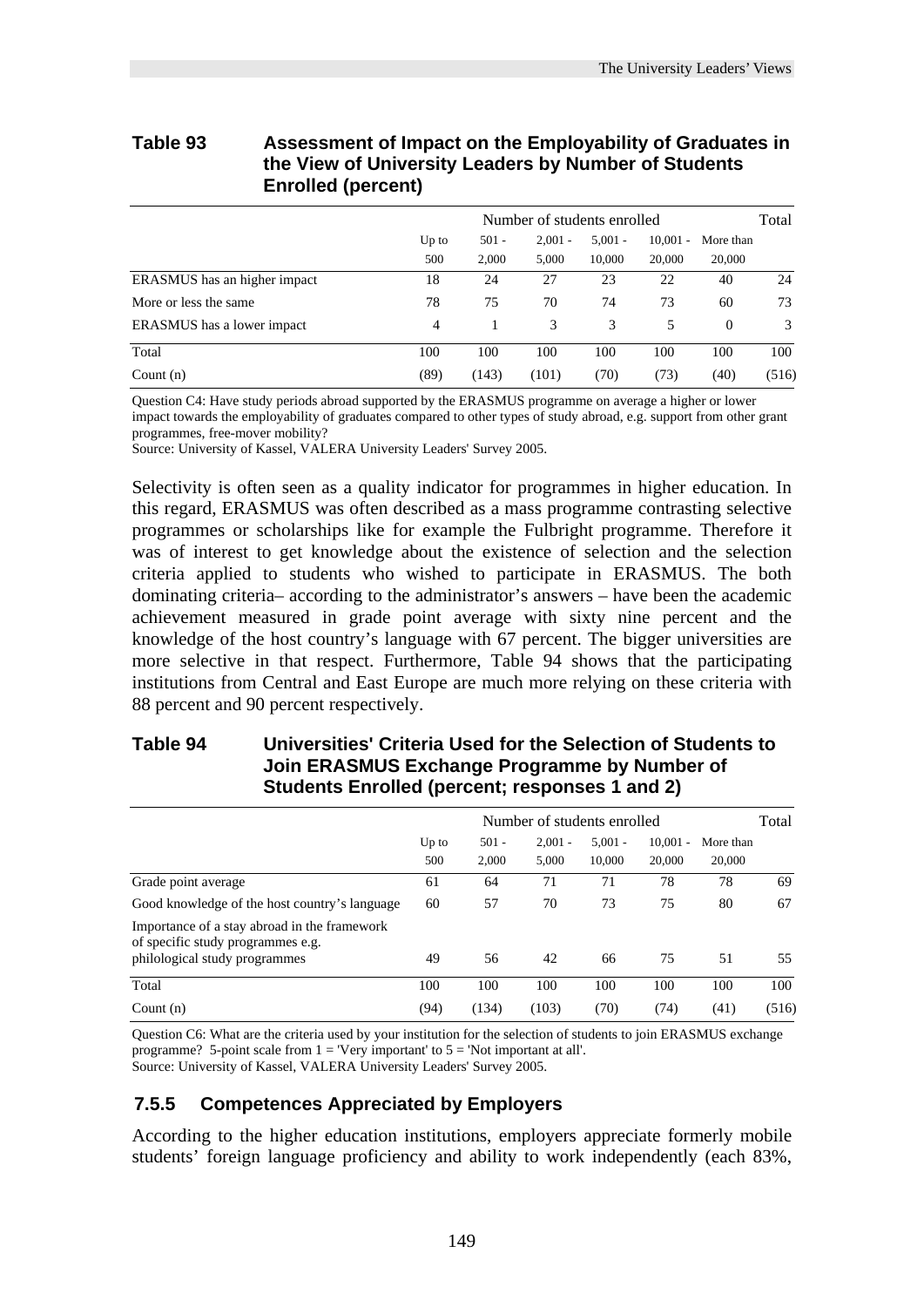personality (78%) as well as their planning and organisational skills (74%) (see Table 95).

#### **Table 95 Competences Valued by Employers in the View of University Leaders by Number of Students Enrolled (percent; responses 1 and 2)**

|                                                                               |              |                  | Number of students enrolled |                     |                      |                     | Total |
|-------------------------------------------------------------------------------|--------------|------------------|-----------------------------|---------------------|----------------------|---------------------|-------|
|                                                                               | Up to<br>500 | $501 -$<br>2,000 | $2,001 -$<br>5,000          | $5,001 -$<br>10,000 | $10,001 -$<br>20,000 | More than<br>20,000 |       |
| Foreign language competences                                                  | 79           | 76               | 87                          | 85                  | 90                   | 100                 | 84    |
| Working independently                                                         | 86           | 80               | 85                          | 89                  | 82                   | 91                  | 84    |
| Personality and social behaviour                                              | 73           | 73               | 77                          | 82                  | 74                   | 94                  | 77    |
| Planning, co-ordinating and organizing                                        | 76           | 68               | 80                          | 80                  | 76                   | 85                  | 76    |
| International urbanity                                                        | 69           | 66               | 80                          | 70                  | 66                   | 74                  | 71    |
| Time management                                                               | 65           | 64               | 74                          | 75                  | 74                   | 79                  | 71    |
| Field specific knowledge of methods                                           | 59           | 60               | 64                          | 71                  | 64                   | 76                  | 64    |
| Cross-disciplinary thinking                                                   | 68           | 54               | 65                          | 67                  | 62                   | 59                  | 62    |
| Field-specific theoretical knowledge                                          | 57           | 50               | 66                          | 67                  | 61                   | 65                  | 59    |
| Understanding of complex social,<br>organisational and / or technical systems | 44           | 53               | 67                          | 59                  | 65                   | 71                  | 58    |
| Broad general knowledge                                                       | 52           | 50               | 46                          | 47                  | 55                   | 50                  | 50    |
| In depth knowledge of the respective host<br>country                          | 35           | 40               | 51                          | 51                  | 40                   | 56                  | 44    |
| Total                                                                         | 100          | 100              | 100                         | 100                 | 100                  | 100                 | 100   |
| Count $(n)$                                                                   | (80)         | (114)            | (84)                        | (55)                | (67)                 | (34)                | (434) |

Question C7\_2: Up to what degree the later employers will honour competences acquired during a study abroad period? 5-point scale from  $1 =$  Up to a very high degree' to  $5 =$  'Not at all'.

Source: University of Kassel, VALERA University Leaders' Survey 2005.

80 percent of university administrators are convinced that a temporary study period abroad has become a more important recruitment criterion over the last decade. Only one percent stated that study periods abroad are less important for the entry to the labour nowadays than about ten years ago (see Table 96).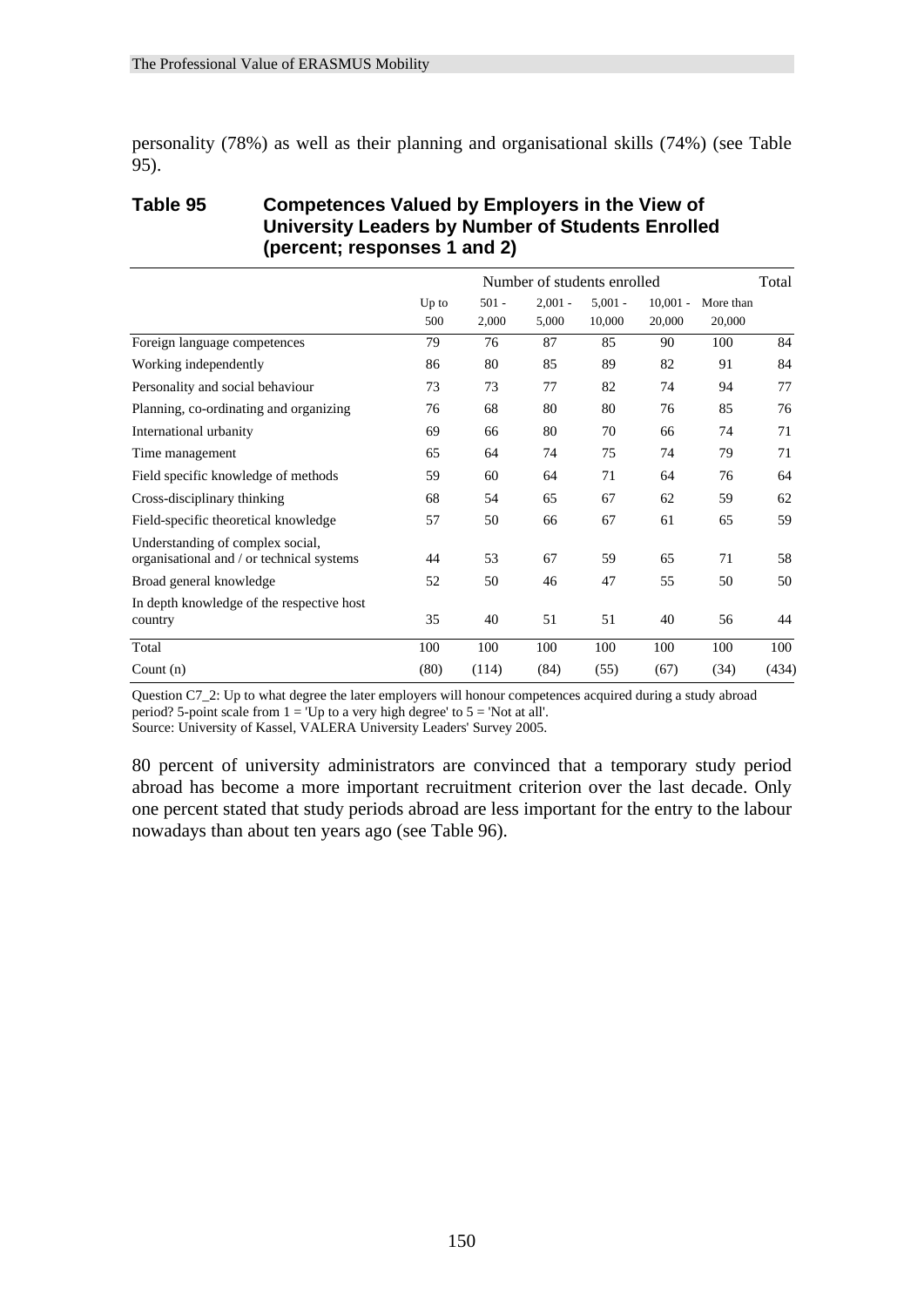#### **Table 96 Changed Significance of Study Periods Abroad in the View of University Leaders by Number of Students Enrolled (percent)**

|                                       | Number of students enrolled |                  |                    |                     |                      | Total               |       |
|---------------------------------------|-----------------------------|------------------|--------------------|---------------------|----------------------|---------------------|-------|
|                                       | $Up$ to<br>500              | $501 -$<br>2,000 | $2.001 -$<br>5,000 | $5.001 -$<br>10,000 | $10,001 -$<br>20,000 | More than<br>20,000 |       |
| Considerable higher value as compared |                             |                  |                    |                     |                      |                     |       |
| to the past                           | 16                          | 18               | 18                 | 14                  | 15                   | 26                  | 17    |
| Higher value compared to the past     | 62                          | 56               | 63                 | 73                  | 69                   | 58                  | 63    |
| Stayed the same                       | 22                          | 25               | 18                 | 12                  | 15                   | 16                  | 19    |
| Lower value than ten years ago        | $\overline{0}$              | $\overline{c}$   | $\overline{2}$     | 2                   | $\theta$             | $\theta$            |       |
| Total                                 | 100                         | 100              | 100                | 100                 | 100                  | 100                 | 100   |
| Count $(n)$                           | (86)                        | (133)            | (96)               | (66)                | (72)                 | (38)                | (491) |

Question C8: Did the value of temporary study periods abroad changed during the last decade as a criteria for employment?

Source: University of Kassel, VALERA University Leaders' Survey 2005.

#### **7.5.6 Sources of Information about Professional Careers of Graduates**

The university administrators were asked what sources of information they have about the graduates' careers. More than half of the respondents inform themselves through graduate studies. Many respondents name less formal ways of information, such as informal information (44%), graduates' meetings (39%) and feedback by employers. Altogether, sources of information do not differ substantially by the size of the higher education institution (see Table 97).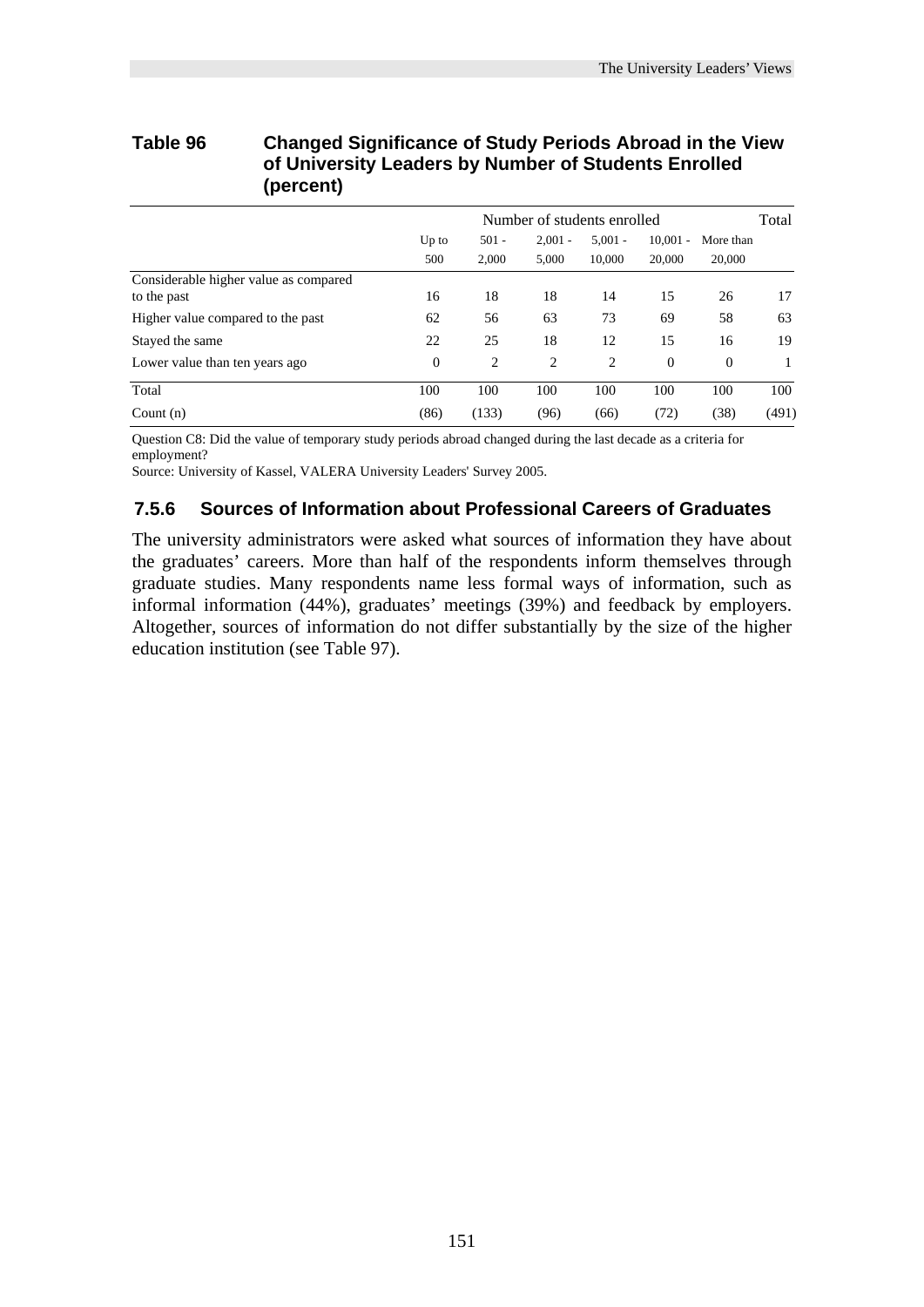#### **Table 97 Universities Sources of Information on the Professional Careers of Graduates by Number of Students Enrolled (percent; multiple responses)**

|                                     | Number of students enrolled |                  |                    |                     |                      |                     |       |
|-------------------------------------|-----------------------------|------------------|--------------------|---------------------|----------------------|---------------------|-------|
|                                     | $Up$ to<br>500              | $501 -$<br>2,000 | $2,001 -$<br>5,000 | $5,001 -$<br>10,000 | $10.001 -$<br>20,000 | More than<br>20,000 |       |
| Not at all                          | 9                           | 7                | 5                  | 6                   | 7                    | $\Omega$            | 6     |
| Yes, by regular graduate studies    | 26                          | 18               | 17                 | 31                  | 31                   | 21                  | 23    |
| Yes, by occasional graduate studies | 23                          | 29               | 41                 | 35                  | 36                   | 35                  | 32    |
| Yes, by feedback from employers     | 25                          | 27               | 30                 | 28                  | 24                   | 26                  | 27    |
| Yes, by graduates meetings          | 39                          | 36               | 46                 | 40                  | 42                   | 33                  | 39    |
| Yes, by informal information        | 47                          | 45               | 45                 | 42                  | 40                   | 40                  | 44    |
| By other information channels       | 16                          | 20               | 18                 | 14                  | 8                    | 28                  | 17    |
| Total                               | 184                         | 182              | 202                | 194                 | 188                  | 181                 | 189   |
| Count $(n)$                         | (93)                        | (147)            | (103)              | (72)                | (72)                 | (43)                | (530) |

Question C9: Does your institution gather information about the professional careers of its graduates? (Multiple replies possible).

Source: University of Kassel, VALERA University Leaders' Survey 2005.

#### **7.6 ERASMUS Teaching Staff Mobility**

#### **7.6.1 Overall Appreciation**

According to the respondents, teaching staff mobility is positively viewed by administrators at more than three quarters of the higher education institutions – in half of these cases even highly appreciated. Most positive ratings are reported from universities with enrolment between 5,000 and 20,000 students (see Table 98).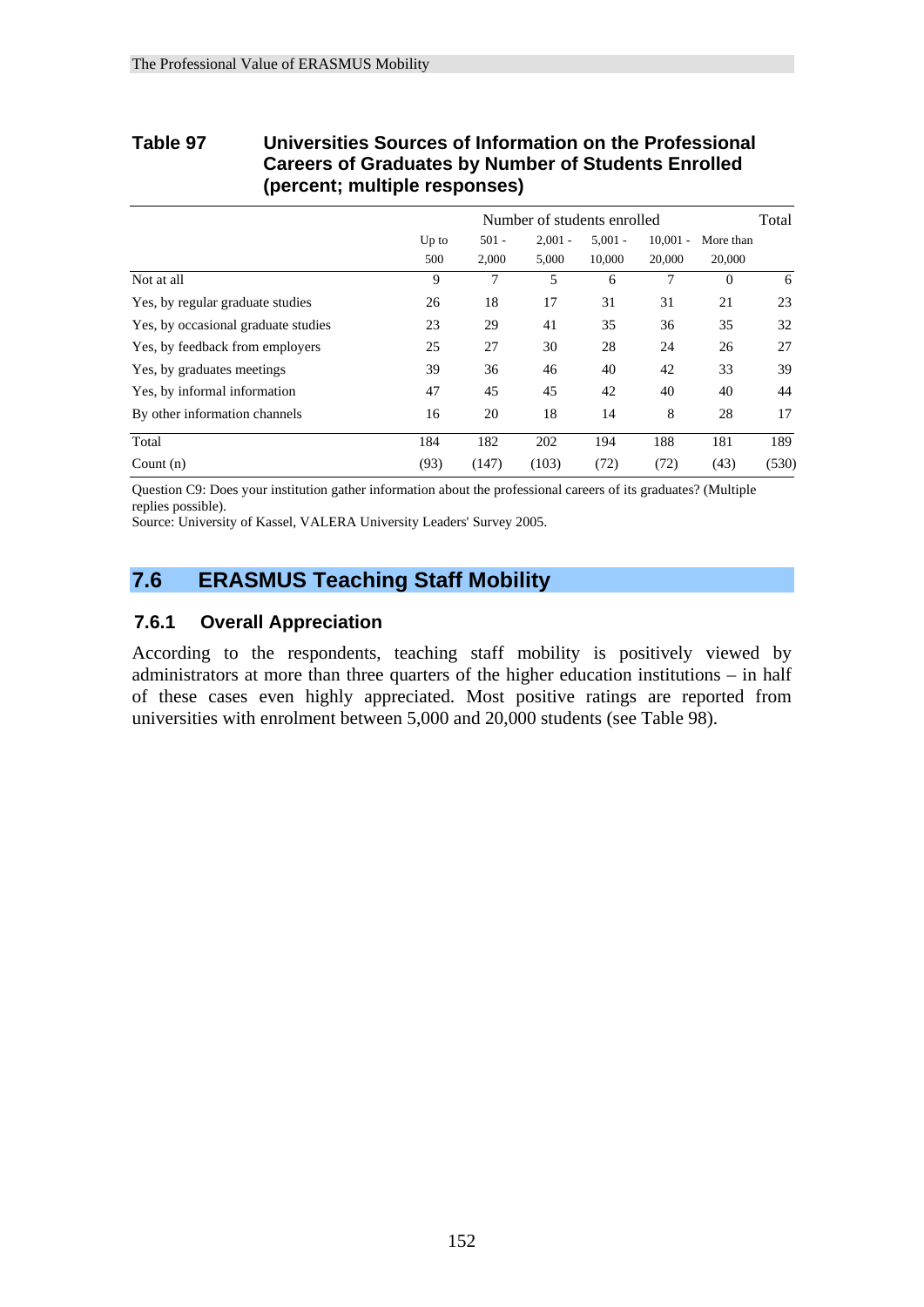#### **Table 98 ERASMUS Teaching Staff Mobility in the View of University Leaders by Number of Students Enrolled (percent; multiple responses)**

|                                                                            | Number of students enrolled |                  |                    |                     |                      |                     |       |
|----------------------------------------------------------------------------|-----------------------------|------------------|--------------------|---------------------|----------------------|---------------------|-------|
|                                                                            | $Up$ to<br>500              | $501 -$<br>2,000 | $2.001 -$<br>5,000 | $5.001 -$<br>10.000 | $10.001 -$<br>20,000 | More than<br>20,000 |       |
| Teaching mobility is highly valued                                         | 33                          | 40               | 27                 | 44                  | 45                   | 42                  | 38    |
| Teaching mobility is valued to a certain extent                            | 35                          | 37               | 44                 | 47                  | 38                   | 35                  | 39    |
| Teaching mobility is perceived as an activity<br>of the individual teacher | 29                          | 29               | 28                 | 21                  | 22                   | 30                  | 27    |
| Teaching mobility is largely perceived as a burden                         | $\overline{4}$              | 3                | $\overline{4}$     | 3                   | $\theta$             | $\Omega$            | 3     |
| Teaching mobility is not much appreciated                                  | 3                           | 1                | $\overline{2}$     | $\Omega$            | $\theta$             | $\Omega$            |       |
| Total                                                                      | 104                         | 110              | 106                | 114                 | 104                  | 107                 | 108   |
| Count $(n)$                                                                | (91)                        | (145)            | (102)              | (73)                | (74)                 | (43)                | (528) |

Question D1: In general, how does the administration of your institution perceive or treat teaching staff mobility including non-ERASMUS mobility?

Source: University of Kassel, VALERA University Leaders' Survey 2005.

Altogether, teaching staff mobility seems to be more highly appreciated at Central and Eastern European universities than at Western European institutions. Especially the Baltic States, Romania, Bulgaria, Czech Republic, Slovakia and Slovenia are much interested in raising their international reputation by participation of academic staff in the ERASMUS programme.

The attitude of university administrations to teaching staff mobility obviously has improved over time. 57 percent of the respondents noted a more positive rating than a decade ago. The ratings on the part of the departments and the teaching staff became even more frequently positive (see Table 99).

#### **Table 99 Universities' Change of Attitudes Towards Teaching Staff Mobility by Number of Students Enrolled (percent; responses 1 and 2)**

|                                                | Number of students enrolled |                  |                    |                     |                      |                     | Total |
|------------------------------------------------|-----------------------------|------------------|--------------------|---------------------|----------------------|---------------------|-------|
|                                                | Up to<br>500                | $501 -$<br>2.000 | $2.001 -$<br>5,000 | $5.001 -$<br>10,000 | $10.001 -$<br>20,000 | More than<br>20,000 |       |
| At the side of the universities administration | 52                          | 53               | 57                 | 64                  | 61                   | 60                  | 57    |
| At the side of the departments                 | 62                          | 53               | 70                 | 77                  | 68                   | 71                  | 65    |
| At the side of the individual teaching staff   | 66                          | 71               | 69                 | 81                  | 75                   | 63                  | 71    |
| Total                                          | 100                         | 100              | 100                | 100                 | 100                  | 100                 | 100   |
| Count $(n)$                                    | (92)                        | (138)            | (101)              | (73)                | (76)                 | (43)                | (523) |

Question D2: Has the attitude towards teaching mobility changed during the last decade? 5-point scale from  $1 =$ 'Becomes more positive' to 5 = 'Becomes more negative'.

Source: University of Kassel, VALERA University Leaders' Survey 2005.

Appreciation of teaching staff mobility increased more strongly at Central and Eastern European than at Western European institutions of higher education (see Table 100).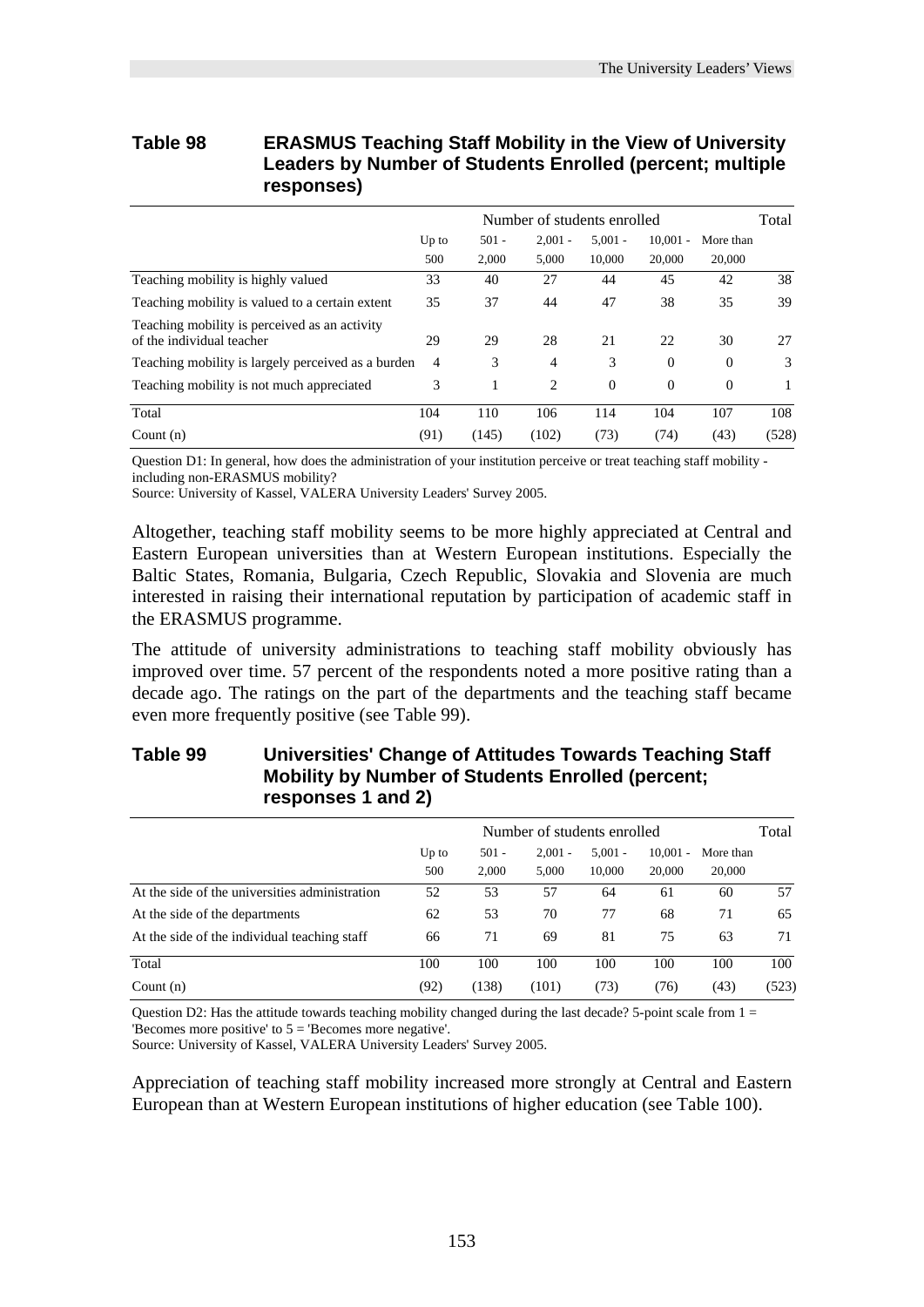| <b>MODILITY by HOME Region (arithmetic mean)</b> |                   |                               |       |       |  |  |  |  |  |
|--------------------------------------------------|-------------------|-------------------------------|-------|-------|--|--|--|--|--|
|                                                  |                   | Home Region                   |       | Total |  |  |  |  |  |
|                                                  | Western<br>Europe | Central and Eastern<br>Europe | Other |       |  |  |  |  |  |
| At the side of the universities administration   | 2.3               | 1,8                           | 3,0   | 2,2   |  |  |  |  |  |
| At the side of the departments                   | 2.3               | 1,8                           | 3,0   | 2,2   |  |  |  |  |  |
| At the side of the individual teaching staff     | 2,2               | 1,8                           | 3,0   | 2,1   |  |  |  |  |  |
| Count $(n)$                                      | (426)             | (125)                         | (2)   | (553) |  |  |  |  |  |

#### **Table 100 Universities' Change of Attitudes Towards Teaching Staff Mobility by Home Region (arithmetic mean)**

Question D2: Has the attitude towards teaching staff mobility changed during the last decade? Source: University of Kassel, VALERA University Leaders' Survey 2005.

#### **7.6.2 Impact of Teaching Staff Mobility on the Higher Education Institution**

Teaching mobility, according to the administrators surveyed, contributes strongly to the reputation of the higher education institution, to the innovation in teaching and to research cooperation:

- 77 percent note a strong contribution to the international reputation of the institution,
- 59 percent to the initiation of international research cooperation,
- about half each to the development of new curricula and teaching methods, and
- 37 percent to the establishment of double degree programmes.

In all respect, a more positive impact is perceived by respondents from Central and Eastern European countries than from Western European countries. 16 percent more positive ratings were made by Central and Eastern European respondents on average of the issues addressed.

The impact of teaching staff mobility on the study programmes is only in the minority of cases reflected strongly in the quality assessment of the study programmes. Only 11 percent of the respondents state that it plays a strong role in evaluation, accreditation or approval procedures, and a further 23 percent reported a considerable role.

#### **7.6.3 Administrative Support**

Slightly more than half (55%) of the higher education institutions support mobile teaching in organisation arrangements regarding the study period abroad in the administrative procedure of getting leave of absence. Administrators of about one third of the universities each state that mobile teachers are released temporarily from teaching and research assignments as well as from administrative duties. Only at a small proportion of institutions, replacement of the mobile staff is taken care of (see Table 101).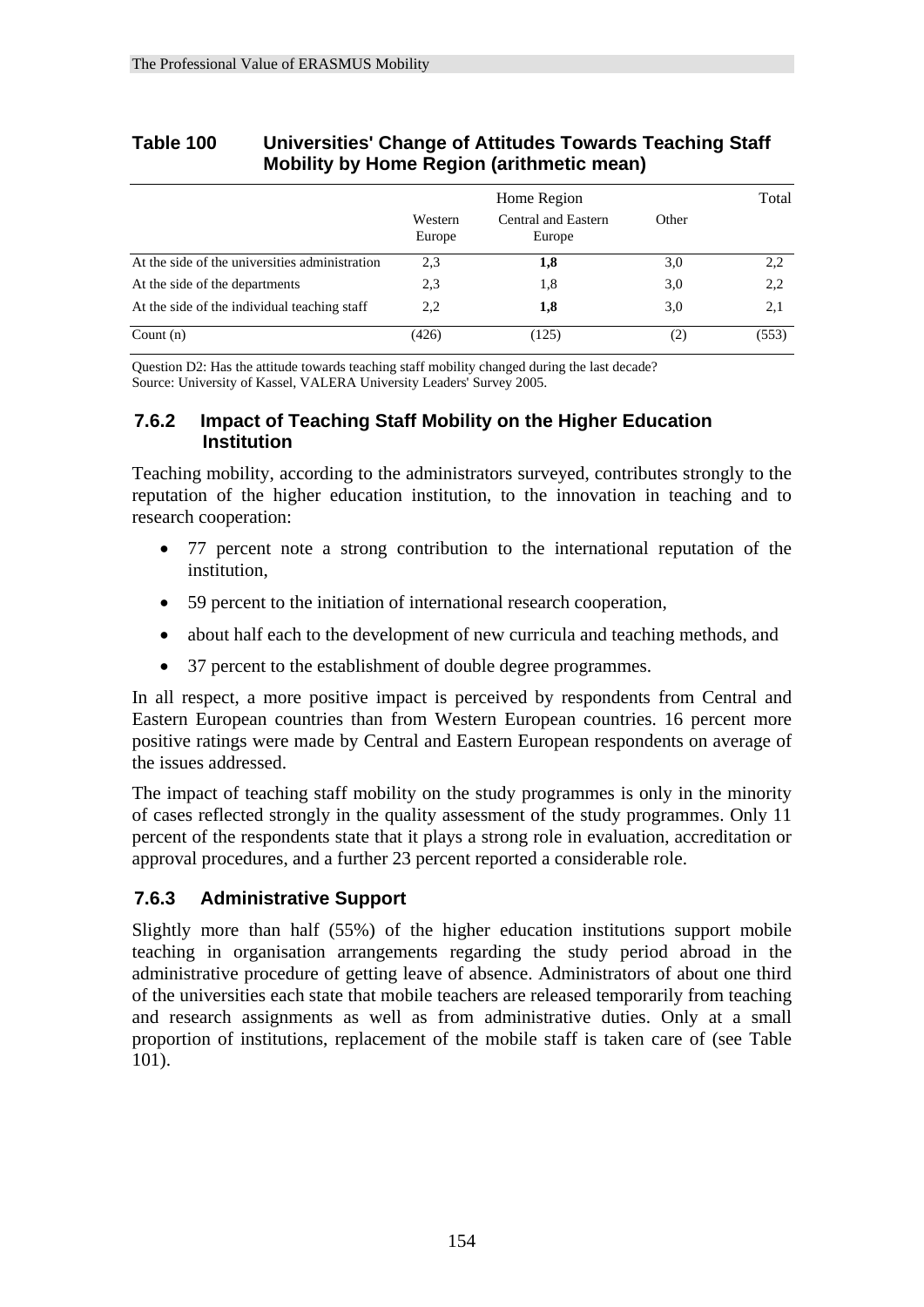| <u>UNUSTING ETHOLICA (UNINHICHO MICAN)</u>                                             |                             |                  |                    |                     |                      |                     |       |
|----------------------------------------------------------------------------------------|-----------------------------|------------------|--------------------|---------------------|----------------------|---------------------|-------|
|                                                                                        | Number of students enrolled |                  |                    |                     |                      |                     |       |
|                                                                                        | Up to<br>500                | $501 -$<br>2,000 | $2,001 -$<br>5,000 | $5,001 -$<br>10,000 | $10,001 -$<br>20,000 | More than<br>20,000 |       |
| Support in administrative matters regarding<br>leave of absence                        | 2.4                         | 2.4              | 2.4                | 2.6                 | 2.5                  | 3.1                 | 2.5   |
| Preparatory organisation of administrative<br>matters with the host institution abroad | 2.3                         | 2.4              | 2.5                | 2.5                 | 2.6                  | 3.1                 | 2.5   |
| Temporary release from teaching or research<br>commitments                             | 2.7                         | 3.0              | 3.3                | 3.1                 | 3.4                  | 3.7                 | 3.1   |
| Temporary release from administrative<br>commitments                                   | 2.9                         | 3.1              | 3.2                | 3.1                 | 3.1                  | 3.7                 | 3.2   |
| Finding replacement staff                                                              | 3.9                         | 3.8              | 3.8                | 3.6                 | 4.0                  | 4.2                 | 3.9   |
| Total                                                                                  | 1.0                         | 1.0              | 1.0                | 1.0                 | 1.0                  | 1.0                 | 1.0   |
| Count $(n)$                                                                            | (90)                        | (142)            | (101)              | (72)                | (71)                 | (42)                | (518) |

#### **Table 101 Universities' Support for Mobile Teachers by Number of Students Enrolled (arithmetic mean)**

Question D4: Concerning the following aspects, up to what extent your institution is able and willing to support the teaching assignments abroad of its staff within the framework of the ERASMUS Programme? 5-point scale from  $1 =$ 'To a considerable degree' to 5 = 'Not at all'.

Source: University of Kassel, VALERA University Leaders' Survey 2005.

By and large, administrative support is more frequently in place at small than at large institutions of higher education. Again, Central and Eastern European institutes regard teaching staff more highly and support it more often administratively (see Table 102).

#### **Table 102 Universities' Support for Mobile Teachers by Home Region (percent; responses 1 and 2)**

|                                                                                        |                   | Home Region                   |                | Total |
|----------------------------------------------------------------------------------------|-------------------|-------------------------------|----------------|-------|
|                                                                                        | Western<br>Europe | Central and Eastern<br>Europe | Other          |       |
| Temporary release from teaching<br>or research commitments                             | 36                | 44                            | 50             | 38    |
| Temporary release from administrative<br>commitments                                   | 30                | 47                            | $\overline{0}$ | 34    |
| Finding replacement staff                                                              | 12                | 28                            | $\Omega$       | 16    |
| Support in administrative matters<br>regarding leave of absence                        | 50                | 73                            | $\overline{0}$ | 55    |
| Preparatory organization of administrative<br>matters with the host institution abroad | 52                | 69                            | 50             | 56    |
| Others                                                                                 | 66                | 64                            | $\Omega$       | 66    |
| Total                                                                                  | 100               | 100                           | 100            | 100   |
| Count $(n)$                                                                            | (423)             | (124)                         | (2)            | (549) |

Question D4: Concerning the following aspects, up to what extent your institution is able and willing to support the teaching assignments abroad of its staff within the framework of the ERASMUS Programme? Source: University of Kassel, VALERA University Leaders' Survey 2005.

#### **7.6.4 Benefits for Mobile Teachers**

Only a small minority of respondents report that clear career benefits of teaching abroad are customary at their institution of higher education: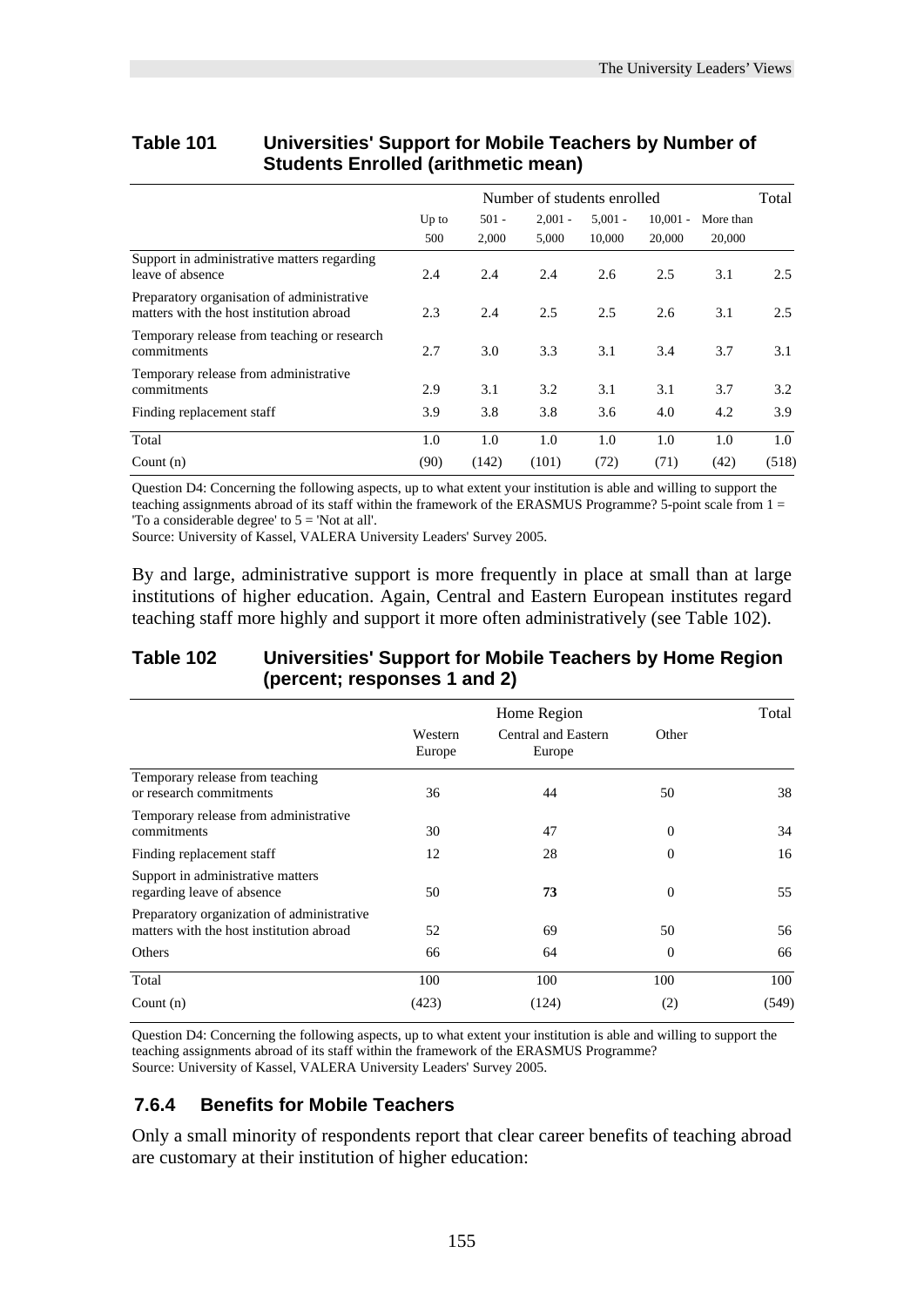- 11 percent note a frequent career advancement,
- 7 percent additional financial support for their assignments, and
- 2 percent a higher income.

Such benefits are more frequently provided at Central and Eastern and at Western European institutions of higher education: 24 percent versus 8 percent career advancement, 14 percent versus 5 percent financial support, and 6 percent versus 1 percent higher remuneration.

International activities of teachers, however, seem to play a substantial role when new academic staff is hired. Somewhat of a reward is assigned, according to the respondents, by the majority of institutions to international contacts, international teaching and research activities as well as foreign language proficiency. Again, all these aspects play a more prominent role at institutions of higher education in Central and Eastern European countries than in Western European countries (see Table 103).

#### **Table 103 Universities' Assessment of International Experiences During Application Procedures of New Academic Staff by Home Region (percent; responses 1 and 2)**

|                                                            |                   | Home Region                   |              | Total |
|------------------------------------------------------------|-------------------|-------------------------------|--------------|-------|
|                                                            | Western<br>Europe | Central and Eastern<br>Europe | Other        |       |
| Teaching assignments abroad                                | 47                | 70                            | $\theta$     | 52    |
| International scientific contacts                          | 66                | 84                            | $\mathbf{0}$ | 70    |
| Former participation in international<br>research projects | 60                | 80                            | $\theta$     | 64    |
| Foreign language competences                               | 58                | 85                            | 50           | 64    |
| Others                                                     | 74                | 75                            | $\mathbf{0}$ | 74    |
| Total                                                      | 100               | 100                           | 100          | 100   |
| Count $(n)$                                                | (412)             | (124)                         | (2)          | (538) |

Question D7: Up to what extent several aspects of a professional foreign assignment as listed below play a less or major role during application procedures of new academic staff?

Source: University of Kassel, VALERA University Leaders' Survey 2005.

More specifically, between a third and half each of administrators from institutions of higher education state that involvement in various ERASMUS-supported activities plays a role when new academic is hired. Teaching staff mobility (49%) is most frequently named in this respect (see Table 104).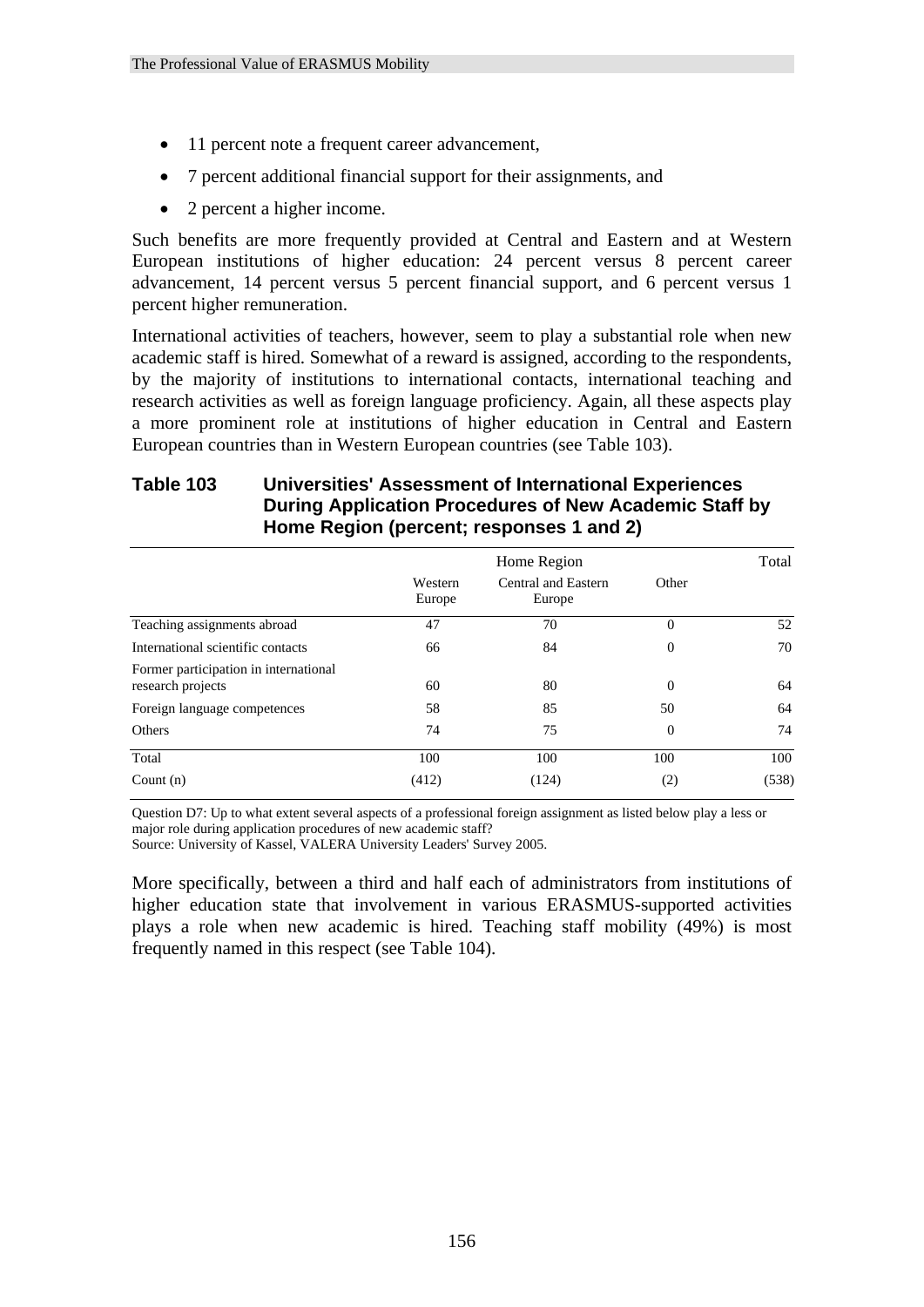#### **Table 104 Universities' Assessment of ERASMUS Activities in the Hiring of Academic Staff by Number of Students Enrolled (percent; responses 1 and 2)**

|                                     | Number of students enrolled |                  |                    |                     |                      |                     | Total |
|-------------------------------------|-----------------------------|------------------|--------------------|---------------------|----------------------|---------------------|-------|
|                                     | Up to<br>500                | $501 -$<br>2.000 | $2.001 -$<br>5.000 | $5.001 -$<br>10.000 | $10,001 -$<br>20,000 | More than<br>20,000 |       |
| ERASMUS student mobility            | 48                          | 45               | 39                 | 54                  | 39                   | 49                  | 45    |
| ERASMUS curriculum projects         | 36                          | 31               | 33                 | 52                  | 50                   | 32                  | 38    |
| ERASMUS teacher mobility            | 47                          | 49               | 45                 | 54                  | 50                   | 51                  | 49    |
| <b>ERASMUS</b> intensive programmes | 28                          | 30               | 29                 | 42                  | 41                   | 38                  | 33    |
| ERASMUS thematic networks           | 32                          | 33               | 29                 | 48                  | 38                   | 35                  | 35    |
| Total                               | 100                         | 100              | 100                | 100                 | 100                  | 100                 | 100   |
| Count $(n)$                         | (83)                        | (133)            | (99)               | (69)                | (68)                 | (39)                | (491) |

Question D8: During such application procedures, does your institution honour the involvement of the candidates in different components of the SOKRATES / ERASMUS programme? 5-point scale from 1 = 'To a considerable degree' to  $5 =$  'Not at all'.

Source: University of Kassel, VALERA University Leaders' Survey 2005.

#### **7.7 Concluding Remarks**

Internationalisation including the aspect of teaching staff and student mobility are an important topic for higher education institutions today. The survey has shown that 80% of the questioned institutions want to increase the number of foreign students at their own institution and the number of domestic students temporarily studying abroad (87%). 70% want to increase further the number of incoming and outgoing academic staff. Besides the ERASMUS programme, the majority of higher education institutions (69%) take also part in other mobility programmes. Yet, most institutions do not see major differences between ERASMUS and those other programmes.

The questioned university administrators see ERASMUS not only as an institutional instrument for internationalisation but also as an instrument for improving the professional value of their graduates. 80 percent of the responding higher education institutions support the statement that study abroad increases the employment opportunities of graduates. Every second respondent views that former ERASMUS students have slightly better chances to find a job and they assess also that former ERASMUS students have better jobs than their non-mobile colleagues. Many higher education institutions additionally try to improve the employability of their graduates by a variety of actions, evaluations and programmes. Yet, less than one third of the responding institutions have special employment agencies for graduates installed at their institution.

Explanations for the positive impact an ERASMUS study period has on the professional value of graduates can be referred to the competence gain. In the perspective of the university administrators, a study period abroad contributes not only to the international competences but also to the students´ ability to work independently, their social behaviour, planning and organisational skills as well as their personality. Competences assessed to be highly valued by employers.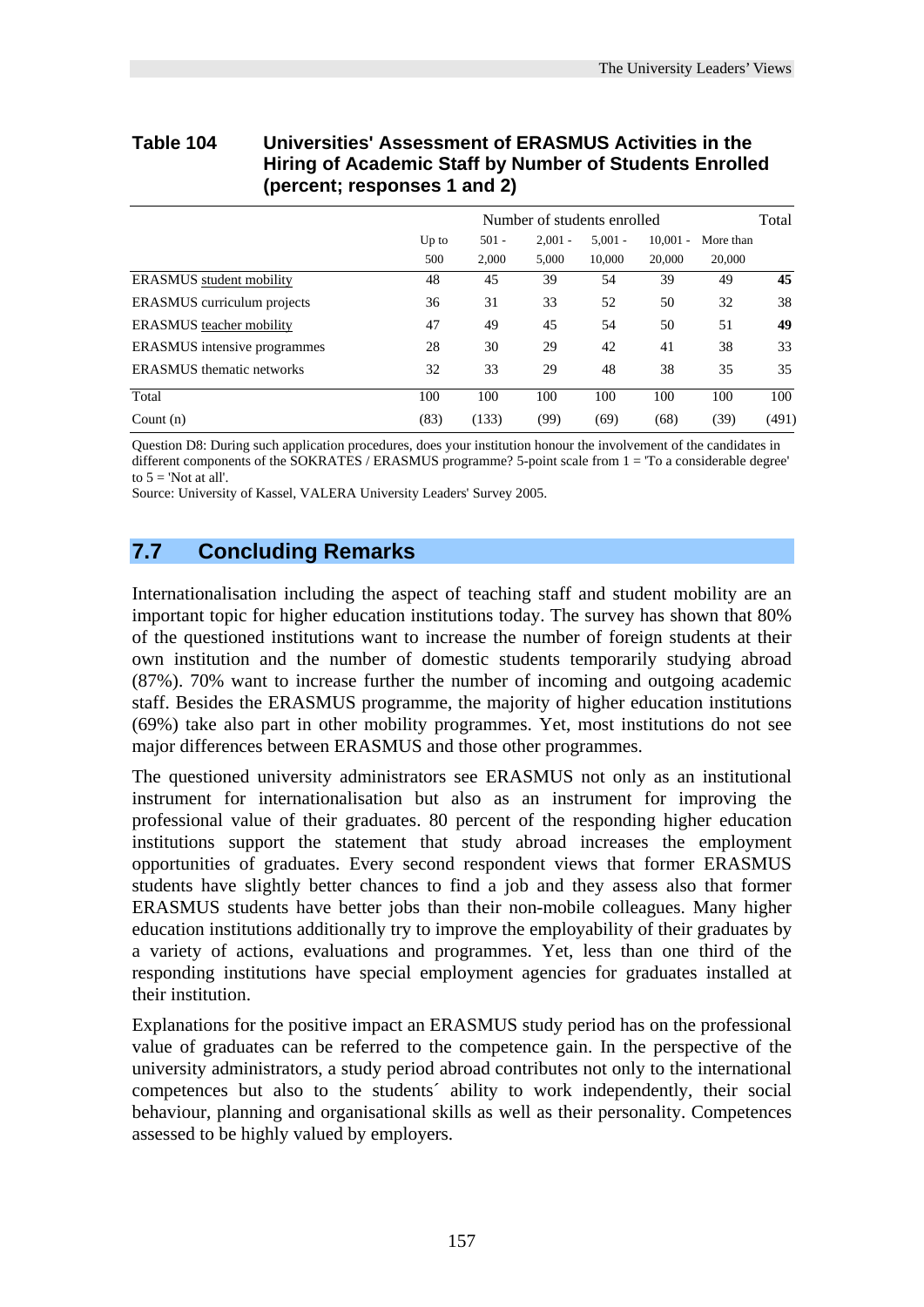Teaching staff mobility as an instrument of internationalisation is also assessed positively by the questioned university leaders. Yet, only 38 percent stated that "teaching mobility is highly valued" by the administration, whereas 39 percent assessed it as "valued to a certain extent" and 27 percent as "an activity of the individual teacher". A positive development takes place over time. 57 percent of the respondents note a more positive rating of teaching staff mobility than a decade ago.

In contrast to student mobility, the impact of teaching staff mobility on the individual career is assessed as rather low. Only 11 percent note career advancements for former mobile teachers at their institution. The positive evaluation of teaching staff mobility can be rather found in the recruitment process. The survey reveals that international activities of teachers seem to play a substantial role when new academic staff is hired. Teaching staff mobility as instrument of internationalisation and institutional development was appreciated by the university administrators participating in the survey. Teaching staff mobility contributes strongly to the reputation of the higher education institution, to the innovation of teaching and to the improvement of research co-operations. Yet, the support for mobile teachers is in most cases limited to a temporary release from teaching and research assignments.

Overall, university administrators in Europe have a very positive attitude towards ERASMUS mobility and international experiences of their students and staff in general. In comparison, Central and Eastern European higher education institutions are more enthusiastic than their Western neighbours. They assess the professional value for their graduates as higher, they appreciate teaching staff mobility more highly and they also give mobility a more prominent role in the recruitment process. The survey design leaves the question open if this enthusiasm is caused by a stronger international orientation of Central and Eastern higher education institutions or if it can be explained by "starting effects" of ERASMUS.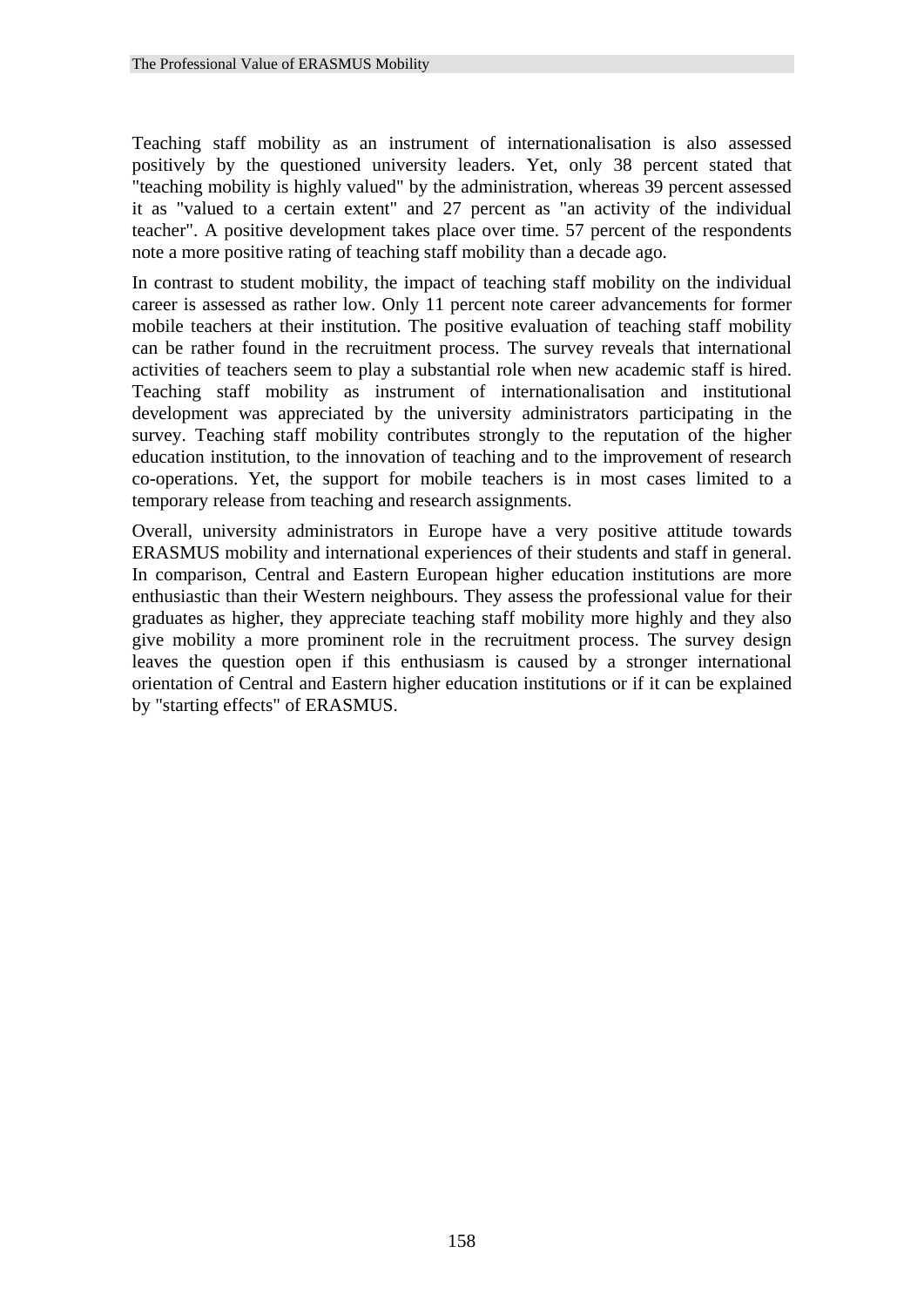### **8 ERASMUS Mobility: Experiences and Prospects in Four Selected Field of Studies**

In the second phase of the project the findings of the surveys should be analysed more exactly as regards the specifics of study in the other European countries and its impact on subsequent employment and work. The second phase concentrates therefore on student mobility in four subject areas only (Mechanical Engineering, Business Studies, Sociology and Chemistry). For each of the four fields of study the results of the surveys undertaken in the first phase were discussed with actors of different backgrounds in a one-day seminar.

The first chapter provides an overview about the aims and procedure of the analysis of the second phase. The following chapters two to four covering each one field of study. Each disciplinary chapter starts with a short introduction into the subject followed by the subject specific data analysis and a summary report about the results of the seminars conducted. In the revised version of the report a final last chapter will present a crossdisciplinary conclusion.

#### **8.1 Aims and Procedures of the Analysis**

#### **8.1.1 The Second Phase of the Project**

Subsequent to an analysis of the professional value of ERASMUS Student Mobility across all fields of study on the basis of questionnaire surveys of former students, coordinators at higher education institutions and employers, an in-depth-analysis of selected fields was undertaken in early 2006 as the second phase of the project.

The second phase aims to

- analyse the findings of the surveys more exactly as regards the specifics of study in the other European country and its impact on subsequent employment and work,
- take stock on available documents on the relevance of international study experience in the respective field of study and the related areas of employment and work,
- gather additional in-depth information from experts and actors both regarding study and subsequent employment and work.

Decisions had to be made in the design of the second phase of the project regarding

- Fields of study to be chosen,
- The most promising and feasible mode of inquiry in collecting in-depth information,
- The themes to be given priority.

The choices made will be briefly explained before the findings are presented.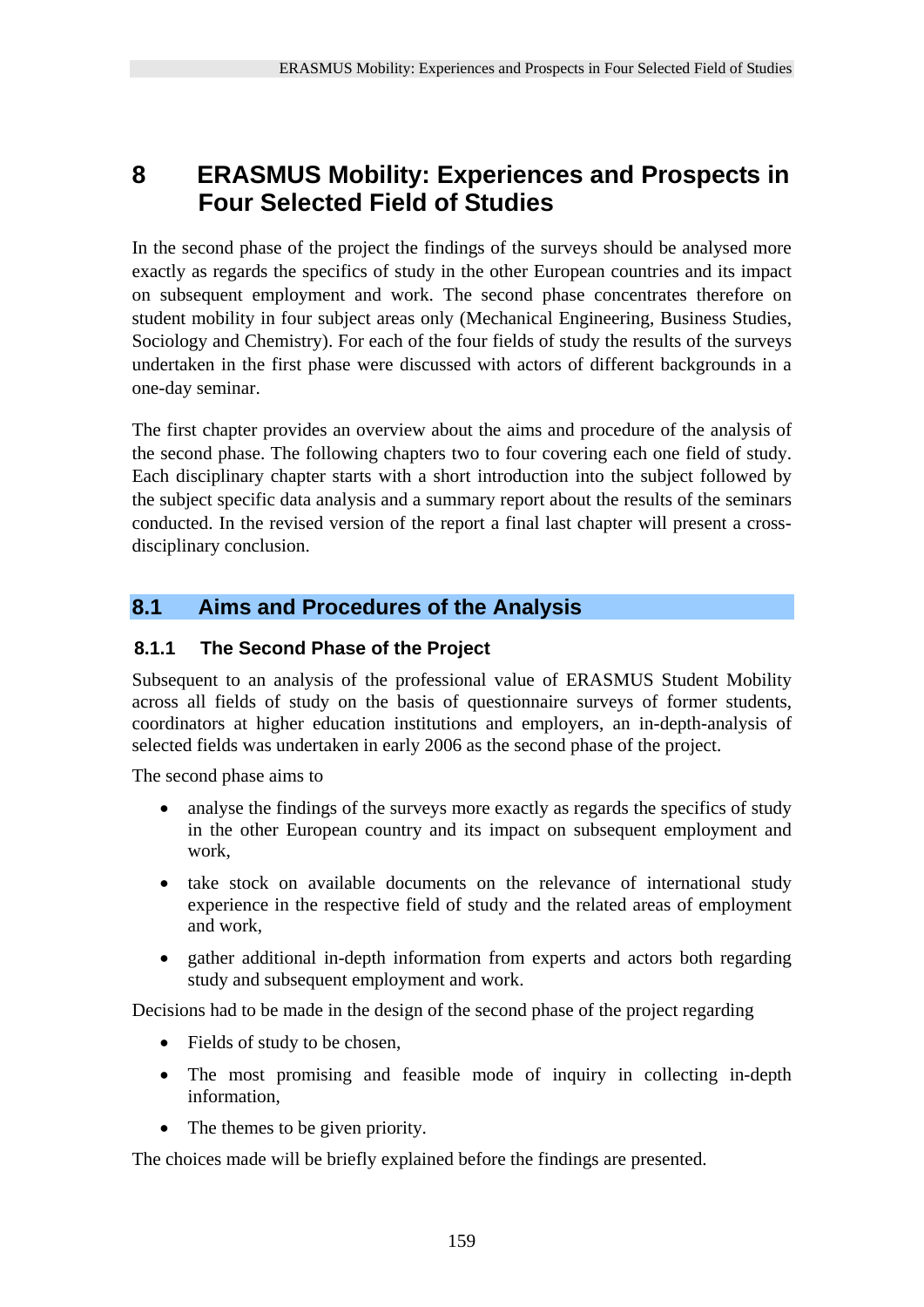#### **8.1.2 Fields of Study**

International experience during the period of study plays a different role in the various fields of study and in various occupational areas. It might be embedded easily into the core knowledge of a field of study, such as foreign languages, European studies or international law. It might be important as field knowledge, for example, in the area of international trade. Or it might just happen to offer other areas of specialisation, other modes of inquiry on fields, the knowledge base of it is universal. Moreover, fields of study vary according to the extent to which they are shaped by academic and by professional perspectives.

Based on the discussion during an expert seminar held at the end of the first phase of the project, the project team came to the conclusion to choose four fields of study to be addressed in the in-depth study instead of two initially envisaged in order to take into account both different cultures of fields of study and different degrees of academic or professional emphasis. Eventually, the following fields of study were selected:

- Chemistry as an academically oriented field in the area of science and engineering,
- Mechanical Engineering as a professionally oriented field in this area,
- Sociology as an academically oriented field in the area of humanities and social sciences, and
- Business Studies as a professionally oriented field in the latter area.

The choice of individual fields with these categories was actually made on the basis of various pragmatic criteria, e.g. number of respondents, accessibility of experts and prior analyses undertaken.

#### **8.1.3 Expert Seminars as Mode of Inquiry**

According to the initial design of the project, experts and actors in the respective fields and study and professional areas should be asked to provide in-depth information beyond what can be drawn from an analysis of available documents and of the survey findings. Initially, telephone interviews were envisaged in order to gather elaborate explanations from a substantial number of experts and actors.

Again, on the basis of the expert seminar held at the end of the first phase of the project, the project decided to undertake expert seminars instead. A seminar with a limited number of participants representing various areas of expertise and various roles of actors should ensure a stimulating process of reflection. In a seminar, bits and pieces of expertise of the various participants invited can be confronted which each other in order to stimulate a dialogue between the different persons and their experiences and views. This might help to specify questions, to round up information or to move tacit knowledge towards manifest knowledge as a consequence of a confrontation of divergent views and observations.

9-13 participants were invited each to the four seminars undertaken, i.e. one each in the four fields of study chosen. With such a magnitude of participants, a compromise was chosen between the desire on the one hand to keep the number of participants small in order to secure a stimulating and active communication setting with a frequent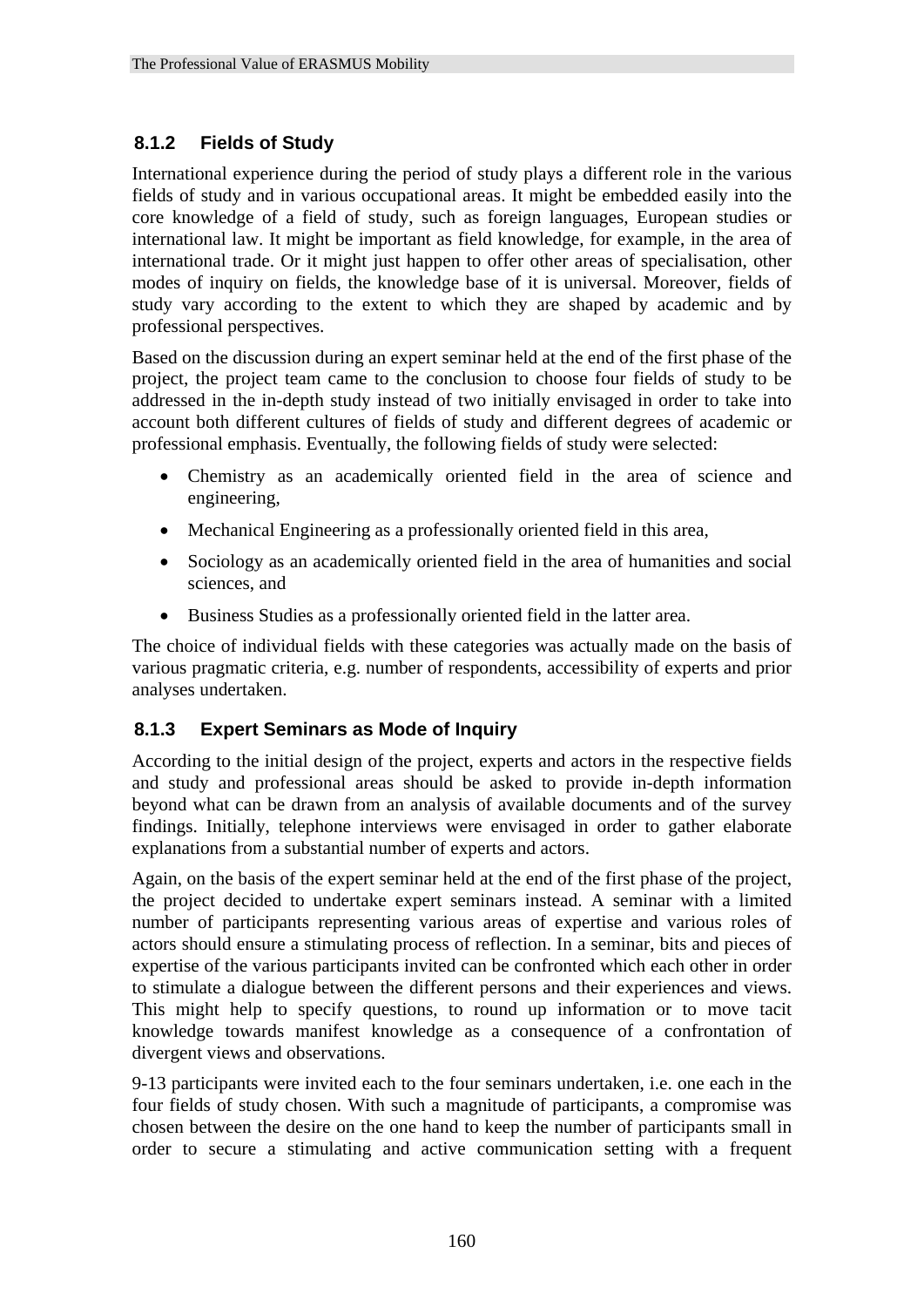involvement of all participants and on the other hand to include the widest possible representation of different actors and experts from various countries. For each seminar,

- Teachers.
- Students.
- Employers and
- Representatives of academic or professional associations

were invited. If available, experts were invited as well who had been involved in major studies on the respective field of study and graduate employment and work, for example in "thematic networks" supported within the framework of the ERASMUS programme, the TUNING project etc.

Care was taken that experts from these 5 categories spread further

- By country: Altogether 19 countries were represented in the four seminars,
- Teachers from regular study programmes and those with a specific international or European emphasis,
- Current ERASMUS students, students after the study abroad period and graduates,
- Employers from industry and services.

The seminars were held in Frankfurt/Main (Germany), a convenient location both for flights form all parts of Europe and for the project team. They were held each as a oneday meeting with a dinner on the preceding evening.

All four seminars were chaired by a singly discussion leader addressing the seminar participants, asking questions and summarizing the responses. The discussion leader was supported by a second project team member making sure that all key topics were covered, all necessary supplementary questions were asked and all participants were addressed. One or two members of the project team wrote down the statements and eventually contributed to the progression of the discussion.

The seminar itself was arranged as a relatively free process of discussion (focus group character). Participants were not expected to give official presentations; rather they were encouraged to contribute on the basis of their or their peers' experience and perspective.

Some days in advance the participants had received a handout presenting the rationale of the projects as well as the key themes to be addressed at the seminar. At the beginning of each of the seminars a second handout was distributed comprising in addition major findings of the former ERASMUS student survey of the first phase of the project. The seminar chair initially summarized the context of the first handout and the highlights of survey findings. Thereafter, the chair encouraged the participants to share their own experience and the hearsay known to them rather than closely interpreting the survey findings. Subsequently he summarized common elements and differences between the statements made in order to encourage a next round of reflection and interpretation.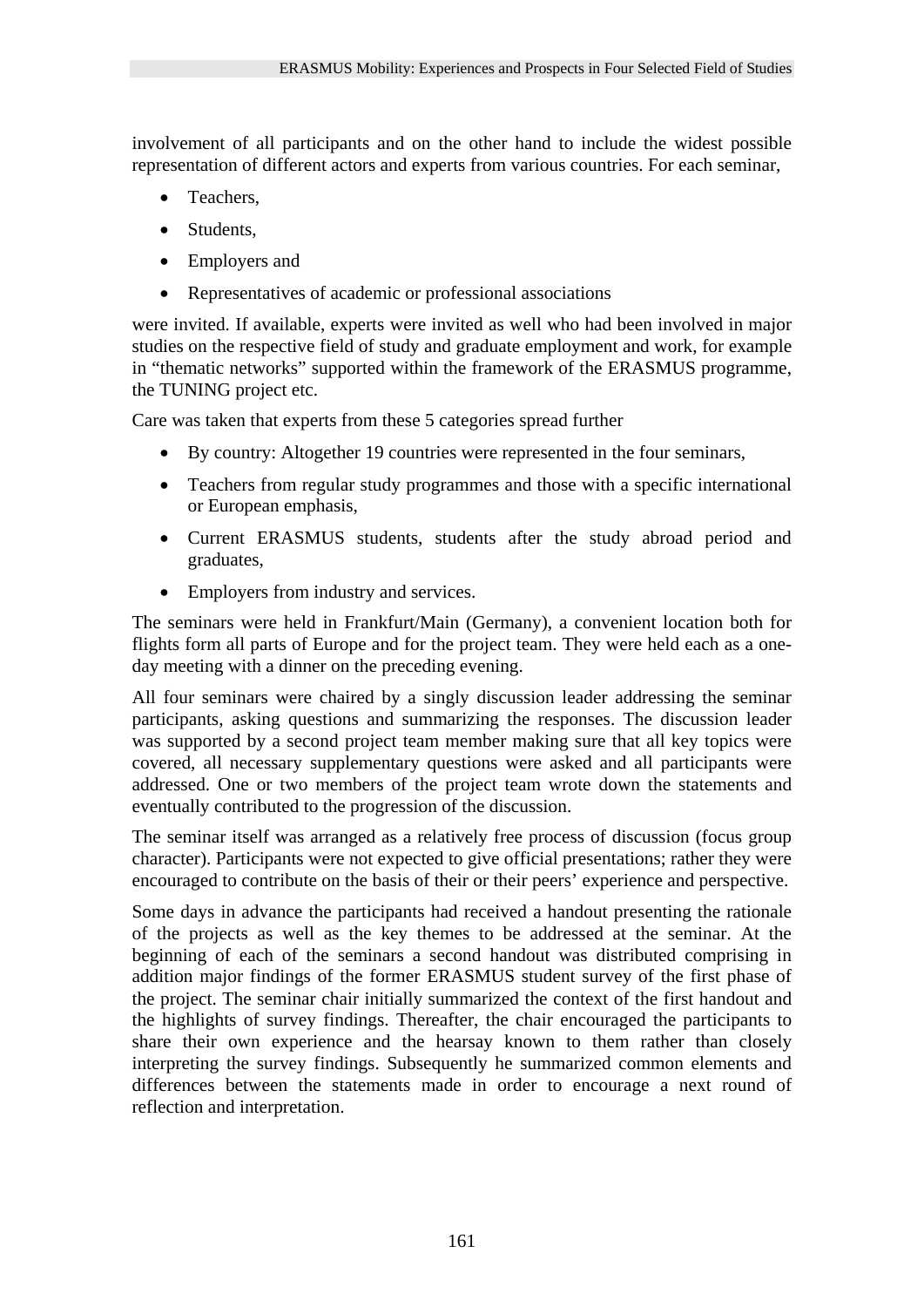# **8.1.4 Structure and Themes of the Seminars**

The seminar was divided into three stage of discussion similar to the sequence of the questionnaires:

- Students' competences and work assignments,
- Transition to work,
- Study provisions and conditions.

This sequence was employed because the findings of the prior survey could be divided most easily according to this structure. Moreover, links between study and graduate employment and work could be addressed that way repeatedly, though from slightly different angles.

The findings of the seminar are reported in a more coherent manner, i.e. avoiding repetitions and overlaps in this report.

The seminars, thus, were consistently parallel in the overall structure. However, as one might expect, they differ in style and dynamics of ways issues were addressed. They varied in the time spent on various topics, among others the time spent on issues of study, competences, employment and work, the flow of communication, the degree convergence and divergence of views and last but not least in the extent, to which the status quo was addressed or recommendations for improvement were made.

The following report is structured in a disciplinary order. For each field of study a short introduction will be given followed by an overview about the relevant statistical results of the first project phase. Finally, the results of the conducted seminar about the field of study will be presented followed by an overall conclusion.

The results for each seminar will not be presented in chronological order or following the structure of the agenda. Rather, the summary will be organised in a way that impressions will be reflected. Furthermore, a separation of results should be avoided. Therefore, results belonging to one thematic question will be presented in one unit even so they might have been mentioned at different points of time during the seminar.

# **8.2 Mechanical Engineering**

# **8.2.1 Characteristics of the Field of Study**

Mechanical Engineering was chosen as a professionally oriented field of study in the area of science and engineering. The Mechanical Engineering industry is viewed as one of the most important employment and export sectors in the European Union and is highly internationally oriented.<sup>10</sup>

However, the sector of mechanical engineering is facing changing conditions. Globalisation, technical innovations and the need for cost efficiency are challenges companies of Mechanical Engineering and the educators of mechanical engineers have to meet. Apart from field specific knowledge, mechanical engineers have to be able to

<u>.</u>

<sup>10</sup> EU Business; http://www.eubusiness.com/Rd/engineering.2006-02-13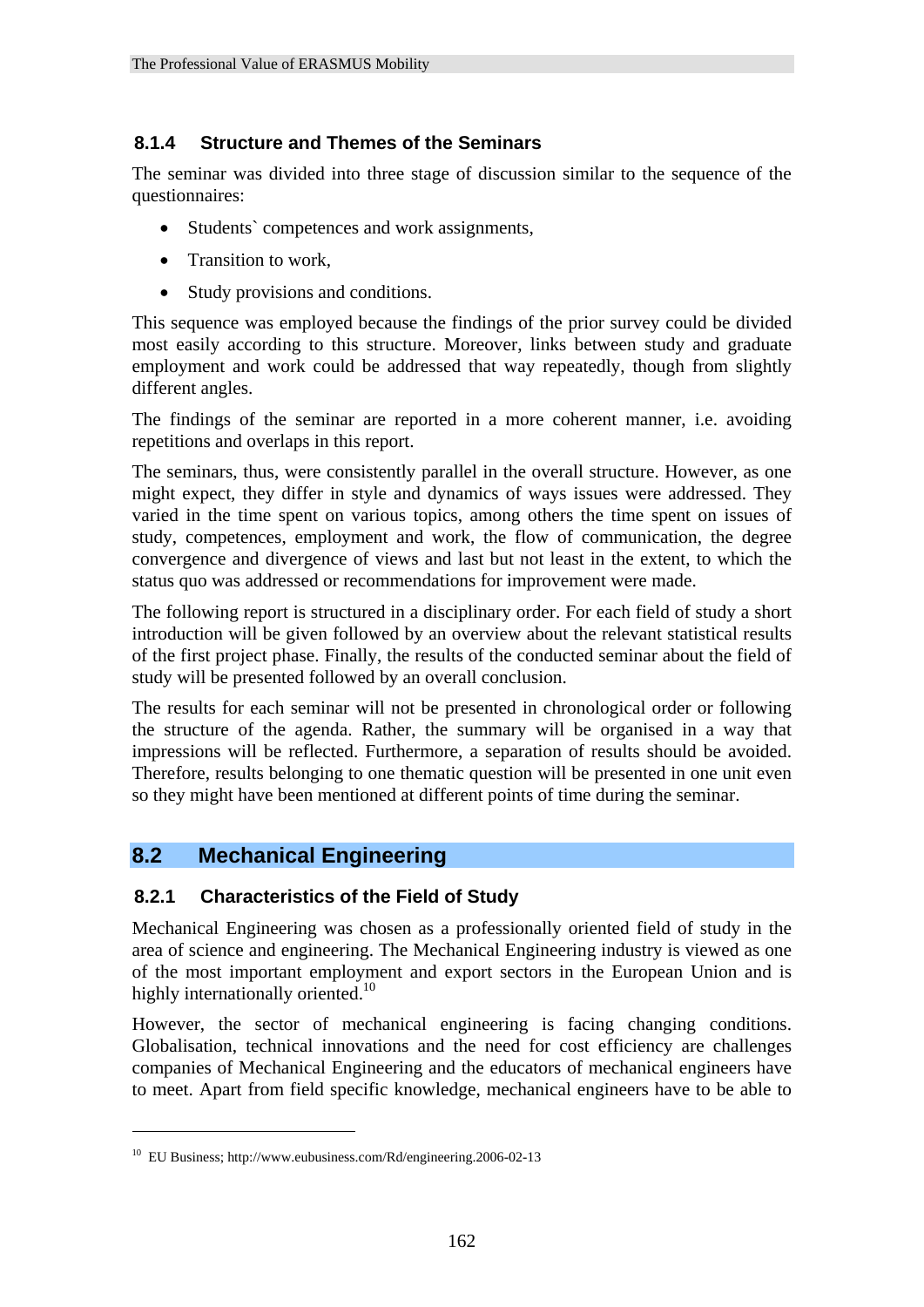think and work both interdisciplinary and internationally. The linkages to other related fields like Information Technology become more and more important, as the complexity of machines and equipments has increased. Companies of Mechanical Engineering have to develop their products in close cooperation with their customers and offer service and maintenance of their products to fulfil the requirements and needs of their customers. Mechanical engineers therefore do not only have to be specialists in their respective field, but as well need social and communicative skills as well as knowledge of business management. They have to communicate closely with their customers and the members of the project team who might have another disciplinary or cultural background in order to integrate different requirements and concepts successfully.<sup>11</sup>

The course of studies in mechanical engineering requires Mathematics, Physics, Chemistry, Construction and Electrical Engineering as a basis and technical elements such as Engineering Mechanics, Materials and Thermodynamics. The importance of computerised simulations is increasing. They often comprise also courses in Business Studies and Computer Sciences. In general, students are required to specialise during their course of study on a selected area of Mechanical Engineering.<sup>12</sup>

Even though the overall number of ERASMUS students and of Engineering ERASMUS students grew continuously since the start of the ERASMUS programme, the percentage of students of Engineering among all ERASMUS students remained quite stable at around 10 percent. Students of Engineering are well represented in the ERASMUS programme. In 2001, 13 percent of all higher education graduates were graduates of Engineering<sup>13</sup>, while 10,1 percent of the ERASMUS students studied Engineering.

1

<sup>&</sup>lt;sup>11</sup> Feller, Carola; Stahl, Beate (2005): Qualitative Anforderungen an die Ingenieurausbildung und die künftigen Bachelor und Masterstudiengänge. IMPULS STIFTUNG.

<sup>12</sup> Die Zeit Studienführer http://www.das-ranking.de/che6/CHE6?module=WasIst&do=show&esb=29

<sup>&</sup>lt;sup>13</sup> European Commission - Community Research (2004): Europe needs more scientists. Report by the High Level Group on Increasing Human Resources for Science and Technology in Europe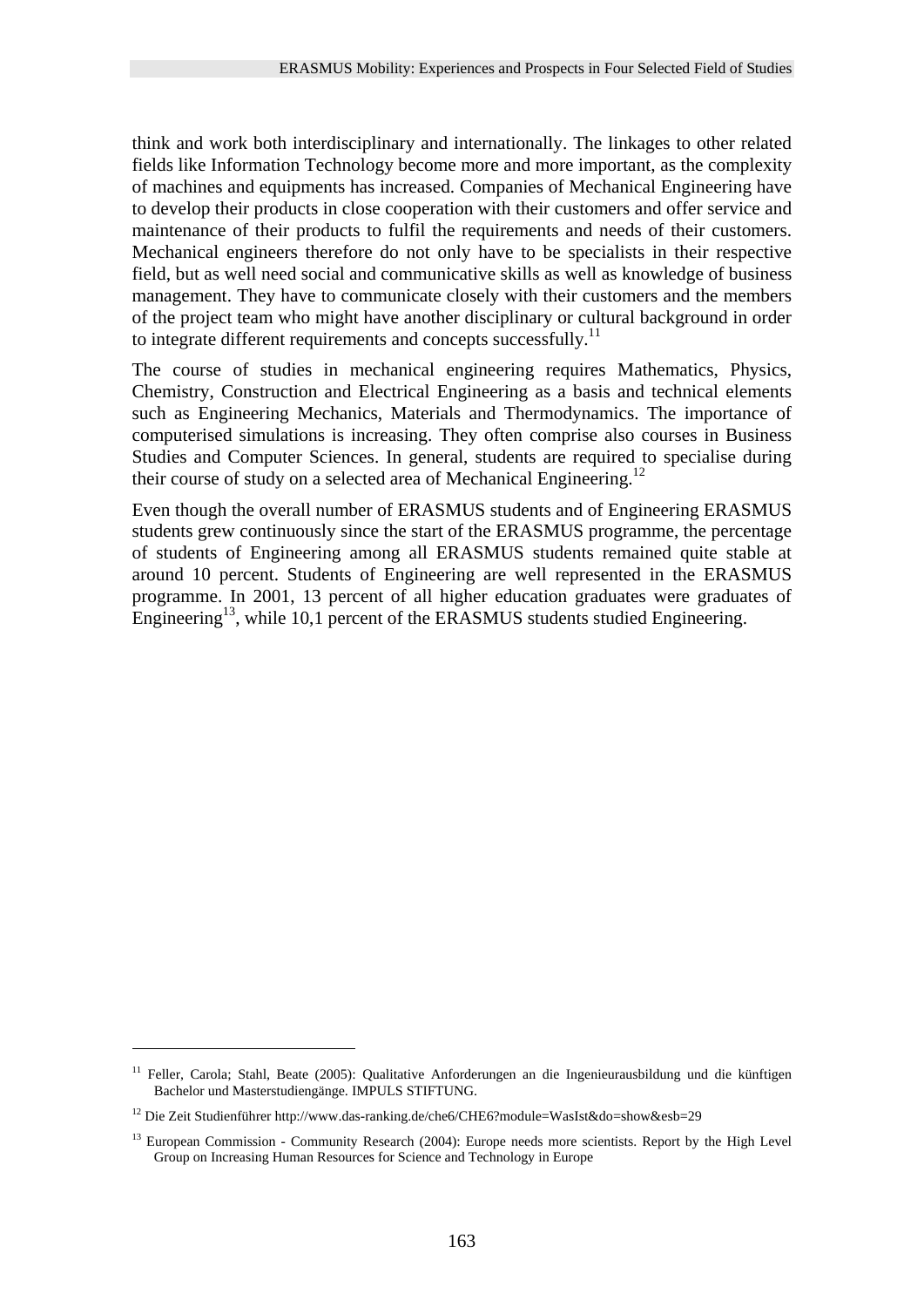



Source: European Commission, SOCRATES programme, http://europa.eu.int/comm/education/programmes/socrates/erasmus/stat\_en.html

As Figure 24 illustrates, high numbers of ERASMUS participants in the field of mechanical engineering are coming from institutions of higher educations in France and Spain followed by Italy and Germany.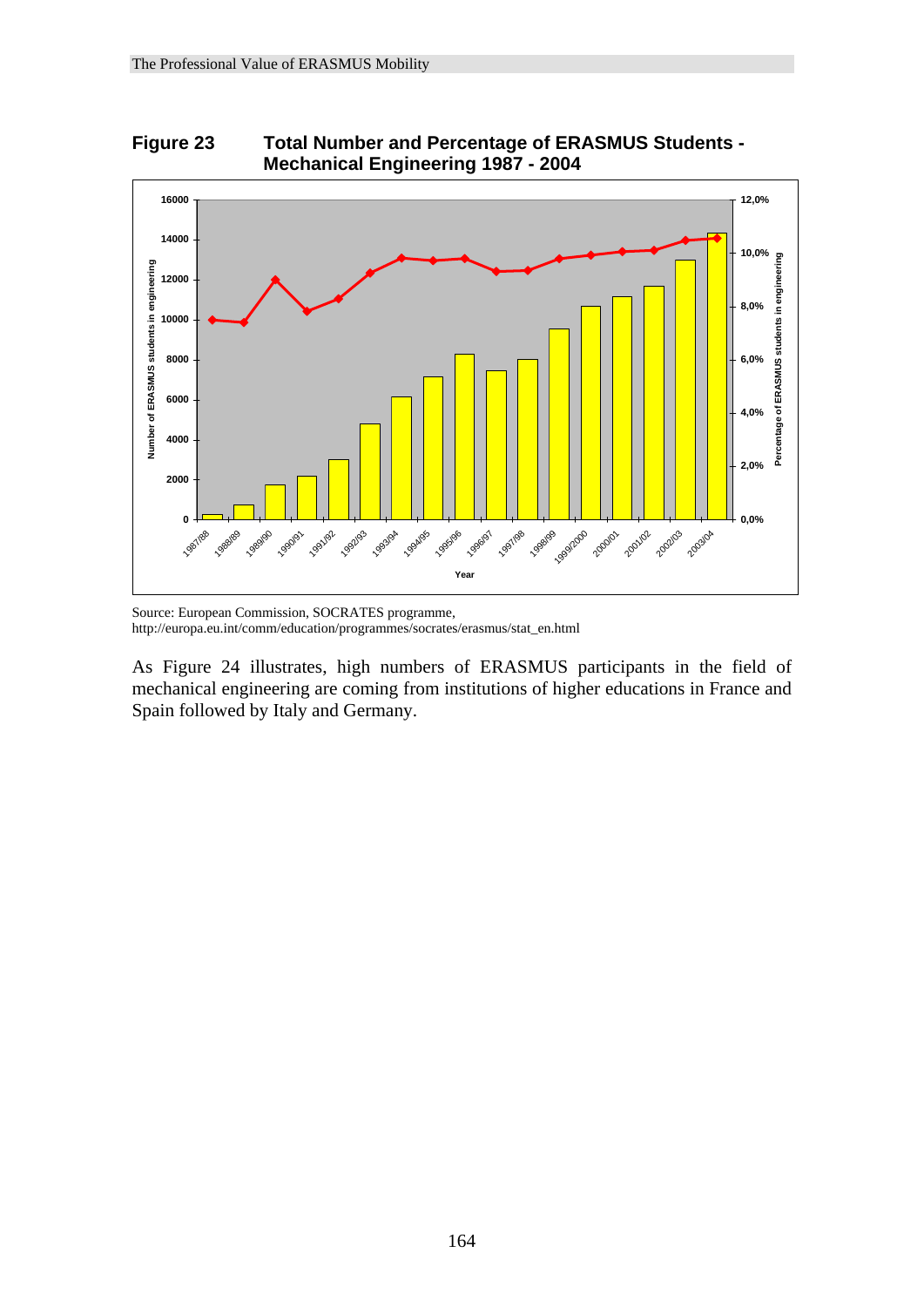# **Figure 24 Total Number and Percentage of ERASMUS Students - Mechanical Engineering by Country of Home Institution 2000/01**



Source: European Commission, SOCRATES programme, http://europa.eu.int/comm/education/programmes/socrates/erasmus/stat\_en.html

# **8.2.2 Results of the Survey with Former Students**

# *The student profile*

The overwhelming majority of former Mechanical Engineering ERASMUS students are male (87%). The average age at the time of the survey (2005) was 28.

# *The period abroad*

The Mechanical Engineering students had substantial experience abroad: they spent about 8 months abroad during their ERASMUS supported period in the academic year 2000/2001 and more than one third (39%) of them spent one or more additional periods abroad, altogether (including ERASMUS) the average time spent abroad was 10.2 months. Only a few students were on work placements/internships abroad (2 %).

# *Academic situation and study conditions*

The graduates report a relatively low satisfaction with assistance/guidance/advice provided by their home institution for the study period abroad. Only about half of the respondents were satisfied with assistance by home institution regarding academic matters, administrative matters, information about the host institution and country, accommodation and language training.

But the graduates do not perceive significant problems during their study abroad. The single most frequent *academic problem* was related to "obtaining academic credits and credit transfer" (12 %); more frequent are problems regarding financial matters (17%), accommodation (17%) and administrative matters (14%).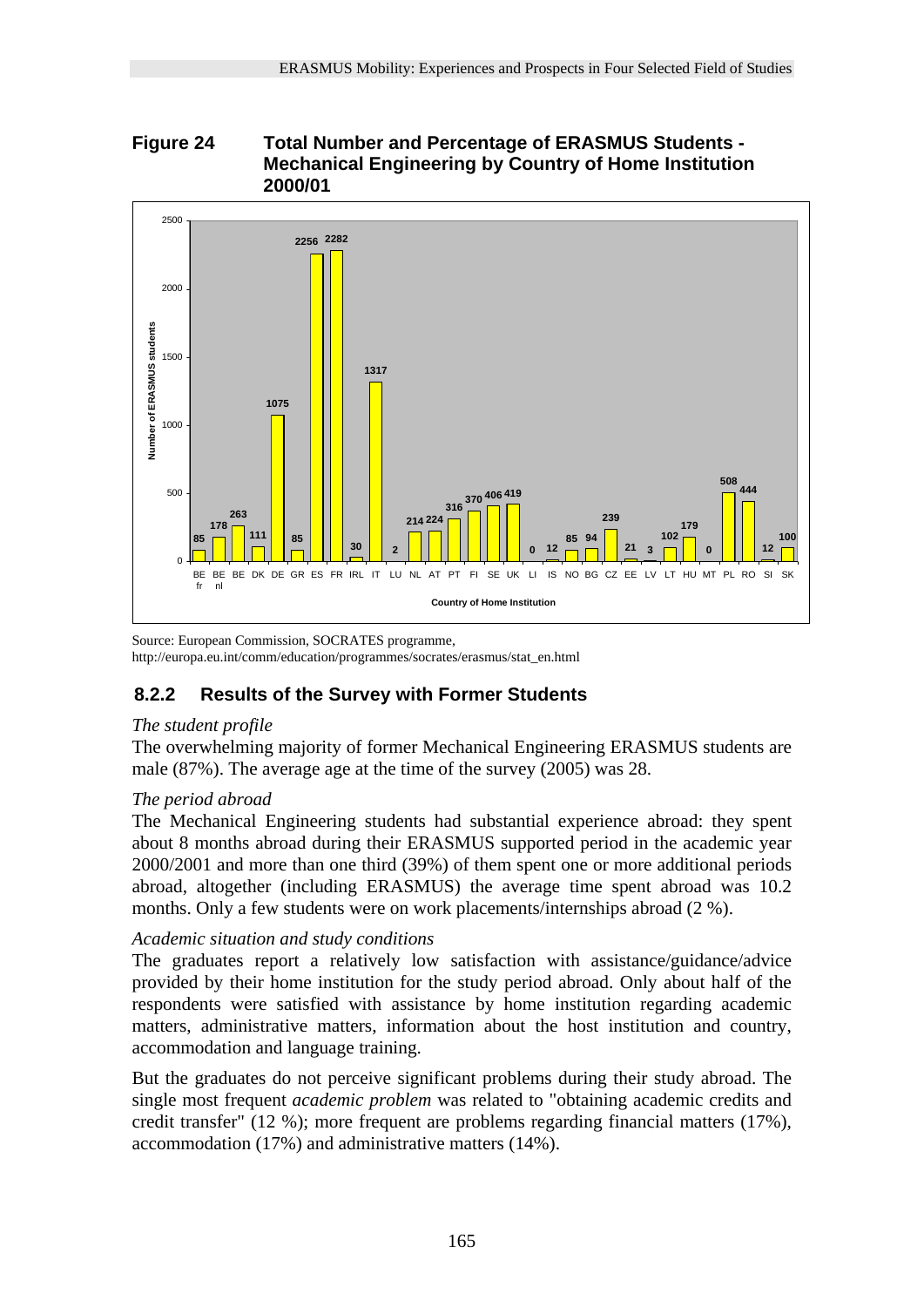Only about half of the respondents had frequent contacts with domestic students during course related activities (lectures, seminars, working groups etc.), extra-curricular activities (e.g. clubs, sport) or other leisure time.

The majority of the courses taken abroad by the Mechanical Engineering graduates were reported to be academically equally demanding as courses which they would have taken at the home institution during the same period; 31 % were reported to be academically less demanding and 16% to be more demanding.

#### *Recognition*

ECTS was only introduced in less than half of the programmes around the year 2000: 41 percent reported application of ECTS at the host institution (as compared to a percentage of 54% when including all former ERASMUS students).

The Mechanical Engineering graduates stated a respectable, but not perfect extent of recognition: 79 percent of study achievements abroad were recognized on average upon return.

A substantial proportion of ERASMUS students have invested study abroad as an additional study period: 41 percent reported a prolongation of overall study duration due to the ERASMUS period, in most of these cases as long as the ERASMUS period (about 8 months).

#### *Competence profile*

Former ERASMUS students seem to have a unique self-image of competences with respect to

- Knowledge of other countries (economy, society, culture etc.);
- Foreign language proficiency;
- Intercultural understanding and competences (e.g. understanding and tolerance of international differences in culture);

These three aspects are the clear domain of former internationally mobile students, where they see their competences at the time of return to be better (or even "much" better) than those of non-mobile students. The vast majority also sees advantages regarding "preparation for future employment and work" (72 %). Still, the results show that ERASMUS does not lead to higher academic competences: the "academic knowledge and skills (e.g. theories, methods, disciplinary knowledge, reflection, etc.)" were rated by the majority to be equal to non-mobile students.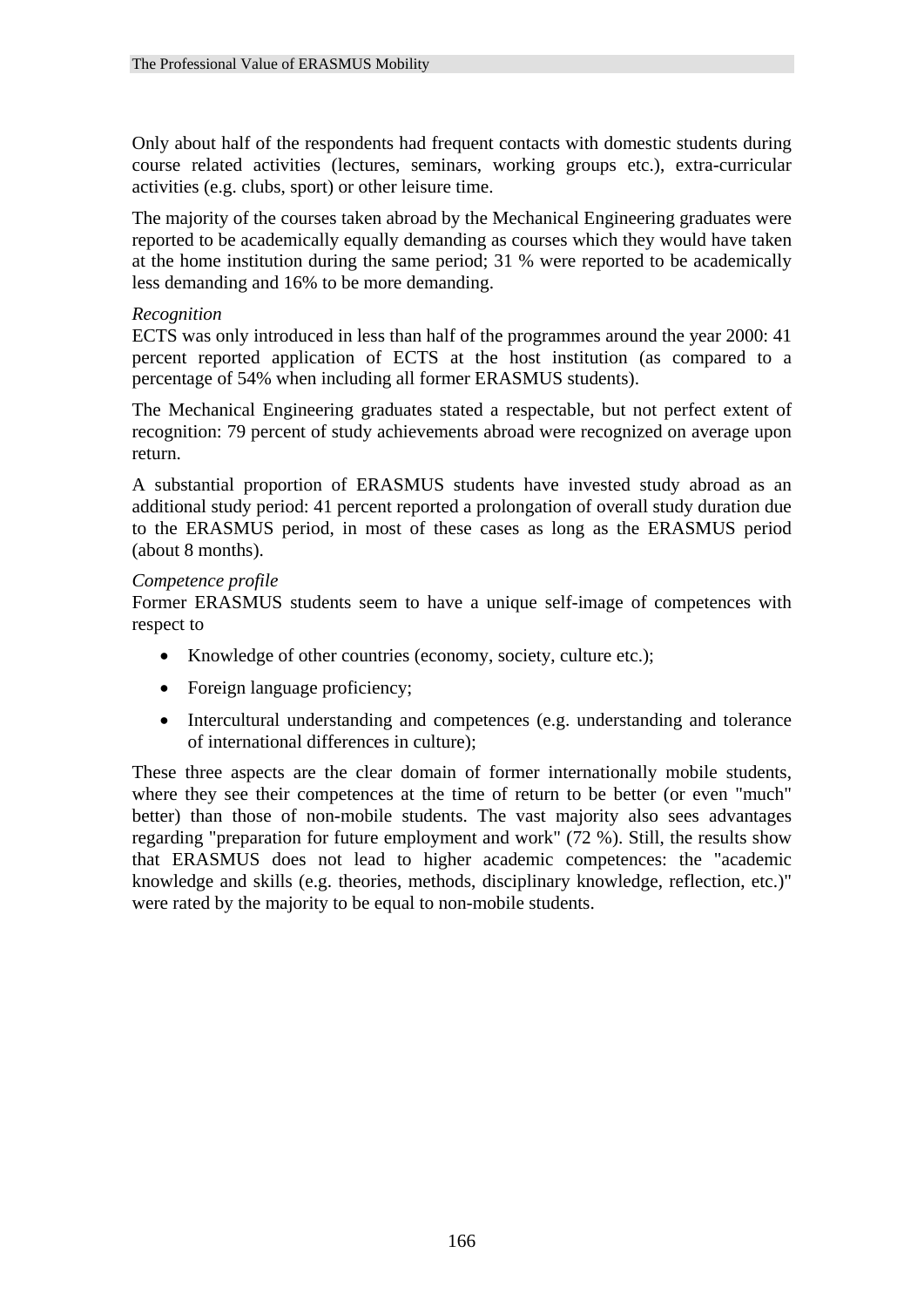### **Table 105 Former Mechanical Engineering ERASMUS Students' Assessment of their Competences Upon Graduation as Compared to Non-Mobile Students (percent)**

|                                                                                                                              | <b>Better</b><br>$(1+2)$ | Equal<br>(3) | Worse<br>$(4+5)$ |
|------------------------------------------------------------------------------------------------------------------------------|--------------------------|--------------|------------------|
| Knowledge of other countries<br>(economy, society, culture etc.)                                                             | 97                       |              | $\Omega$         |
| Foreign language proficiency                                                                                                 | 95                       |              | 0                |
| Intercultural understanding and competences<br>(e.g. understanding and tolerance of<br>international differences in culture) | 94                       |              |                  |
| Preparation for future employment and work                                                                                   | 72                       | 24           |                  |
| Academic knowledge and skills<br>(e.g. theories, methods, disciplinary<br>knowledge, reflection, etc.)                       | 39                       | 55           |                  |

Question A21: At the time of return, how do you rate your knowledge and competences as compared to non-mobile students in the following areas? Scale of answers from 1 to 5;  $1 =$  much better,  $3 =$  equal,  $5 =$  much worse. Source: University of Kassel, VALERA Survey of Former ERASMUS Students 2005.

According to most dimensions listed in Table 106 about three quarters of former ERASMUS students rate their competences as high. This profile is surprisingly balanced. Mechanical Engineering graduates are relatively strong in analytical competences, and relatively week in planning, co-ordinating and organising (compared to other former ERASMUS students).

In most areas, job requirements are more demanding than the competences acquired by former ERASMUS students at the time of graduation. As compared to the average of all former ERASMUS students, Mechanical Engineering graduates consider their jobs highly demanding as regards foreign language proficiency and not so demanding as regards power of concentration as well as applying rules and regulations. Job requirements and competences seem to be balanced as regards theoretical knowledge, loyalty and written communication. Finally, former ERASMUS students have more often high foreign language skills than required by their job.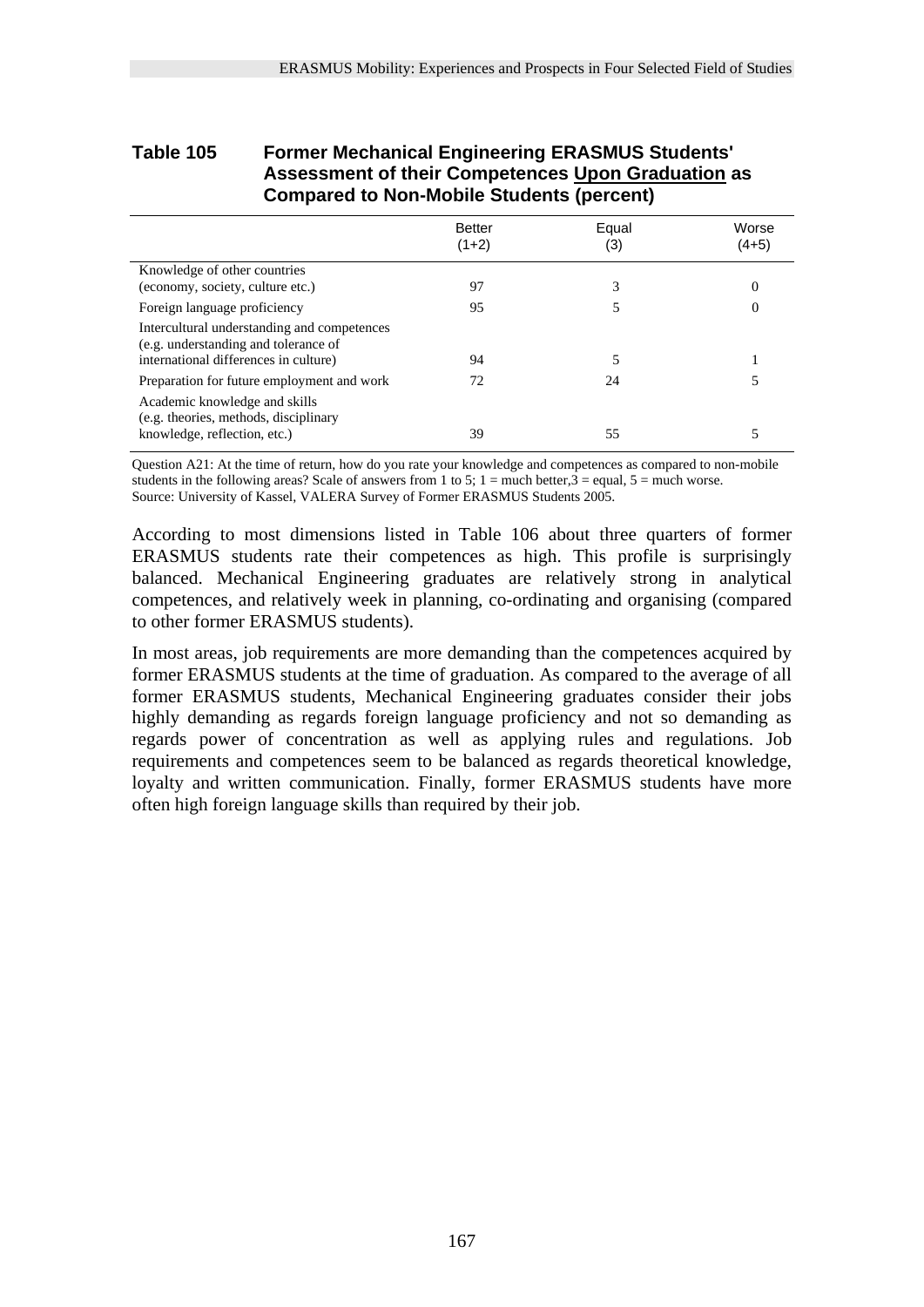# **Table 106 Former Mechanical Engineering ERASMUS Students' Selfassessed Competences at Time of Graduation and Job Requirements about 2-3 Years Later (percent "high"; answers 1 and 2)**

|                                          | Competences<br>at the time<br>of graduation<br>(1) | Job requirements<br>about 2-3 years<br>later<br>(2) | <b>Difference</b><br>$(1 - 2)$<br>(3) |
|------------------------------------------|----------------------------------------------------|-----------------------------------------------------|---------------------------------------|
| Problem-solving ability                  | 88                                                 | 95                                                  | $-7$                                  |
| Adaptability                             | 87                                                 | 81                                                  | 6                                     |
| Field-specific theoretical knowledge     | 85                                                 | 74                                                  | 11                                    |
| Analytical competences                   | 85                                                 | 86                                                  | $-1$                                  |
| Accuracy, attention to detail            | 81                                                 | 83                                                  | $-2$                                  |
| Initiative                               | 76                                                 | 92                                                  | -16                                   |
| Getting personally involved              | 76                                                 | 82                                                  | -6                                    |
| Field-specific knowledge of methods      | 74                                                 | 75                                                  | $-1$                                  |
| Power of concentration                   | 74                                                 | 77                                                  | $-3$                                  |
| Written communication skill              | 74                                                 | 72                                                  | $\overline{c}$                        |
| Foreign language proficiency             | 70                                                 | 77                                                  | $-7$                                  |
| Computer skills                          | 70                                                 | 76                                                  | -6                                    |
| Assertiveness, decisiveness, persistence | 69                                                 | 83                                                  | $-14$                                 |
| Loyalty, integrity                       | 68                                                 | 69                                                  | $-1$                                  |
| Planning, co-ordinating and organising   | 61                                                 | 86                                                  | $-25$                                 |
| Applying rules and regulations           | 55                                                 | 59                                                  | $-4$                                  |

Question B7: Please, state the extent to which you had the following competences at the time of graduation. Scale of answers from  $1 =$  to a very high extent to  $5 =$  not at all.

Question F7: Please, state the extent to which the following competences are required in your current work. Scale of answers from  $1 =$  to a very high extent to  $5 =$  not at all.

Source: University of Kassel, VALERA Survey of Former ERASMUS Students 2005.

#### *International mobility*

A high proportion of former Mechanical Engineering ERASMUS students was regularly employed abroad (21%) and were sent abroad by their employers on work assignments (22%) during the first few years after graduation. Mechanical Engineering graduates are clearly in both respects above average .

#### *ERASMUS related work tasks*

Mechanical Engineering graduates are clearly more frequently assigned visibly international works tasks than the average former ERASMUS students, e.g. "using the language of the ERASMUS host country in work-related activities:

- Telephone conversation and face-to-face discussions (Mechanical Engineering: 49%, total ERASMUS students: 37%)
- Professional travel to foreign countries other than the ERASMUS host country (Mechanical Engineering: 50%; total ERASMUS students: 25%)

International competences are also important for the current work of a substantial number of ERASMUS graduates not active in visibly international jobs.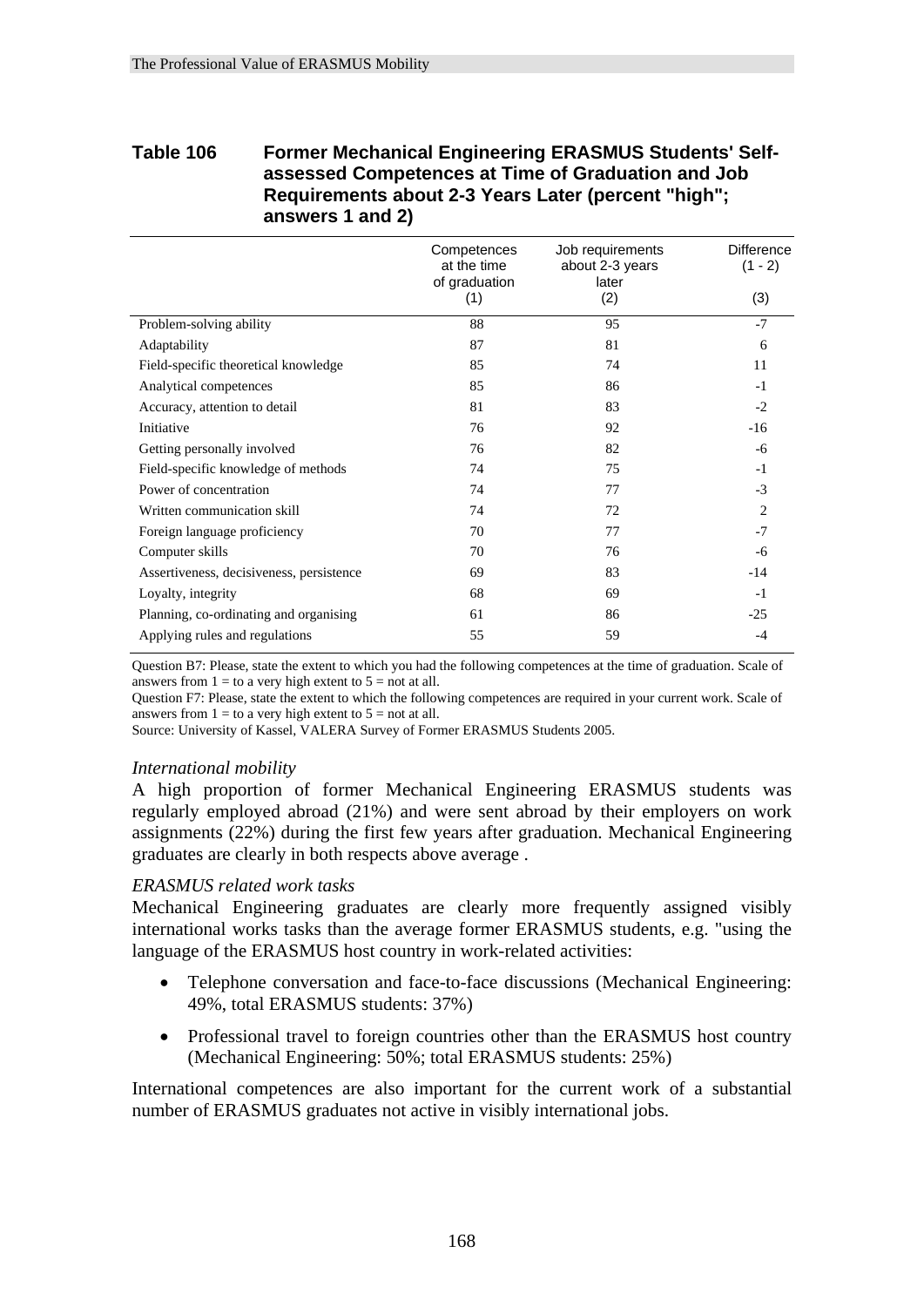## *Further study*

The VALERA survey confirms findings of prior studies that an enormously high proportion of former ERASMUS students continue to study after their first degree. In Mechanical Engineering 37% of graduates take up another study or a PhD programme. Therefore, transition to employment is postponed for many of them.

### *Job search and transition period*

Compared to other studies of graduates in Europe, there are no indications that former ERASMUS students are different from others in terms of start of job search, period of job search, number of employers contacted etc. Only 3 % of the Mechanical Engineering graduates were employed part-time on their first job, compared to 17 percent of all former ERASMUS students. Their job conditions were hence comparatively good. But, short-term contract are more widespread on their first job (Mechanical Engineering 43%).

### *Perceived recruitment criteria*

Former ERASMUS students, like other students, are primarily selected by employers according to both their academic knowledge and their personality. Their foreign language proficiency (Mechanical Engineering 60%) and their experiences abroad in general (Mechanical Engineering 63%) played a role for more than half of the former ERASMUS students. Almost half of the Mechanical Engineering graduates report additionally that the "ERASMUS study abroad period" was an important criterion in the recruitment process (total former ERASMUS students: 36%).

#### *Area of employment*

Employment in higher education, research and development is very high among former ERASMUS students from Mechanical Engineering (32%; compared to 16% total).

Four out of five (82%) former Mechanical Engineering ERASMUS students work in an organisation with an international scope. This is clearly more frequent than among all former ERASMUS students (51%).

#### *Retrospective assessment of the ERASMUS study abroad period*

The value of the ERASMUS study abroad is substantially more positively assessed as regards personality development, knowledge, reflection etc. than as regards career and income. Almost all former Mechanical Engineering ERASMUS students (94%) reported that the period was worthwhile for maturity and personal development. Additionally more than half of the former Mechanical Engineering ERASMUS students state, that the study abroad was worthwhile regarding:

- Knowledge and understanding of the host country (89%),
- Foreign language proficiency (88 %),
- New ways of thinking and reflection  $(84\%)$ ,
- Enhancement of academic and professional knowledge (64%),
- Career prospects (61%) and
- 30 % believe that study abroad had a positive impact on the income level.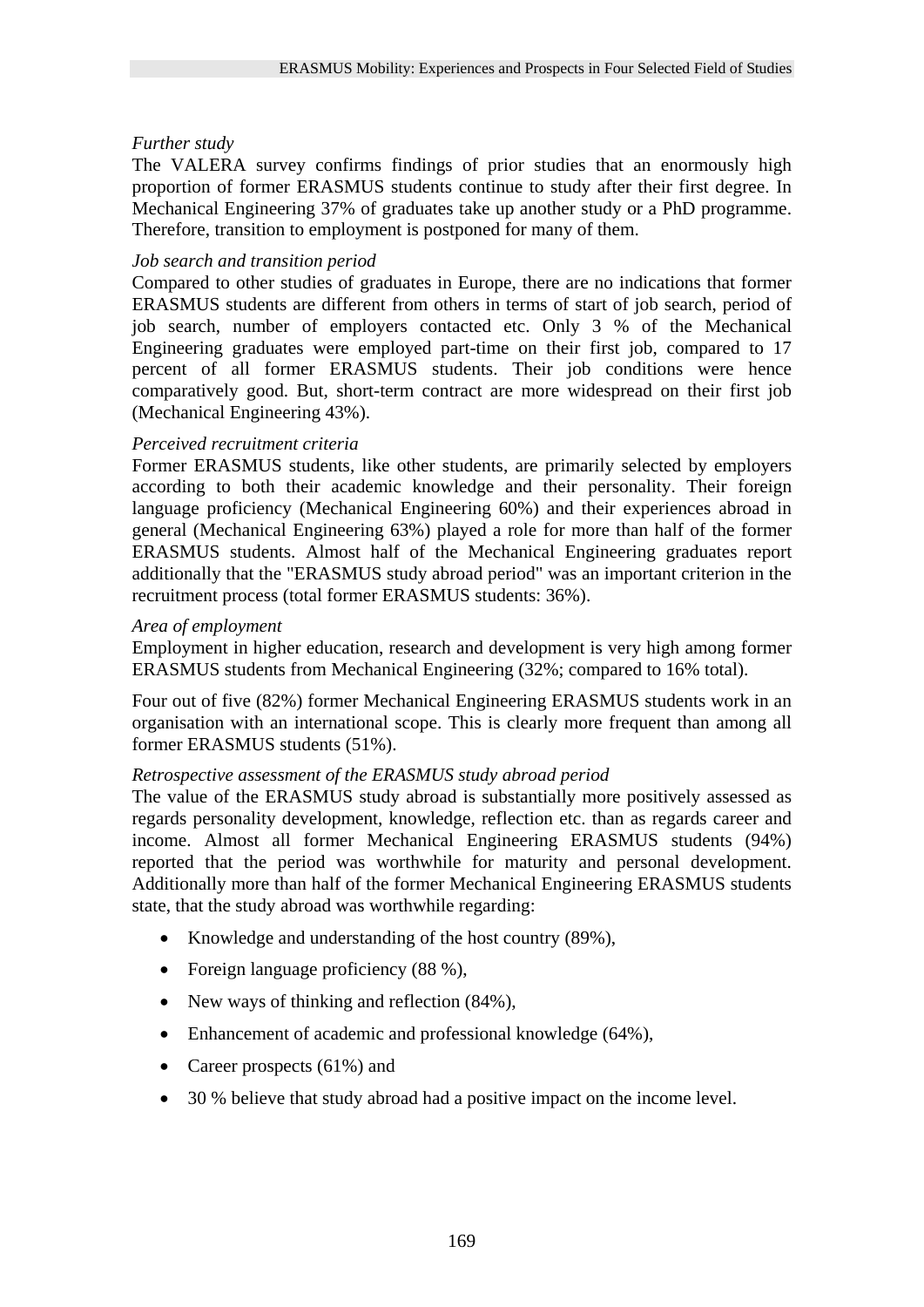# **8.2.3 Results of the Seminar**

#### *Organization and Participants*

The seminar addressing the field of study of Mechanical Engineering took place at the 20th March 2006 (9am - 3pm) at the Intercity Hotel in Frankfurt. Nine experts participated in the seminar, representing seven countries and different stakeholder groups.

| Table 107 | <b>Participants' Institution and Function of the "Mechanical</b> |
|-----------|------------------------------------------------------------------|
|           | <b>Engineering" Seminar</b>                                      |

| No. | Institution                                                                     | Function                                                                                             |
|-----|---------------------------------------------------------------------------------|------------------------------------------------------------------------------------------------------|
| 1.  | International Society for Engineering<br>Education (IGIP) (Czech Republic)      | Working Group "Languages and Humanities in<br><b>Engineering Education"</b>                          |
| 2   | Director of several organisations in the area<br>of education (UK)              | Former Director of Mercedes Benz UK                                                                  |
| 3.  | University of Applied Sciences Osnabrück<br>(Germany)                           | Responsible for: European Mechanical<br><b>Engineering Studies - Bachelor Programme</b>              |
| 4.  | Luleå University of Technology (Sweden)                                         | Former president of SEFI (The European<br>Society for Engineering Education)                         |
| 5.  | TU Berlin<br>(Germany)                                                          | Representative of TREE<br>Thematic Network: Teaching and Research in<br><b>Engineering in Europe</b> |
| 6.  | National Institute of Applied Sciences, Lyon<br>(France)                        | <b>Current ERASMUS Student</b>                                                                       |
| 7.  | Hochtief Polska (Poland)                                                        | Senior Human Resource Specialist                                                                     |
| 8.  | <b>MEDIA</b> (Altran Group)<br><b>Consultant Mechanical Engineering (Spain)</b> | Former ERASMUS Student                                                                               |
| 9.  | Universidad Politecnica de Cartagena<br>(Spain)                                 | <b>Current ERASMUS Student</b>                                                                       |

#### *Major Findings*

Overall, the participants agreed that one should be *cautious not to overrate the impact of study abroad in the framework of ERASMUS*. Evidence of professional success of former graduate students does not suffice, because a comparison with non-mobile students would be needed. Other formerly mobile students might be equally successful, and ERASMUS students are a somewhat select group: On average, the participants presented the opinion that ERASMUS students were on average better students already before their stay abroad. One participant reported about a one-mark difference in average in this regard. Also the participants strongly argued that ERASMUS students are positively selected or that they are a positively self-selected group. Therefore it can be expected anyway that they are more successful in their subsequent career.

Still, *country-specific differences* were seen here. Students in some countries are hardly interested in study abroad. As the consequence, participation in ERASMUS is hardly selective at all and thus cannot serve as an indication as such of being one of the academically strong candidates. As an example, the English representative named the United Kingdom as an ERASMUS country with a very uneven balance. Substantially more students are coming in than going out. On the other hand, study abroad is highly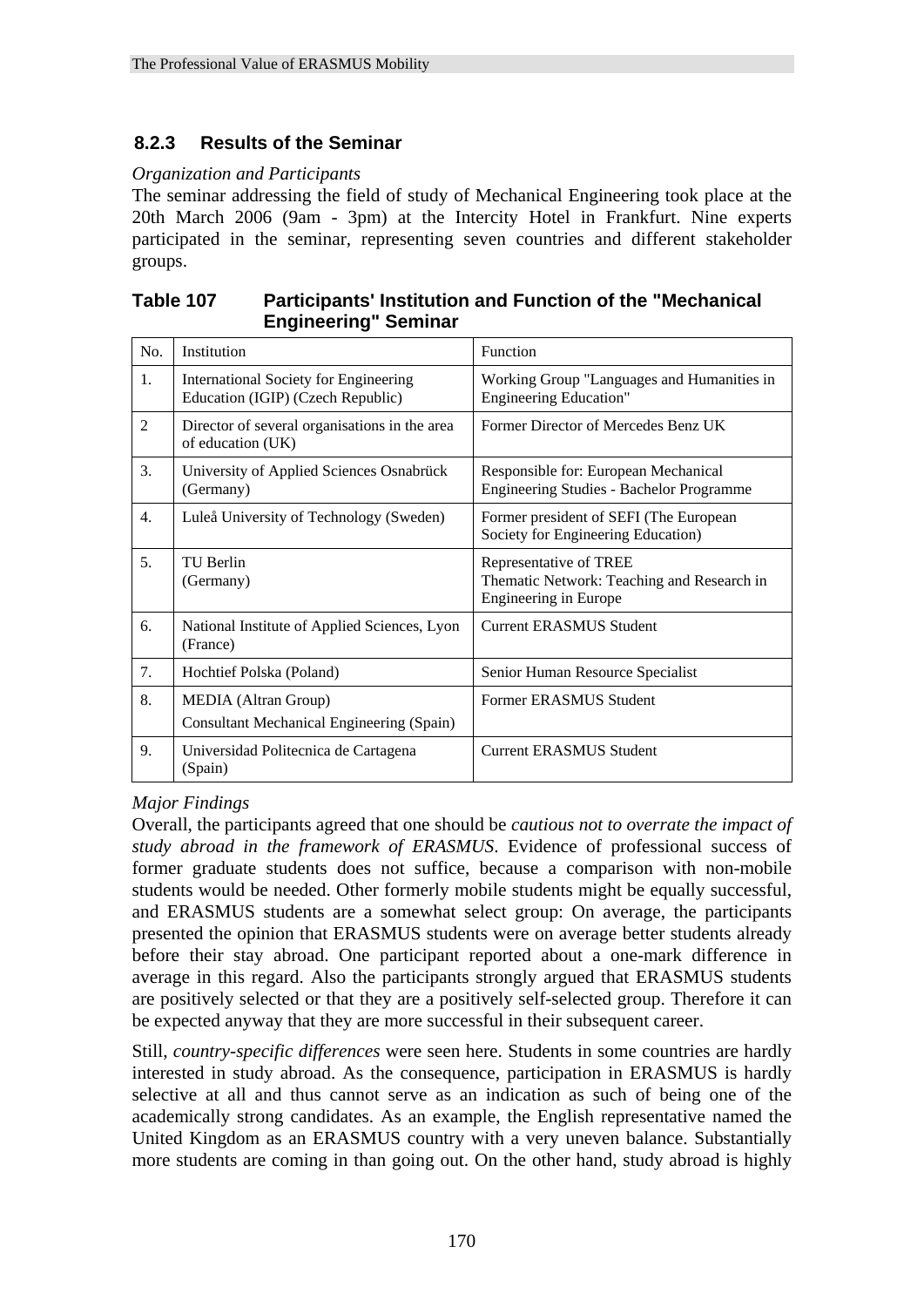desired, highly selected and believed to boost subsequent professional careers for students from Central and Eastern European countries.

Also, a certain extent of *social selection* takes place normally. Students opting for ERASMUS can afford to have additional expenses and possibly a prolongation of their study. Additionally, some ERASMUS students were often already internationally experienced before they studied abroad. Many of them had stayed for a longer period abroad before. One university representative presented an interesting typology of students (see below). According to this typology, at the one hand there are students needing no additional motivation or guidance at all at and at the other hand, there are students who need to get motivated and who are expecting a full service package.

| <b>Type</b>                                                                                                                      | Characteristics                                                               |  |
|----------------------------------------------------------------------------------------------------------------------------------|-------------------------------------------------------------------------------|--|
| Globetrotter                                                                                                                     | self-confident, autonomous; needs no support; studies and<br>works everywhere |  |
| Backpacker<br>curious; short-visit, spontaneous decision on opportunities;<br>home-base oriented; requires data on opportunities |                                                                               |  |
| Holidayer                                                                                                                        | considers study time abroad as holidays; no professional attitude             |  |
| long-term orientation; requires an elaborated and accepted study<br>Programme rider<br>programme                                 |                                                                               |  |
| Full package rider                                                                                                               | hesitating; requires full organized service                                   |  |
| Forced<br>international<br>students                                                                                              | no original international orientation; focus on fulfilling rules              |  |

**Table 108 Typology of Mobile Students (presentation of a participant)** 

Despite the critical methodological comments, the overall assessment of an ERASMUS study period abroad was consistently positive. With regard to competence development, the impact of ERASMUS was mainly seen in the area of the so-called *"soft-skills" and personality development*. Summarising the participants' statements, a temporary study period is an asset for students in engineering because they are likely to have a more mature personality, have acquired stronger socio-communicative skills and have improved their foreign language proficiency. This holds true for most students having studied for a period abroad and not just for those who studied abroad under specifically good and suitable conditions. Interestingly, some participants even supported the idea that facing complicated bureaucracies abroad – to name an adversary example - will turn out to be positive challenge for improving one's abilities. On that basis one might even suggest that a too well organised service package for students would limit the positive impact of "finding one's way/getting along". One participant pointed out that employers prefer self-organised study programmes as they are an indicator for a high self-motivation, planning capacity and problem-solving ability.

In the discussion of competence gain and its preferable conditions, *two exceptions* have been named: First, if students spend most of the time abroad together with home country fellows, opportunities of gaining international/intercultural competences are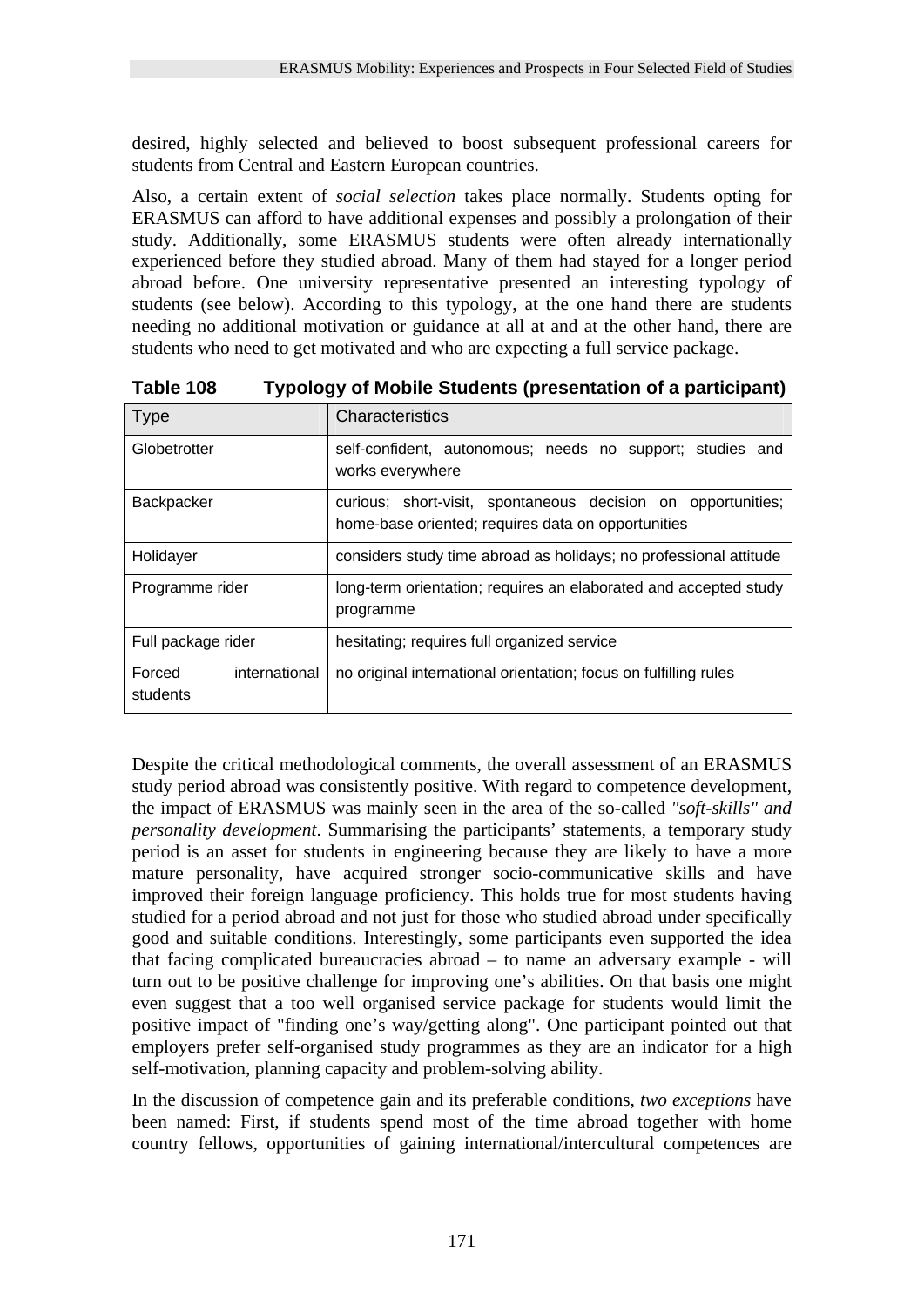lost. Therefore, host institutions should be active in taking care that students cooperate in their study activities and spend their extracurricular activities with persons from the host country and third countries. Second, the language of instruction obviously is crucial for the linguistic value of study abroad. Study programmes offered in English are seen as important to attract students, but they minimise the chance of learning a third European language.

Besides the impact on students' competences, participants agreed about a more *fieldspecific knowledge gain* in the most cases. Even though mechanical engineering is a field strongly shaped by universal knowledge, there are country-specific elements as well: different professional cultures of engineering have developed as regards problemsolving styles, links between technological and managerial tasks etc. As a consequence, students can gain from a temporary study abroad in

- Studying at a partner institution of another country where study provisions are academically more demanding in general or in some areas than at the home institution,
- Getting exposed to different styles of academic problem-solving, links between technological and managerial task settings and other different styles of engineering knowledge and work,
- Using this period for strengthening their own profile in an area in which the host institution has to offer more than the home institution.

Several participants reported in this regard, that they carefully choose the host country and partner institutions based on the interest and career plans of students. Students planning to work in the area of service and maintenance are recommended to study in England. In contrast, theoretically oriented students should use their study abroad stay to get accustomed to the high level of mathematics taught at French engineering schools. Guidance in the selection of the host institution was assessed as very important.

The overall positive assessment of ERASMUS continued in the discussion about *transition to work and employment prospects of former ERASMUS students*. The discussion presented the picture that employers in the field of mechanical engineering view a study period abroad as favourable in principle, but by no means as a clear indication that the individual applicant is viewed as superior. This favourable eye on former ERASMUS students varies by type and activity of the former ERASMUS student during his or her stay abroad. This should not be surprising, because some students might have viewed the study abroad period as extended holidays or a time for adventure, some might have faced difficulties to adapt and to understand, some might have taken courses which do not fit to their profile or were unsuitable to substitute courses at their home institution. Therefore, employers might have a favourable look at former ERASMUS students at first glance in the recruitment process, and graduates with a temporary study abroad experience thus *"have a foot in the door" in the job search and recruitment process*, but employers tend in inquire specifically what this experience has meant for the individual candidate. The impact of ERASMUS may also depend on the "market situation". During the seminar it was reported that the English language competence of Spanish engineering students is on average not very high. Here, a good knowledge of English of a former ERASMUS student is a strong comparative advantage.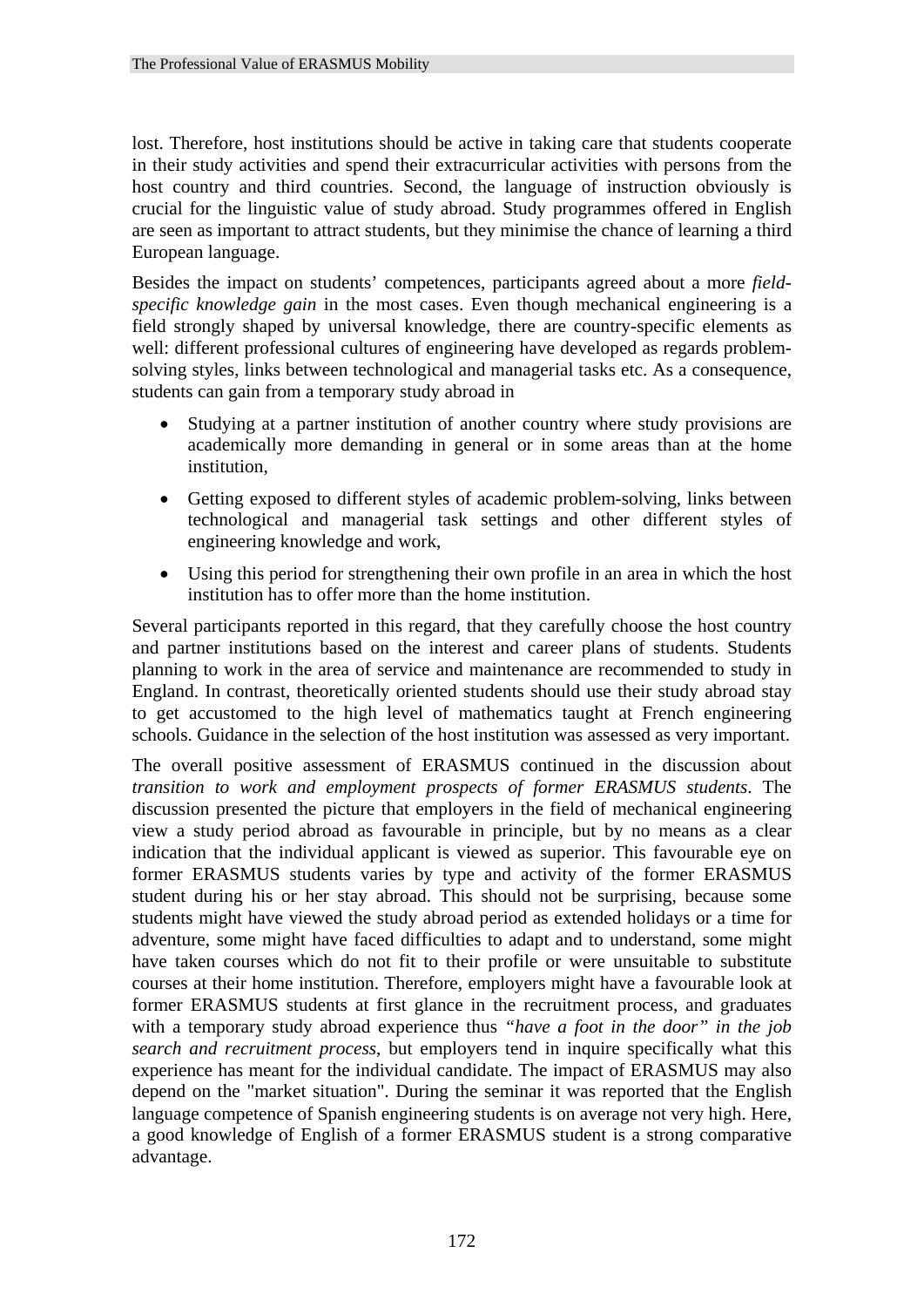In contrast, the participants agreed generally that the *competence gain in sociocommunicative skills, in intercultural abilities and problem-solving abilities is highly valued by employers*. Most employers appreciate these competences, because the ability to work in teams, adaptability or openness to other persons and similar abilities strengthened by international experiences are useful in many work settings.

Moreover, engineering firms nowadays are generally embedded in an *international environment*, not merely the globally active and multinational firms: acquiring knowledge from different countries, planning products for international markets or improving contacts with foreign customers became so much a general phenomenon that inter-cultural experience and understanding is expected from an increasing number of engineers. Obviously, we are moving towards a situation where *international experiences and understanding become a "must" for attractive and demanding careers*.

Yet, the participants also shared the view that one cannot expect that temporary study abroad put mechanical engineers automatically on the career ladder towards leading positions in their company. But, *former ERASMUS students can expect to fare more successfully than in an average career.* Many former ERASMUS students are likely to have an edge in interesting domains of specialisation, problem-solving abilities, sociocommunicative skills; language proficiency and international understanding in order to fare somewhat better in their careers than other not having this experience. This holds true for ERASMUS students of most Western European countries. The impact is even stronger for many former ERASMUS students from Central and Eastern European countries and from some Southern European. They clearly stand out from their peers and are likely to fare substantially better in their professional career.

In the long run, former ERASMUS students in the field of Mechanical Engineering seem to be *more open for an international career*. The survey results showed that they are more likely to seek for employment in other countries and are more likely to be sent by their employers to extended periods of work to other countries than the average former ERASMUS students (in other fields of study). Temporary study in an another country obviously is very valuable for these professionally mobile graduates, but there are no indications that there is a clear gap between the professional value of ERASMUS study between those graduates opting for international careers and assignments and for those active in the home country and being in the mainstream of domestic work assignment. On the other side mobility seems to spread the feelings of being "rootless" as well as problems of reintegration.

At several points during the discussion, participants pointed out that Mechanical Engineering clearly is a field of study in which the *selection of the courses taken abroad* – their theme and quality – *is crucial for the academic value of temporary study abroad*. Whereas in many other fields most choices of courses might turn out to be beneficial, the actual study programme during the ERASMUS period in another country is crucial for success and failure in mechanical engineering:

- Many themes are considered indispensable components of study. Therefore, the risk of not getting recognition is high, if the courses taken abroad do not match the home programme.
- Non-recognition and prolongation is often more harmful for graduate careers of engineers than those from other fields of study.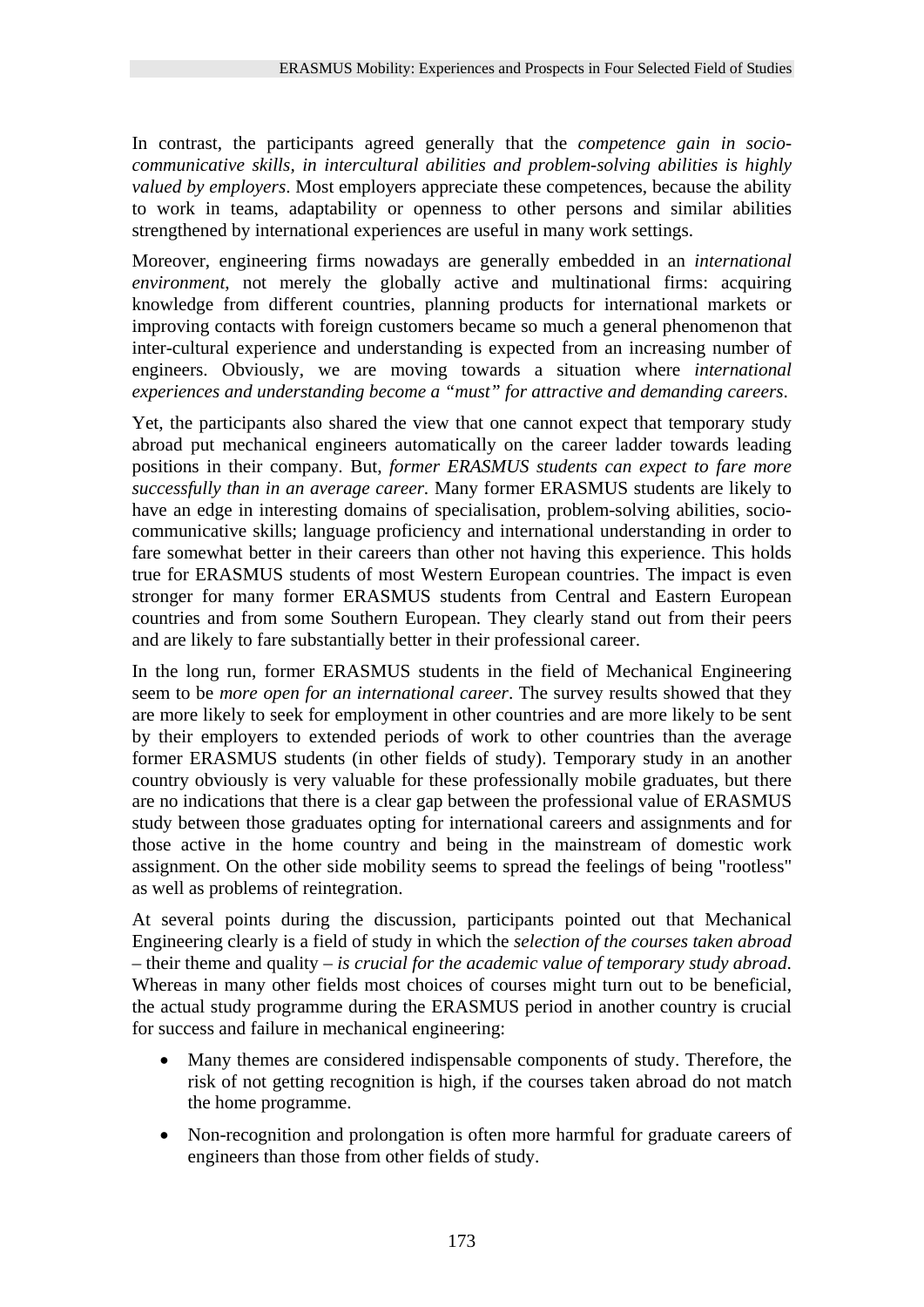• Also, establishing and sharpening a specific profile of knowledge through temporary study at another institution of higher education tends to require a careful design of the study period abroad.

Therefore, *close cooperation between the teaching staff and the home and host institution* is essential. This can be achieved more successfully if the number of partner institutions for student exchange is kept small. Here, representatives of successful international programmes emphasised several times, that they decided to reduce their number of partners to secure a high-quality exchange programme.

Furthermore, the *importance of teaching mobility for the success of student mobility* was strongly emphasised. The experiences abroad and the knowledge of the host higher education and the colleagues there help both institutions in the recognition process. Teachers who have been abroad know the quality and practices of the host institution by own experience and are more willing to accept different teaching methods and contents. At any event, teachers from both sides have to be actively involved in preparing a meaningful prior selection of the courses to be taken by the individual student during his or her study period in another country. The participants of the seminar clearly expressed the view that the current situation of recognition and coordination of course programmes is in many cases unsatisfactory. Considerable improvement has to be strived for in particular in favour of general recognition. Individual recognition was viewed as not working well in practice.

In the United Kingdom, some universities offer three-year programmes and corresponding four-years "international" or "European programmes". In those cases, a one-year study period is formally fully recognized, though causing a one year longer period of study. There were different views expressed whether that model faces problems, because it is viewed as costly and graduates might face problems as a consequence of a "prolongation" of study, or whether such an addition would be accepted and valuable. Representatives from other countries reported that one ore two years longer study periods would not cause employment problems, if they seem to have contributed to a desirable enhancement of competences.

In order to ensure recognition upon return of the achievements during the ERASMUS period, *a firmer integration of the study abroad programme into the curriculum* as well as a close interaction with partner institutions were advocated by the participants. Also good counselling and guidance play an important role in the preparation phase. Students need to be prepared for different teaching methods and provisions. Course contents and chosen specialisations should be discussed between students and home teachers. One participant mentioned as a benchmarking example the Georgia Institute of Technology model of study abroad. Based on a careful analysis of the impact the study abroad period has on its students, it prepares their students before departure and evaluate the outcomes after return by using an assessment centre as an instrument.

Finally, the *Bologna Process* was seen as leading in some respects to additional problems, but generally poses a good opportunity to improve careful curricular design and improved advice for individual students in order to increase the academic value and thus the professional impact of study abroad. One participant stated that stronger efforts are needed now to identify courses abroad which could be recognised upon return, because many universities decided to structure the curricula of Bachelor programmes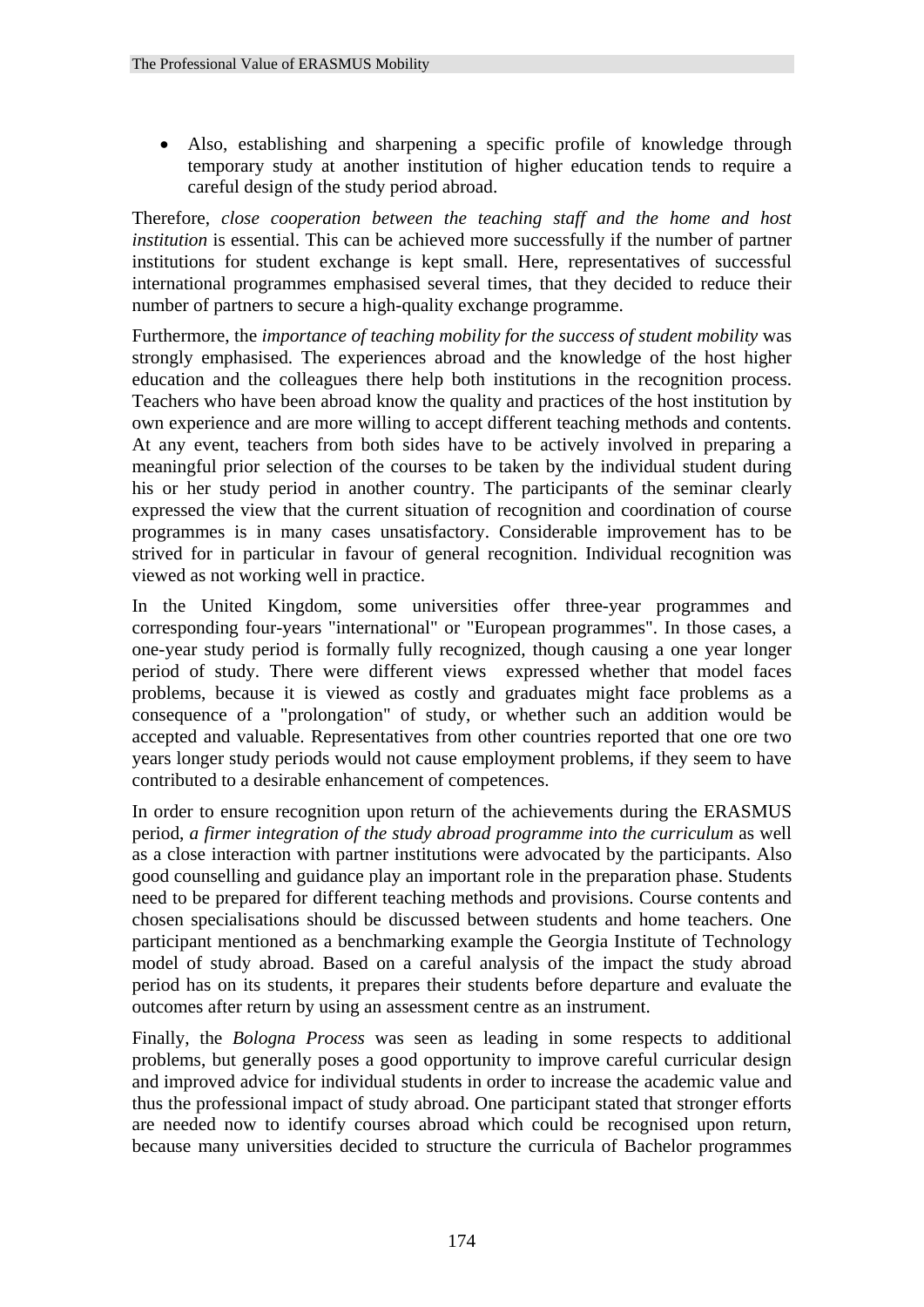more tightly now. Furthermore, one participant added that stricter rules governing the structure of study abroad would also increase the learning effect in academic terms.

# **8.2.4 Summary**

The experts and actors in the field of mechanical engineering on one hand pointed out that temporary study abroad is an optional choice for some students: mobile students are appreciated by their employers because they opt for conditions and provisions of study helping them to mature and enhance some additional competences which are valuable for their subsequent employment and work. On the other hand, they saw the need that the Mechanical Engineering departments take strong active measures in cooperation with their partners in other European countries in order to ensure a higher value of temporary study in other European countries.

They viewed the current setting up of learning agreements for the individual ERASMUS students as not sufficient. They suggested close cooperation with partner institutions in order to identify equivalent courses as well as opportunities for students to strengthen a profile in areas of specialisation at the host university. Such a close cooperation among partner departments would only work if the number of partner departments is kept small.

# **8.3 Business Studies**

<u>.</u>

# **8.3.1 Characteristics of the Field of Study**

Business Studies was chosen as a professionally oriented field in the area of social sciences. Along with Foreign Language, it was the field with the highest number or the second highest number respectively of ERASMUS students from the start until now. More than 20% of Business Studies students are outgoing with the ERASMUS programme every year (see Figure 25).

Business Studies is a broad subject not only offered by universities but also by universities of applied sciences, colleges, poly-technique or business schools. "Business Studies" is the umbrella term for a wide range of study programmes and specialisations in the field of Business, Economy and Management. The curricula vary by specialisation and focus of each study programme. As a rule, however, they comprise general basic theories and models of Business Administration and Economics, Management Subjects as well as Law, Mathematics and Statistics. Additional subjects can be: Psychology, Technical Subjects, Education, Foreign Languages, Communication, Sociology or Political Sciences. Currently, a growing number of Business Studies programmes offer also courses teaching so-called soft skills like intercultural communication, team work, presentation techniques and conflict management. 14

Business Studies are a comparatively young field of study covering a broad knowledge about the steering, controlling and management of organisations. By their nature, Business Studies are relatively strongly oriented to the demands of the labour market. In

<sup>14</sup> Die Zeit Studienführer http://www.das-ranking.de/che6/CHE6?module=WasIst&do=show&esb=29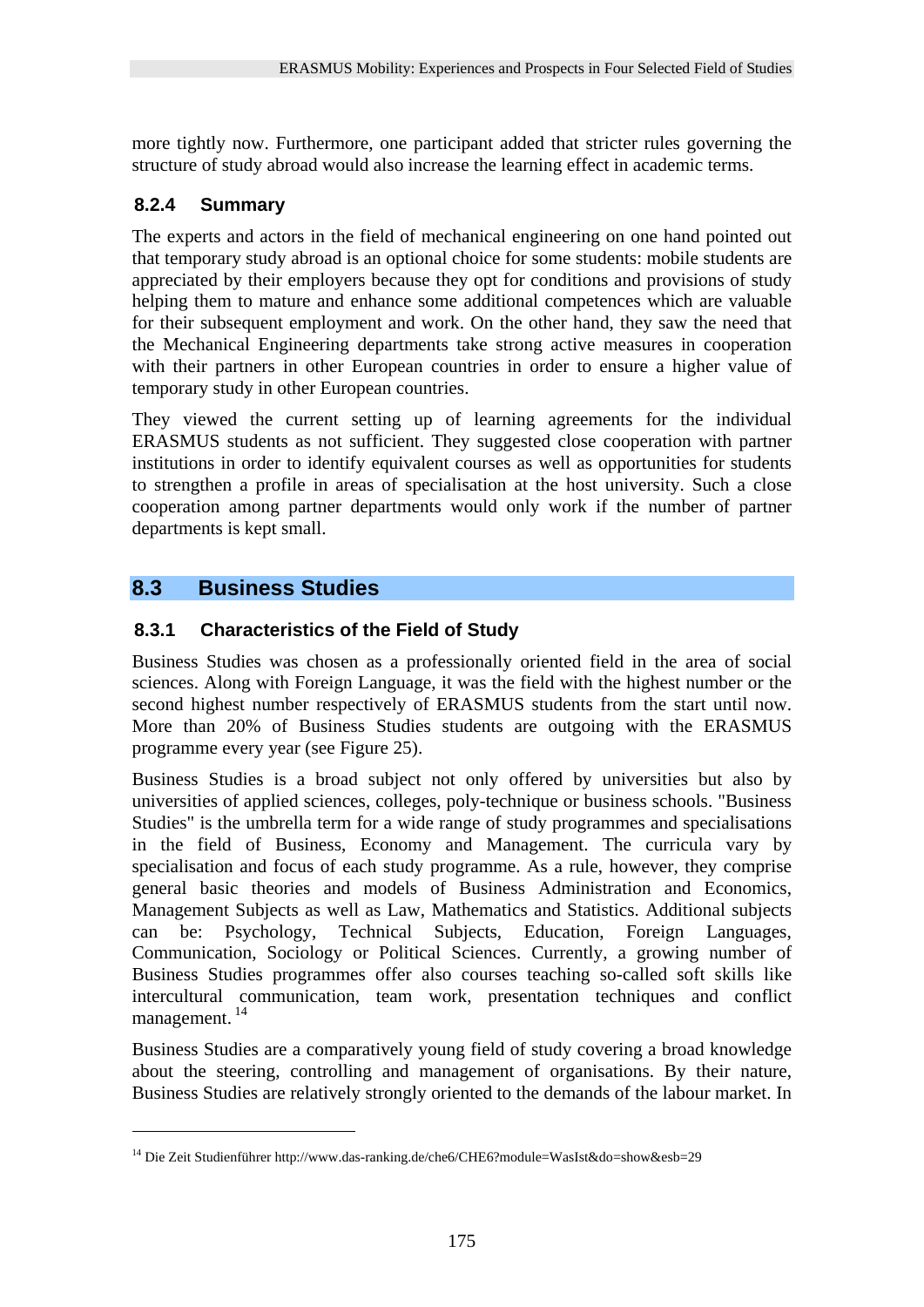particular, the growing forces of internationalisation and globalisation have led to an increased number of international business programmes in response to a growing demand of internationally trained graduates.





Source: European Commission, SOCRATES programme, http://europa.eu.int/comm/education/programmes/socrates/erasmus/stat\_en.html

Figure 26 shows the number of outgoing ERASMUS students in the field of Business Studies distributed over all European countries in the academic year 2000/01. Most students came from institutions in France, Spain, Germany and the United Kingdom. Surprisingly high are the numbers of students from institutions in Finland.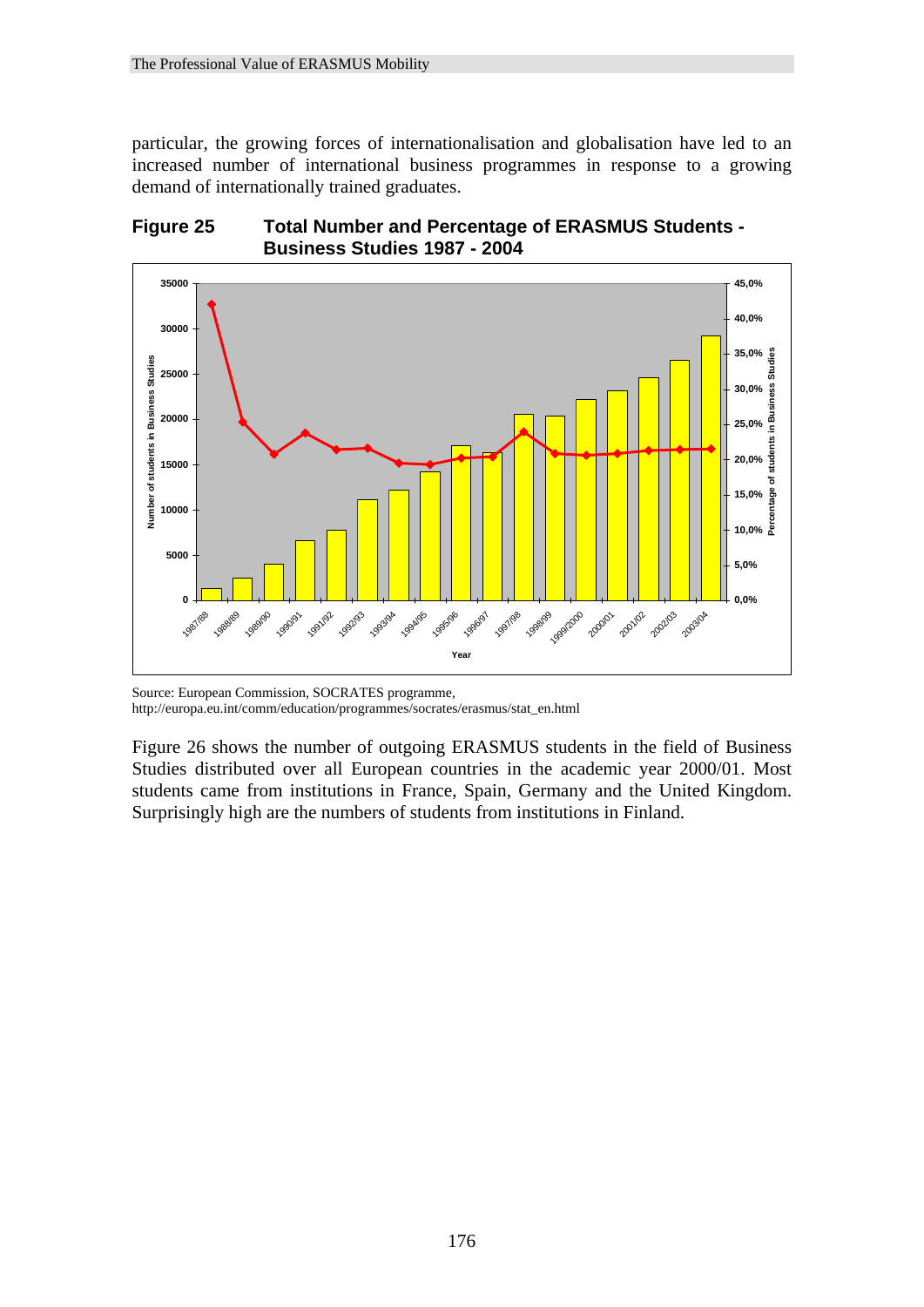# **Figure 26 Total Number and Percentage of ERASMUS Students - Business Studies by Country of Home Institution 2000/01**



Source: European Commission, SOCRATES programme, http://europa.eu.int/comm/education/programmes/socrates/erasmus/stat\_en.html

# **8.3.2 Results of the Survey with Former Students**

## *The student profile*

The majority of former Business Studies ERASMUS students are female (53%). The average age at the time of the survey (2005) was 29.

## *The period abroad*

The Business Studies students had substantial experience abroad: they spent about 7 months abroad during their ERASMUS supported period in the academic year 2000/2001 and more than one third (44%) spent one or more additional periods abroad, altogether (including the ERASMUS stay) the average time abroad was 10.7 months. Compared to the other fields of study relatively few Business Studies graduates were on work placements/internships abroad (1 %; all fields: 6%).

## *Academic situation and study conditions*

The graduates state a relatively low satisfaction with assistance/guidance/advice provided by their home institution for the study period abroad. Only about half of the Business Studies respondents were satisfied with the assistance of their home institution regarding academic matters, administrative matters and with information about the host institution and country. 43% were satisfied with accommodation and 48 % with language training.

But the graduates do not report significant problems during their study abroad. The single most frequent *academic problem* was related to "problems obtaining academic credits and credit transfer" (18%); equally frequent were also problems regarding financial matters (19%), accommodation (25%) and administrative matters (17%).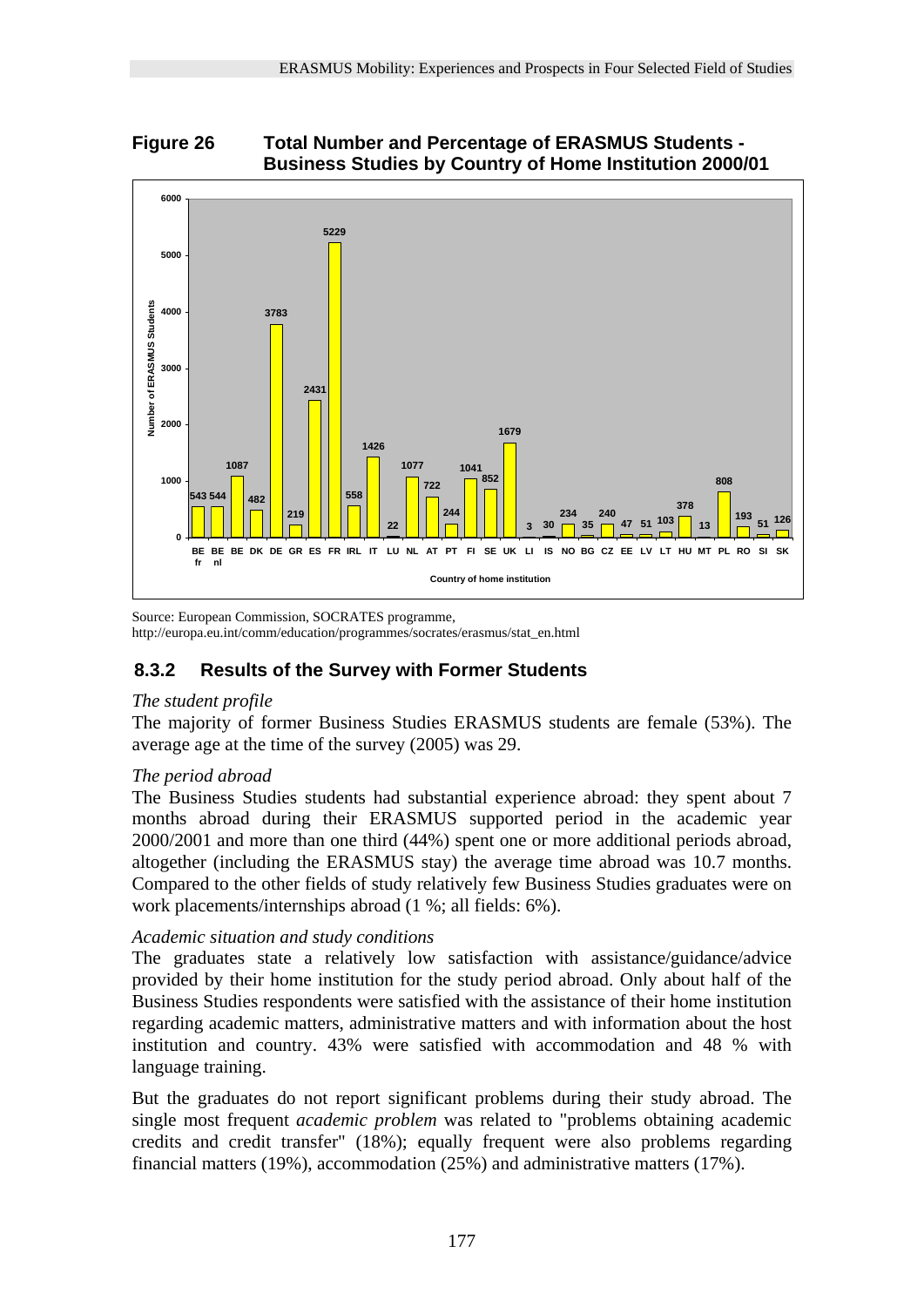More than half of the respondents had frequent contacts with domestic students during course related activities (lectures, seminars, working groups etc.), 56 % during extracurricular activities (e.g. clubs, sport) and 61 % during other leisure time.

43 % of the courses taken abroad by the Business Studies graduates were viewed to be academically equally demanding as courses which they would have taken at the home institution during the same period; 32 % were reported to be academically less demanding and 22 % to be more demanding.

#### *Recognition*

ECTS was only introduced in the majority of programmes around the year 2000: 67 percent reported application of ECTS at the host institution (total of former ERASMUS students: 54 %).

The Business Studies graduates reported a respectable extent of recognition: 78 percent of study achievements abroad were recognized on average upon return.

A substantial proportion of ERASMUS students have invested study abroad as an additional study period: 32 percent reported a prolongation of overall study duration due to the ERASMUS period, in most of these cases as long as the ERASMUS period (about 8 months).

#### *Competence profile*

Former ERASMUS students seem to have a unique self-image of competences with respect to

- Knowledge of other countries (economy, society, culture etc.);
- Foreign language proficiency;
- Intercultural understanding and competences (e.g. understanding and tolerance of international differences in culture);

These three aspects are the clear domain of former internationally mobile students, where they see their competences at the time of return to be better (or even "much" better) than these of non-mobile students. The vast majority sees also advantages regarding "preparation for future employment and work" (69 %), while the area of academic competences seems to be ambivalent: 45% of former Business Studies ERASMUS students reported to have better "academic knowledge and skills" (e.g. theories, methods, disciplinary knowledge, reflection, etc.) and an equal number state to have worse academic competences than to non-mobile students.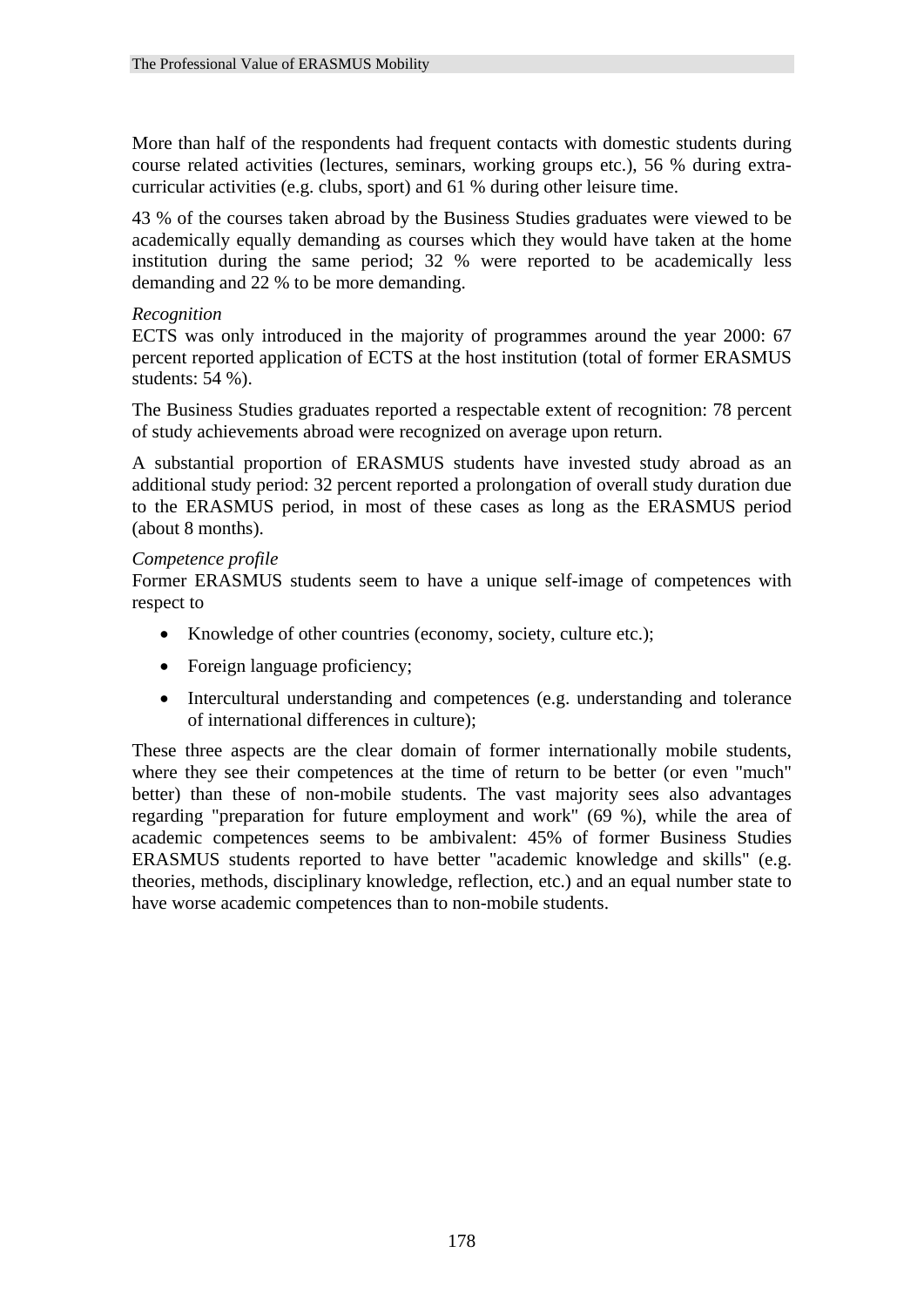### **Table 109 Former Business Studies ERASMUS Students' Assessment of their Competences Upon Graduation as Compared to Non-Mobile Students (percent)**

|                                                                                                                  | <b>Better</b><br>$(1+2)$ | Equal<br>(3) | Worse<br>$(4+5)$ |
|------------------------------------------------------------------------------------------------------------------|--------------------------|--------------|------------------|
| Knowledge of other countries                                                                                     |                          |              |                  |
| (economy, society, culture etc.)                                                                                 | 96                       | 2            | 3                |
| Foreign language proficiency                                                                                     | 94                       | 2            | 4                |
| Intercultural understanding and<br>competences (e.g. understanding and<br>tolerance of international differences |                          |              |                  |
| in culture)                                                                                                      | 92                       |              | 7                |
| Preparation for future employment and work                                                                       | 69                       |              | 26               |
| Academic knowledge and skills<br>(e.g. theories, methods, disciplinary<br>knowledge, reflection, etc.)           | 45                       | 9            | 46               |

Question A21: At the time of return, how do you rate your knowledge and competences as compared to non-mobile students in the following areas? Scale of answers from 1 to 5;  $1 =$  much better, $3 =$  equal,  $5 =$  much worse. Source: University of Kassel, VALERA Survey of Former ERASMUS Students 2005.

According to most dimensions listed in Table 110 about three quarters of former ERASMUS students rate their competences as high. This profile is surprisingly balanced. Business Studies graduates do not have a distinctive competence profile their competences are similar to the average former ERASMUS graduate.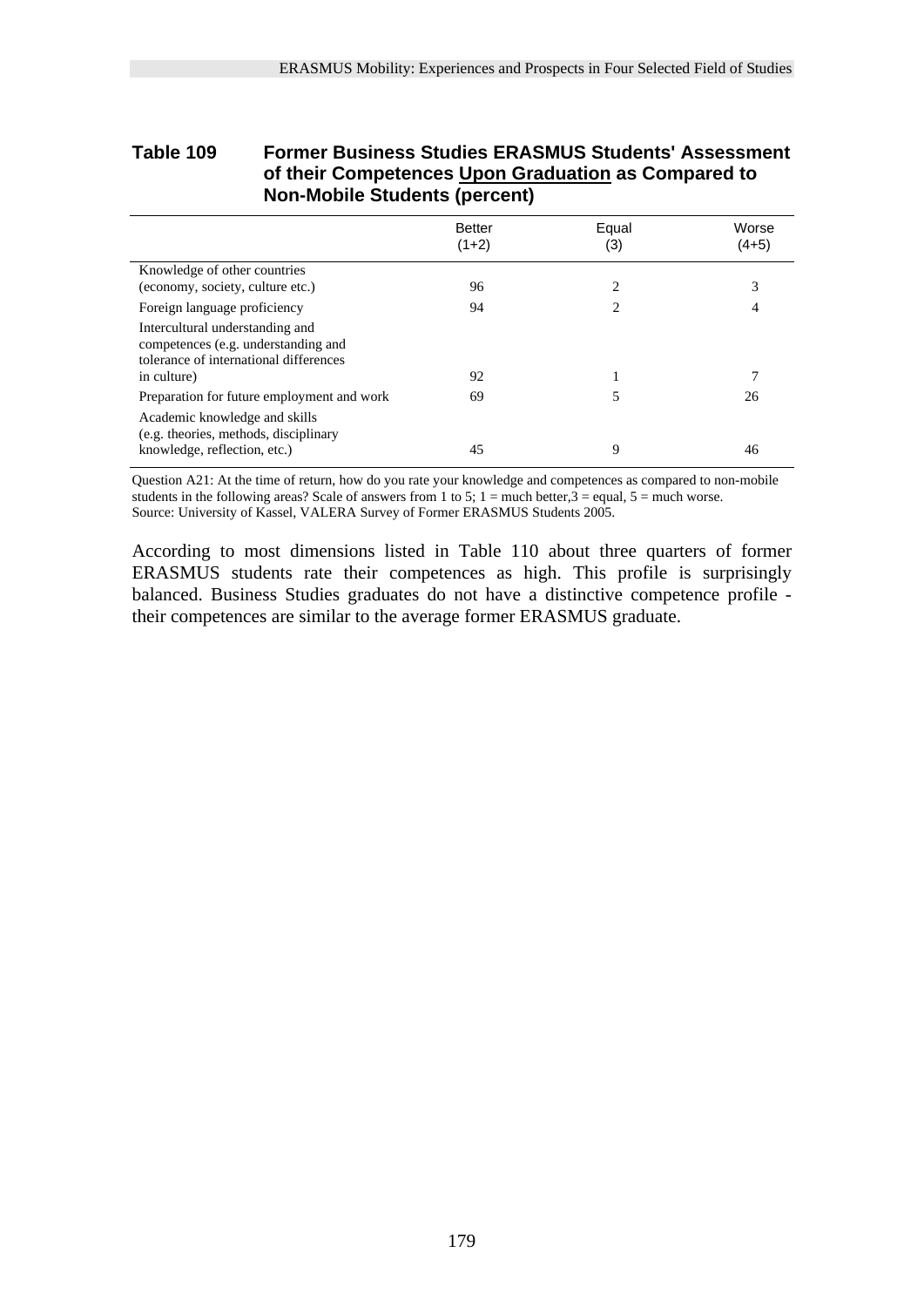# **Table 110 Former Business Studies ERASMUS Students' Selfassessed Competences at Time of Graduation and Job Requirements about 2-3 Years Later (percent "high"; answers 1 and 2)**

|                                          | Competences<br>at the time<br>of graduation | Job requirements<br>about 2-3 years<br>later | <b>Difference</b><br>$(1 - 2)$ |
|------------------------------------------|---------------------------------------------|----------------------------------------------|--------------------------------|
|                                          | (1)                                         | (2)                                          | (3)                            |
| Adaptability                             | 83                                          | 80                                           | 3                              |
| Foreign language proficiency             | 82                                          | 64                                           | 18                             |
| Analytical competences                   | 77                                          | 88                                           | $-11$                          |
| Problem-solving ability                  | 77                                          | 94                                           | $-17$                          |
| Written communication skill              | 77                                          | 76                                           | 1                              |
| Planning, co-ordinating and organising   | 76                                          | 85                                           | $-9$                           |
| Field-specific theoretical knowledge     | 75                                          | 66                                           | 9                              |
| Power of concentration                   | 75                                          | 85                                           | $-10$                          |
| Getting personally involved              | 74                                          | 82                                           | $-8$                           |
| Accuracy, attention to detail            | 73                                          | 87                                           | $-14$                          |
| Loyalty, integrity                       | 72                                          | 74                                           | $-2$                           |
| Assertiveness, decisiveness, persistence | 71                                          | 86                                           | $-15$                          |
| Initiative                               | 69                                          | 90                                           | $-21$                          |
| Computer skills                          | 64                                          | 80                                           | $-16$                          |
| Field-specific knowledge of methods      | 61                                          | 67                                           | -6                             |

Question B7: Please, state the extent to which you had the following competences at the time of graduation. Scale of answers from  $1 =$  to a very high extent to  $5 =$  not at all.

Question F7: Please, state the extent to which the following competences are required in your current work. Scale of answers from  $1 =$  to a very high extent to  $5 =$  not at all.

Source: University of Kassel, VALERA Survey of Former ERASMUS Students 2005.

In most areas, job requirements are more demanding than the competences acquired by former ERASMUS students at the time of graduation. As compared to the average of all former ERASMUS students, Business Studies graduates consider their jobs highly less demanding as regards field-specific theoretical knowledge and knowledge of methods. Job requirements and competences seem to be unbalanced especially as regards "initiative", " problem-solving ability", "computer skills", "assertiveness, decisiveness, persistence" and "accuracy, attention to detail" where Business Studies graduates report higher job requirements. In contrast, former ERASMUS students have more often high foreign language skills than required by their job.

#### *International mobility*

Some former Business Studies ERASMUS students were already regularly employed abroad (20%) during the first years of employment or were sent abroad by their employers on work assignments (17%).

#### *ERASMUS related work tasks*

Business Studies graduates are clearly not more frequently assigned visibly international works tasks than the average former ERASMUS students, e.g. "using the language of the ERASMUS host country in work-related activities":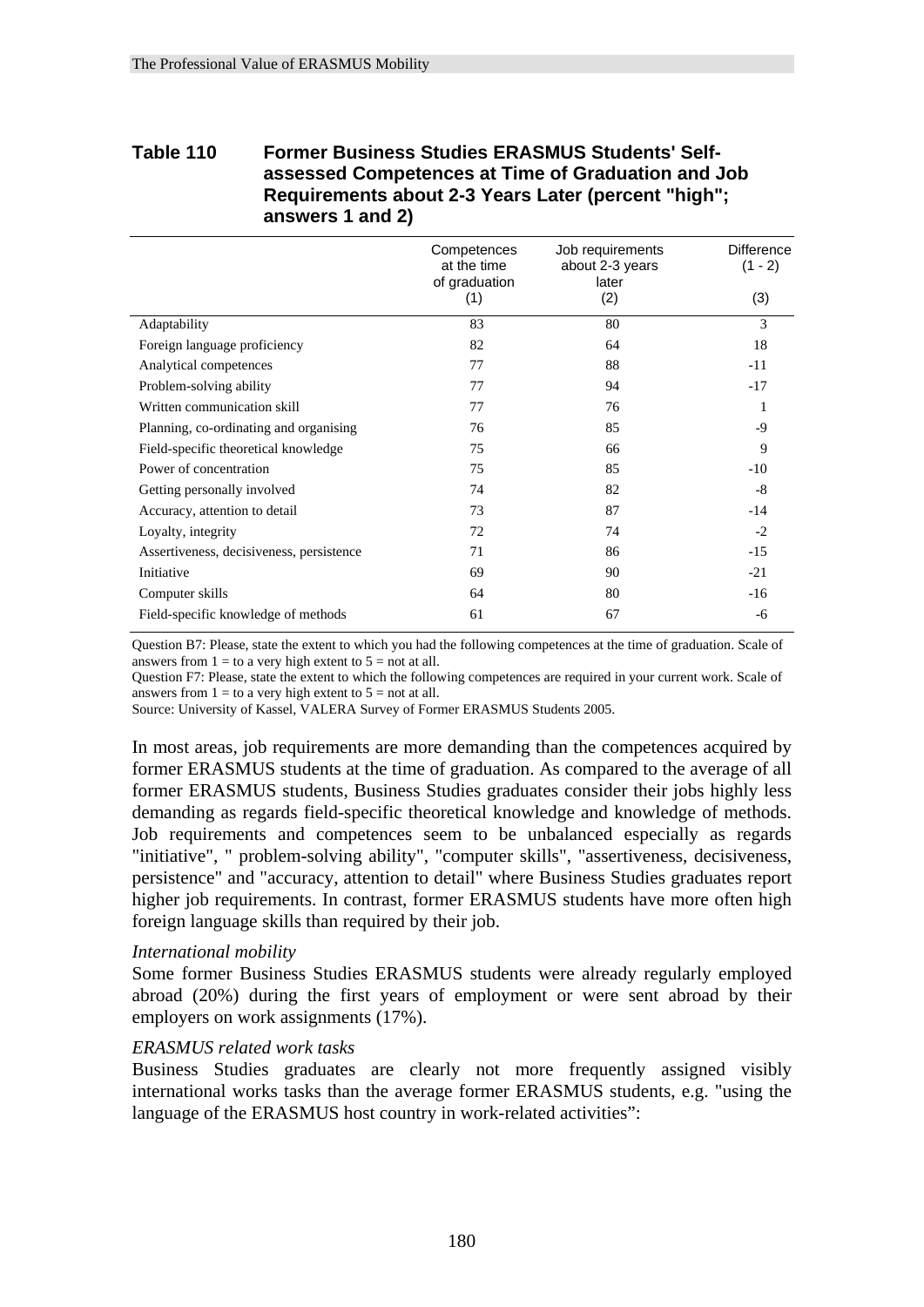- telephone conversation, face-to-face discussions (Business Studies: 35%, total ERASMUS students: 37%)
- professional travel to foreign countries other than the ERASMUS host country (Business Studies: 31%; total ERASMUS students: 25%).

International competences are also important for the current work of a substantial number of ERASMUS graduates not active in visibly international jobs. This is often true for Business Studies graduates: 52 % reported that "professional knowledge of other countries" (e.g. economic, sociological, legal knowledge) is "important" for doing the current work compared to 46 % of all former ERASMUS students.

### *Further study*

The VALERA survey confirms findings of prior study that an enormously high proportion of former ERASMUS students continue study after the first degree. In Business Studies every third (35%) belongs to this group. Therefore, transition to employment is postponed for many of them.

### *Job search and transition period*

Compared to other studies of graduates in Europe, there are no indications that former ERASMUS students are different from others in terms of start of job search, period of job search, number of employers contacted etc.

Only 10 % of the Business Studies graduates were employed part-time on their first job, compared to 17 percent of all former ERASMUS students.

Short-term contracts are more widespread on their first job (Business Studies 40%; all former ERASMUS students: 54%).

#### *Perceived recruitment criteria*

Former ERASMUS students, like other students, are primarily selected by employers according to both their academic knowledge and their personality. The field of study was reported to be important by 71 % of the Business Studies graduates (all former ERASMUS students: 75%) and the main subject/specialization by 55 % (all former ERASMUS students: 61%). Their foreign language proficiency (Business Studies 62%) and their experiences abroad in general (Business Studies 61%) played a role for more than half of the former ERASMUS students. 42 % of the Business Studies graduates additionally reported that the "ERASMUS study abroad period" was an important criteria in the recruitment process (all former ERASMUS students: 36%).

## *Area of employment*

Employment in financial intermediation (e.g. banking, insurance) and in legal, accounting, book-keeping, auditing, business consultancy are the most relevant economic sectors for former ERASMUS students from Business Studies (14% and 13%). 66% of former Business Studies ERASMUS students work in an organisation with an international scope (percentage of all ERASMUS students: 51%).

#### *Retrospective assessment of the ERASMUS study abroad period*

The value of the ERASMUS study abroad is substantially more positively assessed as regards personality development, knowledge, reflection etc. than as regards career and income. Almost all former Business Studies ERASMUS students (96%) report that the period was worthwhile for maturity and personal development. Additionally more than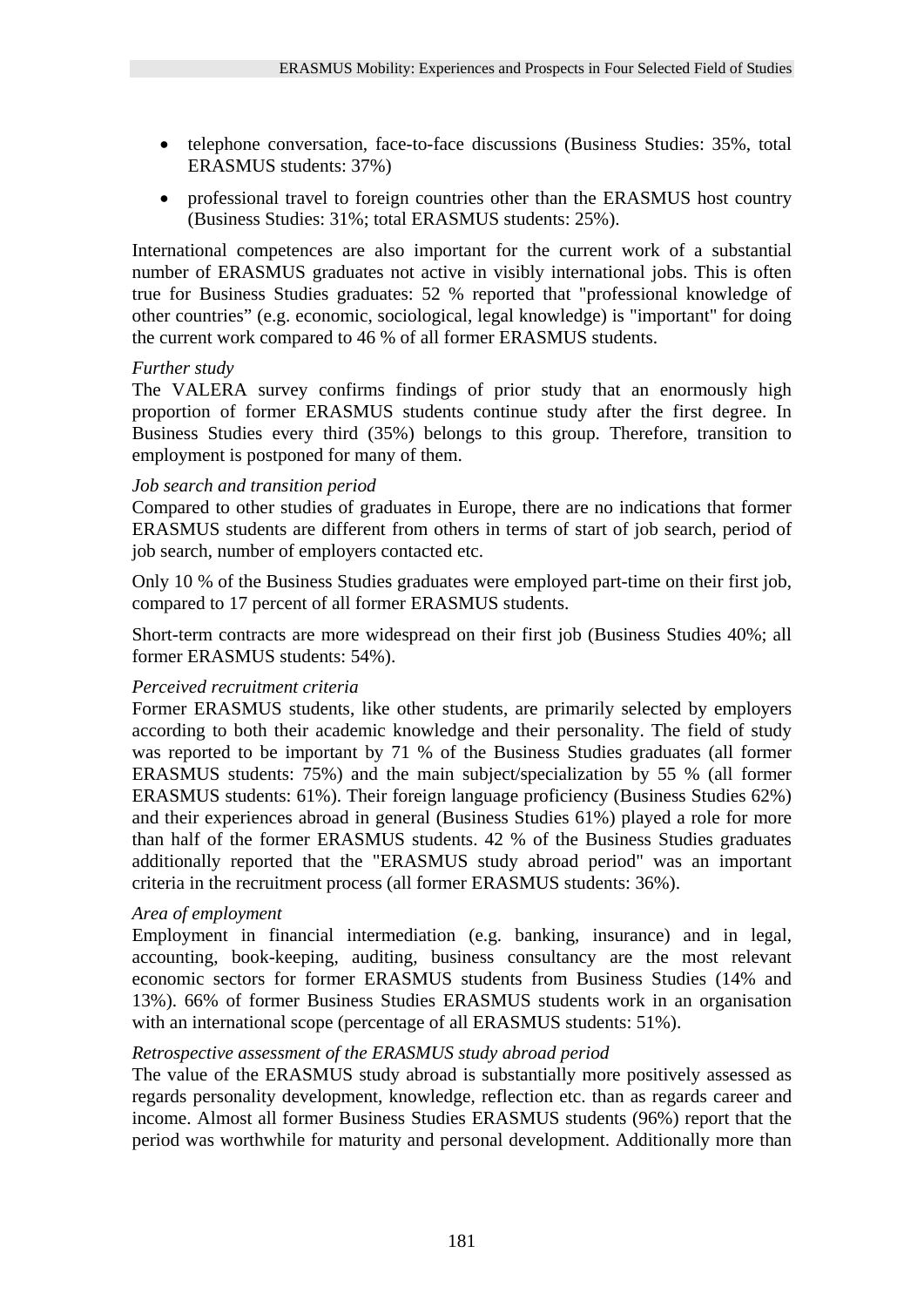half of the former Business Studies ERASMUS students state that the study abroad was worthwhile regarding:

- Knowledge and understanding of the host country (88%);
- Foreign language proficiency (89 %);
- New ways of thinking and reflection  $(84\%)$ ;
- Enhancement of academic and professional knowledge (61%),
- Career prospects (63%); and
- 25 % believe that study abroad had a positive impact on the income level.

# **8.3.3 Results of the Seminar**

### *Organisation and Participants*

The seminar addressing the field of study of Business Studies took place at the 27th March 2006 (9am - 3pm) at the Intercity Hotel in Frankfurt. Nine experts participated in the seminar, representing seven countries and different stakeholder groups.

| Table 111 | <b>Participants' Institution and Function of the "Business"</b> |
|-----------|-----------------------------------------------------------------|
|           | <b>Study" Seminar</b>                                           |

| N <sub>0</sub> | Institution                                                           | Function                                                                                         |
|----------------|-----------------------------------------------------------------------|--------------------------------------------------------------------------------------------------|
| 1.             | The Confederation of German Employers'<br>Associations (BDA), Germany | Deputy Manager of Education & Vocational<br><b>Education Department</b>                          |
|                |                                                                       | Member of the UNICE working group<br>"Education and Training"                                    |
| $\overline{2}$ | Carlos III University<br>(Spain)                                      | <b>Current ERASMUS Student</b>                                                                   |
| 3.             | Trinity College Dublin<br>(Ireland)                                   | President of EIASM (The European Institute for<br>Advanced Studies in Management)                |
| 4.             | Free University of Brussels<br>(Belgium)                              | <b>Current ERASMUS Student</b>                                                                   |
| 5.             | Fortis Bank (Poland)                                                  | Human Resources Department                                                                       |
| 6.             | Jagiellonian University<br>(Poland)                                   | Coordinator of Institute of Public Affairs,<br>Faculty of Management and Social<br>Communication |
| 7.             | University of Jyväskylä<br>(Finland)                                  | Professor of<br>School of Business and Economics                                                 |
| 8.             | Graduate School of Management of Troyes<br>(France)                   | <b>Current ERASMUS Student</b>                                                                   |
| 9.             | <b>Reutlingen University</b><br>(Germany)                             | Managing Director of<br>ESB-Reutlingen<br>(European School of Business)                          |

## *Major Findings*

Overall, the participants strongly supported the importance of an ERASMUS study period abroad for the personality development of graduates. In contrast to the other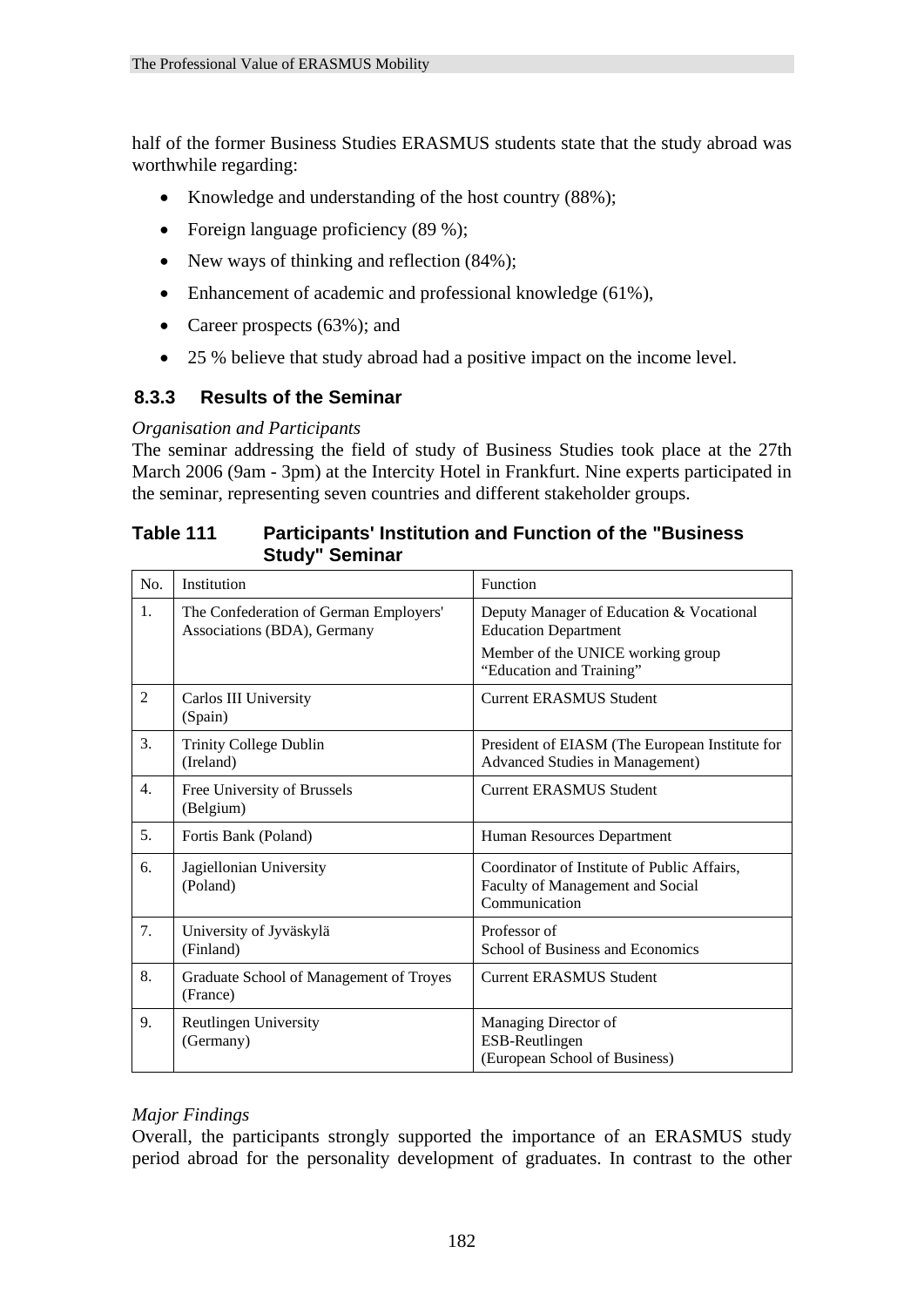fields of study addressed in the prior seminars, experts of business emphasized the differences between participation in the ERASMUS programme and *self-organisation* of a study period abroad. The majority of participants were convinced that selforganised study periods abroad are more valued by employers, because students had to be more active as far as self-organisation, the motivation and problem-solving in this process are concerned. Internships abroad are valued highly by employers as well due to the practical experience. Accordingly, ERASMUS should not be a too-well organised service-package for mobile students. Efforts should be made, however, to increase the secured well-informed decisions. The participants observed a intensive learning effect by "struggling through the jungle". Still, they disagreed to be seen as served programme students. ERASMUS study provisions as host institutions should serve the students through offering various ways of utilizing the temporary study period in another country. They were not in favour of perfectly integrated programmes organising everything ahead. Rather they should serve the well-informed student who is able to select the best opportunity for him-/herself. They underlined the self-learning aspects of each single step in this process. In their views also dropping-out of the programme (early return home) is not necessarily a failure but can be a valuable learning experience.

In this context, the term "*personality development*" was used as a general term covering several competences and attitudes. First of all, it was argued that students are gaining in intercultural awareness. They are more sensitive to cultural differences and aware of their own culture. Additionally, the higher adaptability of former ERASMUS students to new environments, new teaching methods and new cultures was emphasised. Overall, former ERASMUS students were described as more flexible, more innovative and more productive in teamwork processes. A successful study abroad was viewed to depend strongly on the students themselves.

As necessary pre-condition for intercultural learning, adaptability and tolerance, the participants underscored the *importance of contacts to local students*. If students spend most of the time abroad together with home country students, opportunities of gaining international/intercultural competences are lost. The host institutions need to get active to foster intercultural interaction. Teachers and ERASMUS coordinators should be active in taking care that students cooperate in their study activities and spend their extracurricular activities with persons from the host country and third countries.

Business Studies is a field with a more or less general knowledge strongly influenced by the "American school" adapted to different fields and cultures. A study period abroad can foster the *field-specific knowledge* by learning about varying approaches, markets and processes in different countries. In the seminar participants underscored the value of contrasting experiences for example different accounting standards and business laws. But, they viewed the experience of different teaching methods as valuable, too. Students not used to teamwork and case studies get confronted with new learning habits. They often need time to adapt but the medium- and long-term effects are very positive. Teamwork, presentation techniques and foreign language skills are highly valued by employers. The participating students supported this perspective. Even though they were struggling at the beginning to get used to different teaching methods, they adapted to this challenge and considered it as enhancing their competences.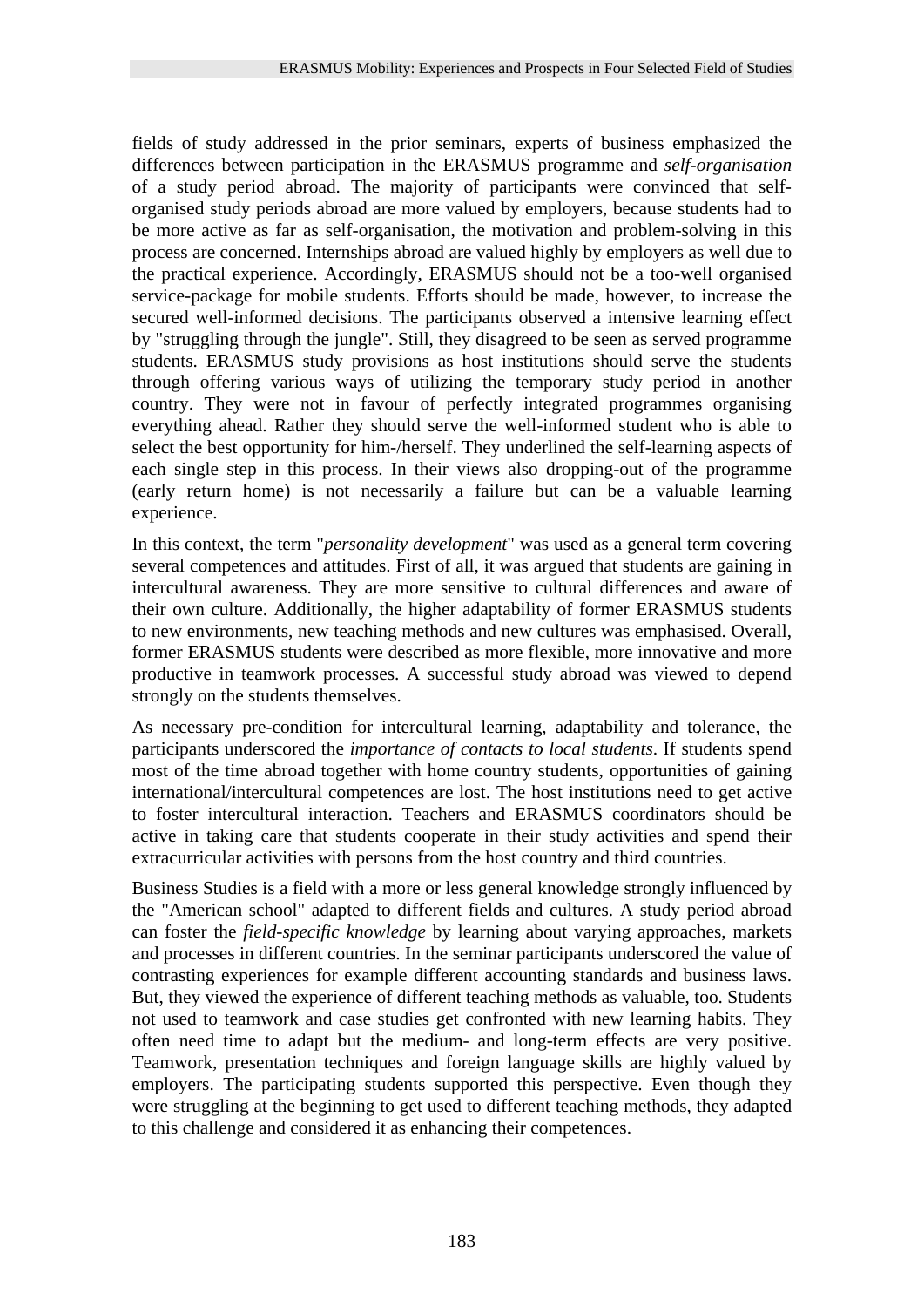The *academic learning outcome* seems to be affected by the language of instruction. If the language is previously not well-known, students have to use the time to improve their language proficiency. If the students are more versatile in the language of instruction, the academic value of the study period abroad is higher. The participants agreed that countries vary in their approaches to management. Students can profit from experiencing and comparing different approaches

Competences typically fostered by study periods abroad could be viewed in the past as "add-on" competences of a minority. In a globalising world, however, almost all business activities are international, and these *competences gradually become a "must".* This also explains that internationally versatile students cannot expect high-flying careers as a rule. Rather, temporary study abroad can only be expected to be a "dooropener" in the job search and recruitment process. Having studied abroad is helpful to be considered. In Eastern and Central Europe it might play a substantial role in the selection among candidates. In Western Europe, however, it is not anymore an exceptional option, and some students have even been abroad several times.

*International mobility plays an important rule in the first stage of screening the applicants,* because formerly mobile students are assumed to be more open, more tolerant, are more ambitious, more goal-oriented and more strongly engaged in their work. Furthermore, employers expect them to be good team workers (also in international teams) and to be able to work in an international environment. As already stated, business today is international. Companies serve several national markets, products are adapted to the national cultures and demands. The company itself might have production lines in several countries. Employees need to get along in this international environment. Tolerance, intercultural competences and foreign language proficiency are basic requirements for a career.

Graduates in the field of Business Studies are expected to have a good methodological knowledge rather than an in-depth subject-matter knowledge. Business Studies are a field with a *medium degree of professional preparation*. Higher education institutions are expected to foster some basic knowledge in different areas as well as the tools and methods to adapt to changing working environments and working tasks. The employing organisation is expected to take care of the training for the specific work task and the specific business sector. "Trainee programmes", in which the trainees rotate through different departments and functions, are one way how initial learning after graduation is organized.

Overall, the professional value of ERASMUS mobility was viewed as *having in impact predominantly on the first years of the career*. The participants warned against overrating the long-term impacts. Job experience and job performance over the years become increasingly stronger factors in determining the graduates' careers. International mobility, though, *has a long-term career impact improving networks*. ERASMUS students develop networks in their host country but also internationally through other ERASMUS and international students they get to know during their stay. These contacts may help in later life to foster business contacts or to find a job abroad.

*Prolongation of study* due to non-recognition of credits was not viewed as having a negative impact on the transition to work, because a moderate prolongation does not seen to be detrimental. Employers rather are likely to explore how the study abroad had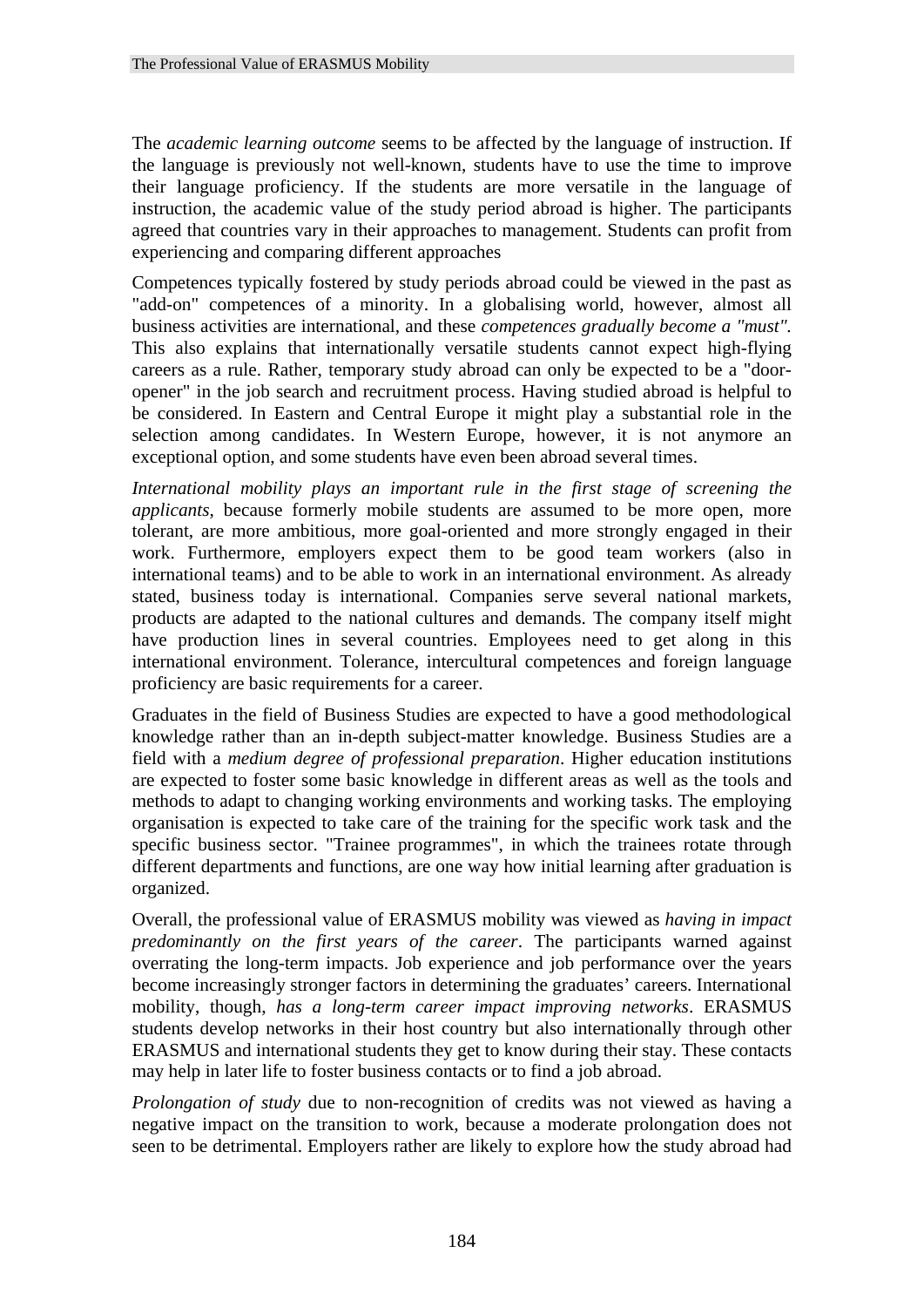been spent usefully. Further factors are personal characteristics and activities of the applicant before, during and after the study period.

As study abroad was viewed by a participant as a period of learning which could lead in many ways to an enhancement of professionally relevant experiences, proposals for improvements did not address any curricular details but rather called for *more transparency and better information for the students.* The students should be prepared to act as "well-informed" and responsible individuals when deciding about their ERASMUS stay and during the experience itself. Efforts to make good learning agreements were viewed to depend too strongly on single efforts of curricula coordinators. For example, one teacher reported, that the partner institution does not accept team presentations as exams. As a consequence ERASMUS students might be caught in the middle between the requirements of both institutions. Efforts should be made fostering trust between institutions based on better information, thus leaving ample choices for students to make individual strategic decisions how to use the study period in a suitable way.

In general, the participants of the seminar expressed reservations against higher regulations and homogenisation of study programmes. They advocated a *liberal market orientation* of study abroad: high information level, high degree of transparency and service orientation by all partners involved. Necessary preconditions are a limited number of partner institutions. The participants criticised that many institutions have too many partners with a low number of exchanging students. A high quantity of institutions makes coordinated approach and the exchange of information more complicated.

Besides various positive impacts, examples for the "*dark side of mobility*" were mentioned by the participants as well. Living a short to medium period in another country with a culture very different to one's own cannot only lead to intercultural competences but also to the negative effect of confirming prejudices and stereotypes. Also, if students are staying for a longer period abroad, they may loose their contacts at home. Reintegration problems may occur when returning to the home country and the home institutions.

The *ERASMUS programme* itself was criticised as being *too standardised*. The Bologna process and growing internationalisation of study programmes will lead to new modes of mobility demanding higher flexibility in the programme structure. Many students will do their Bachelor degree in one country and their (full) Master degree in another country. Tuition fees are being introduced in many European countries. ERASMUS should enable the students to do either their master or PhD degree abroad.

# **8.3.4 Summary**

Altogether, the experts and actors participating in the seminar on Business Studies viewed temporary study in another European country as highly valuable. ERASMUS seems to be a valuable door-opener at the start of the career, because they are viewed as more motivated, more flexible and better than others as far as social skills are concerned. Students aiming to study for a period abroad, however, have to know competences such as these are not anymore expected only by a few experts, but increasingly become a must.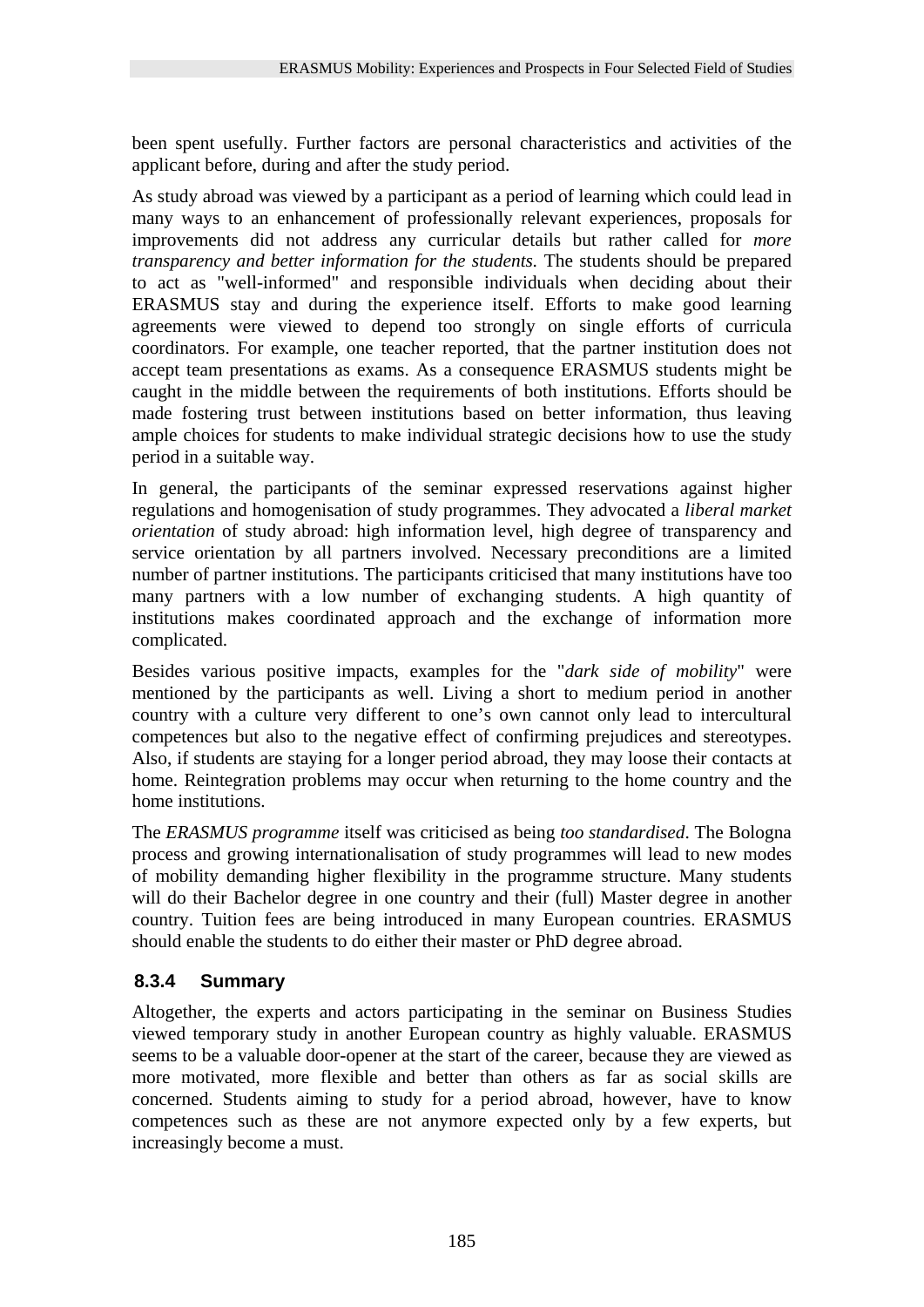Study abroad has to be viewed in Business Studies as an opportunity for many options to learn abroad. Tight curricular designs and learning agreements might fit to other fields of study, in Business Studies, however, information and transparency is needed in order to allow for a multitude of options.

# **8.4 Sociology**

## **8.4.1 Introduction to the Field of study**

Sociology was chosen as an academically oriented field in the area of Humanities and Social Sciences. Academic research in the field of Sociology, like many other fields in Social Science, has adopted a comparative approach and an increasingly international scope in recent years. As a result, in addition to field specific knowledge, strong language skills and the ability to analyse critically, young sociologists are required to have cross cultural and interdisciplinary skills. Many young sociologists take up jobs not closely linked to the field since Sociology does not lead to a major domain.

European integration is one of the main causes for an increasing number of sociologists working outside their home country or in cooperation with peers from other countries. Sociology programmes vary substantially across countries as far as emphasis on theory, methods and thematic areas of analysis is concerned. Sociology programmes often include courses of neighbouring disciplines, e.g. Communication Science, Political Science, Economics and Cultural Studies. This is expected to widen their scope both for further research tasks and practical professional tasks. Moreover, knowledge of foreign languages, in particular English, is an asset for young sociologists, both for studying relevant research literature and for international communication. The proportion of students in Social Sciences among all ERASMUS students was small during the first years after the inauguration of the ERASMUS programme. After some years, it reached the level of 10% and remained relatively constant thereafter (see Figure 27).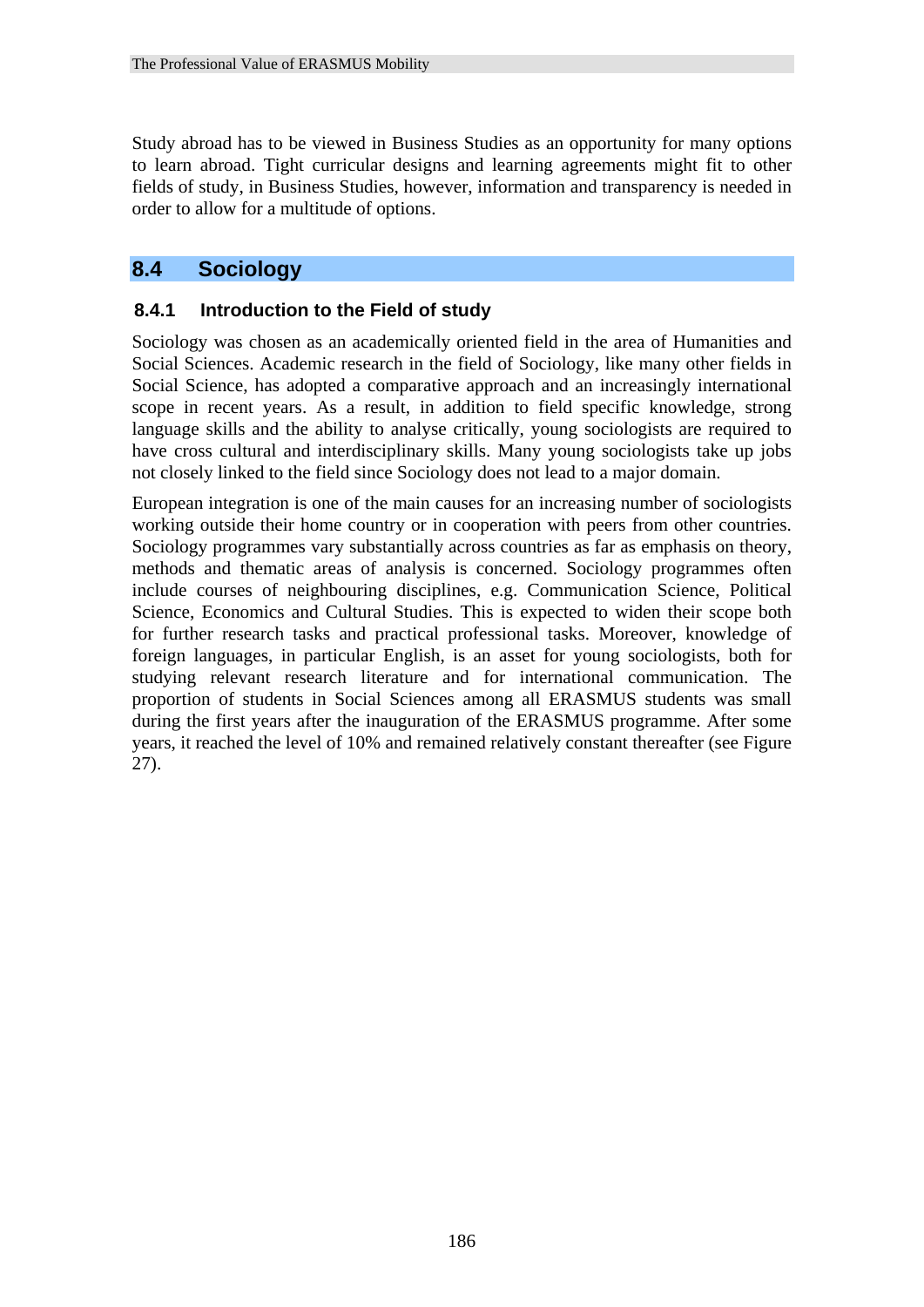



Source: European Commission, SOCRATES programme, http://europa.eu.int/comm/education/programmes/socrates/erasmus/stat\_en.html

The highest absolute numbers of students in Social Sciences participating in ERASMUS can be found in Spain, followed by Italy, Germany and France. Among all ERASMUS students coming from a higher education institution in the Netherlands, the proportion of outgoing students in area of Social Sciences is quite high.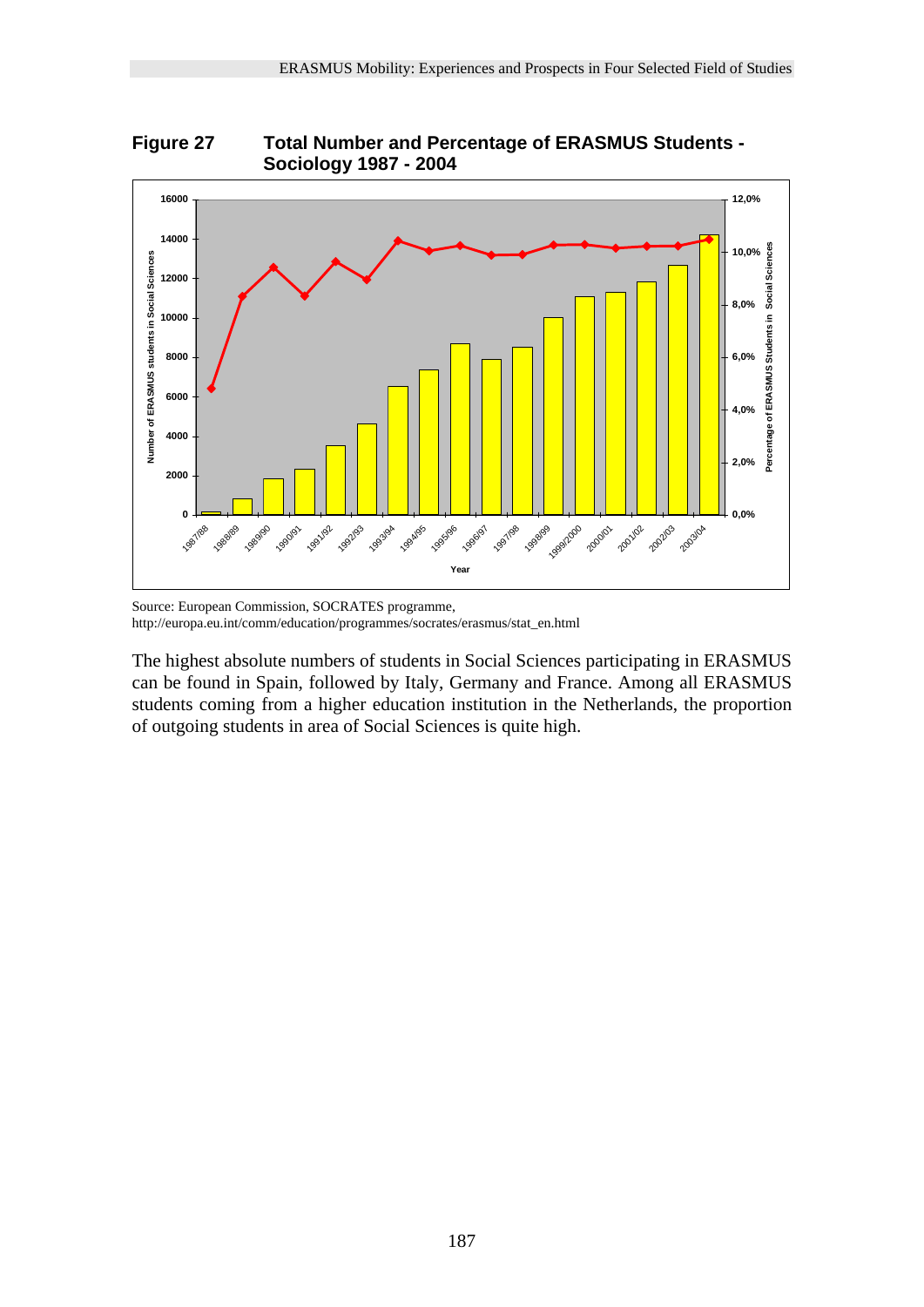# **Figure 28 Total Number and Percentage of ERASMUS Students - Sociology by Country of Home Institution 2000/01**



Source: European Commission, SOCRATES programme, http://europa.eu.int/comm/education/programmes/socrates/erasmus/stat\_en.html

# **8.4.2 Results of the Survey with Former Students**

#### *The student profile*

The vast majority of former Sociology ERASMUS students are female (74%). The average age at the time of the survey (2005) was 28.

#### *The period abroad*

The Sociology students had substantial experience abroad: they spent about 6 months abroad during their ERASMUS supported period in the academic year 2000/2001 and more than one third (35%) had one or more additional periods abroad, altogether the average of total duration spent abroad (including their ERASMUS stay) is 8.8 month. Compared to the other fields of study relatively many Sociology graduates were on work placements/internships abroad (8 %; all fields: 6%).

## *Academic situation and study conditions*

The graduates state a relatively low satisfaction with assistance/guidance/advice provided by their home institution for the study period abroad. Only about half of the Sociology respondents were satisfied with the assistance of their home institution regarding academic matters, administrative matters and with information about the host institution and country. 33% were satisfied with accommodation and 27 % with language training (all fields: 44%).

But the graduates do not report significant problems during their study abroad. The single most frequent *academic problem* was related to "problems obtaining academic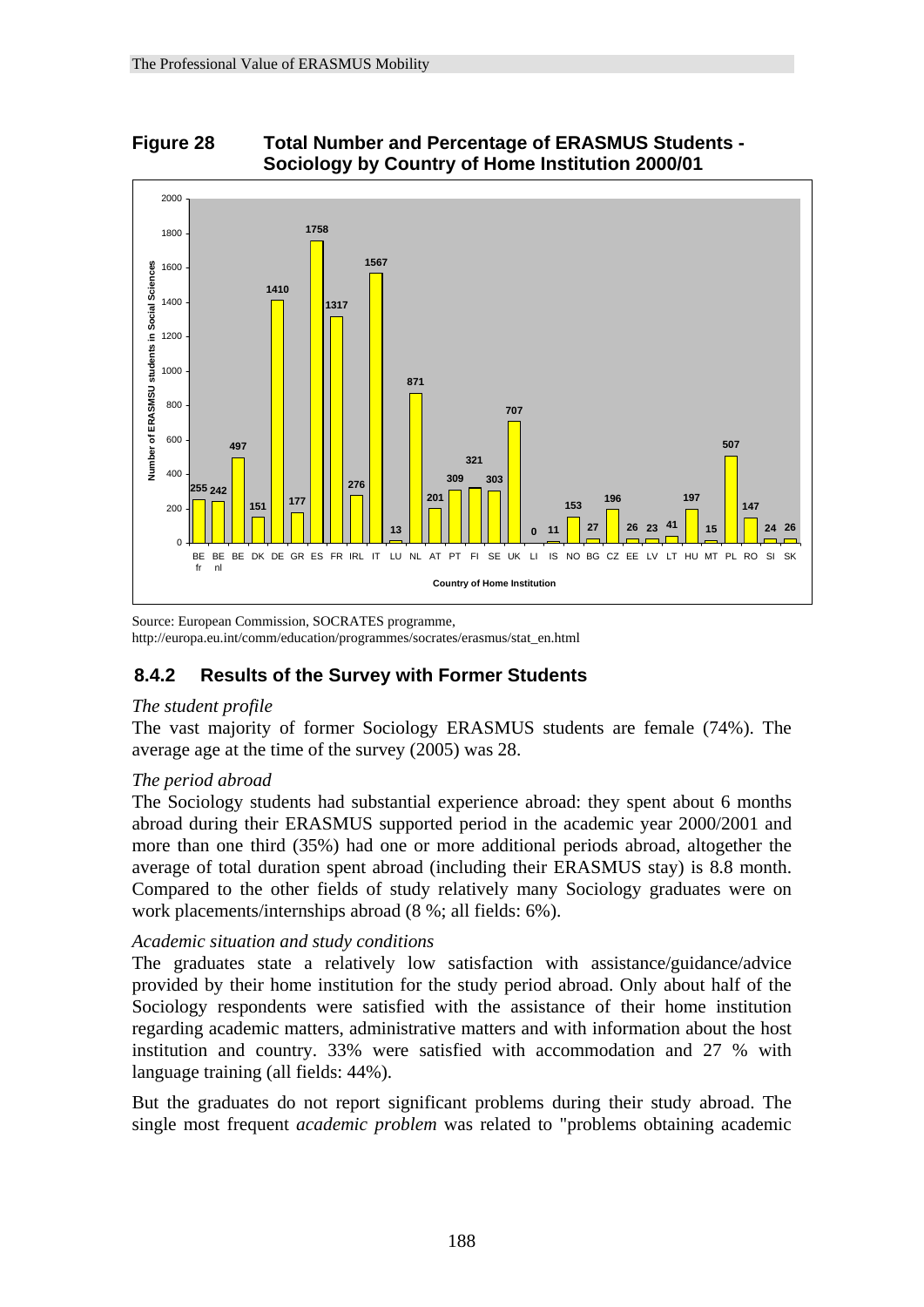credits and credit transfer" (16%); more frequent were problems regarding financial matters (36%), accommodation (27%) and administrative matters (22%).

About half of the respondents had frequent contacts with domestic students during course related activities (lectures, seminars, working groups etc.), 40 % during extracurricular activities (e.g. clubs, sport) and 48 % during other leisure time.

41 % of the courses taken abroad by the Sociology graduates were viewed to be academically equally demanding than courses which they would have taken at the home institution during the same period; 31 % were reported to be academically less demanding and 15 % to be more demanding.

### *Recognition*

ECTS was introduced in the majority of the programmes around the year 2000: 54 percent of Sociology graduates reported application of ECTS at the host institution (the same percentage as the total of former ERASMUS students: 54 %).

The Sociology graduates reported a relatively low level of recognition: 63 percent of study achievements abroad were recognized on average upon return (all fields: 74%).

A substantial proportion of ERASMUS students have invested study abroad as an additional study period: 40 percent reported a prolongation of overall study duration due to the ERASMUS period, in most of these cases as long as the ERASMUS period (about 8 months).

### *Competence profile*

Former ERASMUS students seem to have a unique self-image of competences with respect to

- Knowledge of other countries (economy, society, culture etc.);
- Foreign language proficiency;
- Intercultural understanding and competences (e.g. understanding and tolerance of international differences in culture);

These three aspects are the clear domain of former internationally mobile students, where they see their competences at the time of return to be better (or even "much" better) than those of non-mobile students. The majority sees also advantages regarding "preparation for future employment and work" (60 %), while the area of academic competences seems to be ambivalent: 41% of former Sociology ERASMUS students reported to have better "academic knowledge and skills" (e.g. theories, methods, disciplinary knowledge, reflection, etc.) and a bigger group reported to have worse academic competences (52%) compared to non-mobile students.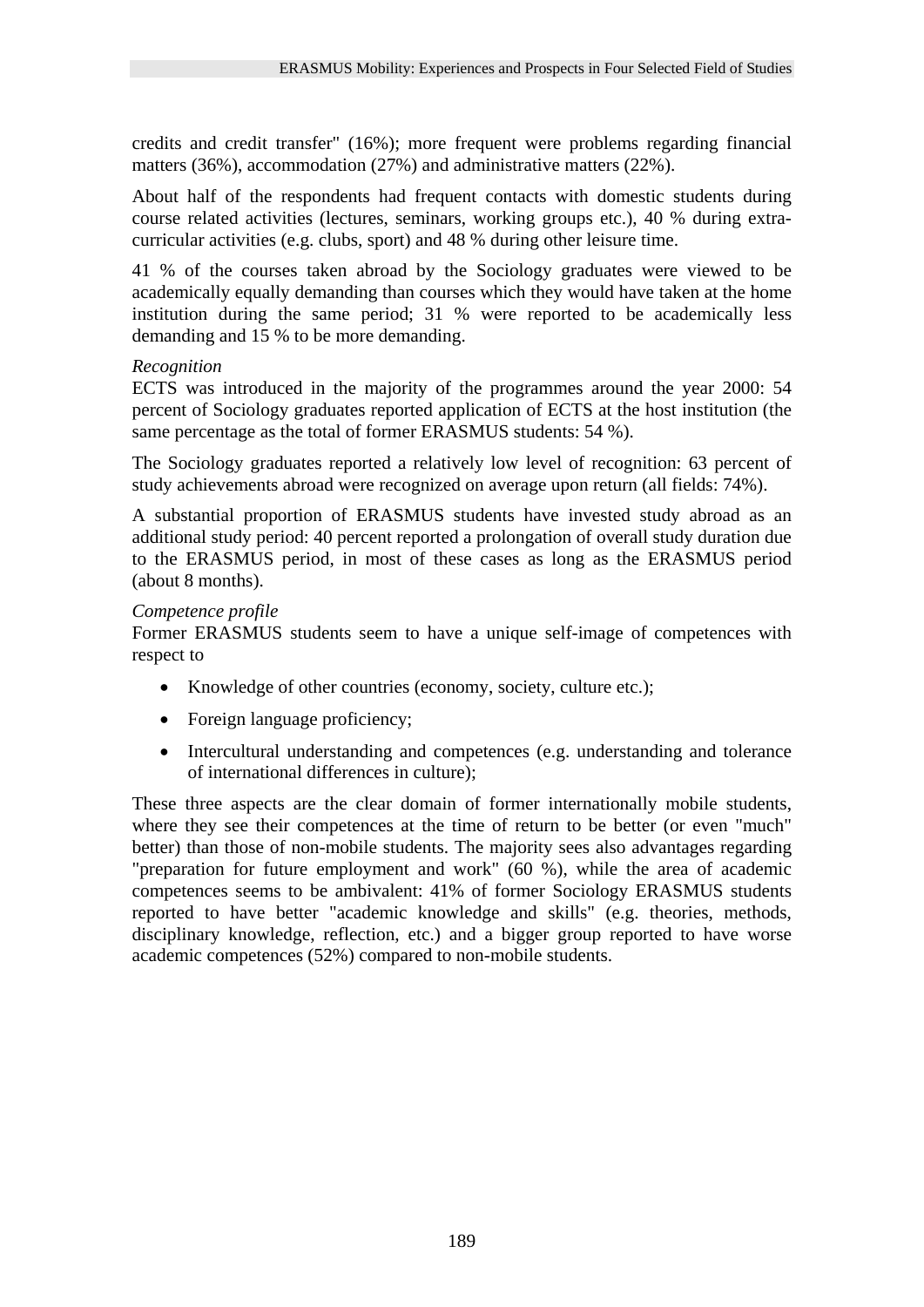# **Table 112 Former Sociology ERASMUS Students' Assessment of their Competences Upon Graduation as Compared to Non- Mobile Students (percent)**

|                                                                                                                              | <b>Better</b><br>$(1+2)$ | Equal<br>(3) | Worse<br>$(4+5)$ |
|------------------------------------------------------------------------------------------------------------------------------|--------------------------|--------------|------------------|
| Knowledge of other countries                                                                                                 |                          |              |                  |
| (economy, society, culture etc.)                                                                                             | 92                       | $\Omega$     | 8                |
| Foreign language proficiency                                                                                                 | 97                       | $\Omega$     | 3                |
| Intercultural understanding and competences<br>(e.g. understanding and tolerance of international<br>differences in culture) | 94                       |              | 6                |
| Preparation for future employment and work                                                                                   | 60                       | $\Omega$     | 40               |
| Academic knowledge and skills<br>(e.g. theories, methods, disciplinary                                                       |                          |              |                  |
| knowledge, reflection, etc.)                                                                                                 | 41                       | 6            | 52               |

Question A21: At the time of return, how do you rate your knowledge and competences as compared to non-mobile students in the following areas? Scale of answers from 1 to 5;  $1 =$  much better, $3 =$  equal,  $5 =$  much worse. Source: University of Kassel, VALERA Survey of Former ERASMUS Students 2005

According to most dimensions listed in Table 113 about three quarters of former ERASMUS students rate their competences as high. This profile is surprisingly balanced. Compared with the average former ERASMUS graduate, Sociology graduates saw their strengths in their written communication skills, adaptability and analytical competences.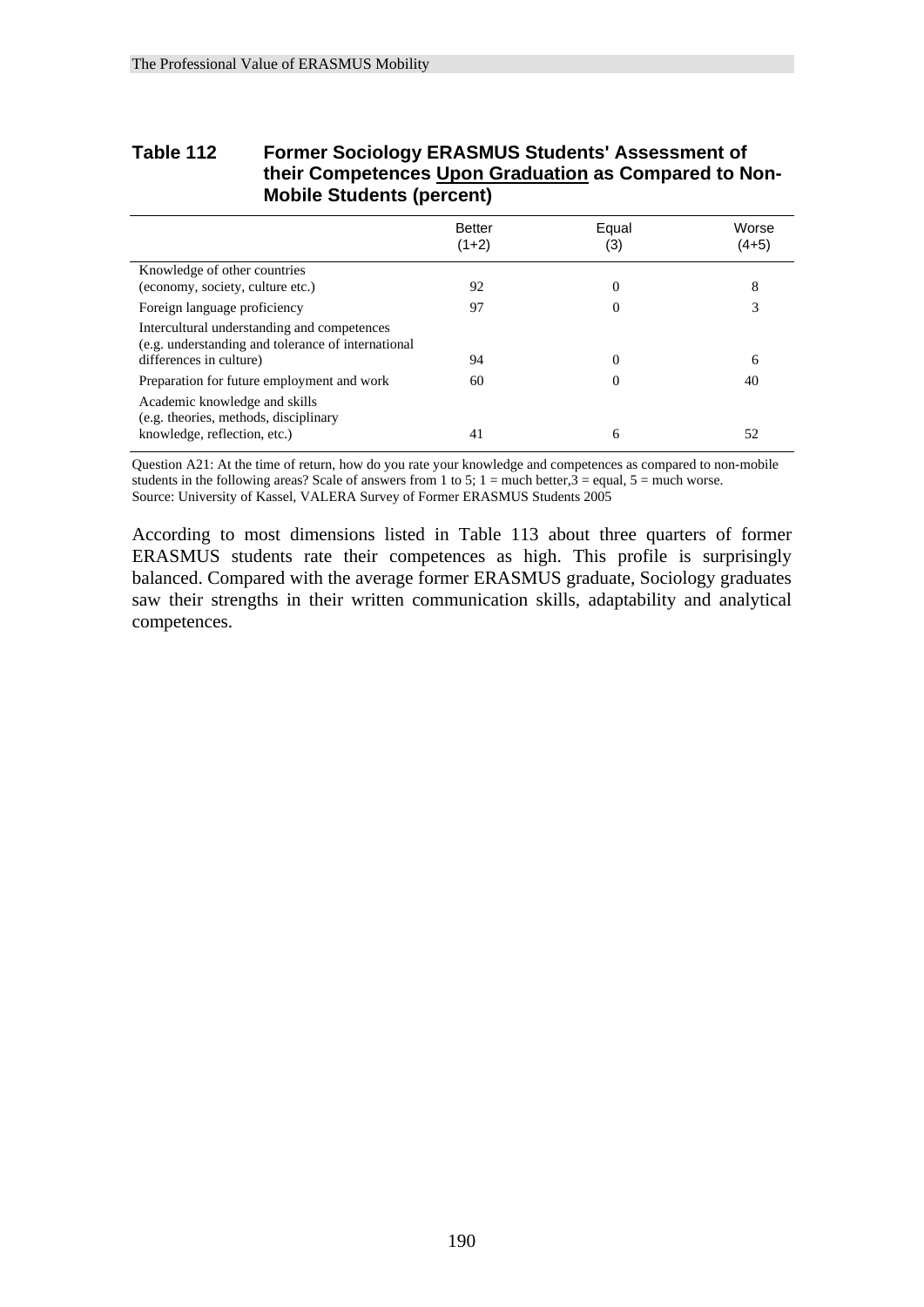### **Table 113 Former Sociology ERASMUS Students' Self-assessed Competences at Time of Graduation and Job Requirements about 2-3 Years Later (percent "high"; answers 1 and 2)**

|                                          | Competences<br>at the time<br>of graduation | Job requirements<br>about 2-3 years<br>later | <b>Difference</b><br>$(1 - 2)$ |
|------------------------------------------|---------------------------------------------|----------------------------------------------|--------------------------------|
|                                          | (1)                                         | (2)                                          | (3)                            |
| Written communication skill              | 89                                          | 87                                           | $\overline{2}$                 |
| Adaptability                             | 84                                          | 89                                           | $-5$                           |
| Analytical competences                   | 82                                          | 89                                           | $-7$                           |
| Planning, co-ordinating and organising   | 77                                          | 91                                           | $-14$                          |
| Getting personally involved              | 77                                          | 89                                           | $-12$                          |
| Foreign language proficiency             | 74                                          | 51                                           | 23                             |
| Accuracy, attention to detail            | 73                                          | 83                                           | $-10$                          |
| Field-specific theoretical knowledge     | 72                                          | 81                                           | -9                             |
| Problem-solving ability                  | 71                                          | 94                                           | $-23$                          |
| Power of concentration                   | 71                                          | 89                                           | $-18$                          |
| Loyalty, integrity                       | 70                                          | 72                                           | $-2$                           |
| Assertiveness, decisiveness, persistence | 68                                          | 87                                           | $-19$                          |
| Initiative                               | 66                                          | 91                                           | $-25$                          |
| Applying rules and regulations           | 66                                          | 66                                           | $\Omega$                       |
| Field-specific knowledge of methods      | 64                                          | 85                                           | $-21$                          |
| Computer skills                          | 60                                          | 81                                           | $-21$                          |

Question B7: Please, state the extent to which you had the following competences at the time of graduation. Scale of answers from  $1 =$  to a very high extent to  $5 =$  not at all.

Question F7: Please, state the extent to which the following competences are required in your current work. Scale of answers from  $1 =$  to a very high extent to  $5 =$  not at all.

Source: University of Kassel, VALERA Survey of Former ERASMUS Students 2005

In most areas, job requirements are more demanding than the competences acquired by former ERASMUS students at the time of graduation. As compared to the average of all former ERASMUS students, Sociology graduates consider their jobs more demanding as regards written communication skills, getting personally involved and field-specific knowledge of methods. Job requirements and competences seem to be unbalanced especially as regards "initiative", "problem-solving ability", "computer skills", "fieldspecific knowledge of methods", "assertiveness, decisiveness, and persistence" where Sociology graduates report higher job requirements than competences. In contrast, former ERASMUS students have more often high foreign language skills than required by their job.

#### *International mobility*

During the first years of employment a few former Sociology ERASMUS students were regularly employed abroad (7%; all fields 17%) or were sent abroad by their employers on work assignments (7%; all fields 12%).

#### *ERASMUS related work tasks*

Sociology graduates are less frequently assigned visibly international works tasks than the average former ERASMUS students, e.g. "using the language of the ERASMUS host country in work-related activities":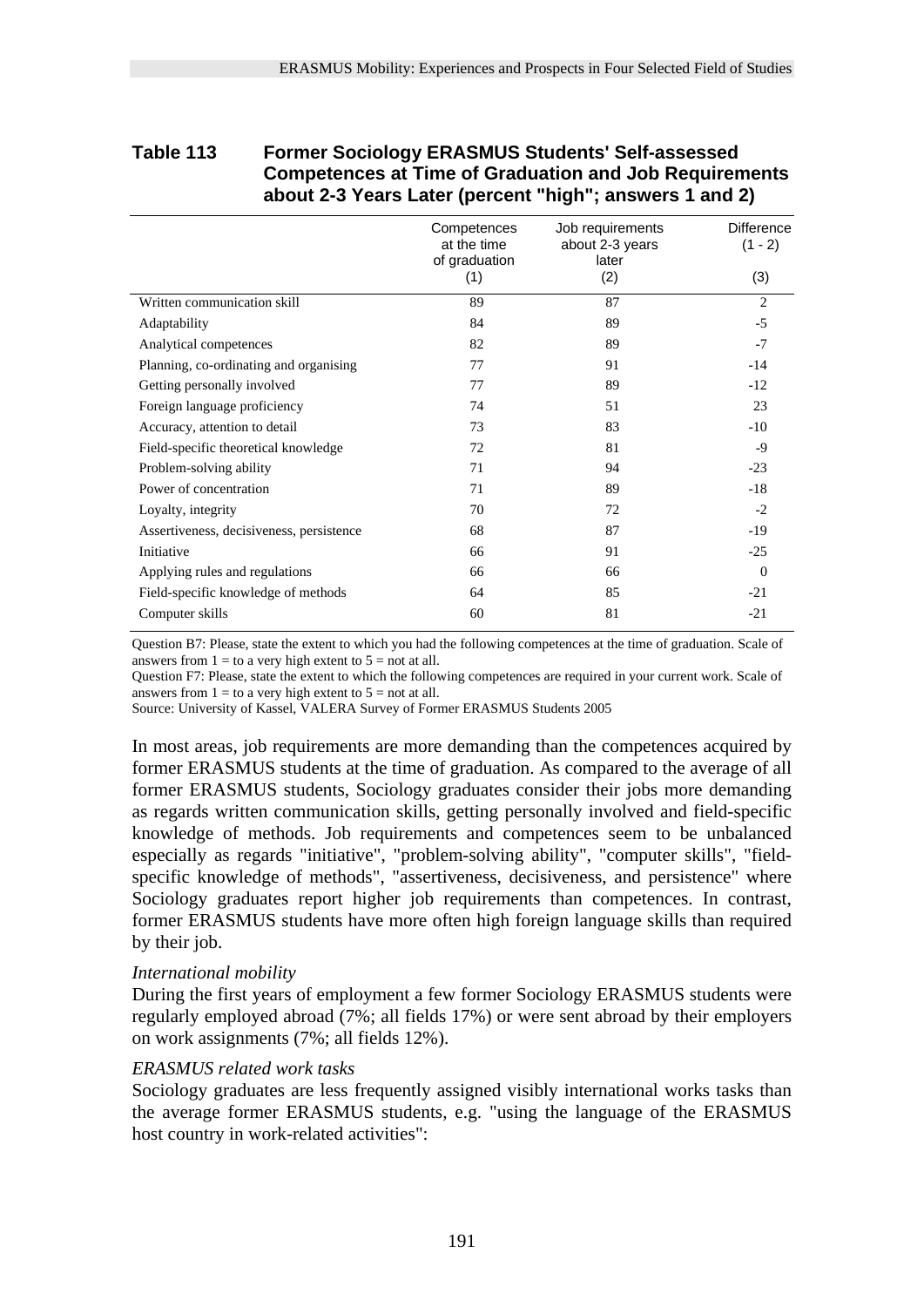- telephone conversation, face-to-face discussions etc. (Sociology: 35%, total ERASMUS students: 37%)
- professional travel to foreign countries other than the ERASMUS host country (Sociology: 22%; total ERASMUS students: 25%).

International competences are also important for the current work of a substantial number of ERASMUS graduates not active in visibly international jobs. This is also true for Sociology graduates: 47% reported that "professional knowledge of other countries" (e.g. economic, sociological, legal knowledge) is "important" for doing the current work as compared to 46% of all former ERASMUS students.

#### *Further study*

The VALERA survey confirms findings of prior studies that an enormously high proportion of former ERASMUS students continue study after the first degree (Sociology: 35%). Therefore, transition to employment is postponed for many of them.

#### *Job search and transition period*

Compared to other studies of graduates in Europe, there are no indications that former ERASMUS students are different from others in terms of start of job search, period of job search, number of employers contacted etc.

19% of the Sociology graduates were employed part-time on their first job, compared to 17% of all former ERASMUS students.

Short-term contracts are more widespread on their first job (Sociology 58%; all former ERASMUS students: 54%).

#### *Perceived recruitment criteria*

Former ERASMUS students, as other students, are primarily selected by employers according to both their academic knowledge and their personality. The field of study was reported to be important by 73% of the Sociology graduates (all former ERASMUS students: 75%) and the main subject/specialization by 69% (all former ERASMUS students: 61%). Their foreign language proficiency (Sociology 53%) played a role for more than half of the former ERASMUS students but their experiences abroad in general only for 39% and 42% of the Sociology graduates additionally reported that the "ERASMUS study abroad period" was an important criterion in the recruitment process (all former ERASMUS students: 36%).

#### *Area of employment*

Employment in Social Work (16%), Research and Development (16 %) and in Higher Education (11%) are the most relevant economic sectors for former ERASMUS students from Sociology. Only 31% of former Sociology ERASMUS students work in an organisation with an international scope (total: 51%).

#### *Retrospective assessment of the ERASMUS study abroad period*

The value of the ERASMUS study abroad is substantially more positively assessed as regards personality development, knowledge, reflection etc. than as regards career and income. Almost all former Sociology ERASMUS students (96%) report that the period was worthwhile for maturity and personal development. Additionally more than half of the former Sociology ERASMUS students state, that the study abroad was worthwhile regarding: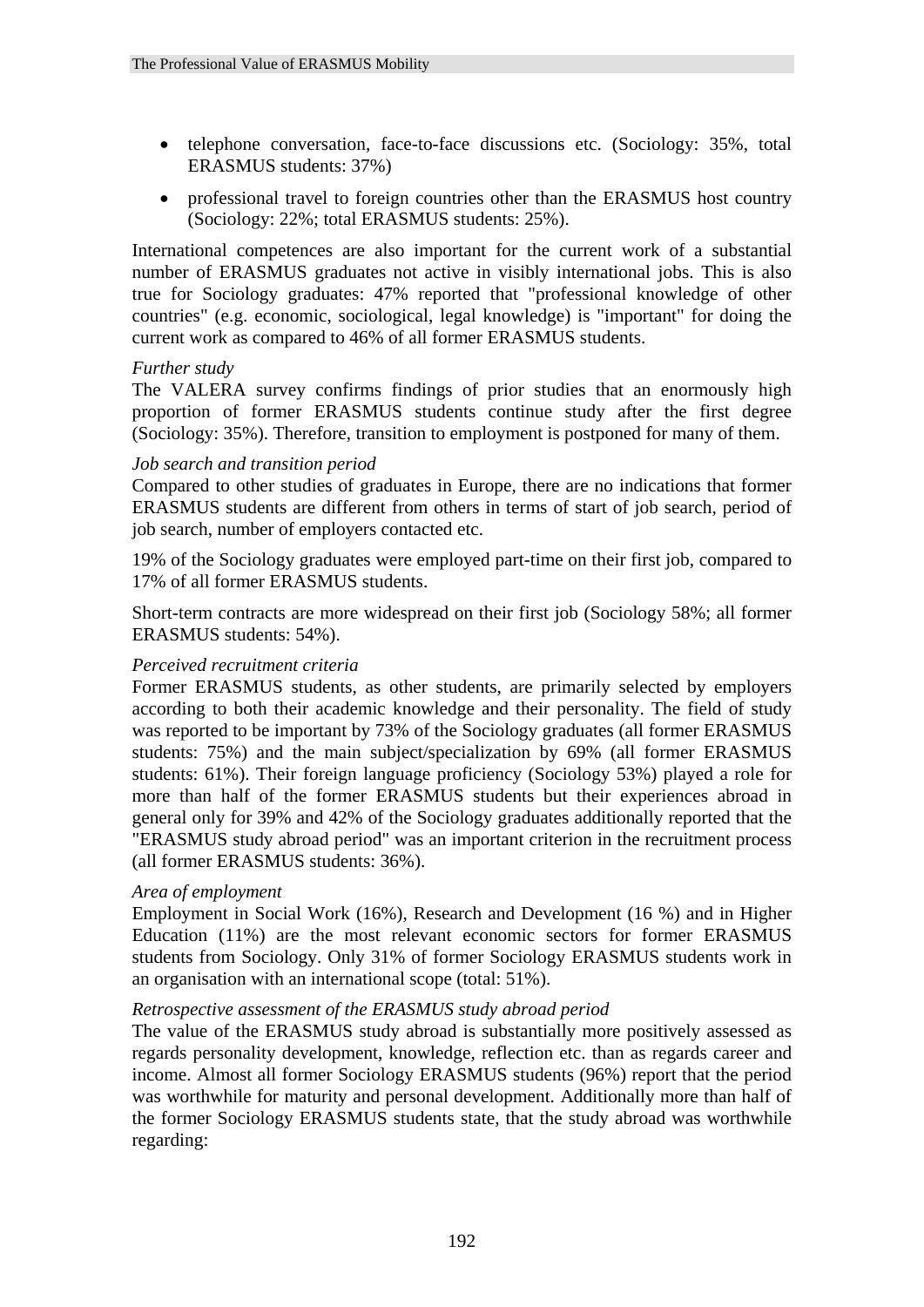- Knowledge and understanding of the host country (91%);
- Foreign language proficiency (93 %);
- New ways of thinking and reflection (86%);
- Enhancement of academic and professional knowledge (60%),
- Career prospects  $(47%)$ .

Only 10 % believe that the study abroad was worthwhile regarding income/salary (all fields: 20%).

# **8.4.3 Results of the Seminar**

### *Organisation and Participants*

The seminar addressing the field of study of Sociology took place at the 3rd April 2006 (9am - 3pm) at the Intercity Hotel in Frankfurt. Twelve experts participated in the seminar, representing eleven countries and different stakeholder groups.

# **Table 114 Participants' Institution and Function of the "Sociology" Seminar**

| No. | Institution                                           | Function                                                                   |
|-----|-------------------------------------------------------|----------------------------------------------------------------------------|
| 1.  | University of Leuven<br>(Belgium)                     | Representative of Flemish Sociological<br>Association                      |
| 2.  | Intercollege<br>(Cyprus)                              | Representative of Cyprus Sociological<br>Association                       |
| 3.  | Jagiellonian University<br>(Poland)                   | Former ERASMUS Student                                                     |
| 4.  | <b>Lund University</b><br>(Sweden)                    | International Coordinator of Department of<br>Sociology                    |
| 5.  | Institute for Marketing and Polls (IMAS)<br>(Romania) | <b>Executive Director</b>                                                  |
| 6.  | University of Helsinki<br>(Finland)                   | Representative of Nordic Sociological<br>Association                       |
| 7.  | <b>Belgrade University</b><br>(Serbia)                | Representative of European Sociology Student<br>Association                |
| 8.  | School of Education of Leiria; (Portugal)             | Representative of Portuguese Association of<br>Sociology                   |
| 9.  | University of Bielefeld<br>(Germany)                  | Organisational Executive of International<br>Grauduate School of Sociology |
| 10. | Corvinus University (Hungary)                         | Representative of Hungarian Sociological<br>Association                    |
| 11. | <b>Trinity College</b><br>(Ireland)                   | Director of Employment Research Centre                                     |
| 12. | J. W. Goethe University<br>(Germany/Poland)           | Former ERASMUS Student                                                     |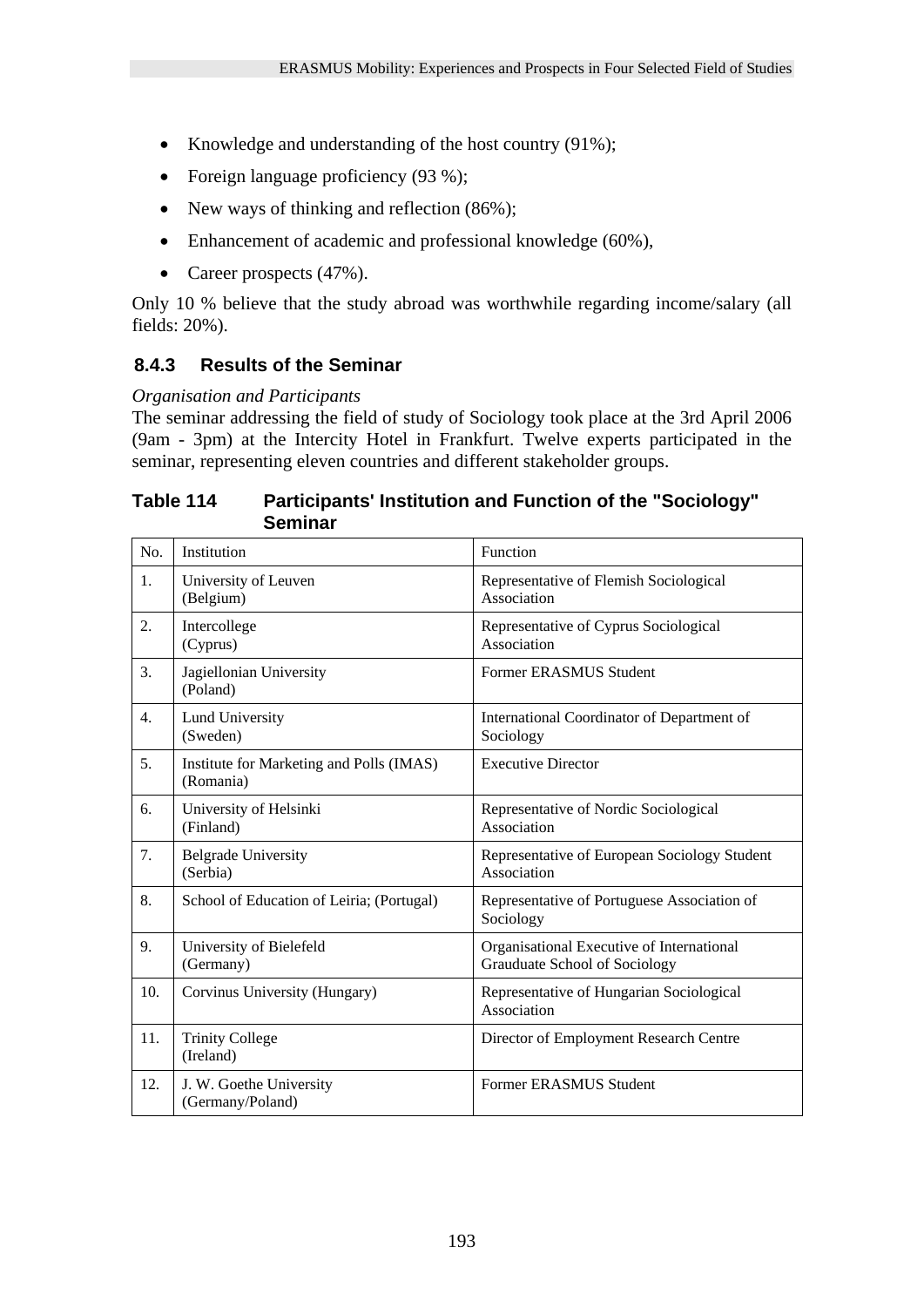### *Major Findings*

The sociological experts invited, as one might expect from representatives of a field of study specialized in analysing the causes and consequences of social behaviour, addressed the key issues of the seminar in a highly analytic and differentiated way. They hardly agreed on any general statement about the professional value of ERASMUS study for students of sociology, but rather referred to *variety of conditions*.

First, the participants underscored that *students in Sociology participating in ERASMUS are in various respects a select group*. The university is likely to select the academically best students, if the number of applicants surpasses the number of ERASMUS places available. A temporary study abroad is chosen by students who can afford to cover some of the amount of additional costs abroad not covered by ERASMUS. The proportion of ERASMUS students coming from higher socio-economic background is higher than among all students of Sociology. Therefore, an above-average career of sociologists participating in ERASMUS cannot be attributed solely to the ERASMUS period in another European country. Moreover, participants pointed out that the percentage of women among students of Sociology going abroad in the framework of ERASMUS is quite high.

Second, reference was made to *stage of study* chosen for a period in another country. If they go abroad in an early stage of study, one can expect a major impact on the personality development. At later stages of study, academic and professional knowledge is more likely to be enhanced by international experience. One participant even argued that an undergraduate student of Sociology hardly can be viewed as a sociologist; the confrontation with other sociological approaches and findings during a period of study abroad will have an important impact on the students' academic competences only in the course of graduate study.

Third, the professional value of temporary study in another country for students of Sociology has to be viewed, as the participants pointed out, in the framework of the *specific character of Sociology as a field of study*. During the initial years of study, students get to know a broad range of theories and methods as well as many thematic areas of sociological inquiry. In subsequent years, opportunities of specialisation are provided for a limited thematic area each. A clear divide between a broad first phase and specialised subsequent phases is more pronounced in a Bachelor-Master programme structure than in the traditionally long university programmes.

Fourth, as already pointed out, neither this early phase of laying the foundation nor the subsequent stage or stages of specialisation are geared to certain professions. *Transition to employment*, thus, is a *highly individualized process* that requires enormous initiative on the part of all students. As the process of transition is complex and in a substantial number of cases protracted and might includes phases of inappropriate employment during the search period, it is not easy to trace the impact of ERASMUS on the transition to employment and the early career of graduates from Sociology.

The participants agreed that sociologists have a *divided labour market*. Either they take over assignments in academia or some specialized professional areas, notably in public administration, where the specific sociological knowledge might be highly relevant.

In this context, *areas of assignments seem to grow where systematic knowledge of other countries, cultures and languages is essential*. Or they are recruited by public or private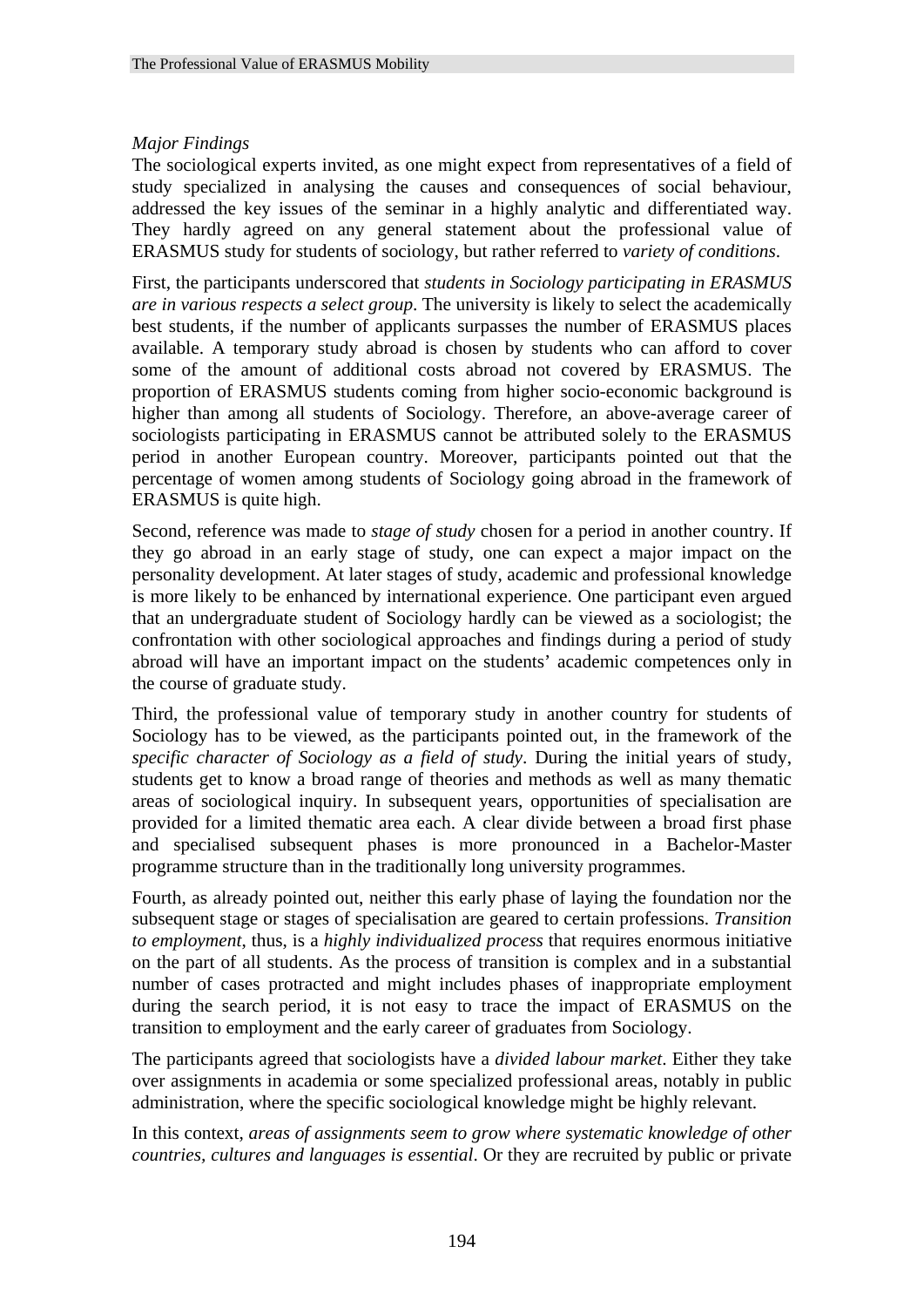employers for a broad range of assignments on the assumption that sociologists are skilful in analytical thinking, methodologically versatile and able to understand a broad range of socio-communicative and organisational matters. In the context, employers are likely to consider the study period in another country as an indicator for competences such as taking initiative, being self-competent and ambitious as well as for sociocommunicative skills.

This does not mean, however, that there is a clear divide in sociological study programmes between academic learning on the one hand and fostering of personality and socio-communicative skills on the other hand. Rather, sociological study programmes changed substantially since the 1990s in various respects towards a *closer interrelationship between academic learning and personality development*. First, the links became closer between components of study programmes reinforcing cognitive competences and affective-motivational and socio-communicative competences. Second, a methodological professionalization could be observed. Third, comparative perspectives became an increasingly important dimension of research, teaching and learning in Sociology. For all these developments, study abroad is an asset. The need was expressed that teaching in Sociology becomes increasingly international with the help of teaching staff mobility and a strengthening of comparative approaches. Some participants argued that ethnocentric views still were widespread among the teachers and a growing participation in teaching staff mobility might help to redress this state of affairs.

Moreover, the value of study abroad seems to vary for students from *different regions in Europe*. Many students from Western European countries consider the study period in another European country as a valuable contrasting field experience. They do not expect that this will be a substantial boost for their career perspectives. In contrast, students in Sociology going from Central and Eastern European countries to Western European countries are a select group of often highly motivated persons having a relatively profound foreign language proficiency and quite some prior knowledge on the host country.

In response to the diversity of study programmes, abilities and motives of the students and of their career prospects, the participants of the seminar underscored the need for *intensive und highly individualized guidance and counselling* of Sociology students prior to their period abroad. One might recommend a different host university depending on the academic and cultural motives of the students, the thematic area interested (for example study in a Scandinavian country might be most valuable for students interested in the "welfare state") and the stage of study for which a temporary study period in another European country is envisaged.

A prolongation of the overall period of study as a consequence of study in another country was not viewed as an career obstacle, because many students of sociology seem to study somewhat longer in order to enhance their capabilities beyond what might be expected at the end of a normal period of study and thus improve their employment prospects. This also might explain that not so much care is taken for matters of *recognition* and that recognition of achievements of the study period abroad upon return by the host institution obviously is below the average of all fields of study.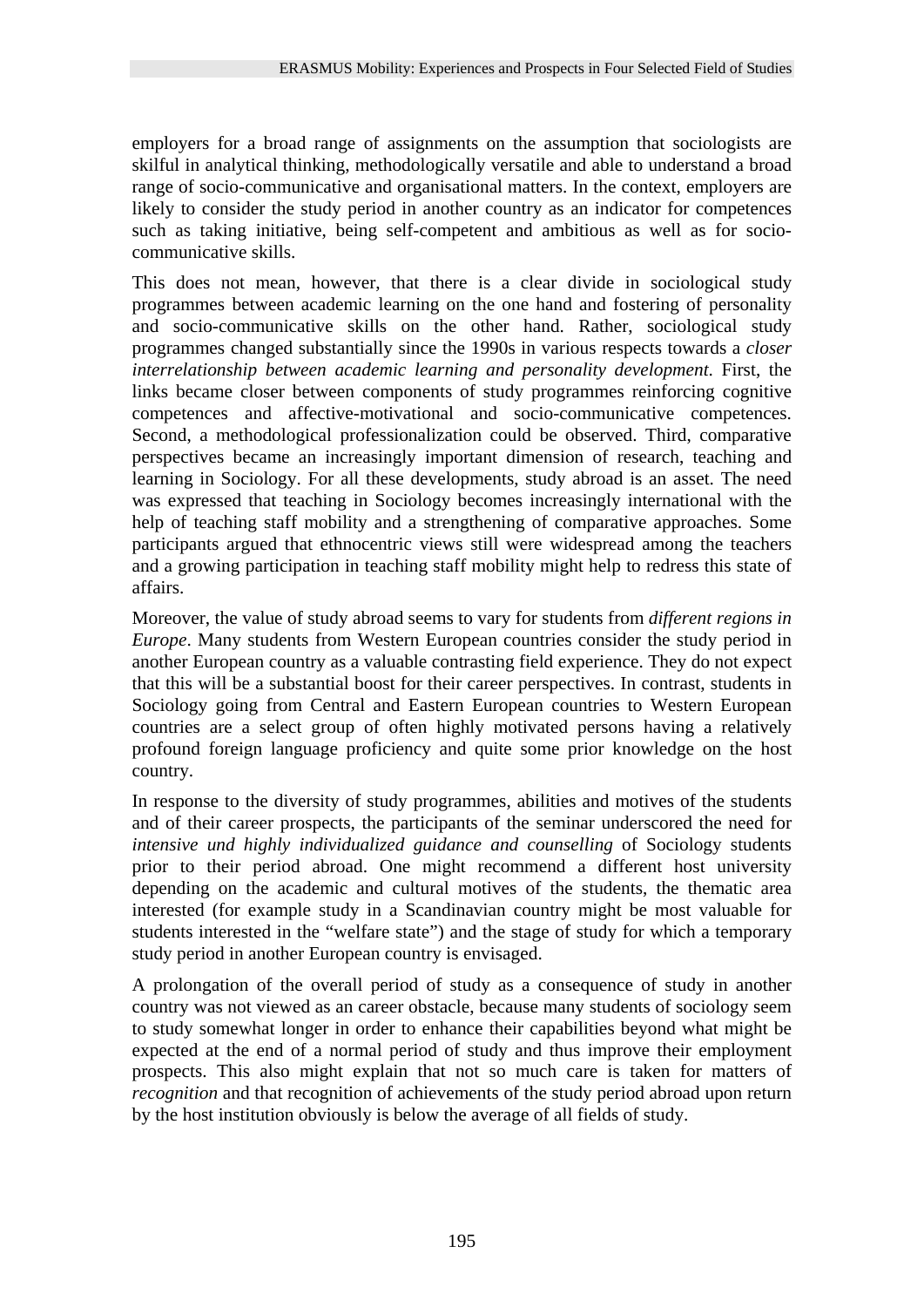Apart from emphasizing the relevance of the individual guidance and counselling, the *participants did not recommend major steps for improvement*. The participating students pointed out that better advance information on the study opportunities at the partner institution, a higher stipend and an introduction of the student mentor system where it does not yet exist would be desirable. Some experts pointed out the special programmes for foreign students for introducing the culture and society of the host country are especially valuable for mobile students in the field of Sociology.

# **8.4.4 Summary**

Learning in another country is less important for students of Sociology than for students of some other fields because many of their employers are internationally oriented or because graduates have frequent visibly international tasks such as contacting clients in other countries. Rather, international learning becomes more important for students of Sociology, because understanding of one's own society is increasingly reinforced through comparative analysis and because most features of society analysed by sociologists become more internationally intertwined. Therefore, experts and actors in the area of Sociology are convinced that a temporary study abroad has a significant value for subsequent employment and work though this cannot be traced so easily for graduates of Sociology leading to a large range of occupations than for graduates from other fields of study which are more closely geared to certain areas of employment.

The value of temporary study abroad for students of Sociology seems to differ substantially not only according to the thrust of the individual study programmes but also according to the talents, motivation and career prospects of the individual students. Therefore, an improvement of individual guidance and counselling prior to the period abroad was recommended strongly. In this framework, the participants pointed out that cultural learning was the major benefit for students in Sociology studying abroad in an early stage of the study programme; in contrast, a period of study in another country at a later stage of the study programmes was viewed as valuable for a theoretical and methodical enhancement of the competences of mobile students in the field of Sociology.

# **8.5 Chemistry**

## **8.5.1 Introduction to the Field of Study**

Chemistry was chosen as an academically oriented field in the area of Science and Engineering. It belongs to the Natural Sciences and in many parts also to the new emerging Life Sciences. Chemists are working in industry, research laboratories and in smaller numbers also in public authorities. Study programmes in Chemistry focus on theoretical knowledge as well as practical experiences in the laboratory.

In general, study programmes in Chemistry cover in the first years the classical areas of Chemistry: Organic, Inorganic and Physical Chemistry supplemented by Physics, Mathematics, Biology and Analytics. In the last years of study, students can choose from a variety of specialisations, e.g. Theoretical Chemistry, Macromolecular Chemistry, Biochemistry or Technical Chemistry. Besides knowledge in Chemistry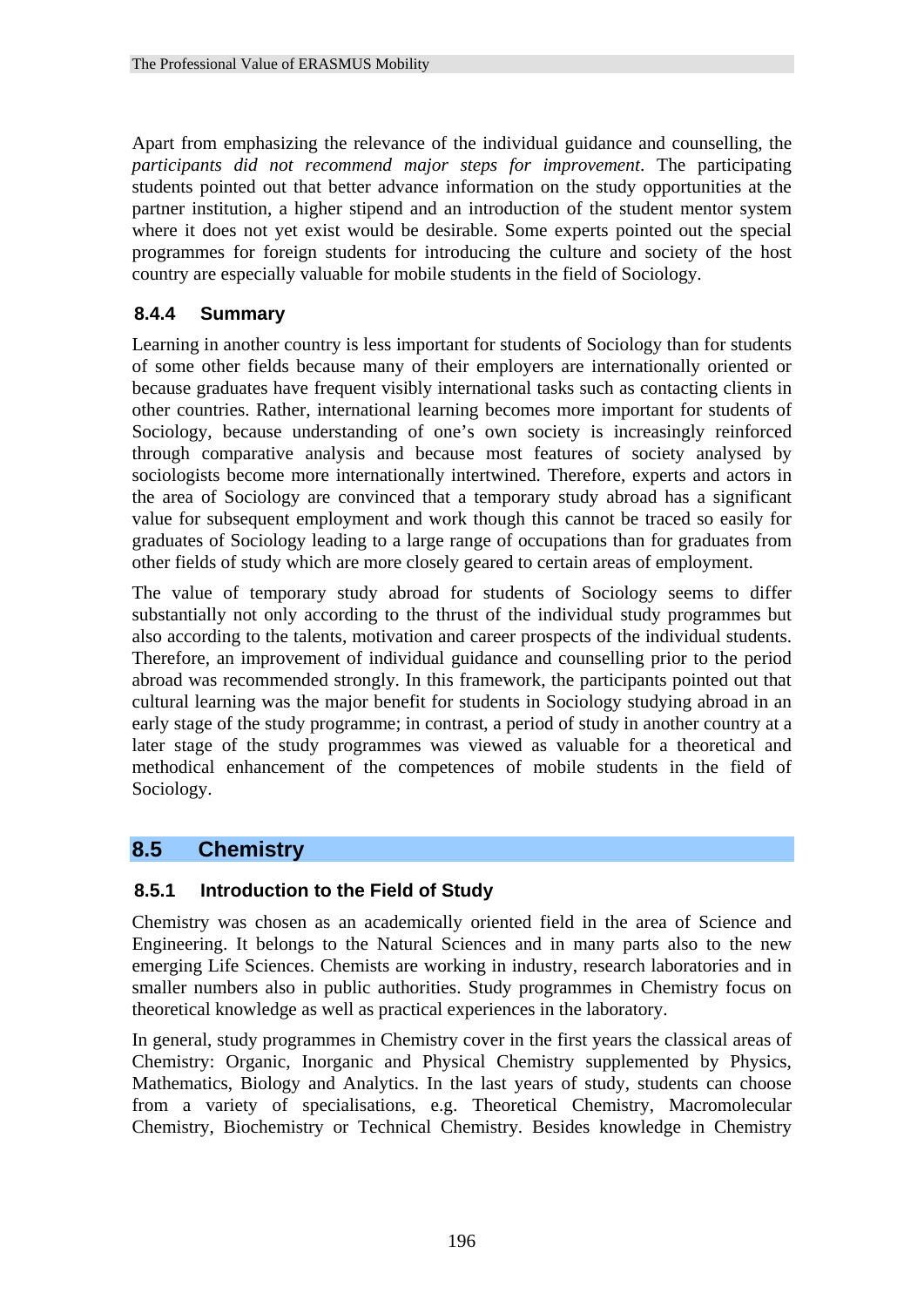students need a good level of English language proficiency to read and understand the field-specific literature.<sup>15</sup>

Students in the area of Natural Sciences do not represent a big group in the ERASMUS programme. Today approximately 4% of all ERASMUS students each year are studying Natural Sciences. Figure 29 shows that the percentage of students in Natural Sciences is even decreasing for several years. Unfortunately, we do not have exact numbers for the field of Chemistry.

<u>.</u>

<sup>15</sup> Die Zeit Studienführer http://www.das-ranking.de/che6/CHE6?module=WasIst&do=show&esb=29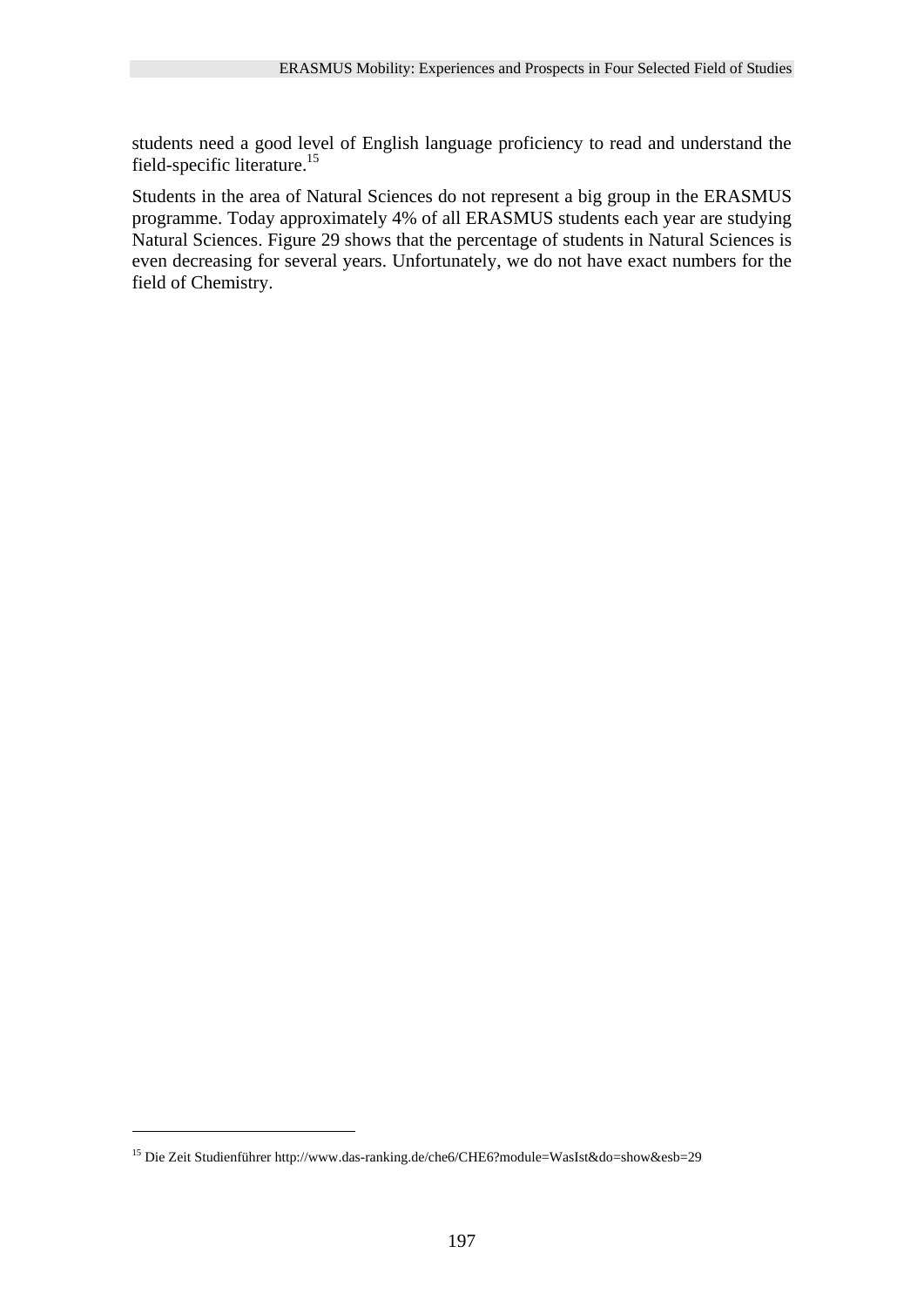



Source: European Commission, SOCRATES programme, http://europa.eu.int/comm/education/programmes/socrates/erasmus/stat\_en.html



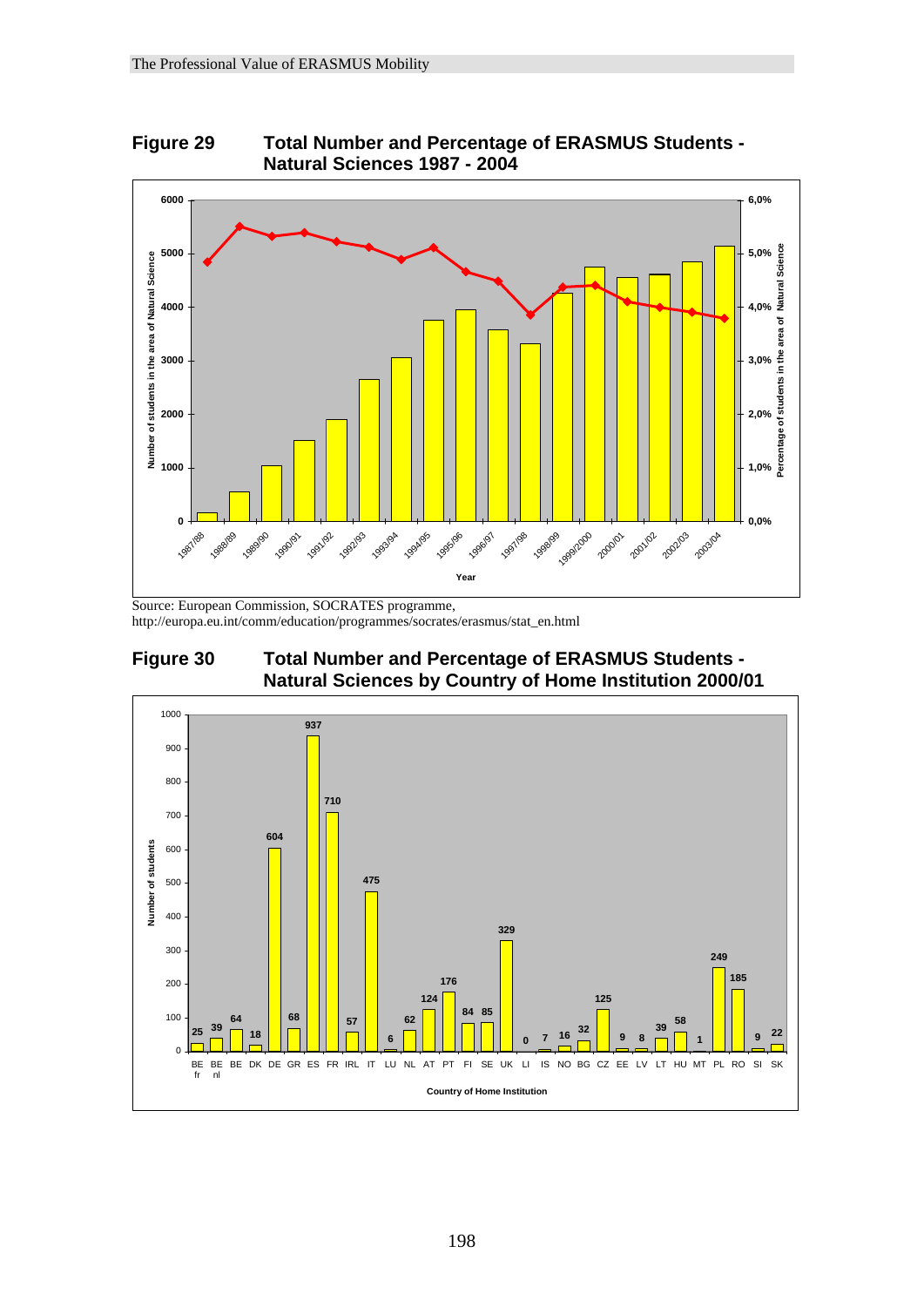Source: European Commission, SOCRATES programme, http://europa.eu.int/comm/education/programmes/socrates/erasmus/stat\_en.html

Figure 30 above gives an overview about the distribution by country of all outgoing ERASMUS students in the area of Natural Sciences. It shows no unusual distribution. The highest numbers of students in Natural Sciences are coming from the "big" European countries.

# **8.5.2 Results of the Survey with Former Students**

#### *The student profile*

The majority of former Chemistry ERASMUS students are female (60%). The average age at the time of the survey (2005) was 30.

#### *The period abroad*

The Chemistry students had substantial experience abroad: they spent about 7 months abroad during their ERASMUS supported period in the academic year 2000/2001 and about one third (35%) had one or more additional periods abroad. Altogether they spent on average (including ERASMUS) 10.2 months abroad. Compared to the other fields of study relatively many Chemistry graduates were on work placements/internships abroad (18%; all fields: 6%).

#### *Academic situation and study conditions*

The graduates state a relatively low satisfaction with assistance/guidance/advice provided by their home institution for the study period abroad. Only about half of the Chemistry respondents were satisfied with assistance by home institutions regarding academic matters and administrative matters. 44% were satisfied with information about the host institution and country, 38% with accommodation and 40% with language training.

But the graduates do not report significant problems during their study abroad. The single most frequent *academic problem* was related to "taking courses in a foreign language" (9%); more frequent are problems regarding financial matters (22%), accommodation (14%) and administrative matters (13%).

Two thirds of the respondents had frequent contacts with domestic students during course related activities (lectures, seminars, working groups etc.), 44 % during extracurricular activities (e.g. clubs, sport) and 54 % during other leisure time.

The majority of courses taken abroad by the Chemistry graduates were viewed to be academically equally demanding as courses which they would have taken at the home institution during the same period; only 19% were reported to be academically less demanding and 18% to be more demanding.

#### *Recognition*

ECTS was only introduced in less than half of the programmes around the year 2000: 45 percent reported application of ECTS at host institution (total of former ERASMUS students: 54 %).

The Chemistry graduates reported a respectable extent of recognition: 75 percent of study achievements abroad were recognized on average upon return.

A substantial proportion of ERASMUS students have invested study abroad as an additional study period: 32 percent reported a prolongation of overall study duration due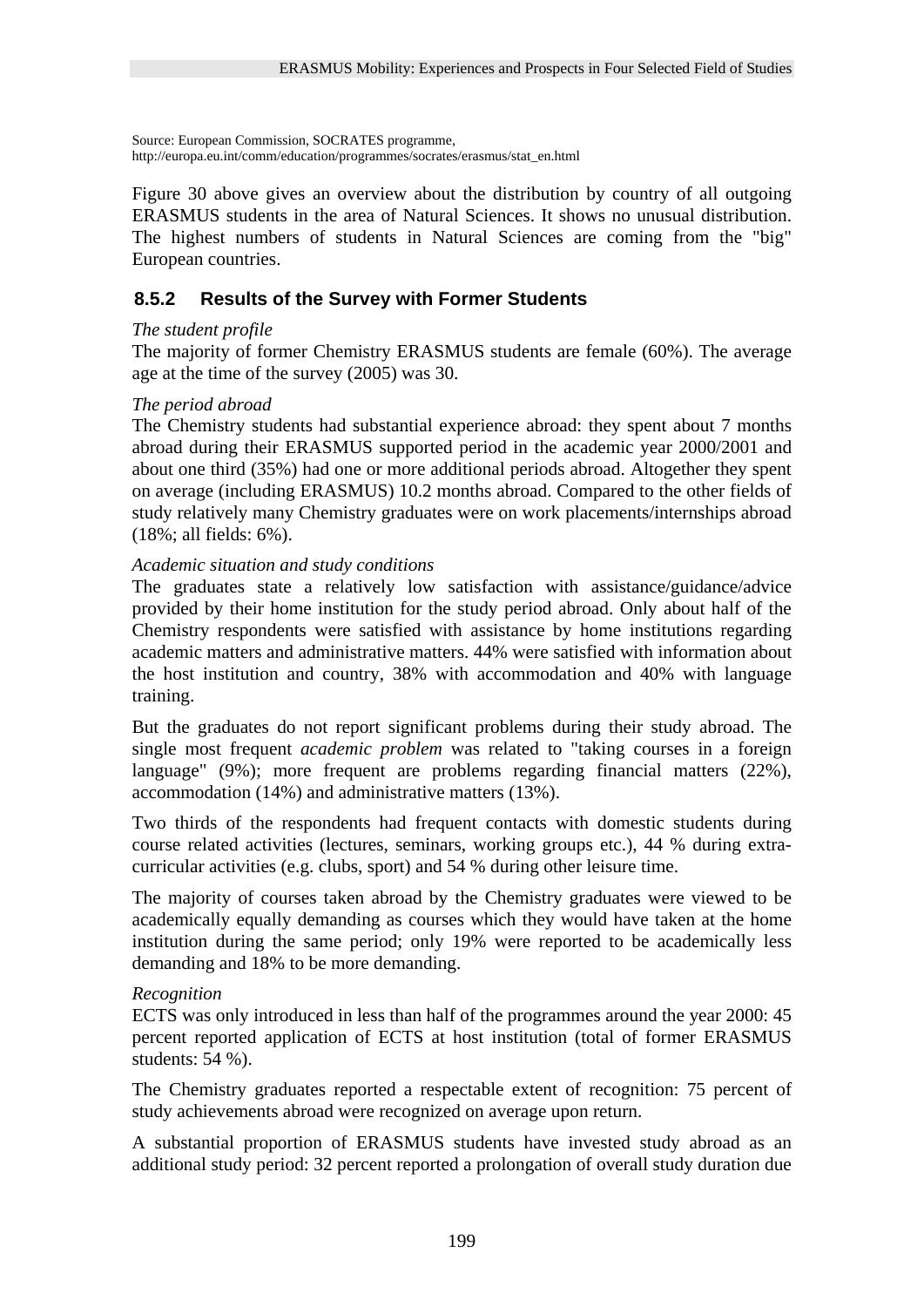to the ERASMUS period, in most of these cases as long as the ERASMUS period (about 7 months).

#### *Competence profile*

Former ERASMUS students seem to have a unique self-image of competences with respect to

- Knowledge of other countries (economy, society, culture etc.);
- Foreign language proficiency;

Intercultural understanding and competences (e.g. understanding and tolerance of

Academic knowledge and skills (e.g. theories, methods, disciplinary

• Intercultural understanding and competences (e.g. understanding and tolerance of international differences in culture);

These three aspects are the clear domain of former internationally mobile students, where they see their competences at the time of return to be better (or even "much" better) than those of non-mobile students. The vast majority sees also advantages regarding "preparation for future employment and work" (81 %), and only former Chemistry ERASMUS students reported also higher academic competences: the "academic knowledge and skills" (e.g. theories, methods, disciplinary knowledge, reflection, etc.) were rated by two thirds to be "better" than of non-mobile students.

| their Competences Upon Graduation as Compared to Non-<br><b>Mobile Students (percent)</b> |                          |              |                  |
|-------------------------------------------------------------------------------------------|--------------------------|--------------|------------------|
|                                                                                           | <b>Better</b><br>$(1+2)$ | Equal<br>(3) | Worse<br>$(4+5)$ |
| Knowledge of other countries<br>(economy, society, culture etc.)                          | 96                       |              | 4                |
| Foreign language proficiency                                                              | 96                       |              |                  |

# **Table 115 Former Chemistry ERASMUS Students' Assessment of their Competences Upon Graduation as Compared to Non-**

Question A21: At the time of return, how do you rate your knowledge and competences as compared to non-mobile students in the following areas? Scale of answers from 1 to 5;  $1 =$  much better,  $3 =$  equal,  $5 =$  much worse. Source: University of Kassel, VALERA Survey of Former ERASMUS Students 2005.

international differences in culture) 94 0 6 Preparation for future employment and work 82 1 17 17

knowledge, reflection, etc.) 63 4 34

According to most dimensions listed in Table 116 about three quarters of former ERASMUS students rate they competences as high. This profile is surprisingly balanced. Chemistry graduates are relatively (compared to other former ERASMUS students) strong in field-specific theoretical knowledge and knowledge of methods, and relatively weak in written communication skills.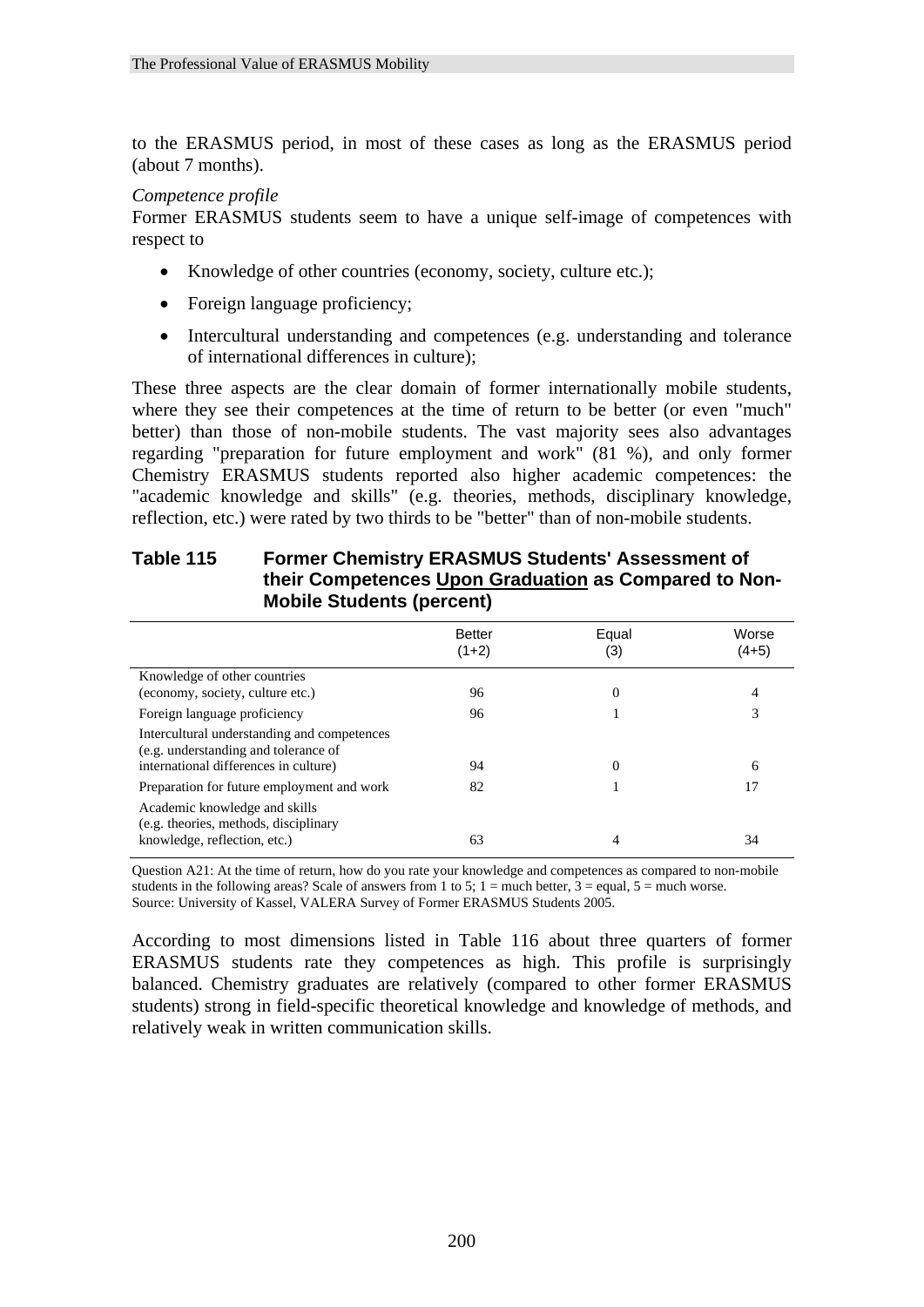#### **Table 116 Former Chemistry ERASMUS Students' Self-assessed Competences at Time of Graduation and Job Requirements about 2-3 Years Later (percent "high"; answers 1 and 2)**

|                                          | Competences<br>at the time<br>of graduation | Job requirements<br>about 2-3 years<br>later | Difference<br>$(1 - 2)$ |
|------------------------------------------|---------------------------------------------|----------------------------------------------|-------------------------|
|                                          | (1)                                         | (2)                                          | (3)                     |
| Field-specific theoretical knowledge     | 91                                          | 77                                           | 14                      |
| Problem-solving ability                  | 84                                          | 93                                           | -9                      |
| Adaptability                             | 80                                          | 84                                           | $-4$                    |
| Loyalty, integrity                       | 79                                          | 67                                           | 12                      |
| Foreign language proficiency             | 76                                          | 64                                           | 12                      |
| Analytical competences                   | 76                                          | 87                                           | -11                     |
| Getting personally involved              | 76                                          | 76                                           | $\Omega$                |
| Field-specific knowledge of methods      | 75                                          | 81                                           | -6                      |
| Power of concentration                   | 72                                          | 87                                           | $-15$                   |
| Accuracy, attention to detail            | 70                                          | 91                                           | $-21$                   |
| Planning, co-ordinating and organising   | 70                                          | 88                                           | $-18$                   |
| Applying rules and regulations           | 68                                          | 70                                           | $-2$                    |
| Initiative                               | 67                                          | 90                                           | $-23$                   |
| Assertiveness, decisiveness, persistence | 66                                          | 88                                           | $-22$                   |
| Written communication skill              | 65                                          | 81                                           | $-16$                   |
| Computer skills                          | 54                                          | 68                                           | $-14$                   |

Question B7: Please, state the extent to which you had the following competences at the time of graduation. Scale of answers from  $1 =$  to a very high extent to  $5 =$  not at all.

Question F7: Please, state the extent to which the following competences are required in your current work. Scale of answers from  $1 =$  to a very high extent to  $5 =$  not at all.

Source: University of Kassel, VALERA Survey of Former ERASMUS Students 2005.

In most areas, job requirements are more demanding than the competences acquired by former ERASMUS students at the time of graduation. As compared to the average of all former ERASMUS students, Chemistry graduates consider their jobs highly demanding as regards knowledge of methods. Job requirements and competences seem to be unbalanced especially as regards "initiative", "assertiveness, decisiveness, persistence" and "accuracy, attention to detail" where Chemistry graduates report higher job requirements than their competences. In contrast, former ERASMUS students have more often high foreign language skills than required by their job.

#### *International mobility*

Some former Chemistry ERASMUS students were already regularly employed abroad (13%) or were sent abroad by their employers on work assignments (17%) during the first years of employment.

#### *ERASMUS related work tasks*

Chemistry graduates are clearly not more frequently assigned visibly international works tasks than the average former ERASMUS students, e.g. "using the language of the ERASMUS host country in work-related activities":

• telephone conversation, face-to-face discussions etc (Chemistry: 36%, total ERASMUS students: 37%)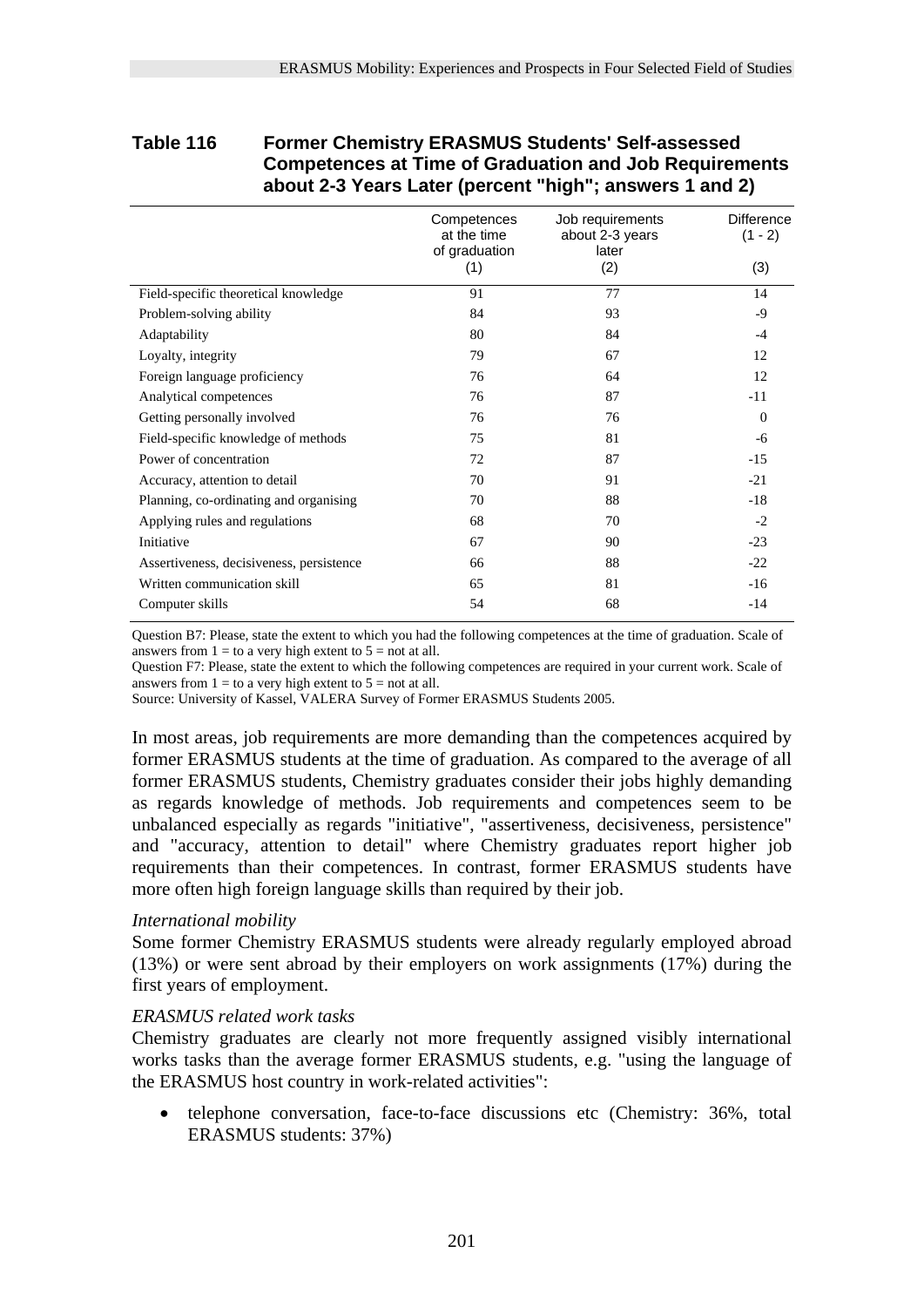• professional travel to foreign countries other than the ERASMUS host country (Chemistry: 30%; total ERASMUS students: 25%).

International competences are also important for the current work of a substantial number of ERASMUS graduates not active in visibly international jobs. This is rather seldom true for Chemistry graduates: only 16 % reported that "professional knowledge of other countries" (e.g. economic, sociological, legal knowledge) is "important" for doing their current work compared to 46 % of all former ERASMUS students.

#### *Further study*

The VALERA survey confirms findings of prior study that an enormously high proportion of former ERASMUS students continue study after the first degree (Chemistry: 51%). Therefore, transition to employment is postponed for many of them.

#### *Job search and transition period*

Compared to other studies of graduates in Europe, there are no indications that former ERASMUS students are different from others in terms of start of job search, period of job search, number of employers contacted etc.

Only 12% of the Chemistry graduates were employed part-time on their first job, compared to 17% of all former ERASMUS students.

Short-term contracts are more widespread on their first job (Chemistry 62%; all former ERASMUS students: 54%).

## *Perceived recruitment criteria*

Former ERASMUS students, like other students, are primarily selected by employers according to both their academic knowledge and their personality. The field of study was reported to be important by 88% of the Chemistry graduates (all former ERASMUS students: 75%) and the main subject/specialization by 80% (all former ERASMUS students: 61%). Their foreign language proficiency (Chemistry: 55%) and their experiences abroad in general (Chemistry: 57%) played a role for more than half of the former ERASMUS students. 43% of the Chemistry graduates reported additionally that the "ERASMUS study abroad period" was an important criterion in the recruitment process (all former ERASMUS students: 36%).

#### *Area of employment*

Employment in higher education, research and development is very high among former ERASMUS students from Chemistry (55%; compared to 16% total). 58% of former Chemistry ERASMUS students work in an organisation with an international scope (total: 51%).

#### *Retrospective assessment of the ERASMUS study abroad period*

The value of the ERASMUS study abroad is substantially more positively assessed as regards personality development, knowledge, reflection etc. than as regards career and income. Almost all former Chemistry ERASMUS students (98%) report that the period was worthwhile for maturity and personal development. Additionally more than half of the former Chemistry ERASMUS students state, that the study abroad was worthwhile regarding:

- Knowledge and understanding of the host country (95%);
- Foreign language proficiency (89 %);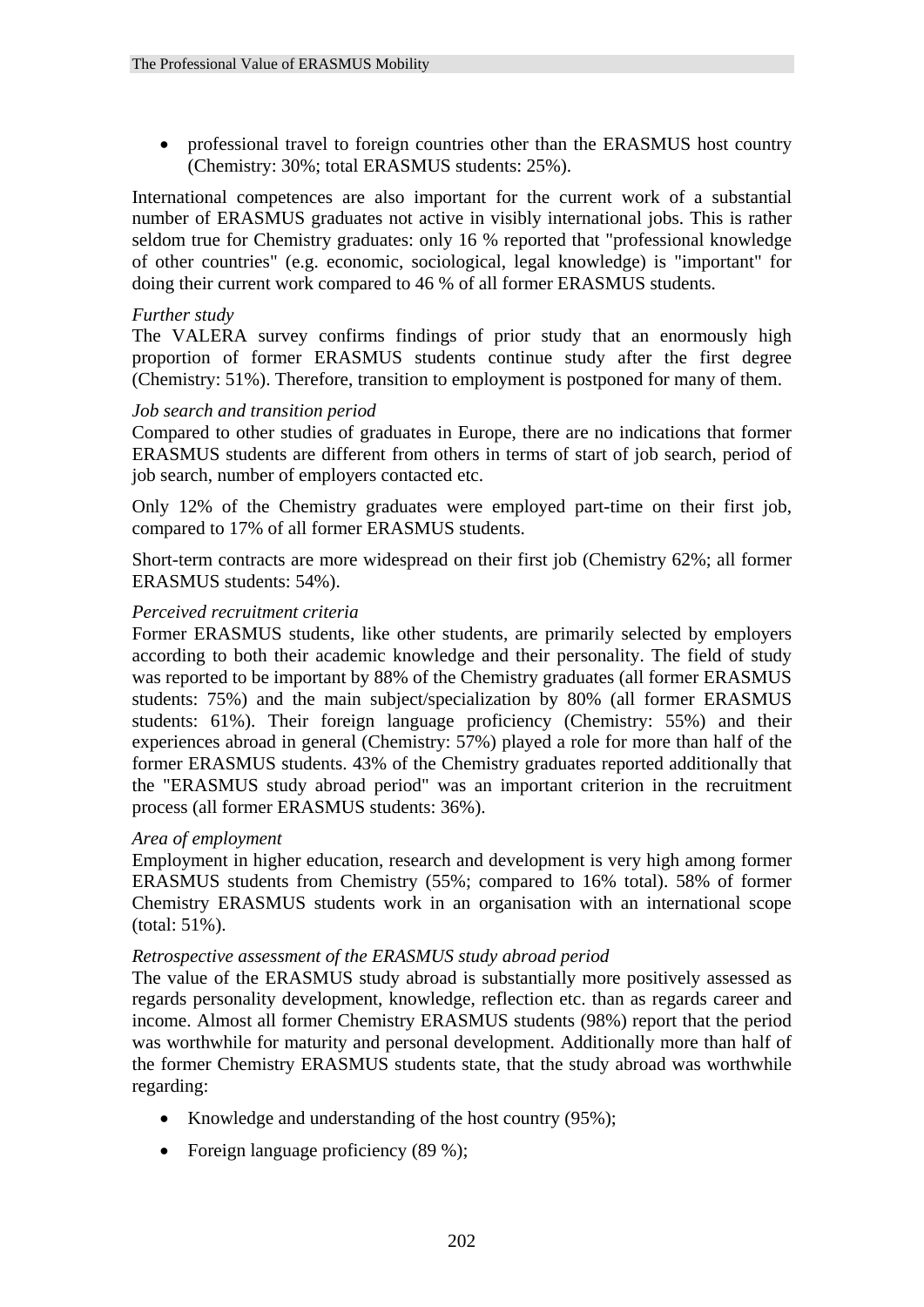- New ways of thinking and reflection (91%);
- Enhancement of academic and professional knowledge (76%),
- Career prospects (66%); and
- 24% believe that study abroad had a positive impact on the income level.

# **8.5.3 Results of the Seminar**

*Organisation and Participants' Institution and Function* 

The seminar covering the discipline of Chemistry took place at the 3rd May 2006 (9am - 3pm) at the Intercity Hotel in Frankfurt. Nine experts participated in the seminar, representing five countries and different stakeholder groups.

# **Table 117 Participants' Institution and Function of the "Chemistry" Seminar**

| No.              | Institution                                                                  | Function                                                                                                                       |
|------------------|------------------------------------------------------------------------------|--------------------------------------------------------------------------------------------------------------------------------|
| 1.               | Universita de Napoli<br>(Italy)                                              | Representative of Workgroup "Communication<br>and Management Skills" European Chemistry<br>Thematic Network Association (ECTN) |
| 2.               | University of Innsbruck<br>(Austria)                                         | Former ERASMUS Student                                                                                                         |
| 3.               | University of Sciences and Technology<br><b>Bordeaux I</b><br>(France)       | Former ERASMUS Student                                                                                                         |
| $\overline{4}$ . | Université Louis Pasteur Strasbourg and FU<br>Berlin<br>(France and Germany) | Former ERASMUS Student                                                                                                         |
| 5.               | University of Heidelberg<br>(Germany)                                        | Former ERASMUS Student                                                                                                         |
| 6.               | Vienna University of Technology<br>(Austria)                                 | President of the European Chemistry Exchange<br>Network (ECEN)                                                                 |
| 7.               | University of Malta<br>(Malta)                                               | Exchange co-ordinator of Chemistry<br>Department                                                                               |
| 8.               | Dortmund University<br>(Germany)                                             | Professor of Department of Chemistry, Bologna<br>Promoter, ECTN Member                                                         |
| 9.               | Latvian Institute of Organic Synthesis<br>(Latvia)                           | Representative of Latvian Chemistry Society                                                                                    |

As several invited participants, in particular from the employer perspective, cancelled on relatively short notice, these persons were additionally asked for their comments based on the keynotes of the seminar.

# **ADDITIONAL COMMENTATOR**

German Chemical Industry Association (VCI); Representative of Bildungsinitiative Chemie (Education Initiative Chemistry)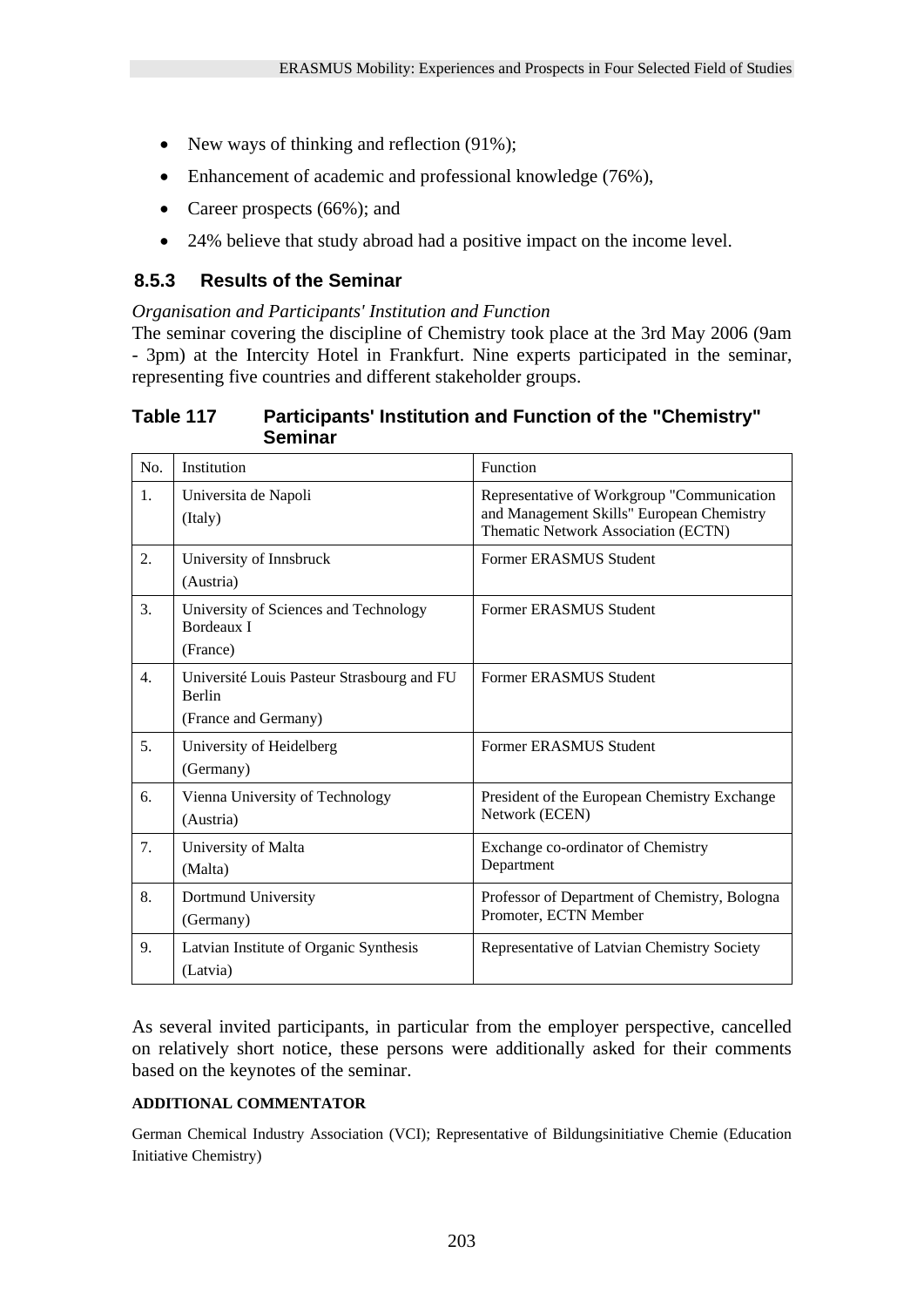#### *Major Findings*

The participants of the chemistry seminar agreed that the main impact of an ERASMUS study period abroad lies in the *improvement of foreign language skills and personality development.* Personal characteristics like maturity, independence and self-confidence were mentioned as positive consequences of a study period abroad. *Problem-solving and organisation abilities* - as very important personal characteristics for research work - were mentioned further as a result of organising the ERASMUS stay and of getting along abroad. Because of the fact, that ERASMUS students are more depending on the help of local student to find their way at the host institution, it was also argued that *teamwork skills* improve substantially during a period abroad. In contrast, no major gains were observed in academic or field specific-knowledge in general. Still, the overall evaluation of the ERASMUS programme in the field of chemistry is very positive. One participant reported about the positive feedback he gets from his colleagues about former ERASMUS students. At the beginning, they could not see any reason to participate in ERASMUS, but when the first students came back and worked in their research groups, they were very enthusiastic about the self-confident personality and motivation of those students. Thus, some participants concluded that the aboveaverage performance of former ERAMUS students may also be an effect of selfselection. Overall, the participants of this seminar were less enthusiastic as far as a clear difference between ERASMUS and non mobile students was concerned. Proficiency of foreign languages and the ability to cope with complex situations are certainly improved, but this can, according to their views, also be attained at later times and in different ways.

Chemistry is a universal and highly standardised subject. Approximately 70% of the curricula with regard to themes and topics covered are similar across Europe. National differences can be found primarily in teaching and methodological approaches, technical skills and in particular in the amount of mandatory practical work in the laboratory. The major impact of an ERASMUS period abroad lies therefore not in an improved academic or field-specific knowledge but rather in the experience of different teaching approaches and focuses. *A major learning effect, depending on the host country, can occur in the area of technical practical skills*. Chemistry programmes in Europe distinguish sharply in the role laboratory work plays in the curricula. Whereas, laboratory work is heavily underscored by German and Austrian universities, it is hardly emphasized by French university Chemistry programmes. One student participant reported about the positive learning effects of practical and independent laboratory work during the ERASMUS period which were not part of his/her French curriculum so far. But even if the students already had a high degree of laboratory training, it was reported, that technical learning always is a major component. Each laboratory practises its own special techniques that are enriching the technical skills of visiting students. Like "craftsmen", students can improve their technical skills by visiting a range of laboratories. Two participants even stated that the research experience in another country enhanced their motivation for study and work in chemistry. One student explained it that way, that abroad she first understood the meaning and the content of her undergraduate courses at home.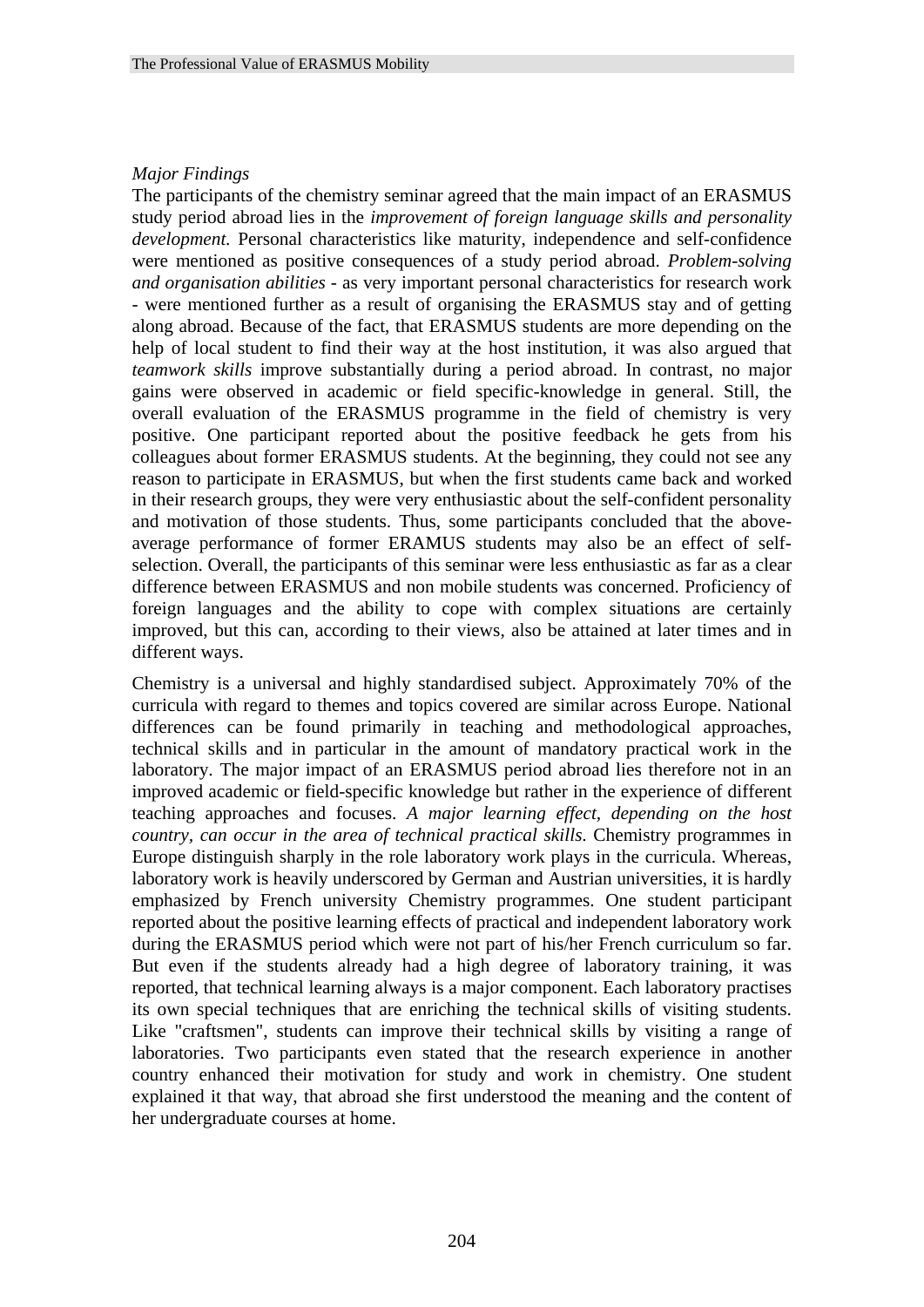Similar to Sociology, a *distinction was made between mobility on the undergraduate and the postgraduate level*. On the undergraduate level, the impact of mobility lies merely in the experience itself, the personality development and the gain in foreign language proficiency. As described above, academic learning effects mainly concentrate on different teaching methods. In contrast, students on a postgraduate level can profit substantially in academic terms by going abroad. Many students are choosing their host university based on the research work done there and the available laboratory equipment. Mobility on a postgraduate level often takes place in form of participating in research groups, doing internships in university laboratories and only to a limited degree to take classes and courses at the host university. Existing research co-operations between European universities facilitate mobility for students at this level. Leaving later for example during the PhD comprises the danger of being excluded from the domestic research and regional networks.

An important characteristic of Chemistry as field of study is that it has a very *high percentage of students continuing their education up to a doctorate degree*. PhD rates of chemistry graduates are over 60% in some European countries. Students and professors are less professionally oriented in the undergraduate and postgraduate level as the transition to work is postponed in many cases to after the PhD. Actually, many graduates either work in research (in the area of higher education or at research institutes) or in other assignments in industry. In the view of the participants, international experience is neither expected from the applicants nor is it a major "eyecatcher" on the CV when applying for a research position. For a position in industry, the participants assumed that international experiences may play a more prominent role in major international companies. In the case of small-and-medium-sized companies (SME), as one participant stated, it can also be a disadvantage. SME do not want "mobile and rootless" employees having a higher chance of leaving again. Yet, the overall impression is that career opportunities are not strong motives for student mobility among Chemistry students. Students are rather interested in the cultural experience, the improvement in foreign language proficiency as well as research. Host institutions can often offer a different research specialisation, research techniques and equipment not available at the home institution.

Separately conducted interviews with *employer representatives showed a somewhat different picture*. According to their view, international experience is highly valued by employers. One representative even stated that it is more or less mandatory for applicants in the German chemical industry. Employers do not only appreciate necessary foreign language proficiency (in particular English), because it is needed in the daily working life, but also the social skills fostered by a study period abroad. However, SME companies seem to be less interested in the specialisation of graduates or their grades, but in their social skills, their ability to think unconventionally, their problem solving abilities, their flexibility and motivation. All these competences are thought to be fostered by a study period abroad. Depending on the job position, international experience plays a stronger or weaker role in the recruitment process.

Another long-term effect of student (and teacher) mobility is the improvement of research contacts. One participant called it the "*networking effect of going abroad*". Mobile students establish contacts which may help them to find a PhD project abroad and which may even last over their whole career. With regard to long-term career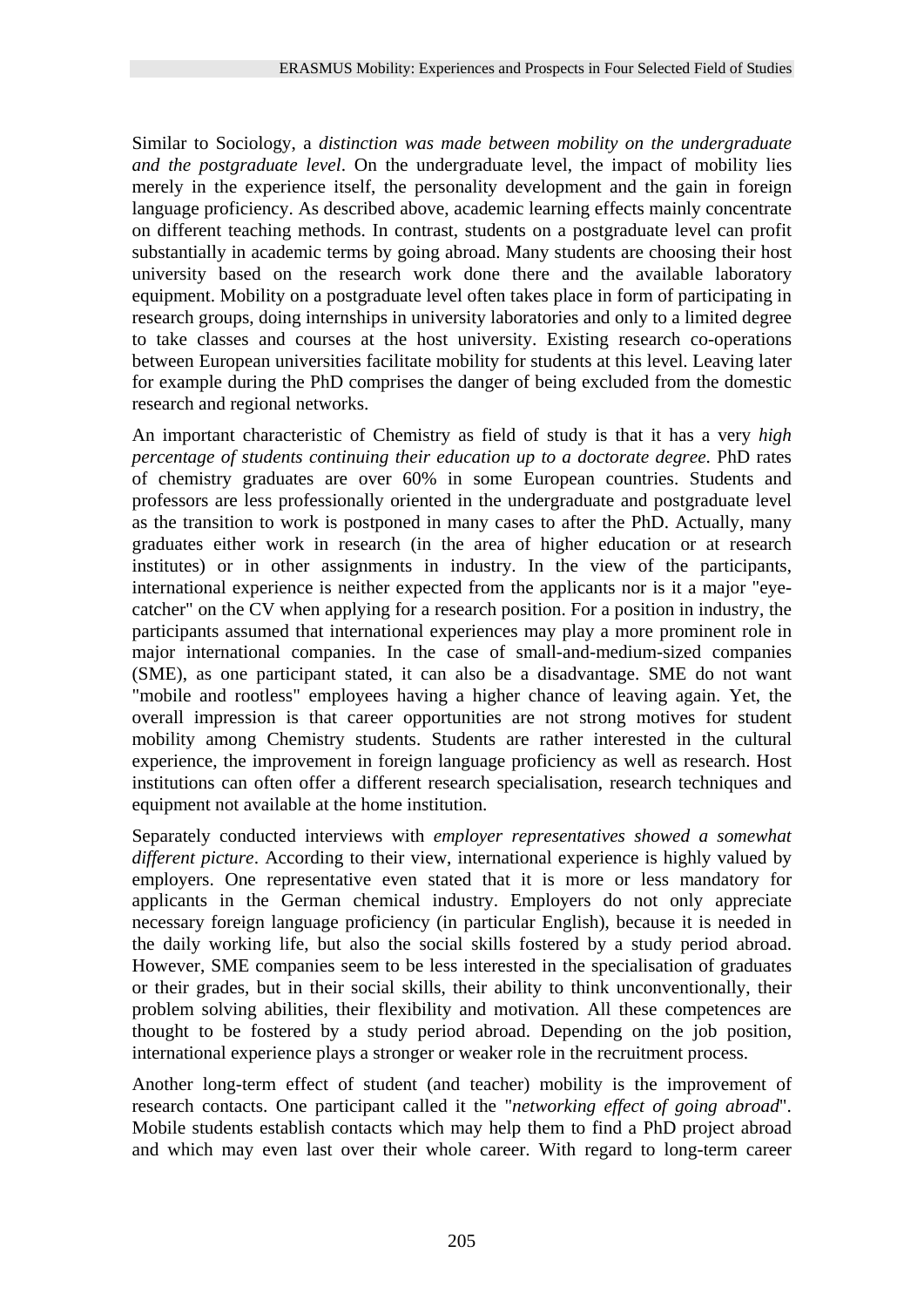impacts of an ERASMUS stay, these contacts may also have an influence on subsequent decisions to move or to work abroad. ERASMUS mobility also might contribute to the chance of being sent to temporary work assignments abroad by the employer.

Similar to other fields of study, *study achievements abroad are not consistently recognised upon return by the home institution*. Course descriptions in the native and English language are often not available and thus cause problems for the coordinator to assess and recognise the course content students took abroad. Additionally, chemistry seems to be a subject in which a high degree of ethnocentric view exists. Many professors think that their curriculum and their chemistry are better than abroad. For example, it was reported that courses teaching the same topics were not recognised because they used different experiments. All participating students supported this perspective. All of them had severe problems of recognition. As a consequence, many students prefer to spend their study period as project work or for their final thesis. For such practical, self-contained learning module recognition is more likely than for visiting lectures or seminars. Also, interdisciplinary research might not be accepted by home institution upon return. Chemistry students going abroad to work in a research project of a neighbouring science (e.g. Physics, Biology) often have severe bureaucratic problems. Comparable to the statements in previous seminars, the participants argued *against individual recognition and in favour for general (departmental) recognition*. One participant gave an example for "departmental central recognition" at his university: The dean of academic affairs at his university is solely responsible for recognition. He has a more holistic approach and is less concentrated on a specific kind of curriculum or teaching as a single professor.

Difficulties were observed in the *transfer or translation of marks gained from the partner institution to the home institution*. Translations of the foreign scaling system to the national one are often undertaken arbitrarily. As an example, one student participant reported that he just got the average year of his previous year grades independent of his performance abroad. The participants called therefore for a European grading scale. A common grading scale would foster mobility inside Europe and would diminish recognition problems. As a European grading scale might be too ambitious on a shortterm base, an alternative suggestion by the participants was to offer a kind of ERASMUS certificate. The ERASMUS certificate should state courses taken abroad, a short description of the course content as well as grades in the respective national scale. Such a document would improve the transparency of the ERASMUS stay for outsiders and future employers.

According to the seminar participants, a *good proficiency of the language of instruction* is more important in chemistry than in other fields of study. Chemists employ many technical terms which differ strongly in many European countries. This causes problems in communication across different languages. Even if the courses are offered in English, students might misunderstand the presentation, because they do not know the terminology. The participants therefore plead for special language courses at the home and host institution. Some participants also observed limited proficiency of the English language on the side of the teachers which implies the danger of low quality teaching.

In general, *study provisions, counselling and guidance* before and during the ERASMUS stay were not addressed during the seminar. The participants did not observe any major problems of chemistry students in those respects, because student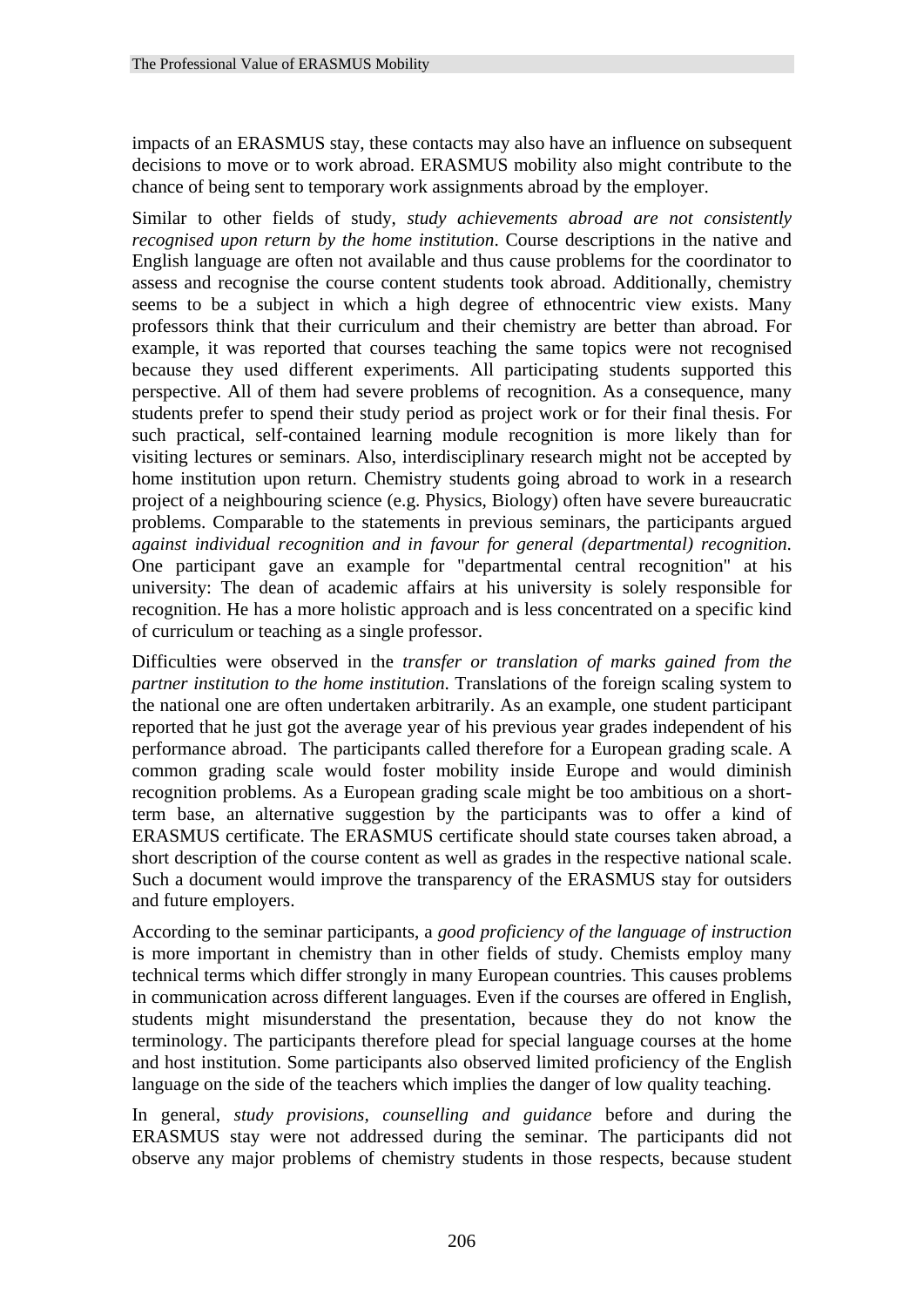work in small groups during their laboratory classes. They get to know each other and easily establish contacts with local students. The early inclusion of students into project research work supports this development as well. Additionally, chemistry is typically no mass subject. Courses on the postgraduate level are comparatively small. This facilitates the contact with professors and other students at the home but also at the partner institution.

European cooperation and coordination among departments of chemistry is promoted by the "*European Chemistry Exchange Network" (ECEN)*. The aims of ECEN are "[…] *to cooperate with one another in order to help promote cultural and scientific development in each ECEN member university and Europe as a whole*". This network brings together, in the framework of ERASMUS, 52 European higher education institutes in 19 countries.<sup>16</sup> The advantage of this network is the central point of application for the students for several universities Europe-wide and the central internet platform providing all relevant information. Additionally, all members of this network agree in their "Memorandum of Understanding" to use the ECTS system and to recognise courses of partner institutions. Recognition is facilitated, because representatives of each institution meet regularly and know each other. They are more willing to trust the teaching and examination modes of the partner institutions of the network.

# **8.5.4 Summary**

Chemistry was presented in this seminar as a universal and strongly research oriented subject. Studying in another country has no major impact on the academic or fieldspecific knowledge as the curricula in Europe are quite similar. The main impact of a study period abroad was therefore seen in the improved foreign language proficiency, the maturity gain and the personal development. It was underscored, that typical researcher competences like problem-solving, endurance and teamwork are fostered by an ERASMUS stay. The main learning effect in academic terms refers to the practical laboratory skills of the students.

Chemistry seems to be a less outward-oriented subject, not closely geared to certain areas of employment. All student participants were more interested in a research career than in an industry career. Also, the student motivation to study abroad lies merely in the learning of another language and the experience itself than in improving ones chances on the labour market. Yet, the employer representatives valued international experience very much. They appreciated the foreign language proficiency as well as the soft skills and motivation indicated by a period abroad.

Similar to the other fields of study covered in this report, recognition problems occur in chemistry very often. In contrast, guidance and counselling during the ERASMUS stay as well as integration are no major problems in chemistry. Laboratory team work and small courses secure the contacts between students and with the teachers. The European Chemistry Exchange Network is of further noteworthiness. This network secures a certain quality standard in the framework of ERASMUS. Regular meetings of the involved institutions ensure a good understanding and trust in the network.

<u>.</u>

<sup>16</sup> See: http://www.chemie.tuwien.ac.at/ecen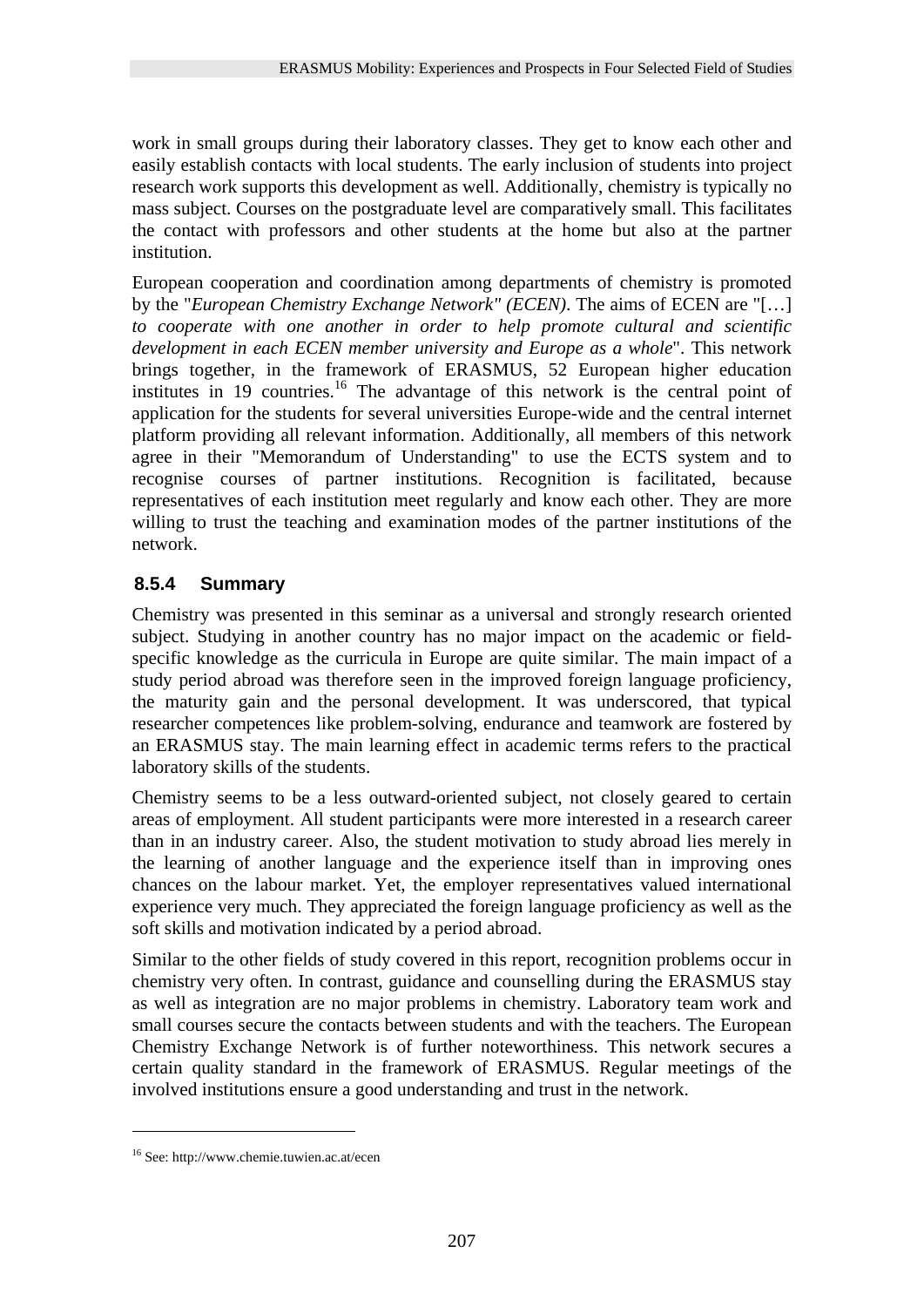# **8.6 Concluding Remarks**

Despite field specific differences, several results can be summarised across all four fields of study. Unanimously, the main impact of an ERASMUS stay is seen in the personal development of the students. The students do not only mature during their stay but they also gain in competences often summarised as soft or key skills. Independent of the different variations and focuses in each seminar, these competences can be enumerated as follows: socio-communicative skills, such as intercultural awareness, adaptability, flexibility, innovativeness, productivity, motivation, endurance, problemsolving abilities and being able to work productively in a team. The participants agreed that former ERASMUS students have on average higher competences in this regard, but it was also pointed out in each seminar that the ERASMUS programme includes a selfselection effect. Therefore, one should be cautious not to overrate the impact of study abroad in the framework of ERASMUS.

Another point of general agreement was the improvement of foreign language proficiency fostered by a study period abroad. Similarly, the knowledge gain about the respective host country was one point everyone agreed on. The results of the student survey confirm these core results across fields of study borders. Nearly all of them (between 80 and 90%) answered that the ERASMUS period abroad was worthwhile for the following:

- Maturity and personal development (ME 94%, BUS 96%, CH 98%, SOC 96%)
- Knowledge and understanding of the host country (ME 89%, BUS 88%, CH 95%, SOC 91%)
- Foreign language proficiency (ME 88%, BUS 89%, CH 89%, SOC 93%)
- New ways of thinking and reflection (ME 84%, BUS 84%, CH 91%, SOC 86%)

No disagreement existed with regard to the importance of contacts to local students and integration into the host institution for the development of international competences and language skills. The results of the student survey in the first phase show that around 50% of former ERASMUS students state that they had contact with local students. Accordingly, every second student merely had contact with other ERASMUS students of his/her own or other nationality. The "grouping" of students with one nationality seems to be a stronger problem in big ERASMUS fields like Business Studies (one third of all ERASMUS students), whereas Chemistry students quickly and easily get into contact with local students due to their small percentage and required group work in the laboratory.

Strong differences in the four seminars occurred in the effect an ERASMUS stay has on the academic and field-specific learning. The lowest impact on academic and fieldspecific learning was reported in Chemistry as an universal and highly standardised subject. In Business Studies and Sociology the learning effect with regard to fieldspecific knowledge about the host country society respectively market was underscored. The possibility of gaining with regard to academic knowledge was reported in the case of postgraduate mobility in all four fields of study. On this level, students can gain by choosing their host university in accordance to their speciality or thesis topic. In Chemistry a student can profit by going to a university offering better laboratory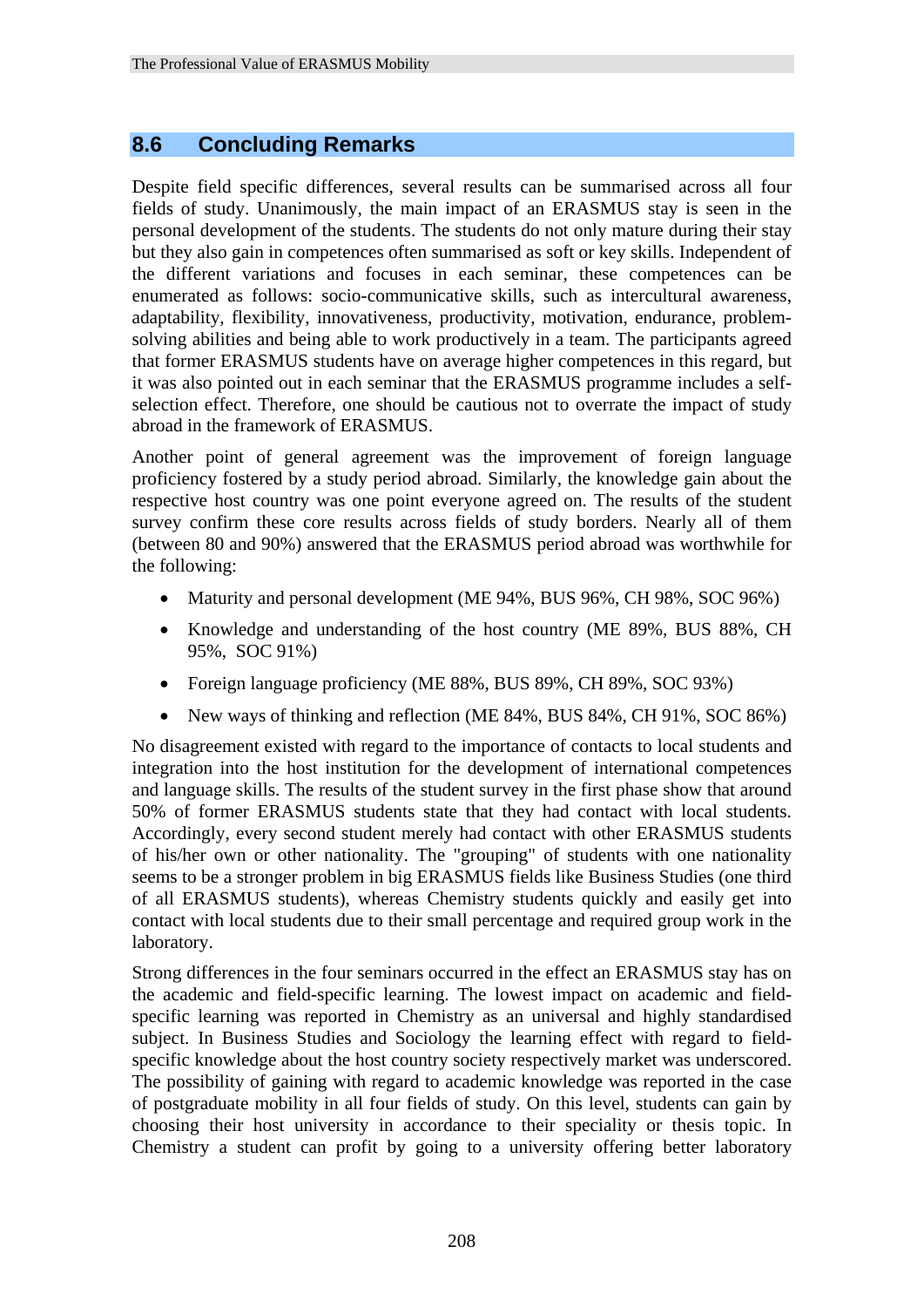equipment for certain experiments or a student of Sociology profits by spending a semester at a university with a good reputation in empirical methodology. Interestingly, the results of the student survey in the first phase show a different picture. Chemistry is the field of study, in which the highest percentage of students (76%) state that the study period abroad was worthwhile with regard to "enhancement of academic and professional knowledge". Comparing these results with the statements of the student participants in the Chemistry seminar, a possible explanation is the knowledge gain in practical laboratory skills during a study period abroad. Yet, independent of field of study and level of education, all seminar participants emphasised the learning effect of experiencing different teaching and examination methods.

In absolute terms the professional value of ERASMUS mobility in the transition to work did not distinguish sharply by field of study. The overall assessment was that ERASMUS is not the entrance to a high-flying career but rather a "door-opener" into the labour market. In the more professionally oriented study fields - Business Studies and Mechanical Engineering - it was argued that the globalisation process and the international business structures today make international competences necessary even for positions in national companies. A second argument structure, which was also presented in Sociology and Chemistry, two fields of study with more national labour markets, referred to the competences of former ERASMUS students. Former ERASMUS students have through their international experience not only gained international competences but also so-called soft-skills highly valued by employers today. An ERASMUS stay on the CV is seen as an indicator for such competences and can enhance the chances in the application process. Research work in Sociology and Chemistry were the two areas of employment where the lowest impact of ERASMUS mobility was seen.

Long-term career effects of an ERASMUS stay abroad were not seen in general. Yet, the participants agreed that formerly mobile students also have a higher probability of being mobile during their job. Mainly long-term networking contacts were mentioned by the participants in this regard. The former ERASMUS students do not only have contacts in their former host country but all over Europe which makes it not only easier for them to establish further contacts but facilitates also future mobility. Yet, each seminar emphasised also the significance of country specific statements. The overall impression is that ERASMUS has right now a higher professional value in the Middle and Eastern European countries than in Western Europe.

The core differences between fields of study occurred in the discussion about study provisions and conditions of the ERASMUS programme. The participants of the Business Studies seminar presented a kind of "liberal market" view. They favour a stronger self-organisation approach of student mobility under the conditions of improved information transparency. The experience of total self-organisation secures the highest impact on competences like problem-solving, endurance and selfconfidence. They judge the ERASMUS programme as too standardised and are against stronger regulations regarding curricula design and learning agreement. In contrast, the participants of the mechanical engineering seminar demanded a better integration of the study period abroad in the curricula at the home institution. They favour a perfect adjustment of curricula between a limited number of partner institutions making recognition unnecessary. Recognition was also a main concern in the Chemistry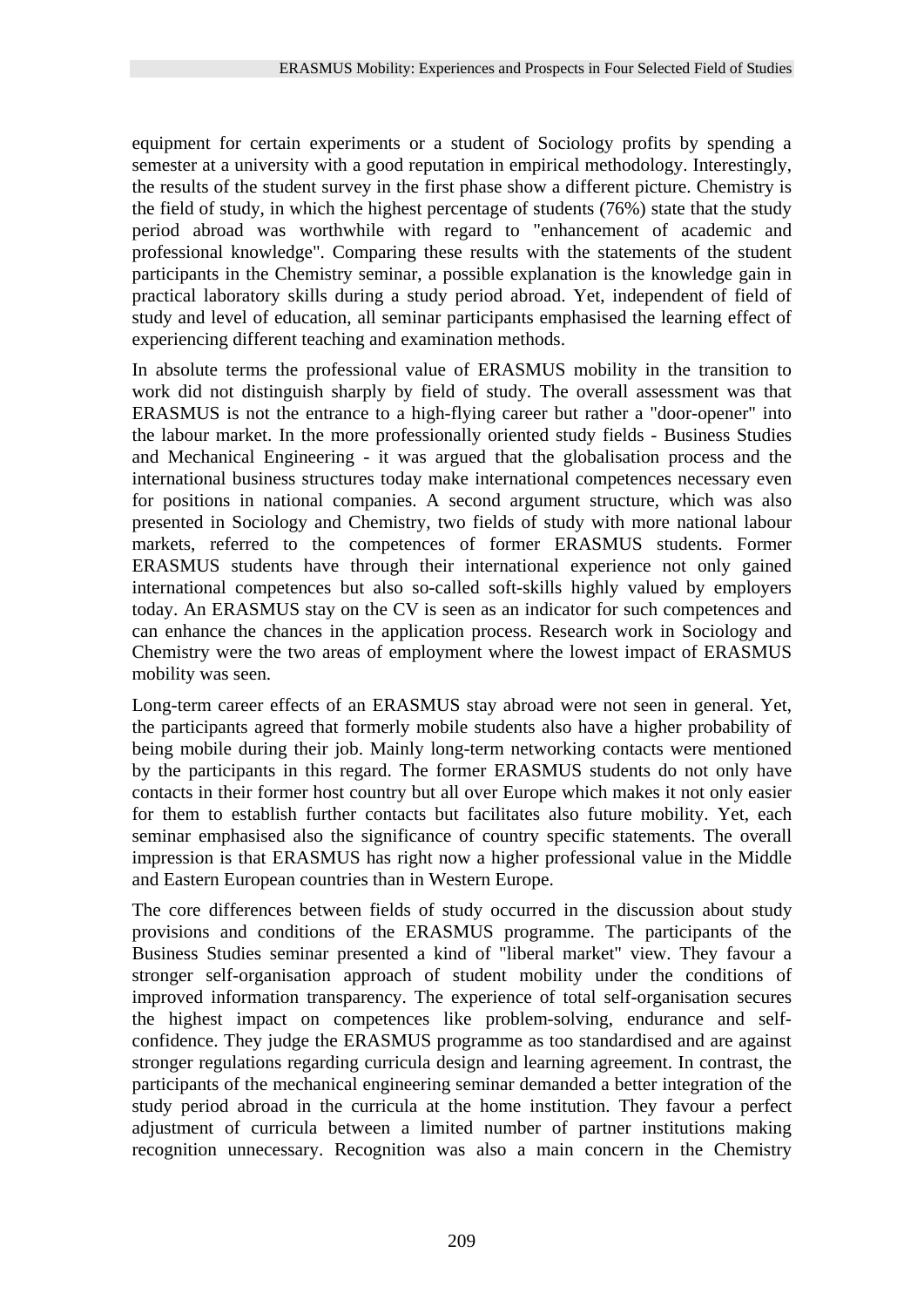seminar. The participants here pleaded for a better networking inside the regulations of the ERASMUS programme. Course descriptions in English are a necessary precondition for the function of learning agreements. They promoted in this regard the European Chemistry Exchange Network as a good example. In Sociology the fewest comments were made with regard to study provisions and conditions. Mobility has still an individual character which does not need an institutional framework.

Although the seminars concentrated on the impact of ERASMUS student mobility, several comments referred to teaching mobility as having a major impact on the success of student mobility. Mobile teachers can not only motivate students to go abroad, but they also know the partner institutions and can better assess which institution fits the students' interest best. In the recognition process, mobile teachers play a central role. They know the classes and teachers abroad and are, in the perspective of the seminar participants, more willing to accept deviating curricula or teaching methods. To avoid ethnocentric views of professors and to make the recognition process more efficient, the participants, in particular in the Chemistry and Mechanical Engineering seminar, favoured the model of general recognition instead of individual recognition.

Summing up, it can be concluded that the overall assessment of the ERASMUS programme and its impact on the students is very positive. Second, the seminars have showed that the choice of study proved to be very reasonable. Mechanical Engineering and Business Studies as two professionally oriented subjects brought up different topics and arguments than the two more academically oriented fields of study Sociology and Chemistry. At the same time, Chemistry and Engineering as more standardised and science based subjects had a common argument structures as well as the two less standardised subjects Sociology and Business Studies. Together, these four contrasting subjects presented a wide variation representative for many fields in the ERASMUS programme.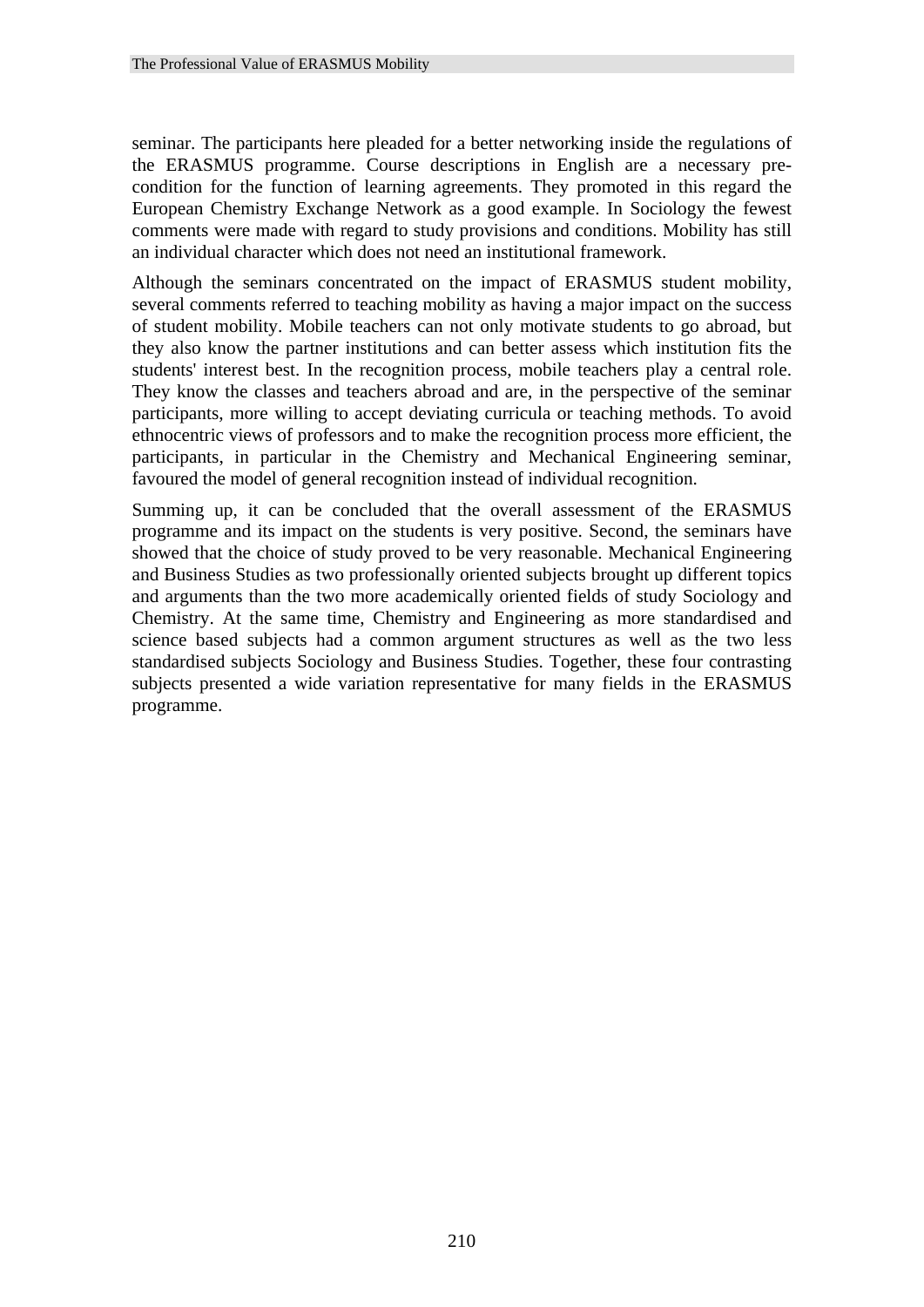# **9 Major Results and Recommendations**

# **9.1 Summary of Core Results**

# **9.1.1 Transition from Study to Employment**

Temporary student mobility obviously stimulates former ERASMUS students to be interested in *advanced education*. Two out of five of the 2000/01 students – about as many as in previous generations – transferred to advanced study within the first five years after the study period abroad: most of them immediately after graduation and some of them somewhat later. This advancement rate is about twice as high among former ERASMUS students than among European students on average.

Former ERASMUS students of the year 2000/01 started slightly later than previous generations to seek for employment, but the average search period was less than 4 months and thus was *shorter* than that of previous generations of ERASMUS students surveyed. We do not know whether this can be attributed to the ERASMUS experience or indicates a general change in the transition from higher education to employment.

Many former ERASMUS students believe that the ERASMUS period abroad was *helpful in obtaining the first job*. But this advantage seems to be declining: it was perceived by 71 percent of the 1988/89 ERASMUS students, 66 percent of those graduating in 1994/95 and only 54 percent of the 2000/01 ERASMUS generation (see Table 118).

| Surveys as perceived by Former Students (percent) |                                                     |                                       |                                                     |  |  |
|---------------------------------------------------|-----------------------------------------------------|---------------------------------------|-----------------------------------------------------|--|--|
|                                                   | <b>ERASMUS</b><br>students 1988/89<br>surveyed 1993 | Graduates<br>1994/95<br>surveyed 2000 | <b>ERASMUS</b><br>students 2000/01<br>surveyed 2005 |  |  |
| Obtaining first job                               | 71                                                  | 66                                    | 54                                                  |  |  |
| Type of work task involved                        | 49                                                  | 44                                    | 39                                                  |  |  |
| Income level                                      | 25                                                  | 22                                    | 16                                                  |  |  |

# **Table 118 Positive Influence of ERASMUS Study Period on Employment and Work - a Comparison with Previous Surveys as perceived by Former Students (percent)**

Question H1: What impact do you feel that your study abroad experience has had with regard to your employment? Source: Maiworm and Teichler 1996; Jahr and Teichler 2002; University of Kassel, VALERA Survey of Former ERASMUS Students 2005.

During their first years of employment – at the time of the survey, the respondents were employed less than three years on average – more than half of the former ERASMUS students have changed their employer. According to a previous survey, this early change of employer is more common among former ERASMUS students than among formerly non-mobile persons.

The survey of former 2000/01 ERASMUS students as well as the employer survey 2006 confirm that employers put strongest emphasis on *academic achievement* and *personality* in recruitment. These two new surveys, however, differ from previous surveys, in showing that *other criteria have become more important* than previously,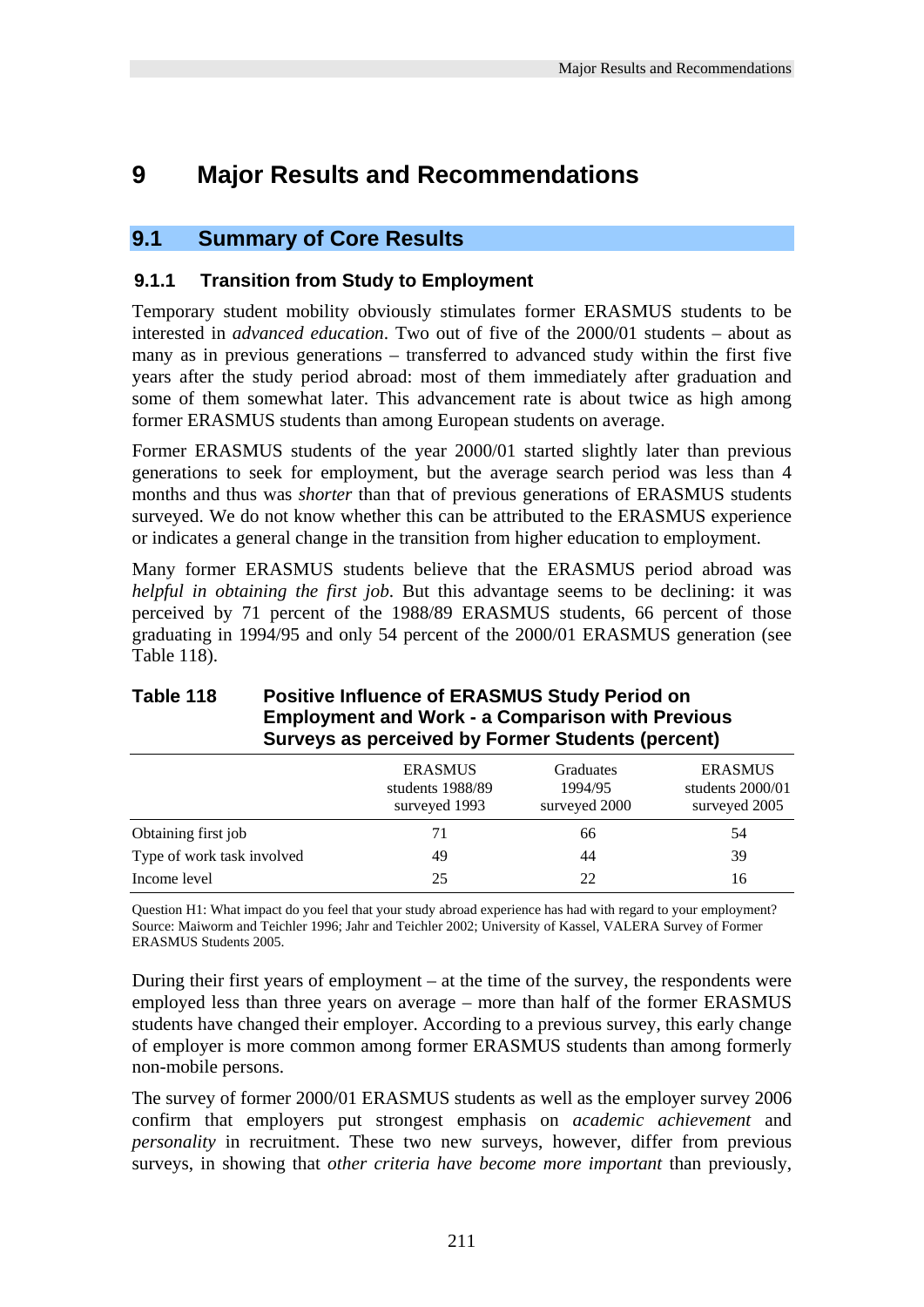among them computer skills according to the employers and foreign language proficiency according to both the graduates and the employers. Half of the former ERASMUS students believe that their international experience was among the important criteria for their employers to recruit them, and about one third of employers confirm that international experience is among the important criteria in selecting among graduates from higher education in general. As compared to prior studies, international experience, among it the ERASMUS experience, is in the process of gaining importance when employers select among applicants.

# **9.1.2 Graduate Career and Status**

Six percent of former 2000/01 ERASMUS students report five years after studying in another European country that they were *unemployed*. This is higher than for the ERASMUS students 12 years earlier, when four percent were unemployed five years later.

The former ERASMUS students of the academic year 2000/01 *moved relatively quickly to more stable employment conditions* than at the time of their career start. While 54 percent had a fixed-term employment when they were employed for the first time after graduation, 34 percent reported such kind of employment at the time the survey was conducted, i.e. after about three years of employment on average. Similarly, the rate of part-time employed graduates was reduced from 17 percent to 10 percent during that period. In comparison to the 1988/89 ERASMUS students five years later, the recent generation of ERASMUS students had more frequently a fixed-term employment (only 27% among the 1988/89 generation) (see Table 119).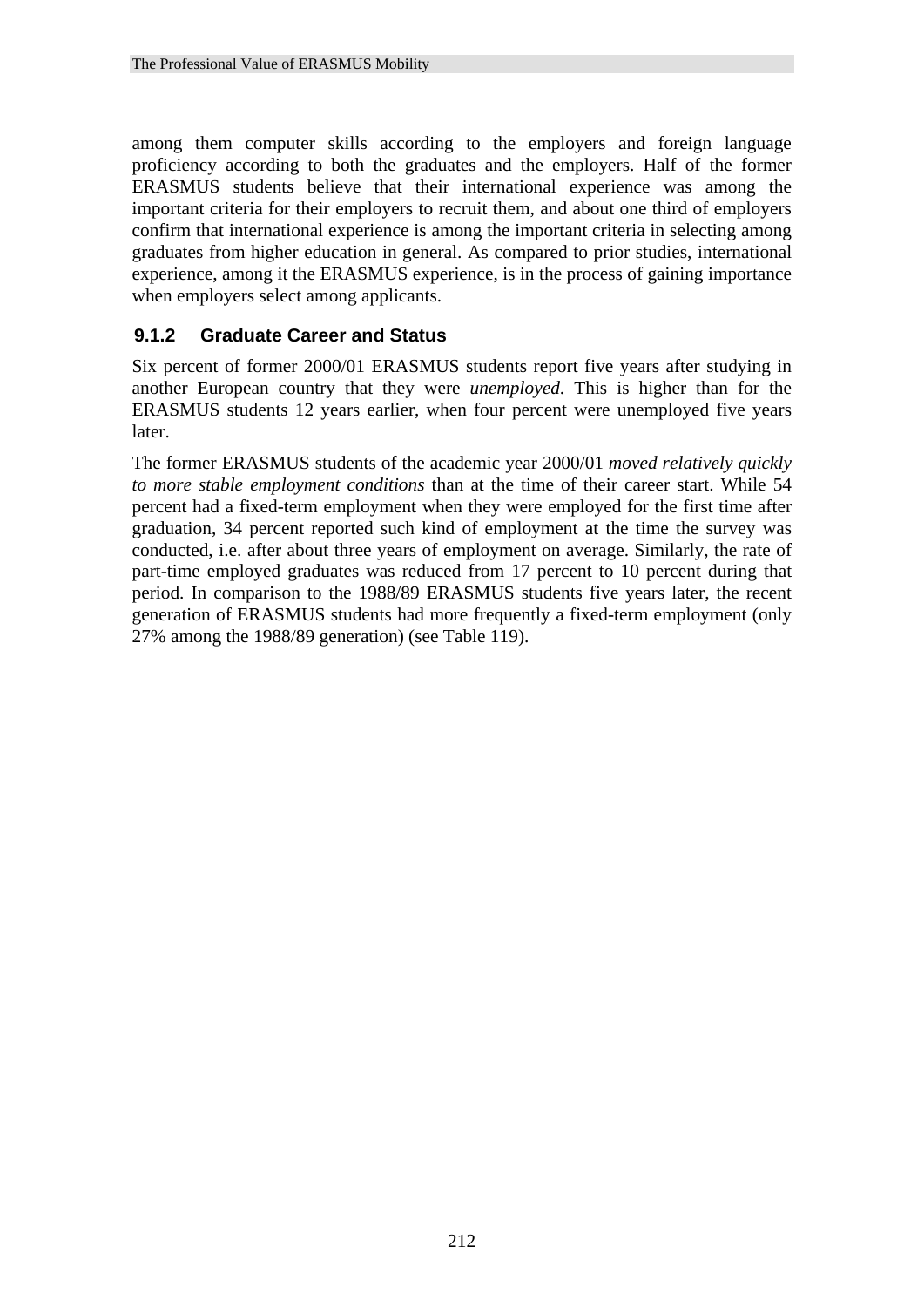|                         | <b>ERASMUS</b><br>students 1988/89<br>surveyed 1993 | <b>ERASMUS</b><br>graduates 1994/95<br>surveyed 2000 | Non-Mobile<br>graduates 1994/95<br>surveyed 2000 | <b>ERASMUS</b><br>students 2000/01<br>surveyed 2005 |
|-------------------------|-----------------------------------------------------|------------------------------------------------------|--------------------------------------------------|-----------------------------------------------------|
| Employed, self employed | 84                                                  | 81                                                   | 82                                               | 72                                                  |
| Study/training          | 7                                                   | 12                                                   | 7                                                | 14                                                  |
| Unemployed              | $\overline{4}$                                      | 3                                                    | 5                                                | 6                                                   |
| Job mobility            | $\ast$                                              | 67                                                   | 58                                               | 53                                                  |
| Temporary contract      | 27                                                  | 27                                                   | 27                                               | 34                                                  |
| Part-time employment    | 10                                                  | 7                                                    | 10                                               | 10                                                  |
| Public sector           | $\ast$                                              | 29                                                   | 39                                               | 36                                                  |
| Research and HE         | 13                                                  | $\ast$                                               | *                                                | 16                                                  |

#### **Table 119 Former ERASMUS Students' Current Employment Situation – a Comparison with Previous Surveys (percent)**

Summarising table about questions E1, E5, E6, E9 and E10; Question E1: What is your current major activity? Question E5: What is the type of your current contract? Question E6: Do you work full-time or part-time? Question E9: Do you work in the public or private sector? Question E10: In which economic sector are you currently working? \* Question not asked

Source: Maiworm and Teichler 1996; Jahr and Teichler 2002; University of Kassel, VALERA Survey of Former ERASMUS Students 2005.

72 percent of the 2000/01 ERASMUS students employed five years later believe that the *level of position and income is appropriate* to their level of educational attainments. In previous surveys, similar responses were given (72% and 76%), whereby formerly mobile students had reported more frequently an appropriate employment than graduates who had not been mobile during the course of study (see Table 120).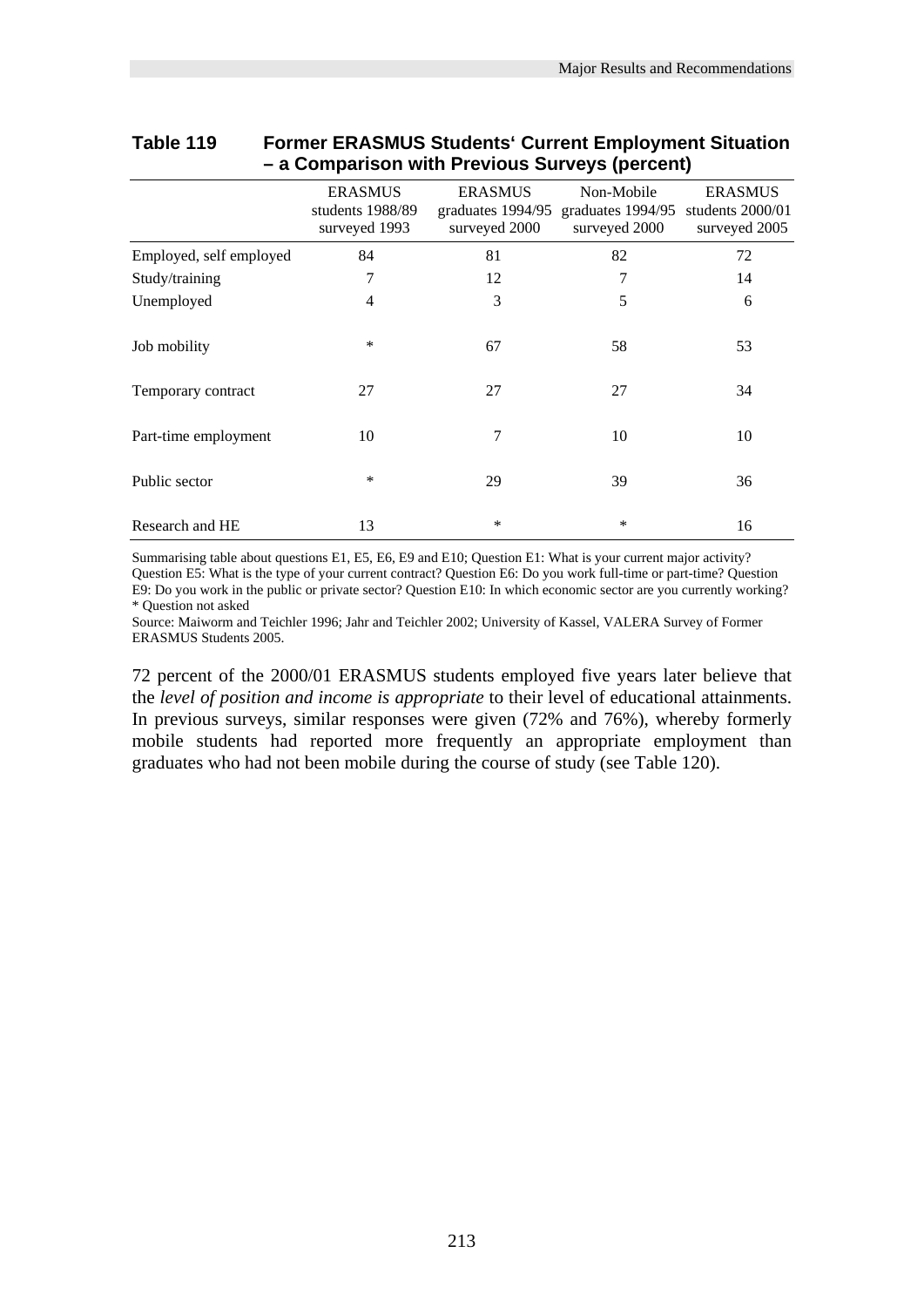# **Table 120 Links Between Study and Subsequent Employment and Work Perceived by Former ERASMUS Students - a Comparison with Previous Surveys (percent of employed graduates)**

|                                                  | <b>ERASMUS</b><br>students 1988/89<br>surveyed 1993 | <b>ERASMUS</b><br>graduates 1994/95<br>surveyed 2000 | Non-Mobile<br>graduates 1994/95<br>surveyed 2000 | <b>ERASMUS</b><br>students 2000/01<br>surveyed 2005 |
|--------------------------------------------------|-----------------------------------------------------|------------------------------------------------------|--------------------------------------------------|-----------------------------------------------------|
| High use of knowledge                            | 67                                                  | 44                                                   | 47                                               | 61                                                  |
| Field of study the only<br>possible/the best for |                                                     |                                                      |                                                  |                                                     |
| area of work                                     | $^{+}$                                              | 31                                                   | 39                                               | 41                                                  |
| Appropriate level                                | 72                                                  | 76                                                   | 67                                               | 72                                                  |
| High satisfaction with<br>current work           | 52                                                  | 74                                                   | 63                                               | 67                                                  |

Table four aggregates the responses to four categories; Question G2: If you take into consideration your current work tasks altogether: To what extent do you use the knowledge and skills acquired in the course of study? Question G3: How would you characterise the relationship between your field of study and your area of work? Question G5: Altogether, to what extent are you satisfied with your current work?

+ Different formulation or question not asked

Source: Maiworm and Teichler 1996; Jahr and Teichler 2002; University of Kassel, VALERA Survey of Former ERASMUS Students 2005.

In contrast, the proportion of former ERASMUS students who consider their *income* to be higher than that of their peers who had not spend any study period abroad is on the decline. The respective figure was 25 percent among former ERASMUS students 1988/89, 22 percent among ERASMUS students graduating in 1994/95 and only 16 percent among those who studied in another European country with the help of ERASMUS in 2000/01. The last figure is even smaller than those who perceived a lower income than that of their mobile peers.

*As regards the career of formerly mobile students, employers surveyed in 2006 express a more positive view.* More than 40 percent are convinced that internationally experienced graduates are likely to take over professional assignments with *high professional responsibility*. Ten percent believe that internationally experienced graduates can expect a *higher income* than those without international experience from the beginning, and 21 percent consider such an income advantage as likely after a few years of employment (see Table 121). A substantial proportion of 2000/01 ERASMUS students, this might be added, believe as well that international experience will be helpful for them in their subsequent career.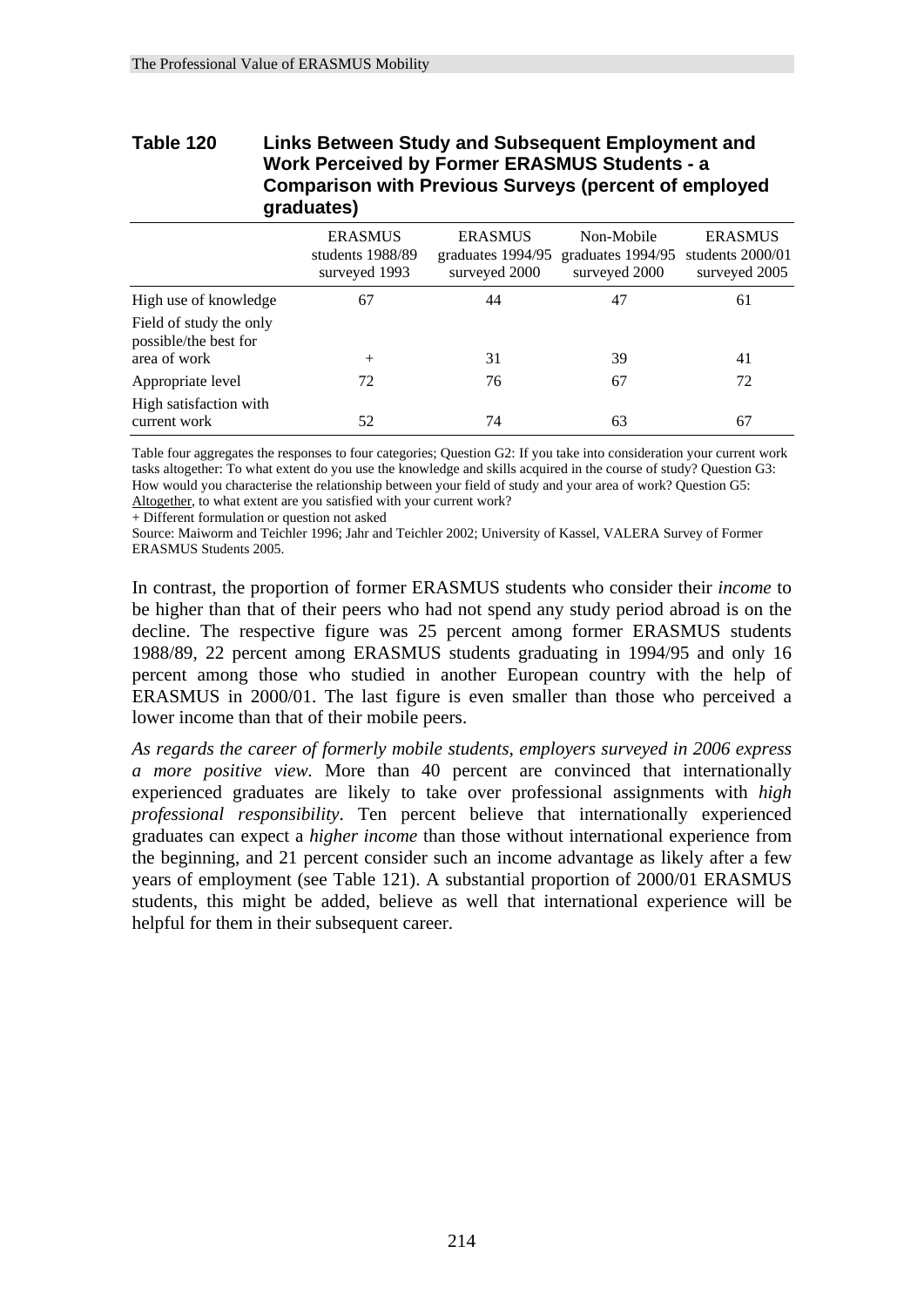| <b>Graduates After Five Years of Work Experience According</b><br><b>Employers by European Region (percent)</b> |         |                        |              |  |  |
|-----------------------------------------------------------------------------------------------------------------|---------|------------------------|--------------|--|--|
|                                                                                                                 |         | <b>European Region</b> | <b>Total</b> |  |  |
|                                                                                                                 | Western | Central & Eastern      |              |  |  |
| Yes                                                                                                             | 19      |                        |              |  |  |

No 81 73 79 Total 100 100 100 100 100 Count (n)  $(143)$   $(62)$   $(205)$ 

# **Table 121 Higher Salary of Internationally Experienced Young**

Question C8: Do graduates with five years of work experience in your organisation who have had international experience before get a higher salary on average?

Source: University of Kassel, VALERA Survey of Former ERASMUS Students 2005.

The *experts* surveyed at the beginning of this study even had a more favourable view of the employment of former ERASMUS students. About one third each believe that they can expect a higher status, higher earnings as well as a better chance of reaching a position appropriate to their level of education.

*Also, most university administrators surveyed are convinced that ERASMUS students have better job opportunities*. Four fifth of them believe that a study abroad often increases the chance of getting a reasonable job. More than half state that ERASMUS students are more likely than non-mobile students to get a position appropriate to their level of educational attainment. Moreover, one quarter believe that ERASMUS has a more positive impact on the employability of graduates than any other type of study abroad, and only three percent perceive a lower impact in this respect. Finally, most administrators report that the professional value of temporary study abroad has increased during the last decade (see Table 122).

# **Table 122 Changed Significance of Study Periods Abroad as Perceived by University leadership by Number of Students Enrolled (percent)**

|                                                      | Number of students enrolled |                  |                    |                     | Total                |                     |       |
|------------------------------------------------------|-----------------------------|------------------|--------------------|---------------------|----------------------|---------------------|-------|
|                                                      | $Up$ to<br>500              | $501 -$<br>2,000 | $2.001 -$<br>5,000 | $5.001 -$<br>10,000 | $10,001 -$<br>20,000 | More than<br>20,000 |       |
| Considerable higher value<br>as compared to the past | 16                          | 18               | 18                 | 14                  | 15                   | 26                  | 17    |
| Higher value compared to the past                    | 62                          | 56               | 63                 | 73                  | 69                   | 58                  | 63    |
| Stayed the same                                      | 22                          | 25               | 18                 | 12                  | 15                   | 16                  | 19    |
| Lower value than ten years ago                       | $\theta$                    | 2                | 2                  | 2                   | $\theta$             | $\Omega$            |       |
| Total                                                | 100                         | 100              | 100                | 100                 | 100                  | 100                 | 100   |
| Count $(n)$                                          | (86)                        | (133)            | (96)               | (66)                | (72)                 | (38)                | (491) |

Question C8: Did the value of temporary study periods abroad changed during the last decade as a criterion for employment? Source: University of Kassel, VALERA Survey of Former ERASMUS Students 2005.

# **9.1.3 Competences and Work of Former ERASMUS Students**

Retrospectively, the 2000/01 ERASMUS students, when surveyed five years later, rate their *competences* at the time of graduation *as high in many respects*. Most of them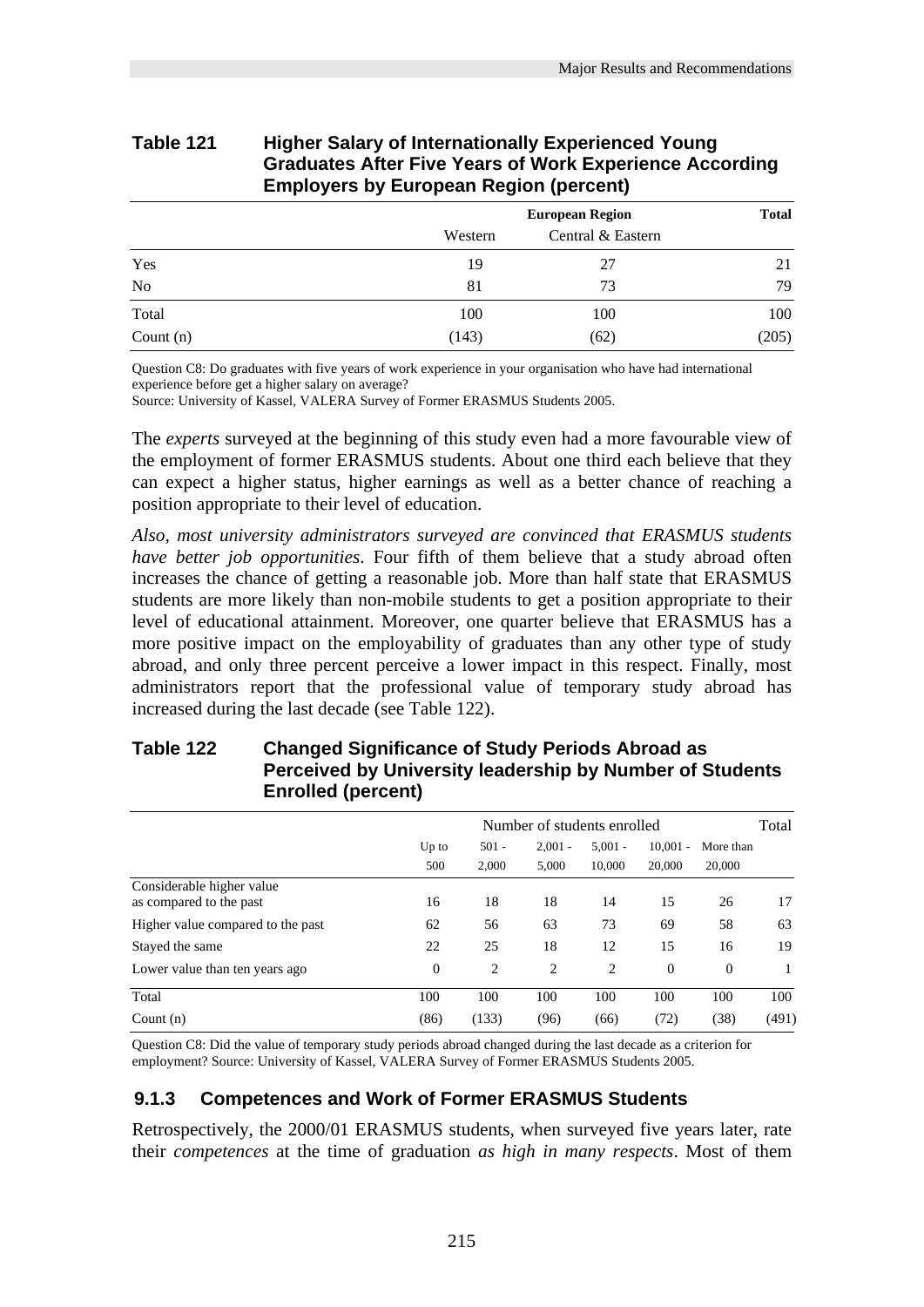considered themselves as highly competent, as far as academic knowledge, foreign languages and various work attitudes and work styles are concerned. According to the survey of those graduating in 1994/95, former ERASMUS students rated only their foreign languages clearly more often as high as those who had not spent a period abroad during their course of study, they rated their competences more moderate in may respects and in only in a few respects slightly more favourable than their non-mobile peers.

We do not know whether there was a general improvement of the impact of study or the impact of international experience. But one factor is obvious: The most recent surveys include a substantial number of Central and Eastern European countries where former ERASMUS students obviously have a more positive view on the professional value of ERASMUS and other kinds of international experience.

# **Table 123 Rating of Competences of Young Graduates With International Experience by Employers and Self-rating of Competences by Graduates (percent; responses 1 and 2 of a 5-point scale from 1 = "to a very high extent" to 5 = "not at all")**

|                                          | Employers<br>rating of<br>competences | <b>Former ERASMUS Students</b><br>self-rating of<br>competences |
|------------------------------------------|---------------------------------------|-----------------------------------------------------------------|
| Field-specific theoretical knowledge     | 62                                    | 77                                                              |
| Field-specific knowledge of methods      | 64                                    | 64                                                              |
| Foreign language proficiency             | 88                                    | 78                                                              |
| Computer skills                          | 69                                    | 57                                                              |
| Analytical competences                   | 70                                    | 73                                                              |
| Problem-solving ability                  | 70                                    | 75                                                              |
| Initiative                               | 79                                    | 71                                                              |
| Assertiveness, decisiveness, persistence | 75                                    | 70                                                              |
| Power of concentration                   | 63                                    | 76                                                              |
| Accuracy, attention to detail            | 59                                    | 74                                                              |
| Planning, co-ordinating and organising   | 67                                    | 71                                                              |
| Applying rules and regulations           | 58                                    | 62                                                              |
| Loyalty, integrity                       | 66                                    | 78                                                              |
| Getting personally involved              | 79                                    | 78                                                              |
| Written communication skill              | 70                                    | 77                                                              |
| Adaptability                             | 81                                    | 83                                                              |
| Count $(n)$                              | (187)                                 | (4342)                                                          |

Student Questionnaire: Question B7: Please, state the extent to which you had the following competences at the time of graduation?

Employer Questionnaire: Question C4: Please rate the competences of the young graduates in your organisation. To what extent do they have competences in the following areas on average?

Source: University of Kassel, VALERA Survey of Former ERASMUS Students 2005 and VALERA Survey of Employers 2005/06.

By and large, the employers rate the competences of internationally experienced graduates as favourably as the former ERASMUS students (see Table 123). However,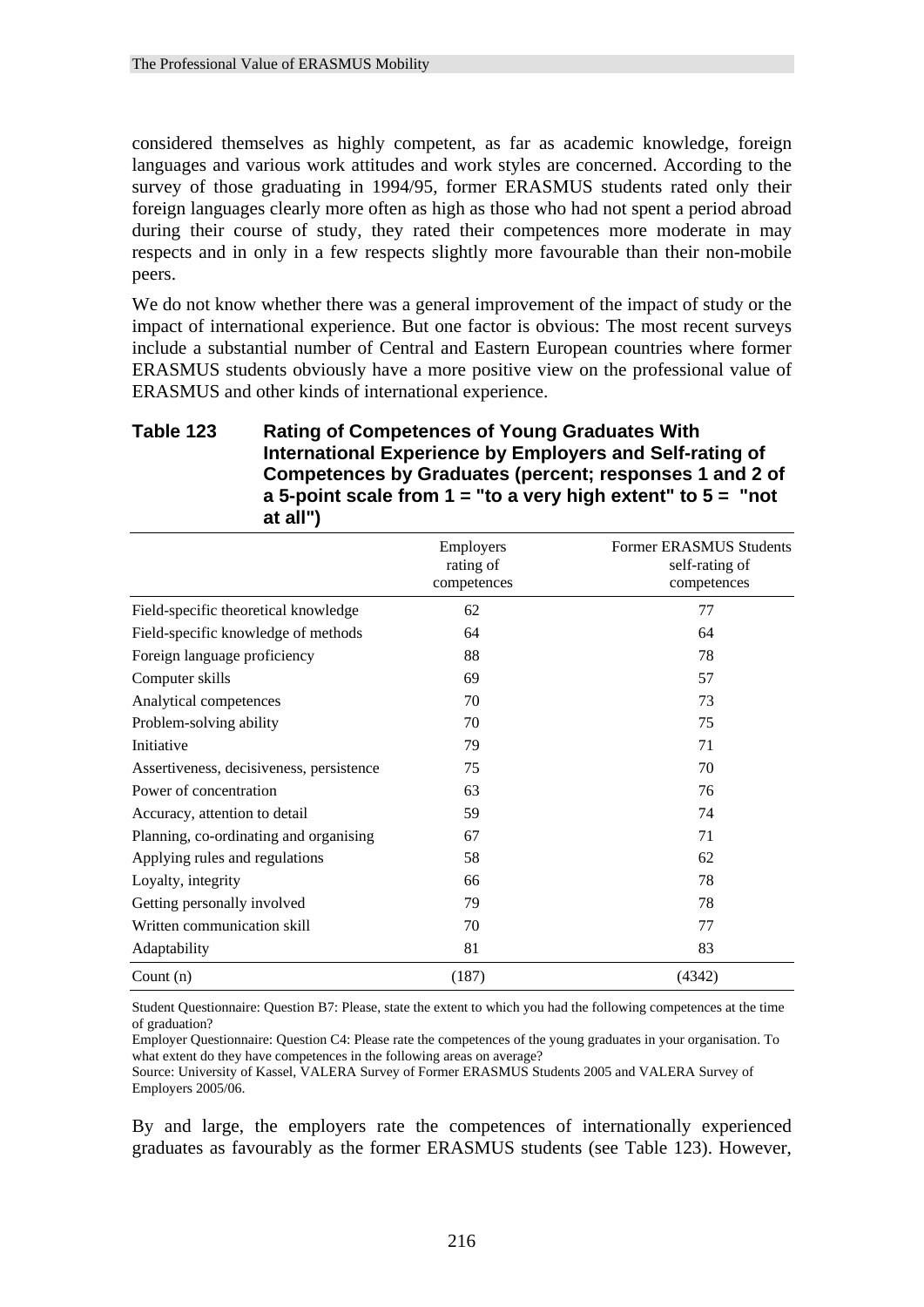there are distinctions in the rating of individual dimensions – some of them more favourably assessed by the graduates and some by the employers. *Altogether, employers believe far more often and in more respects that internationally experienced young graduates have higher competences than those without international experience*: accordingly, international experience seems to reinforce adaptability, initiative, the ability to plan and assertiveness. 15 percent of the employers surveyed even stated that they consider the competences of former ERASMUS students to be higher than those otherwise mobile in the course of study.

The *experts* surveyed at the beginning of this project have a substantially more positive view of the ERASMUS students. 73 percent of them consider the academic knowledge of ERASMUS students upon return from the study period abroad to be better than nonmobile students, and 82 percent view them as better prepared for future employment and work. Moreover, almost all experts state that ERASMUS students have higher socio-communicative competences at the time of graduation than non-mobile students and about three quarters believe that they excel in problem-solving and in leadership competences.

These overall quite positive ratings do not mean that graduates are viewed as more or less completely prepared for their subsequent assignments. In many respects, graduates perceive more demanding job requirements than they were prepared to cope with at the time of graduation. Many of them only believe that their *foreign language proficiency* is clearly higher than respective job requirements.

61 percent of the 2000/01 ERASMUS students employed five years later state that they can *use the knowledge acquired during the course of study* on the job to a high extent. This had been stated by 67 percent of the ERASMUS students 1988/89 five years later. The survey of graduates 1994/95 is not exactly comparable, but findings of this study suggest that formerly mobile graduates do not see a closer link between their knowledge and their work assignments than graduates who had not been mobile during their course of study.

39 percent of 2000/01 ERASMUS students employed five years later stated the ERASMUS period had a *positive influence on the type of work tasks* involved. This percentage, again, is on the decline: from 49 percent among the 1988/89 employed five years later and 44 percent among ERASMUS students graduating in 1994/95. Moreover, this positive rating most likely is not based on all major dimensions of work assignment, but certainly to a high degree on the link between international experience and visible international work tasks.

Similarly, 41 percent of the *experts* surveyed believe that ERASMUS students have a better opportunity than non-mobile students to take over job assignments closely linked to their academic knowledge. Only three percent believe that non-mobile students have better opportunities than ERASMUS students in this respect.

About three quarters of former ERASMUS students express a h*igh degree of satisfaction with their employment and work situation*. Asked about characteristics of their professional situation, they state most often that they have largely independent work tasks, can use their competences, have challenging work tasks and have opportunities for continuing learning. The majority of experts surveyed even believe that former ERASMUS students have better opportunities than non-mobile students to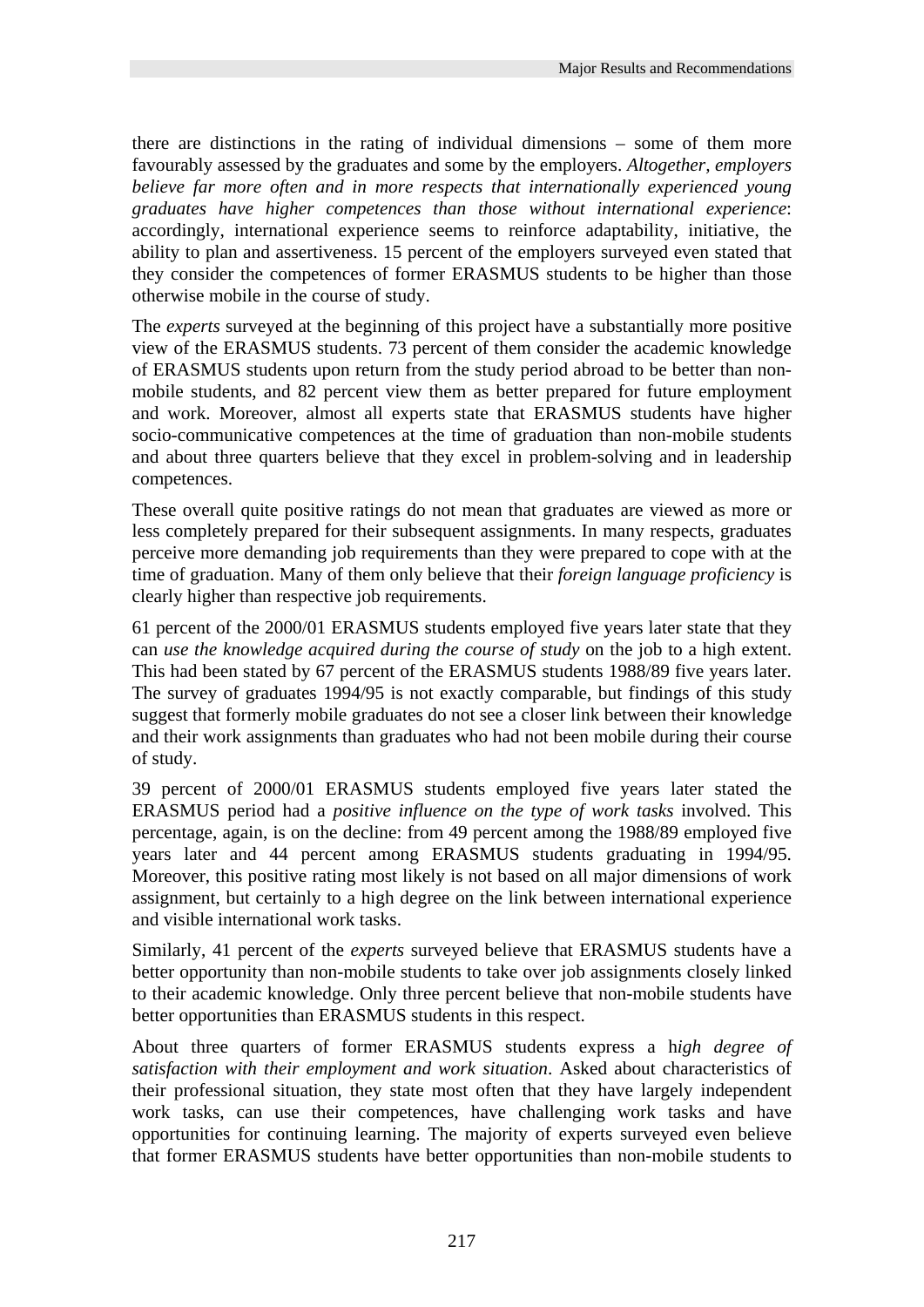have independent work tasks, and almost half of them believe that they have more challenging work tasks.

# **9.1.4 International Assignments of Former ERASMUS Students**

All studies undertaken in the past on the professional value of temporary study in another country have shown consistently that formerly mobile students differ most clearly from formerly non-mobile ones in taking over international assignments. This recent study confirms what already can be viewed as a conventional wisdom.

18 percent of the 2000/01 ERASMUS students employed five years later had been *regularly employed abroad* – at least for some time - after graduation. Of the 1988/89 ERASMUS students employed five years later, even 18 percent are employed abroad at that time, and among the former ERASMUS students graduating in 1994/95, 20 percent have been employed abroad at least at some time over the subsequent five years. This compares to possibly three percent of young European graduates employed abroad. One might add that 12 percent of the former ERASMUS mobile students recently surveyed have been sent abroad by their employers for some time; this figure was clearly lower than in the preceding survey.

Of the 2000/01 ERASMUS students, half had considered working abroad and almost one quarter had sought employment abroad. These figures are clearly lower than those of previous cohorts of ERASMUS students surveyed.

About half of the 2000/01 ERASMUS students employed note that their employing organisation has an *international scope*, and even a higher proportion report substantial international activities. Almost one third of the graduates themselves see their own work to be embedded into an international context. An even larger proportion consider their international competences as important for doing their current work: About two-thirds view communicating in foreign languages and working with people from different background as important for their job. For more than half, their knowledge and understanding of international differences in cultures and societies are important, and almost half consider their knowledge of other countries as important (see Table 124).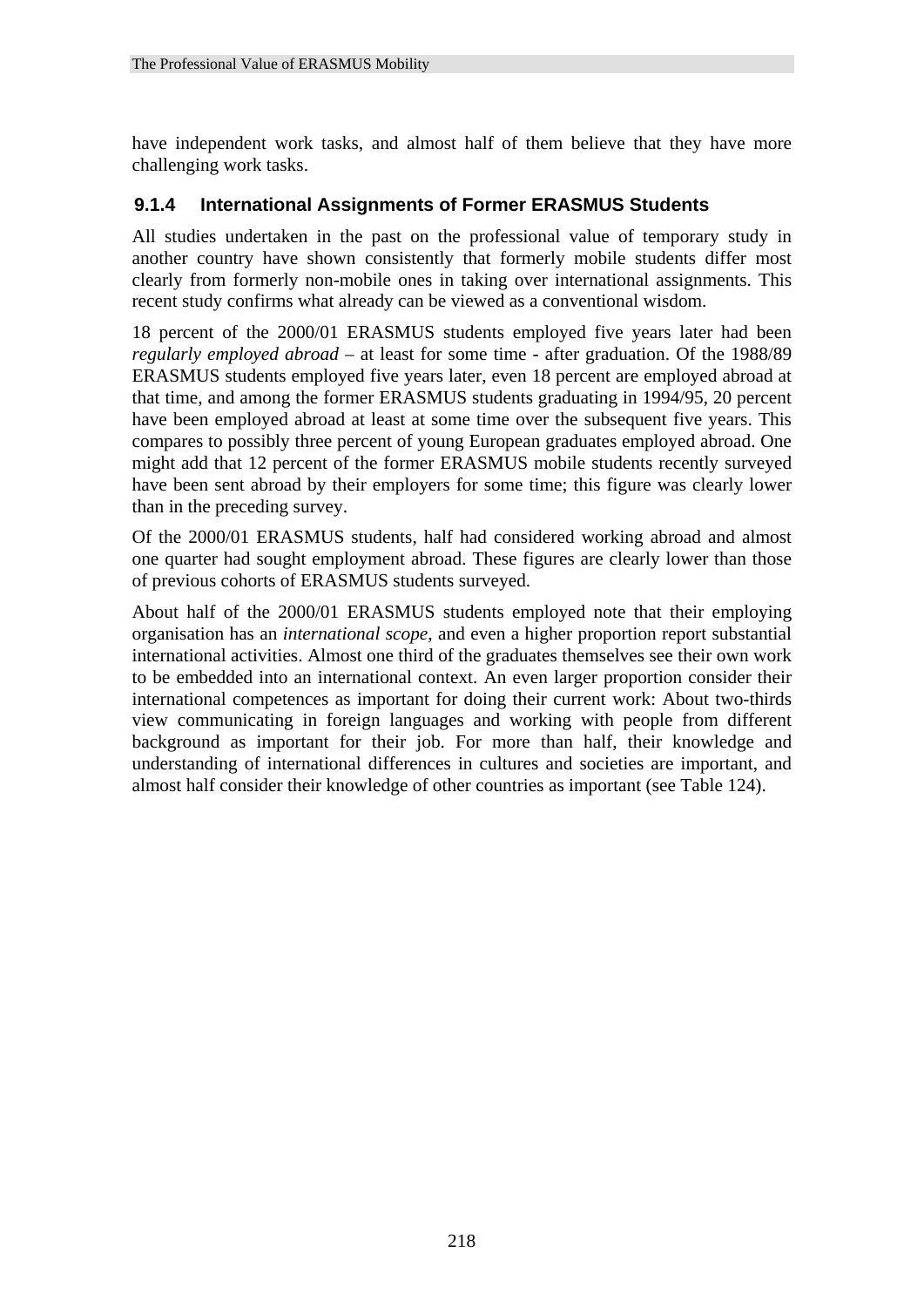# **Table 124 Relevance of International Competences as Perceived by Former ERASMUS Students by Field of Study (percent "important"; responses 1 and 2)**

|                                                                                                                          |       | <b>Field of study area</b> |            |            |             | <b>Total</b> |       |      |
|--------------------------------------------------------------------------------------------------------------------------|-------|----------------------------|------------|------------|-------------|--------------|-------|------|
|                                                                                                                          | HUM   | <b>SOC</b>                 | <b>BUS</b> | <b>ENG</b> | <b>MNAT</b> | <b>MED</b>   | OTHER |      |
| Professional knowledge of other countries<br>(e.g. economical, sociological, legal knowledge)                            | 52    | 46                         | 52         | 37         | 31          | 32           | 47    | 45   |
| Knowledge/understanding of international<br>differences in culture and society, modes<br>of behaviour, life styles, etc. | 68    | 56                         | 60         | 48         | 40          | 50           | 58    | 57   |
| Working with people from different<br>cultural backgrounds                                                               | 69    | 61                         | 71         | 65         | 60          | 67           | 69    | 66   |
| Communicating in foreign languages                                                                                       | 72    | 63                         | 74         | 71         | 66          | 61           | 72    | 69   |
| Count $(n)$                                                                                                              | (930) | (570)                      | (684)      | (530)      | (357)       | (226)        | (273) | 3570 |

Question F4: How important do you consider the following competences for doing your current work? Scale of answers from  $1 =$  very important to  $5 =$  not at all important.

Source: University of Kassel, VALERA Survey of Former ERASMUS Students 2005.

Actually asked how much they use their *international competences*, a substantially smaller proportion state that they frequently use such abilities. Only somewhat more than one third often communicate in foreign languages, about one quarter frequently use firsthand knowledge of other countries and cultures, and only one of seven frequently travels to other countries. Thereby, it is interesting to note that the 2000/01 ERASMUS students consider their international competences more often as important than those surveyed earlier, but that they actually take over these tasks less often than former ERASMUS students (see Table 125).

#### **Table 125 ERASMUS-Related Work Task of Former ERASMUS Students – a Comparison with Previous Surveys (percent of employed graduates)**

|                                                                  | <b>ERASMUS</b><br>students 1988/89<br>surveyed 1993 | <b>Graduates</b><br>1994/95<br>surveyed 2000 | <b>ERASMUS</b><br>students 2000/01<br>surveyed 2005 |
|------------------------------------------------------------------|-----------------------------------------------------|----------------------------------------------|-----------------------------------------------------|
| Using the language of the<br>host country orally                 | 47                                                  | 42                                           | 38                                                  |
| Using the language of the<br>host country in reading and writing | 47                                                  | 40                                           | 38                                                  |
| Using firsthand professional<br>knowledge of host country        | 30                                                  | 25                                           | 25                                                  |
| Using first hand knowledge of<br>host country culture/society    | 30                                                  | 32                                           | 24                                                  |
| Professional travel to host country                              | 17                                                  | 18                                           | 14                                                  |

Question F6: To what extent do the responsibilities of your work involve the following? Scale of answers from  $1 =$  to a very high extent to  $5 =$  not at all.

Source: Maiworm and Teichler 1996; Jahr and Teichler 2002; University of Kassel, VALERA Survey of Former ERASMUS Students 2005.

However, the previous survey suggested that former ERASMUS students twice as often take over visibly international tasks than formerly non-mobile students. This corresponds to the responses of employers stating twice as often that internationally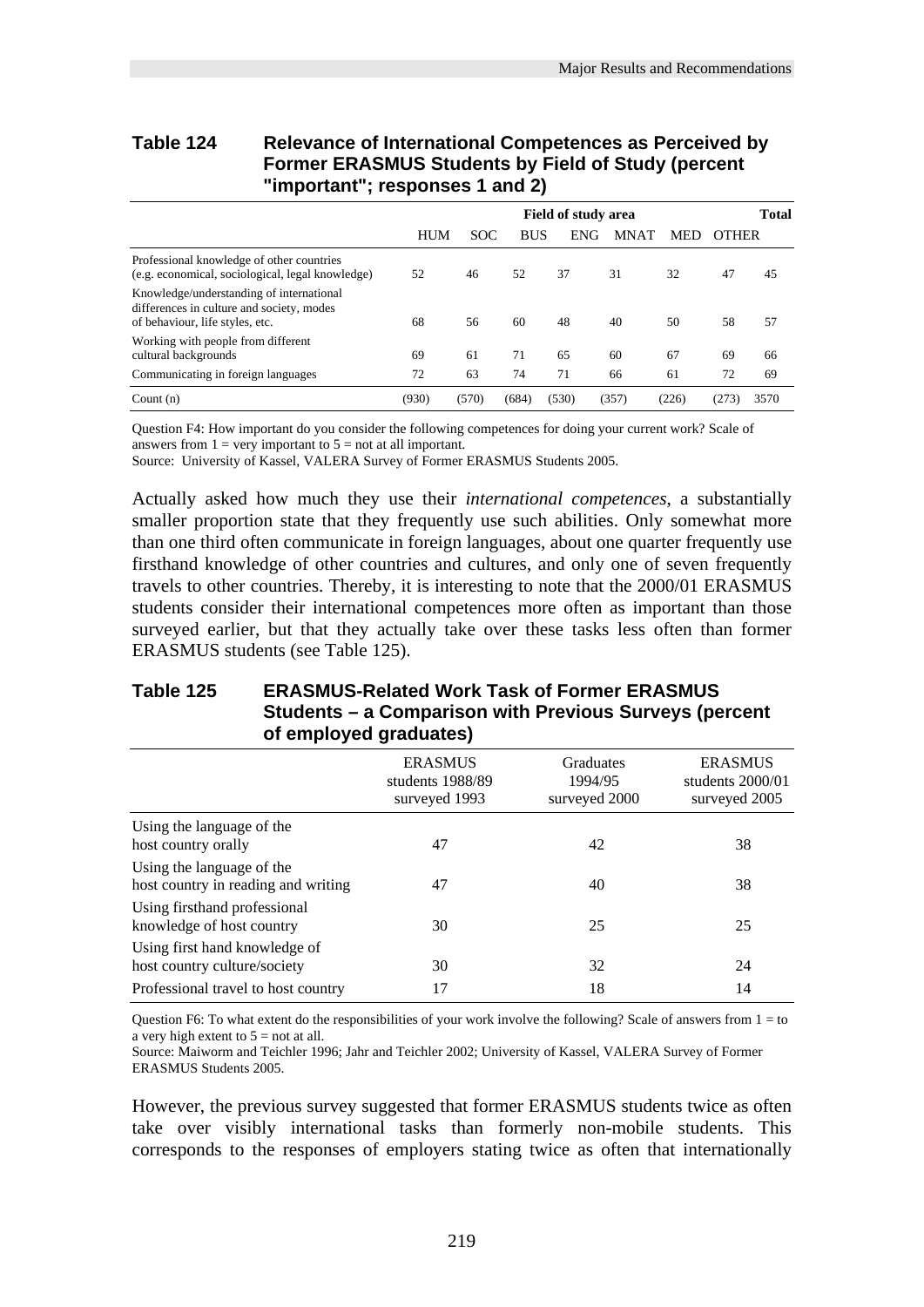experienced students take over international tasks than students without international experience; employers state this both regarding international tasks in general as well as specially regarding use of foreign languages, international cooperation, using information and travel abroad. Also most of the experts surveyed are convinced that former ERASMUS students take over such assignments substantially more often than formerly non-mobile students.

# **9.1.5 Additional Observations about the Professional Value of Study Abroad**

One has to bear in mind that competences, transition to employment, career and professional assignment of former ERASMUS students cannot be attributed predominantly to the temporary study experience in another European country. Their employment and work success might be caused to some extent by other factors:

Mobile students are more likely to have been internationally mobile prior to their course of study than non-mobile students, and early mobility might have a major influence on interest in subsequent mobility and on international competences.

ERASMUS students are to a certain degree a *select group in various respects*, notably regarding academic achievement, interest in study abroad, foreign language proficiency and according to some observers as well socially select in their ability to fund a more costly study.

Half of the ERASMUS students are internationally mobile during the course of study beyond the ERASMUS-supported period.

ERASMUS students might not be better prepared for employment and work in general and for international professional mobility and for visibly international work assignments than those who had been internationally mobile during their course of study with the help of other means and in other academic and organisational settings of mobility.

In many respects, *ERASMUS has a mobilizing and reinforcing value*, and often it has some value added as regards graduate career and notably international mobility and international work assignments, but certainly ERASMUS has not such a strong impact on the careers of graduates as their more favourable careers and the stronger international components of their careers per se might suggest.

The ERASMUS programme is intending to serve students from all eligible countries to more or less the same extent. But, certainly, *graduates from some countries seem to benefit more strongly than from other countries*. There are noteworthy variations between individual countries. The most striking finding in this context, however, is the fact that former ERASMUS students from Central and Eastern European countries report advantageous employment and work in general and international assignments more frequently than their peers from Western Europe. The former ERASMUS students from Central and Eastern European countries are a more select group, but they also benefit more strongly from the study period abroad.

There are *differences according to field of study* as regards the professional value of studying for some period in another European country. But in most respects, they are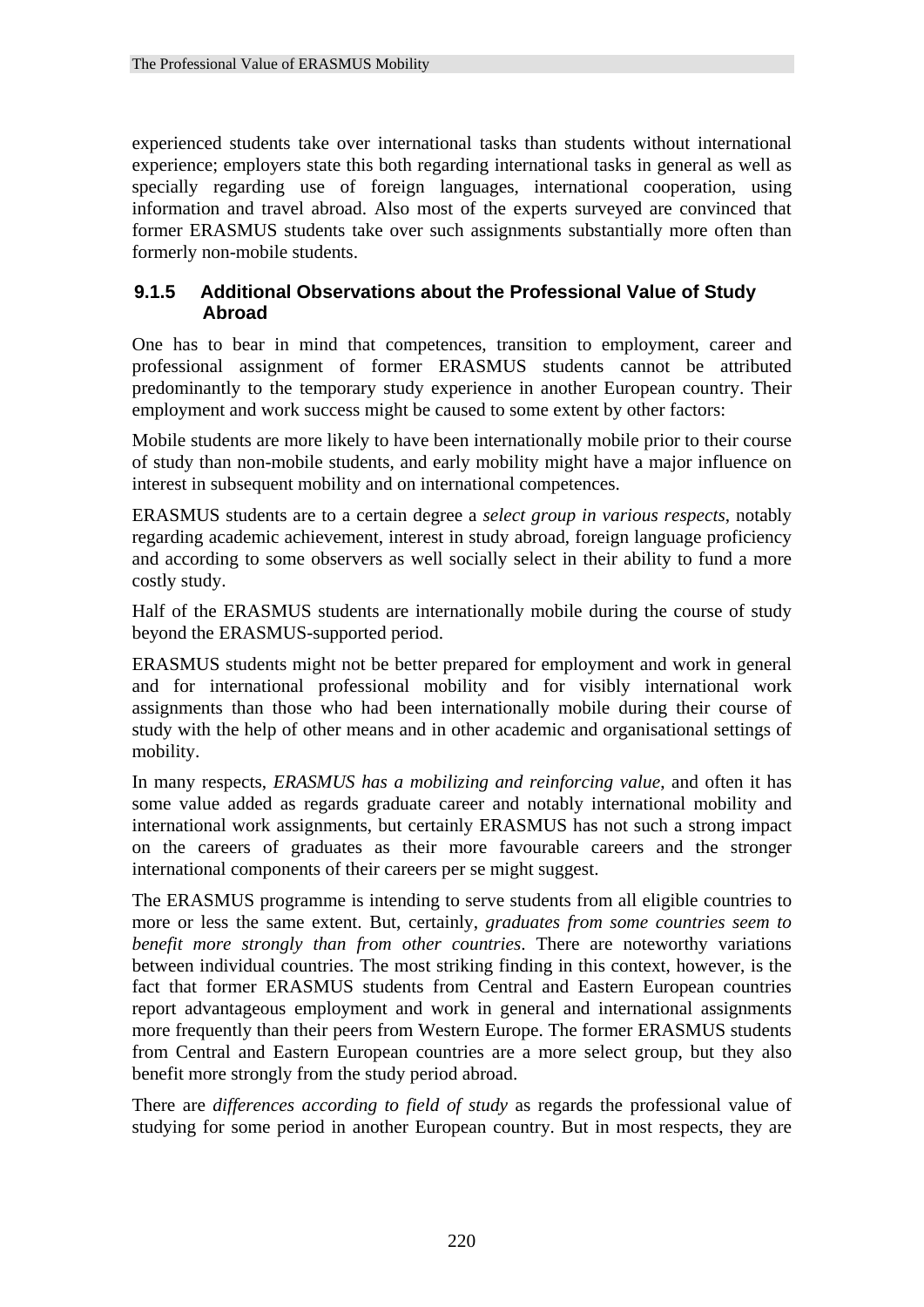not so substantial that one may consider the professional value for some fields as marginal and for others as overwhelming.

The study focussed selectively on four fields of study in order to elaborate distinctions by field of study more in-depth – also with the help of expert workshops – in an exemplary way. The four fields chosen were Mechanical Engineering, Chemistry, Business Studies and Sociology.

Many findings of the first and second phase are similar in these four fields. Unanimously, the *main impact is seen in the maturity, the personal development and the competence gain of mobile students*. Strong differences in the four seminars occurred in the impact an ERASMUS stay has on the academic and field-specific learning. The lowest impact on academic and field-specific learning was reported in Chemistry as a universal and highly standardised subject. In contrast, the learning effect with regard to field-specific knowledge about the host country society respectively market was underscored most strongly in Business Studies and Sociology.

The professional value of ERASMUS mobility in the transition to work did not differ sharply by field of study. *The overall assessment was that ERASMUS is not the entrance to a high-flying career but rather a "door-opener" into the labour market.* In the more professional oriented study fields - Business Studies and Mechanical Engineering - it was argued that the globalisation process and the international business structures today make international competences necessary even for positions in national companies. A second argument structure, which was also presented in Sociology and Chemistry, two fields of study with more national labour markets, refers to the competences of former ERASMUS students. Former ERASMUS students through their international experience have not only gained in international competences but also in so-called soft-skills highly valued by employers today. An ERASMUS study period on the CV is seen as an indicator for such competences and can enhance the chances in the job search process. Research work in Sociology and Chemistry are the two areas of employment where the lowest impact of ERASMUS mobility was seen.

It is interesting to note that the experts participating in the workshops suggested different *strategies for enhancing the professional value* of the ERASMUS supported period in another country. Each field-specific workshop ended with a different approach for enhancement.

As regards Mechanical Engineering, the participants in this seminar viewed the *emergence of learning agreements* for the individual ERASMUS students as not sufficient. They suggested close cooperation with partner institutions in order to identify equivalent courses as well as opportunities for students to strengthen a profile in areas of specialisation at the host university. In contrast, the representatives in the seminar covering the field of Business Studies did not argue for tight curricular designs and learning agreements. Rather, they favoured a stronger self-organisation approach of student mobility under the conditions of improved information transparency. The experience of self-organisation seems to secure the highest impact on competences like problem-solving, endurance and self-confidence.

Other than suggesting *improvement of guidance and counselling* before the ERASMUS stay, the fewest comments were made with regard to study provisions and conditions in the seminar about Sociology. Mobility has still a predominantly individual character in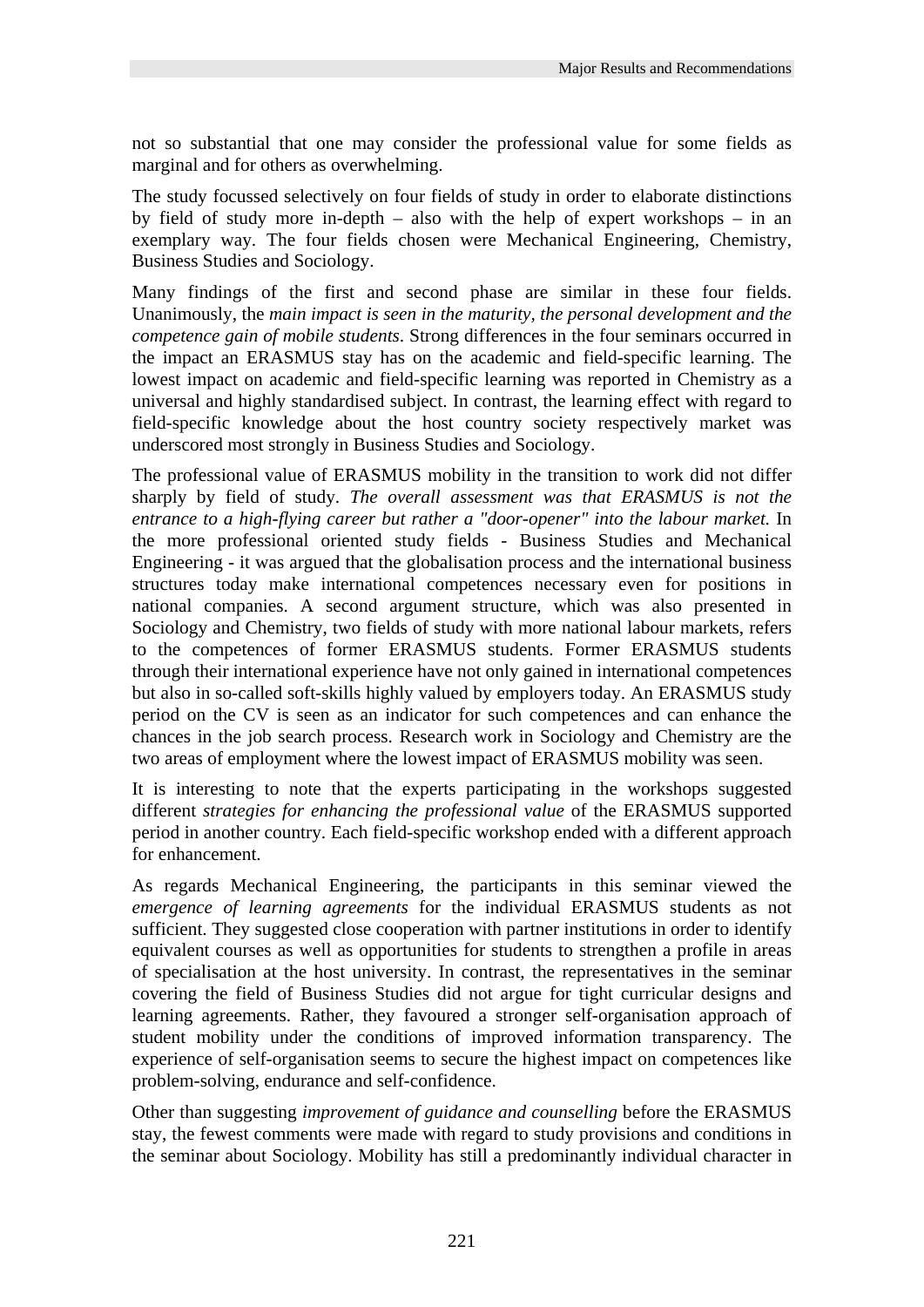this field of study which does not need a strong institutional framework. As regards the Chemistry seminar, *recognition* was named as a main concern. The participants demanded a better *networking* with the ERASMUS programme. The European Chemistry Exchange Network was referred to as a good example.

Also the experts surveyed at the beginning of this study had been asked to suggest possible means of improving the ERASMUS programme and related activities at institutions of higher education. In response, they do not suggest any significant change of the character of the ERASMUS programme and the typical related activities at all, but rather consistent improvements within the given logics of the established practices in various respects: more intensive preparation, more academic, administrative and financial support for the students while abroad, better means of assessments and recognition, closer links between higher education and the employment system, more money and less bureaucracy on the part of the European Commission, and – last not least – stronger efforts to make the benefits of ERASMUS known outside higher education.

Altogether, the findings of this project, first, suggest, that the former ERASMUS students note a more modest professional value of their temporary study in another European country than employers and other experts addressed in this study. As most experts view temporary study in another country as desirable, they might tend to overrate its impact. Moreover, employers and other experts might state a positive impact in general when they assume that this might be advantageous only for some former ERASMUS students; thus, the methods of asking experts about the value for the ERASMUS students in general might lead to an exaggerated result.

Second, a comparison of the survey of 2000/01 ERASMUS students five years later with similar surveys of earlier cohorts of ERASMUS students suggests *that an advantageous employment and work situation and a visibly more international role of former ERASMUS students as compared to formerly non-mobile students declines over time in many respects.* The more international components of employment and work become common and the more students acquire international competences, the less – so we might conclude – former ERASMUS students can expect an advantageous career as compared to non-mobile persons. Some of the findings, however suggest, that international competences might have grown among students – notably mobile students – more quickly than international work tasks: As a consequence, a lower proportion of former ERASMUS students take over visibly international work tasks. We cannot establish clearly how far these two directions of explanations are suitable.

# **9.1.6 The Professional Value for Mobile Teachers**

ERASMUS is highly appreciated by the mobile students themselves, because a relatively long period under conditions contrasting those at home at an early stage of the formation of competences relevant for employment and work is viewed as strongly influential in many respects. The conditions for a professional value of teaching abroad are completely different. Persons already in the middle of their career (47 years old on average) and mostly already internationally experienced spend a period of about two weeks on average in another country with the support of ERASMUS. One should not be surprised, if one noted that the professional value of temporary teaching in another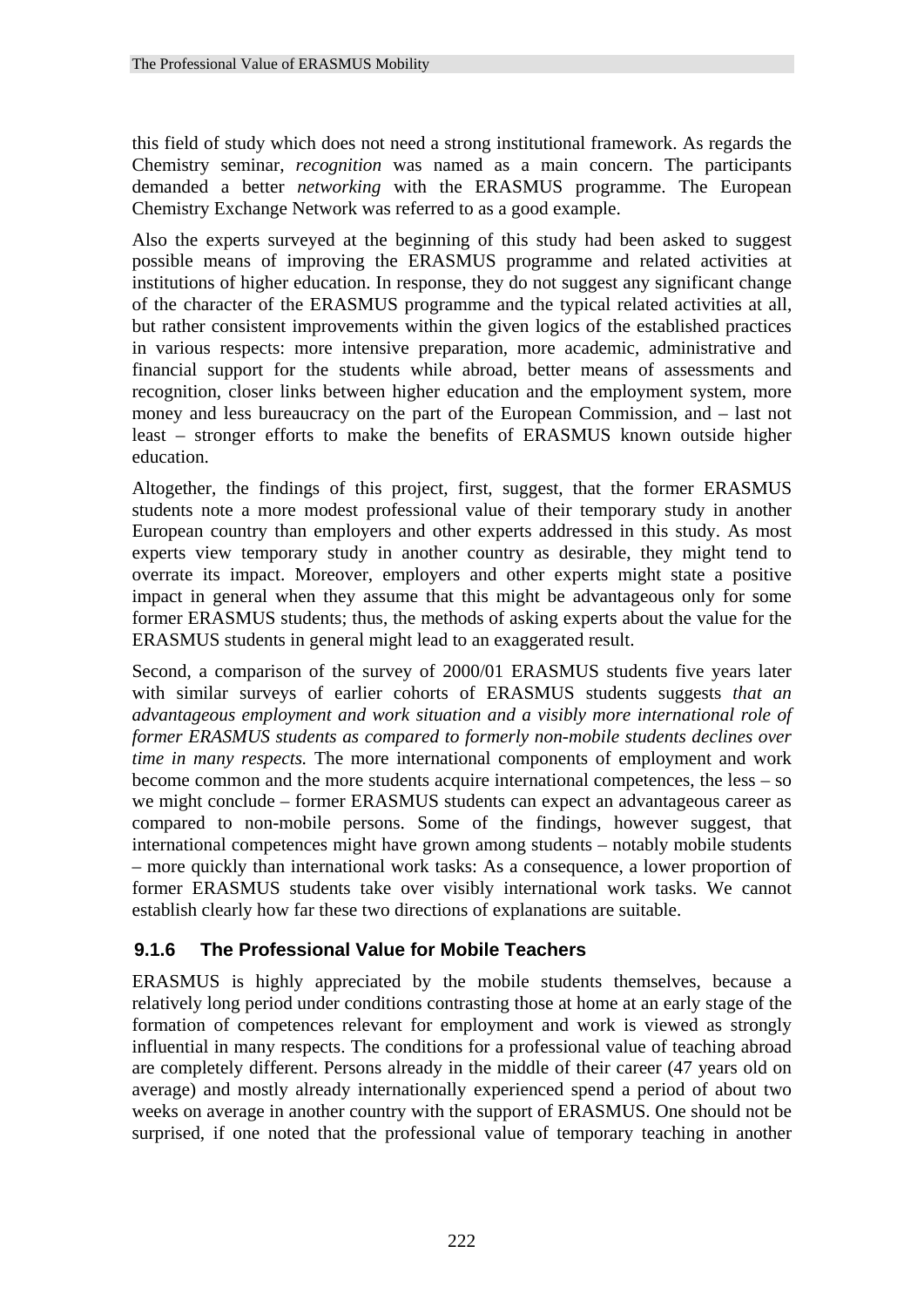country was viewed substantially more modest than the professional value of temporary study in another country.

Surprisingly, though, *the formerly mobile teachers note a substantial value of temporary teaching abroad in the framework of ERASMUS*. Temporary teaching abroad notably, first, is appreciated for its *enhancement of subsequent academic work* of the formerly mobile teachers. 58 percent of the respondents note a positive impact on their own professional development in general. Asked more specifically,

- 65 percent report a general improvement of their research contacts,
- 60 percent broadened their academic knowledge while teaching abroad,
- 53 percent got involved in academic discussions originating from the country or the institution of their temporary stay,
- 45 percent improved their teaching as a consequence of the experiences abroad,
- 40 percent developed and implemented new teaching methods.

These responses show that the academic value of teaching abroad is not limited to curricular issues and teaching methods. On the contrary, even a higher proportion of teachers underscores the *value for research and their general academic activities* affecting both research and teaching. The experts surveyed at the beginning of this study, in contrast, perceive a slightly stronger spread of subsequent innovation in teaching than improvement of research and general academic activities.

Similarly, the *experts* surveyed at the beginning of this study believe that teaching abroad contributes positively to their general academic knowledge. The majority of them state that former ERASMUS teachers are *better*, as far as *academic competences* are concerned, than those not mobile for teaching purposes.

Second, temporary teaching abroad is viewed by the mobile teachers themselves as valuable as well as regards the *international dimensions of their subsequent career*. In the subsequent years, they have spent on average altogether almost one month abroad annually – mostly to attend conferences, but often as well to undertake research activities or to teach. Asked about the causal link, half of the formerly mobile teachers believe that the teaching period has enhanced their international scientific cooperation activities, while one third each saw invitations from abroad and cooperation in research project increasing as a consequence of their ERASMUS teaching period abroad.

The *experts* surveyed present an even more optimistic view about the *improvement of international competences* on the part of the mobile teachers. More than three quarters each believe mobile teachers are superior to non-mobile teachers after the teaching period abroad in their knowledge of higher education of the host country, intercultural understanding and competences as well as foreign language proficiency.

Third, the majority of formerly mobile teachers are convinced that ERASMUS teaching mobility has a *positive impact on their institution of higher education*. More specifically, more than half of them argue that teaching mobility has been helpful for improving advice provided to mobile students and for providing knowledge on other countries. Almost half the respondents consider teaching mobility beneficial to improve the coordination of study programmes between the participating institutions of higher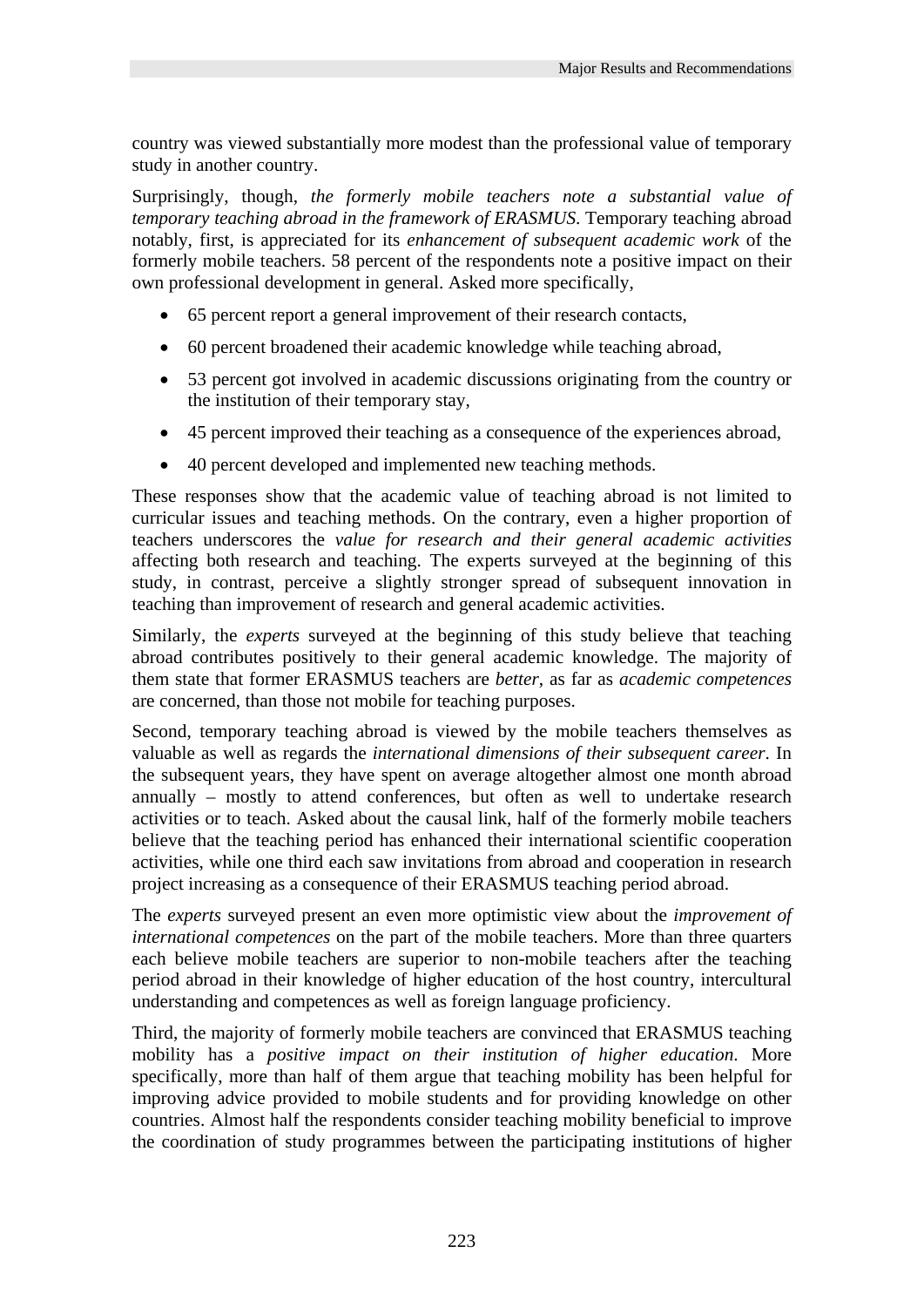education, the range of foreign language teaching, the developments of new study concepts and the growing relevance of comparative approaches (see Table 126).

#### **Table 126 Impacts of ERASMUS Teaching Staff Mobility on the Home Institution as Perceived by Former Mobile Teachers by Home Region 2000/01 (percent; responses 1 and 2)**

|                                                                                                 |                   | Home Region 2000/01           | Total |
|-------------------------------------------------------------------------------------------------|-------------------|-------------------------------|-------|
|                                                                                                 | Western<br>Europe | Central and Eastern<br>Europe |       |
| Improvement of guidance/advice available to mobile students                                     | 62                | 69                            | 63    |
| Providing knowledge on other countries, Europe etc.                                             | 58                | 57                            | 58    |
| Co-ordination of programmes between home<br>programme and partner programmes                    | 47                | 46                            | 47    |
| Provision of courses in a foreign language<br>(foreign-language teaching)                       | 39                | 64                            | 44    |
| Development of new concepts and contents for<br>study programmes                                | 35                | 64                            | 41    |
| Addressing issues comparatively                                                                 | 40                | 47                            | 41    |
| Use of publications in a foreign language                                                       | 33                | 64                            | 39    |
| Providing knowledge on international<br>relations or supranational organisations                | 38                | 39                            | 38    |
| Addressing disciplinary/theoretical discussions<br>originating from partner country/from abroad | 37                | 43                            | 38    |
| Setting up double degree programmes                                                             | 36                | 28                            | 34    |
| Development of new teaching methods                                                             | 26                | 55                            | 32    |
| Integration of language courses into the curriculum                                             | 25                | 42                            | 29    |
| Count $(n)$                                                                                     | (587)             | (138)                         | (725) |

Question E6: In general, how would you rate the impact of ERASMUS teaching staff mobility on your home institution regarding the following aspects? 5-point scale from  $1 = T_0$  a very high extent' to  $5 = N_0$  at all' Source: University of Kassel, VALERAS Teaching Staff Survey 2005.

Also, *the administrators of the higher education institutions surveyed note a very positive effect of teaching staff mobility on their institution*: More than three quarters believe that teaching staff mobility has contributed to the international reputation of the higher education institution. More than half observe a positive effect on international research activities and only half of them each name positive effects with respect to various dimensions of teaching and learning.

Fourth, it is worth noting that 9 percent of the formerly mobile teachers are professionally active five years later in another country than the country where they had taught prior to the ERASMUS supported period – in many cases in the country of their temporary teaching period abroad. This is certainly a higher degree of *mid-career international mobility* than one could have anticipated.

Among the experts surveyed, even more than two-thirds believe that teaching abroad *increases the opportunity for international academic mobility*. Certainly, however, one cannot expect that a similar proportion of academics actually will be mobile.

The professional value of teaching abroad for *status and income looks more modest* at first glance: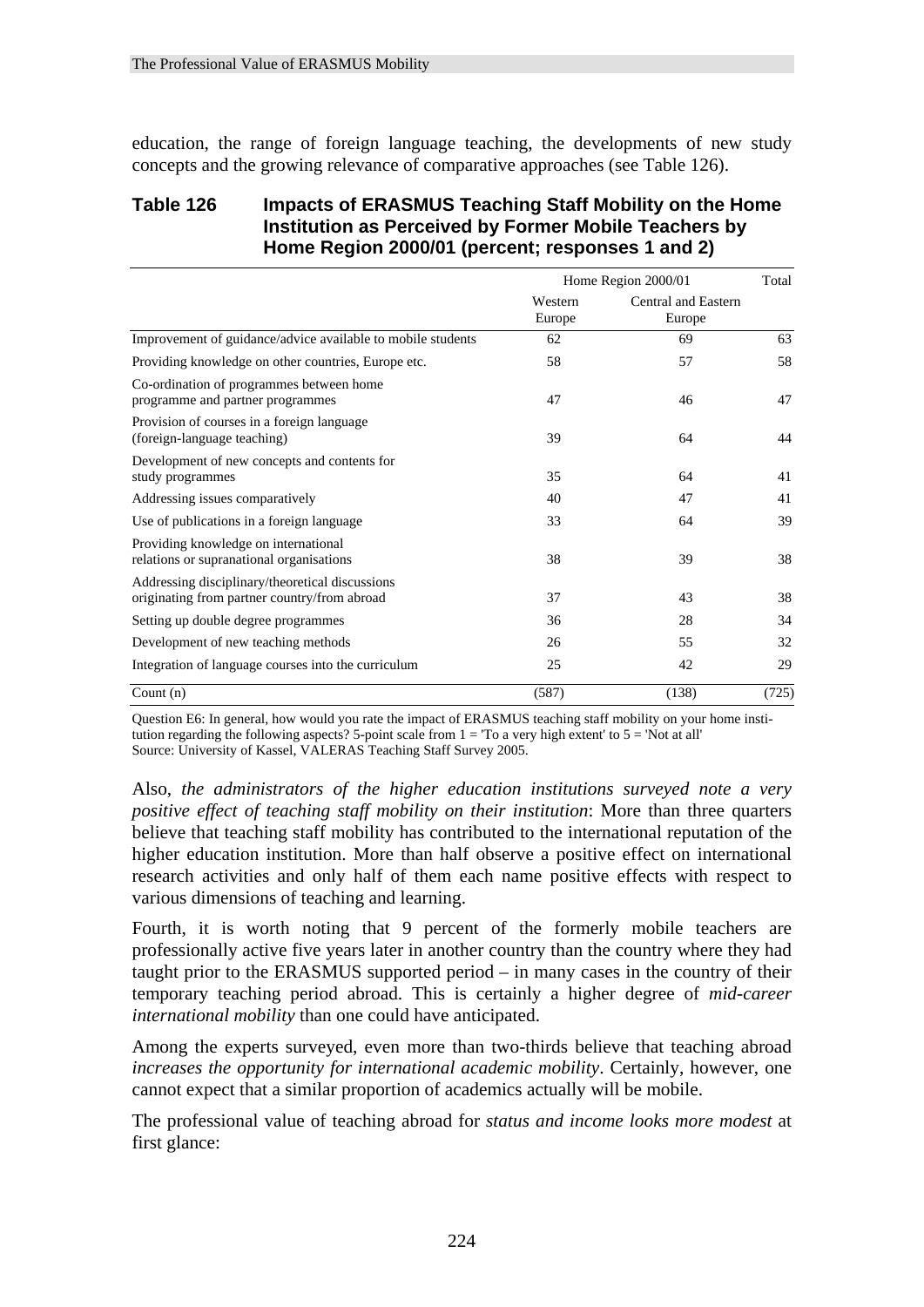- 3 percent observed a raise of income,
- 6 percent an extension of a temporary contract, and
- 12 percent the move towards a high-ranking administrative position

as a consequence of teaching abroad. But one has to bear in mind on the one hand that the overall number of teachers climbing a higher position since the teaching period abroad has been not very high. On the other hand, more than one third of the mobile teachers surveyed state that teaching abroad enhanced their career perspectives. This suggests that a large proportion of them note smaller steps of enhancements or prospect for future enhancement as a consequence of teaching abroad.

Also, the *administrators* surveyed present a cautious view as regards the career impact of temporary teaching abroad. 11 percent argue that career advancement is frequent and 2 percent that a higher income is customary as a consequence of teaching abroad. In contrast, the surveyed experts initially more frequently expect better career opportunities for a higher income level (12%), getting a higher position at another institution of higher education (19%) and getting a higher rank at the same institution  $(44\%)$ .

Altogether, *the professional value of teaching in another European country seems to be substantially higher for academics from Central and Eastern European countries than for academics from Western European countries*. This difference is far more striking for teachers than for students. To illustrate this difference for the teachers,

- 10 percent of teachers from Central and Eastern European countries, but only one percent from Western European countries note a raise of income level,
- 30 percent of the former and 7 percent of the latter perceive a contribution of teaching abroad to getting a higher rank,
- 81 percent of the former and 53 percent of the letter report a positive impact on the overall professional development.

This difference is striking, but it does not mean that the perceived professional value of teaching abroad is altogether small for Western European academics. For example, 60 percent of the Western European teachers state that teaching abroad helped improving international research contacts. This is less frequent than among teachers from Central and Eastern European countries (80%), but yet remarkably high.

Though the professional value of teaching temporarily in another country with the help of ERASMUS is viewed as extraordinarily high, teachers, university administrators and experts surveyed by no means consider the state of affairs as more or less ideal. Critique is frequently voiced that most academics have to take care of the temporary teaching period abroad outside their regular assignments, i.e. as an additional work load, instead of integrating it into the regular work assignments. Moreover, measures are recommended by a substantial number of respondents to take temporary teaching abroad into account in any decisions as regards career advancement.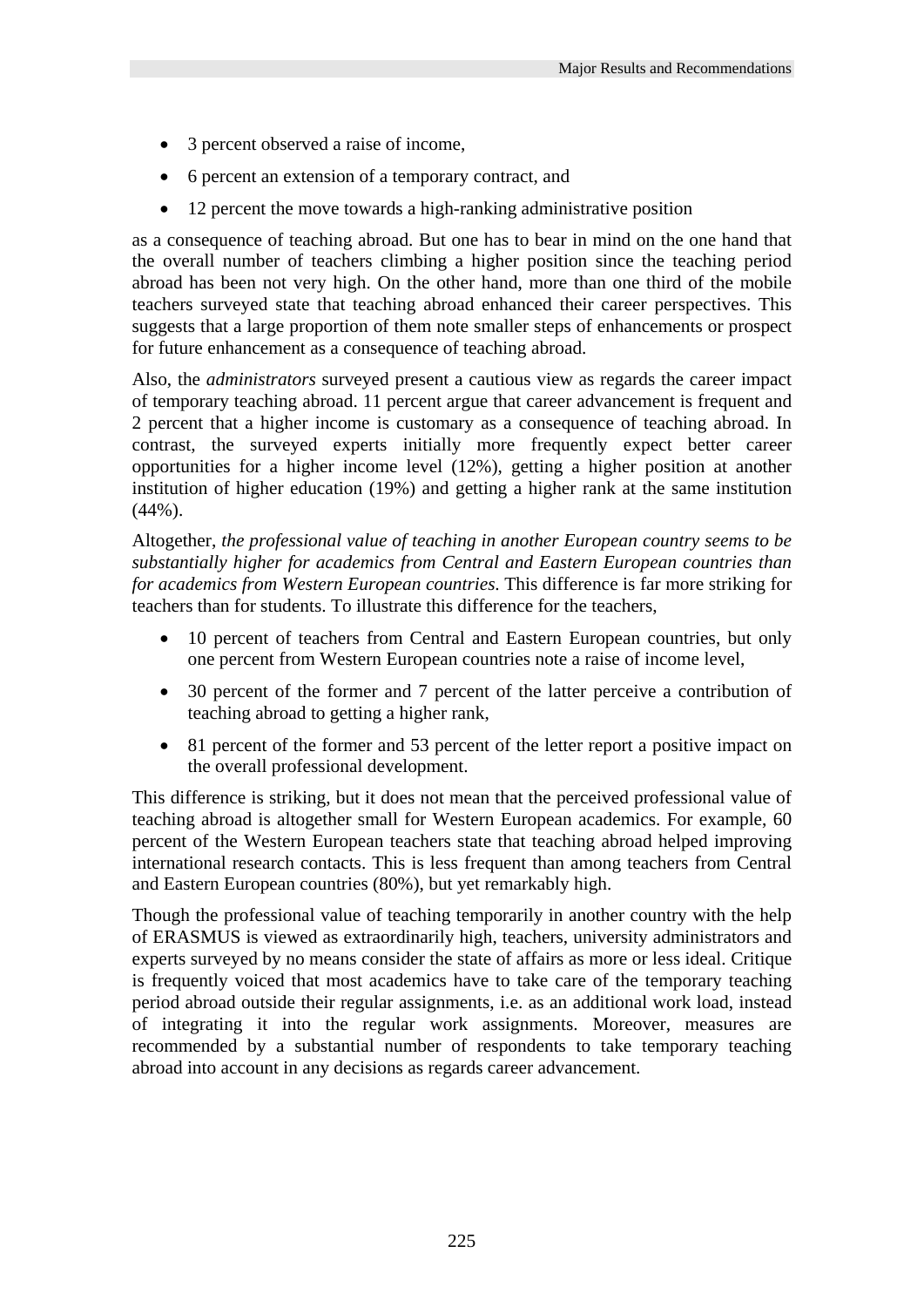# **9.2 A Look Back to the Initial Evaluation Questions**

The design of this evaluation study was specified by the European Commission in a detailed way in the call for tender. As in most assignments for evaluation studies, the targets set and the funds provided for inquiry for this evaluation study were substantially more limited than the general evaluation objectives named. For example, a thorough assessment of the relevance and effectiveness of student and staff mobility would require to compare the competences and subsequent activities of ERASMUSsupported students and teachers with the "comparison groups" of those mobile by other means and those not having been mobile, but the call for tender left merely room for surveying the ERASMUS-supported persons, while only other actors and experts could be asked to formulate sophisticated guesses about the differences between the ERASMUS-supported persons and the comparison groups. Moreover, an evaluation study providing a thorough account of the current situation might loose its credibility if it embarks on a broad range of recommendations, because impressive recommendations presented at the end of evaluation, as a rule, speculate far beyond what could be solidly covered by the account of the facts.

This notwithstanding, this chapter will discuss the findings of the study in the light of the evaluation questions raised in the call for tender, which were summarized there under four headings: relevance, effectiveness, impact, and durability. Moreover, it will finally present recommendations mostly as far they are supported by the thoughts presented in the various workshops with experts and actors.

Regarding the *relevance of the support for student mobility***,** four questions were raised in the call for tender:

- *1. Does the supply correspond to the identified mobility needs of students at university in the participating countries?*
- *2. Can the mobility measures meet the needs of the labour market in these countries?*
- *3. In the context of globalisation, is ERASMUS mobility an effective tool for helping students to find an occupational specialisation sought after on the labour market?*
- *4. What is the relevance of the action compared to the demands of the various areas and levels of teaching?*

This evaluation study has shown that ERAMUS-supported student mobility continues to be high on demand by the students and to be highly appreciated by the employers. Reports from Western European countries shown an increasing interest of students in some cases and stagnation in other cases. Most strikingly, though, students from Central and Eastern European countries are keen to participate in ERASMUS-supported mobility, and those actually having been mobile report a strong professional value of temporary study in another European country.

Employers note a substantial increase of job roles requiring the graduates to be internationally versatile. This is obviously true for graduates who are internationally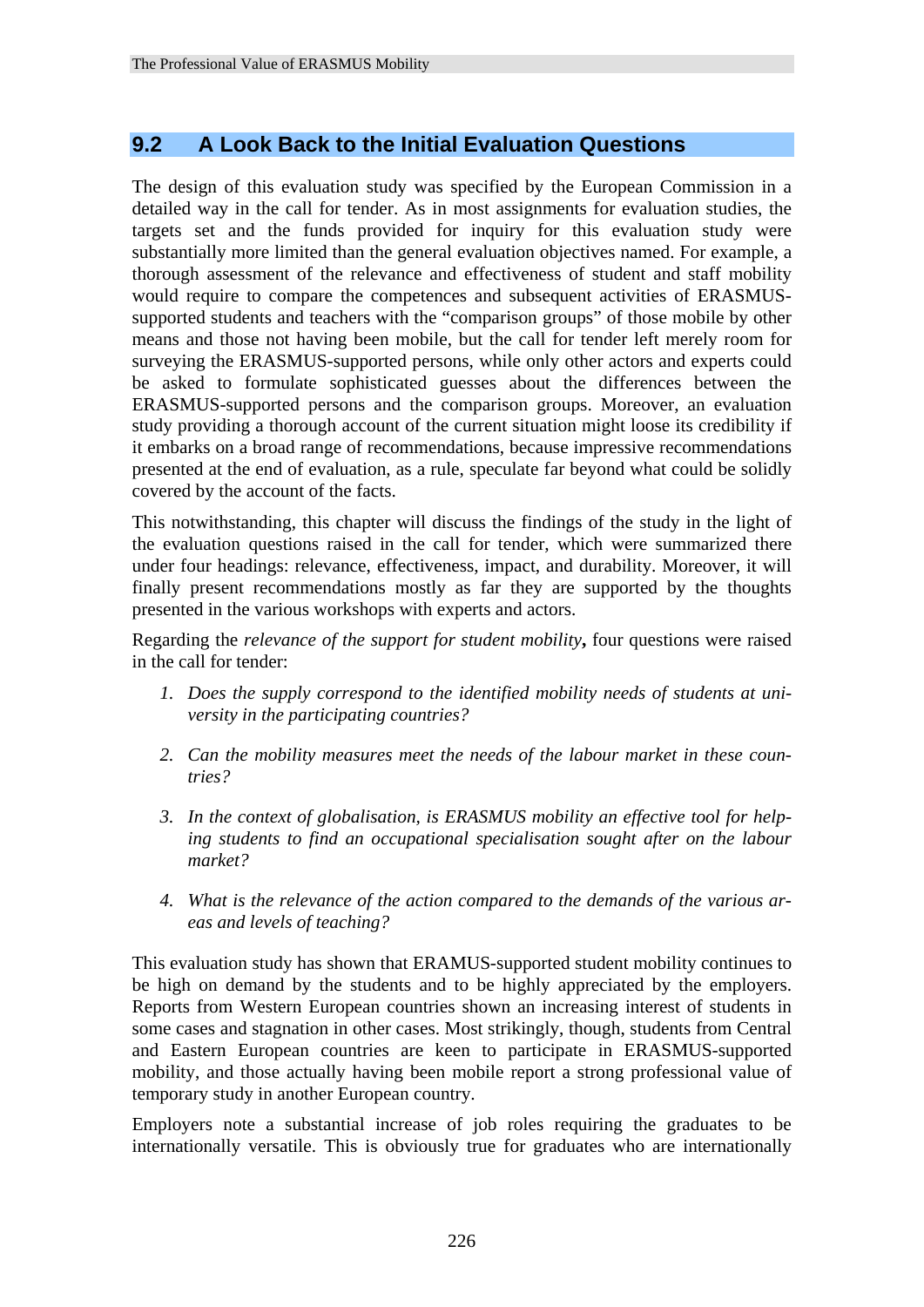mobile, but employers experts and graduates themselves consider visible international competences are highly relevant as well for many job roles at home. Foreign language proficiency has become one of the key criteria for recruiting graduates, but also study and work experiences abroad during the course of study are more frequently appreciated than merely for the supply of staff expected to work abroad temporarily or even permanently.

The relevance was strongly confirmed in the SCRATES evaluation study 2000 when evidence could be provided that former ERASMUS about twice as often take over visible international job tasks as formerly non-mobile students. The graduate survey undertaken in this evaluations study suggests that former ERASMUS students take over visible international tasks to a somewhat smaller extent than in the past, but we have reasons to assume that this is still substantially more often the case for former ERASMUS students than for formerly non-mobile students.

This evaluation study underscores the relevance of temporary student mobility within Europe in another direction. Employers do not only assess the "international competences" of former mobile graduates as higher, but also various general competences such as adaptability, initiative, assertiveness, decisiveness, persistence as well as their written communication skills, their analytical competences, their problem solving abilities and their planning and organisation skills. Also, many other actors and experts addressed in this evaluation study are convinced that the international experience of students during the course of study enhances their professional competences in many respects.

# **9.2.1 Relevance**

Regarding the *relevance of support for teaching staff mobility* programme, two further questions were raised in the call for tender.

- *Does the supply correspond to the identified mobility needs at university in the participating countries?*
- What is the relevance of the mobility in terms of the demands of the various areas and levels of study?

Actually, it turned out that most experts, university leaders and mobile teachers themselves are in favour of a further expansion of teaching staff mobility. There are hardly any precise concepts about "demand", because the frequency of teaching staff mobility generally desired seems to be substantially higher than the actual mobility, because teaching abroad often implies additional work load and additional costs.

This evaluation study, however, different from previous accounts of teaching mobility within ERASMUS. This study was expected to focus on the value of the ERASMUSsupported teaching staff mobility for the mobile persons themselves and thereby only indirectly for the human resources of the institutions of higher education involved as well as for the internationalisation of the institution as a whole.

The study showed clearly that the mobile teachers themselves note not only a valuable contribution of the teaching staff mobility through their teaching during this period and an enhancement of international understanding and interest in new teaching approaches, but also a positive impact on the general competences of the teachers and their future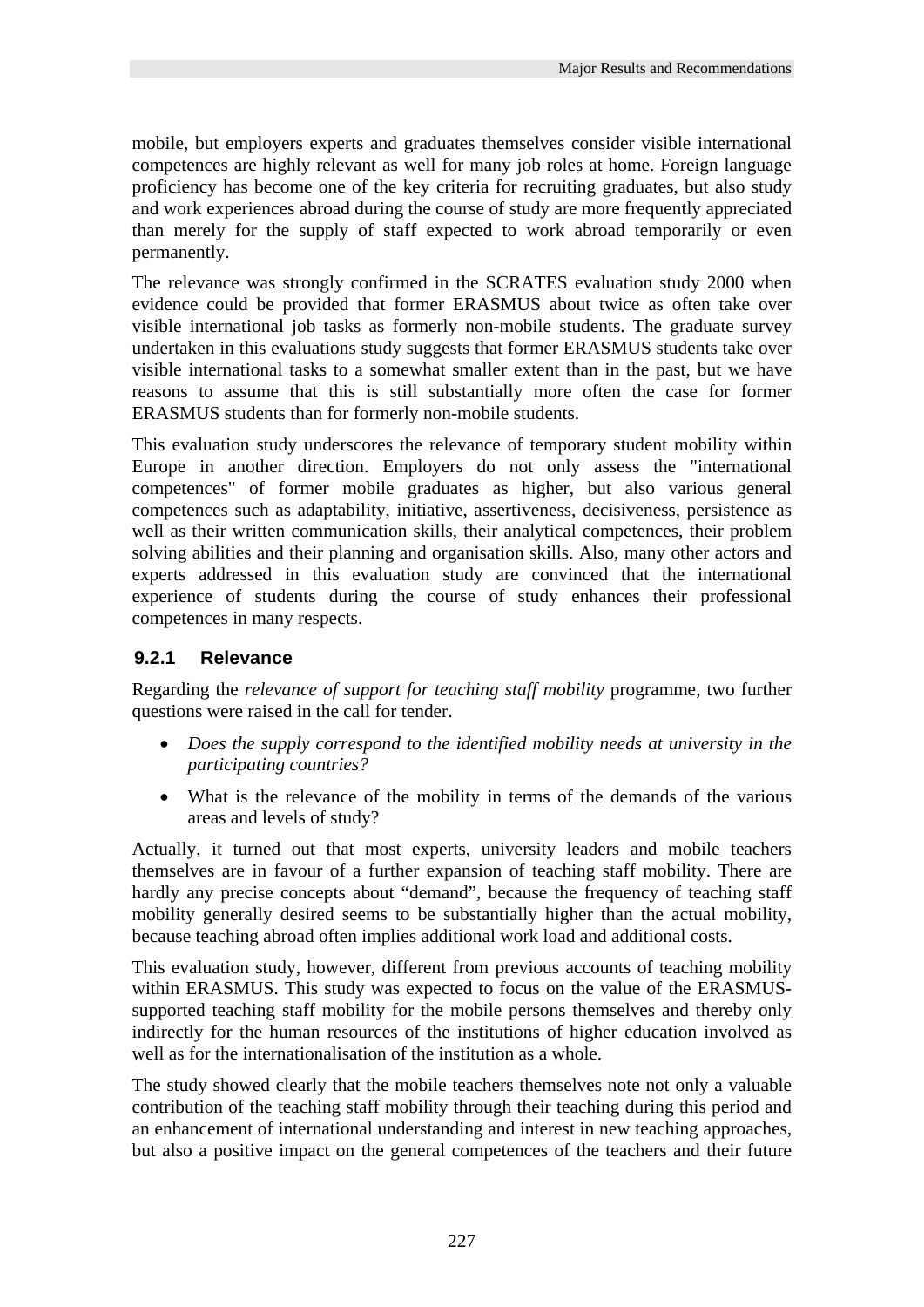research activities in cooperation with partners abroad. Not only the teachers themselves, but also university leaders and various experts consider the professional value of teaching staff mobility as higher than one could have expected in advance.

Many university leaders and various experts consider teaching staff mobility as relevant for promoting and fostering student mobility as well as international learning of the non-mobile students and, altogether, for the internationalisation process of the institution as a whole. Altogether, teaching staff mobility seems to be increasingly appreciated within the higher education institutions involved. In particular in the Central and Eastern European countries teaching staff mobility is valued by more than three quarters of the institutions. Positive effects of teaching staff mobility on the institution are seen by the majority in regard to the international reputation, international cooperation and the development of new curricula and teaching methods.

The seminars of the second phase further underscored the importance of teaching staff mobility and the consequent improved knowledge about partner institutions for the recognition process. This was underscored for all fields of study addressed in the seminars. Notably, teachers knowing a foreign system are much more willing to trust the examination system of a foreign country.

# **9.2.2 Effectiveness**

In regard to *effectiveness*, the call for tender raised two questions:

- *1. Do the ERASMUS mobility funds help to release other sources of funding (private or public)?*
- *2. Which elements have a positive or negative impact on access to employment and career development?*

This evaluation study confirms the already conventional wisdom that the ERASMUS sub-programme of SOCRATES is extraordinarily successful in mobilizing large number of students and large numbers of teachers through a limited support for each mobile person. Previous studies have shown that students themselves, their parents, national scholarships etc. had to take over an increasing share of the costs of living and studying for a period abroad. Similarly, it was shown that the mobile teachers and their institutions add own resources to a varying extent in order make up for the incomplete cost coverage by the ERASMUS stipend. This evaluation study shows that ERASMUS continues to be a motivator for the teachers and students to be mobile because they consider the period abroad as valuable for themselves.

A previous evaluation study had shown that the professional "success" of former ERASMUS students is slightly less impressive in various respects than that of European graduates who had been mobile during their course of study with other means. This does not come as a surprise, because participation in ERASMUS by and large is not highly selective and because the ERASMUS bursaries are lower than in many other cases. This evaluation study did not provide the opportunity of comparing the professional value of ERASMUS student mobility as compared to mobility through other means or non-mobility. Moreover, the results of the previous evaluation had not caused the decision-maker in the European Union to increase the bursary per student. Therefore, we cannot be surprised to note that obviously most actors and experts have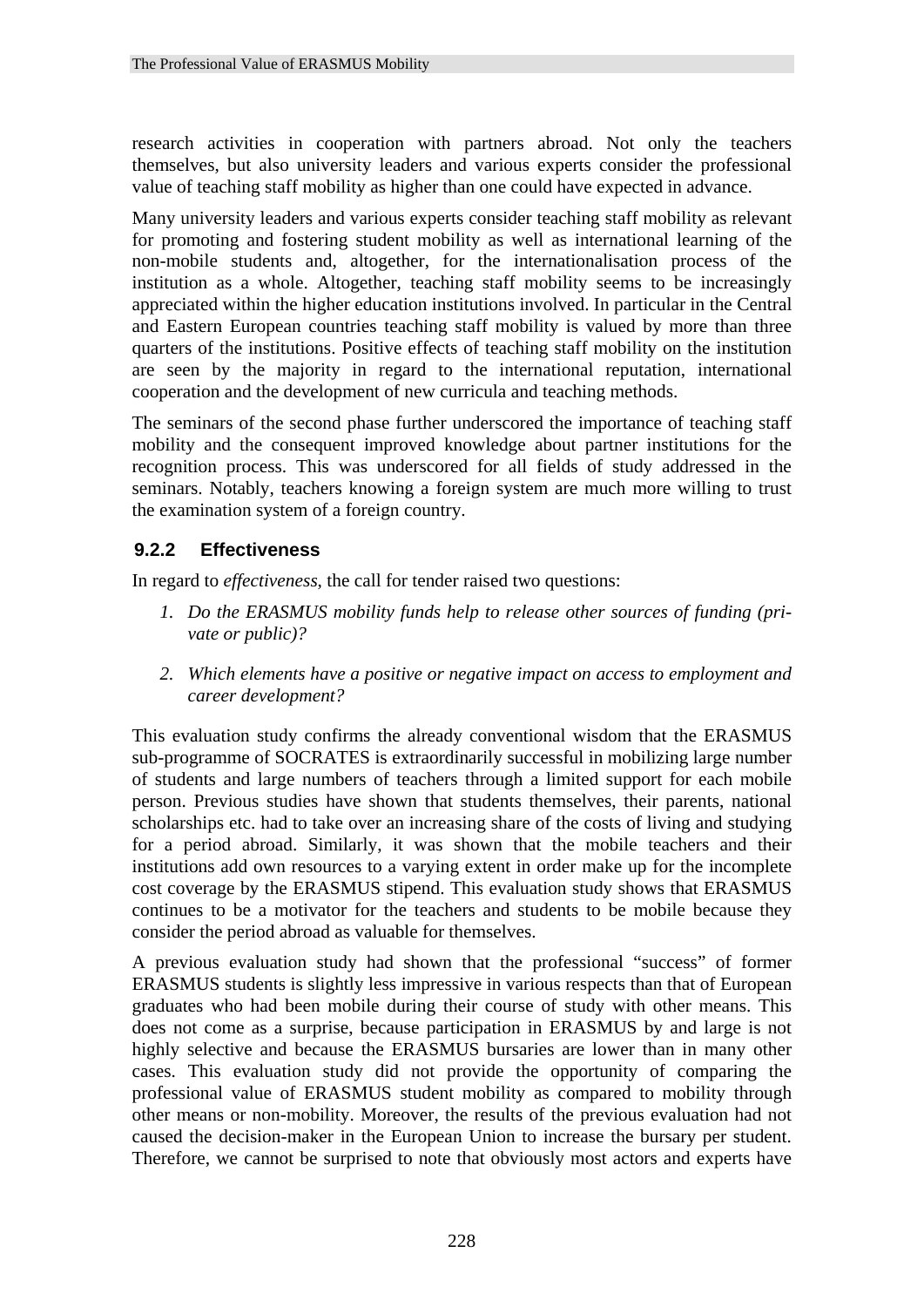adjusted their expectations to the current conditions. The actors and experts invited to the seminars addressing individual fields of study, however, were convinced that the professional value of temporary student mobility could be improved if student mobility was more closely tied to curriculum development and if the period abroad would focus on certain stages in the study programme which vary by field of study. These recommendations will be presented below.

Similarly, ERASMUS teaching staff mobility can be viewed as highly effective on the basis of this evaluation, since the short teaching period supported with relatively limited funds per persons is viewed contributing significantly to the teachers' subsequent academic activities and to the internationalisation of their institutions as a whole. Previous evaluation studies of ERASMUS-teaching staff mobility, however, have shown that the small support provided per mobile teacher has led in most cases to choices of relatively short periods of teaching abroad which most of the teachers have to take over as additional work load. Moreover, the incomplete coverage of the costs abroad by ERASMUS is made up to a varying extent by the individual institutions of higher education or the teachers themselves. This evaluation study shows in addition, as already pointed out, that both the teachers themselves and the university leaders appreciated the value of teaching abroad under the given circumstances. Only few persons continued to discuss more ambitious and promising solutions, such as integrated mutual teaching staff exchange for a whole semester.

# **9.2.3 Impact**

This evaluation study has put strongest emphasis on establishing the *impact* of ERASMUS-supported mobility. In the call for tender, the following questions were raised in this domain:

- *1. In term of the planned objectives and unforeseen results, what are the main achievements of ERASMUS mobility for students and teachers?*
- *2. With regard to the impact on employment and career development, is it possible to compare the ERASMUS mobility of students and teachers to participating countries, on the one hand, and non-ERASMUS university mobility to European countries and third countries in general on the other hands?*
- *3. To what extent has the ERASMUS mobility of students and teachers had an impact on the development of the European dimension at the participating universities (cooperation, recognition of periods of study, joint curriculum development, thematic networks, intensive courses, etc.)?*
- *4. To what extent have students and teachers who have benefited from ERASMUS mobility put this experience to good use in their career/search for employment?*
- *5. What was the impact on access to employment for participating students? A detailed answer is needed with regard to: a) country of origin, b) host country, c) a third country, d) several countries.*
- *6. Can good practices with regard to access to employment and/or career development be envisaged?*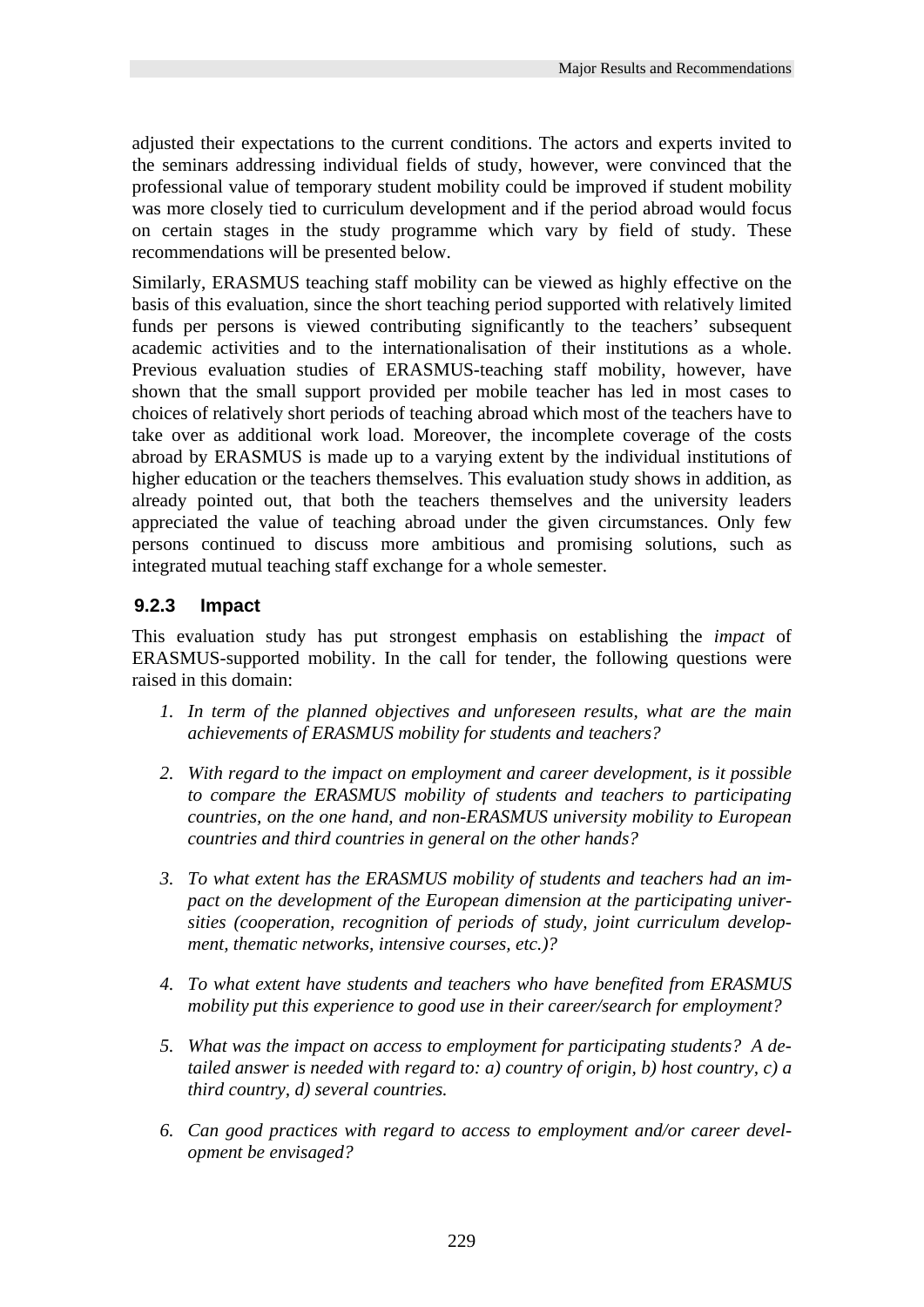*7. To what extent are the factors favouring access to employment (to be determined during the evaluation: theoretical knowledge, knowledge of other working environments, of other ways of working and of other languages) promoted by ERASMUS mobility?* 

The previous chapters have provided a detailed account of the impact perceived by the formerly mobile students, formerly mobile teachers as well as by university leaders, employers and various other actors and experts addressed in this evaluation study. We can summarize the highlights as follows:

- The triangulation of views shows that experts, university leaders and employer note a higher professional value of temporary ERASMUS-supported study in another European country than the former ERASMUS students themselves. We cannot establish clearly whether the former overestimate or the latter underestimate the impact of student mobility.
- The evaluation study confirmed the finding of previous surveys that former ERASMUS students view the study period abroad as leading to international mobility, international competences and visibly international work tasks while hardly promising career enhancement as compared to formerly non-mobile students. However, other actors and observers surveyed more often belief that ERASMUS contributes as well to general career enhancement.
- A comparison of the responses of the survey of 2000/01 ERASMUS students five years later to those of previous cohorts of ERASMUS students suggests that an advantageous employment and work situation and a visibly more international role of former ERASMUS students as compared to formerly nonmobile students declines over time in many respects. The more international components of employment and work become common and the more students acquire international competences, the less pronounced is the professional value of ERASMUS.
- The professional value of ERASMUS for former students as well as for former teachers - from Central and Eastern countries obviously is substantially higher than for those from Western European countries. In contrast to this difference by groups of countries, the differences by fields appear to be modest.
- Though mobile teachers tend to be already internationally experienced, are mature persons often well established in their career and spend only a short teaching period abroad, the formerly mobile teachers report a strikingly strong professional value of the ERASMUS-supported teaching mobility period. The majority of them observe enhancement in international research cooperation and in their general academic competences, while a slightly lower proportion report a substantial value for subsequent teaching activities. Some of the mobile teachers note visible career advantages and some opt subsequently for an academic career in another country, not infrequently that of their ERASMUSsupported teaching period.

One has to take into consideration, though, that the desirable competences of formerly mobile students and teachers and their subsequent activities and professional "successes" cannot be attributed predominantly to the temporary study and teaching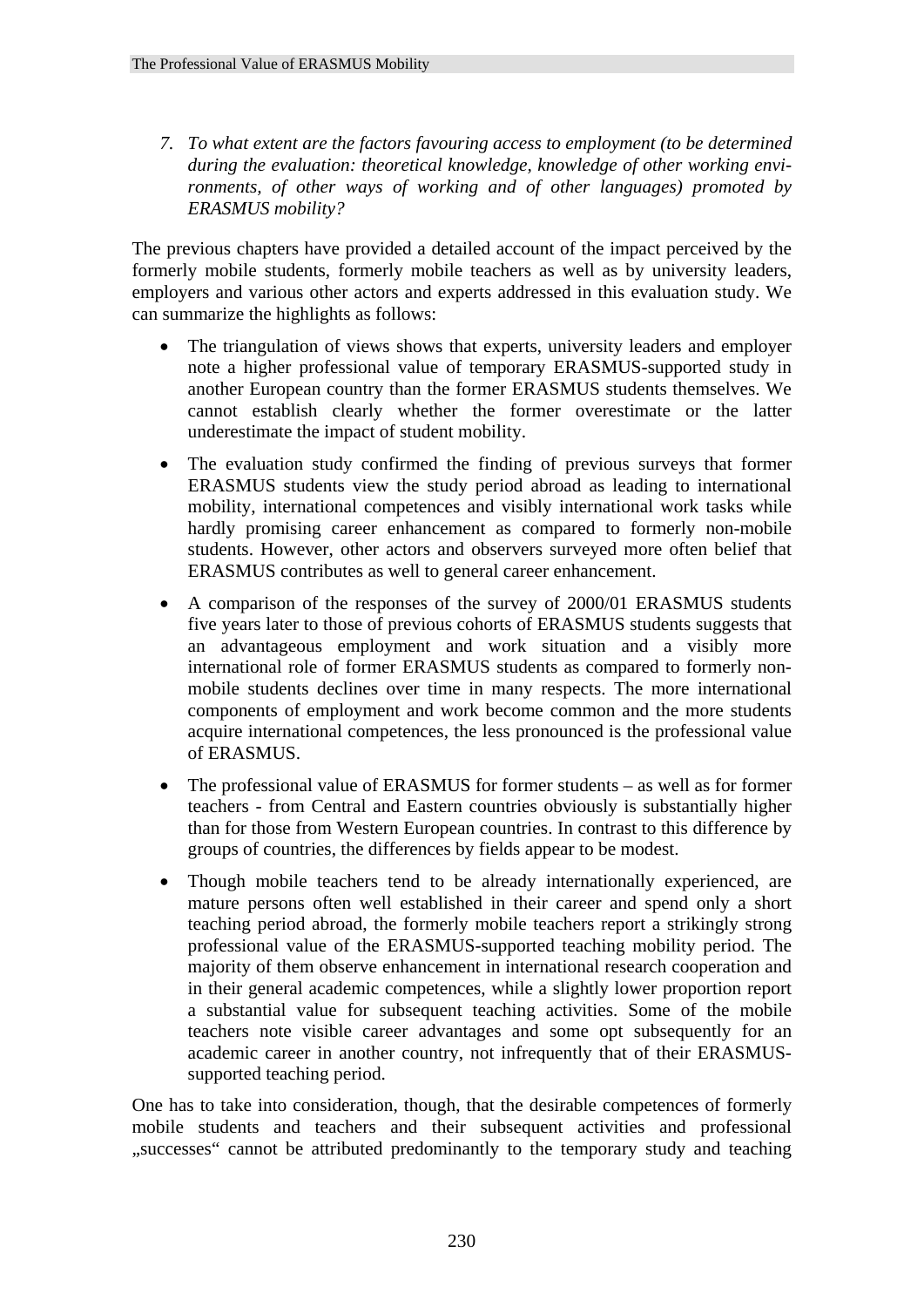experience in another European country. A substantial proportion of formerly mobile students had been already mobile prior to study, and some of them are mobile additionally by other means during the course of study. Moreover, the ERASMUS students are a somewhat select group in some respects, notably regarding prior international contact, international orientation and foreign language proficiency. Most of the formerly mobile teachers have been exposed to other higher education systems and cultures on many occasions during their life course. It is not possible to disentangle clearly the impact of the ERASMUS-supported period and other factors involved. It is interesting, though, that the actors and experts addressed in this evaluation study most of whom are aware of the multitude of factors in play claim that the professional value of the ERASMUS-supported experience is strong.

# **9.2.4 Durability**

Finally, as regards *durability*, the call for tender raised the following questions.

- *1. What could form the basis for developing ERASMUS mobility (other than Community funding)?*
- *2. With regard to labour market access for students and career development for teachers, what is the opinion of those involved (students, teachers, universities and companies) on how to improve the performance of the ERASMUS action and ensure its durability at European level?*

This evaluation study was expected to address actors and experts in the field. Among those from the domain of higher education, more or less all considered ERASMUS as valuable programme. Among the employers, 39 percent stated that they know ERASMUS very well, 17 percent had some knowledge, 34 percent knew about without any details, and 10 percent had not heard about ERASMUS at all; irrespective of the degree of knowledge about ERASMUS, most employers appreciated as well the opportunity for student to acquire international experience. Neither the former nor the latter provided any comments about the overall funding of the SOCRATES schemes and the relative role of the European Union versus the European nation states in the promotion of student and staff mobility in higher education.

Some of the experts and actors pointed out, as already noted, that the bursaries for individual mobile students and individual mobile teachers should be higher. It remained open, however, whether one expected an overall increase of the SOCRATES budget or not.

The analysis of the former students' responses by the authors of this evaluation study, however, reveals, as already pointed out, that the professional value of temporary study in another European country gradually declined over the years. For example, a smaller percentage each of the former ERASMUS students surveyed in this evaluation study than prior generations of former ERASMUS students surveyed in preceding evaluation studies noted a positive influence of ERASMUS in obtaining a first job, getting a higher income level and taking over job tasks for which visible international competences are needed. We interpret this finding as primarily caused by the growing internationalisation and Europeanisation in general, which lead to a gradual decline of the uniqueness of the ERASMUS experience.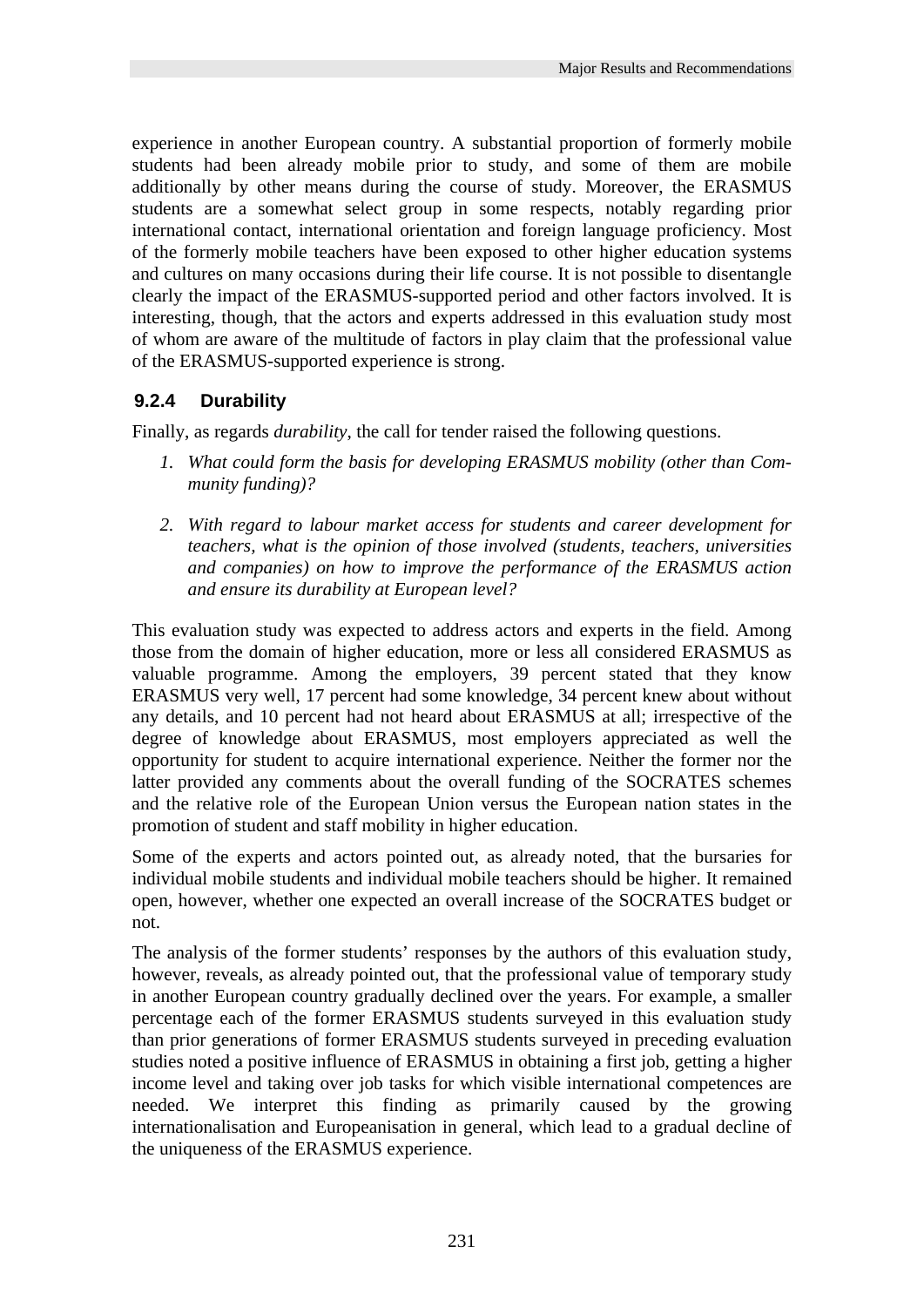# **9.3 Recommendations**

As a consequence of the findings of this study with respect to the relevance, impact and durability as well as some dimensions of effectiveness, the actors and experts invited in the second phase of the project to field-specific seminars were encouraged to consider means how the professional value of ERASMUS student mobility could be enhanced. Moreover, the experts surveyed at the beginning of this evaluation study also had been asked to consider possible improvements.

It is interesting to note that the experts participating in the workshops suggested different strategies for enhancing the professional value of the ERASMUS supported period in another country. Each field-specific workshop ended with a different approach for enhancement.

As regards Mechanical Engineering, the participants in this seminar viewed the emergence of learning agreements for the individual ERASMUS students as not sufficient. They suggested close cooperation with partner institutions in order to identify equivalent courses as well as opportunities for students to strengthen a profile in areas of specialisation at the host university. In contrast, the representatives in the seminar covering the field of Business Studies did not argue for tight curricular designs and learning agreements. Rather, they favoured a stronger self-organisation approach of student mobility under the conditions of improved information transparency. The experience of self-organisation seems to secure the highest impact on competences like problem-solving, endurance and self-confidence.

Other than suggesting improvement of guidance and counselling before the ERASMUS stay, the fewest comments were made with regard to study provisions and conditions in the seminar about Sociology. Mobility has still a predominantly individual character in this field of study which does not need a strong institutional framework. As regards the Chemistry seminar, recognition was named as a main concern. The participants demanded a better networking with the ERASMUS programme. The European Chemistry Exchange Network was referred to as a good example.

Also the experts surveyed at the beginning of this study had been asked to suggest possible means of improving the ERASMUS programme and related activities at institutions of higher education. In response, they do not suggest any significant change of the character of the ERASMUS programme and the typical related activities at all, but rather consistent improvements within the given logics of the established practices in various respects: more intensive preparation, more academic, administrative and financial support for the students while abroad, better means of assessments and recognition, closer links between higher education and the employment system, more money and less bureaucracy on the part of the European Commission, and – last not least – stronger efforts to make the benefits of ERASMUS known outside higher education.

Taking the suggestions stated by the actors and experts into account, the authors of this evaluation study conclude that the ERASMUS programme will have better chances in the future if it becomes again more ambitious as far quality of the experience abroad is concerned. In the predecessor programme, the Joint Study Programme, as well as in the early years of the ERASMUS programme, strong emphasis was placed on the curricular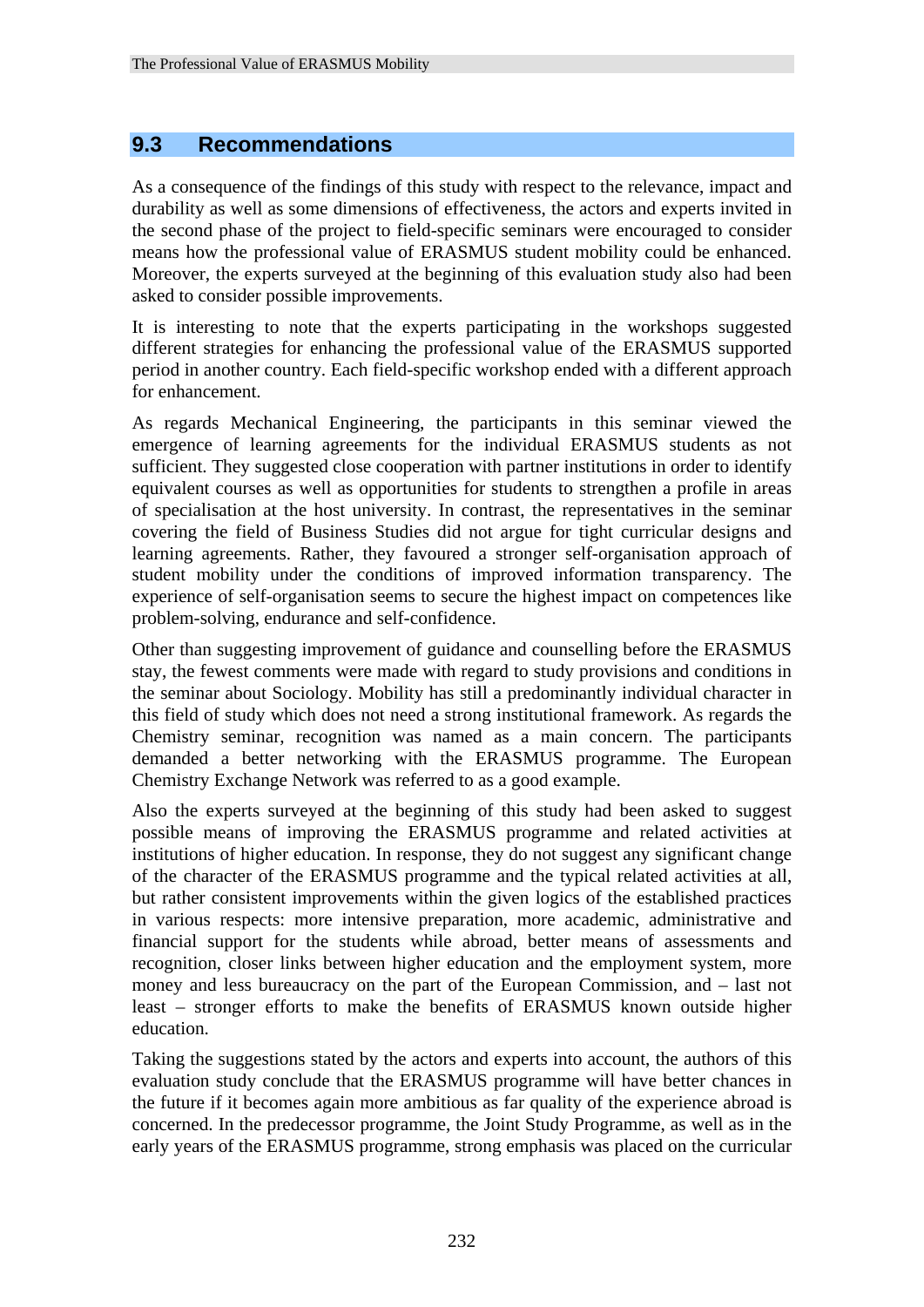integration of the study experience in another country which eventually should ensure a high degree of recognition and a high academic and professional value of learning in a contrasting educational environment. Over the years, more attention was paid to participation of large numbers and representative composition by countries, fields and socio-biographic background as well as to efficient administrative processes. Moreover, it had turned out to be difficult to assess the institutional application for ERASMUS support according to criteria of academic quality.

This evaluation study, however, shows that temporary study in another European country as such is gradually loosing its uniqueness, but it continues to be viewed as potentially highly valuable. Moreover, the actors and experts see the opportunity of improving the quality of the ERASMUS experience through more targeted ways of embedding the experience abroad into the overall study programmes, whereby different models might be suitable between fields of study as well as individual study programmes and partnerships within a field of study. Thus, the time seems to ripe for another major approach of ERASMUS student mobility, where more ambitious curricular aims will be intertwined with the financial support for mobile students.

## **10 Literature**

- Burkhardt, Anke; Schomburg, Harald and Teichler, Ulrich (2000). *Hochschulstudium und Beruf - Ergebnisse von Absolventenstudien.* Bundesministerium für Bildung und Forschung (BMBF), Bonn.
- Blumenthal, Peggy et.al. (edits.) (1996). *Academic Mobility in a Changing World.* (Higher Education Policy Series 29). London, Kingsley Publishers.
- DAAD (ed.) (2004). *SOKRATES/ERASMUS Success Stories V Außergewöhnliche Geschichten und Erlebnisse ehemaliger ERASMUS-Studierender*. Bonn, Deutscher Akademischer Austauschdienst.
- DAAD (eds.) (1998). *Studieren in Europa mit ERASMUS Zehn Jahre Bildungsprogramm der Europäischen Union 1987- 1997*. Bonn, Deutscher Akademischer Austauschdienst.
- Enders, Jürgen (1998). Academic Staff Mobility in the European Community: The ERASMUS Experience, *Comparative Education Review*, Vol. 42, No. 1, 46 - 60-.
- European Commission Community Research (2004). *Europe needs more scientists. Report by the High Level Group on Increasing Human Ressources for Science and Technology in Europe.* Brussels, European Commission.
- European Commission (edit.) (1995). *ERASMUS Subject Evaluation Summary Reports of the Evaluation Conferences by Subject Area*. Vol. 1, Brussels, European Commission.
- Feller, Carola; Stahl, Beate (2005): *Qualitative Anforderungen an die Ingenieurausbildung und die künftigen Bachelor- und Masterstudiengänge*. Offenburg, IMPULS STIFTUNG.
- Garam, Irma (2004). *Labour market Relevance of Student Mobility*, *English Summary of a CIMO Study Ulkomailla opiskelun työelämärelevanssi Tutkimuksen väliraportti 1.4.2005.* Helsinki, Centre for International Mobility CIMO.
- Gonzàlez, Julia and Wagenaar, Robert (2005). *Tuning Educational Structures in Europe II Universities Contribution to the Bologna Process*, Final Report. Bilbao, Universidad de Deusto.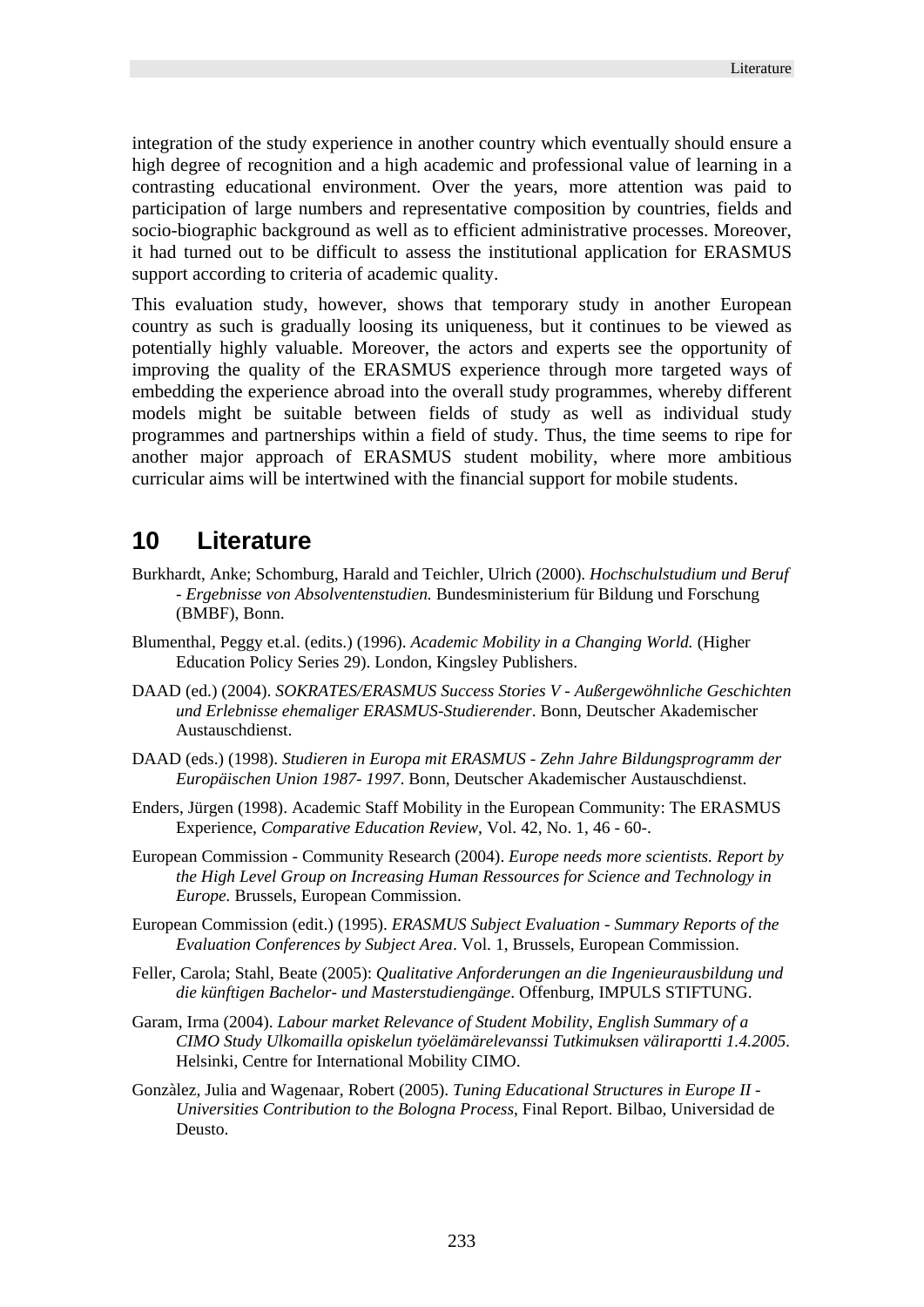- Jahr, Volker and Teichler, Ulrich, Employment and Work of Former Mobile students, in: Teichler, Ulrich (edit.) (2002). *ERASMUS in the SOCRATES Programme - Findings of an Evaluation Study*. (ACA Papers on International Cooperation in Education). Bonn, Lemmens Verlags- & Mediengesellschaft mbH,.
- Jahr, Volker; Schomburg, Harald and Teichler, Ulrich (2002). *Internationale Mobilität von Absolventinnen und Absolventen europäischer Hochschulen*. (Werkstattbericht 61). Kassel, Wissenschaftliches Zentrum für Berufs- und Hochschulforschung der Universität Kassel.
- Kehm, Barbara, M. (ed.) (2005). *Mit SOKRATES II zum Europa des Wissens Ergebnisse der Evaluation des Programms in Deutschland*. (Werkstattbericht 63). Kassel, Wissenschaftliches Zentrum für Hochschulforschung der Universität Kassel.
- Kehm, Barbara et. al. (1997). *Integrating Europe through Co-operation among Universities*. (Higher Education Policy Series 43). London.
- Krzakklewska, Ewa and Krupnik, Seweryn (2005). *The experience of studying abroad for exchange students in Europe - Research Report: ERASMUS Student Network Survey 2005 in partnership with Petrus Communications.* (ERASMUS Student Network). Poland, Petrus Communication.
- Kreitz, Robert and Teichler, Ulrich (1992). *ERASMUS Teaching Staff Mobility The 1990/91 Teachers` View* (Werkstattbericht 53). Kassel, Wissenschaftliches Zentrum für Berufsund Hochschulforschung an der Gesamthochschule Kassel.
- Maiworm, Friedhelm and Teichler, Ulrich (2002). The Academics` Views and Experiences, in: Teichler, Ulrich. (ed.), *ERASMUS in the SOCRATES Programme - Findings of an Evaluation Study*. (ACA Papers on International Cooperation in Education). Bonn, Lemmens.
- Maiworm, Friedhelm and Teichler, Ulrich (2002). The Students` Experience, in: Teichler, Ulrich (edit.), *ERASMUS in the SOCRATES Programme - Findings of an Evaluation Study*. (ACA Papers on International Cooperation in Education). Bonn, Lemmens.
- Maiworm, Friedrich and Teichler, Ulrich (1996). *Study Abroad and Early Career Experiences of Former ERASMUS Students*. (Higher Education Policy Series 35 - ERASMUS Monographs 35). London, Kingsley Publisher.
- Maiworm, Friedhelm, Sosa, Winnetou and Teichler, Ulrich (1996). *The Context of ERASMUS: A Survey of Institutional Management and Infrastructure in Support of Mobility and Cooperation*. (Werkstattbericht 49 - ERASMUS Monographs No. 22). Kassel, Wissenschaftliches Zentrum für Berufs- und Hochschulforschung der Universität Gesamthochschule Kassel.
- Rosselle, Dominique and Lentiez, Anne (1999). *The ERASMUS programme 1987 1995 A qualitative review looking to the future* (Vol. 1 summary). Lille-North Pas de Calais, European Academic Network.
- Statistical Observatory of the University of Bologna (2001). *ERASMUS/SOCRATES Graduates 1999 - Social background, Curriculum studiorum, Occupational status*. Bologna, Ministero dell'Università e della Ricerca Scientifica e Tecnologica.
- Sussex Center for Migration Research (University of Sussex) and the Centre for Applied Population Research (University of Dundee) (2004). *International student mobility*. HEFCE (Higher Education Funding Council for England) Issue Paper.